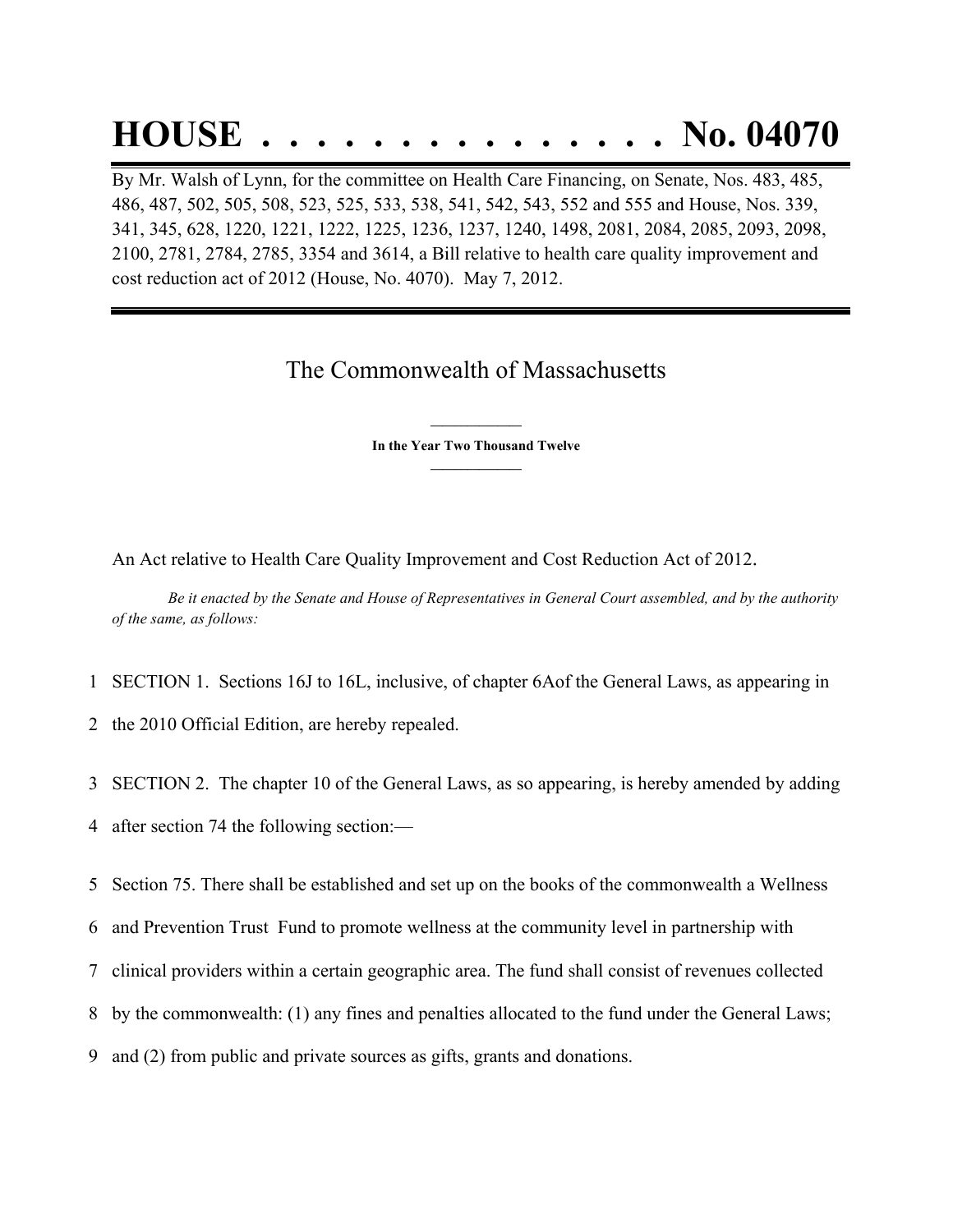All revenues credited under this section shall remain in the Wellness and Prevention Trust Fund, not subject to appropriation, to be expended by the department of public health on wellness and prevention activities linked to clinical care and population-based public health needs. The state treasurer shall not deposit or otherwise transfer the revenues to the General Fund or any other fund.

 The state treasurer shall deposit the moneys in the fund in accordance with section 34 of chapter 29 in a manner that will secure the highest interest available consistent with the safety of the fund and with the requirement that all amounts on deposit shall be available for immediate withdrawal at all times. The fund shall be expended at the direction of the commissioner of public health only for the purposes stated in this section and any unexpended balances in the fund at the end of the fiscal year shall not revert to the general fund and shall be available for expenditures in the subsequent fiscal year.

 SECTION 3. Chapter 12 of the General Laws, as so appearing, is hereby amended by inserting after section 11L the following section:—

 Section 11M. As used in this section, terms shall have the meanings assigned by section 1 of chapter 118G.

The attorney general shall:

 (a) monitor trends in the health care market during the reorganization of the health care system including, but not limited to trends in accountable care organization size and composition, consolidation in the ACO and provider markets, payer contracting trends, impact on patient selection of provider and ACO, and other market effects of the transition from fee-for-service forms of payment.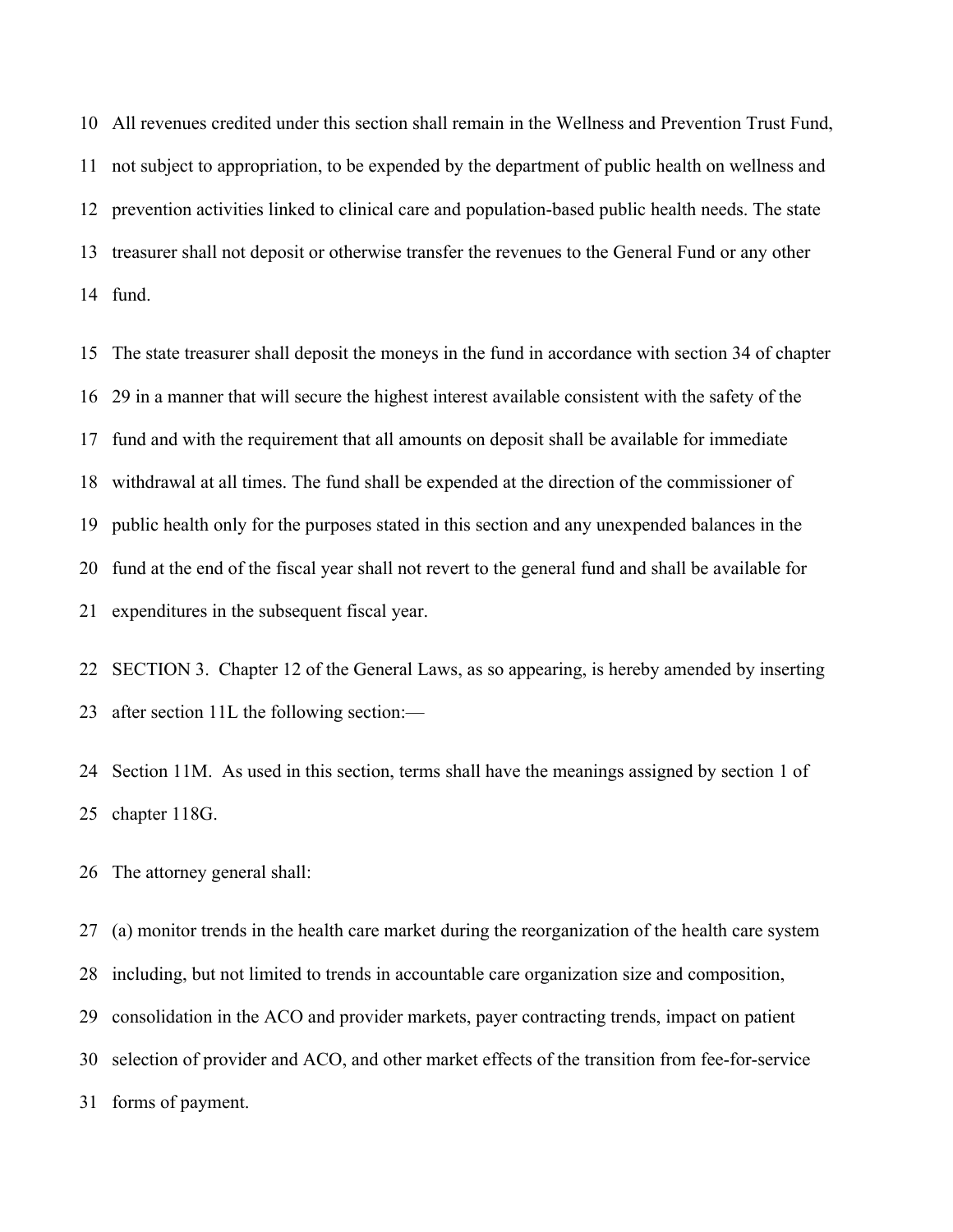(b) in consultation with the division of health care cost and quality, take appropriate action to prevent excess consolidation or collusion of providers, ACOs, or payers and to remedy these or other related anti-competitive dynamics in the health care market;

 (c) provide assistance as needed to support efforts by the commonwealth to obtain waivers from certain provisions of federal law including, from the federal office of the inspector general, a waiver of the provisions of, or expansion of the "safe harbors" provided for under 42 U.S.C. section 1320a-7b; and a waiver of the provisions of 42 U.S.C. section 1395nn(a) to (e).

 SECTION 4. Section 7A of chapter 26, as so appearing, is hereby amended by inserting at the end, the following paragraph:—

 The division shall create a model wellness guide for payers, employers and consumers. The guide shall provide the following information: 1) the importance of healthy lifestyles, disease prevention, the benefits of care management, and health promotion; 2) financial and other incentives for participating in wellness programs; 3) explanation of the use of technology to provide wellness information and services; 4) the benefits of participating in tobacco cessation programs, weight loss programs, and compliance with disease management; 5) a description of the discounts available to employees under the Affordable Care Act; and 6) the ability for payers to reduce premiums by offering incentives to patients with chronic diseases or high-risk of hospitalization to better comply with prescribed drugs and follow up care.

 In developing the model guide, the division shall consult with department of public health and health care stakeholders, including but not limited to employers, including representatives of employers 50 employees or more and representatives of employers with less than 50 employees;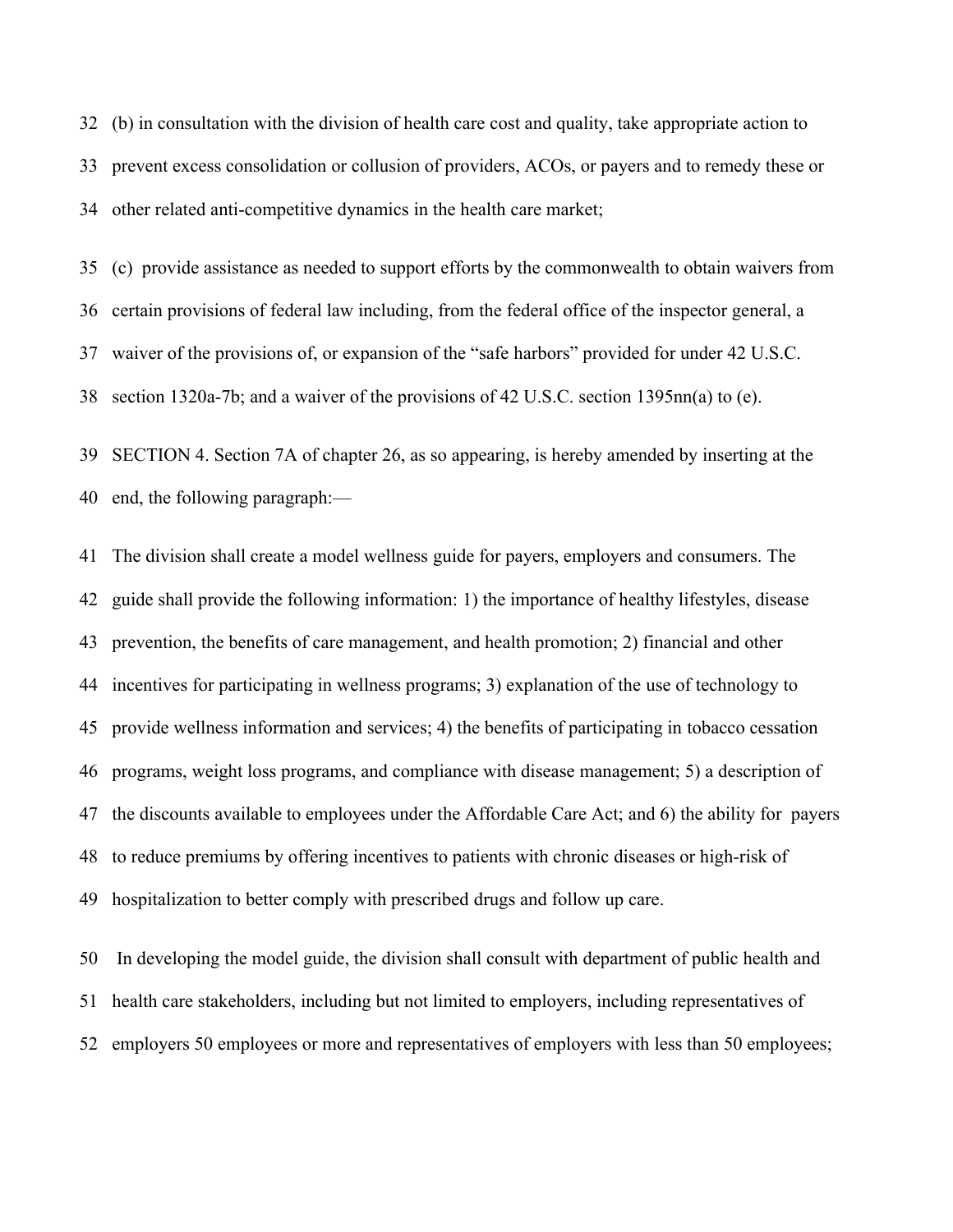providers, both for profit and not for profit; health plans and public payers; researchers; consumers; and government.

 SECTION 5. Chapter 29 of the General Laws, as so appearing, is hereby amended by inserting after section 2BBBB the following 2 sections:—

 Section 2CCCC. (a)There is hereby established and set up on the books of the commonwealth a separate fund to be known as the Health Care Workforce Trust Fund, hereinafter called the fund. The fund shall be administered by the health care workforce center which may contract with any appropriate entity to administer the fund or any portion therein. The purposes of the fund shall include: (i) making awards to health professionals for repayment assistance for medical or nursing school loans pursuant to section 62 of chapter 118G , provided that in administering the loan forgiveness grant program, a portion of funds therein shall be granted to applicants performing terms of service in rural primary care sites that meet the criteria of a medically underserved area as determined by the health care workforce center; (ii providing employment training opportunities, job placement, career ladder and educational services for currently employed or unemployed health workers who are seeking new positions or responsibilities within the health care industry with a focus on aligning training and education with industry needs, provided that the fund shall support the distribution of grants to selected health systems, non-profit organizations, labor unions, labor-industry partnerships and others; (iii) funding residency positions in primary care pursuant to section 64 of chapter 118G; and (iv) funding rural health rotation programs, rural health clerkships, and rural health preceptorships at medical and nursing schools to expose students to practicing in rural and small town communities.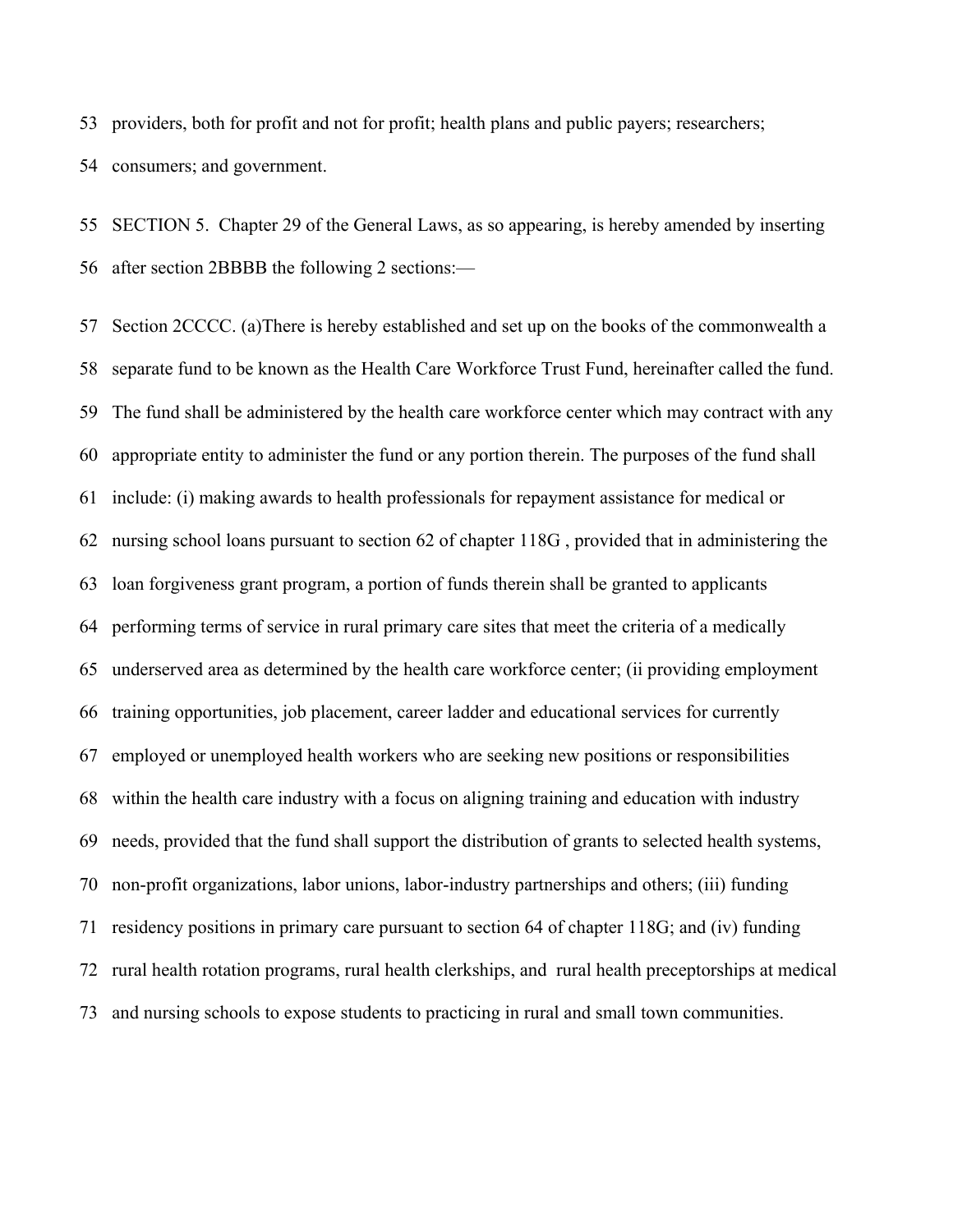(b) There shall be credited to the fund all monies payable pursuant to (i) funds that are paid to the health care workforce loan repayment program, established under section 62 of chapter 118G, as a result of a breach of contract and private funds contributed from other sources; and (ii) any revenue from appropriations or other monies authorized by the general court and specifically designated to be credited to the fund, and any gifts, grants, private contributions, investment income earned on the fund's assets and all other sources. Money remaining in the fund at the end of a fiscal year shall not revert to the General Fund.

 (c) The fund shall supplement and not replace existing publically-financed health care workforce development programs.

 (d) The division of health care cost and quality shall promulgate regulations pursuant to the distribution of monies from the fund to programs listed under subsection (a) and applicant eligibility criteria for said funds.

 (e) The health care workforce center shall annually, not later than December 31, report to the secretary of administration and finance, the house and senate committees on ways and means, and the joint committee on health care financing regarding the revenues and distribution of monies from the fund in the prior fiscal year.

 Section 2DDDD. There is hereby established and set up on the books of the commonwealth a separate fund to be known as the Distressed Hospital Trust Fund, which shall be administered by the division of health care cost and quality. Expenditures from the Distressed Hospital Trust Fund shall be dedicated to efforts to improve and enhance the ability of community hospitals to serve populations in need more efficiently and effectively, including, but not limited to, the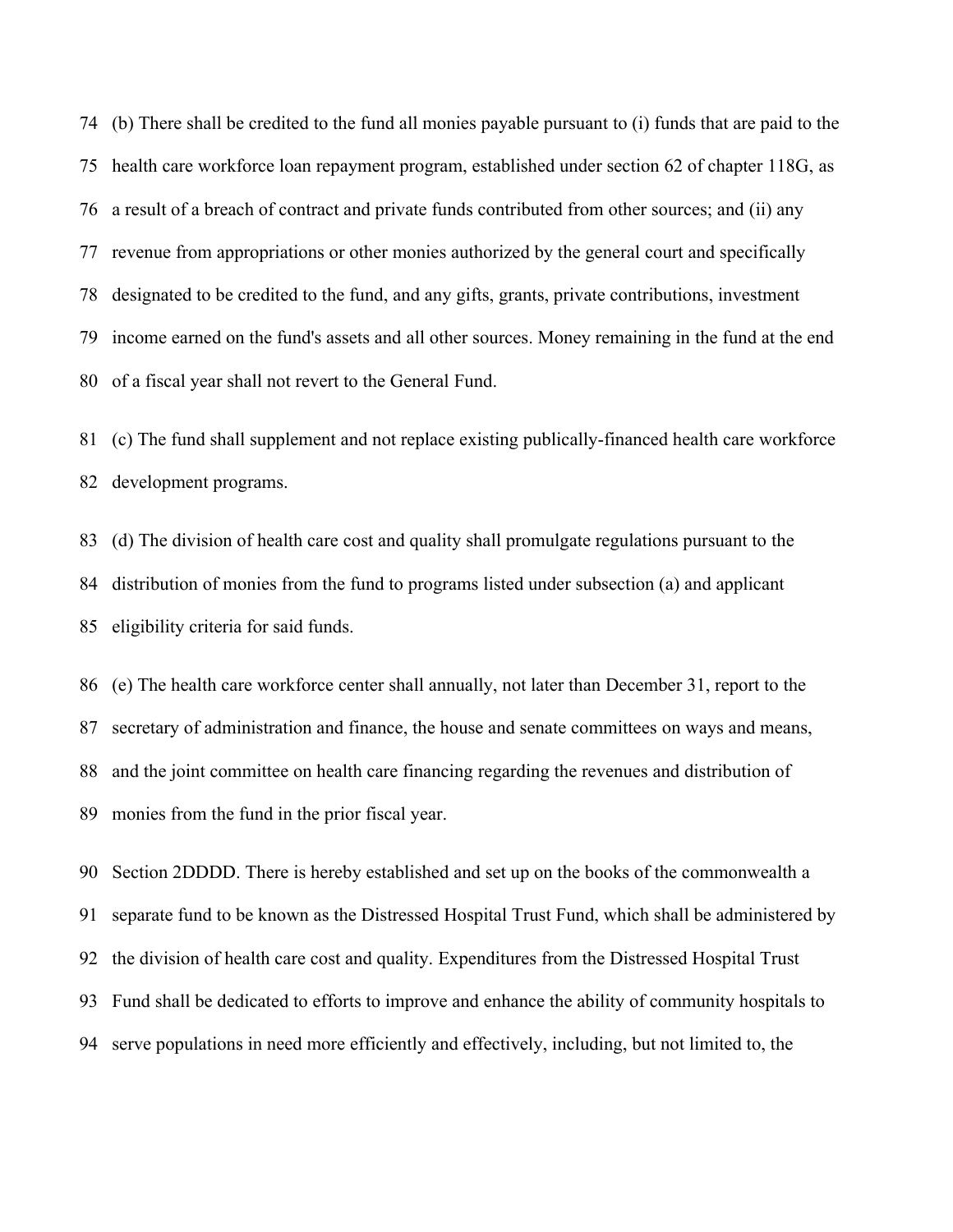ability to provide community-based care, clinical support and care coordination services,

improve health information technology, or other efforts to create effective coordination of care.

The division, in consultation with the Massachusetts Hospital Association, shall develop a

competitive grant process for awards to be distributed to distressed hospitals out of said fund.

The grant process shall consider the following factors, including but not be limited to (1) payer

mix, (2) financial health, (3) geographic need, and (4) population need.

 SECTION 6. Chapter 32A of the General Laws, as so appearing, is hereby amended by inserting after section 26 the following 3 sections:-

 Section 27. Pursuant to section 50 of chapter 118G, the commission shall provide a toll-free number and website that enables consumers to request and obtain from the commission in real time the maximum estimated amount the insured will be responsible to pay for a proposed admission, procedure or service that is a medically necessary covered benefit, based on the information available to the carrier at the time the request is made, including any copayment, deductible, coinsurance or other out of pocket amount and the actual or maximum estimated allowed amount, for any health care benefits.

 As used in this section, "allowed amount" shall mean the contractually agreed upon amount paid by a carrier to a health care provider for health care services provided to an insured.

Section 28. The commission shall attribute every member to a primary care provider.

Section 29. Pursuant to section 50 of chapter 118G, the commission shall disclose patient-level

data including, but not limited to, health care service utilization, medical expenses,

demographics, and where services are being provided, to all providers in their network, provided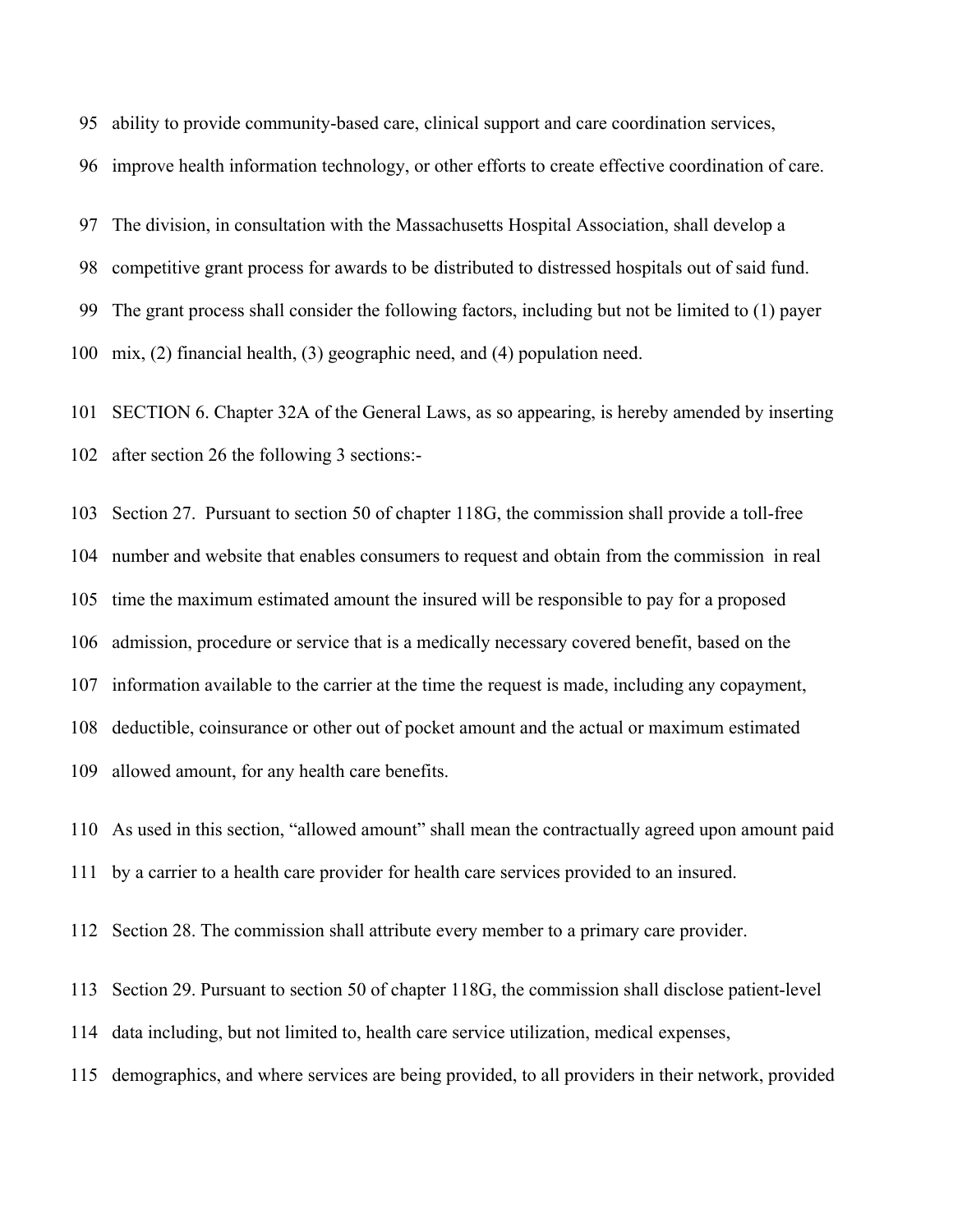that data shall be limited to patients treated by that provider, in order to aid providers in managing the care of their own patient panel.

 SECTION 7. Chapter 32B of the General Laws, as so appearing, is hereby amended by inserting after section 20 the following 3 sections:-

 Section 21. Pursuant to section 50 of 118G, every appropriate public authority which has accepted this chapter shall provide a toll-free number and website that enables consumers to request and obtain from the public authority in real time the maximum estimated amount the insured will be responsible to pay for a proposed admission, procedure or service that is a medically necessary covered benefit, based on the information available to the carrier at the time the request is made, including any copayment, deductible, coinsurance or other out of pocket amount for any health care benefits.

 Section 22. Every appropriate public authority which has accepted this chapter shall attribute every member to a primary care provider.

 Section 23. Pursuant to section 50 of chapter 118G, every appropriate public authority which has accepted this chapter shall disclose patient-level data including, but not limited to, health care service utilization, medical expenses, demographics, and where services are being provided, to all providers in their network, provided that data shall be limited to patients treated by that provider, so as to aid providers in managing the care of their own patient panel.

 SECTION 8. Sections 6D, 6E, 6F and 6G of chapter 40J of the General Laws, as so appearing, are hereby repealed.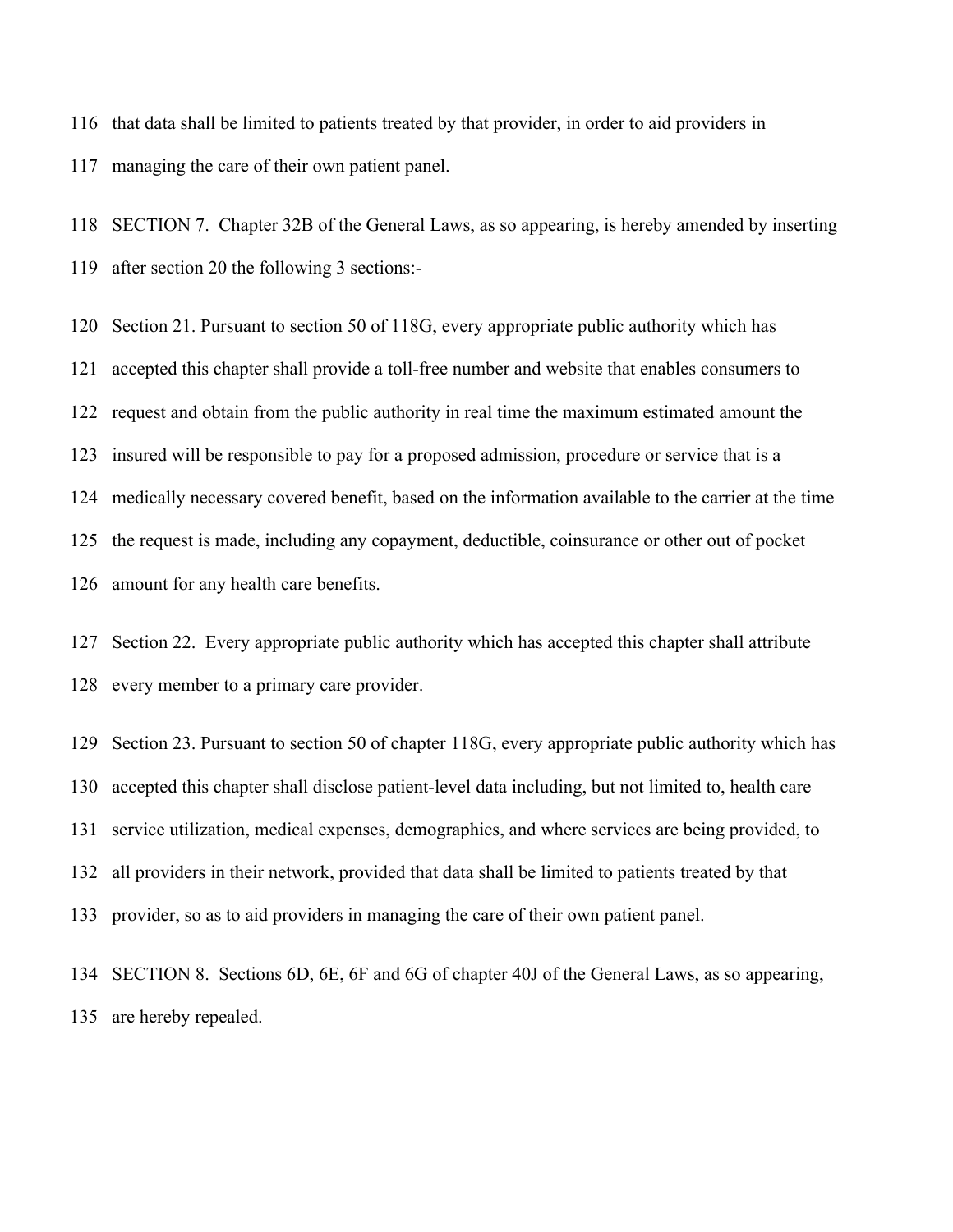SECTION 9. Section 6 of chapter 62 of the General Laws, as so appearing, is hereby amended by inserting after subsection (q) the following subsection:—

 (r) (1) An employer subject to tax under this chapter which participates in a wellness program may take a credit against the excise imposed under this chapter in an amount equal to 25 percent of the costs associated with implementing the plan, with a maximum credit of \$10,000.

 (2) The credit shall be allowed if the taxpayer provides the appropriate documentation. The department of revenue, in consultation with the division of insurance, shall promulgate regulations to determine the necessary filings from the taxpayer. These filings shall include proof of using a wellness program qualified under section 206A of chapter 111.

 SECTION 10. Chapter 63 of the General Laws, as so appearing, is hereby amended by inserting after section 38BB the following section:—

 Section 38CC. (a) A corporation subject to tax under this chapter which participates in a wellness program may take a credit against the excise imposed under this chapter in an amount equal to 25% of the costs associated with the implementing the plan, with a maximum of \$10,000.

(b) The credit shall be allowed if the taxpayer provides the appropriate documentation. The

department of revenue, in consultation with the division of insurance, shall promulgate

regulations to determine the necessary filings from the taxpayer. These filings shall include proof

of using a wellness program qualified under section 206A of chapter 111.

 SECTION 11. Section 1 of chapter 111, as so appearing, is hereby amended by inserting before the definition of "Board of health", the following definition:-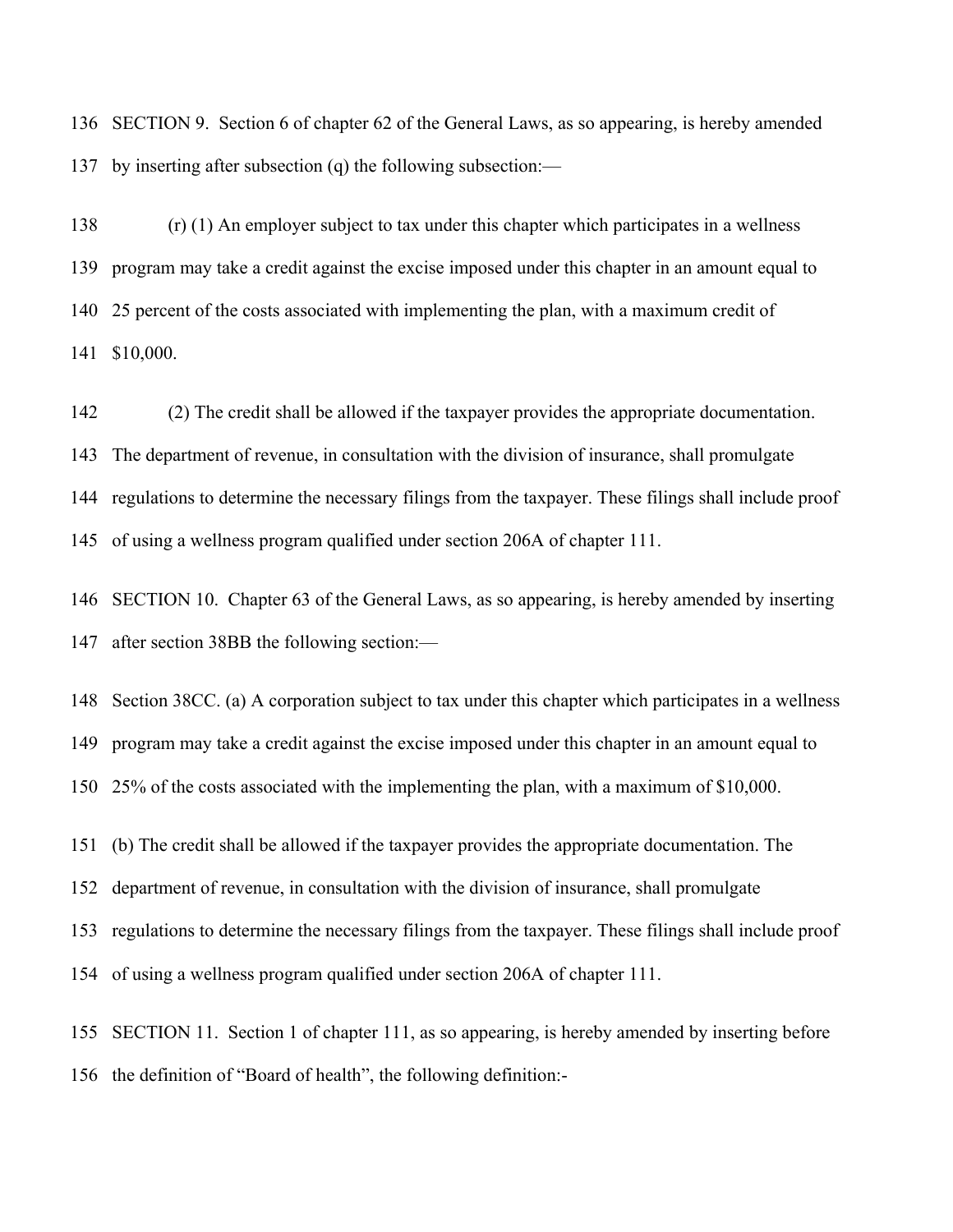"Allowed amount", the contractually agreed upon amount paid by a carrier to a health care provider for health care services.

 SECTION 12. Section 1 of chapter 111 of the General Laws, as so appearing, is hereby amended by striking out, in line 38, the words "one hundred and seventy-six G" and inserting in place thereof the following words:- 176G or within an accountable care organization licensed by the division of health care cost and quality under chapter 118J.

 SECTION 13. Sections 25L through 25N, inclusive, of chapter 111, as so appearing, are hereby repealed.

SECTION 14. Section 25P is Chapter 111, as so appearing, is hereby repealed.

 SECTION 15. Section 51H of chapter 111, as so appearing, is hereby amended by striking subsection (c) and inserting in place thereof the following subsection:—

 (c) The department, through interagency service agreements, shall transmit data collected under this section to the Betsy Lehman center for patient safety and medical error reduction and the division of health care cost and quality established under chapter 118G for publication on its consumer health information website. Any facility failing to comply with this section may: (i) be fined up to \$1,000 per day per violation; (ii) have its license revoked or suspended by the department; or (iii) be fined up to \$1,000 per day per violation and have its license revoked or suspended by the department.

 SECTION 16. Chapter 111 is hereby amended by inserting after section 51H the following new section:-

Section 51I. Separate negotiations for health care providers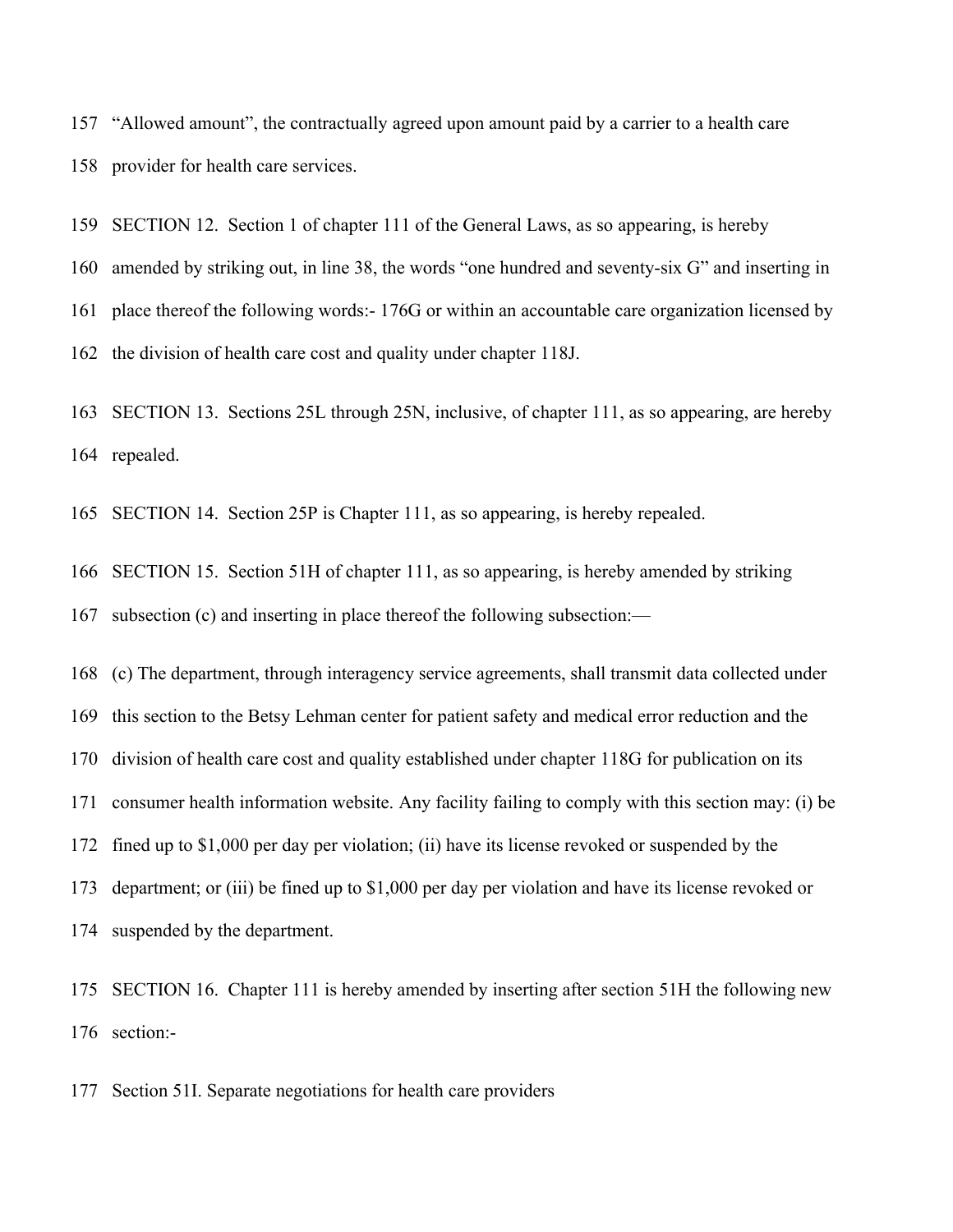(a) As used in this section, the following words shall have the following meanings: --

 "Facility", any hospital, as defined in section 52 of chapter 111 of the General Laws, or clinic conducted by a hospital, as licensed under section 51 of chapter 111, which receives a separate on-site review survey by the Joint Commission on the Accreditation of Healthcare Organization.

 (b) Public and private payers shall negotiate separate contracts for each facility, regardless of affiliation with a system or ownership by a system.

(c) Each facility within a larger system shall establish separate negotiating teams.

(d) Every facility must establish a firewall mechanism that prevents the separate contract

negotiating teams from sharing any information that would inhibit them from competing with

each other and with other hospitals and physician practice groups.

 (e) Contracts may not be contingent on entering into a contract with another health care provider within a system.

(f) Contracts may not make the availability of any price or term for a contract contingent on

entering into a contract with another health care facility.

(g) Separate negotiations shall apply for both inpatient and outpatient services.

 (h) The Department and the Office of the Attorney General shall have the authority to enforce the requirements of this section.

(i) If a system has entered into alternative payment methodology contracts with a carrier and

more than 50 per cent of their patients are covered under alternative payment methodology

contracts, then they shall be exempt from the requirements of this section.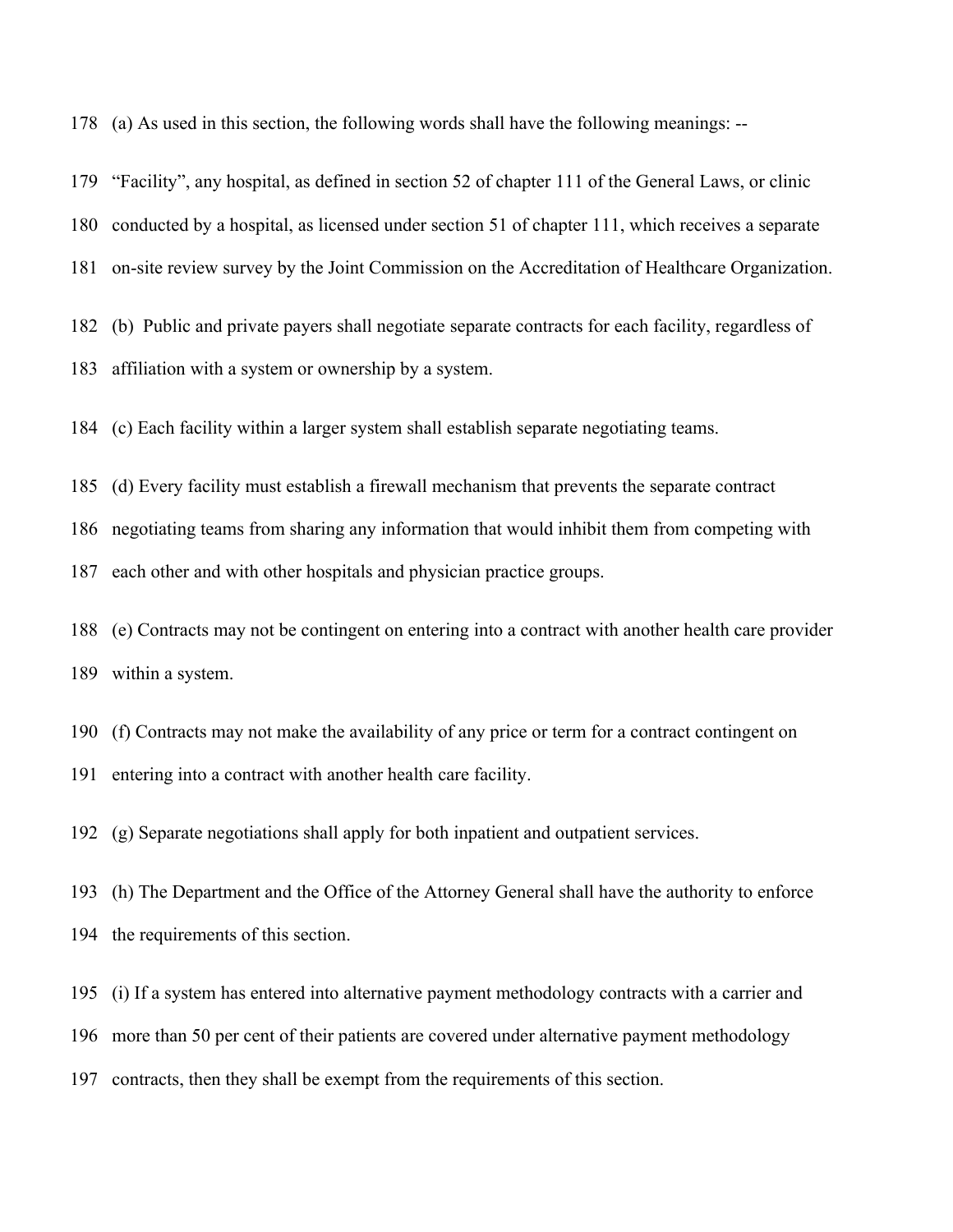(j) Health care facilities shall negotiate under the requirements of this section at the time of renewal or expiration of their current contracts with payers.

 SECTION 17. Said chapter 111 is hereby amended by inserting after section 53G the following section:—

 Section 53H. (a) There shall be a division of certification of physician organizations located within the department.

(b) The division shall have the following powers and duties:

(1) to develop and administer a program for certification of physician organizations including,

 but not limited to establishing levels of certification, designing standards for practice to increase the transparency, and improving the functioning of the health care system;

(2) to make, adopt, amend, repeal, and enforce such rules and regulations consistent with law as

it deems necessary for the protection of the public health, safety, and welfare and for the proper

administration and enforcement of its responsibilities;

(3) to collect reasonable fees established pursuant to section 3B of chapter 7 to support the

division's operations and administration;

 (4) to establish and implement procedures for the review, investigation, resolution, or referral to the appropriate provider licensing entity of such complaints involving certified physician organizations, including appropriate disciplinary actions available to the division in connection with complaint resolution, which may include a fine, or suspension, revocation, or denial of a certificate, or a combination of the foregoing, and to discipline certificate holders in accordance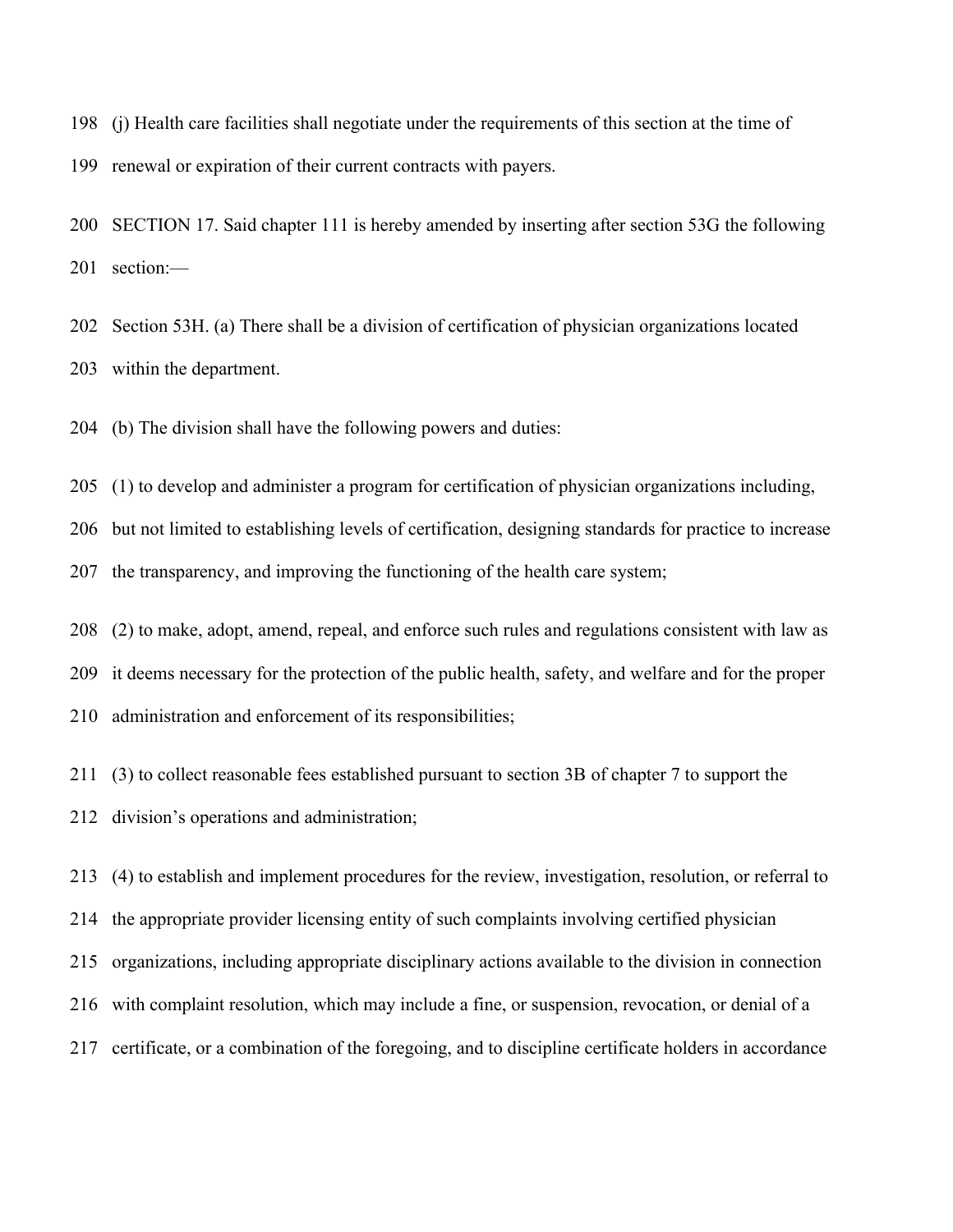with procedures established by the division that shall conform with chapter 30A and 801 CMR 1.01 et seq.;

(5) to establish, in consultation with the boards of professional licensure, a standardized

electronic system for the public reporting of provider license information; and

(6) to perform such other functions and duties as may be required to carry out this section.

 (c) A physician organization shall be defined as a group of physicians contracting as a single entity rather than in their individual capacities unless the group consists of 9 physicians or fewer. Provided however that any licensed entity including, but not limited to hospitals and clinics that directly employ physicians shall not be required to register as a physician organizations.

 (d) No later than 30 days after an application has been filed, the division may require the physician organization to provide additional information to complete or supplement the filing.

 (e) Within 45 days of receipt of a complete application, the division shall complete its review of the application and send written notice to the physician or physician organization, with a copy to the division of insurance, explaining its decision to: (1) issue the certification as applied for; (2) issue the certification as applied for but with conditions that restrict certain material changes without prior approval; (3) issue a certification at a lower certification level than applied for; (4) reject the application for failure to comply with the requirements of the application process, with instructions that the application may be resubmitted within 10 days; or (5) deny the application.

 (f) Any physician organization whose application has been rejected or denied, or who has been issued a certificate with conditions or at a lower level than applied for, may request an adjudicatory hearing pursuant to chapter 30A within 21 days of the division's decision. The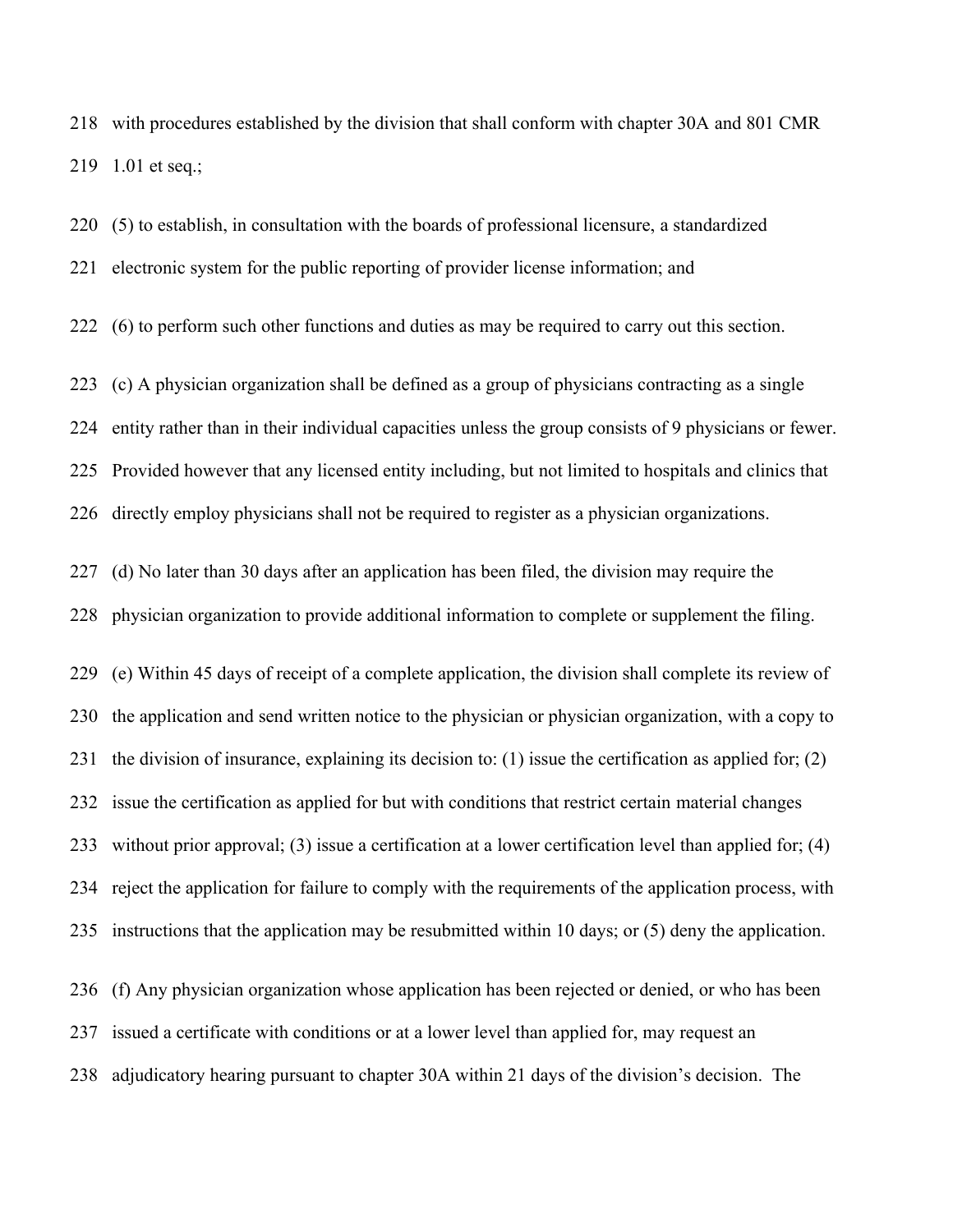division shall notify the attorney general and the division of insurance upon receipt of such hearing request. Said hearing shall be conducted within 30 days of the division's receipt of the hearing request. The attorney general may intervene in a hearing under this subsection and may require the production of additional information or testimony. The commissioner shall issue a written decision within 30 days of the conclusion of the hearing.

 (g) A physician organization aggrieved by said written decision may, within 20 days of said decision, file a petition for review in the Suffolk superior court. Review by the supreme judicial court on the merits shall be limited to the record of the proceedings before the commissioner and shall be based upon the standards set forth in paragraph (7) of section 14 of chapter 30A.

 SECTION 18. Chapter 111 of the General Laws is hereby amended by inserting after section 206 the following section:-

 Section 206A. The commissioner shall provide a wellness seal of approval to a wellness program that is actuarially equivalent to the programs defined in section 206 of this chapter. The commissioner, in consultation with the commissioner of the department of revenue, shall create the appropriate form for showing that an employer is using an approved wellness program.

SECTION 19. Section 217 of said chapter 111, as so appearing, is hereby repealed

 SECTION 20. Said chapter 111, as so appearing, is hereby amended by inserting after section 224 the following 2 sections:—

 Section 225. (a) Upon request by a patient or prospective patient, a health care provider shall disclose the charges, and if available, the allowed amount, or where it is not possible to quote a specific amount in advance due to the health care provider's inability to predict the specific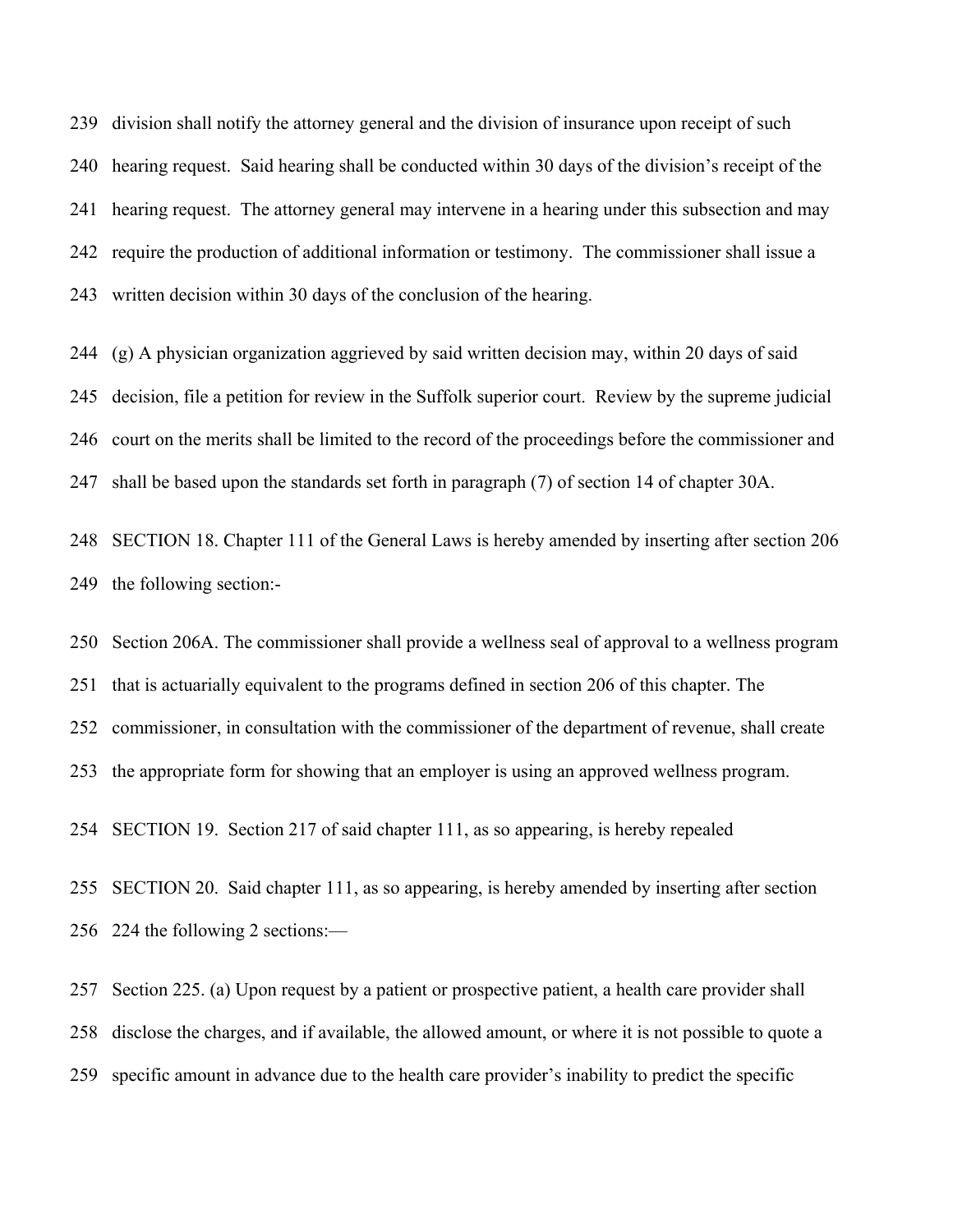treatment or diagnostic code, the estimated charges or estimated allowed amount for a proposed admission, procedure or service.

 (b) A health care provider referring a patient to another provider that is part of or represented by the same provider organization as defined in section 53H shall disclose (i) that the providers are part of or represented by the same provider organization, and upon the request by the patient, (ii) the charges, and if available, the allowed amount, or where it is not possible to quote a specific amount in advance due to the health care provider's inability to predict the specific treatment or diagnostic code, the estimated charges or estimated allowed amount for a proposed admission, procedure or service.

 As used in this section, "allowed amount", shall mean the contractually agreed upon amount paid by a carrier to a health care provider for health care services provided to an insured.

 Section 226. (a) As used in this section, the following words shall, unless the context requires otherwise, have the following meanings:—

 "Hospital", a hospital licensed under section 51 of chapter 111, the teaching hospital of the University of Massachusetts medical school, a licensed private or state-owned and state-operated general acute care hospital, or an acute care unit within a state-operated facility; provided, however, that "hospital" shall not include a licensed non-acute care hospital classified as an inpatient rehabilitation facility, an inpatient substance abuse facility, or a long term care hospital by the federal Centers for Medicare and Medicaid Services.

 "Nurse", a registered nurse licensed under section 74 of chapter 112 or a licensed practical nurse licensed under section 74A of said chapter 112.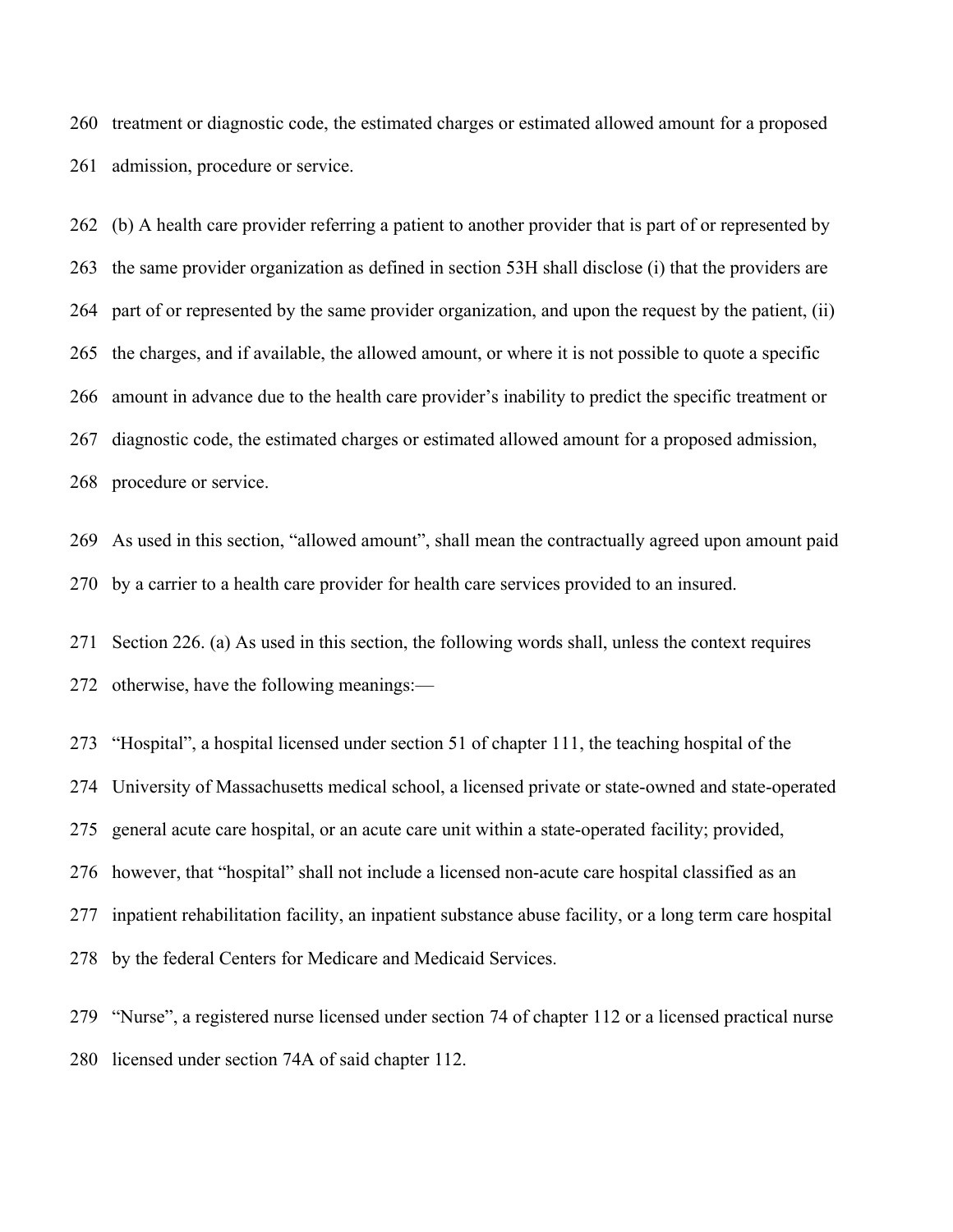"Mandatory Overtime", any hours worked by a nurse in a hospital setting to deliver patient care, beyond the predetermined and regularly scheduled number of hours that the hospital and nurse have agreed that the employee shall work, provided that in no case shall such predetermined and regularly scheduled number of hours exceed 12 hours in any 24 hour period.

 (b) Notwithstanding any general or special law to the contrary, a hospital shall not require a nurse to work mandatory overtime except in the case of an emergency situation where the safety of the patient requires its use and when there is no reasonable alternative.

 (c) Pursuant to paragraph (b), whenever there is an emergency situation where the safety of a patient requires its use and when there is no reasonable alternative, the facility shall, before requiring mandatory overtime, make a good faith effort to have overtime covered on a voluntary basis. Mandatory overtime shall not be used as a practice for providing appropriate staffing for the level of patient care required.

 (d) The department of public health in consultation with the Massachusetts Nurses Association and the Massachusetts Hospital Association, and other organizations, shall determine what constitutes an "emergency situation." The department shall solicit feedback through public hearing. The department of public health on or before February 1, 2013 shall promulgate regulations or guidelines to implement the findings of this section.

 (e) Beginning April 15, 2013, hospitals shall report all instances of mandatory overtime, and the circumstances requiring its use, to the department of public health. Such reports shall be public documents.

 (f) The department of public health on or before January 1, 2014 shall promulgate regulations to establish a system to levy an administrative fine on any facility that violates this act or any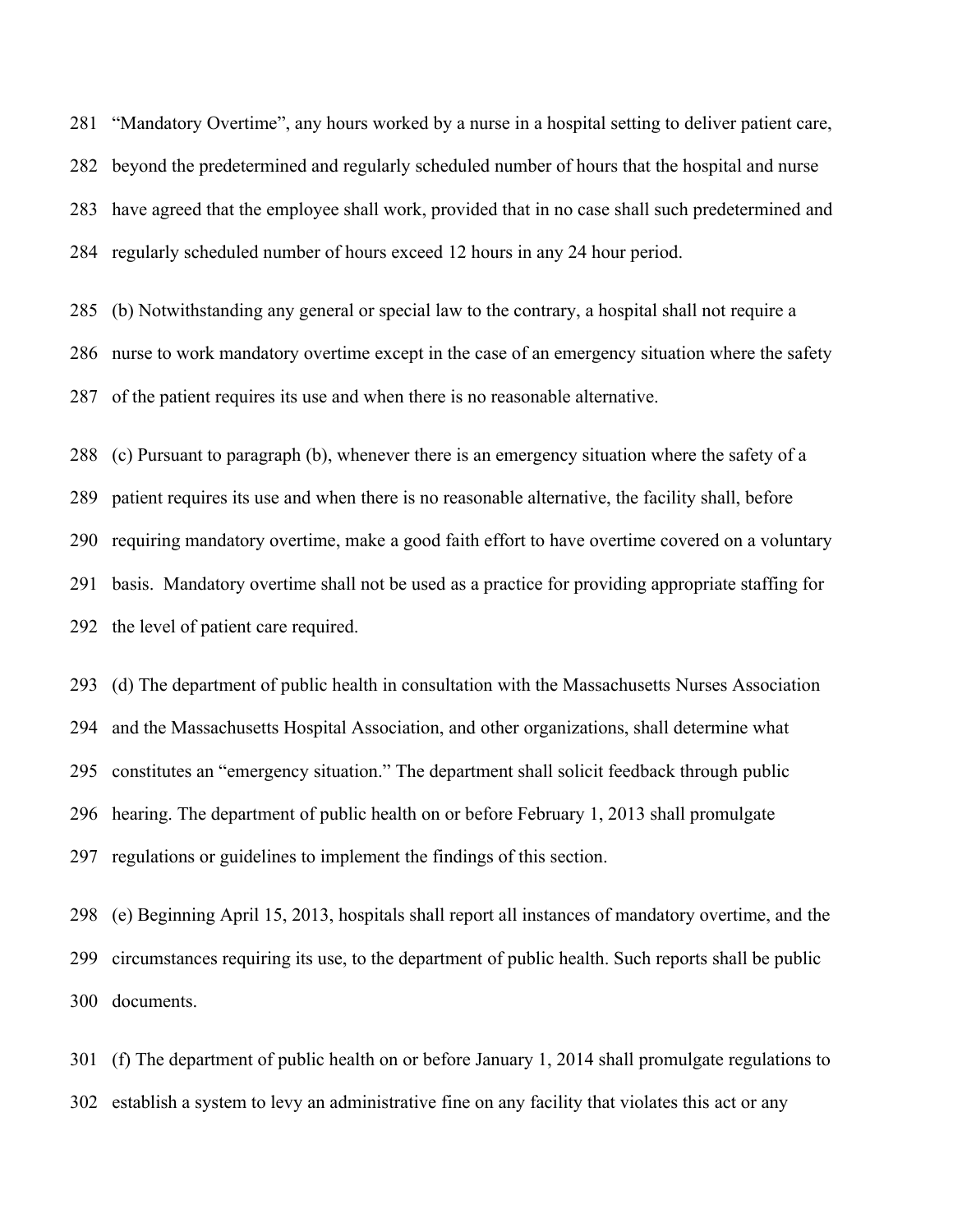regulation issued under this act. The fine shall be not less than \$100 and not greater than \$1,000 for each violation and fines collected shall be dedicated to the department of public health's statewide sexual assault nurse examiner program. Said regulations shall also establish an independent appeals process for penalized entities.

 (g) A nurse shall not be allowed to exceed sixteen consecutive hours worked in a twenty-four hour period. In the event a nurse works sixteen consecutive hours, said nurse must be given at least eight consecutive hours of off-duty time immediately after the worked overtime.

 (h) The provisions of this section are intended as a remedial measure to protect the public health and the quality and safety of patient care, and shall not be construed to diminish or waive any rights of the nurse pursuant to any other law, regulation, or collective bargaining agreement. The refusal of an nurse to accept work in excess of the limitations set forth in this section shall not be grounds for discrimination, dismissal, discharge or any other employment decision.

 (i) Nothing in this section shall be construed to limit, alter or modify the terms, conditions or provisions of a collective bargaining agreement entered into by a hospital and a labor organization.

 SECTION 21. Section 2 of chapter 112 of the General Laws, as so appearing, is hereby amended by inserting the following after the second sentence of the first paragraph:—The board shall require, as a standard of eligibility for licensure, that applicants demonstrate proficiency in the use of computerized physician order entry, e-prescribing, electronic health records and other forms of health information technology, as determined by the board. As used in this section, proficiency, at a minimum shall mean that applicants demonstrate the skills to comply with the "meaningful use" requirements, so-called, as set forth in 45 C.F.R. Part 170.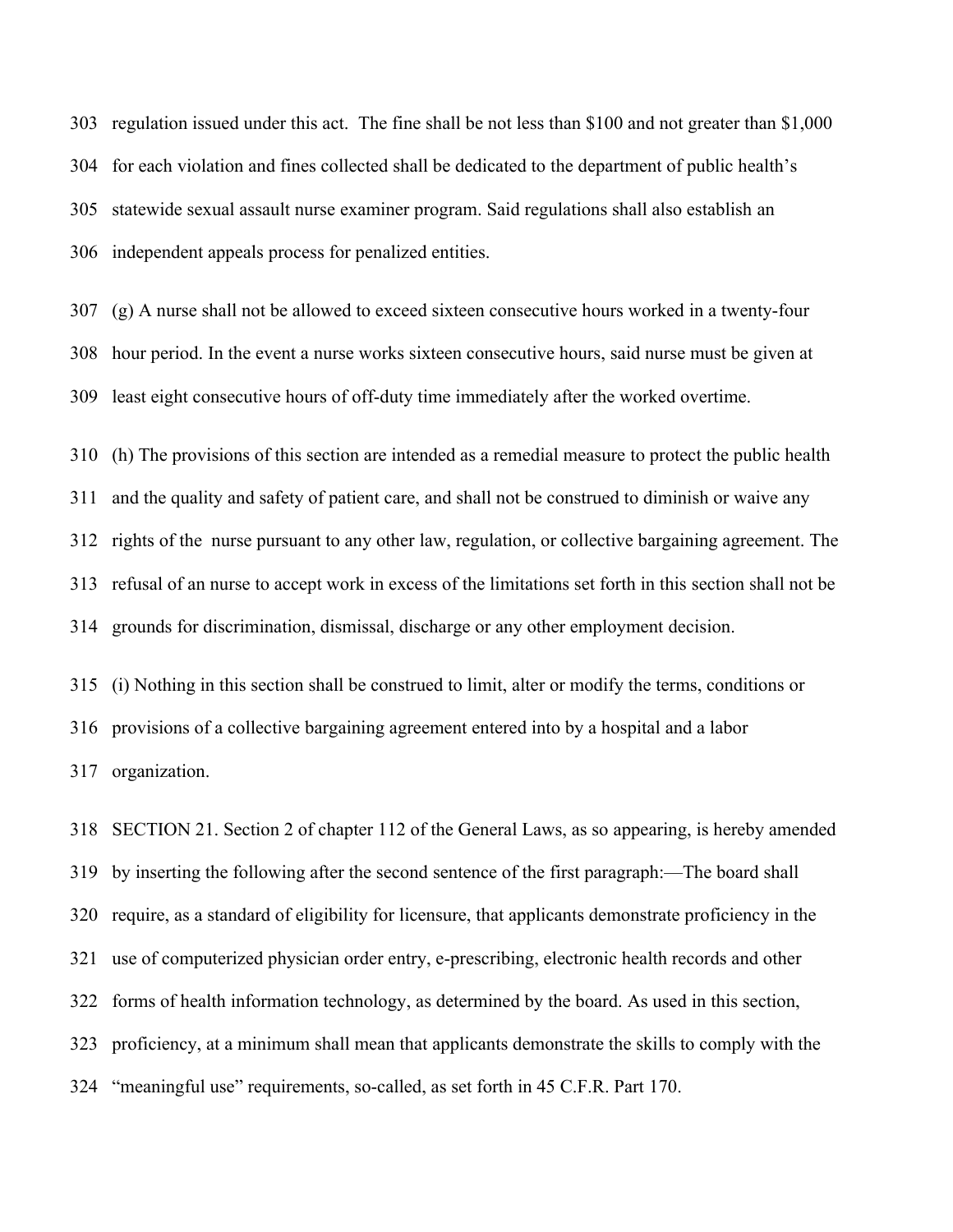SECTION 22. Said chapter 112, as so appearing, is hereby amended by inserting after section 2C, the following section:—

 Section 2D. No physician shall enter into a contract or agreement, which creates or establishes a partnership, employment or any other form of professional relationship that prohibits a physician from providing testimony in an administrative or judicial hearing, including cases of medical malpractice.

SECTION 23. Section 9C of chapter 112 of the General Laws, as so appearing, is hereby

amended by striking the definition of "physician assistant" and inserting in place thereof the

following definition:-

"Physician assistant," a person who is duly registered and licensed by the board.

SECTION 24. Section 9E of chapter 112 of the General Laws, as so appearing, is hereby

amended by striking out, in lines 5 and 6, the words "A registered physician shall supervise no

more than 4 physician assistants at any one time.".

SECTION 25. Said section 9E, as so appearing, is hereby amended by striking out, in lines 15

through 17, the words "Any prescription of medication made by a physician assistant must

include the name of the supervising physician.".

 SECTION 26. Chapter 112 of the General Laws is hereby amended by inserting after section 80H the following section:—

Section 80I. When a provision of law or rule requires a signature, certification, stamp,

verification, affidavit or endorsement by a physician, when relating to physical or mental health,

that requirement may be fulfilled by a nurse practitioner practicing under section 80B of chapter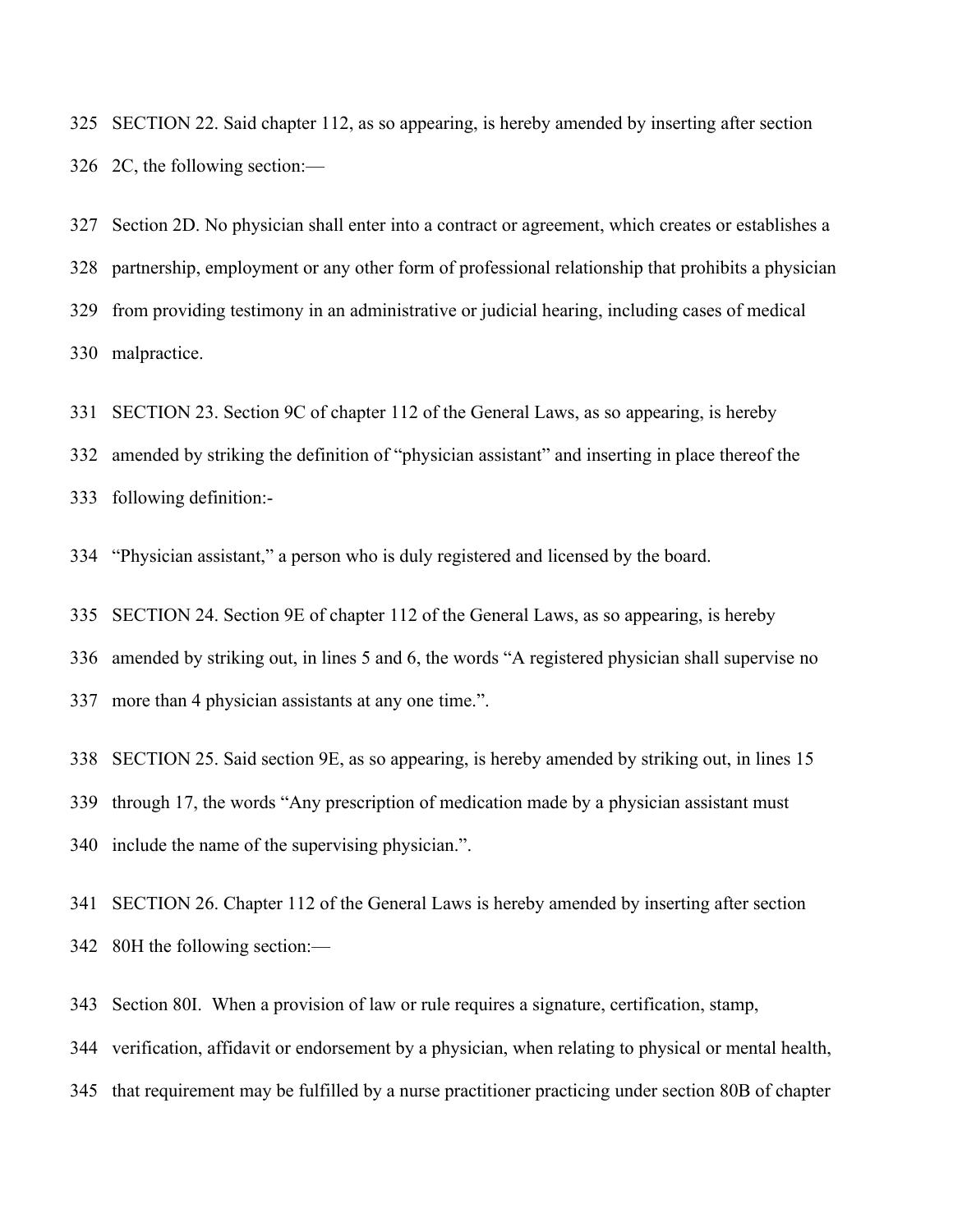112. Nothing in this section shall be construed to expand the scope of practice of nurse practitioners. This section shall not be construed to preclude the development of mutually agreed upon guidelines between the nurse practitioner and supervising physician under section 80E of chapter 112.

 SECTION 27. Chapter 118E of the General Laws, as so appearing, is hereby amended by adding the following 8 sections:—

 Section 63. In connection with the governor's fiscal year 2015 budget recommendation, the secretary of administration and finance and the director of Medicaid shall submit to the legislature a plan to ensure greater predictability and stability in the rates paid by Medicaid to health care providers. The plan shall include the establishment of a Medicaid reserve fund or a similar mechanism that will allow the office of Medicaid to establish rates paid to providers at least 12 months prior to the time such rates take effect.

 Section 64. As of July 1, 2013, rates paid by Medicaid to acute care hospitals and to providers of primary care services shall increase by 2 percent, provided, however, that only those hospitals and providers that have demonstrated to the satisfaction of the division of health care cost and quality a significant transition to the use of alternative payment methodologies shall be eligible for the increased payment rate. The division shall establish by regulation what constitutes a significant use of alternative payment methodologies by a provider. The increase in Medicaid rates provided for in this section shall not be included in the calculation of state wide health care cost growth targets under section 46 of chapter 118G.

 Section 65. During fiscal year 2013, the office of Medicaid shall develop an accountable care organization and patient-centered medical home innovation project that employs alternative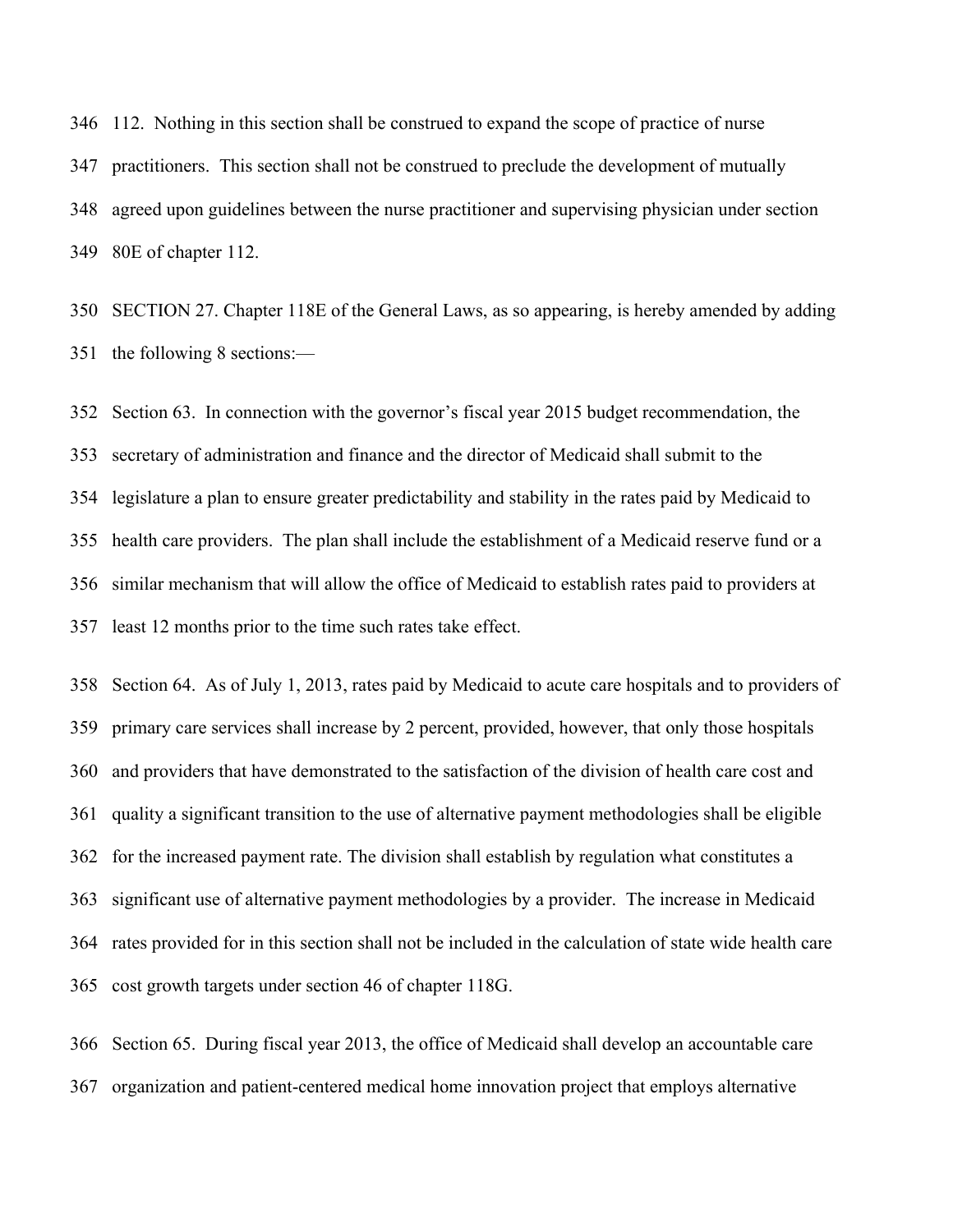payment methodologies including but not limited to bundled payments, global payments, shared savings and accountability for downstream spending and other innovative methods of paying for health care services. The office of Medicaid shall take actions necessary to amend its managed care organization and primary care clinician contracts as necessary to include such contracts in the innovation project.

 Section 66. To the greatest extent possible, the office of Medicaid shall pay for health care using the accountable care organization, or patient-centered medical home model of delivering health care services. In making the transition to ACOs and patient-centered medical homes, the office of Medicaid shall achieve the following benchmarks:

 (i) By January 1, 2013, the office of Medicaid must pay for health care based on the ACO or medical home health care delivery model for at least 25 percent of its enrollees.

 (ii) By January 1, 2014, the office of Medicaid must pay for health care based on the ACO or medical home health care delivery model for at least 50 percent of its enrollees.

 (iii) By January 1, 2015, the office of Medicaid must pay for health care based on the ACO or medical home health care delivery model for at least 80 percent of its enrollees.

 Section 67. To the extent that the office of Medicaid continues to pay acute care hospitals and other providers on a fee-for-service basis, the office shall establish, in cases in which the office believes it would enhance the health care quality and spending control objectives of this act, a shared savings payment program. Under such a program, if a provider is paid on a fee-for- service basis and the provider's total reimbursements have increased at a rate lower than the health care cost growth benchmarks established in section 46 of chapter 118G, such provider shall receive a share of the savings and the remainder of the savings shall be retained by the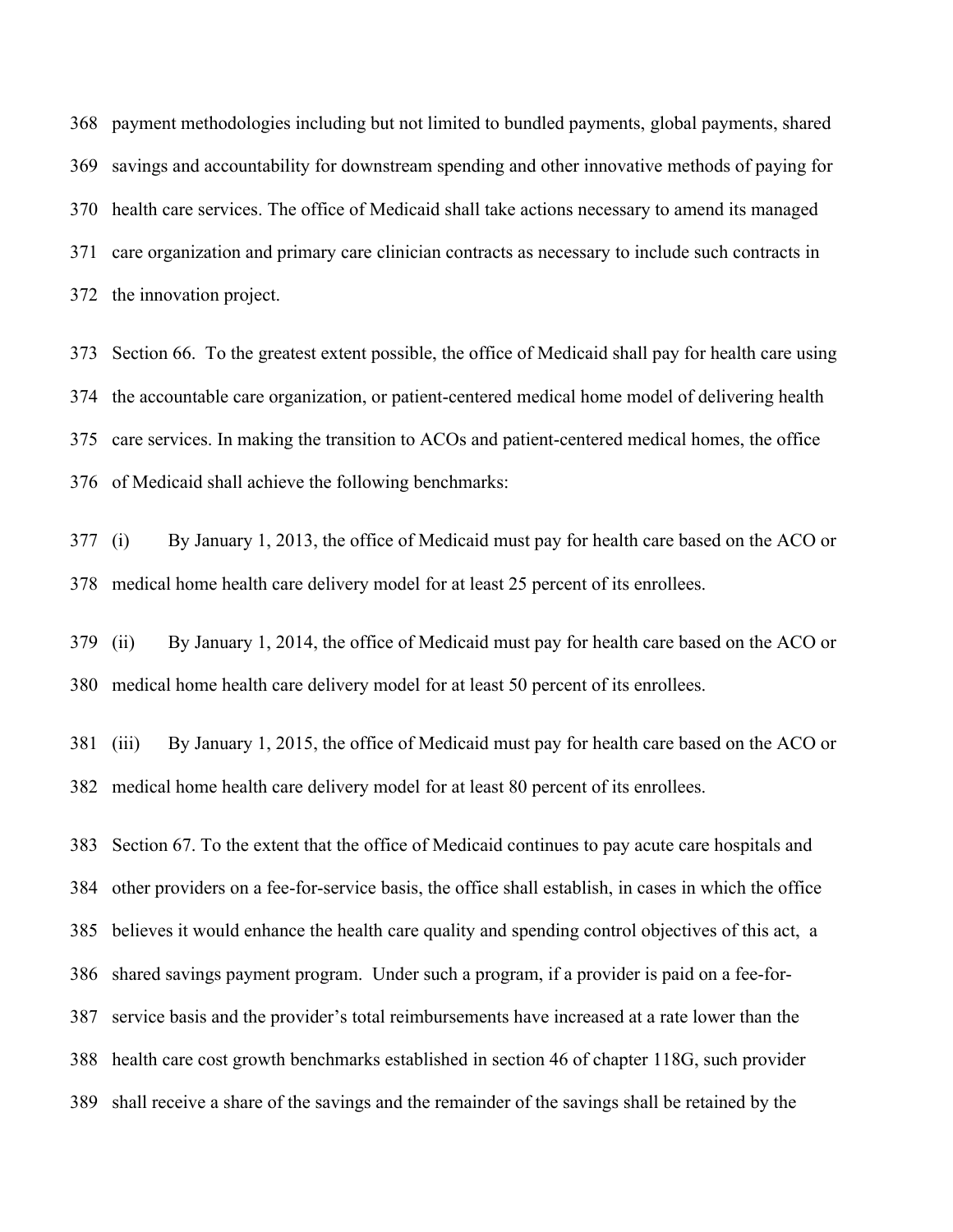commonwealth. If a provider is paid on a fee-for-service basis and the provider's total reimbursements have increased at a rate greater than the health care cost growth benchmarks established in section 46 of chapter 118G, the commonwealth shall pay a share of the excess of the rate of growth in such fees above the applicable cost growth benchmark and the remainder shall be borne by the provider.

 Section 68. MassHealth shall implement no later than July 1, 2013 the Express Lane re- enrollment program for streamlined eligibility procedures to renew eligibility for parents with children who are enrolled in the SNAP program.

 Section 69. The office of medicaid and the commonwealth health insurance connector authority shall, to the greatest extent possible, work to ensure that the same health care plans are offered through MassHealth and Commonwealth Care so that persons transitioning between different payers do not have to switch health plans. Persons deemed eligible for medical benefits pursuant to section 9A of chapter 118E or section 2 of chapter 118H shall continue to be eligible for assistance and remain enrolled in said programs for a period of 12 months, until the member's annual eligibility review, if the member would otherwise be determined ineligible due to excess countable income but otherwise remain eligible.

 Section 70. The division of medical assistance shall attribute every member to a primary care provider.

 SECTION 28. Section 1 of chapter 118G, as so appearing, is hereby amended by striking out said section in its entirety and inserting in place thereof the following:—

 As used in this chapter, the following words shall, unless the context clearly requires otherwise, have the following meanings:—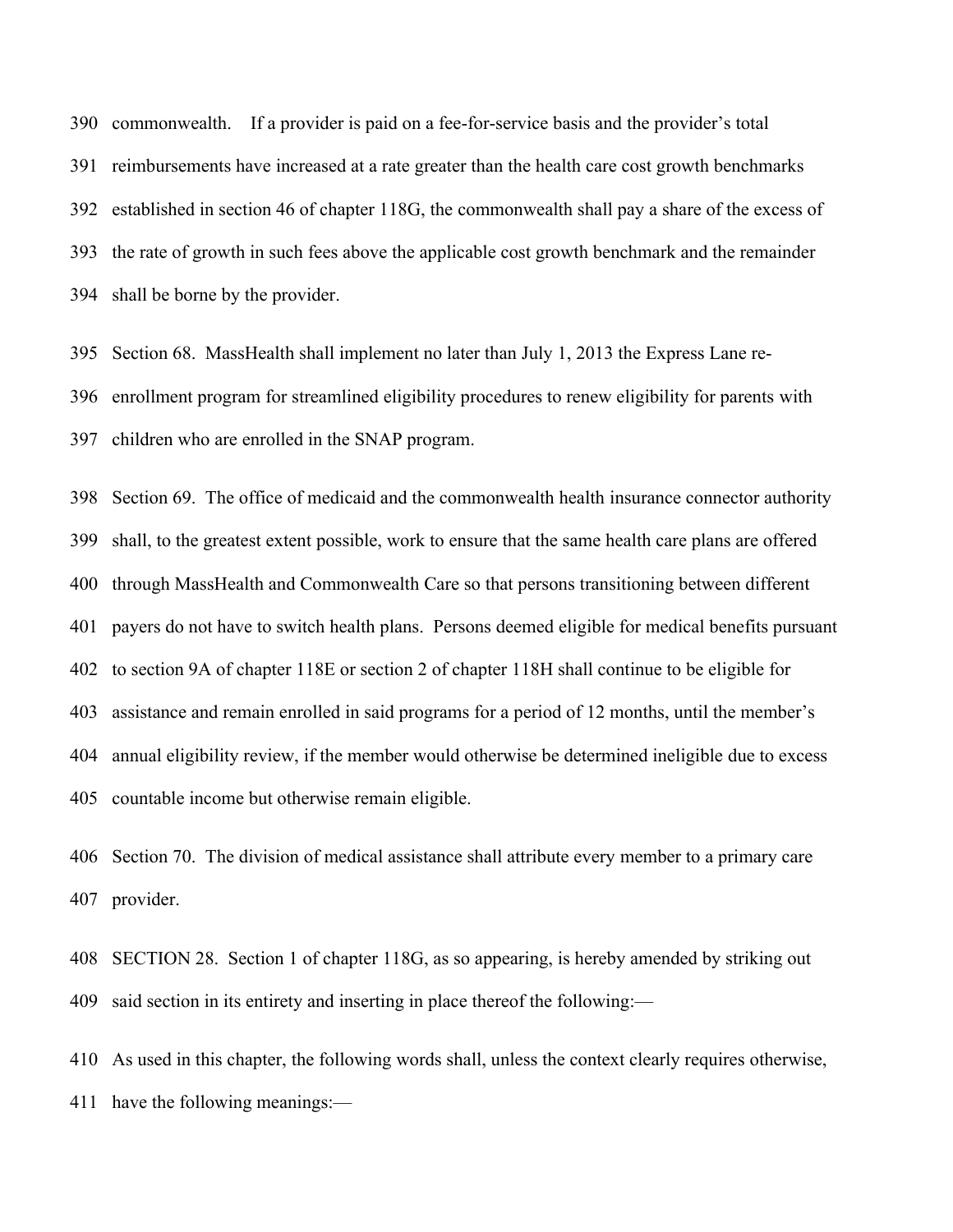"Actual costs", all direct and indirect costs incurred by a hospital or a community health center in providing medically necessary care and treatment to its patients, determined in accordance with generally accepted accounting principles.

 "Acute hospital", the teaching hospital of the University of Massachusetts Medical School and any hospital licensed under section 51 of chapter 111 and which contains a majority of medical-surgical, pediatric, obstetric, and maternity beds, as defined by the department of public health.

 "Accountable care organization" or "ACO", means an accountable care organization licensed under chapter 118J.

 "ACO Participant", a health care provider that either integrates or contracts with an ACO to provide services to ACO patients.

 "ACO Patient", an individual who chooses or is attributed to an ACO for his course of medical treatment, for whom such services are paid by the payer to the ACO.

"After-hours care", services provided in the office during regularly scheduled evening,

weekend or holiday office hours, in addition to basic service.

"Allowed amount," the contractually agreed upon amount paid by a payer to a health care

provider for health care services provided to an insured.

"Alternative payment contract", an agreement between a payer and an ACO or other provider in

which reimbursement available under the agreement is pursuant to an alternative payment

methodology, as defined in this chapter, for services provided by an ACO or other provider. The

contract shall include at least some performance based quality measures with associated financial

rewards or penalties, or both.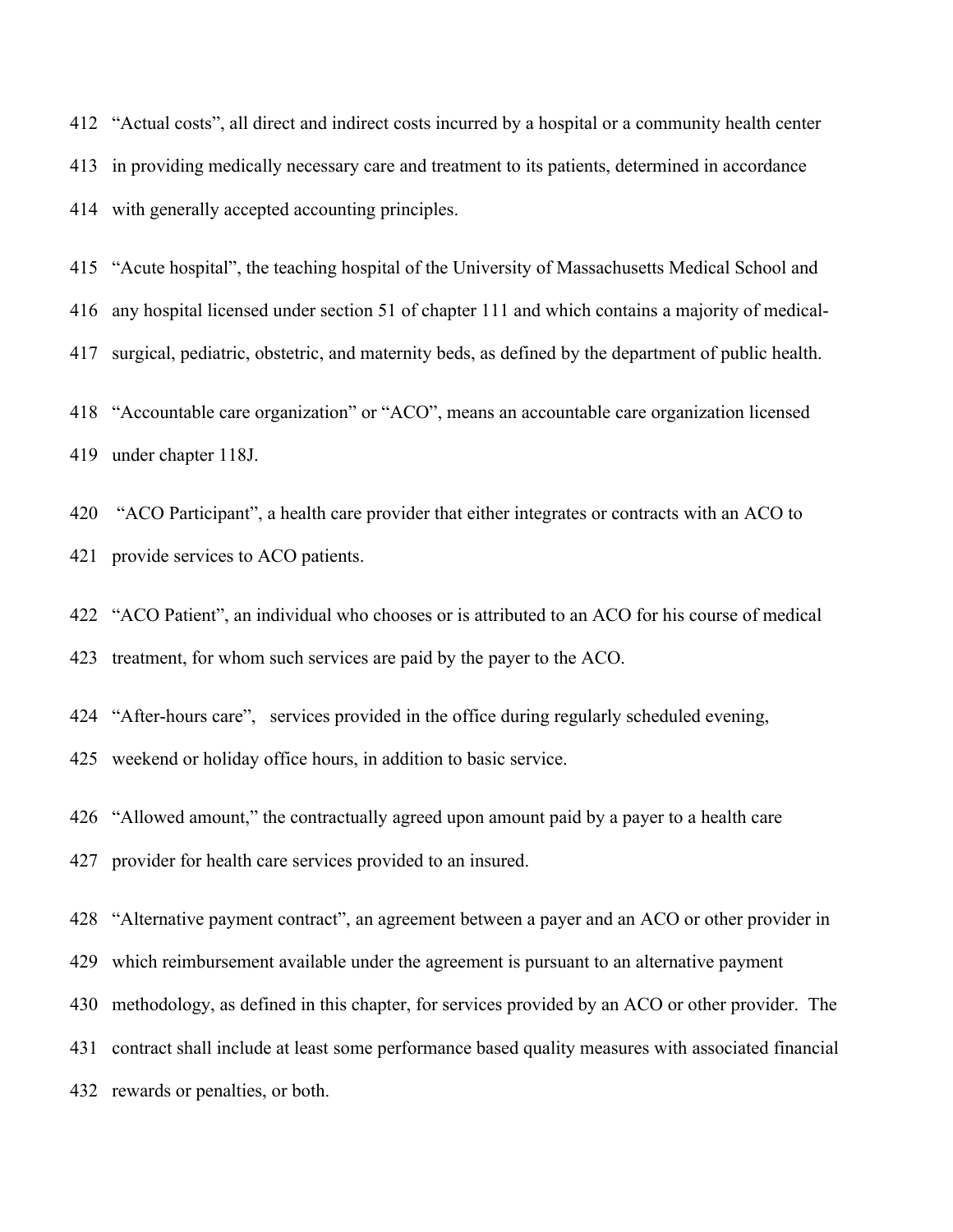"Alternative payment methodologies or methods", methods of payment that compensate ACOs and other providers for the provision of health care services, including but not limited to shared savings arrangements, bundled payments for acute care episodes, bundled payments for chronic diseases, and global payments, as defined in regulations adopted by the division. Alternative payment methodologies shall include a risk adjustment for health status. No payment based on the fee-for-service methodology shall be considered an alternative payment.

 "Ambulatory surgical center", any distinct entity that operates exclusively for the purpose of providing surgical services to patients not requiring hospitalization and meets the requirements of the federal Health Care Financing Administration for participation in the Medicare program.

 "Ambulatory surgical center services", services described for purposes of the Medicare program 443 pursuant to 42 USC  $\S$  1395k(a)(2)(F)(I). These services include facility services only and do not include surgical procedures.

 "Bad debt", an account receivable based on services furnished to any patient which (i) is regarded as uncollectable, following reasonable collection efforts consistent with regulations of the division, which regulations shall allow third party payers to negotiate with hospitals to collect the bad debt of its enrollees, (ii) is charged as a credit loss, (iii) is not the obligation of any governmental unit or of the federal government or any agency thereof, and (iv) is not free care.

 "Bundled payment for acute care episode," a single payment for the estimated cost of all the services, either inpatient or outpatient, associated with clinically defined episode of care, which may include, but not be limited to follow-up care or rehabilitation services.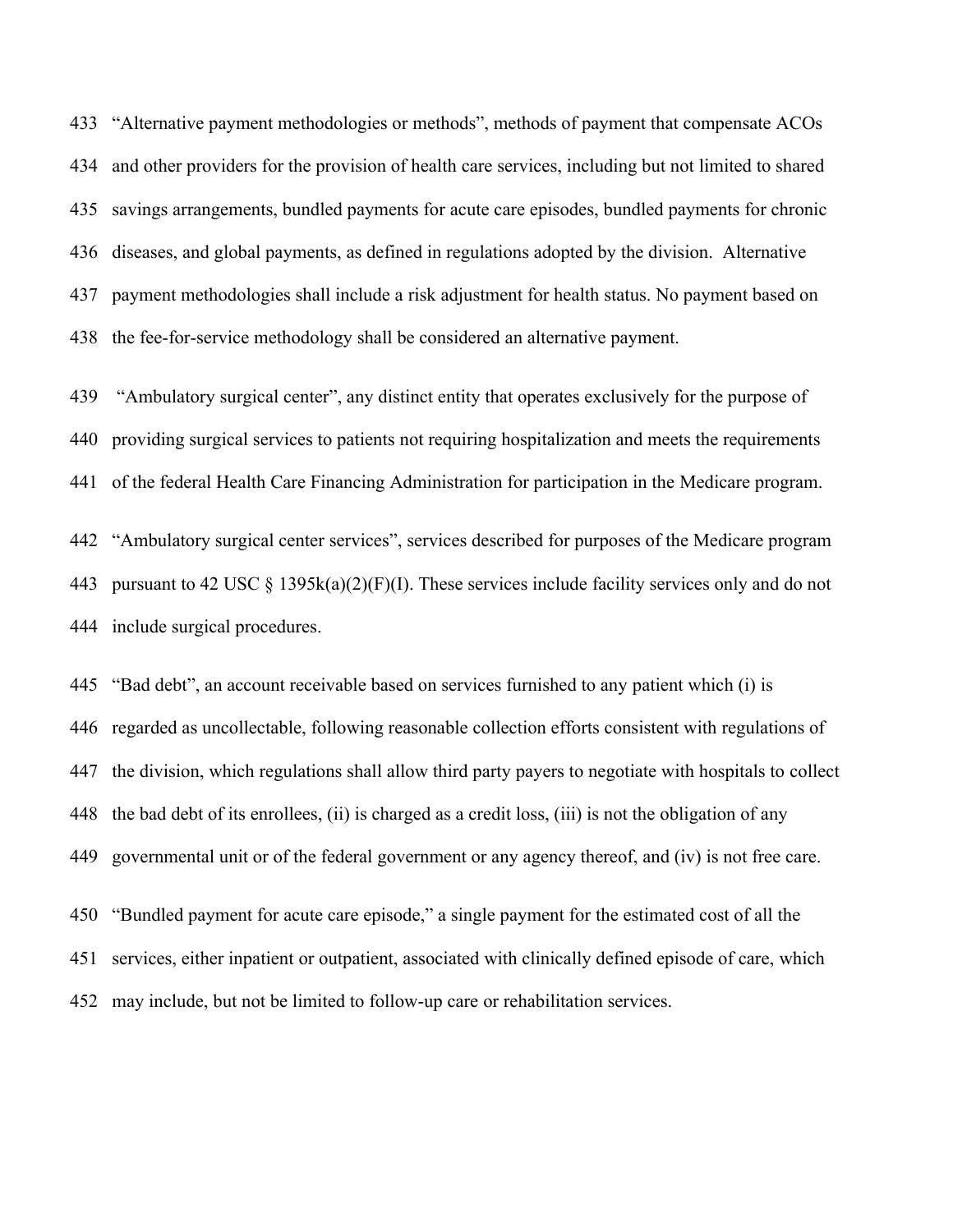"Bundled payment for chronic diseases," a single payment for the care of a chronic disease that includes all physician, clinic, inpatient and outpatient services related to that condition for a specified period of time.

 "Case mix", the description and categorization of a hospital's patient population according to criteria approved by the division including, but not limited to, primary and secondary diagnoses, primary and secondary procedures, illness severity, patient age and source of payment.

"Charge", the uniform price for specific services within a revenue center of a hospital.

"Child", a person who is under eighteen years of age.

 "Community health centers", health centers operating in conformance with the requirements of Section 330 of United States Public Law 95-626 and shall include all community health centers which file cost reports as requested by the division.

 "Comprehensive cancer center", the hospital of any institution so designated by the national cancer institute under the authority of 42 USC sections 408(a) and 408(b) organized solely for the treatment of cancer, and offered exemption from the medicare diagnosis related group payment system under 42 C.F.R. 405.475(f).

 "Dependent", the spouse and children of any employee if such persons would qualify for dependent status under the Internal Revenue Code or for whom a support order could be granted under chapters 208, 209 or 209C.

 "Disproportionate share hospital", any acute hospital that exhibits a payer mix where a minimum of 63 per cent of the acute hospital's gross patient service revenue is attributable to Title XVIII and Title XIX of the federal Social Security Act other government payors and free care.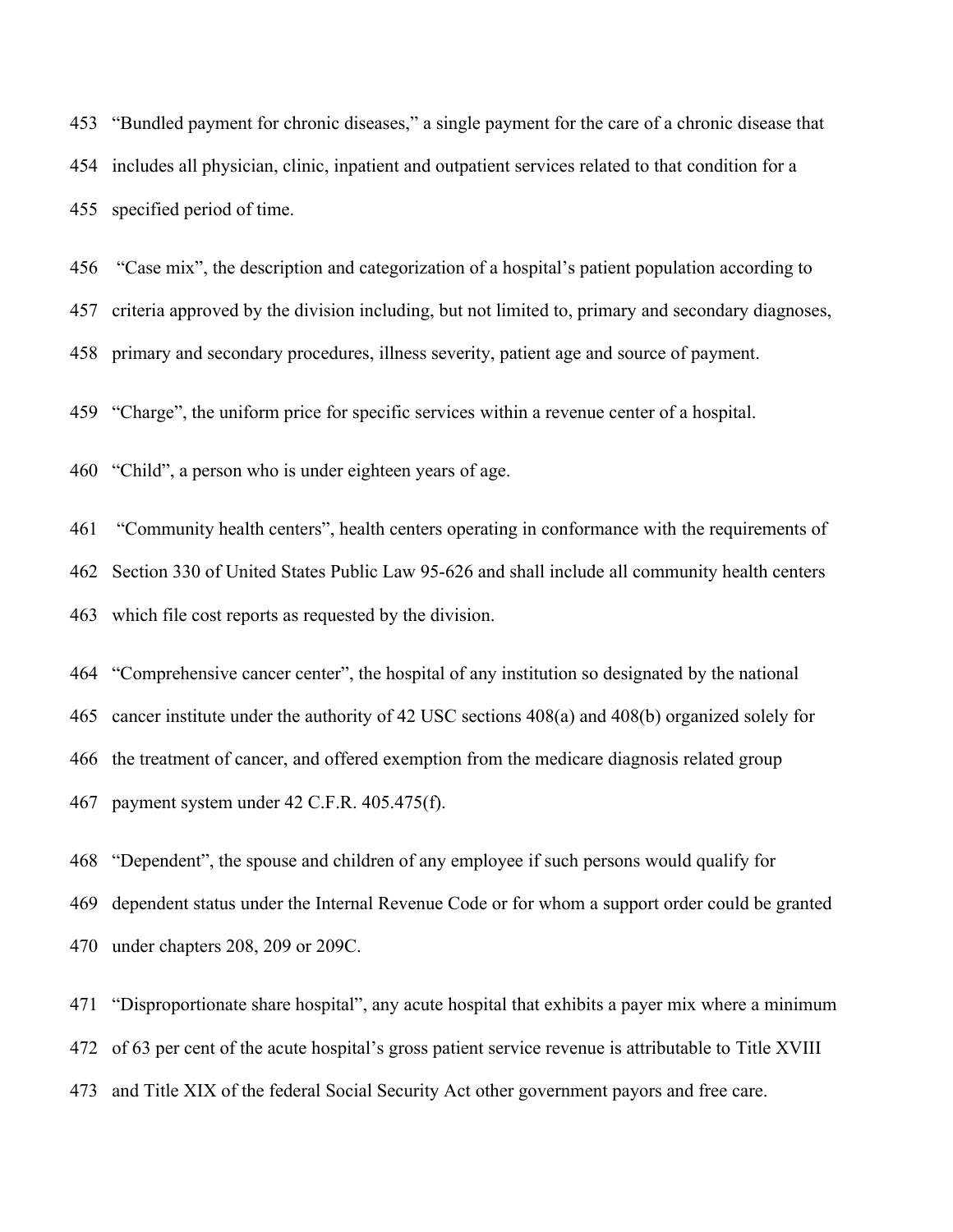"Division", the division of health care cost and quality established by section 2.

 "DRG", a diagnosis related group, which is a patient classification scheme which provides a means of relating the type of patients a hospital treats, such as its case mix, to the cost incurred by the hospital.

 "Eligible person", a person who qualifies for financial assistance from a governmental unit in meeting all or part of the cost of general health supplies, care or rehabilitative services and accommodations.

 "Emergency bad debt", bad debt related to emergency services provided by an acute hospital to an uninsured individual.

 "Emergency medical condition", a medical condition, whether physical or mental, manifesting itself by symptoms of sufficient severity, including severe pain, that the absence of prompt medical attention could reasonably be expected by a prudent layperson who possesses an average knowledge of health and medicine, to result in placing the health of the person or another person in serious jeopardy, serious impairment to body function, or serious dysfunction of any body organ or part, or, with respect to a pregnant woman, as further defined in section 1867(e)(1)(B) of the Social Security Act, 42 U.S.C. section 1395dd(e)(1)(B).

 "Emergency services", medically necessary health care services provided to an individual with an emergency medical condition.

 "Employee", a person who performs services primarily in the commonwealth for remuneration for a commonwealth employer. A person who is self-employed shall not be deemed to be an employee.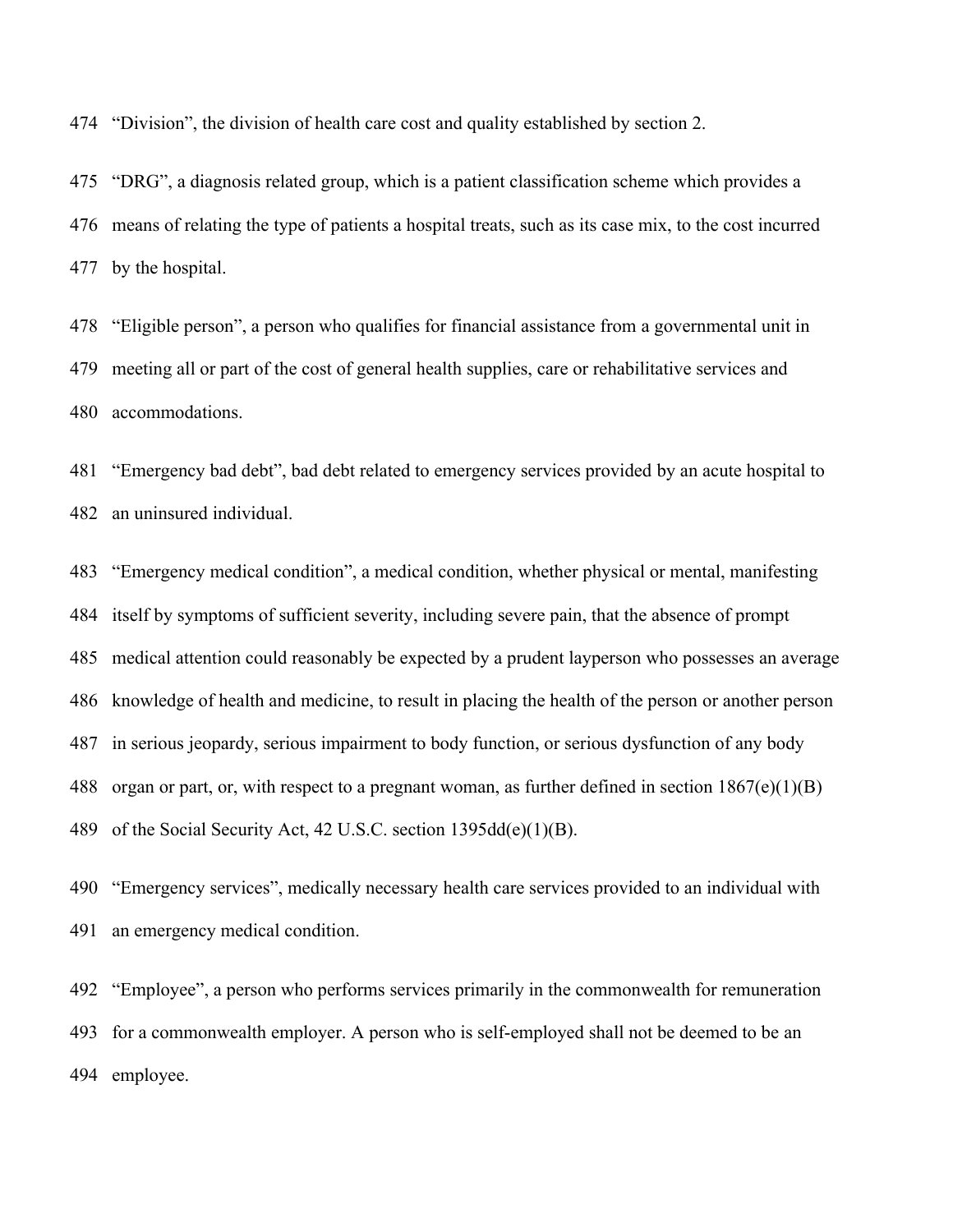"Employer", an employer as defined in section 1 of chapter 151A.

 "Enrollee", a person who becomes a member of an insurance program of the division either individually or as a member of a family.

"Executive Director", the executive director of the division of health care cost and quality.

"Executive office", executive office of health and human services.

 "Fee-for-service", a payment mechanism in which all reimbursable health care activity is described and categorized into discreet and separate units of service and each provider is

separately reimbursed for each discrete service rendered to a patient.

 "Financial requirements", a hospital's requirement for revenue which shall include, but not be limited to, reasonable operating, capital and working capital costs, the reasonable costs of depreciation of plant and equipment and the reasonable costs associated with changes in medical practice and technology.

 "Fiscal year", the twelve month period during which a hospital keeps its accounts and which ends in the calendar year by which it is identified.

 "Free care", the following medically necessary services provided to individuals determined to be financially unable to pay for their care, in whole or in part, pursuant to applicable regulations of the division: (1) services provided by acute hospitals; (2) services provided by community health centers; and (3) patients in situations of medical hardship in which major expenditures for health care have depleted or can reasonably be expected to deplete the financial resources of the individual to the extent that medical services cannot be paid, as determined by regulations of the division.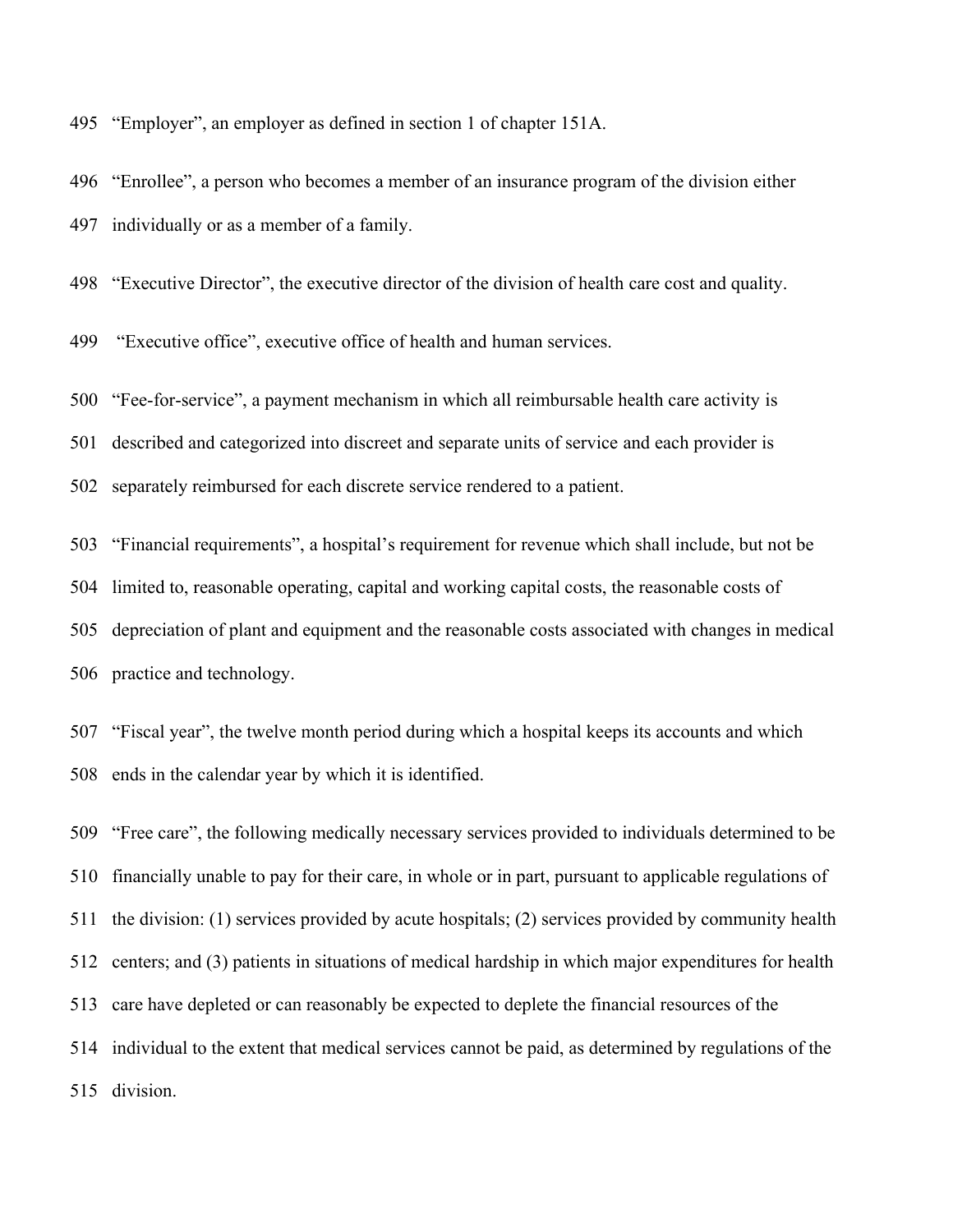"General health supplies, care or rehabilitative services and accommodations", all supplies, care and services of medical, optometric, dental, surgical, podiatric, psychiatric, therapeutic, diagnostic, rehabilitative, supportive or geriatric nature, including inpatient and outpatient hospital care and services, and accommodations in hospitals, sanatoria, infirmaries, convalescent and nursing homes, retirement homes, facilities established, licensed or approved pursuant to the provisions of chapter 111B and providing services of a medical or health-related nature, and similar institutions including those providing treatment, training, instruction and care of children and adults; provided, however, that rehabilitative service shall include only rehabilitative services of a medical or health-related nature which are eligible for reimbursement under the provisions of Title XIX of the Social Security Act.

 "Global payment," a fixed-dollar payment for the care that patients may receive in a specified period of time and that places providers at financial risk for both the occurrence of medical conditions as well as the management of those conditions. Global payments may include both primary and specialty care.

 "Governmental mandate", a state or federal statutory requirement, administrative rule, regulation, assessment, executive order, judicial order or other governmental requirement that directly or indirectly imposes an obligation and associated compliance cost upon a provider to take an action or to refrain from taking an action in order to fulfill the provider's contractual duty to a procuring governmental unit.

 "Governmental unit", the commonwealth, any department, agency board or commission of the commonwealth, and any political subdivision of the commonwealth.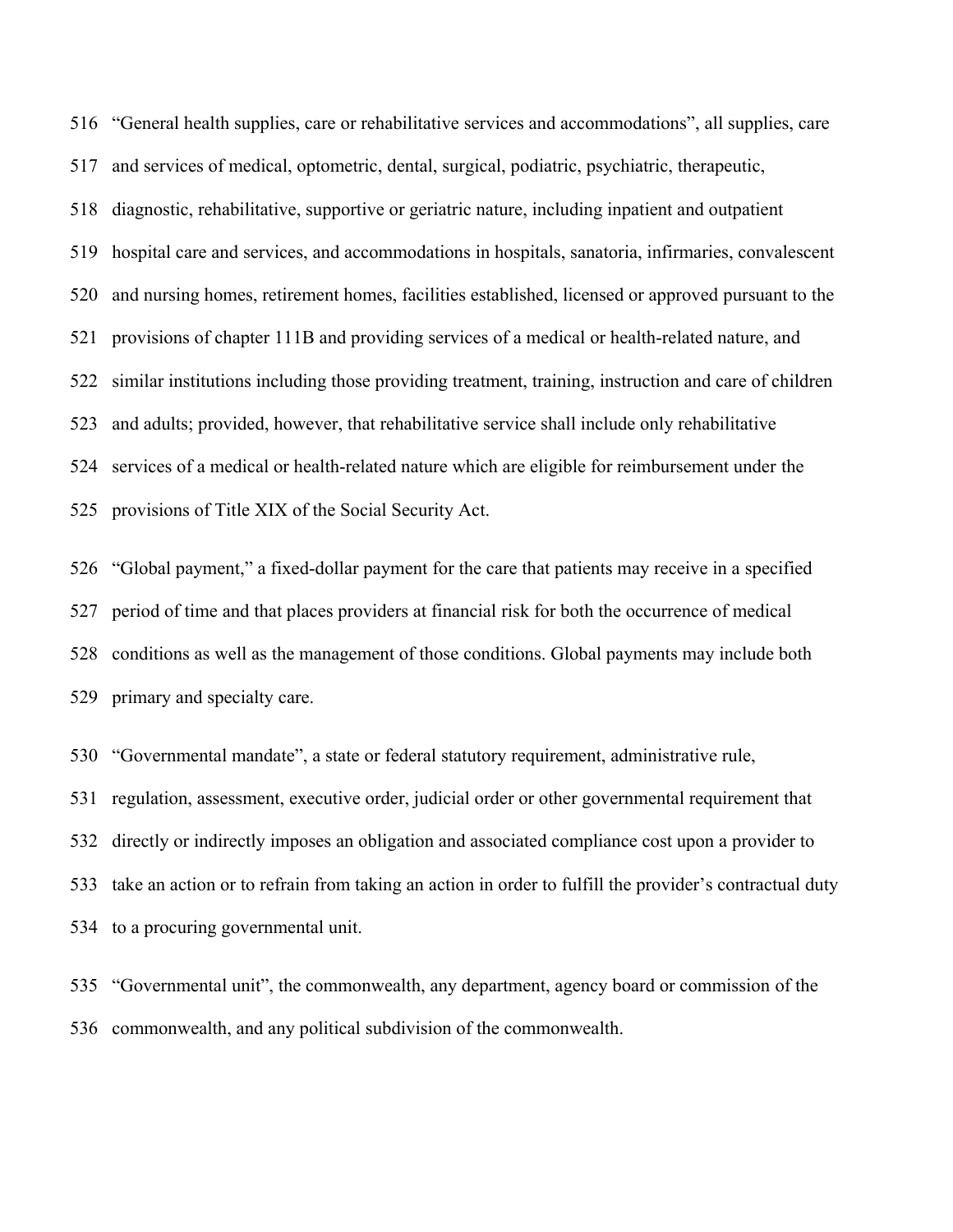"Gross inpatient service revenue", the total dollar amount of a hospital's charges for inpatient services rendered in a fiscal year.

 "Gross patient service revenue", the total dollar amount of a hospital's charges for services rendered in a fiscal year.

 "Gross state product," the total annual output of the Massachusetts economy as measured by the U.S. Department of Commerce, Bureau of Economic Analysis, Gross Domestic Product by State series.

"Growth rate of potential gross state product", the long-run average growth rate of the

commonwealth's economy, ignoring fluctuations due to the business cycle.

"Health benefit plan", as defined in section 1 of chapter 176J.

 "Health Care Provider", a provider of medical or health services or any other person or organization, including, but not limited to an ACO, that furnishes, bills, or is paid for health care service delivery in the normal course of business.

"Health care services", supplies, care and services of medical, surgical, optometric, dental,

podiatric, chiropractic, psychiatric, therapeutic, diagnostic, preventative, rehabilitative,

supportive or geriatric nature including, but not limited to, inpatient and outpatient acute hospital

care and services; services provided by a community health center or by a sanatorium, as

included in the definition of "hospital" in Title XVIII of the federal Social Security Act, and

treatment and care compatible with such services or by a health maintenance organization.

 "Health insurance company", a company as defined in section 1 of chapter 175 which engages in the business of health insurance.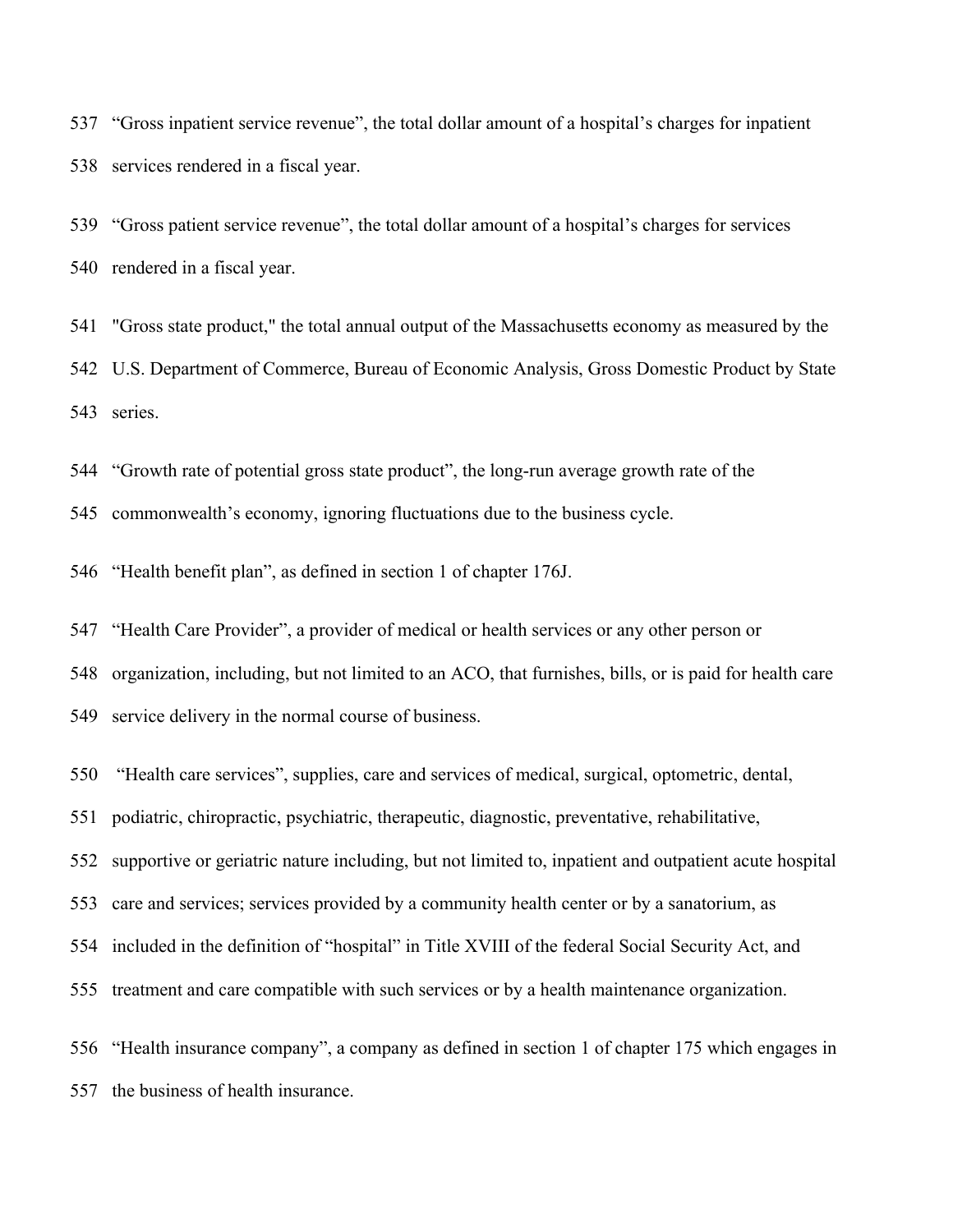"Health insurance plan", the medicare program or an individual or group contract or other plan providing coverage of health care services and which is issued by a health insurance company, a hospital service corporation, a medical service corporation or a health maintenance organization.

 "Health maintenance organization", a company which provides or arranges for the provision of health care services to enrolled members in exchange primarily for a prepaid per capita or aggregate fixed sum as further defined in section 1 of chapter 176G.

 "Health status adjusted total medical expenses", the total cost of care for the patient population associated with a provider group based on allowed claims for all categories of medical expenses and all non-claims related payments to providers, adjusted by health status, and expressed on a per member per month basis, as calculated under section 6 and the regulations promulgated by the commissioner.

 "Hospital", any hospital licensed under section 51 of chapter 111, the teaching hospital of the University of Massachusetts Medical School and any psychiatric facility licensed under section 19 of chapter 19.

 "Hospital agreement", an agreement between a nonprofit hospital service corporation and the hospital signatory thereto approved by the division under section 5 of chapter 176A.

 "Hospital service corporation", a corporation established for the purpose of operating a nonprofit hospital service plan as provided in chapter 176A.

 "Managed health care plan", a health insurance plan which provides or arranges for, supervises and coordinates health care services to enrolled participants, including plans administered by health maintenance organizations and preferred provider organizations.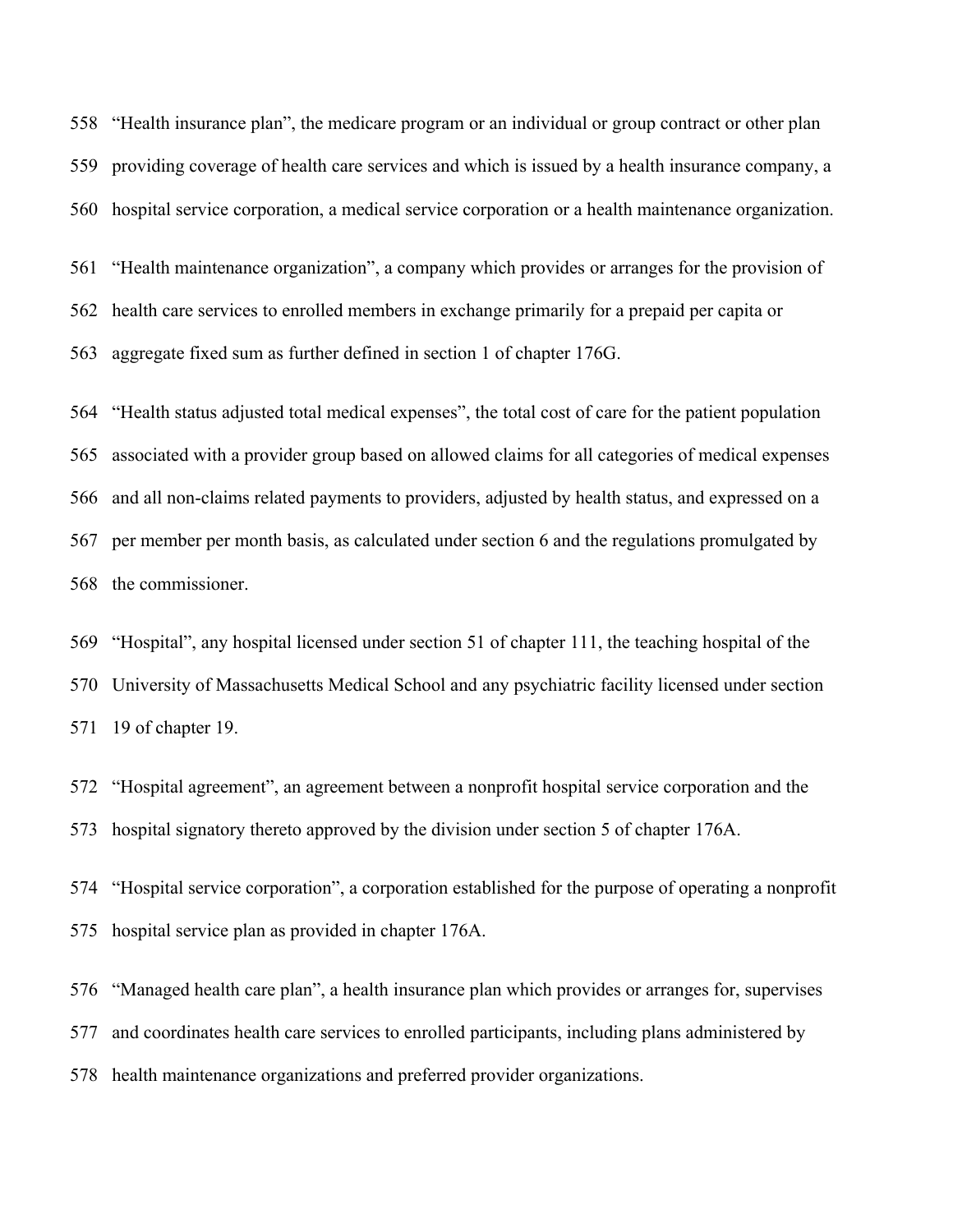"Medicaid program", the medical assistance program administered by the division of medical assistance pursuant to chapter 118E and in accordance with Title XIX of the Federal Social Security Act or any successor statute.

 "Medical assistance program", the medicaid program, the Veterans Administration health and hospital programs and any other medical assistance program operated by a governmental unit for persons categorically eligible for such program.

 "Medically necessary services", medically necessary inpatient and outpatient services as mandated under Title XIX of the Federal Social Security Act. Medically necessary services shall not include: (1) non-medical services, such as social, educational and vocational services; (2) cosmetic surgery; (3) canceled or missed appointments; (4) telephone conversations and consultations; (5) court testimony; (6) research or the provision of experimental or unproven procedures including, but not limited to, treatment related to sex-reassignment surgery, and pre- surgery hormone therapy; and (7) the provision of whole blood; and provided, however, that administrative and processing costs associated with the provision of blood and its derivatives shall be payable.

 "Medical service corporation", a corporation established for the purpose of operating a nonprofit medical service plan as provided in chapter 176B.

 "Medicare program", the medical insurance program established by Title XVIII of the Social Security Act.

"Non-acute hospital", any hospital which is not an acute hospital.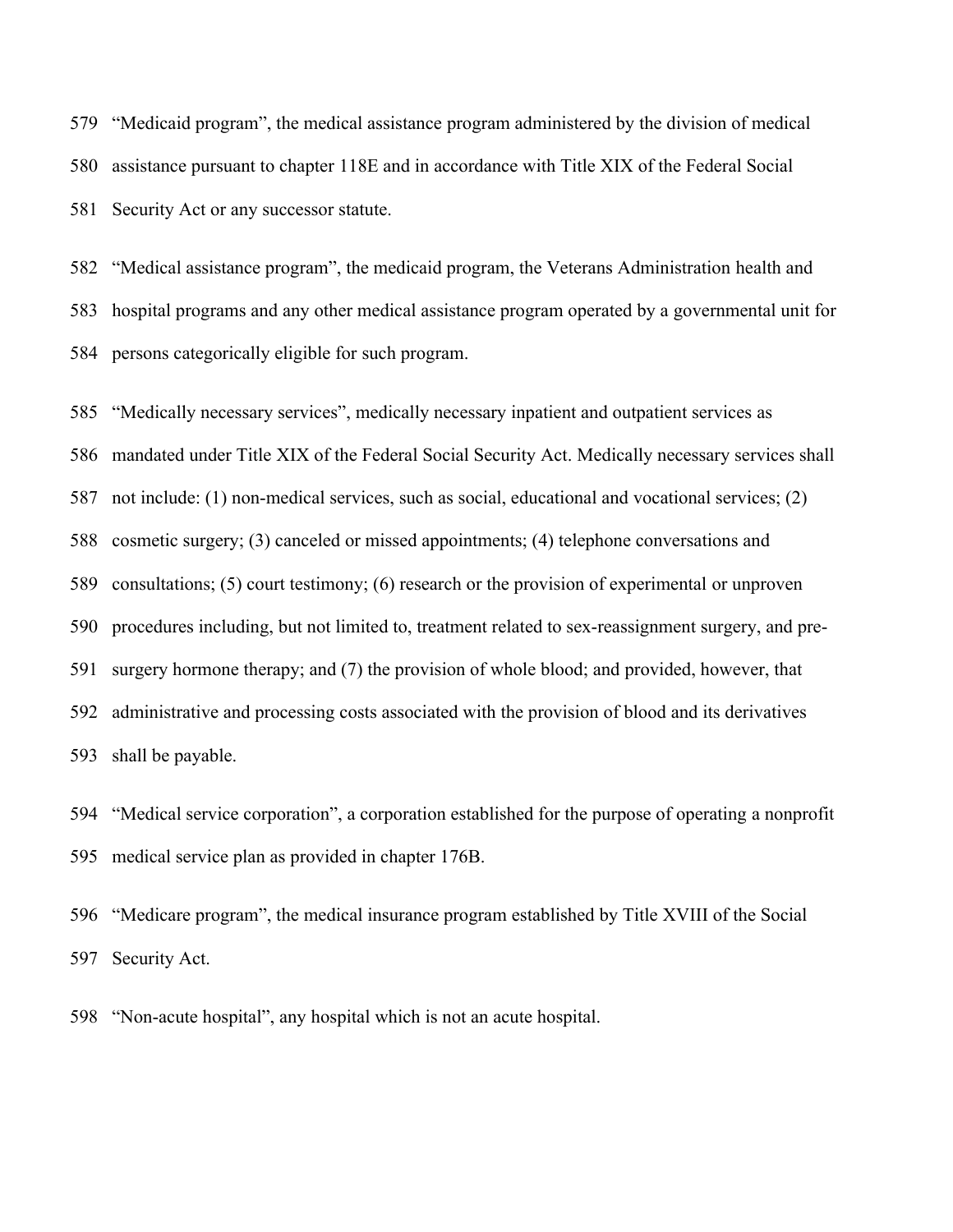"Non-providing employer", an employer of a state-funded employee, as defined in this section; provided, however, that the term "non- providing employer" shall not include:—

(i) an employer who complies with chapter 151F for such employee;

(ii) an employer that is signatory to or obligated under a negotiated, bona fide collective

bargaining agreement between such employer and bona fide employee representative which

agreement governs the employment conditions of such person receiving free care;

(iii) an employer who participates in the Insurance Partnership Program; or

 (iv) an employer that employs not more than 10. For the purposes of this definition, an employer shall not be considered to pay for or arrange for the purchase of health care services provided by acute hospitals and ambulatory surgical centers by making or arranging for any payments to the uncompensated care pool.

"Patient", any natural person receiving health care services from a hospital.

 "Patient-centered medical home", a model of health care delivery designed to provide a patient with a single point of coordination for all their health care, including primary, specialty, post- acute and chronic care, which is (a) patient-centered; (b) comprehensive, integrated and continuous; and (c) delivered by a team of health care professionals to manage a patient's care, reduce fragmentation, and improve patient outcomes.

 "Payer", any entity, other than an individual, that pays providers for the provision of health care services. It shall include both governmental and private entities, but excludes ERISA plans.

 "Payments from non-providing employers", all amounts paid to the Uncompensated Care Trust Fund or the General Fund or any successor fund by non-providing employers.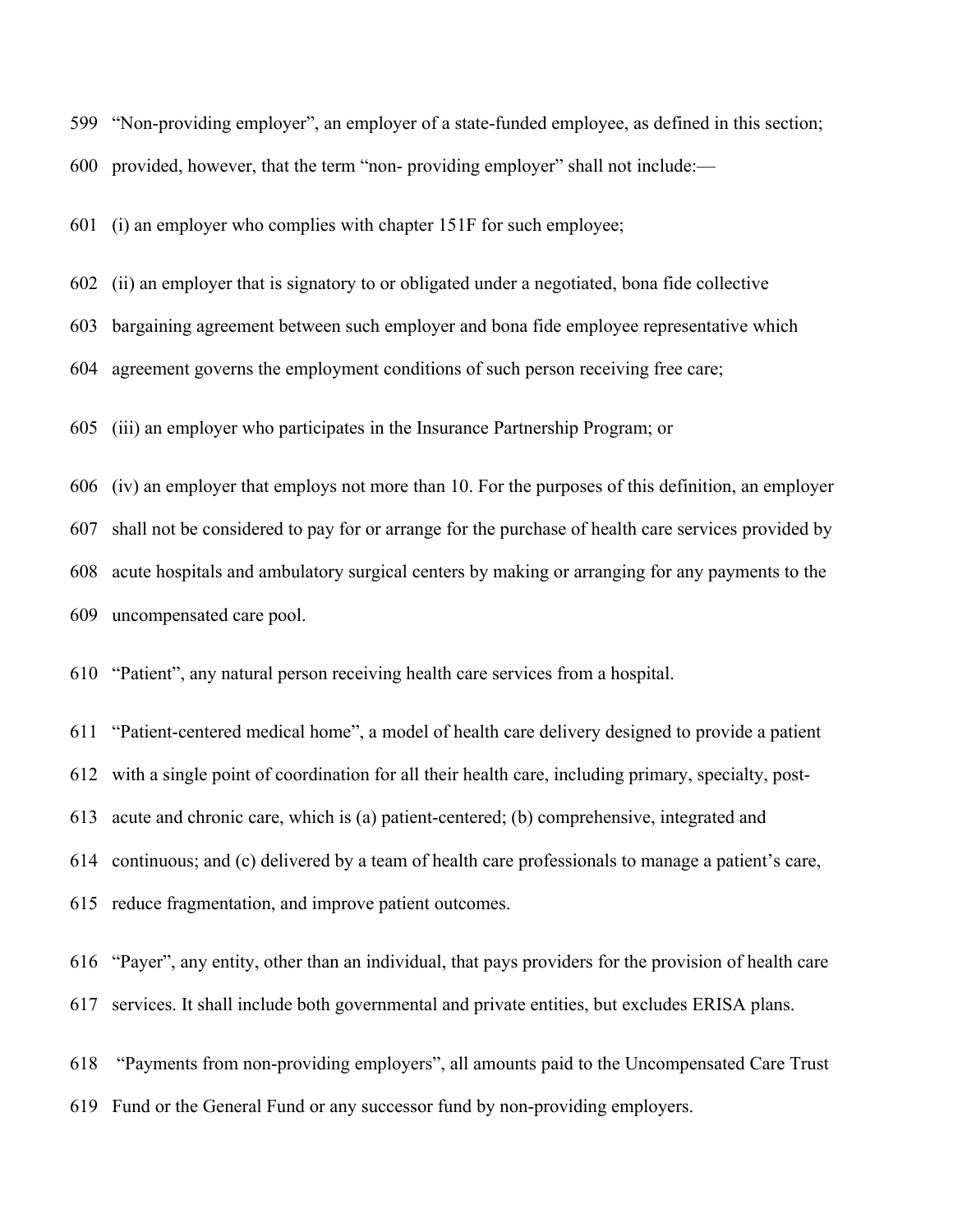"Pediatric hospital", an acute care hospital which limits services primarily to children and which qualifies as exempt from the Medicare Prospective Payment system regulations.

 "Pediatric specialty unit", a pediatric unit of an acute care hospital in which the ratio of licensed pediatric beds to total licensed hospital beds as of July 1, 1994, exceeded 0.20. In calculating that ratio, licensed pediatric beds shall include the total of all pediatric service beds, and the total of all licensed hospital beds shall include the total of all licensed acute care hospital beds, consistent with Medicare's acute care hospital reimbursement methodology as put forth in the Provider Reimbursement Manual Part 1, Section 2405.3G.

 "Per capita total medical expense", the total cost of care provided in Massachusetts to Massachusetts residents, expressed on a per member per year basis, as calculated under section 46 and the regulations promulgated by the division. This measure excludes expenses paid for entirely without insurance or through a supplemental insurance policy that is not the primary policy for purposes of minimum creditable coverage requirements as defined by the commonwealth connector authority.

 "Performance incentive payment" or "pay-for-performance", an amount paid to an provider by a payer for achieving certain quality measures as defined in this chapter. Performance incentive payments shall comply with this chapter, regulations of the division, and the contract between a provider and a payer.

 "Performance penalty", an amount paid by an provider to a payer or a reduction in the payments made by a payer to a provider for failing to achieve certain quality measures as herein defined. Performance penalty provisions and their implementation shall comply with this chapter, any regulations of the division, and the contract between a provider and a payer.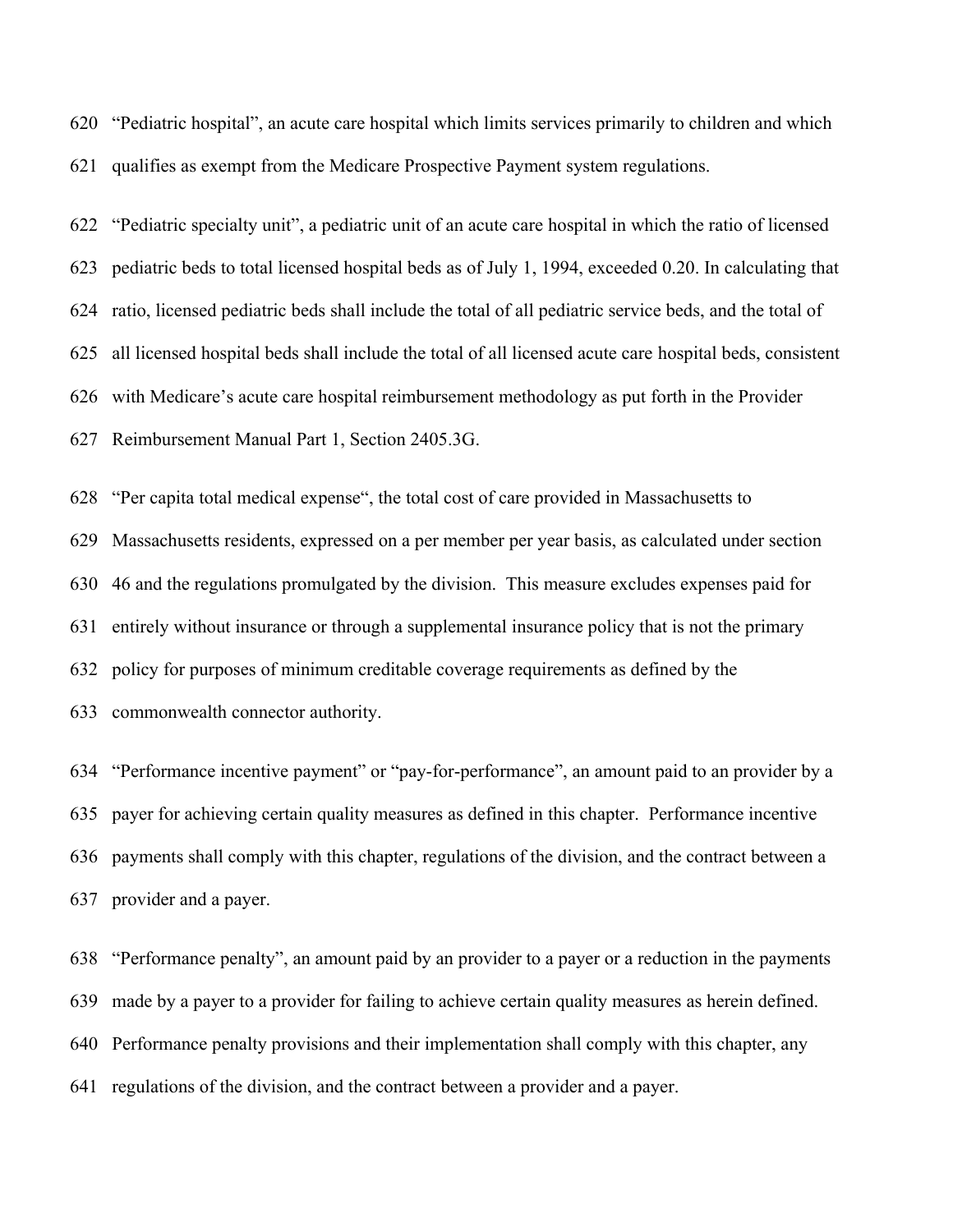"Potential gross state product", the gross state product

"Physician", a medical doctor licensed to practice medicine in the commonwealth.

 "Primary Care Physician", a physician who has a primary specialty designation of internal medicine, general practice, family practice, pediatric practice or geriatric practice.

 "Primary care provider", a health care professional qualified to provide general medical care for common health care problems, supervises, coordinates, prescribes, or otherwise provides or proposes health care services, initiates referrals for specialist care, and maintains continuity of care within the scope of practice.

 "Private health care payer", a carrier authorized to transact accident and health insurance under chapter 175, a nonprofit hospital service corporation licensed under chapter 176A, a nonprofit medical service corporation licensed under chapter 176B, a dental service corporation organized under chapter 176E, an optometric service corporation organized under chapter 176F, a self- insured plan, to the extent allowable under federal law governing health care provided by employers to employees, or a health maintenance organization licensed under chapter 176G.

 "Provider" or "health care provider", a provider of medical or health services and any other person or organization, including an ACO, that furnishes, bills, or is paid for health care service delivery in the normal course of business.

 "Provider organizations", shall mean a provider organization certified under section 53H of chapter 111.

 "Public health care payer", the Medicaid program established in chapter 118E; any carrier or other entity that contracts with the office of Medicaid or the commonwealth health insurance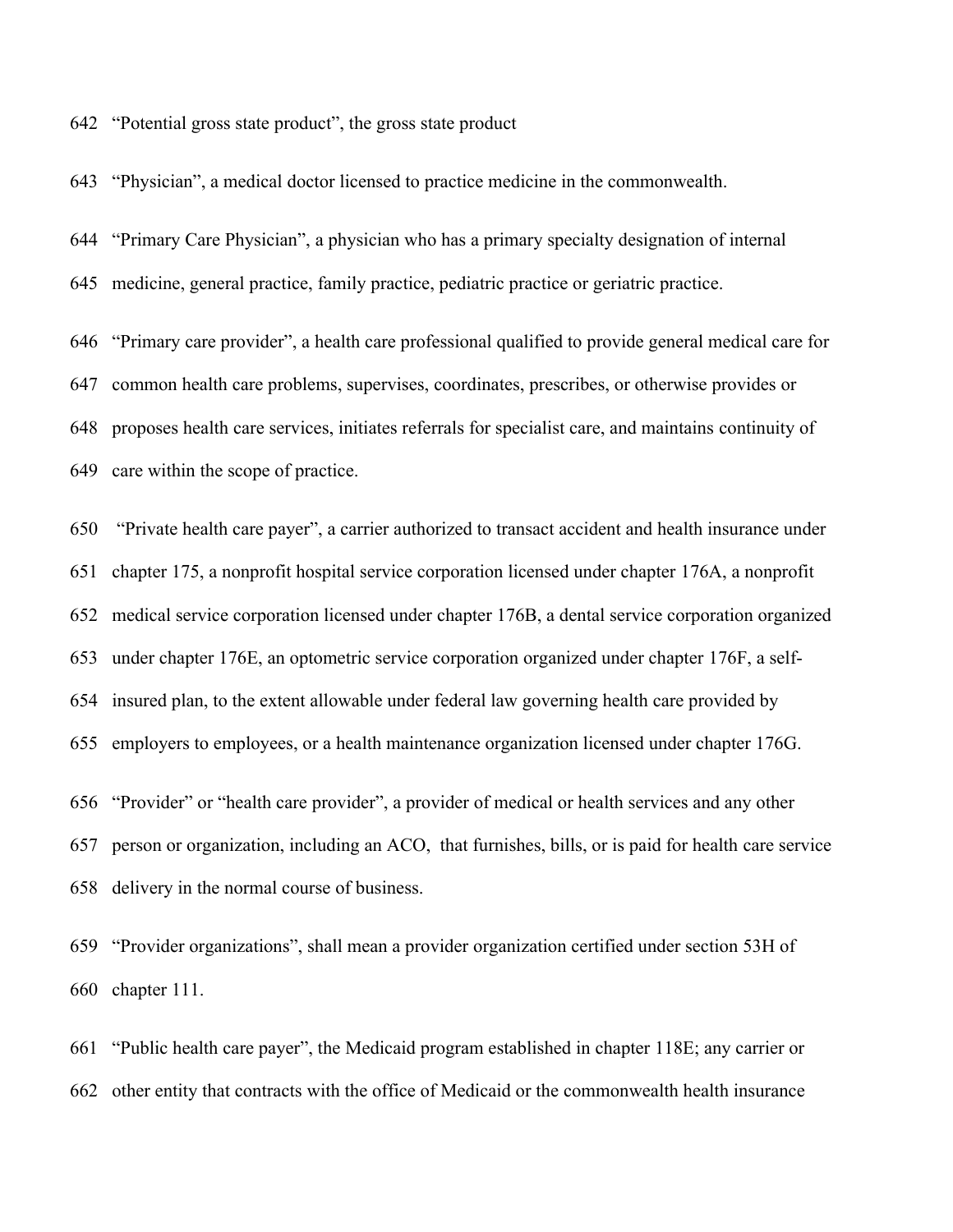connector to pay for or arrange the purchase of health care services on behalf of individuals enrolled in health coverage programs under Titles XIX or XXI, or under the commonwealth care health insurance program, including prepaid health plans subject to the provisions of section 28 of chapter 47 of the acts of 1997; the group insurance commission established under chapter 32A; and any city or town with a population of more than 60,000 that has adopted chapter 32B. "Publicly aided patient", a person who receives hospital care and services for which a governmental unit is liable, in whole or in part, under a statutory program of public assistance. "Public payer-dependent non-acute hospital", any non-acute hospital that (1) was certified by the Secretary of the United States Department of Health and Human Services as participating in the 672 federal medicare program pursuant to clause (iv) of 42 USC section 1395ww (d)(1)(B) on January 1, 1996; (2) is not owned by the commonwealth; and (3) exhibits a payor mix in which a minimum of 15 per cent of such hospital's gross patient service revenue, as reported on the RSC- 403 for hospital fiscal year 1994, was attributable to Title XIX of the federal Social Security Act. Such term does not include a hospital that was reimbursed for services provided to individuals entitled to medical assistance under chapter 118E for fiscal year 1996 pursuant to a contract between the hospital and the division of medical assistance.

 "Purchaser", a natural person responsible for payment for health care services rendered by a hospital.

 "Quality measures", the standard quality measure set as defined by the division in section 68. "Relative prices", the contractually negotiated amounts paid to providers by each private and public carrier for health care services, including non-claims related payments and expressed in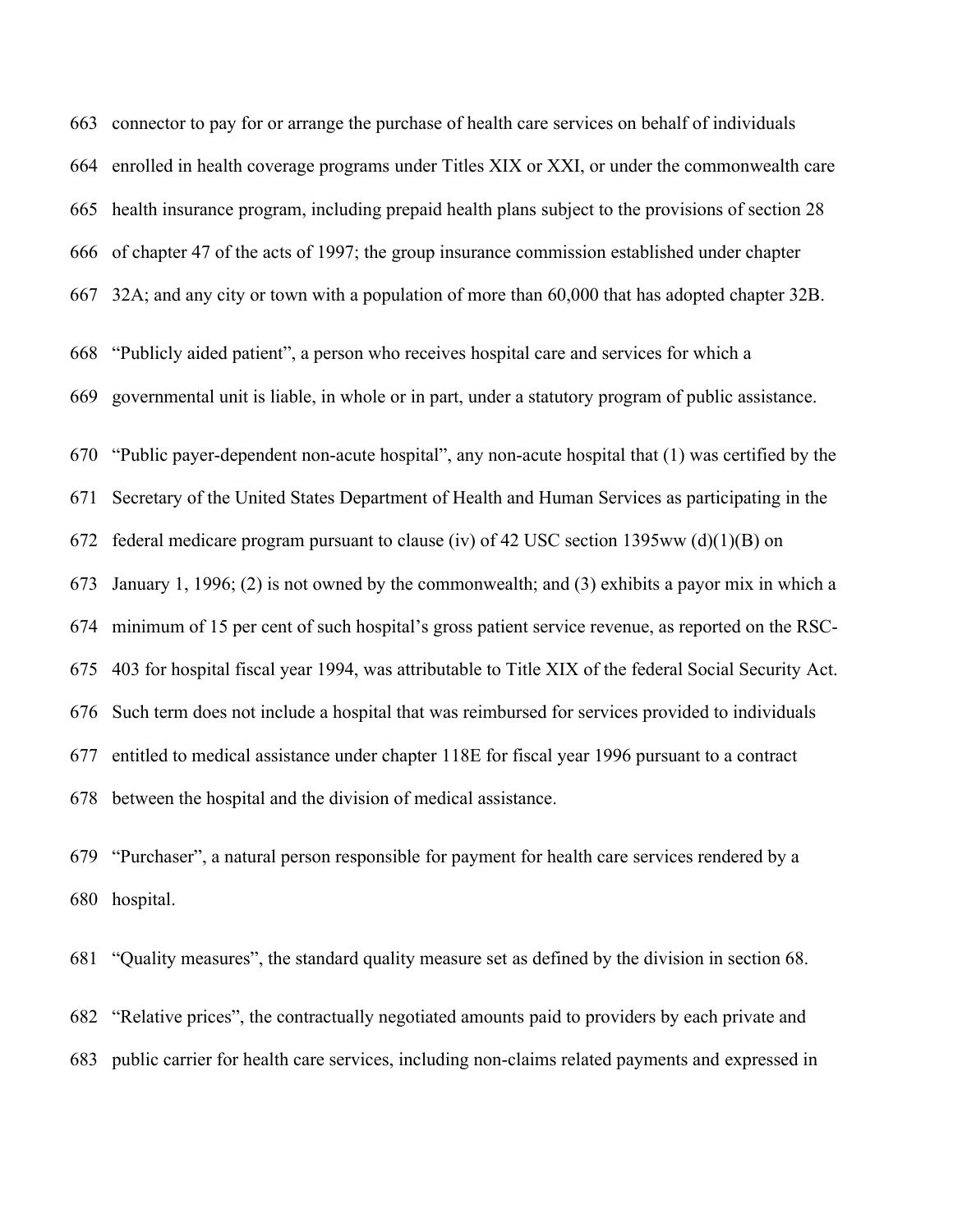the aggregate relative to the payer's network-wide average amount paid to providers, as

calculated under section 6 of chapter 118G and regulations promulgated by the commissioner.

 "Revenue center", a functioning unit of a hospital which provides distinctive services to a patient for a charge.

"Resident", a person living in the commonwealth, as defined by the division by regulation;

provided, however, that such regulation shall not define a resident as a person who moved into

the commonwealth for the sole purpose of securing health insurance under this chapter.

Confinement of a person in a nursing home, hospital or other medical institution shall not in and

- of itself, suffice to qualify such person as a resident.
- "Secretary", the secretary of health and human services.

 "Self-employed", a person who, at common law, is not considered to be an employee and whose primary source of income is derived from the pursuit of a bona fide business.

"Self-insurance health plan", a plan which provides health benefits to the employees of a

business, which is not a health insurance plan, and in which the business is liable for the actual

costs of the health care services provided by the plan and administrative costs.

"Self-insured group", A self-insured or self-funded employer group health plan.

- "Small business", a business in which the total number of full-time employees, when averaged
- on an annual basis, does not exceed fifty, including only of the self-employed.
- "Social service program", a social, mental health, mental retardation, habilitative, rehabilitative,

substance abuse, residential care, adult or adolescent day care, vocational, employment and

training, or elder service program or accommodations, purchased by a governmental unit or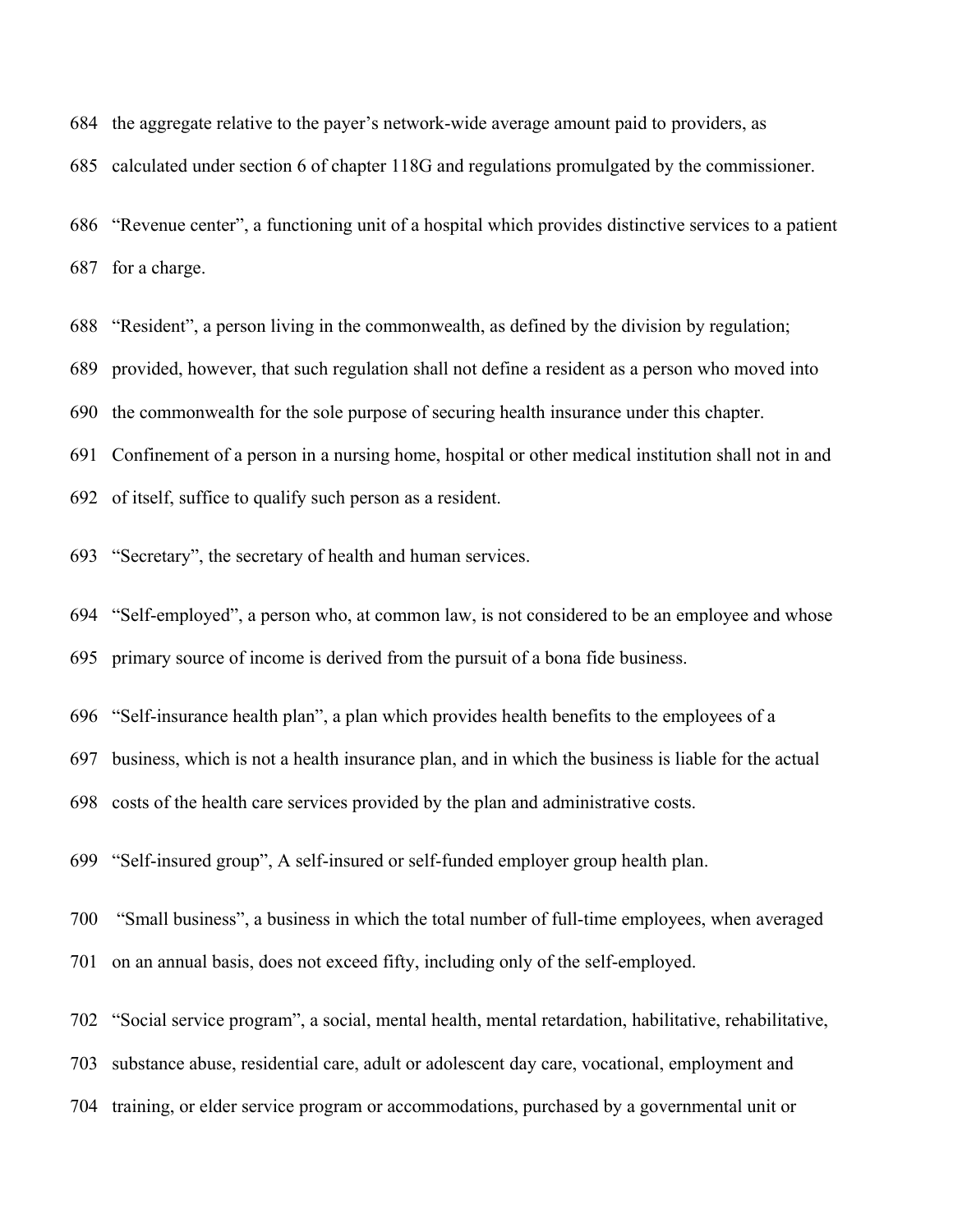political subdivision of the executive office of health and human services, but excluding any program, service or accommodation that: (a) is reimbursable under a Medicaid waiver granted under section 1115 of Title XI of the Social Security Act; or (b) is funded exclusively by a federal grant.

"Social service program providers", providers of social service programs in the commonwealth.

 "Sole community provider", any acute hospital which qualifies as a sole community provider under medicare regulations or under regulations promulgated by the division, which regulations shall consider factors including, but not limited to, such as isolated location, weather conditions, travel conditions, percentage of Medicare, Medicaid and free care provided and the absence of other reasonably accessible hospitals in the area. Such hospitals shall include those which are located more than twenty-five miles from other such hospitals in the commonwealth and which provide services for at least sixty percent of their primary service area.

 "Specialty hospital", an acute hospital which qualifies for an exemption from the medicare prospective payment system regulations or any acute hospital which limits its admissions to patients under active diagnosis and treatment of eyes, ears, nose and throat or to children or patients under obstetrical care.

 "State-funded employee", any employed person, or dependent of such person, who receives, on more than 3 occasions during any hospital fiscal year, health services paid for as free care; or any employed persons, or dependents of such persons, of a company that has 5 or more occurrences of health services paid for as free care by all employees in aggregate during any fiscal year. An occurrence shall include all healthcare related services incurred during a single visit to a health care professional.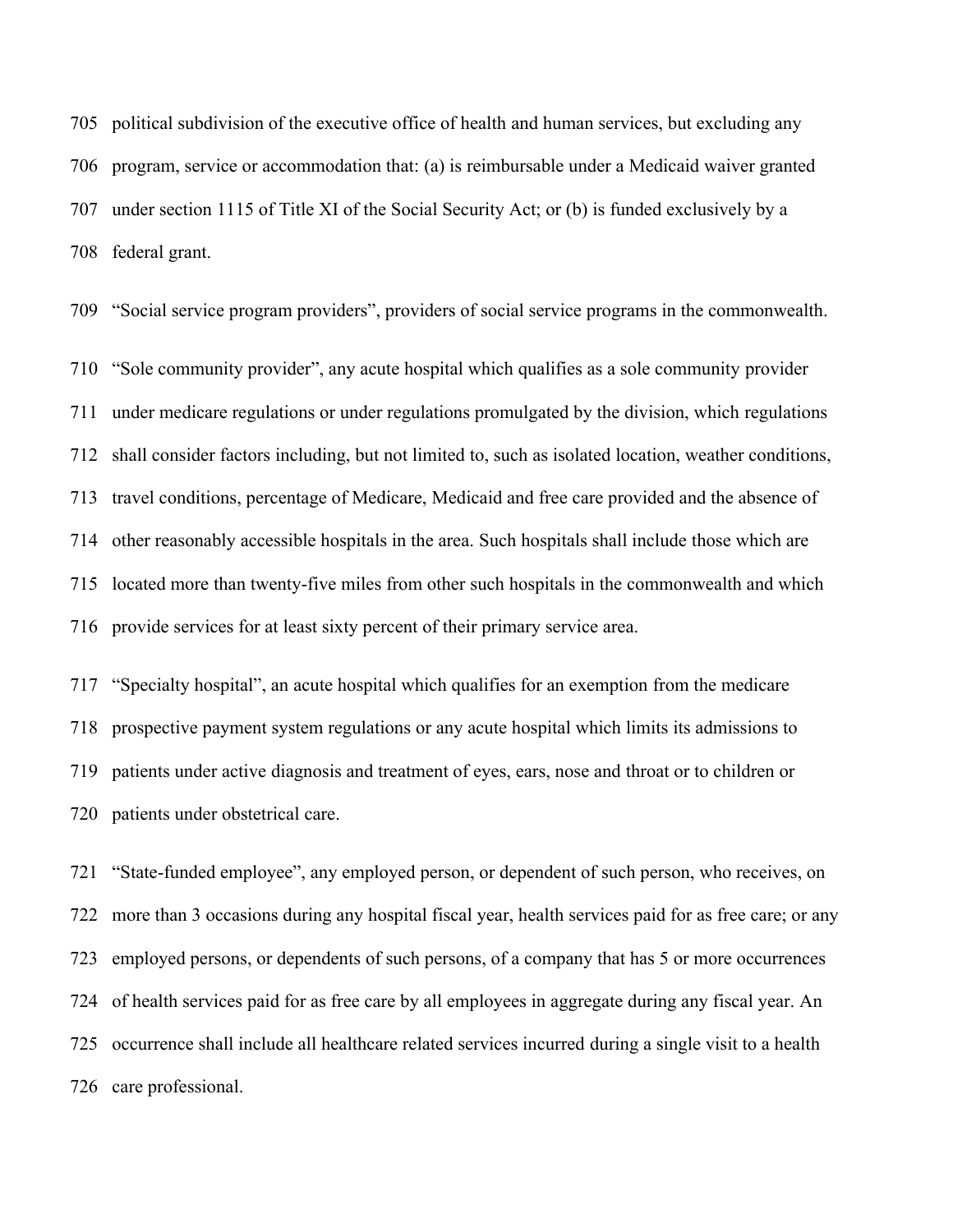"State institution", any hospital, sanatorium, infirmary, clinic and other such facility owned, operated or administered by the commonwealth, which furnishes general health supplies, care or rehabilitative services and accommodations.

 "Third party administrator", an entity that administers payments for health care services on behalf of a client in exchange for an administrative fee.

"Third party payer", an entity including, but not limited to, Title XVIII and Title XIX programs,

other governmental payers, insurance companies, health maintenance organizations and

nonprofit hospital service corporations. Third party payer shall not include a purchaser

 responsible for payment for health care services rendered by a hospital, either to the purchaser or to the hospital.

 "Title XIX," Title XIX of the Social Security Act, 42 USC 1396 et seq., or any successor statute enacted into federal law for the same purposes as Title XIX.

 "Uninsured patient", a patient who is not covered by a health insurance plan, a self-insurance health plan, or a medical assistance program.

 SECTION 29. Section 2 of chapter 118G as so appearing is hereby amended by striking out said section in its entirety and inserting in place thereof the following:—

Section 2. (a) There shall be a body politic and corporate and a public instrumentality to be

known as the division of health care cost and quality, which shall be an independent public entity

not subject to the supervision and control of any other executive office, department, commission,

board, bureau, agency or political subdivision of the commonwealth except as specifically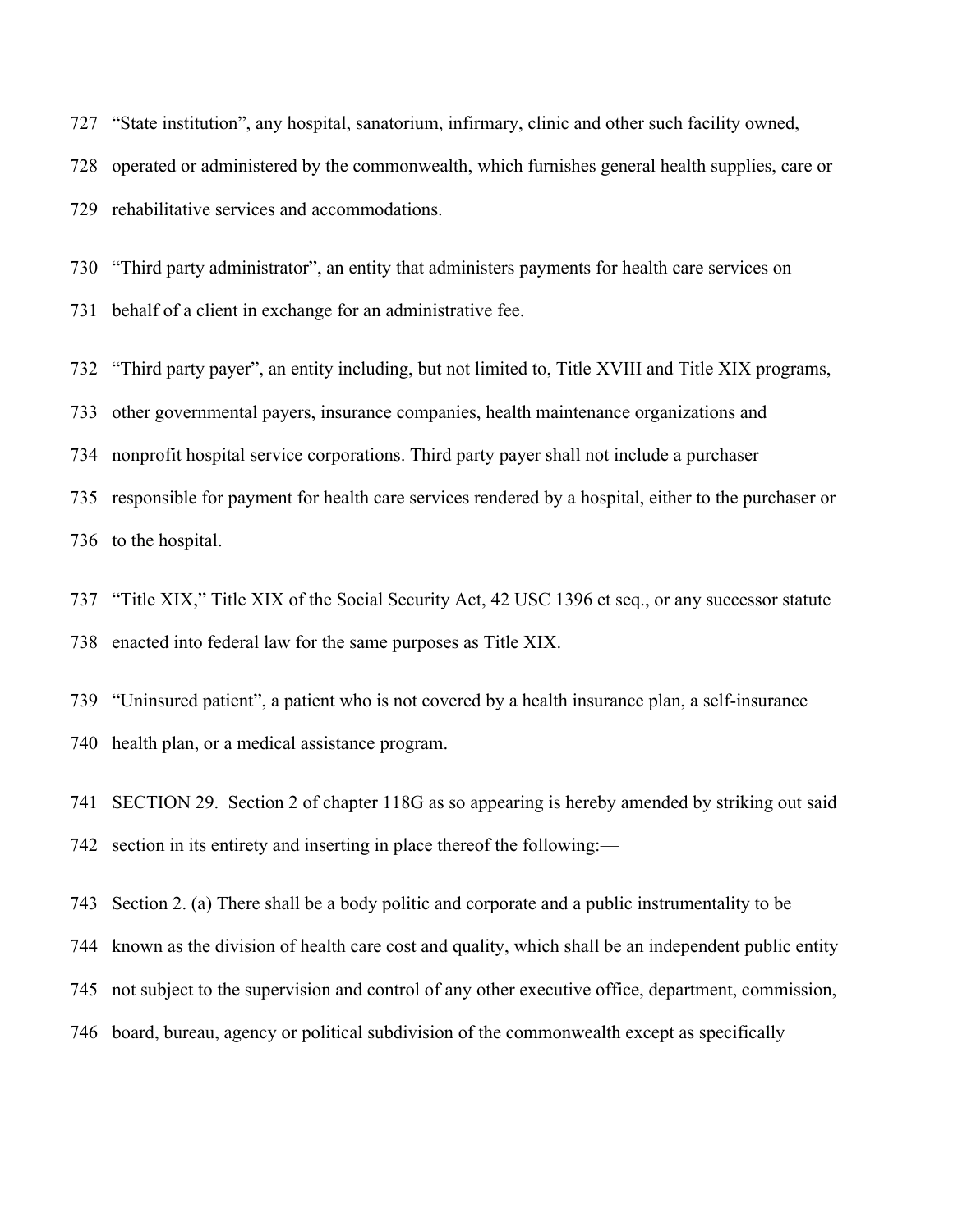provided in any general or special law. The exercise by the division of the powers conferred by this chapter shall be considered to be the performance of an essential public function.

 (b) There shall be a board, with duties and powers established by this chapter, that shall govern the division. The board shall consist of 9 members: the secretary of administration and finance, ex officio; the secretary of health and human services, ex officio; the secretary of housing and economic development, ex officio; 2 members appointed by the governor, 1 of whom shall be a health care economist and 1 of whom shall be a primary care provider licensed to practice in the commonwealth; 2 members appointed by the attorney general, 1 of whom shall be a practicing nurse licensed to practice in the commonwealth and 1 of whom shall be shall be an expert in a health care consumer advocacy and privacy protection; 2 members appointed by the state auditor, 1 of whom shall be an expert in health care administration and finance and 1 of whom shall be an expert in hospital administration and finance. The governor shall designate the chairperson of the board. All appointments shall serve a term of 3 years, but a person appointed to fill a vacancy shall serve only for the unexpired term. An appointed member of the board shall be eligible for reappointment. The board shall annually elect 1 of its members to serve as vice- chairperson. Each member of the board serving ex officio may appoint a designee under section 6A of chapter 30.

 (c) Five members of the board shall constitute a quorum, and the affirmative vote of 5 members of the board shall be necessary and sufficient for any action taken by the board. No vacancy in the membership of the board shall impair the right of a quorum to exercise all the rights and duties of the division. Members shall serve without pay, but shall be reimbursed for actual expenses necessarily incurred in the performance of their duties.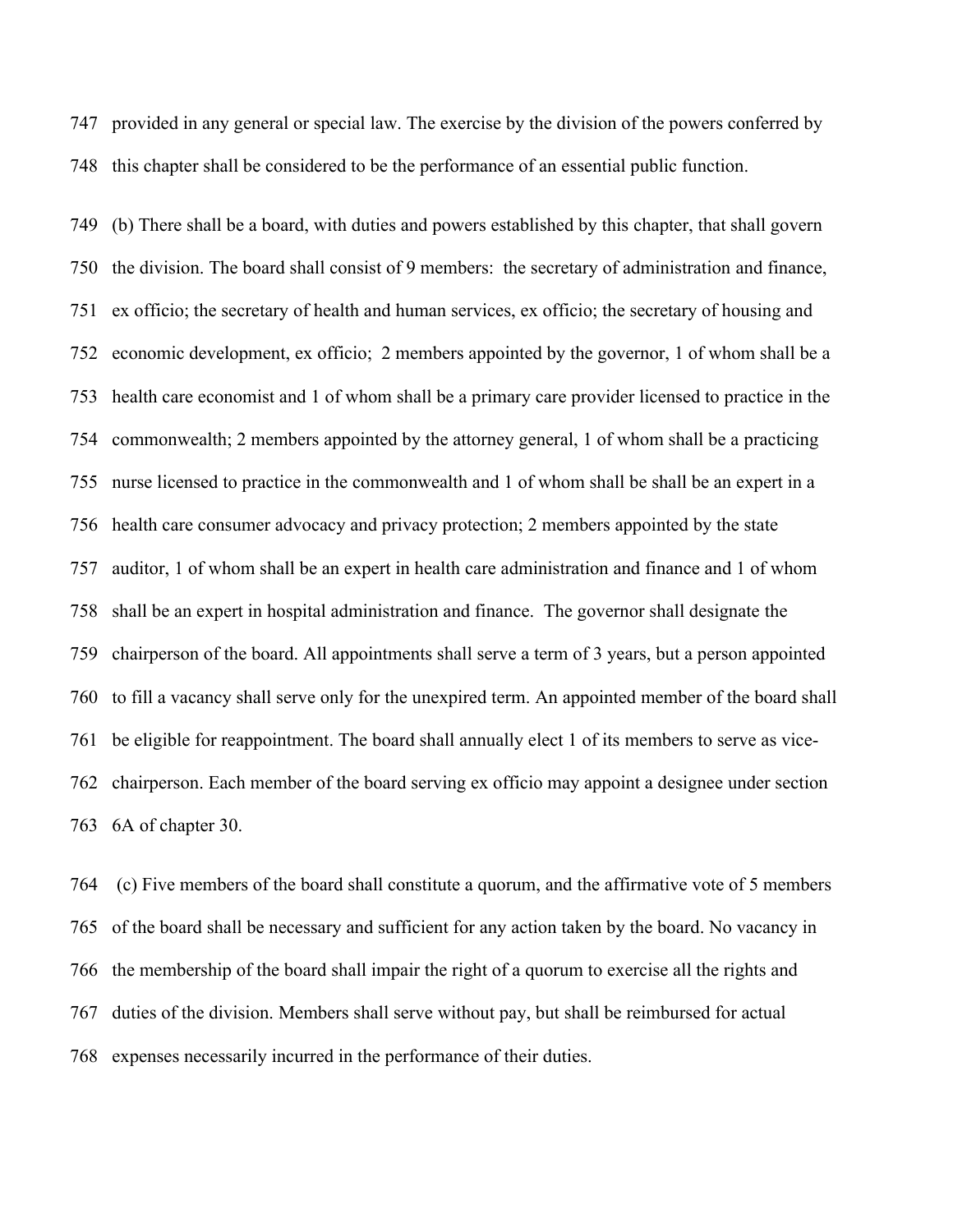(d) Any action of the division may take effect immediately and need not be published or posted unless otherwise provided by law. Meetings of the division shall be subject to sections 18 through 25, inclusive, of chapter 30A; but, said sections shall not apply to any meeting of members of the division serving ex officio in the exercise of their duties as officers of the commonwealth if no matters relating to the official business of the division are discussed and decided at the meeting. The division shall be subject to all other provisions of said chapter 30A, and records pertaining to the administration of the division shall be subject to section 42 of chapter 30 and section 10 of chapter 66. All moneys of the division shall be considered to be public funds for purposes of chapter 12A. Except as otherwise provided in this section, the operations of the division shall be subject to chapter 268A and chapter 268B.

 (e) The chairperson shall nominate an executive director. Such nomination shall be subject to confirmation by the board. Upon confirmation, such person shall be appointed as executive director. The executive director shall supervise the administrative affairs and general management and operations of the division and also serve as secretary of the division, ex officio. The executive director shall receive a salary commensurate with the duties of the office. The executive director may appoint other officers and employees of the division necessary to the functioning of the division. Sections 9A, 45, 46, and 46C of chapter 30, chapter 31 and chapter 150E shall not apply to the executive director or any other employees of the division. The executive director shall, with the approval of the board:

 (i) plan, direct, coordinate and execute administrative functions in conformity with the policies and directives of the board;

(ii) employ professional and clerical staff as necessary;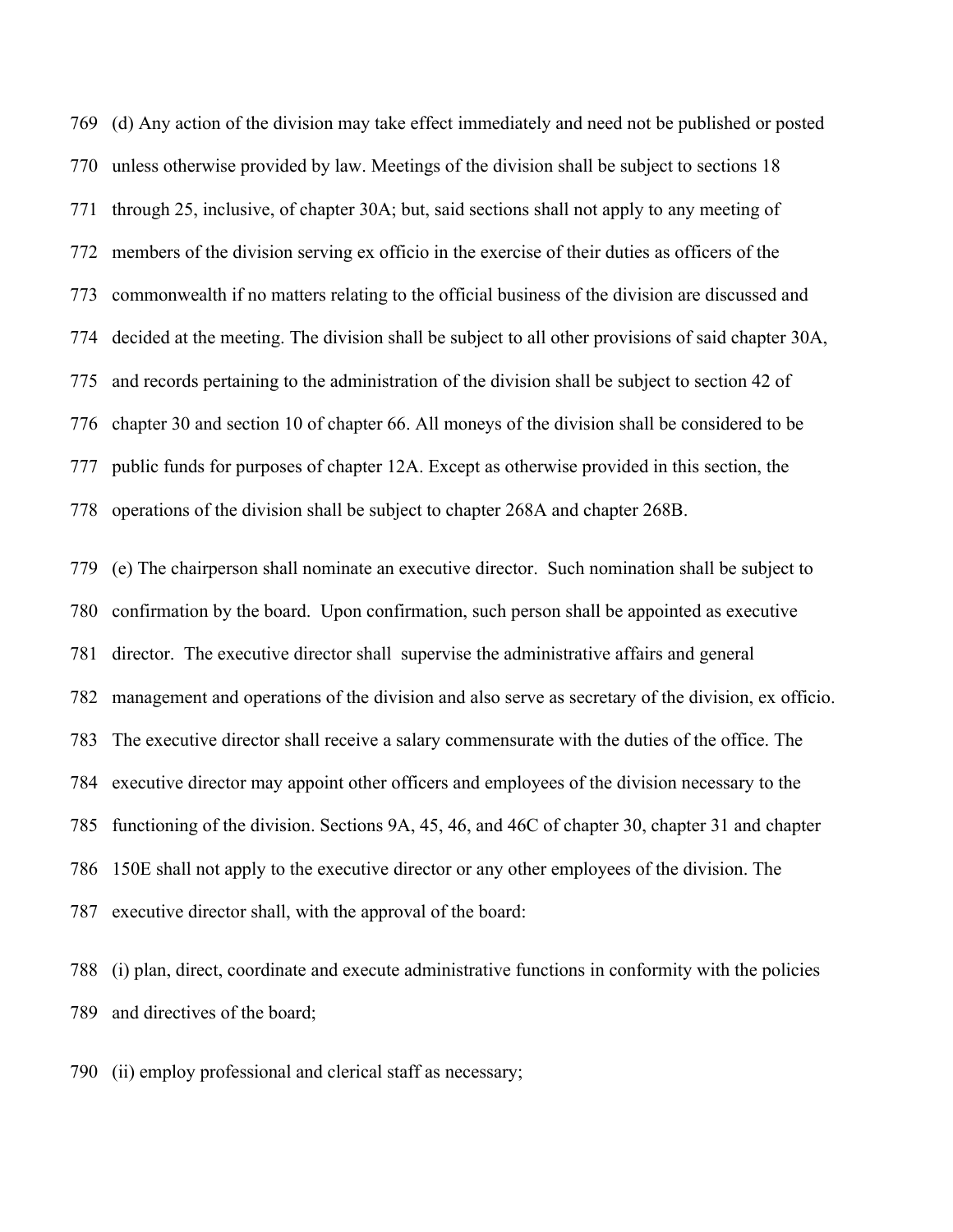(iii) report to the board on all operations under their control and supervision;

(iv) prepare an annual budget and manage the administrative expenses of the division; and

 (v) undertake any other activities necessary to implement the powers and duties set forth in this chapter.

 (f) The members of the board shall be deemed to be directors for purposes of the fourth paragraph of section 3. Chapter 268A shall apply to all board members except that the division may purchase from, sell to, borrow from, contract with or otherwise deal with any organization in which any board member is in anyway interested or involved; provided, however, that such interest or involvement shall be disclosed in advance to the board and recorded in the minutes of the proceedings of the board; and provided further, that no member shall be deemed to have violated section 4 of said chapter 268A because of his receipt of his usual and regular compensation from his employer during the time in which the member participates in the activities of the board.

 (g) The executive director shall appoint and may remove such agents and subordinate officers as the executive director may deem necessary and may establish such subdivisions within the division as he deems appropriate to fulfill the following duties: (i) to collect, analyze and disseminate health care data to assist in the formulation of health care policy and in the provision and purchase of health care services; (ii) to work with other state agencies including, but not limited to, the department of public health and the department of mental health, the division of medical assistance and the division of insurance to collect and publish data concerning the cost of health insurance in the commonwealth and the health status of individuals; (iii) to hold annual hearings concerning health care provider and payer costs and cost trends, and to provide an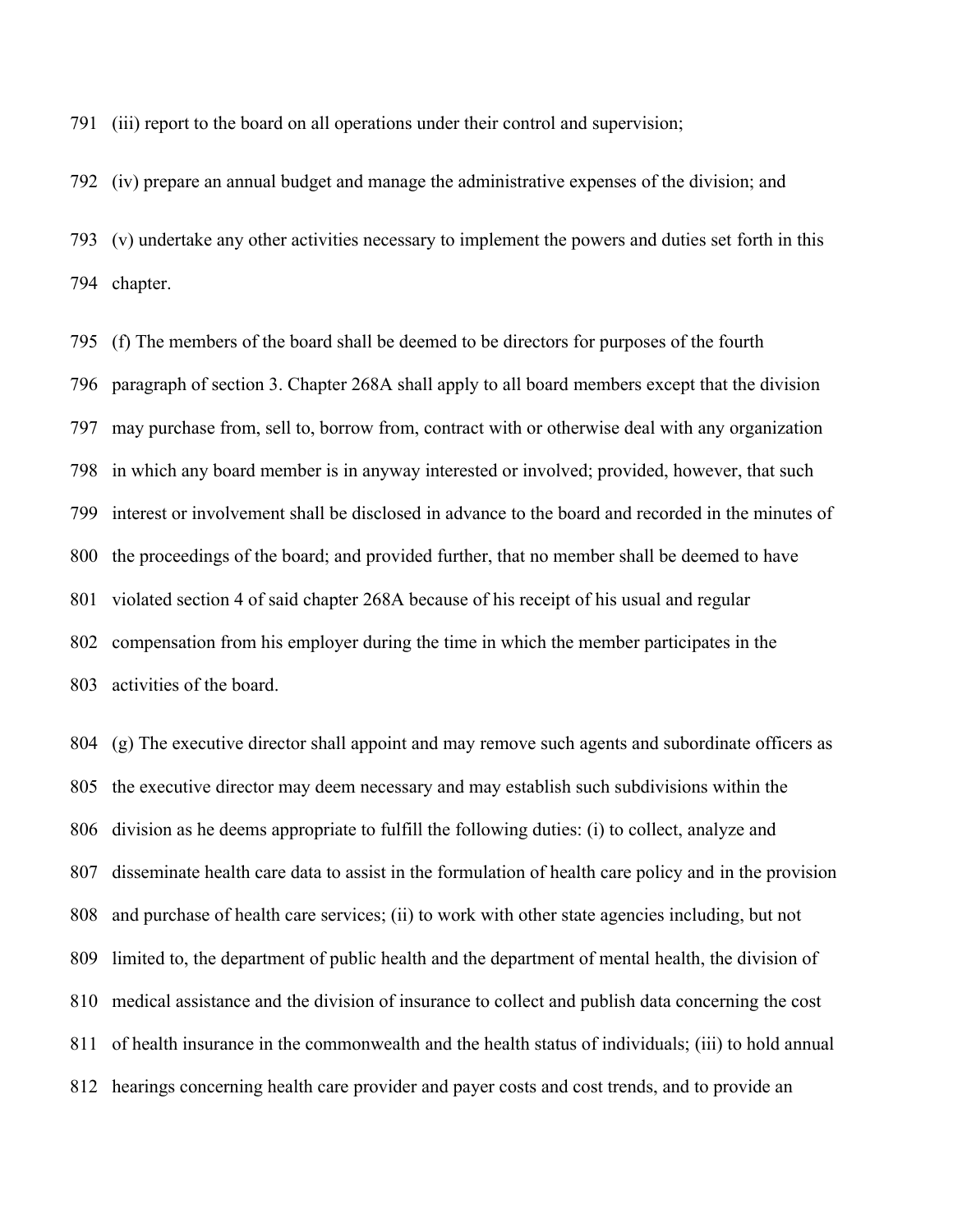analysis of health care spending trends with recommendations for strategies to promote an efficient health delivery system; (iv) to administer the health safety net office and trust fund established under sections 35 and 36; and (v) implement the reform of the health care delivery and payment system in the commonwealth.

 The division shall adopt and amend rules and regulations, in accordance with chapter 30A, for the administration of its duties and powers and to effectuate the provisions and purposes of this chapter. Such regulations shall be adopted, after notice and hearing, only upon consultation with representatives of nonprofit hospital service corporations established under chapter 176A, elected representatives of health systems agencies designated pursuant to Title XV of the federal public health service act, representatives of companies authorized to sell accident and health insurance under chapter 175 and the Massachusetts Hospital Association.

HHS)

 SECTION 30. Section 2A of chapter 118G of the General Laws, as so appearing, is hereby amended in lines 1 and 2 be striking out the first sentence and inserting in place thereof the following:—

 The secretary, in consultation with the division, shall establish rates of payment for health care services.

 SECTION 31. Section 3 of chapter 118G as so appearing is hereby amended by striking out said section in its entirety and inserting in place thereof the following:—

 Section 3. For the purposes set forth in this chapter, the board is authorized and empowered as follows: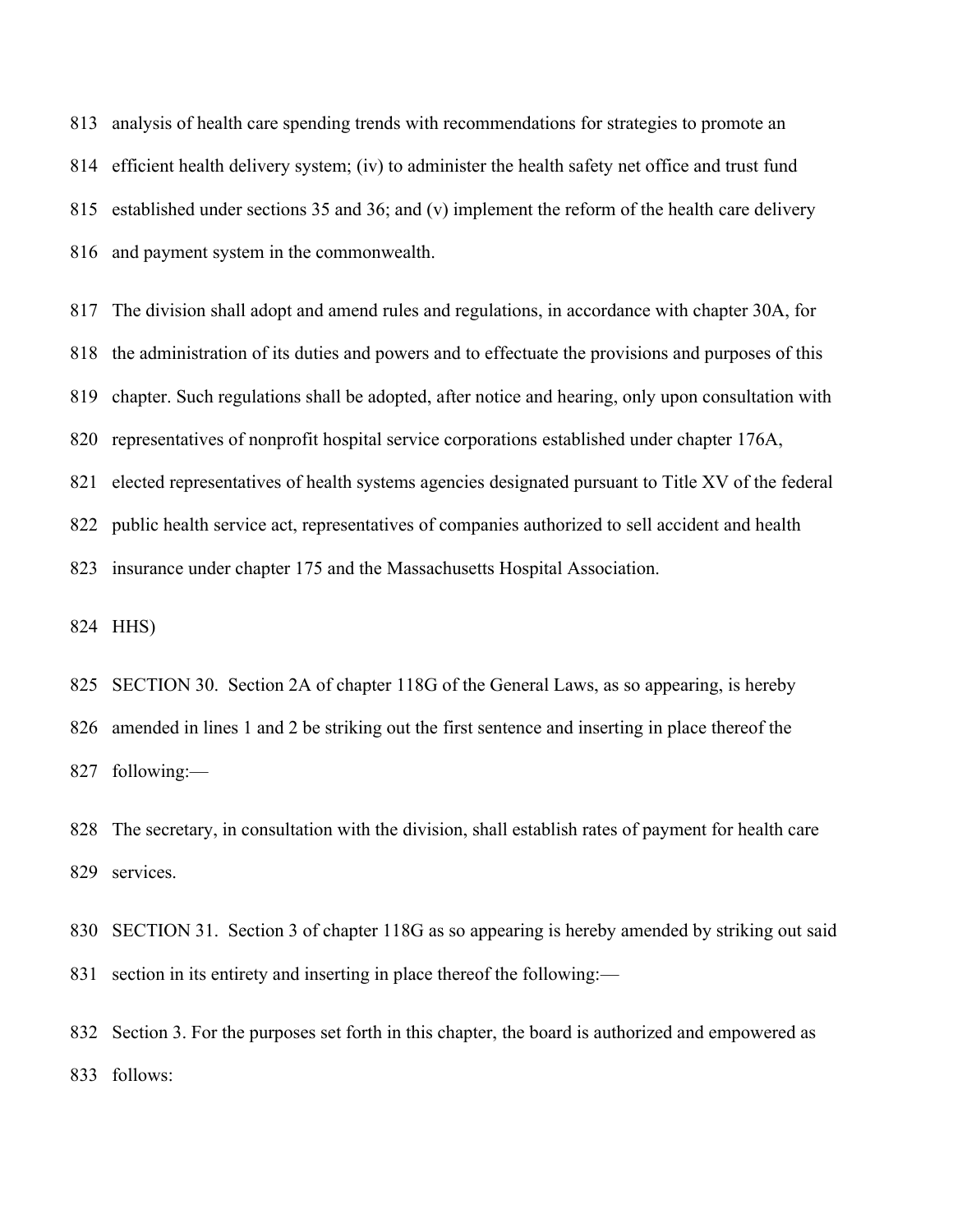(a) to develop a plan of operation for the division. The plan of operation shall include, but not be limited to:

(1) implementation of procedures for operations of the division; and

(2) implementation of procedures for communications with the executive director.

 (b) to acquire, own, hold, dispose of, and encumber personal property and to lease real property in the exercise of its powers and the performance of its duties.

(c) to seek and receive any grant funding from the federal government, departments or agencies

of the commonwealth, and private foundations.

(d) to enter into and execute instruments in connection with agreements or transactions with any

federal, state or municipal agency or other public institution or with any private individual,

partnership, firm, corporation, association or other entity, including contracts with professional

service firms as may be necessary in its judgment, and to fix their compensation.

(e) to adopt by-laws for the regulation of its affairs and the conduct of its business.

(f) to adopt an official seal and alter the same.

(g) to maintain an office at such place or places in the commonwealth as it may designate.

(h) to sue and be sued in its own name, plead and be impleaded.

(i) to establish lines of credit, and establish one or more cash and investment accounts to receive

payments for services rendered, appropriations from the commonwealth and for all other

business activity granted by this chapter except to the extent otherwise limited by any applicable

provision of the Employee Retirement Income Security Act of 1974.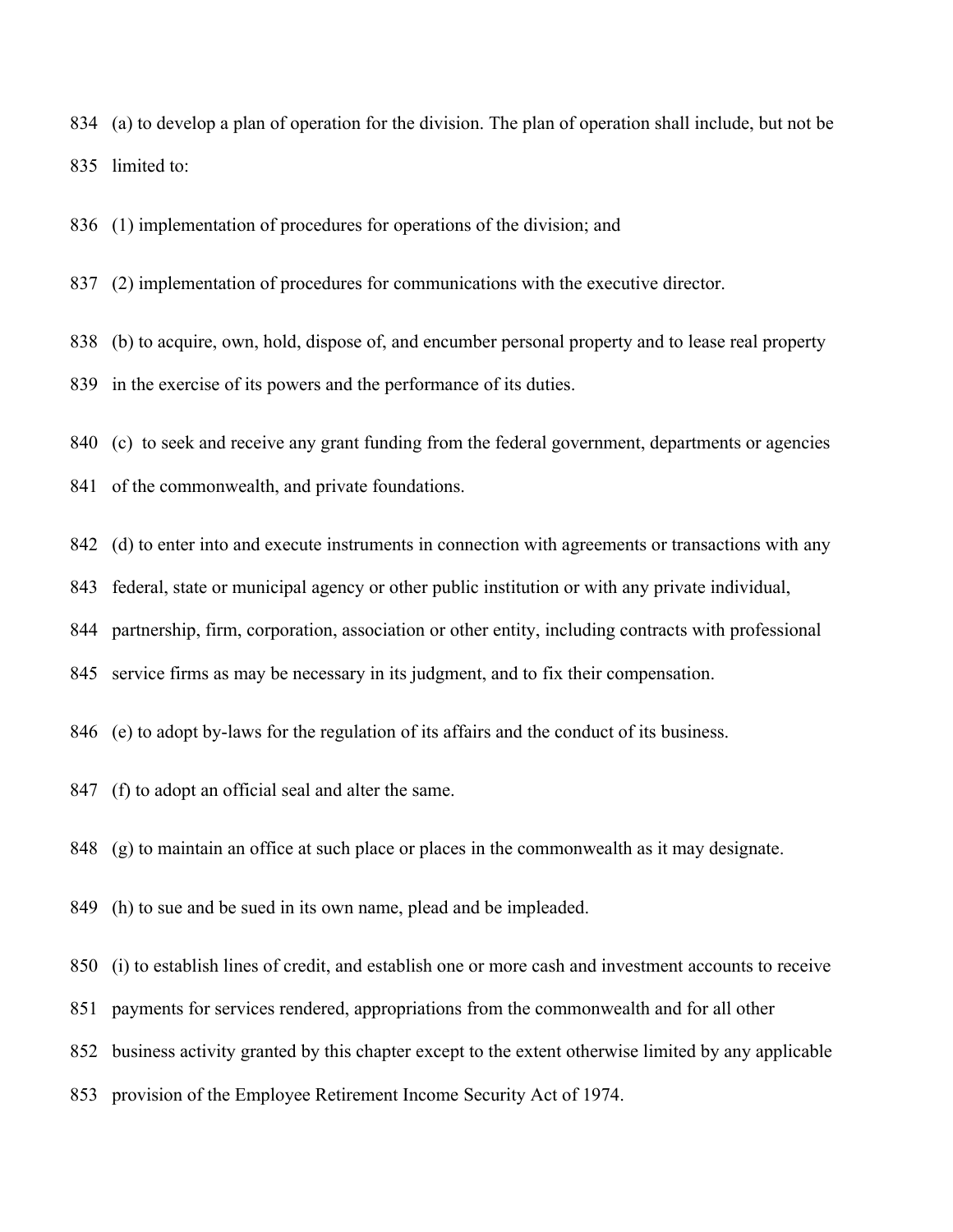(j) to approve the use of its trademarks, brand names, seals, logos and similar instruments by participating carriers, employers or organizations.

 (k) to acquire, own, hold, dispose of, and encumber personal property and to lease real property in the exercise of its powers and the performance of its duties.

 (l) to maintain a prudent level of reserve funds to protect the solvency of any trust funds under the operation and control of the division.

 (m) to enter into interdepartmental agreements with the executive office of health and human services, the division of insurance, the department of public health, and any other state agencies the board deems necessary to implement the provisions of this chapter. The division of insurance shall provide any needed information, support, personnel and other assistance to the division in connection with the implementation of the provisions of this chapter but shall not be subject to the control of the division in connection therewith.

 SECTION 32. Chapter 118G as so appearing is hereby amended by inserting after section 3 the following 2 sections:—

 Section 3A. (a) The division shall work with other state agencies including, but not limited to, the department of public health and the department of mental health, the division of medical assistance and the division of insurance to collect and publish data concerning the cost of health insurance in the commonwealth and the health status of individuals; hold annual hearings concerning health care provider and payer costs and cost trends, and to provide an analysis of health care spending trends with recommendations for strategies to promote an efficient health delivery system. The division shall make available actual costs of health care services, as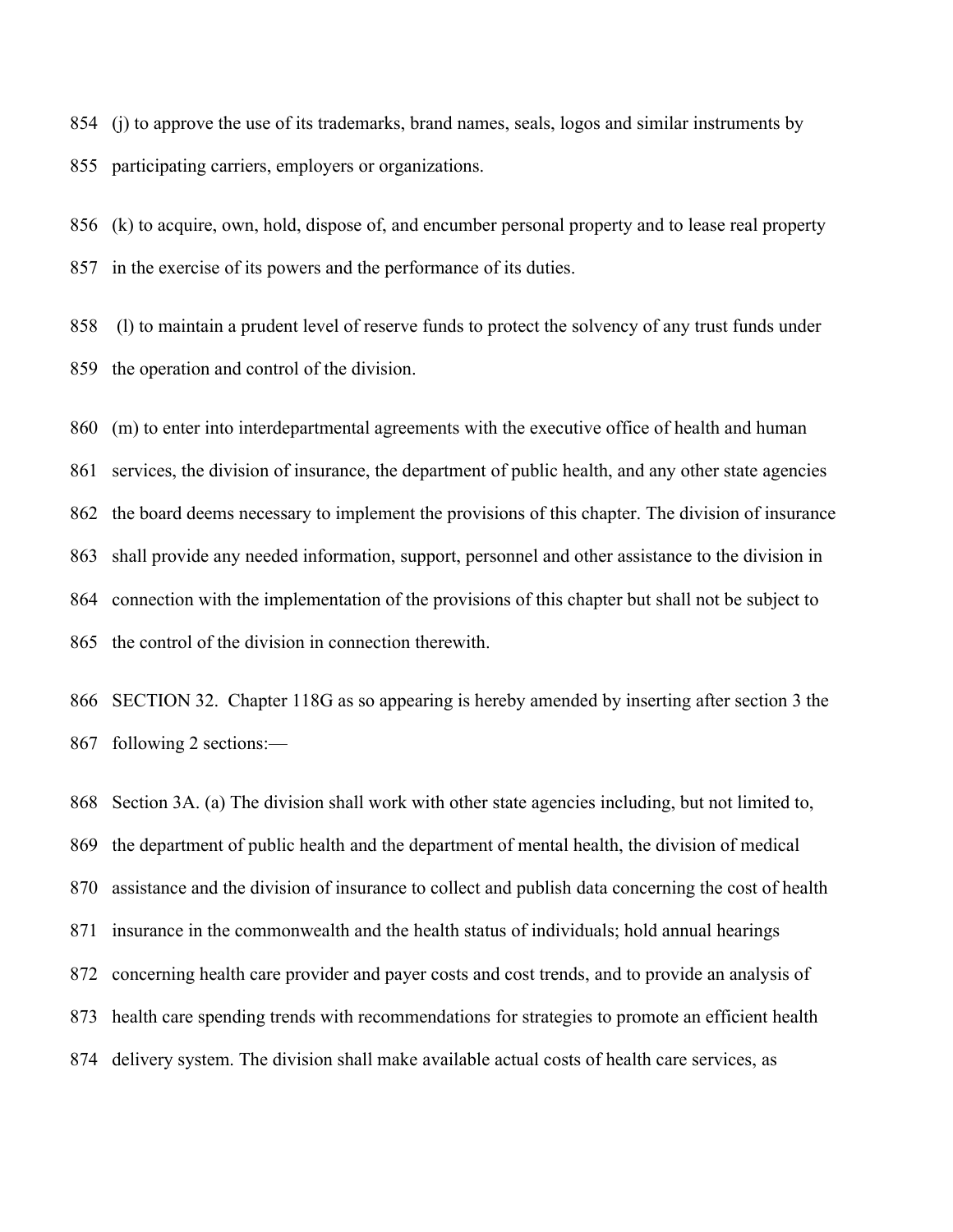supplied by each provider, to the general public in the manner specified in section 59 of this chapter.

 (b) The division shall have the power to design and to revise, consistent with this chapter, a basic schedule of health care services that enrollees in any health insurance program implemented by the division shall be eligible to receive. Such covered services shall include those which typically are included in employer-sponsored health benefit plans in the commonwealth. The division may promulgate schedules of covered health care services which differ from the basic schedule and which apply to specific classes of enrollees. The division may promulgate a schedule of premium contributions, co-payments, co-insurance, and deductibles for said programs, including reduced premiums based on a sliding fee, and other fees and revise them from time to time, subject to the approval of the division of insurance; and provided, however, that such schedule shall provide for such enrollees to pay one hundred per cent of such premium contributions if their income substantially exceeds the non-farm poverty guidelines of the United States office of management and budget.

 (c) The division shall adopt and amend rules and regulations, in accordance with chapter 30A, for the administration of its duties and powers and to effectuate the provisions and purposes of this section. Such regulations shall be adopted, after notice and hearing, only upon consultation with representatives of nonprofit hospital service corporations established under chapter 176A, elected representatives of health systems agencies designated pursuant to Title XV of the federal public health service act, representatives of companies authorized to sell accident and health insurance under chapter 175 and the Massachusetts Hospital Association.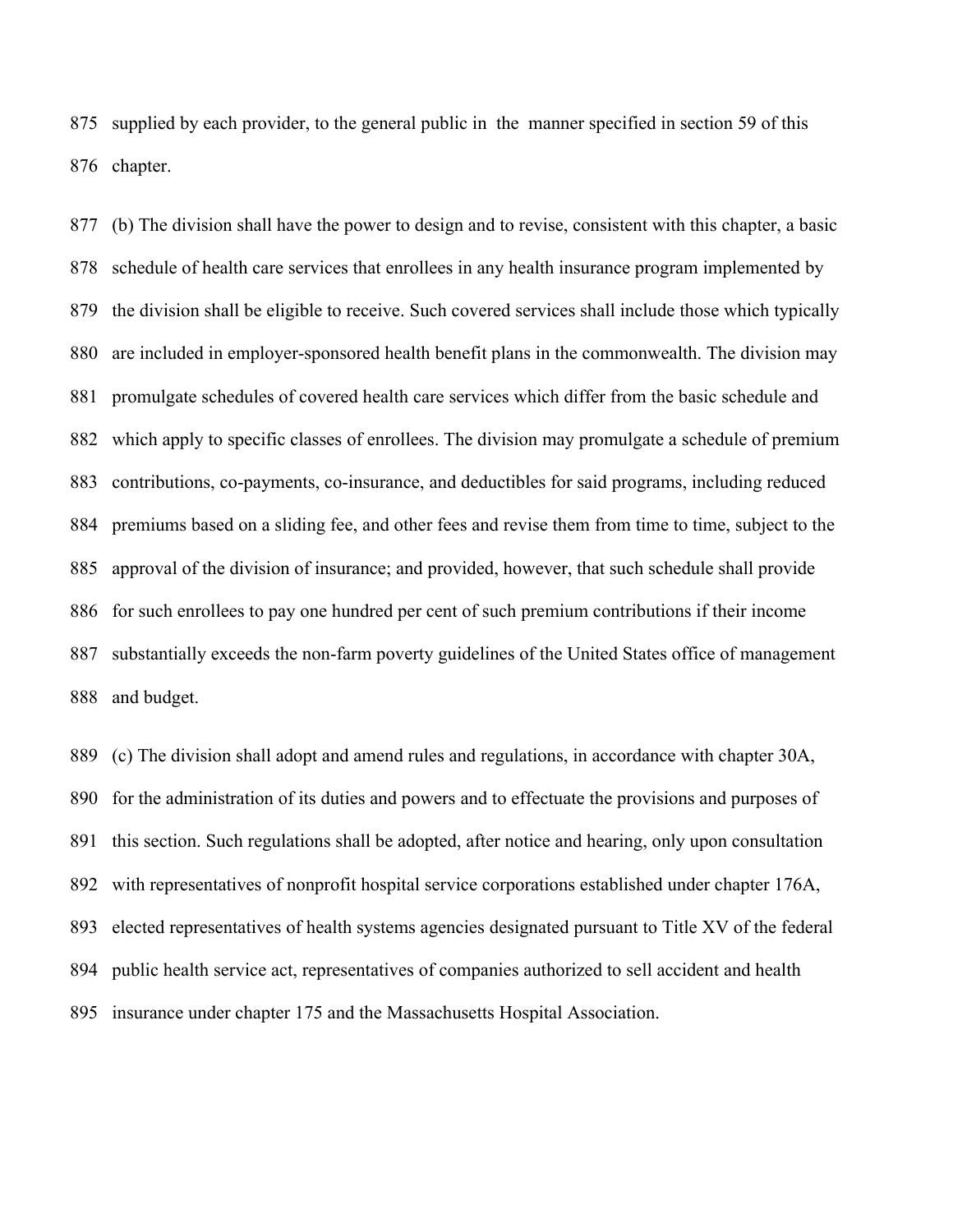Section 3B. The division shall implement the reform of the health care delivery and payment system in the commonwealth in accordance with this chapter. The board shall (i) oversee and regulate the establishment of ACOs;(ii) oversee the development of patient-centered medical homes; (iii) require the adoption of alternative payment methods and health care delivery systems by providers; and (iv) ensure the consistent and effective use by providers of quality measures to promote patient-centered, timely, high-quality and safe care for individuals in the commonwealth.

 SECTION 33. Section 4 of chapter 118G, as so appearing, is hereby amended by striking out in line 1 the word "commissioner" and inserting in place thereof the following:—executive director SECTION 34. Section 5 of chapter 118G of the General Laws, as so appearing, is hereby repealed.

 SECTION 35. Section 6 of chapter 118G, as so appearing, is hereby amended by striking the first sentence and inserting in place thereof the following sentence:—

 The division may promulgate such regulations as necessary to ensure the uniform reporting of revenues, charges, costs, and utilization of health care services and other such data as the division may require of institutional providers and their parent organizations and any other affiliated entities; non-institutional providers including, but not limited to, physician group entities; and ACOs.

 SECTION 36. Section 6 of chapter 118G of the General Laws, as so appearing, is hereby amended by inserting, in lines 52 and 76, after the words "provider group," the following words:— , accountable care organization, as defined in chapter 118J, physician organization, as defined in section 53H of chapter 111,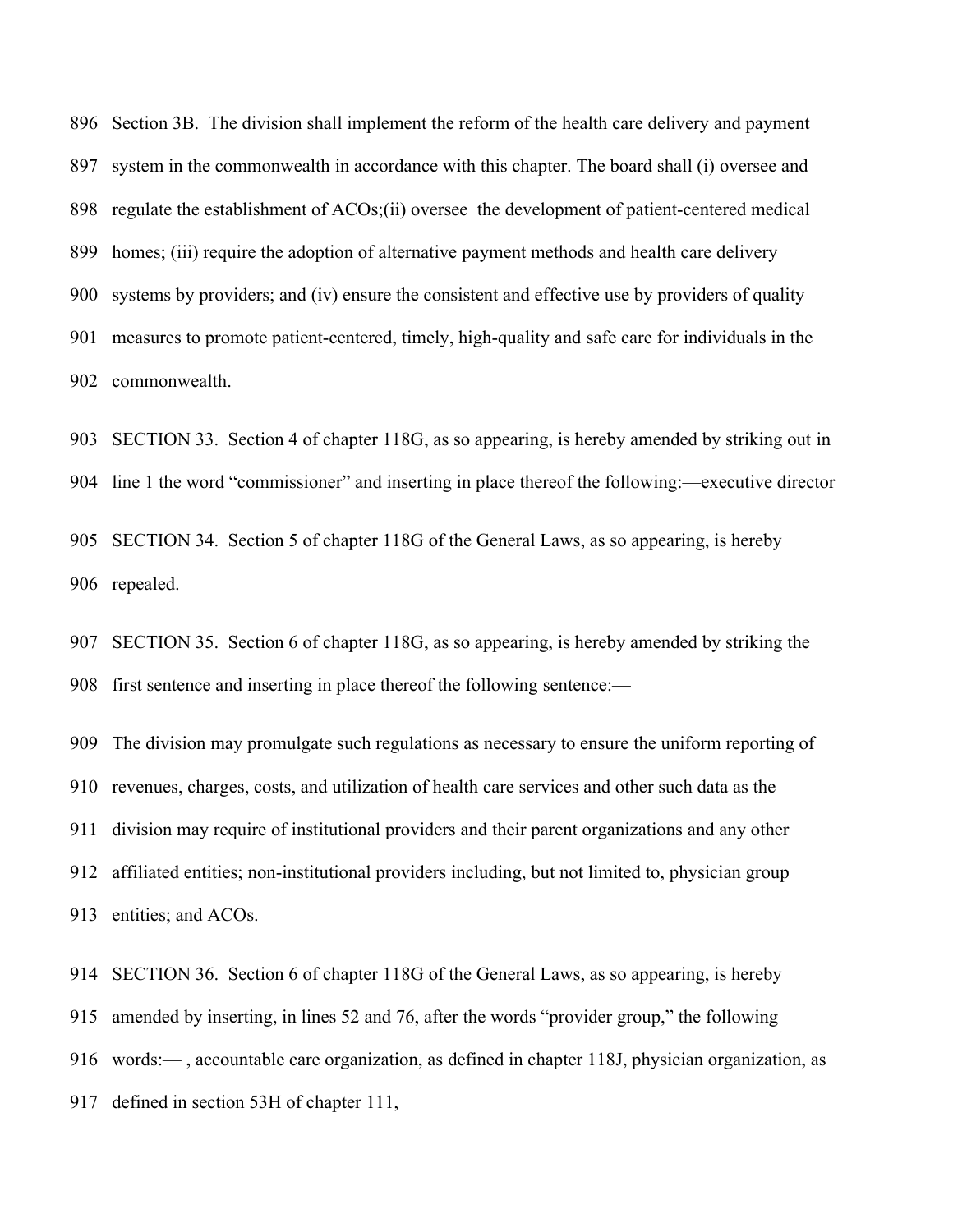SECTION 37. Section 6 of chapter 118G of the General Laws, as so appearing, is hereby further amended by inserting, in lines 54 and 77, after the word "hospital", the following words:—

 , accountable care organization, as defined in chapter 118J, physician organization, as defined in section 53H of chapter 111,

922 SECTION 38. Section 6  $\frac{1}{2}$  of chapter 118G of the General Laws, as so appearing, is hereby amended by inserting, in line 62, after the word "technology" the following words:—and the impact of price transparency on prices

925 SECTION 39. Said section  $6\frac{1}{2}$  as so appearing, is hereby further amended by inserting, in line 69, after the word "practices" the following words:— the impact of price transparency on prices,

 SECTION 40. Said section 6½, as so appearing, is hereby further amended by adding at the end thereof the following:—

As used in this section, "provider," shall mean any person, corporation partnership,

 governmental unit, state institution, accountable care organization, physician organization, or any other entity qualified under the laws of the commonwealth to perform or provide health care services.

 SECTION 41. Said section 6½, as so appearing, is hereby further amended by striking out, in lines 50 and 51, the words "and (x) any witness identified by the attorney general" and inserting in place thereof the following:—

 (x) accountable care organizations from separate regions of the state; (xi) physician organizations from at least 3 separate regions of the state; and (xii) any witness identified by the attorney general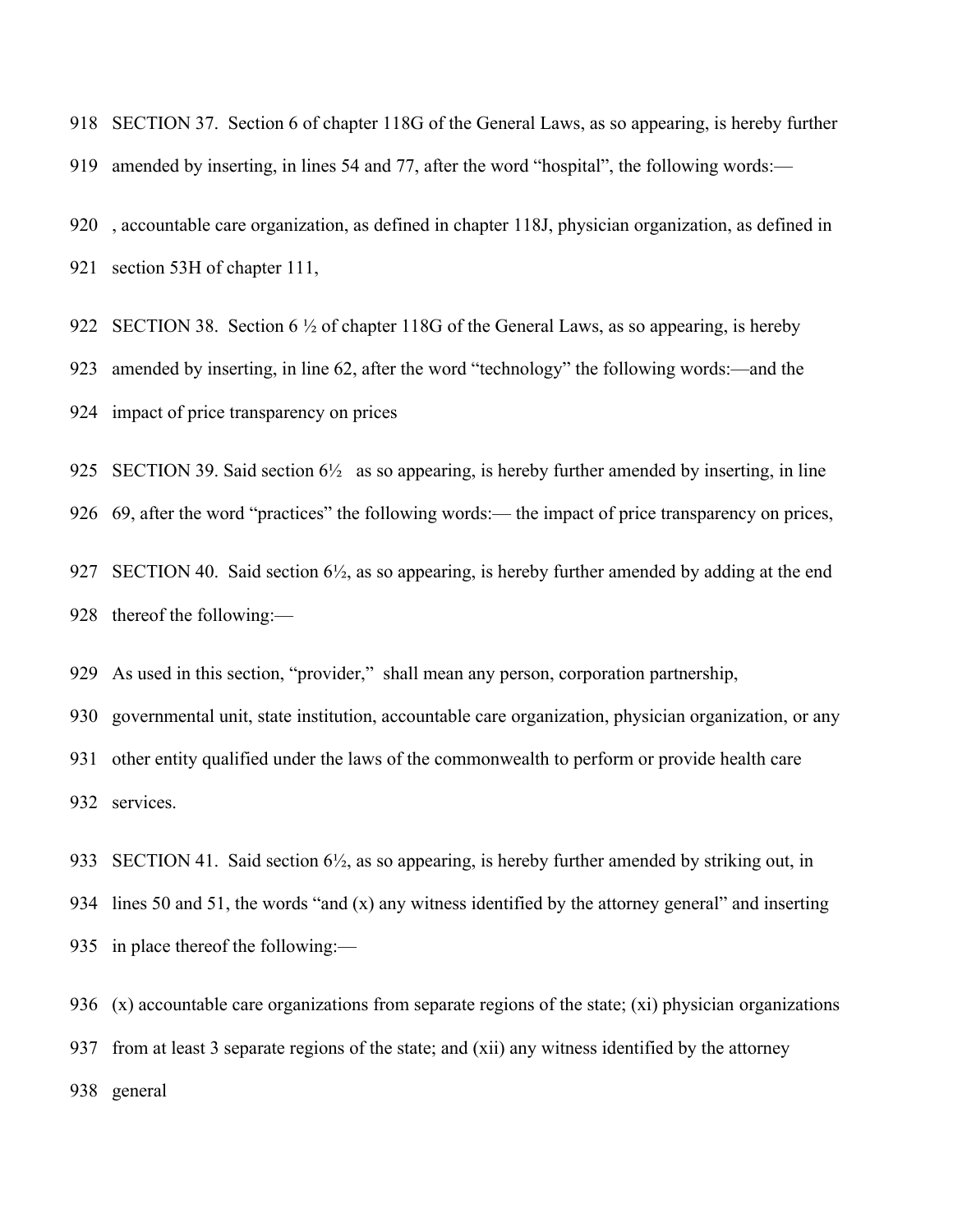SECTION 42. Chapter 118G of the General Laws, as so appearing, is hereby amended by striking section 6A, as so appearing, and inserting in place thereof the following section:-

 Section 6A. (a) In fulfillment of its duties pursuant to clause (a) of the second paragraph of section 2, the division shall collect and analyze such data as it deems necessary in order to better protect the public's interest in monitoring the financial conditions of acute hospitals. Such information shall be analyzed on an industry-wide and hospital-specific basis and shall include, but not be limited to: (1) gross and net patient service revenues; (2) sources of hospital revenue, including revenue excluded from consideration in the establishment of hospital rates and charges pursuant to section 12; (3) private sector charges; (4) trends in inpatient and outpatient case mix, payor mix, hospital volume and length of stay; (5) total payroll as a percent of operating expenses, as well as the salary and benefits of the top 10 highest compensated employees, identified by position description and specialty; and (6) other relevant measures of financial health or distress.

 (b) The division shall publish annual reports and establish a continuing program of investigation and study of financial trends in the acute hospital industry, including an analysis of systemic instabilities or inefficiencies that contribute to financial distress in the acute hospital industry. Such reports shall include an identification and examination of hospitals that the division considers to be in financial distress, including any hospitals at risk of closing or discontinuing essential health services, as defined by the department of public health pursuant to section 51G of chapter 111, as a result of financial distress.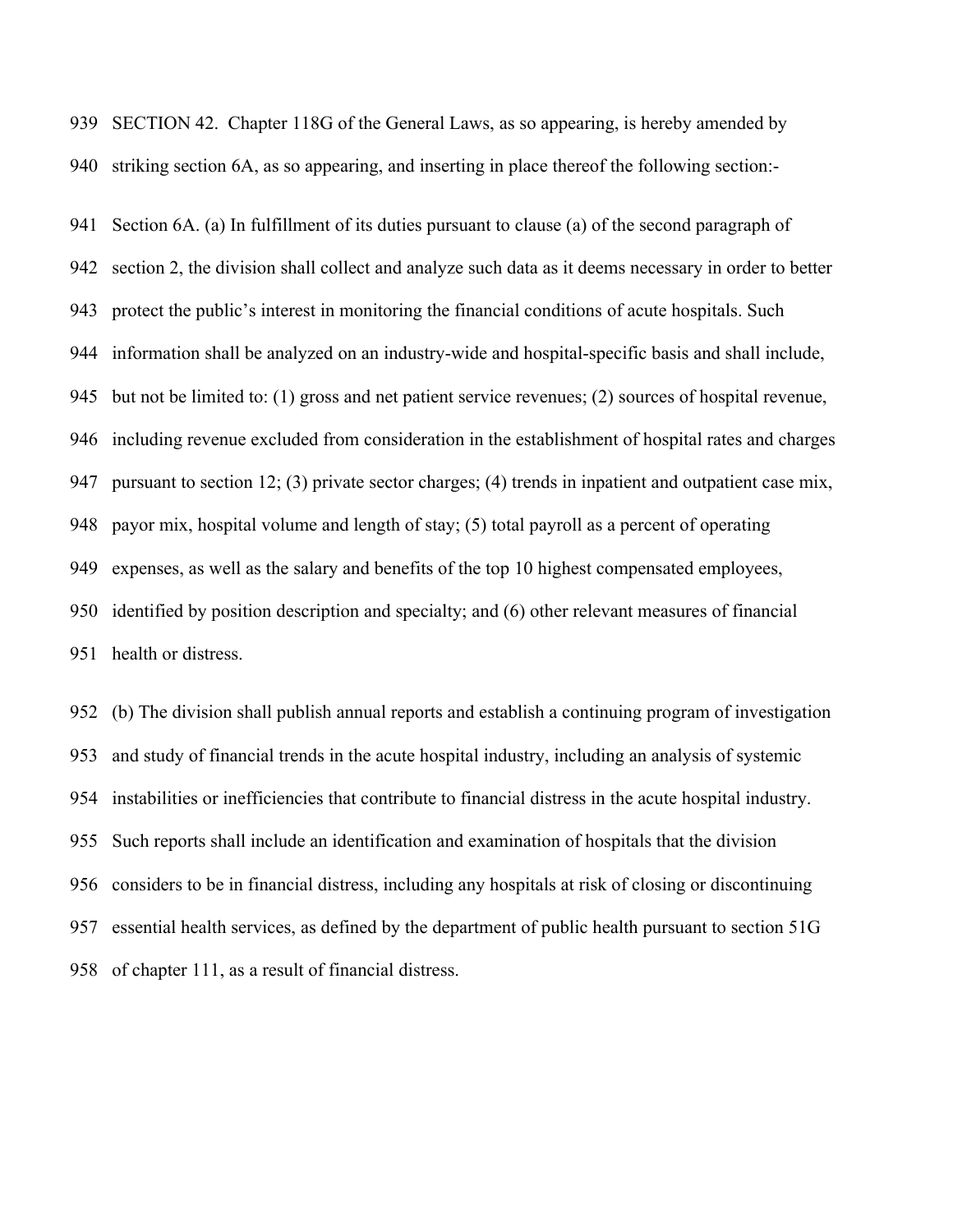(c) The division may modify uniform reporting requirements established pursuant to section 6 and may require hospitals to report required information quarterly to effectuate the purposes of this section.

 SECTION 43. Section 7 of chapter 118G of the General Laws, as so appearing, is hereby amended by inserting, in line 1, after the words "executive office", the following:— ", in consultation with the division,"

 SECTION 44. Section 11 of chapter 118G of the General Laws, as so appearing, is hereby amended by adding the following subsection:—

 (d) Notwithstanding any general or special law to the contrary, the executive office of health and human services shall require Medicaid, any carrier or other entity which contracts with the office of Medicaid to pay for or arrange for the purchase of health care services, the commonwealth care health insurance program established under chapter 118H, any carrier or other entity which contracts with the commonwealth care health insurance program to pay for or arrange for the purchase of health care services, the group insurance commission established under chapter 32A, and any other state sponsored or state managed plan providing health care benefits to reimburse any licensed hospital facility operating in the commonwealth that has been designated as a critical access hospital pursuant to U.S.C. 1395i-4, in an amount equal to at least 101 percent of allowable costs under each such program, as determined by utilizing the Medicare cost-based reimbursement methodology, for both inpatient and outpatient services provided to eligible patients of such facility.

 SECTION 45. Section 18B of chapter 118G of the General Laws, as so appearing, is hereby repealed.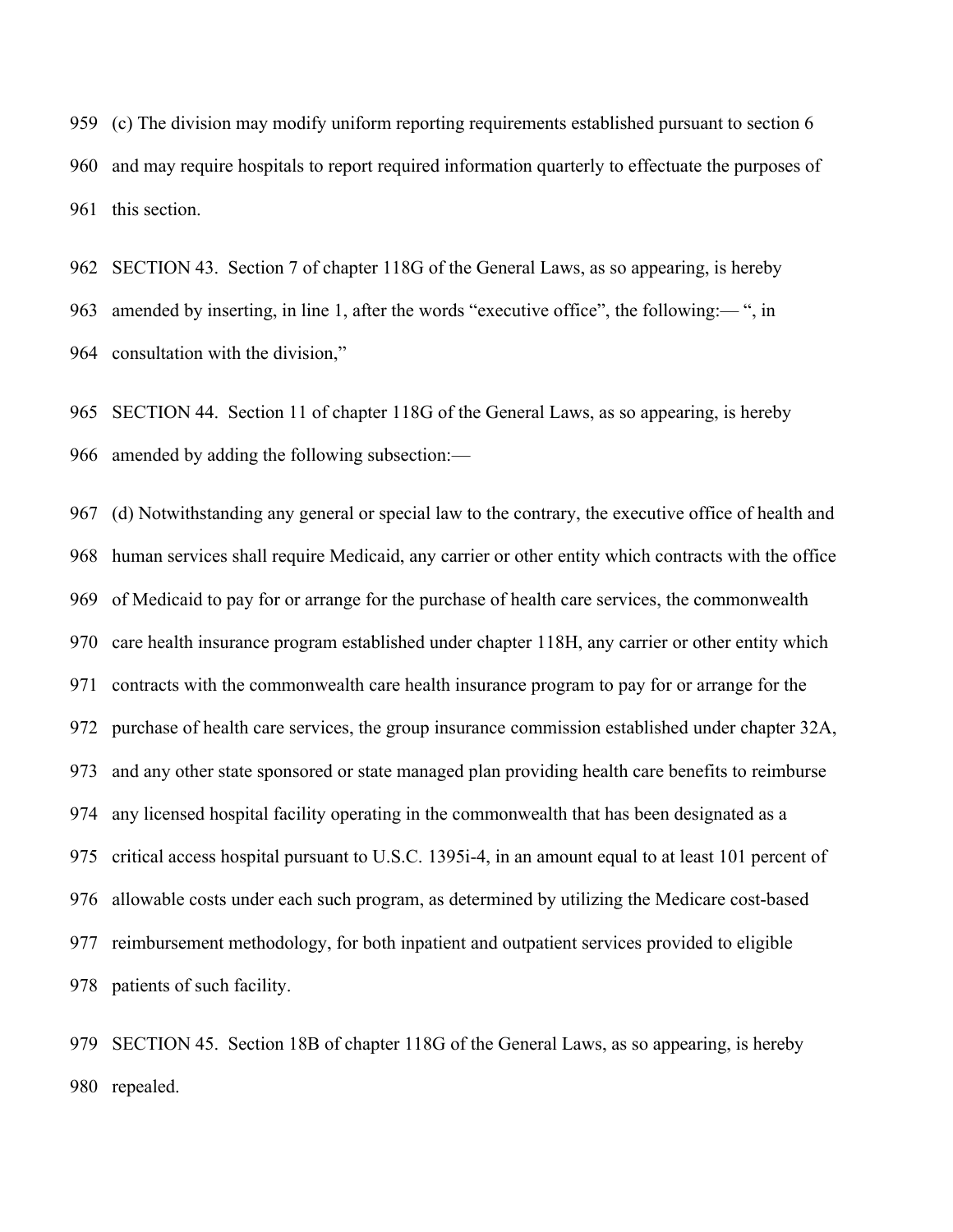SECTION 46. Chapter 118G of the General Laws is hereby amended by striking out the section 40 in its entirety and inserting in place thereof the following section:-

 Section 40. (a) Acute hospitals and ambulatory surgical centers shall be assessed a one-time surcharge to be paid to the division for the distressed hospital fund, created under section 2DDDD of chapter 29 to be paid by July 1, 2013. The surcharge amount shall equal the product of (i) the surcharge percentage and (ii) the assessment. The division shall calculate the surcharge percentage by dividing the acute hospital's patient service revenue by the total patient service revenues of acute hospitals paying an assessment under this section. The assessment shall equal the product of (i) the total medical spend in calendar year 2011 and (ii) 0.1 per cent. The division shall determine the surcharge percentage for the one-time assessment by December 31, 2012. In the determination of the surcharge percentage, the division shall use the best data available as determined by the division and may consider the effect on projected surcharge payments of any modified or waived enforcement pursuant to subsection (g). The division shall incorporate all adjustments, including, but not limited to, updates or corrections or final settlement amounts, by prospective adjustment rather than by retrospective payments or assessments. The division may waive the assessment for an acute hospital or ambulatory surgical center, it if finds the hospital or ambulatory surgical center is unable to pay the assessment; provided that if an acute hospital or ambulatory surgical is a part of a system, then the system as a whole shall be financially reviewed. The division shall make a determination for waiver based on the following factors: (A) total revenues, (B) total reserves, (C) total profits, margins or surplus, (D) administrative expense ratio, and (E) the compensation of executive managers and board members. Provided however, any hospital system with less than \$1,000,000,000 in total net assets and more than 50% of revenues from public payers shall be exempt from this section.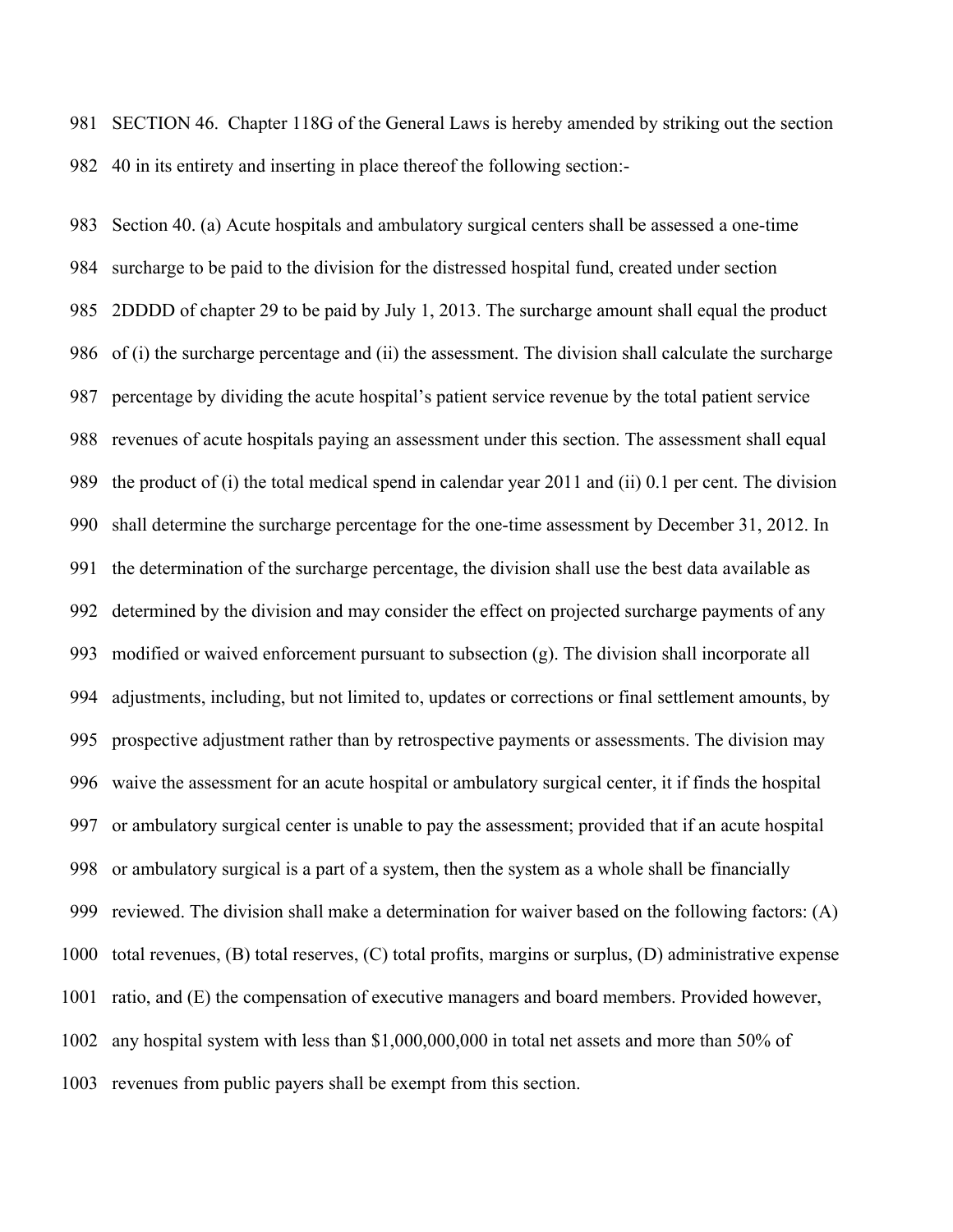(b) Surcharge payors shall be assessed a one-time surcharge to be paid to the division for the distressed hospital fund, created under section 2DDDD of chapter 29 by July 1, 2013. The surcharge amount shall equal the product of (i) the surcharge percentage and (ii) the assessment. The division shall calculate the surcharge percentage by dividing the surcharge payor's payments for acute hospital services by the payment for acute hospital services by all surcharge payors. The assessment shall equal the product of (i) the total medical spend in calendar year 2011 and (ii) 0.2 per cent. The division shall determine the surcharge percentage for the one-time assessment by December 31, 2012. In the determination of the surcharge percentage, the division shall use the best data available as determined by the division and may consider the effect on projected surcharge payments of any modified or waived enforcement pursuant to subsection (g). The division shall incorporate all adjustments, including, but not limited to, updates or corrections or final settlement amounts, by prospective adjustment rather than by retrospective payments or assessments. The division may waive the assessment for a payor, if it finds the payor would not be able to make payment. The division shall take into account the following factors when determining if a payor is able to pay: (A) total revenues, (B) total premium receipts, (C) total reserves, (D) total profits, margins or surplus, (E) medical loss ratio and administrative expense ratio, and (F) the compensation of the executive managers and board members.

 (c) The division shall specify by regulation appropriate mechanisms that provide for determination and payment of an acute hospital, an ambulatory surgical center, or a surcharge payor's liability, including requirements for data to be submitted by acute hospitals, ambulatory surgical centers, and surcharge payors.

 (d) A hospital's liability to the fund shall in the case of a transfer of ownership be assumed by the successor in interest to the hospital.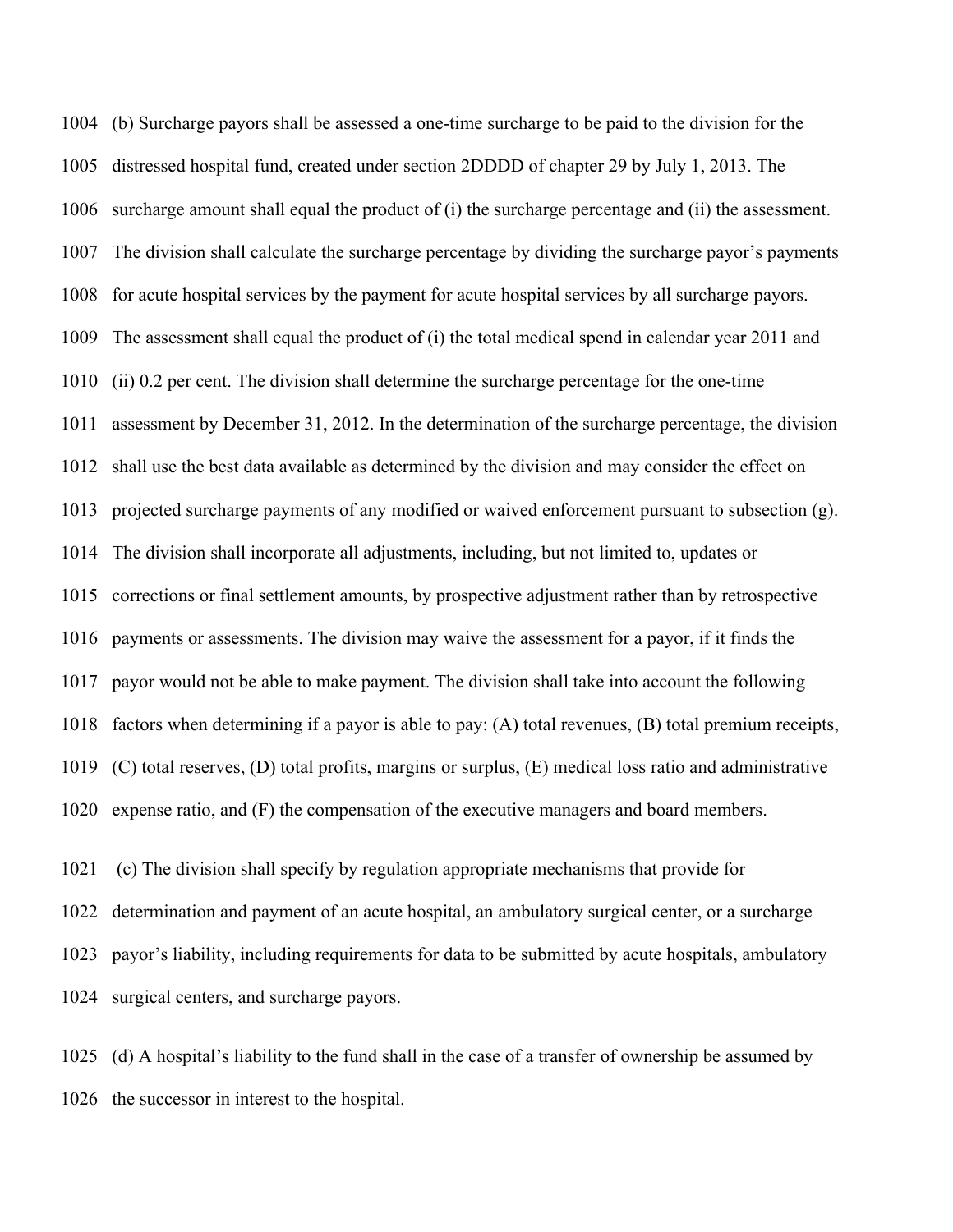(e) An ambulatory surgical center's liability to the fund shall in the case of a transfer of ownership be assumed by the successor in interest to the ambulatory surgical center.

 (f) A surcharge payor's liability to the fund shall in the case of a transfer of ownership be assumed by the successor in interest to the surcharge payor.

 (g) The division shall establish by regulation an appropriate mechanism for enforcing an acute hospital or surcharge payor's liability to the fund if an acute hospital or surcharge payor does not make a scheduled payment to the fund; provided, however, that the division may, for the purpose of administrative simplicity, establish threshold liability amounts below which enforcement may be modified or waived. Such enforcement mechanism may include assessment of interest on the unpaid liability at a rate not to exceed an annual percentage rate of 18 per cent and late fees or penalties at a rate not to exceed 5 per cent per month. Such enforcement mechanism may also include notification to the office of Medicaid requiring an offset of payments on the claims of the acute hospital or surcharge payor, any entity under common ownership or any successor in interest to the acute hospital or surcharge payor, from the office of Medicaid in the amount of payment owed to the fund including any interest and penalties, and to transfer the withheld funds into said fund. If the office of Medicaid offsets claims payments as ordered by the division, the office of Medicaid shall be considered not to be in breach of contract or any other obligation for payment of non-contracted services, and an acute hospital or surcharge payor whose payment is offset under an order of the division shall serve all Title XIX recipients under the contract then in effect with the executive office of health and human services. In no event shall the division direct the office of Medicaid to offset claims unless the acute hospital or surcharge payor has maintained an outstanding liability to the fund for a period longer than 45 days and has received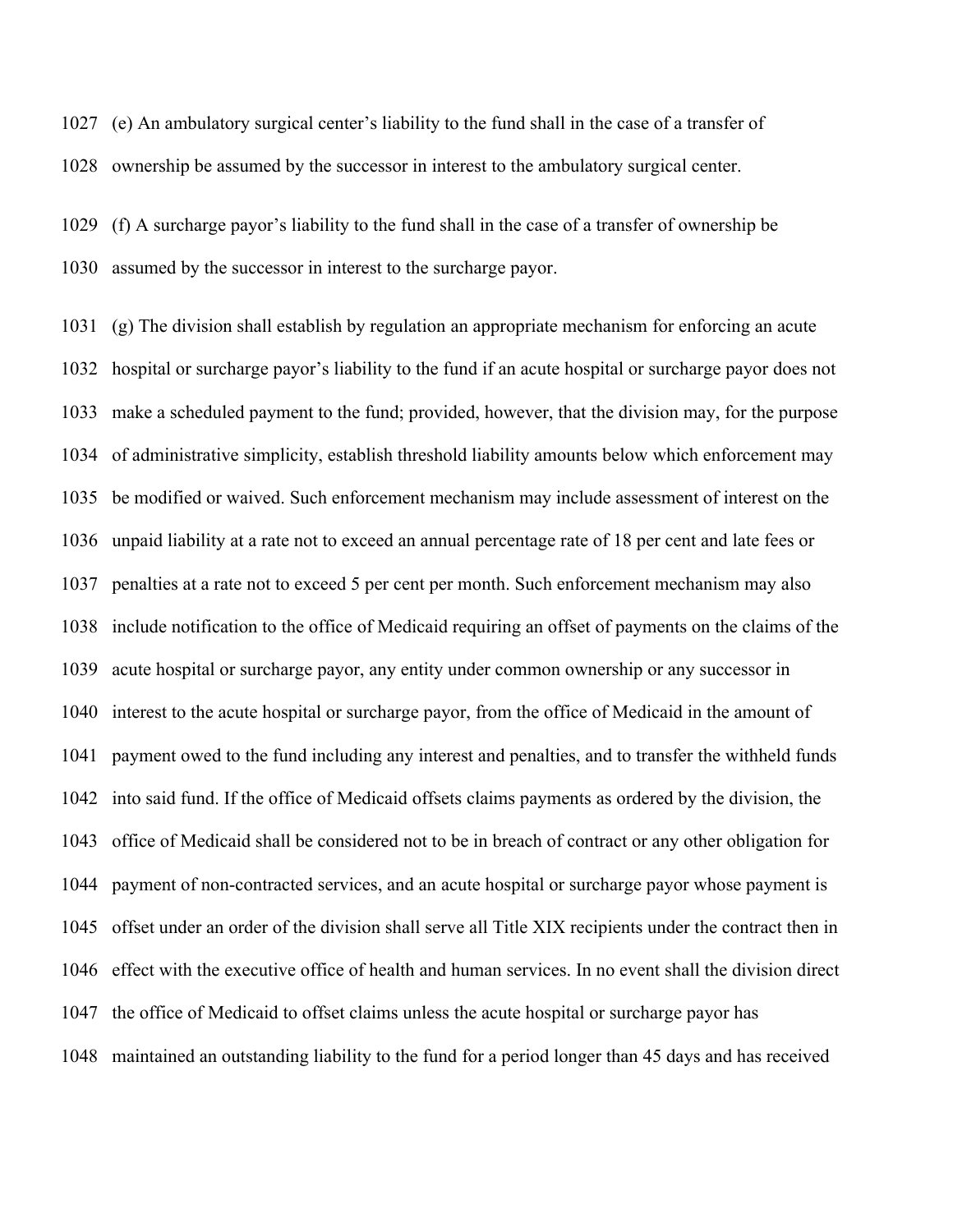proper notice that the division intends to initiate enforcement actions under regulations promulgated by the division.

 (h) If an acute hospital or surcharge payor fails to file any data, statistics or schedules or other information required under this chapter or by any regulation promulgated by the division, the division shall provide written notice to the acute hospital or surcharge payor. If an acute hospital or surcharge payor fails to provide required information within 14 days after the receipt of written notice, or falsifies the same, he shall be subject to a civil penalty of not more than \$5,000 for each day on which the violation occurs or continues, which penalty may be assessed in an action brought on behalf of the commonwealth in any court of competent jurisdiction. The attorney general shall bring any appropriate action, including injunctive relief, necessary for the enforcement of this chapter.

(i) Acute hospitals shall not seek an increase in rates to pay for this assessment.

(j) Ambulatory surgical centers shall not seek an increase in rates to pay for this assessment

(k) Surcharge payors shall not seek an increase in premiums to pay for this assessment.

 SECTION 47. Chapter 118G as so appearing is hereby further amended by inserting after section 41 the following 29 sections:—

Section 42. The division shall:

 (a) Take actions necessary to ensure the reform of the health care delivery and payment system by state and private entities in the commonwealth.

 (b) Take actions necessary to promote the establishment of ACOs in accordance with the requirements of chapter 118J and to ensure consistency and efficacy in the establishment and use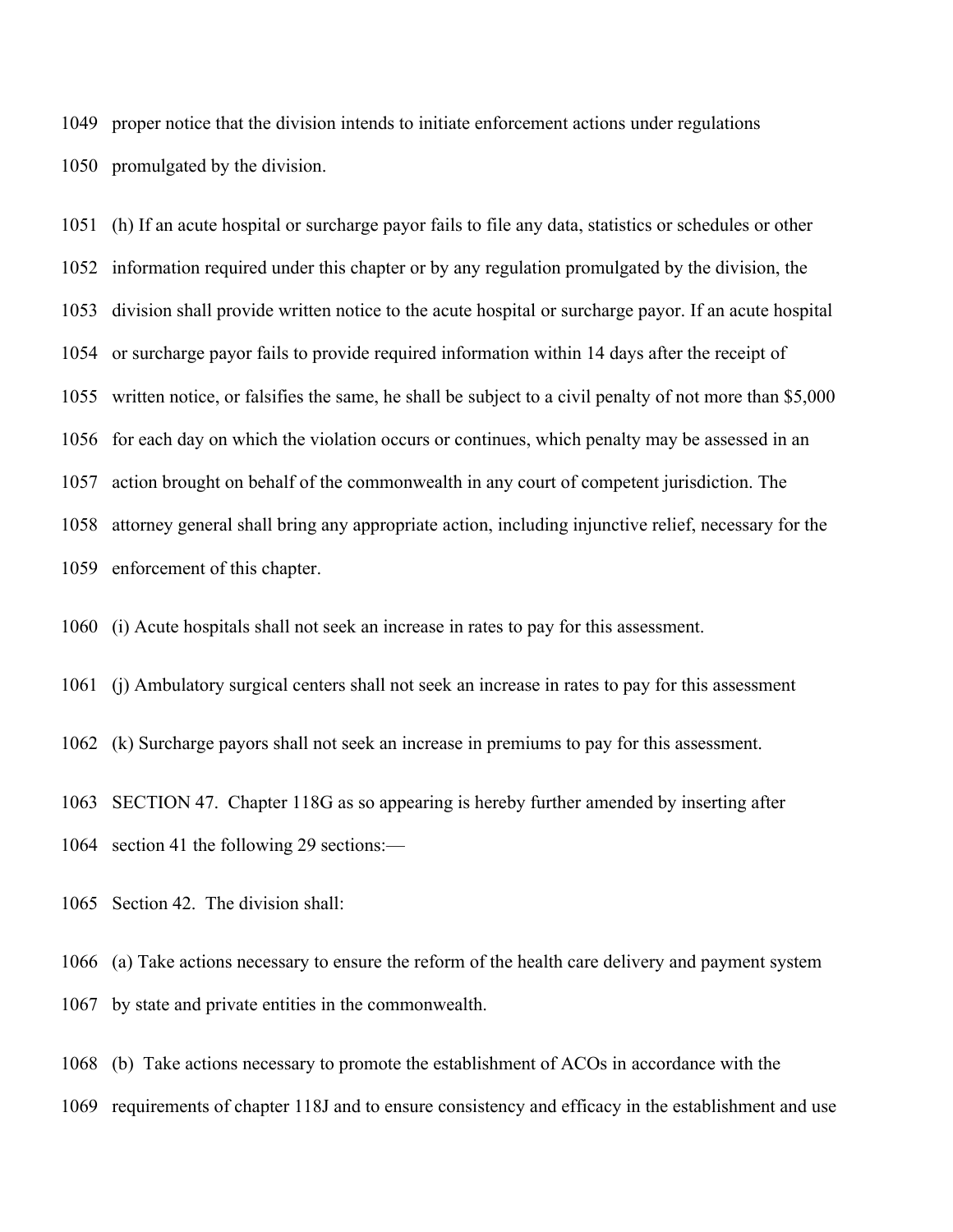of quality measures throughout the commonwealth to promote patient-centered, timely, safe high quality care for individuals in the commonwealth. The division shall take all necessary actions to (i) promote ACOs throughout the commonwealth, (ii) support the transition to alternative payment methods by all payers, and (iii) protect quality, access and patient choice of primary care provider and accountable care organization for the residents of the commonwealth. (c) Adopt regulations and issue administrative bulletins and various other forms of official

guidance concerning:

(1) the establishment of ACOs throughout the commonwealth;

 (2) the establishment of the standard quality measure set to be used in the evaluation of the performance of all providers;

 (3) requirements and benchmarks for expanding the use of alternative payment methodologies and reducing the use of fee-for-service methodologies by payers and providers for the purpose of adopting alternative payment methods across the health care industry by the dates established under section 43and for the purposes of lowering annual increases in total medical expenditures.

 (4) standards for alternative payment methodologies to be utilized in contracts between payers and ACOs and other providers. Such standards shall include, but not be limited to the requirement that payment levels to providers under alternative payment methodologies shall be dependent, in part, on the achievement of quality performance and shall include risk adjustment for health status. All payers shall develop and employ alternative payment methodologies consistent with the requirements of this chapter. All contracts between payers and ACOs that contain a provision for shared savings between the provider and the payer may contain a mechanism to return a percentage of the savings to the ACO particiapants; and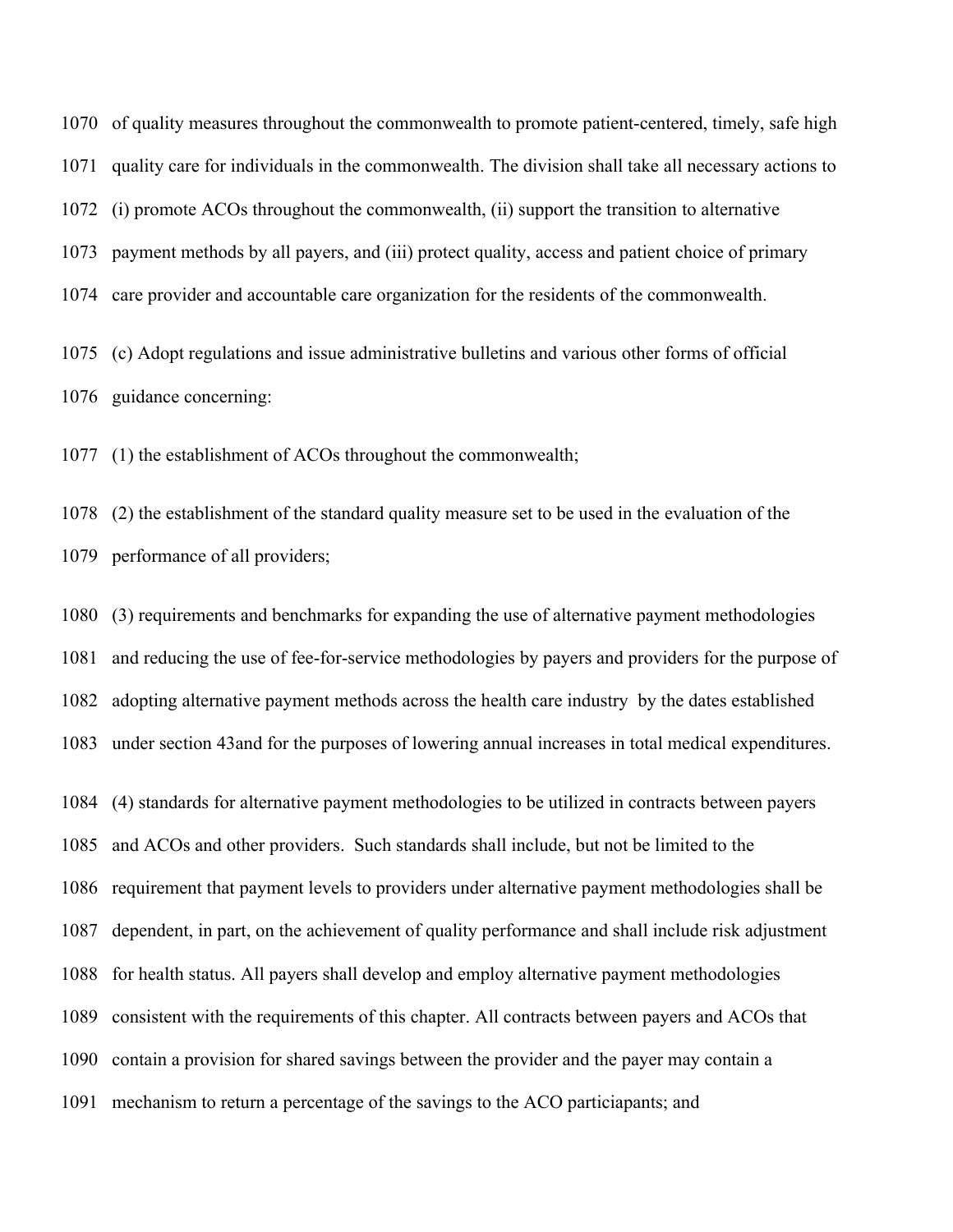(5) requirements for disclosure to the division of provider costs, and of payments made by payers to ACOs and other providers.

 (d) Monitor compliance by ACOs, providers, and payers with requirements established pursuant to this chapter and any implementing regulations promulgated by the division; achievement of benchmarks toward use of global and alternative payment methods by payers; cost growth trends in the health care sector of the commonwealth's economy; and cost growth trends under global and alternative payment methods used by payers in the commonwealth;

(e) Hold hearings to determine appropriate cost growth and other benchmarks for the transition

to the use of alternative payment methods, and payment limits for health care services;

 (f) Waive any of its requirements to permit and support innovative demonstrations or pilot programs; provided that such waivers may only be renewed if material savings or improvements in the delivery and quality of care can be documented, to the satisfaction of the division.

 (g) Allow independent physician associations, physician-hospital organizations, and various forms of integrated health care organizations and entities to qualify as an ACO if they meet the criteria as set forth in chapter 118J. The division shall encourage and assist providers with voluntary adoption of the ACO model of health care service delivery as much as practicable relative to funding and resources available to the division under this chapter.

 (h) Provide by regulation for the certification or licensing of ACOs that meet the requirements of chapter 118J, and by January 1, 2013 establish by regulation minimum requirements for the formation of ACOs consistent with the parameters and requirements set forth in chapter 118J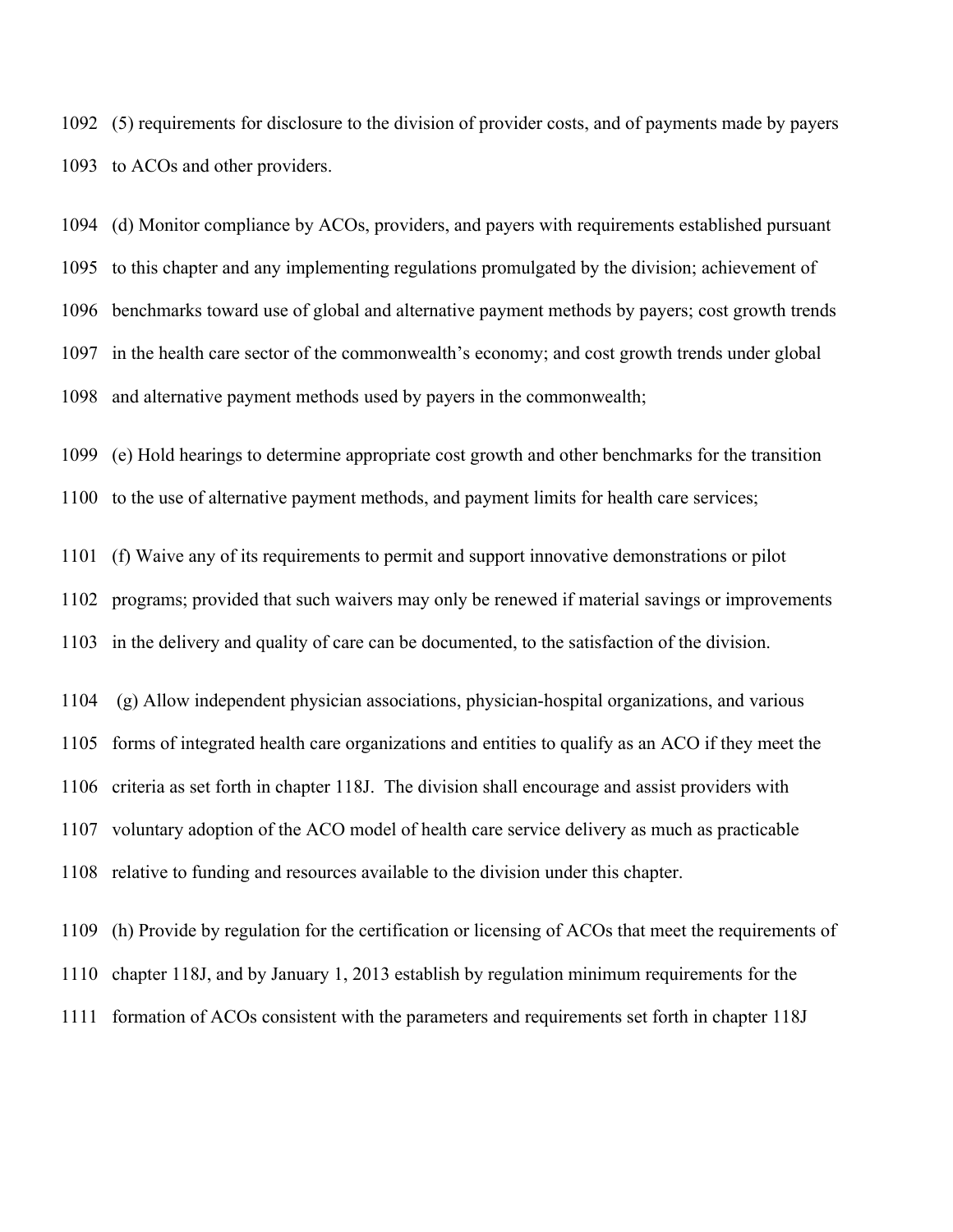(i) Monitor the formation of ACOs in the commonwealth, and establish any benchmarks deemed necessary or appropriate to facilitate the transition of health care providers and facilities into integrated care delivery systems;

 (j) Establish safeguards against underutilization of services and protections against and penalties for inappropriate denials of services or treatment in connection with utilization of any alternative payment method or transition to a global payment system;

 (k) Establish safeguards against and penalties for inappropriate selection of low cost patients and avoidance of high cost patients by any provider accepting a risk based contract, including but not limited to requiring that ACOs accept as ACO patients all individuals regardless of payer source or clinical profile;

 (l) Establish parameters to measure and ensure access by disabled and other individuals with chronic or complex medical conditions to appropriate specialty care;

(m) Establish reporting and disclosure requirements for ACOs and ACO participants in

accordance with the requirements of chapter 118J.

(n) Consistent with quality measurements and standards established by nationally recognized

professional organizations, establish parameters for clinical outcomes beyond the control of the

clinician for which ACOs and ACO participants shall not be financially responsible;

(o) Monitor ACO delivery systems paid under alternative payment methods to ensure that ACOs

possess either internally or through contract arrangements the competencies necessary to operate

as an effective ACO;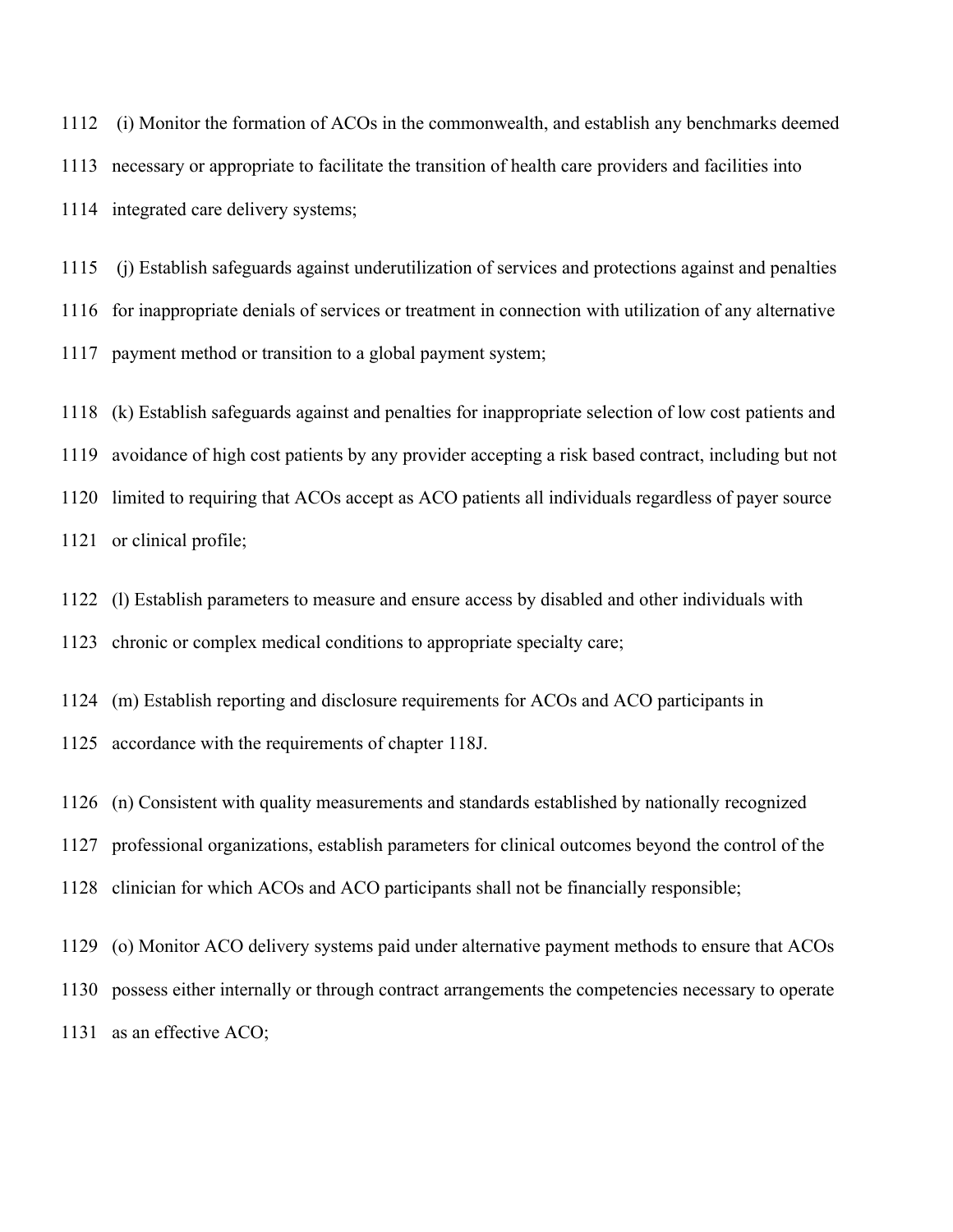(p) Evaluate and provide guidance through regulations relative to consumer protections and any deficiencies of patient choice of provider that may arise in the transition from a fee-for-service system. The division shall monitor the movement of patients from and between ACOs, and shall establish parameters for out-of-ACO arrangements, as well as for patient provider choice and other consumer protections;

(q) Establish by regulation requirements for ACOs to address consumer grievances.

 (r) Review and evaluate provider and payer complaints, and establish by regulation requirements for ACOs to address provider grievances;

 (s) Oversee compliance by ACOs, providers, and payers with requirements established pursuant to this chapter and any implementing regulations promulgated by the division; barriers to entry by providers; excess consolidation of ACOs or other integrated services provider groups; and the trends in patient choice of providers and ACOs;

 (t) Ensure that all data collection, analysis, and other submission requirements established under this chapter are implemented in a manner which promotes administrative simplification, avoids duplication, and does not impose an undue burden on any entity or individual;

 (u) Provide guidance to ACOs and providers seeking to form an ACO, upon request or on its own initiative, on the potential implications of 42 U.S.C. section 1320a -7b and implementing regulations, and 42 U.S.C. section 1395nn(a) to (e) and implementing regulations in connection with such arrangements;

 (v) If any ACO, payer or provider fails to comply with any requirement of this chapter or chapter 118J, including failure to meet medical cost growth targets as provided in section 46, to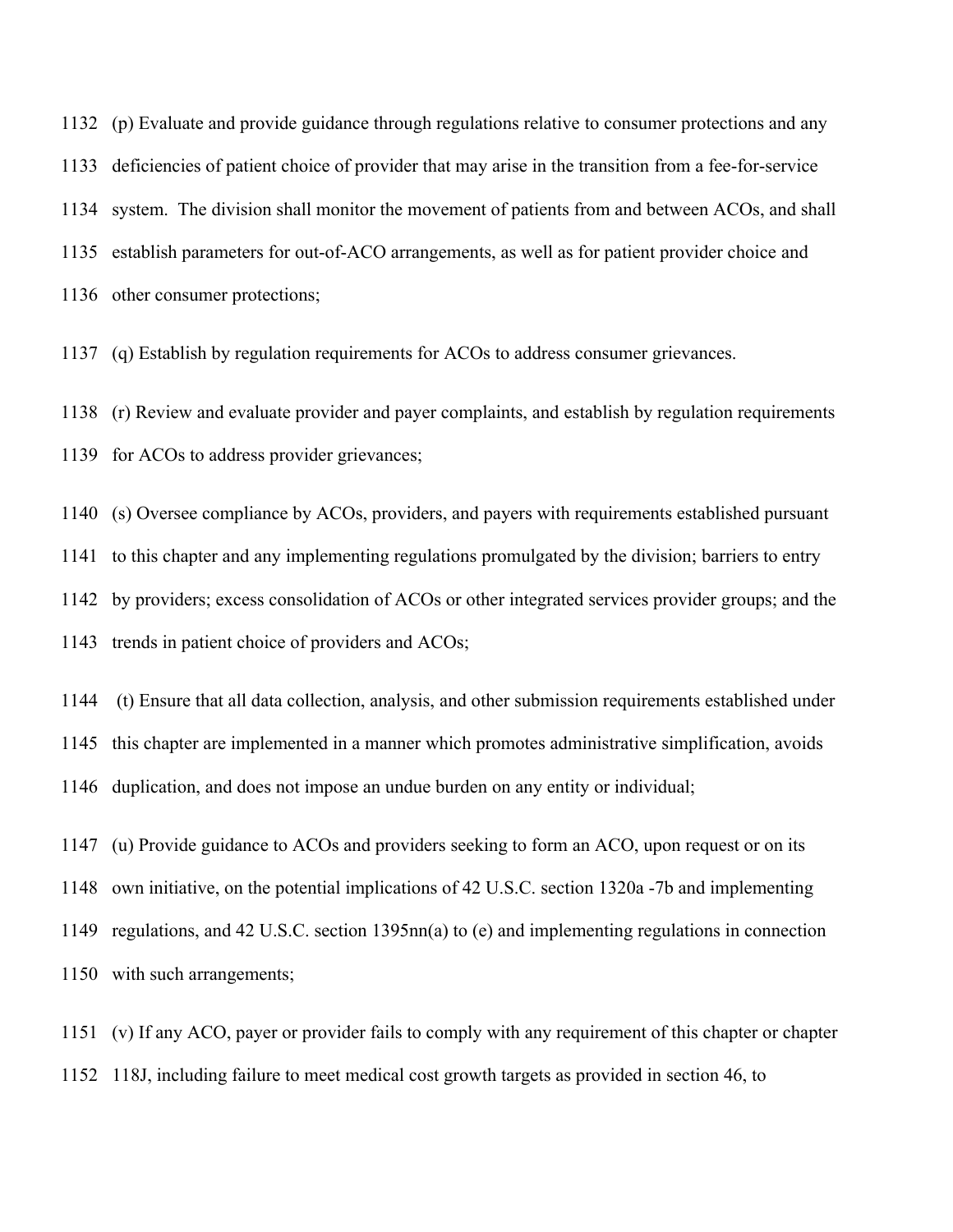implement alternative payment methods by the dates established in section 43, to implement required health information technology by the dates established in chapter 118I, or to submit required reports or data as required in section 50, the division shall impose a penalties as provided in this chapter.

 (w) Implement a state-wide inter-operable patient health information exchange no later than January 1, 2017. The health information exchange shall include appropriate privacy and security safeguards.

 (x) Determine and specify in regulation the amount of revenue at risk under shared financial responsibility arrangements, the standards for quality assessments and shared savings or shared responsibility thresholds.

 This section shall be construed in a manner consistent with any applicable federal laws or regulations governing ACOs, except as otherwise explicitly provided in this chapter or in the regulations adopted under it.

 Section 43. (a) Commencing no later than January 1, 2014, the group insurance commission, the commonwealth health insurance connector authority, and any other state funded insurance program shall, to the maximum extent feasible, implement alternative payment methodologies.

(b) The executive office of health and human services shall seek a federal waiver of statutory

provisions necessary to permit Medicare to participate in such alternative payment

methodologies and use integrated care organizations and ACOs. Upon obtaining federal

approval for Medicare participation, such participation shall be commenced and continued and

the executive office shall seek extensions or additional approvals, as necessary.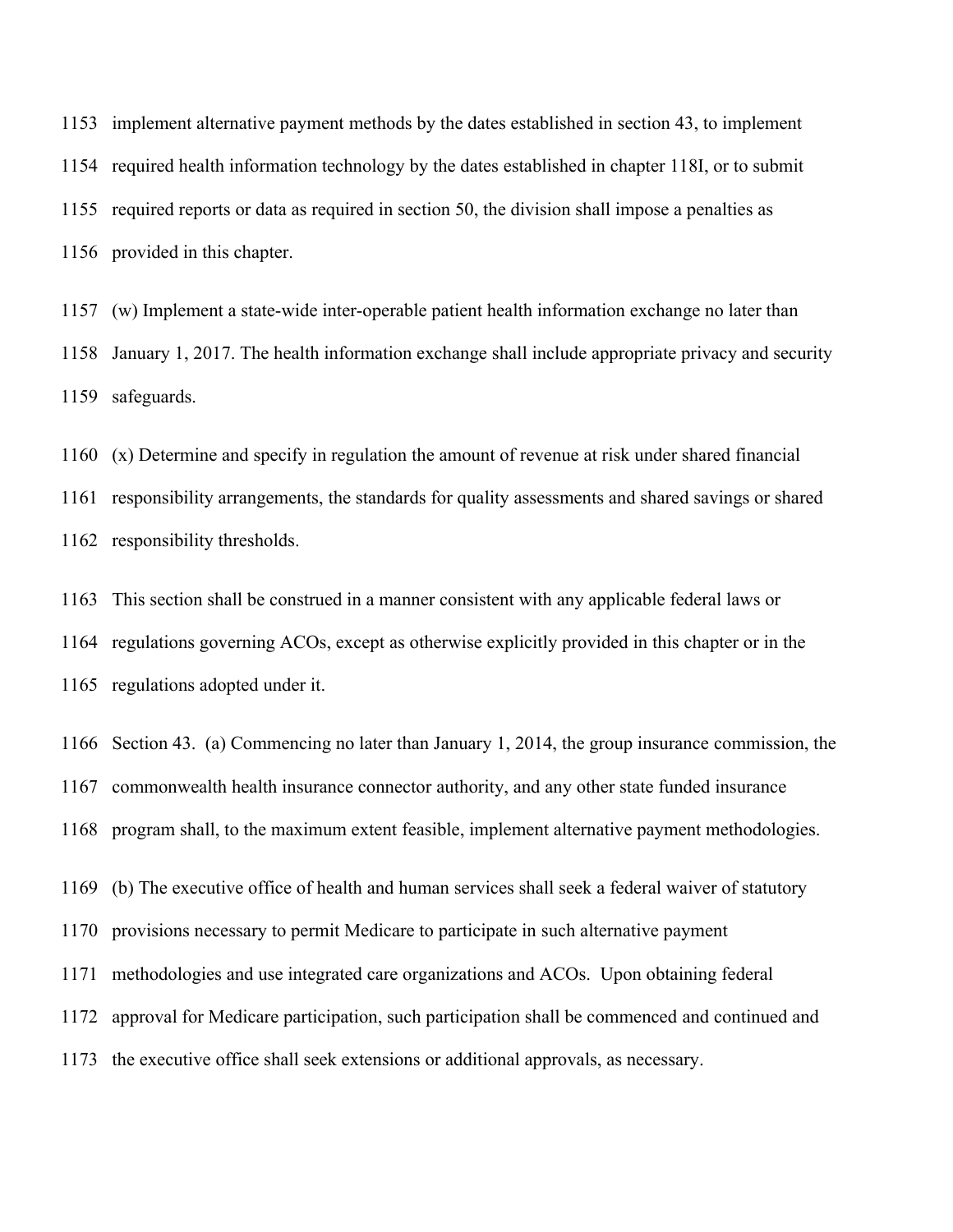(c) Commencing no later than January 1, 2015, private health plans shall, to the maximum extent feasible, implement alternative payment methodologies. Private health plans may seek a waiver from the division in order to use a different innovative system, provided, however, that the health plan seeking the waiver must demonstrate to the satisfaction of the division that any such system will provide the same level of incentives, risk sharing and cost-savings as the alternative payment methodologies defined in regulations of the division.

 (d) Any provider with 15,000 or more patients must establish that a sufficient portion of such provider's revenue is derived from contracts with risk-sharing provisions, as defined in regulations of the division.

 (e) Any alternative payment methodology shall include a risk adjustment based on health status. The division shall create standards for the calculation of risk adjustments and update those standards on an annual basis. In establishing risk adjustment standards, the division may take into account functional status, socioeconomic, or cultural factors.

 Section 44. Providers and payers who have not implemented compliant alternative payment methodologies by the date required in section 43, and who have not obtained a waiver under the provisions of subsection (c) of section 43, shall be subject to a penalty of \$1 per member per month for the period of time during which such provider or payer is not in compliance. The division shall assess and collect the penalties as provided in this section.

 Section 45. (a) By January 1, 2013, the division, in consultation with the office of Medicaid, shall develop and implement standards of certification for patient-centered medical homes. In developing these standards, the division shall consider existing standards by the National Committee for Quality Assurance or other independent accrediting and medical home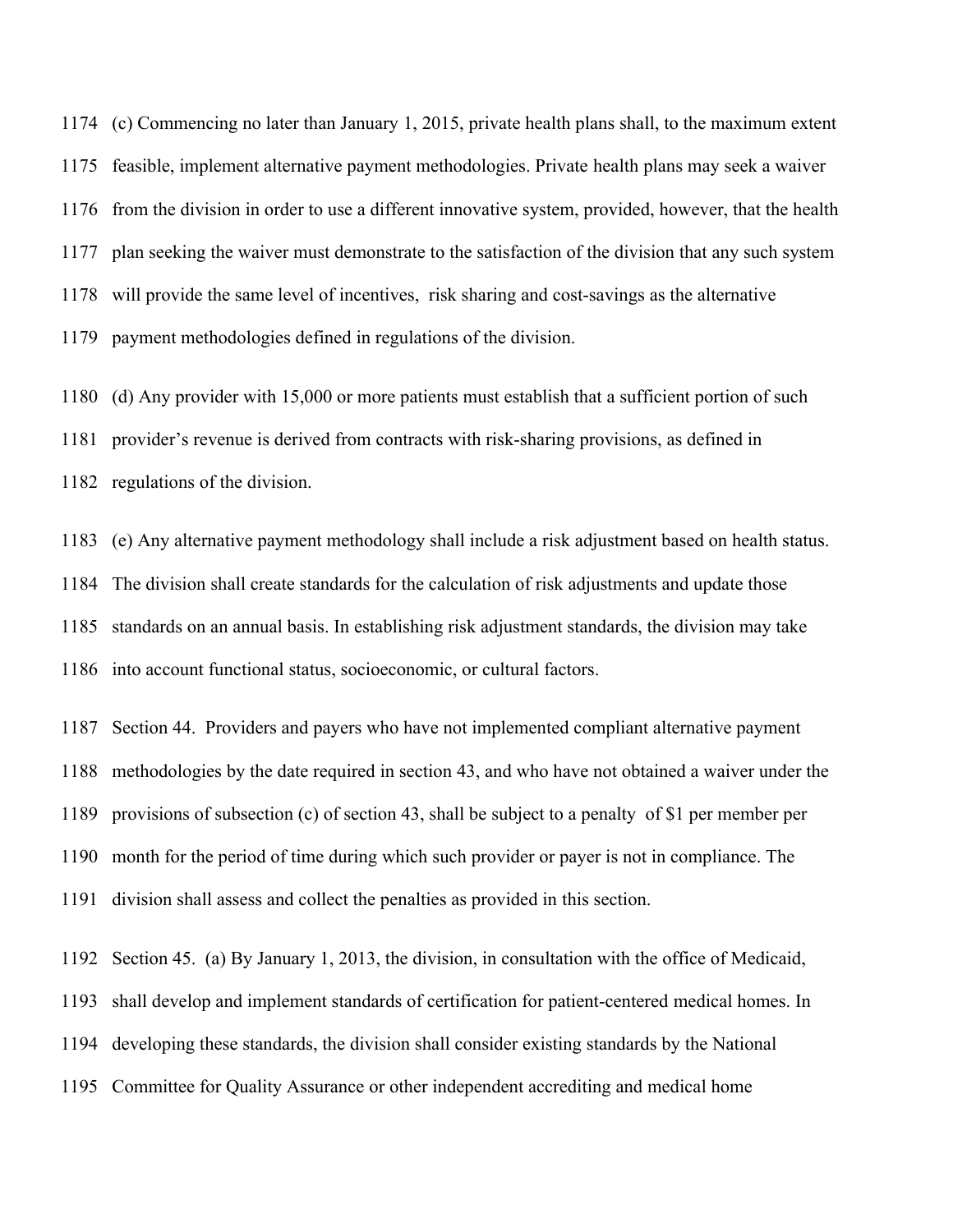organizations. The standards developed by the division shall include, but not limited to, the following criteria:

 (1) Emphasize, enhance, and encourage the use of primary care including prevention and wellness;

(2) Focus on delivering high-quality, efficient, and effective health care services;

(3) Enhance access to routine care, urgent care, and clinical advice though means such as

implementing shared appointments, open scheduling, and after-hours care.

(4) Encourage patient-centered care, including active participation by the patient and family or

legal guardian in decision making and care plan development;

(5) Provide patients with a consistent, ongoing contact with a provider or team of providers to

ensure continuous and appropriate care for the patient's condition;

(6) Emphasize a multi-disciplinary team-based approach to care;

(7) Ensure care coordination across settings, including referral and transition management;

(8) Ensure that patient-centered medical homes develop and maintain appropriate comprehensive

care plans for their patients with complex or chronic conditions, including an assessment of

health risks and chronic conditions;

(9) Enable and encourage utilization of a range of qualified health care professionals, including

dedicated care coordinators, which may include, but not be limited to nurse practitioners,

physician assistants and social workers, in a manner that enables providers to practice to the

fullest extent of their license;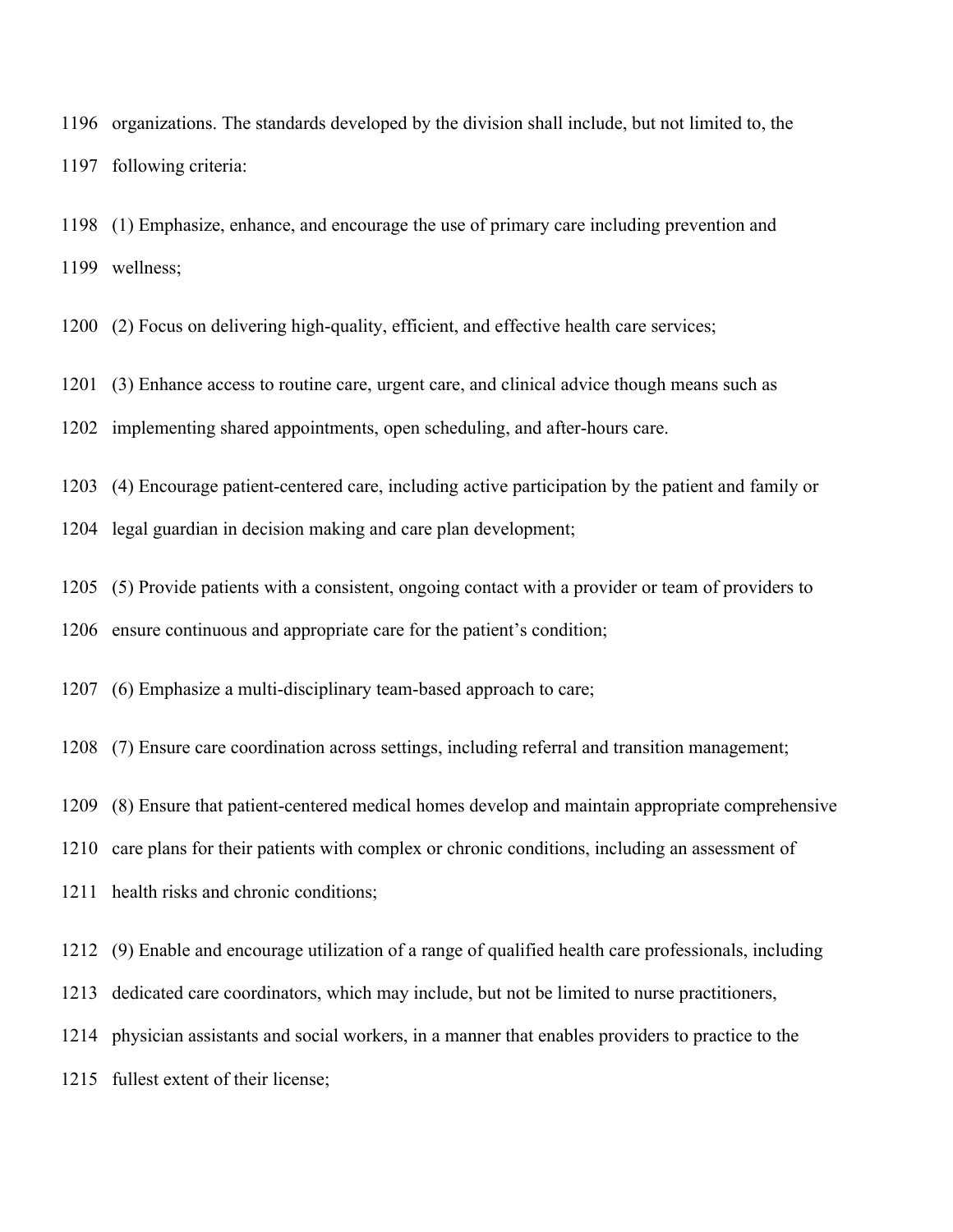(10) Ensure the use of health information technology and systematic follow-up, including the use of patient registries; and

 (11) Encourage the use of scientifically based health care, shared decision-making aids that provide patients with information about treatment options and their associated benefits, risks, costs, and comparative outcomes, and other clinical decision support tools, including but not limited to decision aids on long-term care and supports and palliative care.

 In developing these standards, the division may consult with national and local organizations working on medical home models, relevant state agencies, health plans, physicians, nurse practitioners, behavioral health providers, hospitals, social workers, other health care providers and consumers.

 (b) A primary care provider may be certified as a patient-centered medical home. In order to be certified as a patient-centered medical home, a primary care provider must meet the standards set by the division in accordance with this section.

 (c) A behavioral health provider may be certified as a patient-centered medical home, provided that the behavioral health provider addresses the majority of the needs of patients with significant behavioral health diagnoses requiring the provider's expertise. Such a provider may serve as a medical home for individuals with significant behavioral health diagnoses. In order to be certified as a patient-centered medical home, a behavioral health provider must meet the standards set by the division in accordance with this section.

 (d) A specialty care provider may be certified as a patient-centered medical home, provided that the specialty care provider addresses the majority of the needs of patients with chronic conditions requiring the specialist's expertise. Such a provider may serve as a medical home for individuals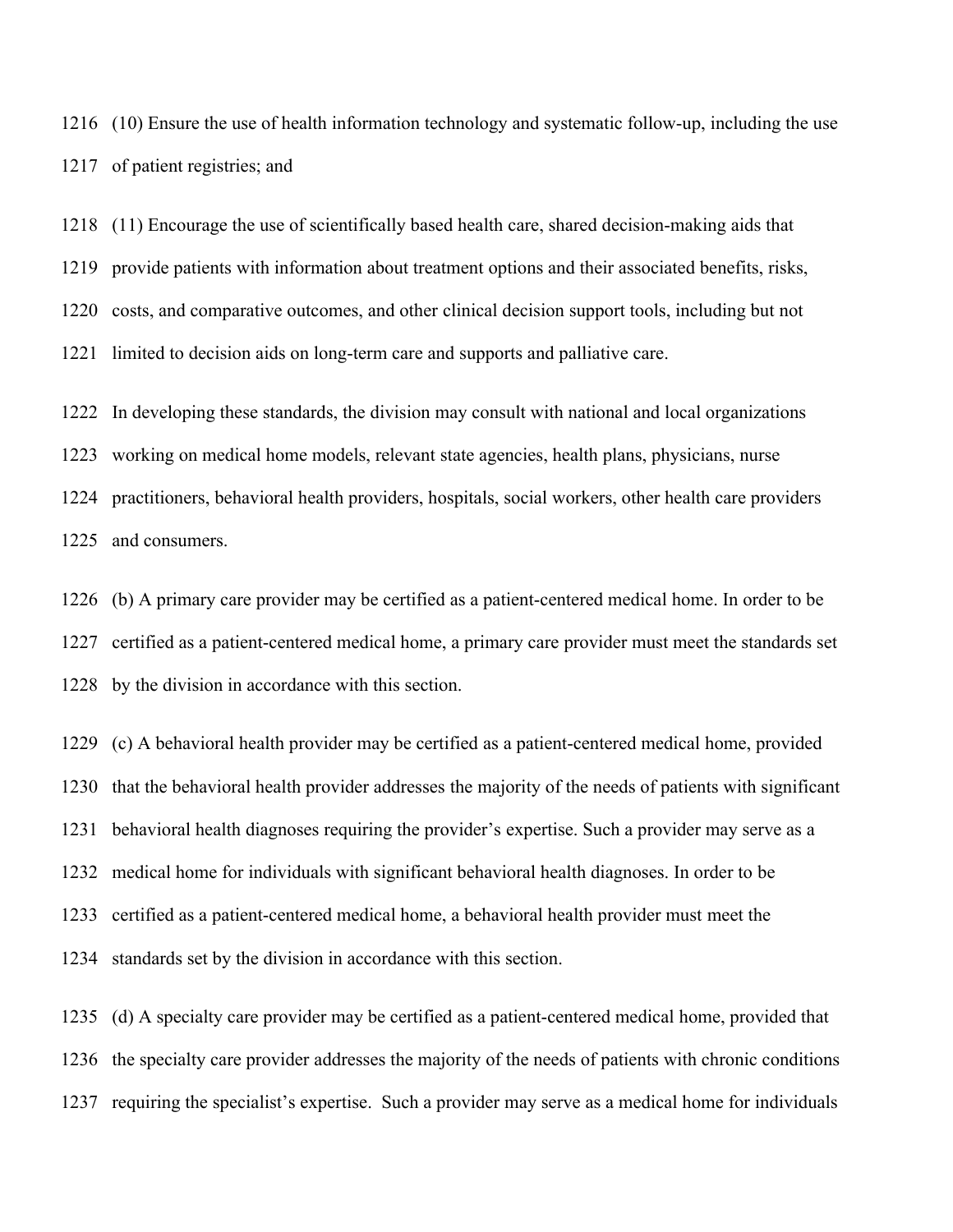with chronic conditions requiring the specialist's expertise. In order to be certified as a patient- centered medical home, a specialty care provider must meet the standards set by the division in accordance with this section.

 (e) Certification as a patient-centered medical home is voluntary. Primary care providers, behavioral health providers, and specialty care providers shall annually renew their certification as a patient centered medical home.

 (f) A primary care provider or specialty-care provider certified as a patient-centered medical home shall have the ability to assess and provide or arrange for, and coordinate care with mental health and substance abuse services, to an extent determined by the division. A behavioral health provider or specialty care provider certified as a patient-centered medical home shall have the ability to assess and provide or arrange for, and coordinate care with primary care services, to an extent determined by the division.

 (g) Primary care providers, behavioral health providers, or specialty care providers certified as patient-centered medical homes shall offer their medical home services to all their patients, including those with chronic medical or behavioral health conditions, who are interested in participation.

 (h) By July 1, 2013, the division, in consultation with the office of Medicaid, shall establish a patient-centered medical home training cooperative to provide an opportunity for patient- centered medical homes to learn the core competencies of the patient-centered medical home model, and exchange information related to quality improvement and best practices.

 (i) Patient-centered medical homes shall participate in the patient-centered medical home learning training cooperative established under subsection (h).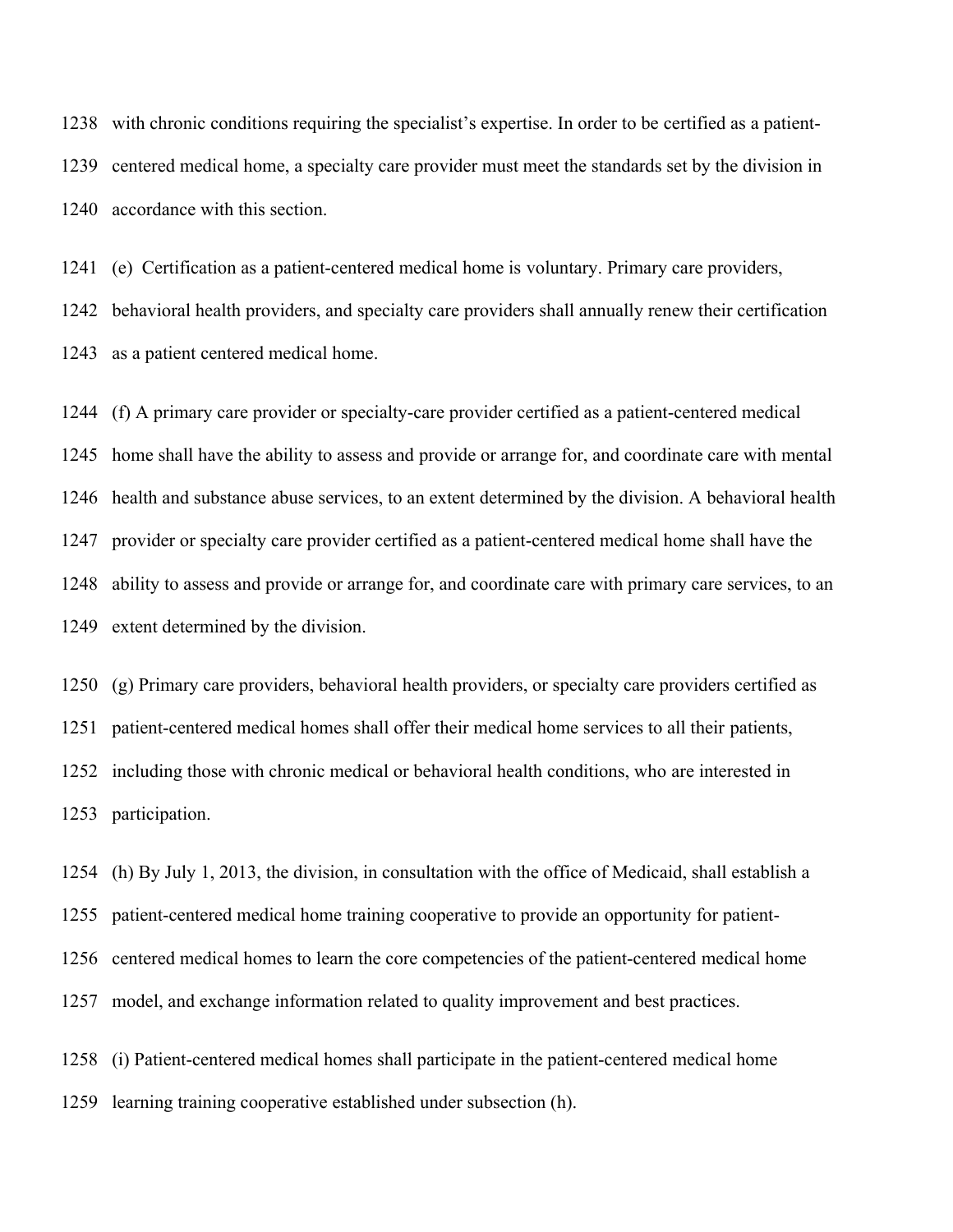(j) For continued certification under this section, patient-centered medical homes shall meet quality standards as under the standard quality measure set, as established by section 68 of chapter 118G. The division shall collect data from patient-centered medical homes necessary for monitoring compliance with certifications standards and for evaluating the impact of patient- centered medical homes on health care quality, cost, and outcomes. The division may contract with a private entity to perform an evaluation of the effectiveness of patient-centered medical homes.

 (k) In providing after-hours care, a medical home may enter into a cooperative agreement with another medical home, primary care practice, limited service clinic, as defined by department of public health, or urgent care center to provide after-hours care for their patients.

 (l) The division shall develop a standard payment system for patient-centered medical homes certified under this section. In developing the standard payment system, the division shall 1272 consider, but not be limited to, per-patient payments, payment levels based on care-complexity, and payments for care coordination, clinical management, quality performance, and shared savings. Development of the standard patient-centered medical home payment system shall be completed by January 1, 2013.

 (m) Payers shall make payments to patient-centered medical homes pursuant to the standard patient-centered medical home payment system established under subsection (l) for network providers certified as patient-centered medical homes under this section, or an equivalent as approved by the authority. Medical home payments shall be in addition to any other payments, such as fee-for-service, global, and bundled payments. Subject to the other provisions of this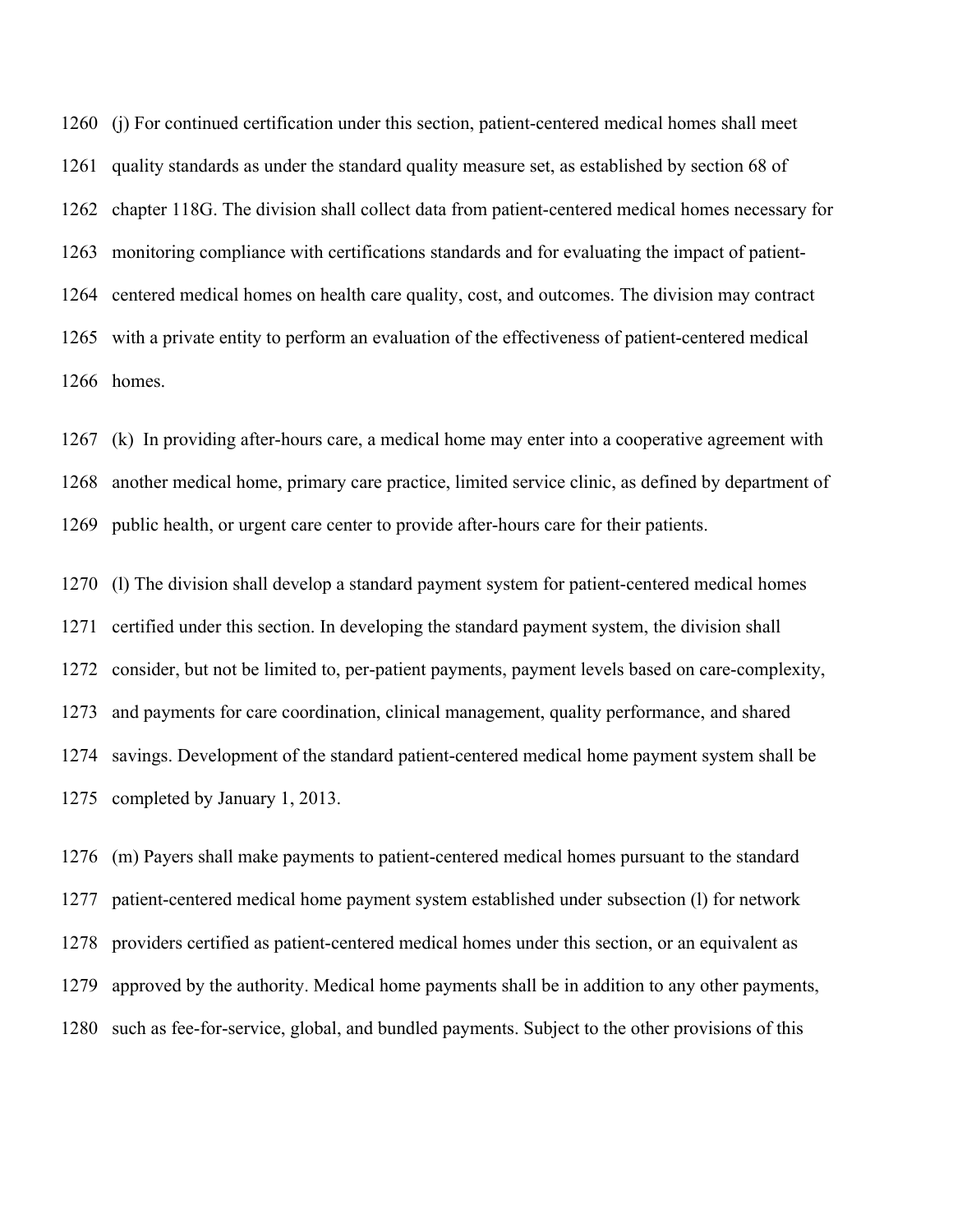legislation, final patient-centered medical home payment amounts shall be determined through contracts between payors and providers.

 (n) The division shall develop and distribute a directory of key, existing referral systems and resources that can assist patients in obtaining housing, food, transportation, child care, elder services, long-term care services, peer services, and other community-based services. This directory shall be made available to patient-centered medical homes in order to connect patients to services in their community.

 (n) Nothing in this section shall preclude the continuation of existing patient-centered medical home or medical home programs currently operating or under development.

 Section 46. (a) The division shall determine and establish the per capita total medical expense, as defined in section 1, for calendar year 2011, of all providers in the commonwealth for health care services provided to residents of the commonwealth. The per capita total medical expense as determined for calendar year 2011 shall be known as the "state base amount."

 (b) The following cost growth targets for per capita total medical expense in the commonwealth are hereby established:

 (i) For calendar year 2015, the target for the per capita total medical expense shall be an amount equal to the state base amount established in accordance with the provisions of subsection (a) plus an amount equal to the projected percentage increase in per capita potential gross state product between calendar year 2011 and calendar year 2015 multiplied by the state base amount. The percentage increase in per capita potential gross state product between calendar year 2011 and 2015 shall be calculated based on the formula provided in (b) (ii).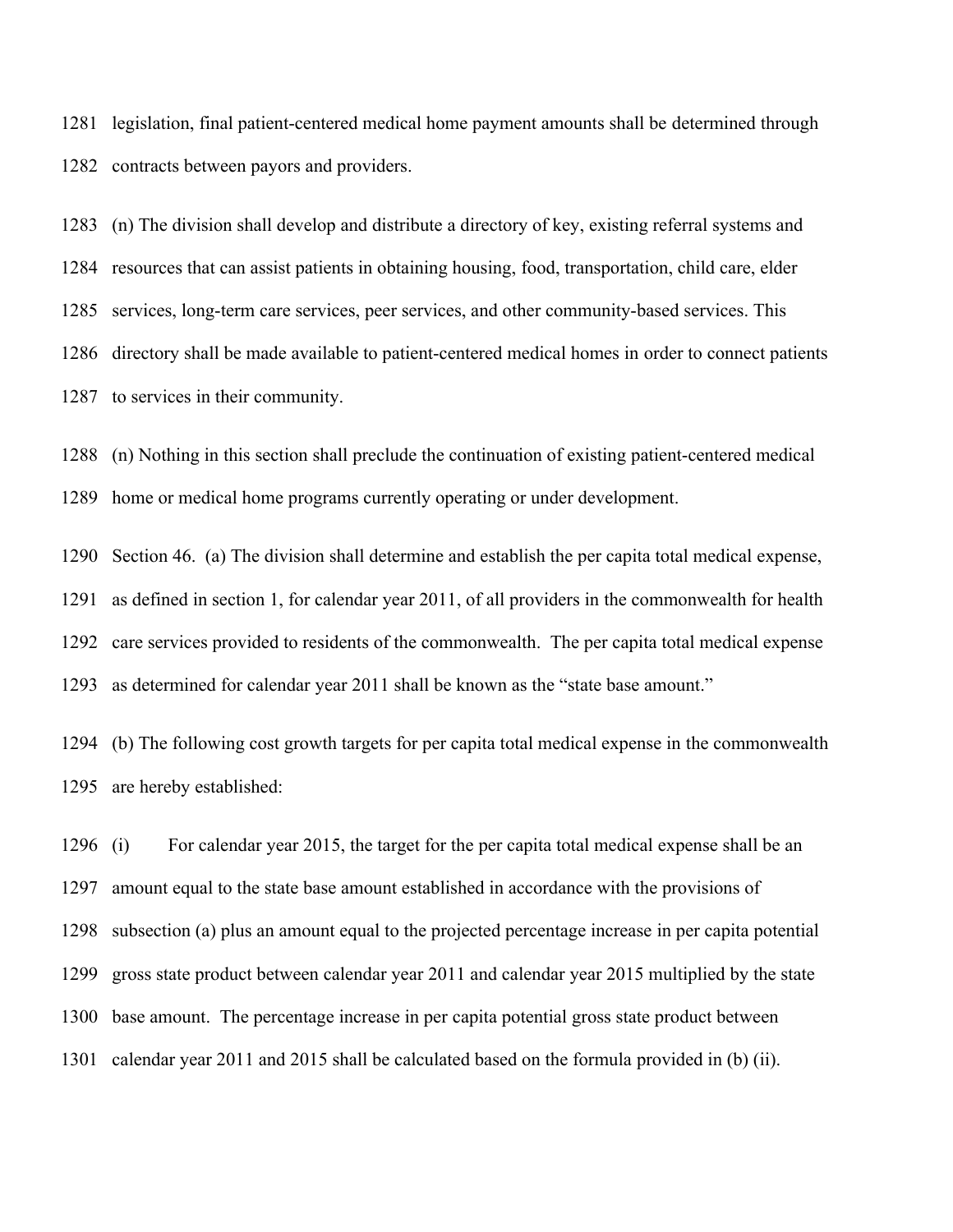(ii) As part of the governor's annual budget submission, the secretary for administration and finance shall publish the projected percentage increase in per capita potential gross state product for the calendar year beginning on January 1 following the budget submission. For the purposes of clause (i), the projected percentage increase in per capita potential gross state product for calendar years 2012 and 2013 is 3.6%, and the projected percentage increase in per capita potential gross state product for 2014 and 2015 shall be included in the governor's budget submissions for fiscal years 2014 and 2015, respectively.

 (iii) For calendar years 2016 through 2026, the target for per capita total medical expense shall be an amount equal to the per capita total medical expense target established for the previous calendar year plus an amount equal to the projected percentage rate of increase in per capita potential gross state product for the current calendar year minus 0.5 per cent multiplied by the target for the previous calendar year. The target amount is therefore the result of the cumulative growth of the state base amount, based on the formula provided in clause (ii) and this clause (iii).

 (iv) For calendar years 2027 and subsequent years, the target for the per capita total medical expense shall be an amount equal to the per capita total medical expense target established for the previous calendar year plus an amount equal to the projected percentage rate increase in per capita potential gross state product for the current calendar year plus 1 per cent multiplied by the target for the previous calendar year. The target amount is therefore the result of the cumulative growth of the state base amount, based on the formula provided in clause (ii), clause (iii), and this clause (iv).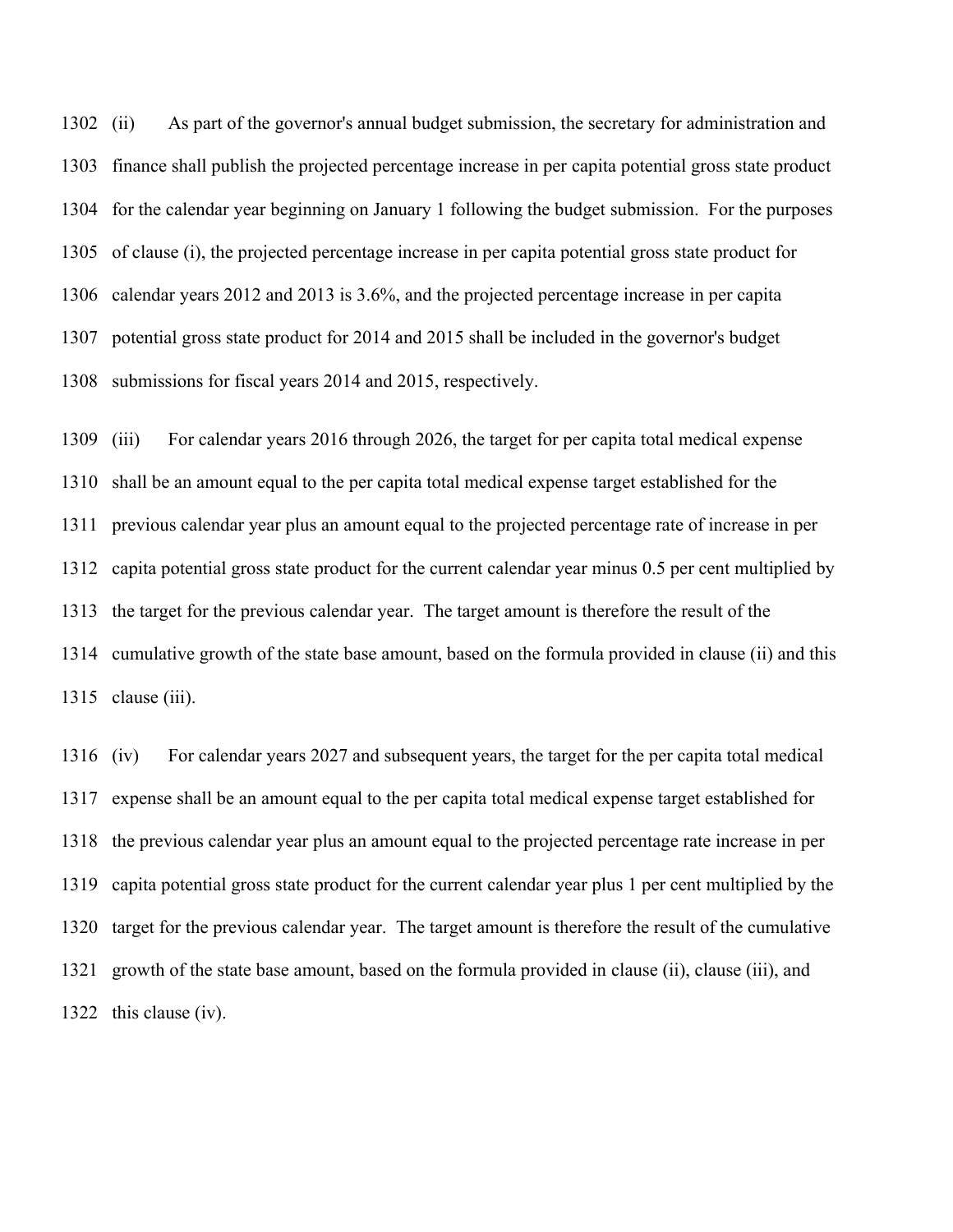(c) In addition to calculating the statewide per capita total medical expense target, the division shall also determine and report annually the per capita risk adjusted total medical expenses for residents divided into 3 geographic regions, as determined by the division.

 (d) The division shall also determine and report annually the per capita risk adjusted total medical expenses for each payer in the commonwealth for services delivered to residents in Massachusetts based on each such payer's combined fully-insured business and administrative services business.

(e) The division shall also determine and report annually the per capita risk adjusted total

medical expense for each type of payer contract including contracts with accountable care

organizations and other contracts as the division deems appropriate.

 (f) The division shall also determine and report annually the per capita risk adjusted total medical expense across all payers in the commonwealth for each of the following types of services for services delivered to residents of Massachusetts in Massachusetts:—

(i) Primary care related services.

 (ii) preventable emergency department and hospital use, specialist services, imaging and laboratory testing.

(iii) Services provided by high cost providers such as teaching hospitals.

(iv) Behavioral health services.

 (v) Services associated with poor quality including but not limited to hospital readmissions and hospital acquired infections.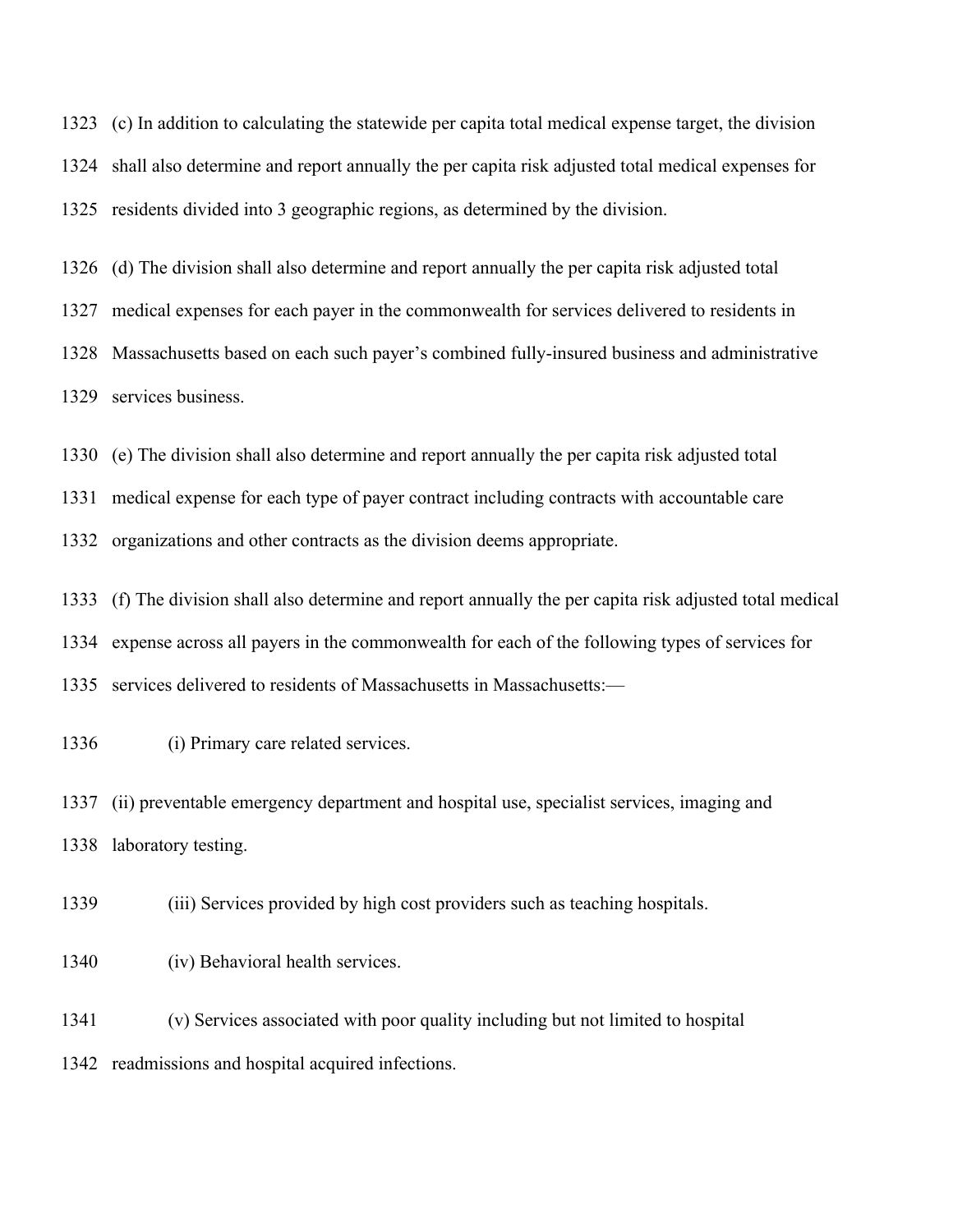(g) For the purposes of this section, the board shall determine the appropriate methodology for performing risk-adjustment.

 Section 47. (a) Within 180 days of the end of each calendar year, the division shall conduct a review of the growth in state per capita total medical expense and determine whether such growth is within or exceeds the target growth for such calendar year. Whether or not the target has been exceeded, the division shall review and analyze the per capita total medical expense data for the 3 regions as provided in subsection (b) of section 46, the per capita total medical expense data for payers as provided in subsection (c) of said section, the per capita total medical expense data for each type of payer contract as provided in subsection (d) of said section and the per capita total medical expense data for each of the types of services specified in subsection (e) of said section.

 (b) If the per capita total medical expense in the commonwealth, as determined under section 46, exceeds the target established for such calendar year, the division shall make a determination as to the cause or causes of the excess increase. If the division determines that the increase is caused in whole or in part by circumstances beyond the control of providers or payers, the division may elect to take no action with respect to any provider or payer.

 (c) If the per capita total medical expense of all providers in the commonwealth, as determined under section 46, exceeds the target established for a calendar year, the division may undertake actions, including but not limited to the following:

 (i) The division may make changes to alternative payment methodologies as authorized in this chapter in order to further enhance the ability of the state to meet spending targets;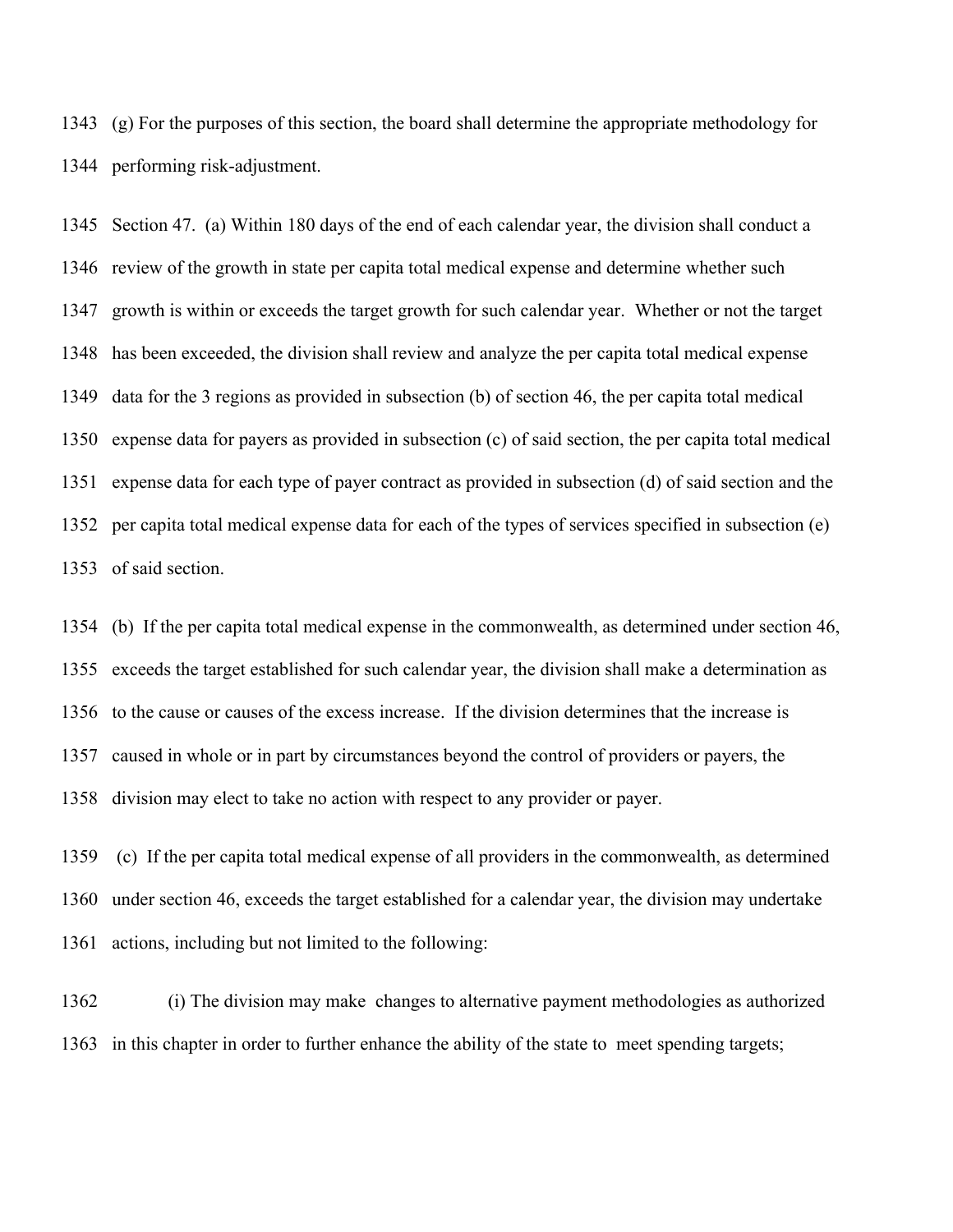(ii) The division may require payers and providers to implement a corrective action plan. The correction action plan shall be described in a document outlining the steps that the payer or provider intends to take to reach compliance with spending targets within the next 18 months. If the division requires a corrective action plan, the plan shall be submitted to the division within 3 months of notice to the payer or provider. The division shall review and approve or disapprove the plan within 3 months of submission. The division may require the payer or provider to submit revisions to the corrective action plan. The payer or provider shall commence implementation of the corrective action plan promptly upon receiving notice of approval of the plan.

 (iii) The division may require payers and providers to reopen contracts that, in the division's opinion, are contributing to excessive spending growth;

 (iv) The division may submit a recommendation for proposed legislation to the joint committee on health care financing if the division believes that further legislative authority is needed to achieve the health care quality and spending sustainability objectives of this act.

 (d) The division shall annually review the per capita risk adjusted total medical expenses for payer and payer contracts as determined under section 46, if the division determines that the rate of increase in per capita risk adjusted total medical expense for a payer or payer contract has exceeded the cost growth target for the year or is otherwise deemed to be excessive under the circumstances and that this increase is likely to threaten the ability of the commonwealth to meet its spending targets in the current year or a future year, the division may take any of the steps specified in subpart (c). In addition, as appropriate, the division may refer the payer to the division of insurance or attorney general for further review and appropriate action. A payer or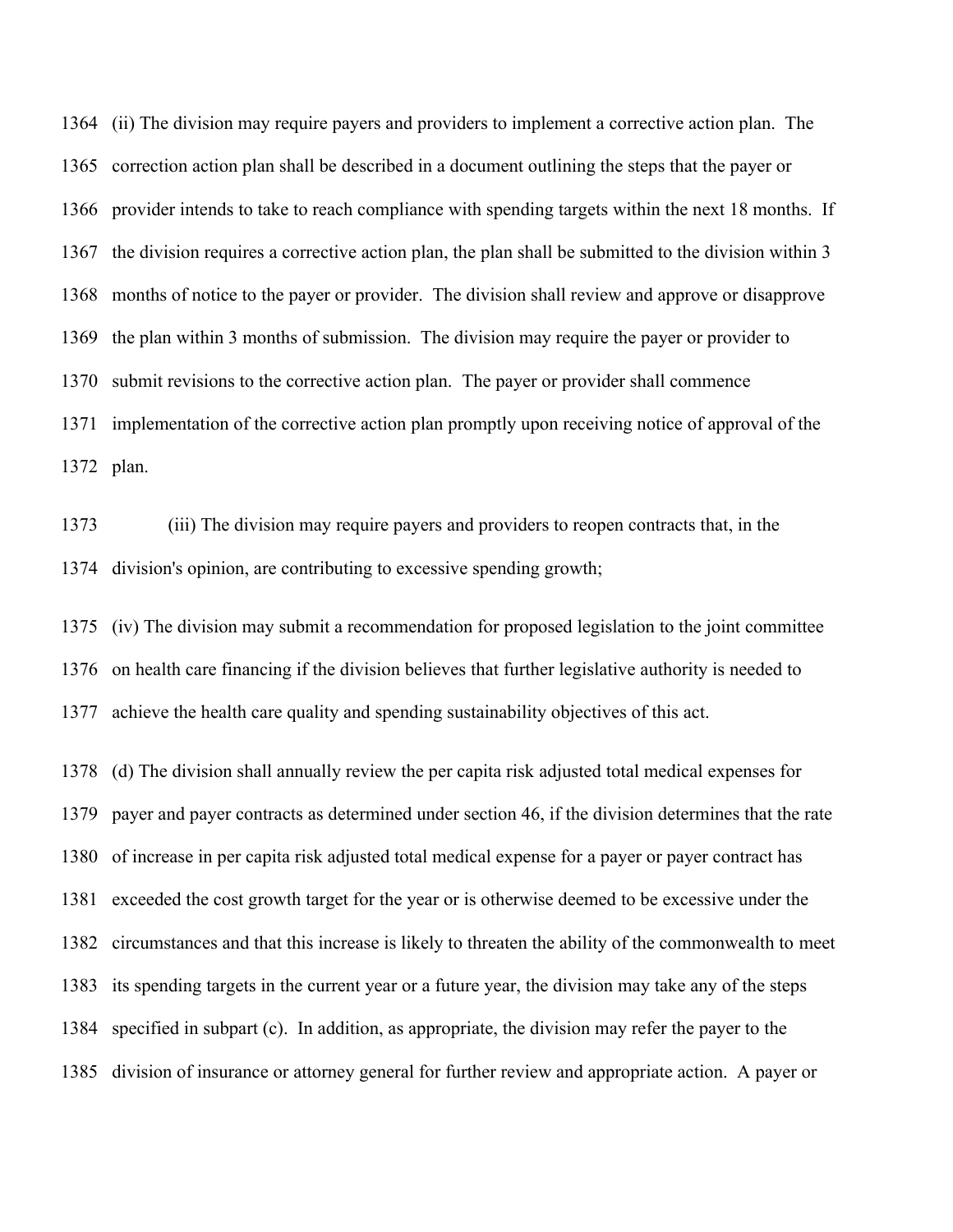payer contract may be subject to action or penalty under this section regardless of whether the statewide per capita total medical expense growth target for that year has been exceeded by other contracts.

 (e) In deciding whether to take action under subparts (c) and (d), the division shall consider whether such action will enhance the ability of the commonwealth to achieve the health care quality and spending sustainability objectives of this act.

 (f) If the division determines that per capita total medical expense targets or penalties should be modified, the division shall submit a recommendation for proposed legislation to the joint committee on health care financing.

 Section 48. (a) Every provider shall be subject to market impact review by the division. The division shall establish by regulation rules for conducting market impact reviews. Such rules shall define primary service areas and dispersed service areas based on the geographic capacity of major service categories. The division may conduct a market impact review for provider when the division determines that market impact review is in the public interest. The division shall conduct a market impact review for any provider whose market concentration in primary or dispersed service areas exceeds the antitrust safety zone as set forth in Federal Trade Commission and Department of Justice Antitrust Division in the final policy statement of antitrust enforcement policy regarding accountable care organizations participating in the Medicare shared savings program, 76 FR 67026 et seq. [verify citation]. The division shall initiate a market impact review by sending such provider a notice of a market impact review which shall detail the particular factors that it seeks to examine through the review. The division shall specify by regulation the procedure for conducting the market impact review.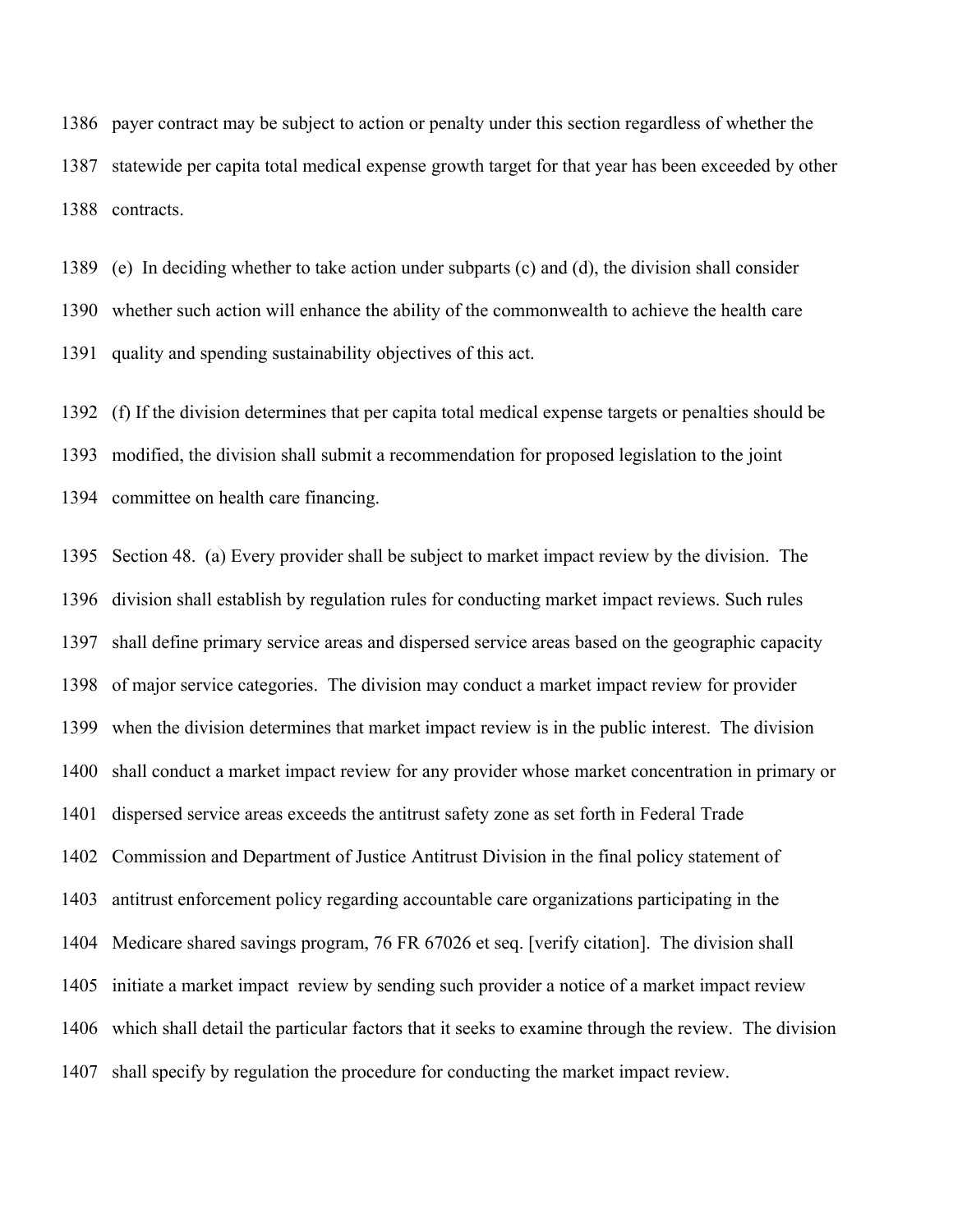(b) A market impact review may examine factors including, but not limited to: (1) the provider's size and market share by major service category within its primary service areas and dispersed service areas, (2) provider price, including its relative prices filed with the division of insurance pursuant to chapter 176S, (3) provider quality, including patient experience, (4) the availability and accessibility of services similar to those provided, or proposed to be provided, through the organization within its primary service areas and dispersed service areas, (5) the provider's impact on competing options for the delivery of health care services within its primary service areas and dispersed service areas, (6) the methods used by the organization to attract patient volume and to recruit or acquire health care professionals or facilities, (7) the role of the providerin serving at-risk, underserved, and government payer patient populations within its primary service areas and dispersed service areas, (8) the role of the provider organization in providing low margin or negative margin services within its primary service areas and dispersed service areas, (9) the financial solvency of the provider, (10) consumer concerns, including but not limited to complaints or other allegations that the provider has engaged in any unfair method of competition or any unfair or deceptive act or practice, and (11) any other factors that the division determines to be in the public interest.

 (c) The department of public health shall submit information to the division regarding any proposed projects, mergers or acquisitions that will result in a substantial capital expenditure or substantial change in services under determination of need with respect to a provider.

 (d) If after completing a market impact review, the division determines that a substantial capital expenditure or substantial change in services has resulted or would result in any unfair method of competition, any unfair or deceptive act or practice, as defined in chapter 93A, or determines that a proposed project, merger or acquisition will result in a material change under determination of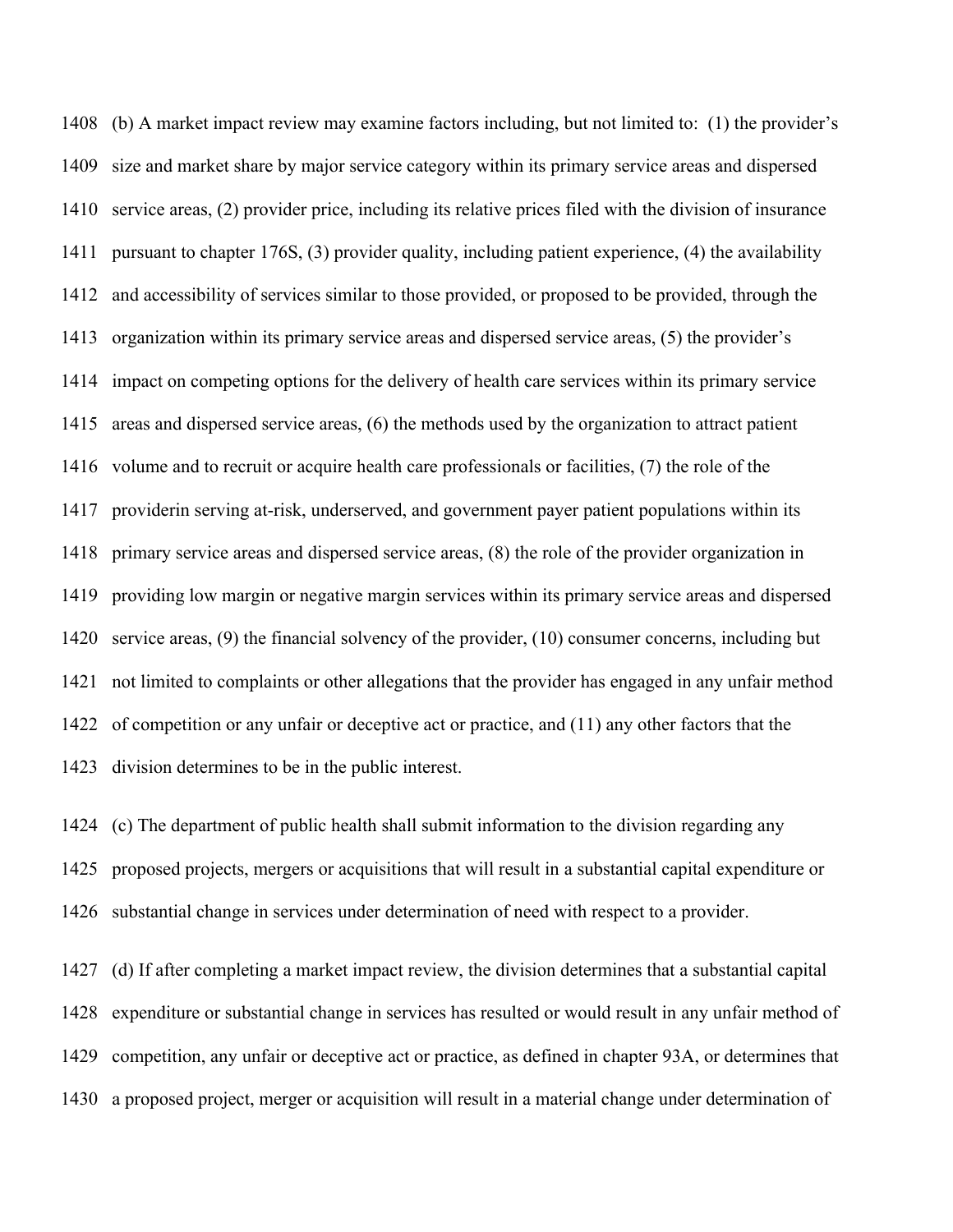need that would result in any unfair method of competition, any unfair or deceptive act or practice, the division shall refer its findings, together with any supporting documents, data or information to the attorney general for further review and action.

Section 49. (a) The division shall promote transparency of prices and quality in the health care

system to enable payers, providers, employers, and consumers to make informed decisions,

facilitate the coordination of care, and monitor the commonwealth's progress in reducing overall

health care costs. For this purpose, the division shall:—

(i) Establish and monitor goals and benchmarks for reducing health care costs, improving

the quality of the health care system and increasing access to care in the commonwealth;

 (ii) Oversee the collection of data from health care providers, payers and consumers on the cost, quantity, and quality of health care delivered in the commonwealth;

(iii) Specify what data shall be reported and the frequency and manner of reporting;

 (iv) Analyze such data to identify health care cost trends and the impact of the transition from fee-for-service to alternative payment methodologies;

 (v) Report to consumers comparative health care price and quality information through the consumer health education website established under 59 ;

 (vi) Commission an annual independent survey of patient and caregiver experience and satisfaction with the health care system, taking into account care provided by primary care providers, hospitals, accountable care organizations and other care networks. The survey shall also assess patients' perceptions on their access to services, including, but not limited to, mental health and primary care; patients' perceptions of the impact of health insurance premiums and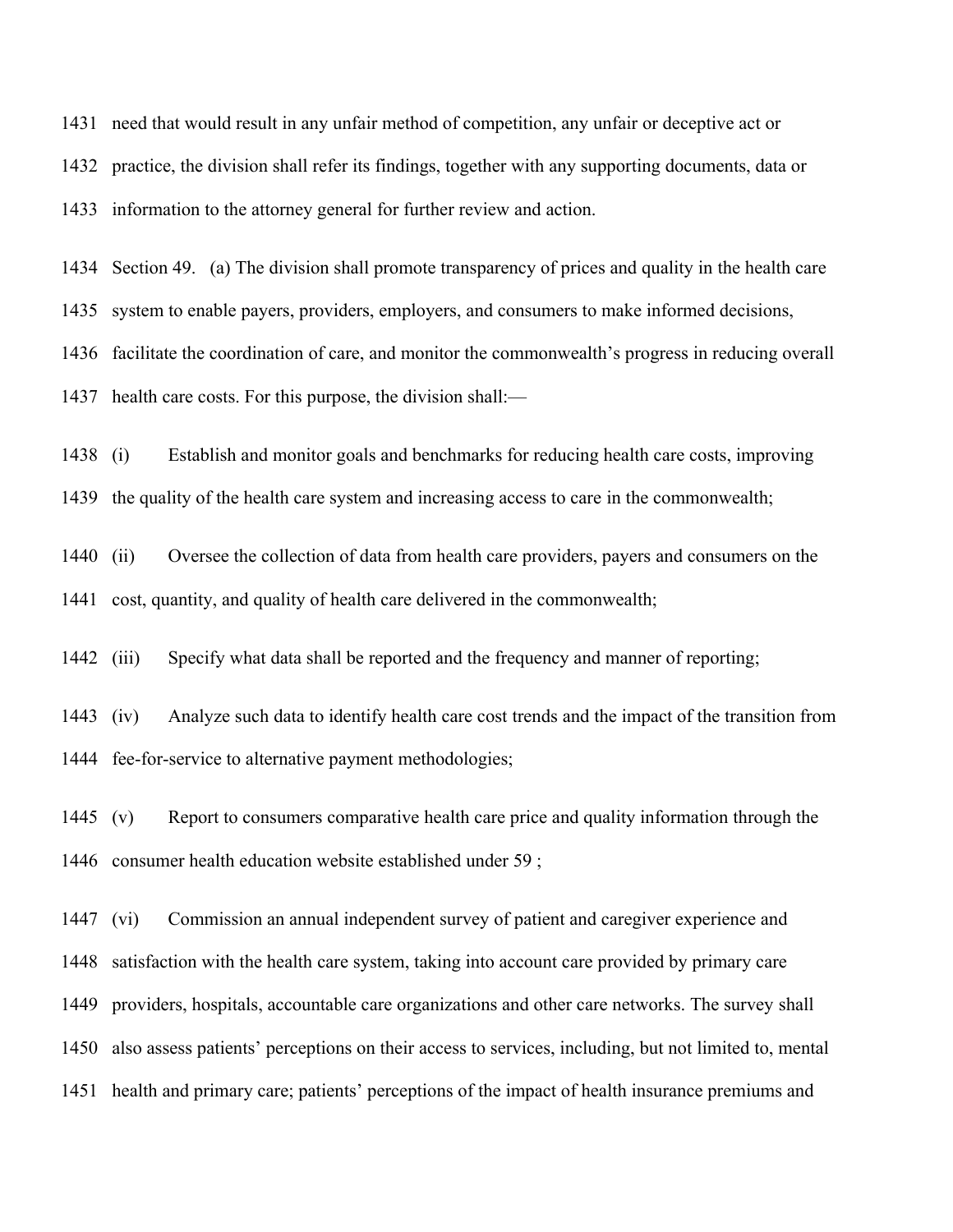out-of-pocket expenditures on access to care and affording other necessities; the experience of vulnerable populations such as the homeless, those with disabilities, women, the elderly and children; and differences in experience by racial, ethnic and socioeconomic background; and

 (vii) Publish reports on the cost, quantity, and quality of health care delivered in the commonwealth. Such reports shall include, but are not limited to,

 A. an initial report that establishes a baseline of the current health care delivery system in the commonwealth in terms of cost, quality and utilization and market power;

 B. an annual report on the implementation of payment reform which shall include, but not be limited to: the achievement of benchmarks for the reduction of health care costs, improvement in quality and increased access to care, analyzed by region of the state and resident demographics; the number, proportion and type of providers affiliating with an accountable care organization; and performance of accountable care organizations.

 C. the proportion of health care expenditures reimbursed under fee-for-service and alternative payment methodologies; the proportion of patients receiving care inside of an accountable care organization; the barriers of entry, if any, for an accountable care organization; the status of patient choice of provider and accountable care organization; and trends in total medical spending including, but not limited to, cost growth trends for fee-for-service rates and alternative payment methodologies; cost growth trends for care provided within accountable care organizations and care provided outside of accountable care organizations; and cost growth trends by provider sector, including, but not limited to, hospitals, hospital systems, non-acute providers, prescription drugs, and durable medical equipment; and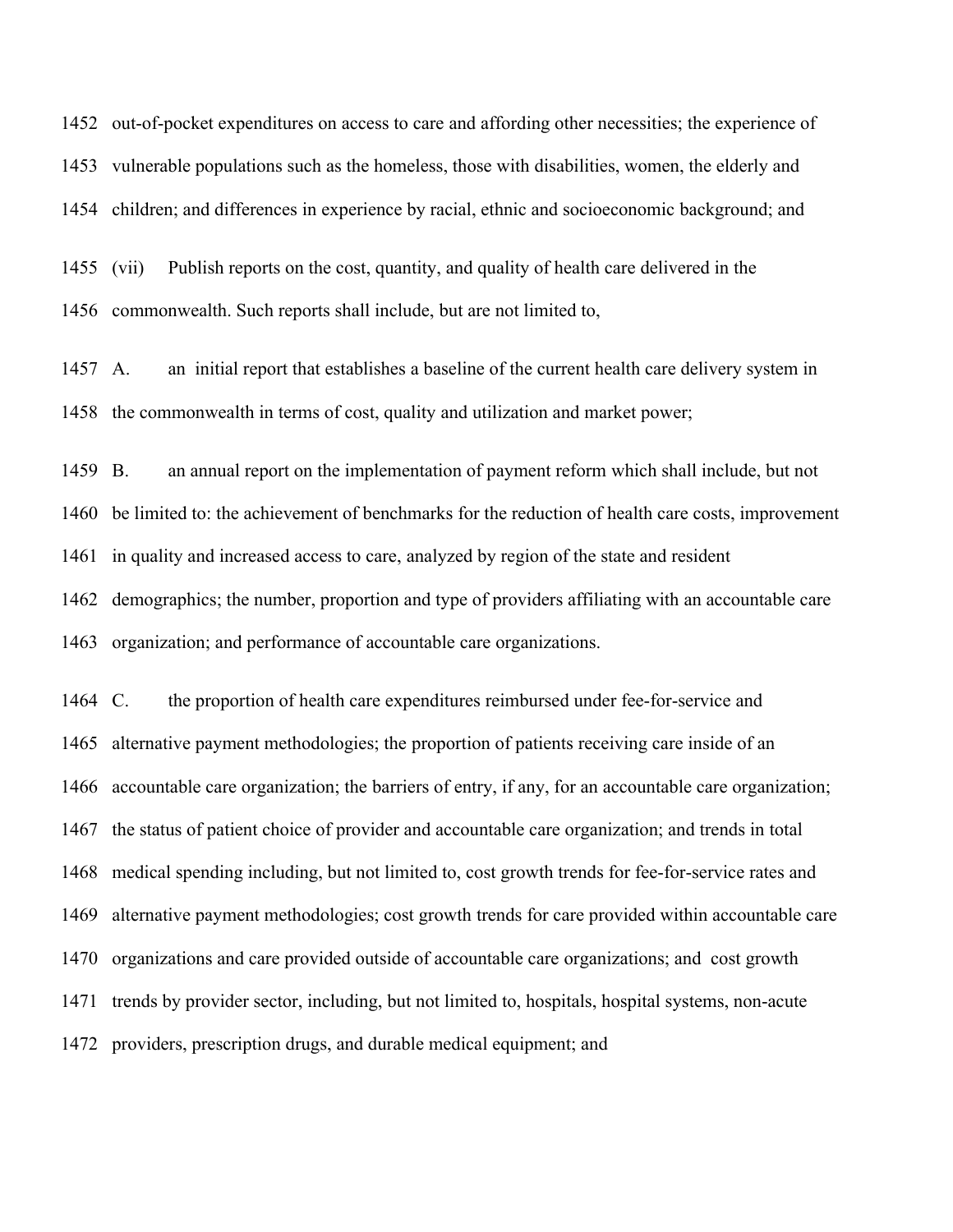D. an annual evaluation of the patient-centered medical home model, as established under section 45, which shall include, but not be limited to: the number of patients in the commonwealth in patient-centered medical homes and the number and characteristics of enrollees with complex or chronic conditions, indentified by income, race, ethnicity and language; the number and geographic distribution of patient-centered medical home providers; the performance and quality of patient-centered medical homes; measures of preventive care; patient-centered medical home payment arrangements, and costs related to implementation and patient-centered medical home payment fees; the estimated impact of patient-centered medical homes on health disparities; and estimated savings from implementation of the patient-centered medical home model on the health care system.

 (c) The division shall ensure that all data collection, analysis, and other submission requirements established under this section are implemented in a manner that promotes administrative simplification and avoids duplication.

(d) The division shall ensure compliance with all state and federal privacy requirements,

including those imposed by the Health Insurance Portability and Accountability Act of 1996,

P.L. 104-191, the American Recovery and Reinvestment Act of 2009, P.L. 111-5, 42 C.F.R. §§

2.11 et seq., and 45 C.F.R. §§ 160, 162 and 164.

 (e) The division shall promulgate regulations necessary for the implementation of the requirements of this section.

Section 50. (a) To facilitate the sharing of health care data between payers, providers,

employers, and consumers, the division shall:—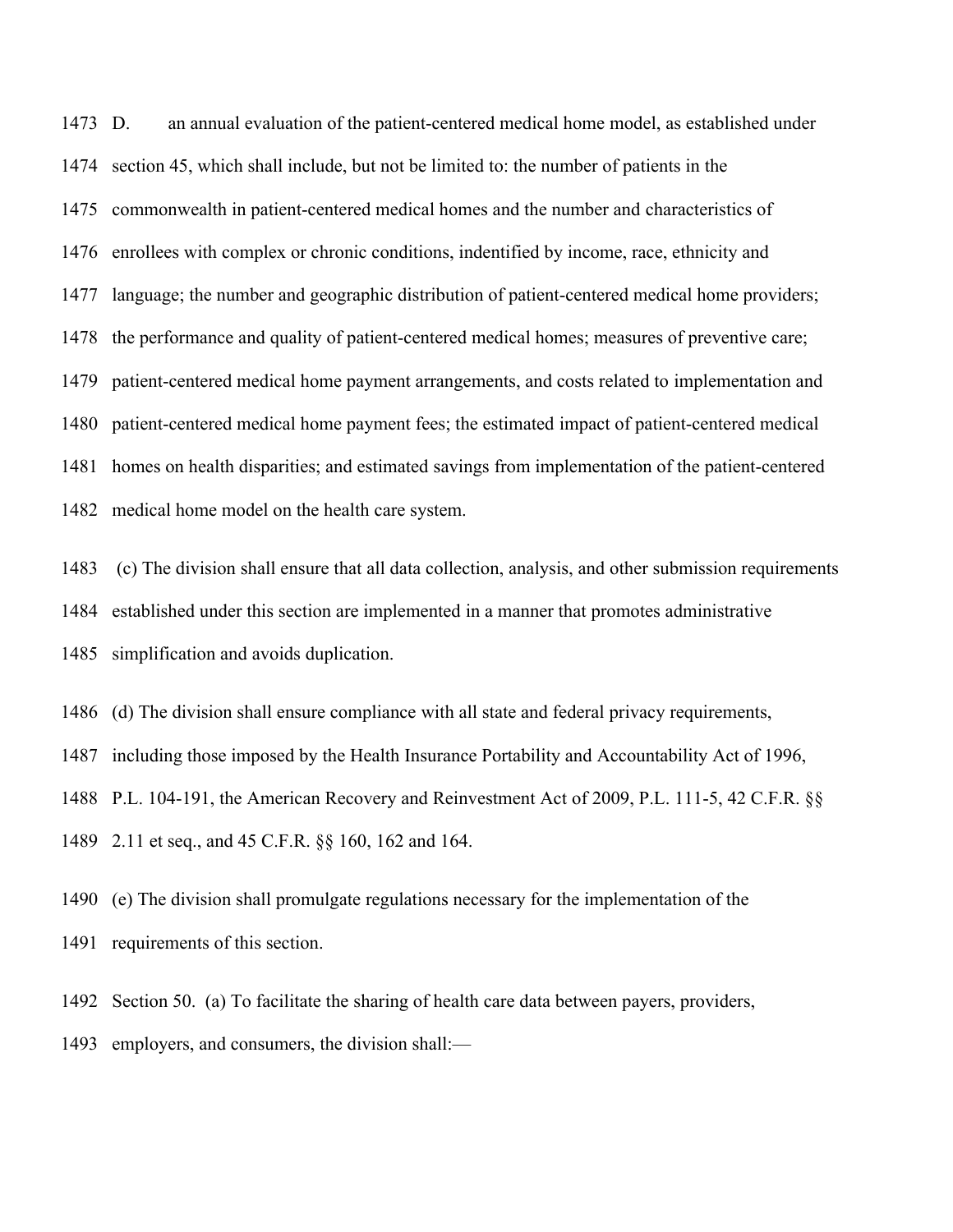(i) Establish procedures for payers to report to members their out-of-pocket costs, including, but not limited to, requiring payers to provide a toll-free number and website that enables consumers to request and obtain from a payer in real time the maximum estimated amount the insured will be responsible to pay for a proposed admission, procedure or service that is a medically necessary covered benefit, based on the information available to the carrier at the time the request is made, including any copayment, deductible, coinsurance or other out of pocket amount, for any health care benefits;

 (ii) Establish procedures for the authority to disclose to providers, on a timely basis, the contracted prices of individual health care services so as to aid in patient referrals and the management of alternative payment methodologies. Contracted prices shall be listed by provider and payer;

 (iii) Establish procedures for payers to disclose patient-level data including, but not limited to, health care service utilization, medical expenses, demographics, and where services are being provided, to all providers in their network, provided that data shall be limited to patients treated by that provider, so as to aid providers in managing the care of their own patient panel;

 (iv) Establish procedures for third-party administrators to disclose to self-insured group clients the prices and quality of services of in-network providers; and

 (v) Establish procedures for health care providers, upon the request of a patient or prospective patient, to disclose the charges, and if available, the allowed amount, or where it is not possible to quote a specific amount in advance due to the health care provider's inability to predict the specific treatment or diagnostic code, the estimated charges or estimated allowed amount for a proposed admission, procedure or service.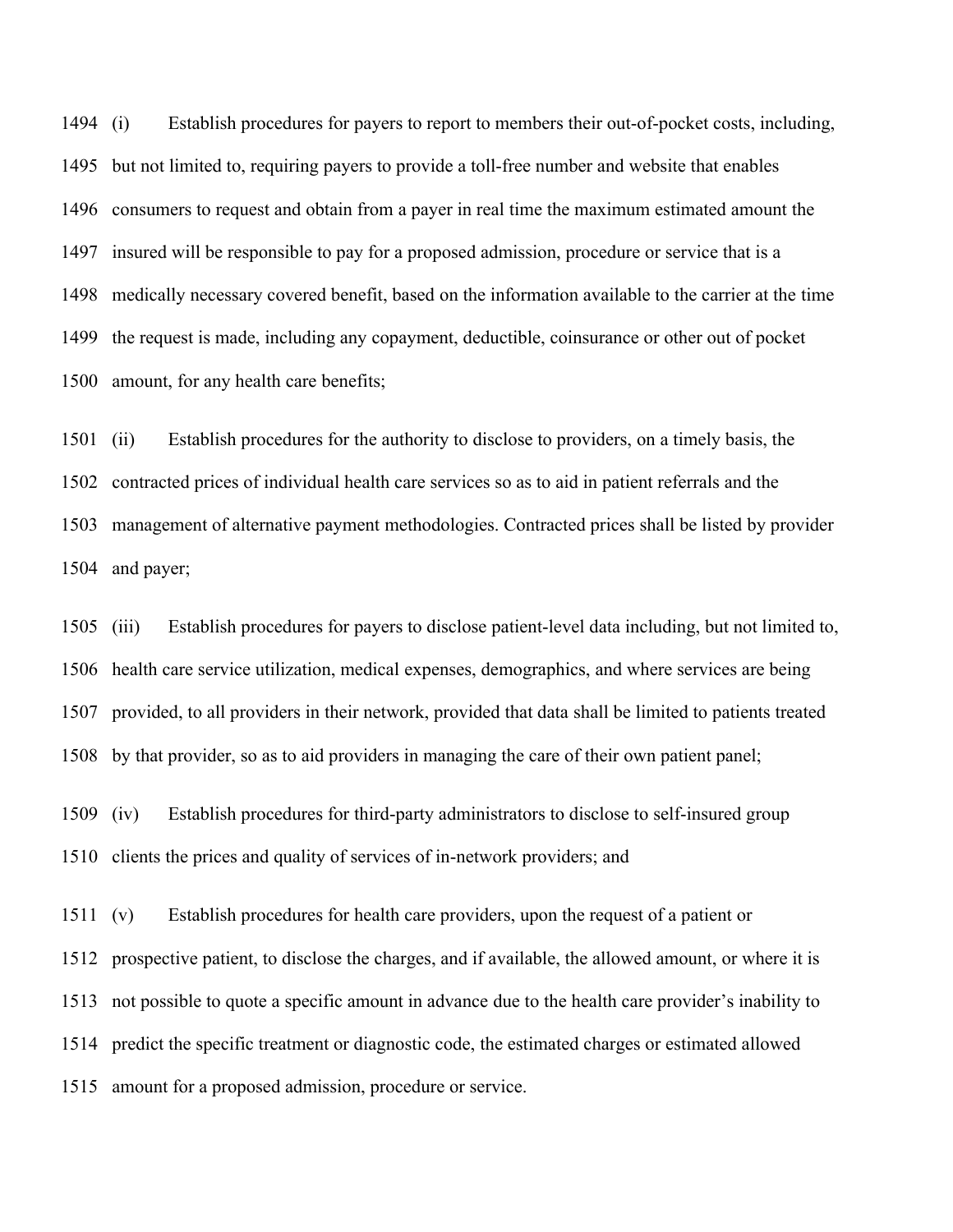(b) The division shall ensure that all data collection, analysis, and other submission requirements established under this section are implemented in a manner that promotes administrative simplification and avoids duplication.

 (c) The division shall ensure the timely reporting of information required under this section. The division may assess penalties against any reporting entity that fails to meet a reporting deadline, said funds shall be deposited into the wellness and prevention trust fund, as established in section 75 of chapter 10.

 Section 51. (a) A payer or any entity acting for a payer under contract, when requiring prior authorization for a health care service or benefit, shall use and accept only the prior authorization forms designated for the specific types of services and benefits developed pursuant to subsection (c).

 (b) If a payer or any entity acting for a payer under contract fails to use or accept the required prior authorization form, or fails to respond within 2 business days after receiving a completed prior authorization request from a provider, pursuant to the submission of the prior authorization form developed as described in subsection (c), the prior authorization request shall be deemed to have been granted.

 (c) The division shall develop and implement uniform prior authorization forms for different health care services and benefits by July 1, 2013. The forms shall cover such health care services and benefits including but not limited to provider office visits, prescription drug benefits, imaging and other diagnostic testing, laboratory testing and any other health care services. The division shall develop forms for different kinds of services as it deems necessary or appropriate provided that all payers and any entities acting for a payer under contract must use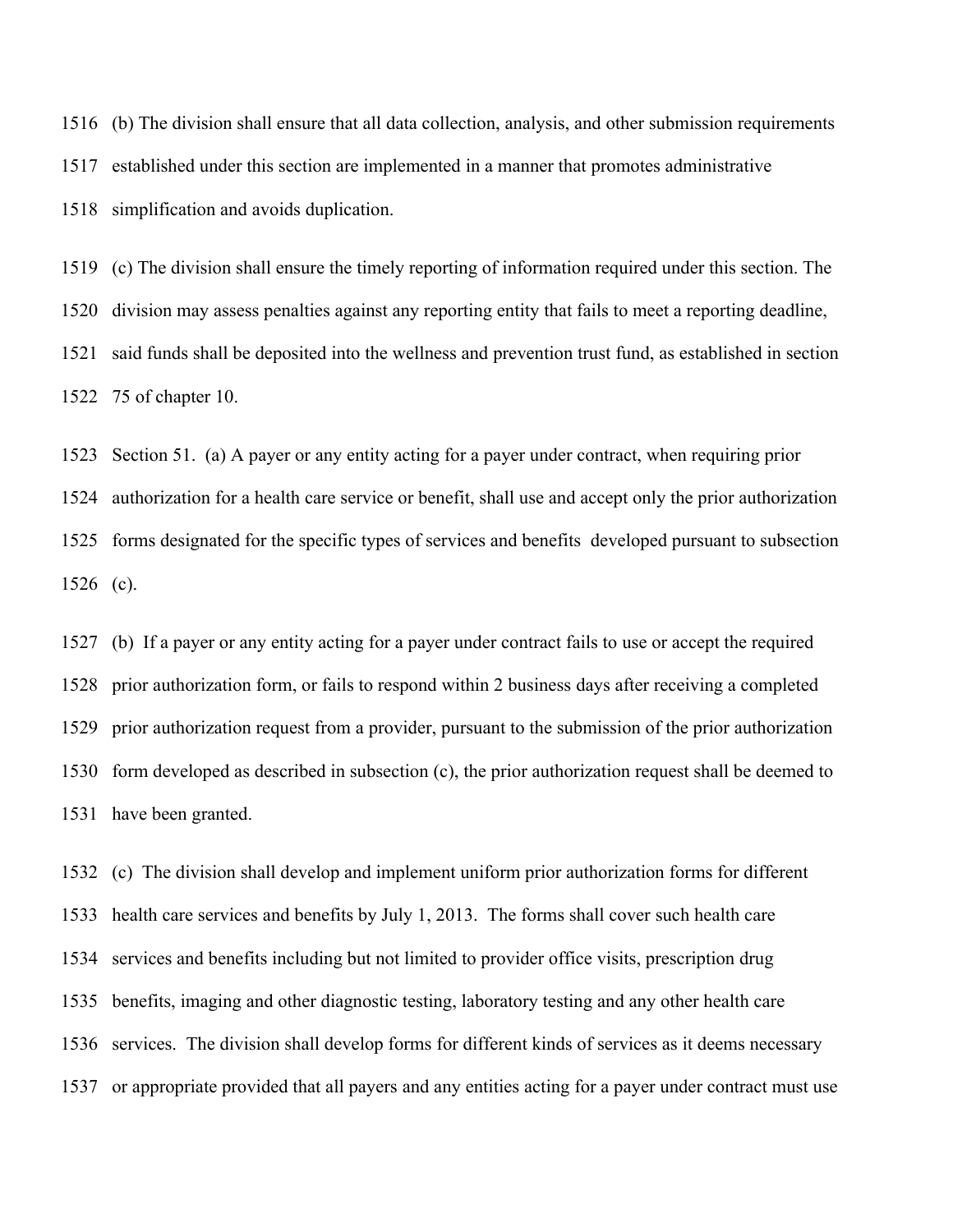the uniform form designated by the division for the specific type of service. Six months after the full set of forms is developed, every provider shall use the appropriate uniform prior authorization form to request prior authorization for coverage of the health care service or benefit and every payer or any entity acting for a payer under contract shall accept the form as sufficient to request prior authorization for the health care service or benefit.

 (d) The prior authorization forms developed pursuant to subdivision (c) shall meet the following criteria:

(1) The forms shall not exceed two pages;

(2) The forms shall be made electronically available;

(3) The payer must be able to electronically accept the completed forms;

(4) The division, in developing the forms, shall seek input from interested stakeholders;

(5) The division shall ensure that the forms are consistent with existing prior authorization forms

established by the federal Centers for Medicare and Medicaid Services; and

 (6) The division, in developing the forms, shall consider other national standards pertaining to electronic prior authorization.

Section 52. The division shall establish standardized processes and procedures applicable to all

health care providers and payers for the determination of a patient's health benefit plan eligibility

at or prior to the time of service by July 1, 2013. As part of such processes and procedures, the

division shall (i) require payers to implement automated approval systems such as decision

support software in place of telephone approvals for specific types of services specified by the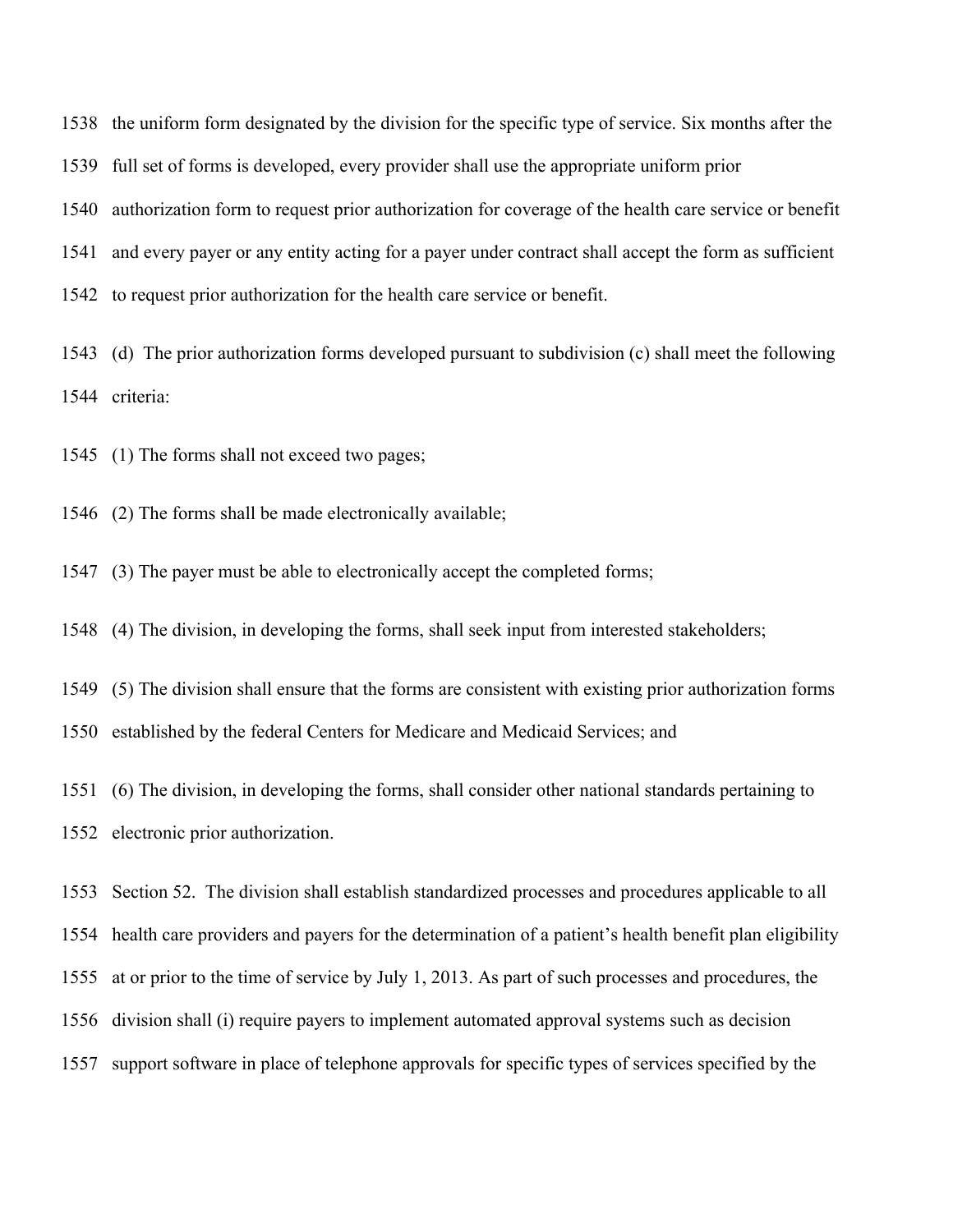division and (ii) require establishment of an electronic data exchange to allow providers to determine eligibility at or prior to the point of care.

 Section 53. The division shall develop a summary of payments form to be used by all health care payers in the commonwealth that is provided to health care consumers with respect to provider claims submitted to a payer and written in an easily readable and understandable format showing the consumer's responsibility, if any, for payment of any portion of a health care provider claim by July 1, 2013. The summary of payments form shall include the following information: (i) provider charges; (ii) contracted rate or allowed amount; (iii) the payment made by the payer; (iv) the co-pay paid by the consumer; (v) the amount subject to a deductible; and (vi) any other amount not covered by the payer for which the consumer is responsible, including co-insurance. The division shall promulgate regulations to implement the requirements of this section no later than July 1, 2013.

 Section 54. The division shall coordinate among state agencies the streamlining and simplification of state health care data reporting requirements and make recommendations to the joint committee on health care financing for any necessary legislation to further such simplification.

 Section 55. (a) The division shall require accountable care organizations to provide financial data on an annual basis before April 1. The division may require information related to its 1) annual receipts, 2) annual costs, 3) realized capital gains and losses, 4) accumulated surplus, 5) accumulated reserves, 6) administrative expenses, 7) marketing expenses, 8) charitable expenses, and 9) any other information deemed necessary by the division.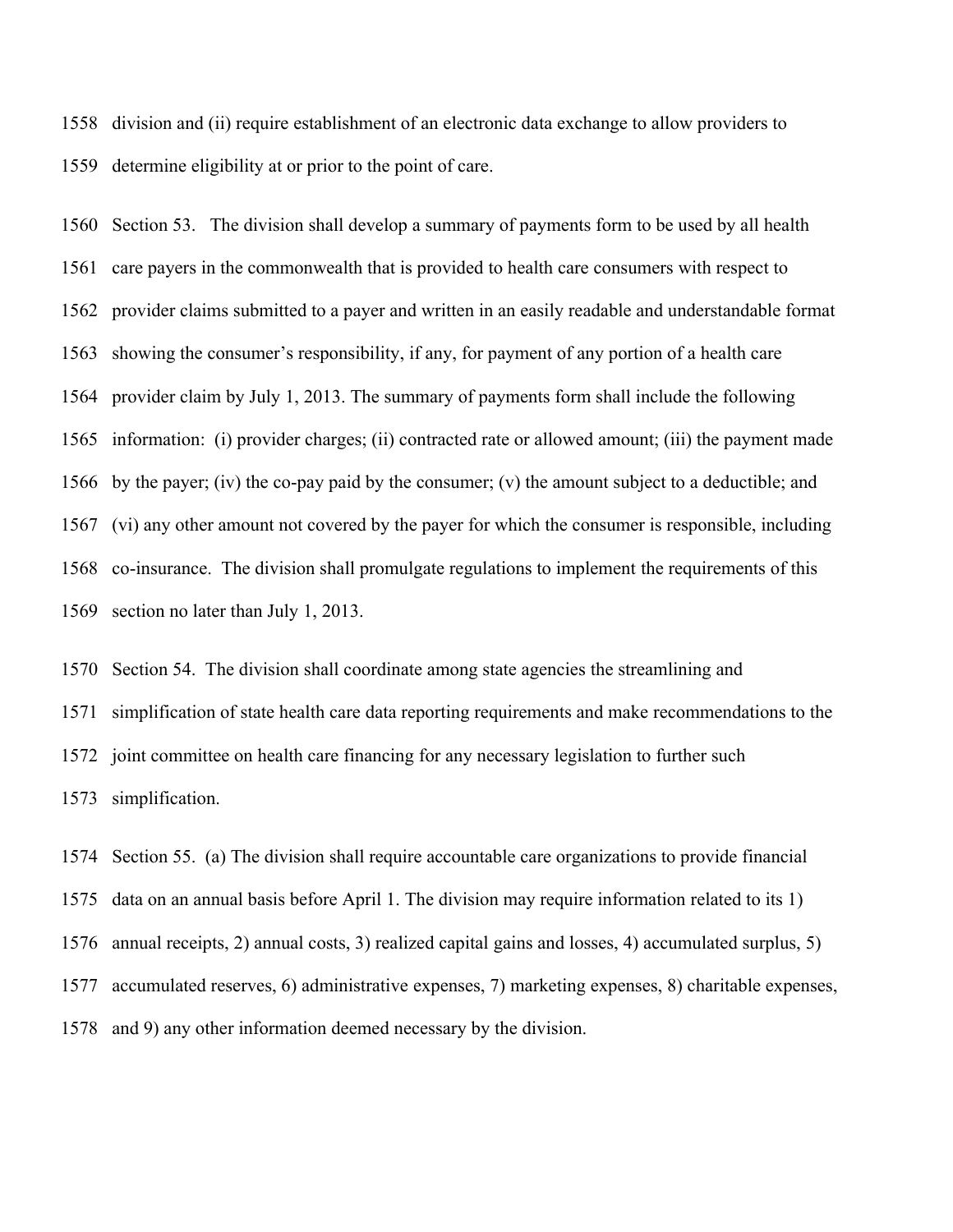(b) An accountable care organization who fails to submit such statement before April 1 shall be assessed a late penalty not to exceed \$100 per day. Amounts pursuant to this section shall be deposited to the Wellness and Prevention Trust Fund established under section 75 of chapter 10 of the General Laws . The division shall make public all of the information collected under this section. The division shall, from time to time, require accountable care organizations to submit the underlying data used in their calculations for audit.

 The division may adopt rules to carry out this subsection and criteria for the standardized reporting and uniform allocation methodologies among accountable care organizations. The division shall, before adopting regulations under this subsection, consult with other agencies of the commonwealth and the federal government and affected carriers to ensure that the reporting requirements imposed under the regulations are not duplicative.

 Section 56. (a) The division shall calculate a statewide median contracted price for each health care service provided by hospitals, physician groups, other health care providers licensed under chapter 112 of the General Laws, and free standing surgical centers. The division shall establish a uniform methodology to collect all necessary information to calculate such prices. The statewide median contracted price shall be calculated on an annual basis.

 (b) The division shall also calculate a provider-specific average contracted price relative to the statewide median contracted price for a comparable set of services, based on a weighting formula to be determined by the division. The division shall also calculate a provider-specific measure of the total units of service provided, based on a weighting formula to be determined by the division.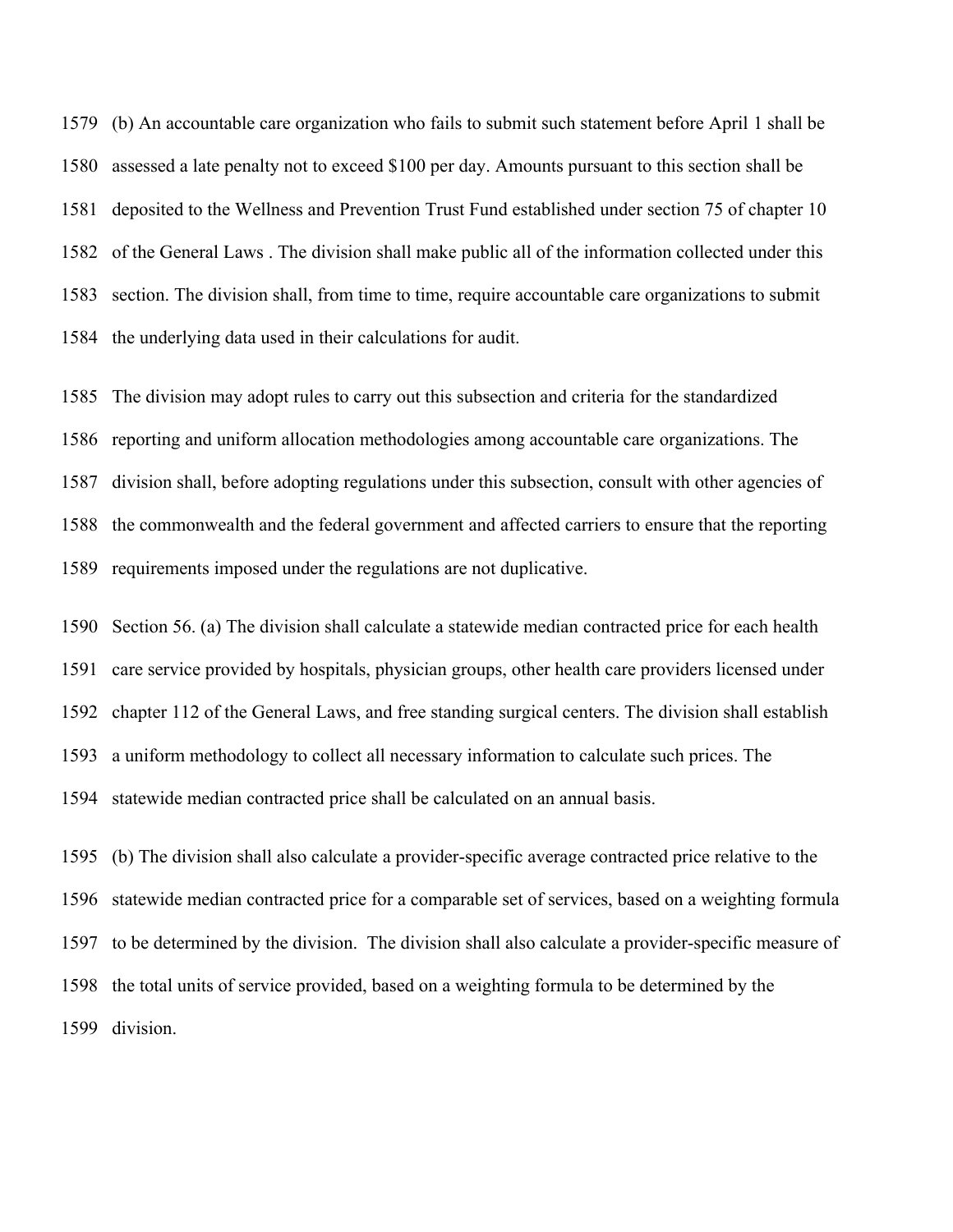(c) Any hospital, physician group, other health care provider licensed under chapter 112 of the General Laws, and free standing surgical center shall be assessed a surcharge if their contracted average price exceeds 120 percent of the comparable statewide median contracted price.

 (d) The surcharge amount shall be equal to the product of (i) the surplus amount and (ii) 10 per cent. The surplus amount shall be equal to the units of comparable services provided multiplied by the difference between the provider-specific average contracted price and the statewide median contracted price for the comparable set of services. The division shall exempt units of service from the surcharge if (1) said service has limited or exclusive availability in the commonwealth, as determined by the division or (2) the division determines that the quality of the service is reasonably related to the price.

 (e) The assessment shall be paid to the division on a quarterly basis. The funds from the assessment shall be placed in the distressed hospital trust fund, as established under section 2DDDD of chapter 29.

(f) Providers are prohibited from passing along the costs of this surcharge to consumers.

 (f) Failure to report or pay the division in a timely fashion shall result in an interest charge at an annual rate equal to the weekly average 1-year constant maturity Treasury yield plus 4 per cent, as published by the Board of Governors of the Federal Reserve System for the calendar week preceding the date of non-compliance.

(g) The division shall promulgate all necessary regulations to implement this section.

Section 57. (a) Third party administrators of self-funded plans shall implement alternative

payment methods in accordance with this chapter and all other laws. With the input of expert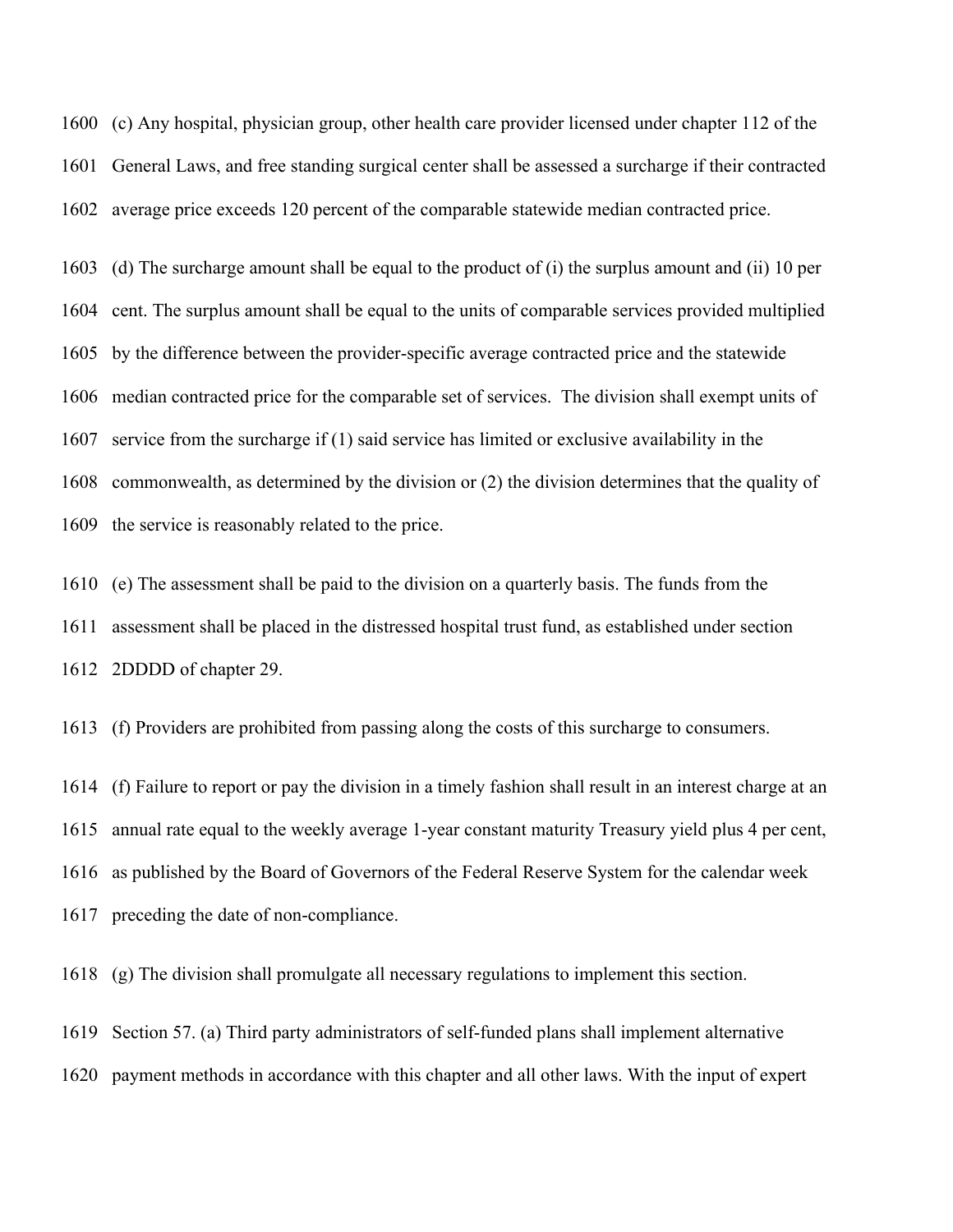advice, the division shall evaluate and take measures to address ERISA restrictions and

 recommend potential incentives for employers who participate in self-funded plans to participate in alternative payment methods.

 Section 58. (a) The division shall disseminate the data it collects under this section to consumers, health care providers and payers through: (i) a publicly-accessible consumer health information website; (ii) reports on performance provided to health care providers; and (iii) any other analysis and reporting the council deems appropriate.

 When collecting data, the division shall, to the extent possible, utilize existing public and private data sources and agency processes for data collection, analysis and technical assistance. The division may enter into an interagency service agreement with other state agencies for data collection analysis and technical assistance.

 The division may, subject to chapter 30B, contract with an independent health care organization for data collection, analysis or technical assistance related to its duties; provided, however, that the organization has a history of demonstrating the skill and expertise necessary to: (i) collect, analyze and aggregate data related to quality and cost across the health care system; (ii) identify quality improvement areas through data analysis; (iii) work with Medicare, MassHealth, and other insurers' data; (iv) collaborate in the design and implementation of quality improvement and clinical performance measures; (v) establish and maintain security measures necessary to maintain confidentiality and preserve the integrity of the data; and (vii) identify and, when necessary, develop appropriate measures of quality and cost for public reporting of quality and cost information.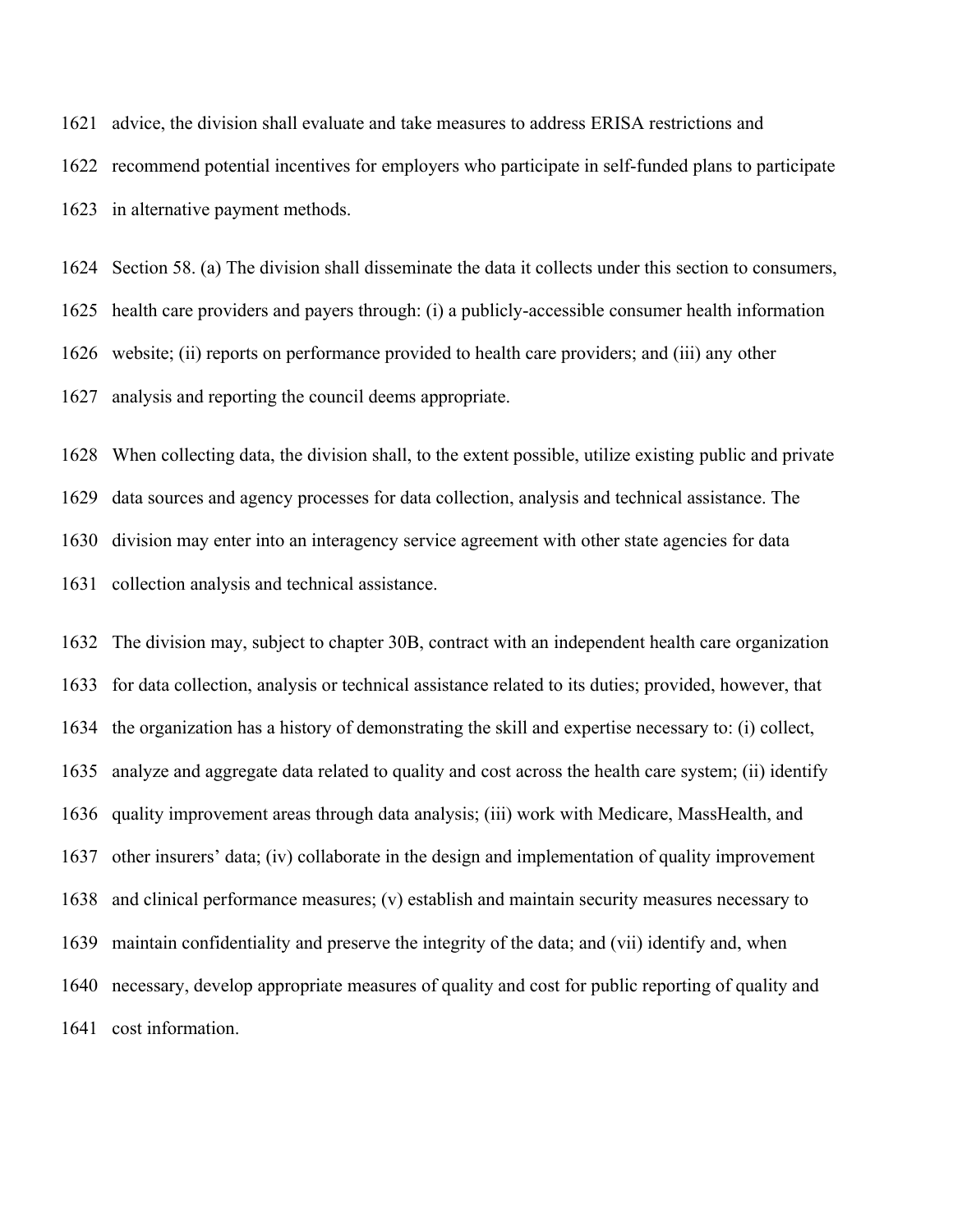Payers and health care providers shall submit data to the division or an independent health care organization with which the division has contracted, as required by the division's regulations. The division, through its rules and regulations, may determine what type of data may reasonably be required and the format in which it shall be provided.

 The division may request that third-party administrators submit data to the division or to an independent health care organization with which the council has contracted. The division, through its rules and regulations, may determine the format in which the data shall be provided. The division shall publicly post a list of third-party administrators that refuse to submit requested data.

 If any payer or health care provider fails to submit required data to the council on a timely basis, the council shall provide written notice to the payer or health care provider. A payer or health care provider that fails, without just cause, to provide the required information within 2 weeks following receipt of the written notice may be required to pay a penalty of \$1,000 for each week of delay; provided, however, that the maximum annual penalty under this section shall be \$50,000.

 (b) The division, through its rules and regulations, shall provide access to data it collects pursuant to this section. Access to data shall include, but not be limited to, disclosing to providers, on a timely basis, the contracted prices of individual health care services so as to aid in patient referrals and the management of alternative payment methodologies. Contracted prices shall be listed by provider and payer. The division shall provide data under conditions that: (i) protect patient privacy; (ii) prevent collusion or anti-competitive conduct; and (iii) prevent the release of data that could reasonably be expected to increase the cost of health care. The division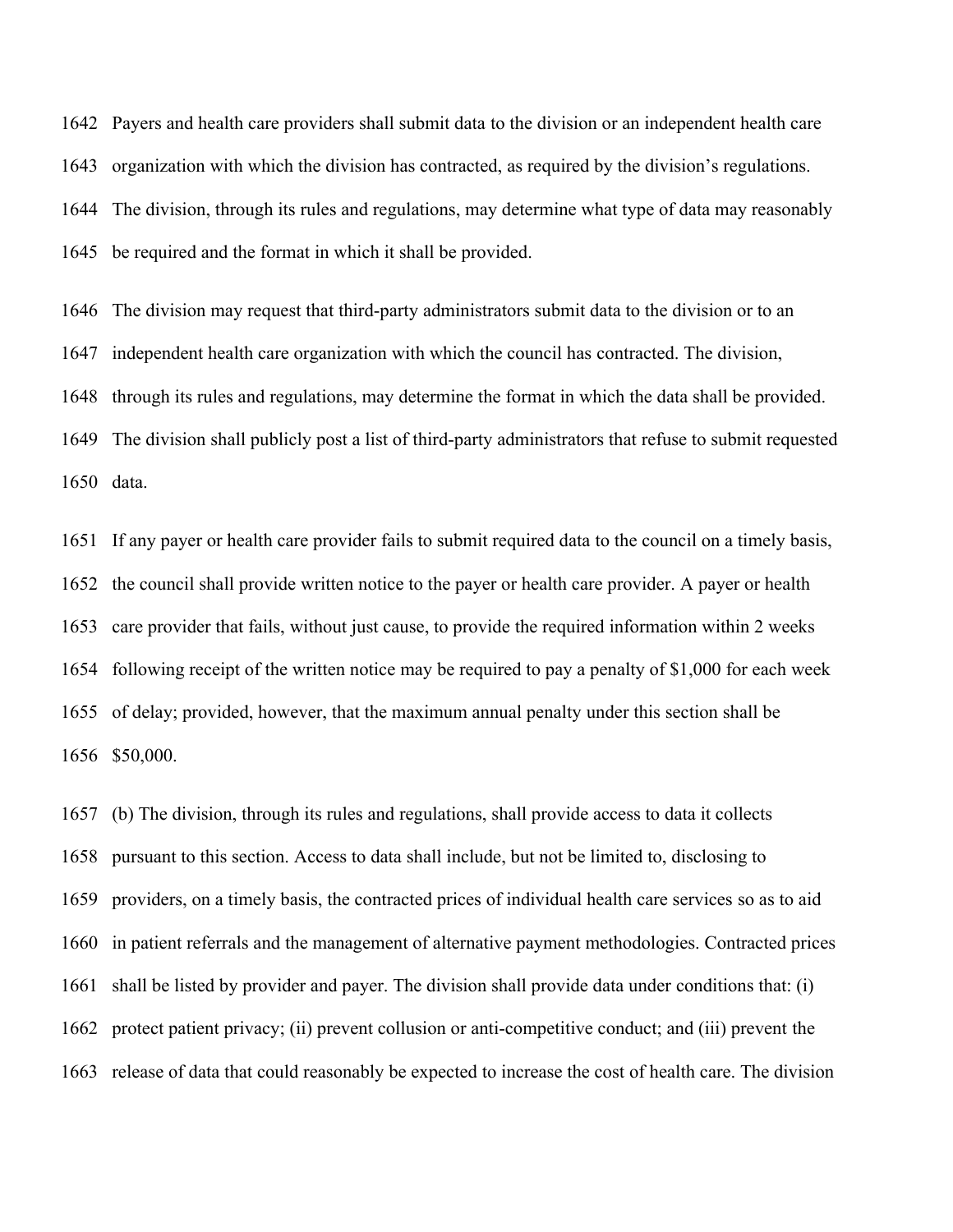may limit access to data based on its proposed use, the credentials of the requesting party, the type of data requested or other criteria required to make a determination regarding the appropriate release of the data. The division shall also limit the requesting party's use and release of any data to which that party has been given access by the division. The division shall maintain a database of health care claims submitted pursuant to this section for the purpose of conducting data analysis and preparing reports to assist in the formulation of health care policy and the provisions and purchase of health care services.

 Data collected by the division under this section shall not be a public record under clause twenty- sixth of section 7 of chapter 4 or under chapter 66, except as specifically otherwise provided by the council.

 The division shall, through interagency service agreements, allow the use of its data by other state agencies for review and evaluation of mandated health benefit proposals as required by section 38C of chapter 3.

 (c) The division shall disseminate to health care providers their individualized de-identified data, including comparisons with other health care providers on the quality, cost and other data to be published on the consumer health information website.

 (d) The division shall coordinate and compile data on quality improvement programs conducted by state agencies and public and private health care organizations. The division shall consider programs designed to: (i) improve patient safety in all settings of care; (ii) reduce preventable hospital readmissions; (iii) prevent the occurrence of and improve the treatment and coordination of care for chronic diseases; and (iv) reduce variations in care. The division shall make such information available on the division's consumer health information website. The division may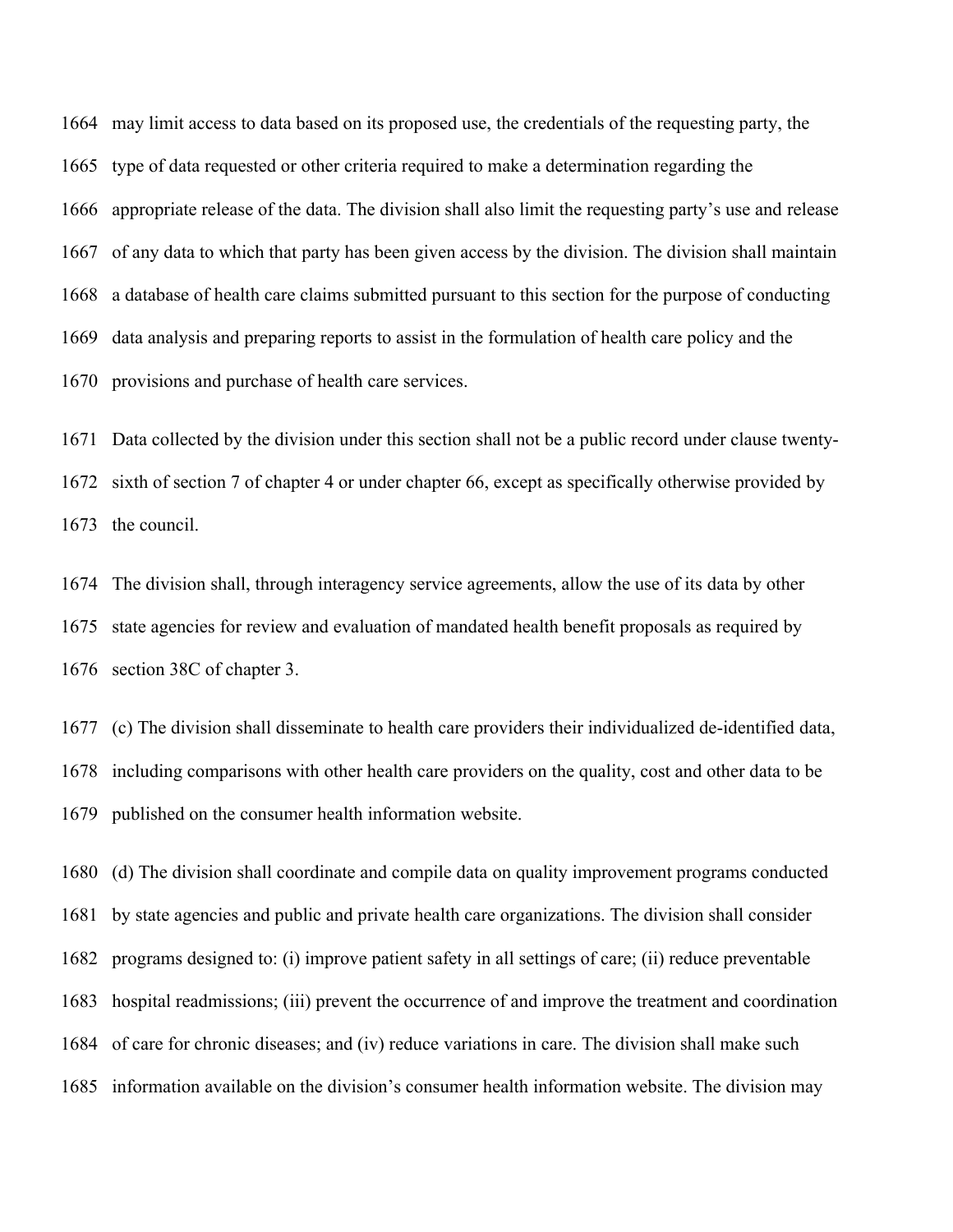recommend legislation or regulatory changes as needed to further implement quality

improvement initiatives.

 Section 59. (a) The division shall establish and maintain a consumer health information website. The website shall contain information comparing the quality and cost of health care services and may also contain general health care information as the division deems appropriate. The website shall be designed to assist consumers in making informed decisions regarding their medical care and informed choices among health care providers. Information shall be presented in a format that is understandable to the average consumer. The division shall take appropriate action to publicize the availability of its website.

 (b) The website shall provide updated information on a regular basis, at least annually, and additional comparative quality and price information shall be published as determined by the division. To the extent possible, the website shall include: (i) comparative price information for the most common referral or prescribed services, as determined by the division, and shall be listed by facility, provider, provider group practice, accountable care organization, or any other provider grouping, as determined by the division, provided that such information is categorized by payor; (ii) comparative quality information, as determined by division, available by facility, provider, provider group practice, accountable care organization or any other provider grouping, as determined by the division, for each such service for which comparative price information is provided; (iii) general information related to each service for which comparative information is provided; (iv) comparative quality information, as determined by the division, available by facility, provider, provider group practice or accountable care organization that is not service- specific, including information related to patient safety and satisfaction; (v) data concerning healthcare-associated infections and serious reportable events reported under section 51H of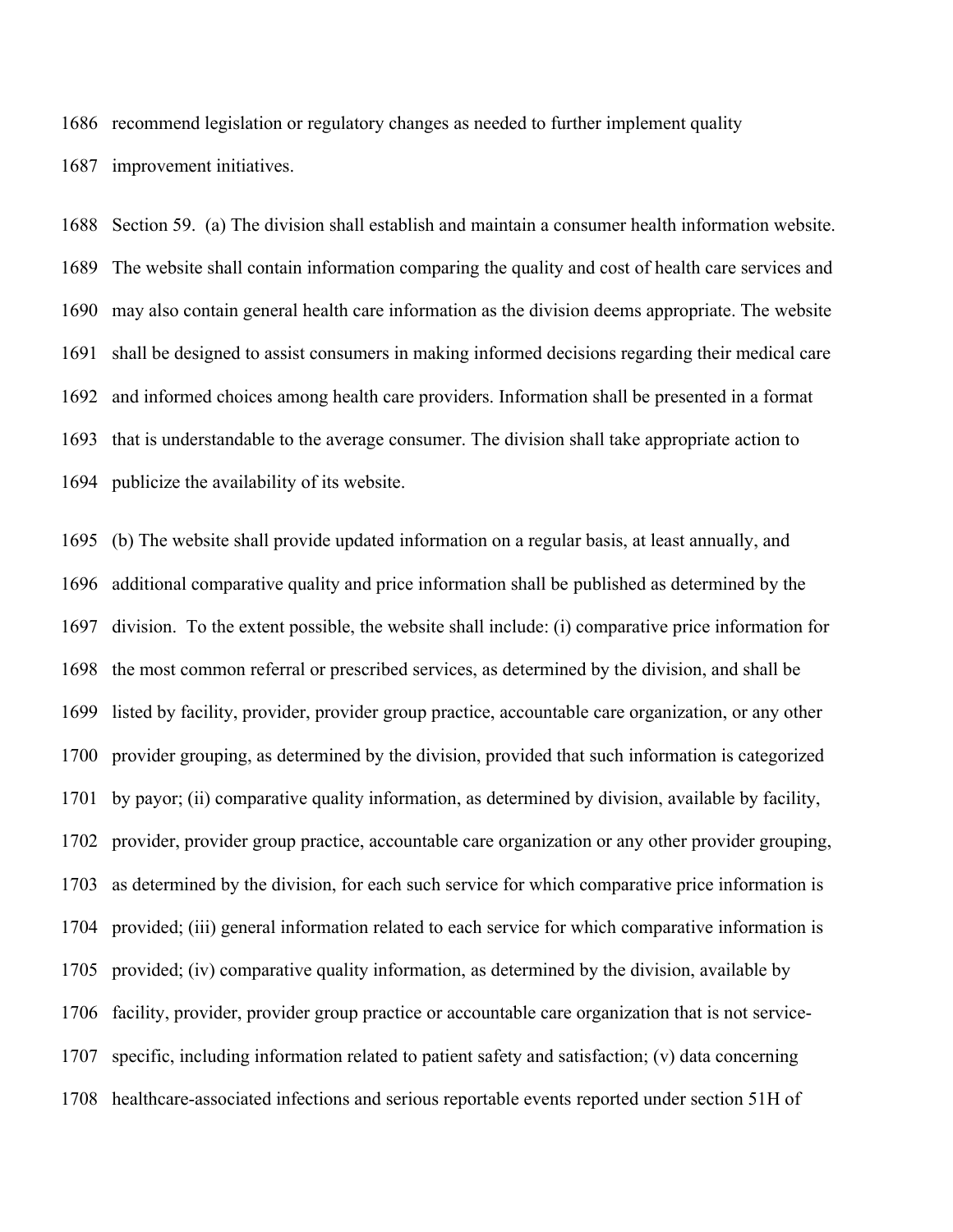chapter 111; (vi) definitions of common health insurance and medical terms including, but not 1710 limited to those determined under sections  $2715(g)(2)$  and (3) of the Public Service Act, so that consumers may compare health coverage and understand the terms of their coverage,; (vii) a list of health care provider types, including but not limited to primary care physicians, nurse practitioners and physician assistants, and what types of services they are authorized to perform in the commonwealth under state and federal scope of practice laws; (viii) factors consumers should consider when choosing an insurance product or provider group, including, but not limited to provider network, premium, cost-sharing, covered services, and tiering; ix) decision aids for patients to facilitate conversations with their health care providers on key health decisions; and (x) descriptions of standard quality measures, as determined by the division.

 (c) The division shall develop and adopt, on an annual basis, a reporting plan specifying the quality and cost measures to be included on the consumer health information website and the security measures used to maintain confidentiality and preserve the integrity of the data. In developing the reporting plan, the division, to the extent possible, shall collaborate with other organizations or state or federal agencies that develop, collect and publicly report health care quality and cost measures and the division shall give priority to those measures that are already available in the public domain. As part of the reporting plan, the division shall determine for each service the comparative information to be included on the consumer health information website.

 Section 60. There shall be a task force consisting of 13 members with expertise in behavioral health treatment, service delivery, integration of behavioral health with primary care, and behavioral health reimbursement systems. Members shall include one representative from each of the following organizations representing mental health professionals and clinical, hospital and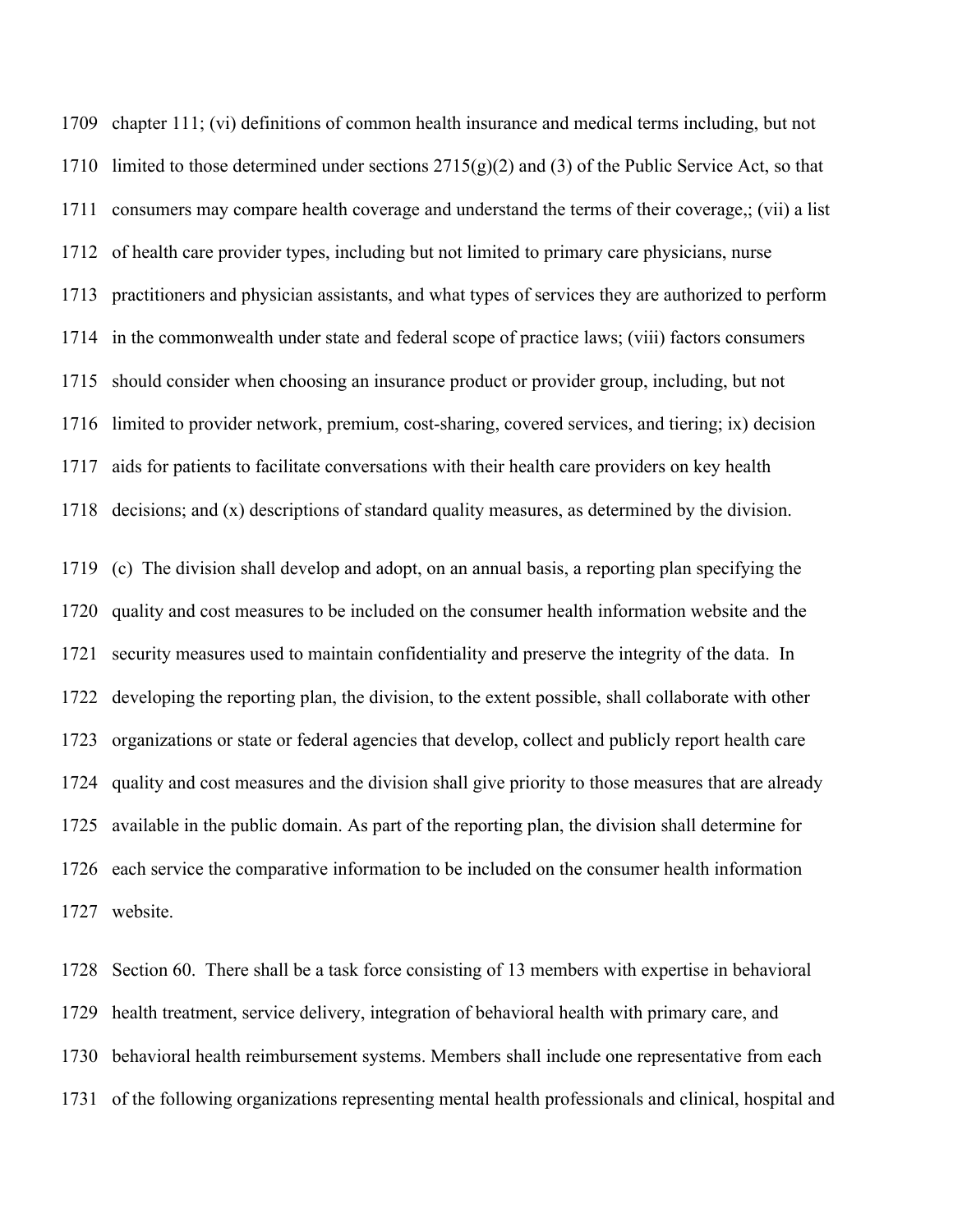consumer advocacy groups: Massachusetts Psychiatric Society, Massachusetts Psychological Association, National Association of Social Workers- Massachusetts Chapter, Massachusetts Mental Health Counselors Association, Nurses United for Responsible Services, Massachusetts Association for Registered Nurses, Massachusetts Association of Behavioral Health Systems, 1736 Association for Behavioral Healthcare, Mental Health Legal Advisors Committee, National Alliance for the Mentally Ill, Children's Mental Health Campaign, Home Care Alliance of Massachusetts and one member chosen by the governor . The task force shall report to the division its findings and recommendations relative to (a) the most effective and appropriate approach to including behavioral health services in the array of services provided by ACOs, including transition planning for providers and maintaining continuity of care; (b) how current prevailing reimbursement methods and covered behavioral health benefits may need to be modified to achieve more cost effective, integrated and high quality behavioral health outcomes including attention to interoperative electronic health records; (c) the extent to which and how payment for behavioral health services should be included under alternative payment methodologies established or regulated under this act including how mental health parity and patient choice of providers and services could be achieved and the design and use of medical necessity criteria and protocols; (d) how best to educate all providers to recognize behavioral health conditions and make appropriate decisions regarding referral to behavioral health services; and (e) the unique privacy factors required for the integration of behavioral health information into interoperative electronic health records. The first meeting shall be convened within 60 days after passage of this act. The task force shall submit its report findings and recommendations to the division no later than February 1, 2013.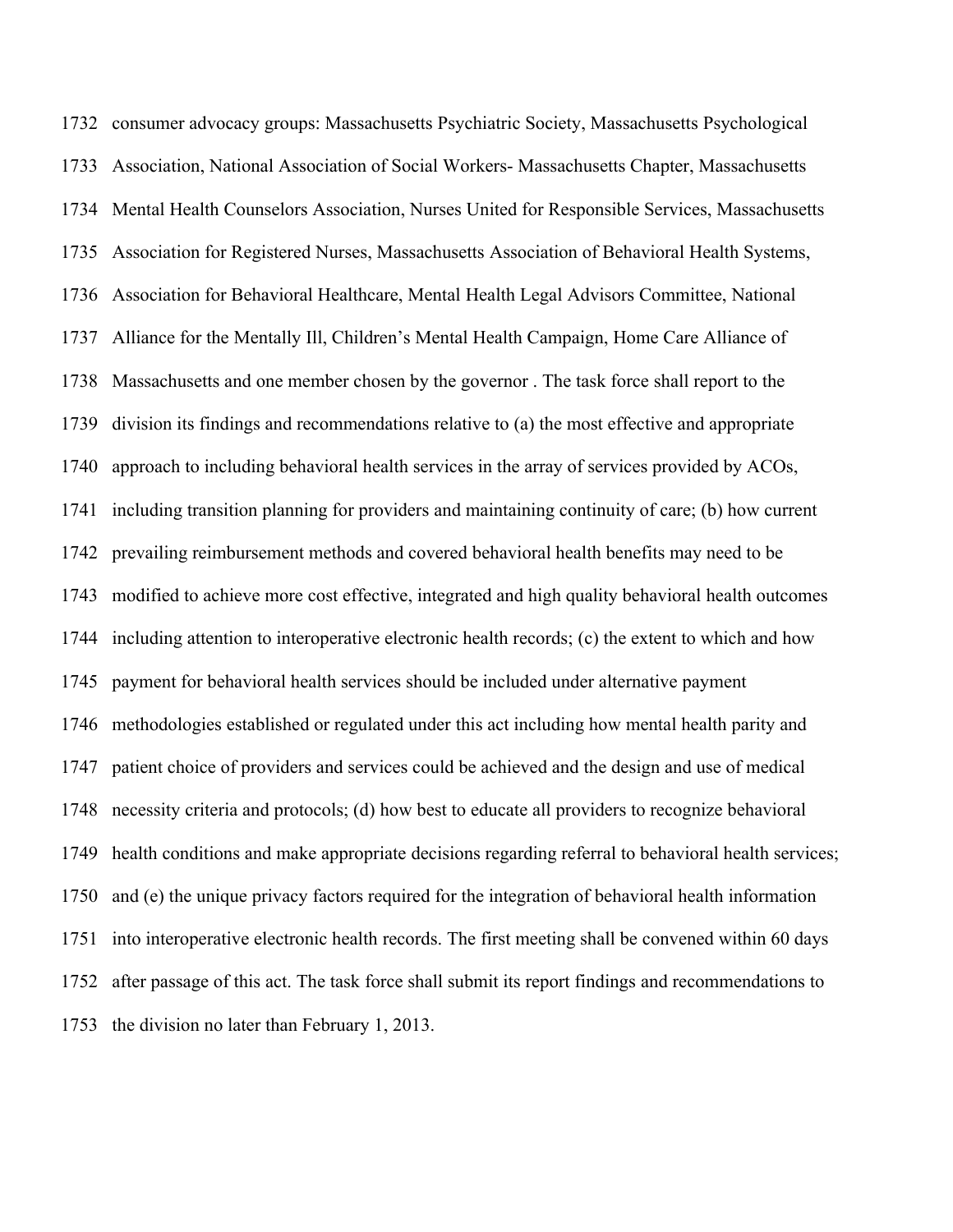Section 61. (a) There shall be in the division a health care workforce center to improve access to health care services. The center and the commissioner of labor and workforce development, shall: (i) coordinate the department's health care workforce activities with other state agencies and public and private entities involved in health care workforce training, recruitment and retention; (ii) monitor trends in access to primary care providers, nurse practitioners practicing as primary care providers, and other physician and nursing providers, through activities including: (1) review of existing data and collection of new data as needed to assess the capacity of the health care workforce to serve patients, including patient access and regional disparities in access to physicians or nurses and to examine physician and nursing satisfaction; (2) review existing laws, regulations, policies, contracting or reimbursement practices, and other factors that influence recruitment and retention of physicians and nurses; (3) making projections on the ability of the workforce to meet the needs of patients over time; (4) identifying strategies currently being employed to address workforce needs, shortages, recruitment and retention; (5) studying the capacity of public and private medical and nursing schools in the commonwealth to expand the supply of primary care physicians and nurse practitioners practicing as primary care providers; (iii) establish criteria to identify underserved areas in the commonwealth for administering the loan repayment program established under section 63 and for determining statewide target areas for health care provider placement based on the level of access; and (iv) address health care workforce shortages through the following activities, including: (1) coordinating state and federal loan repayment and incentive programs for health care providers; (2) providing assistance and support to communities, physician groups, community health centers and community hospitals in developing cost-effective and comprehensive recruitment initiatives; (3) maximizing all sources of public and private funds for recruitment initiatives; (4)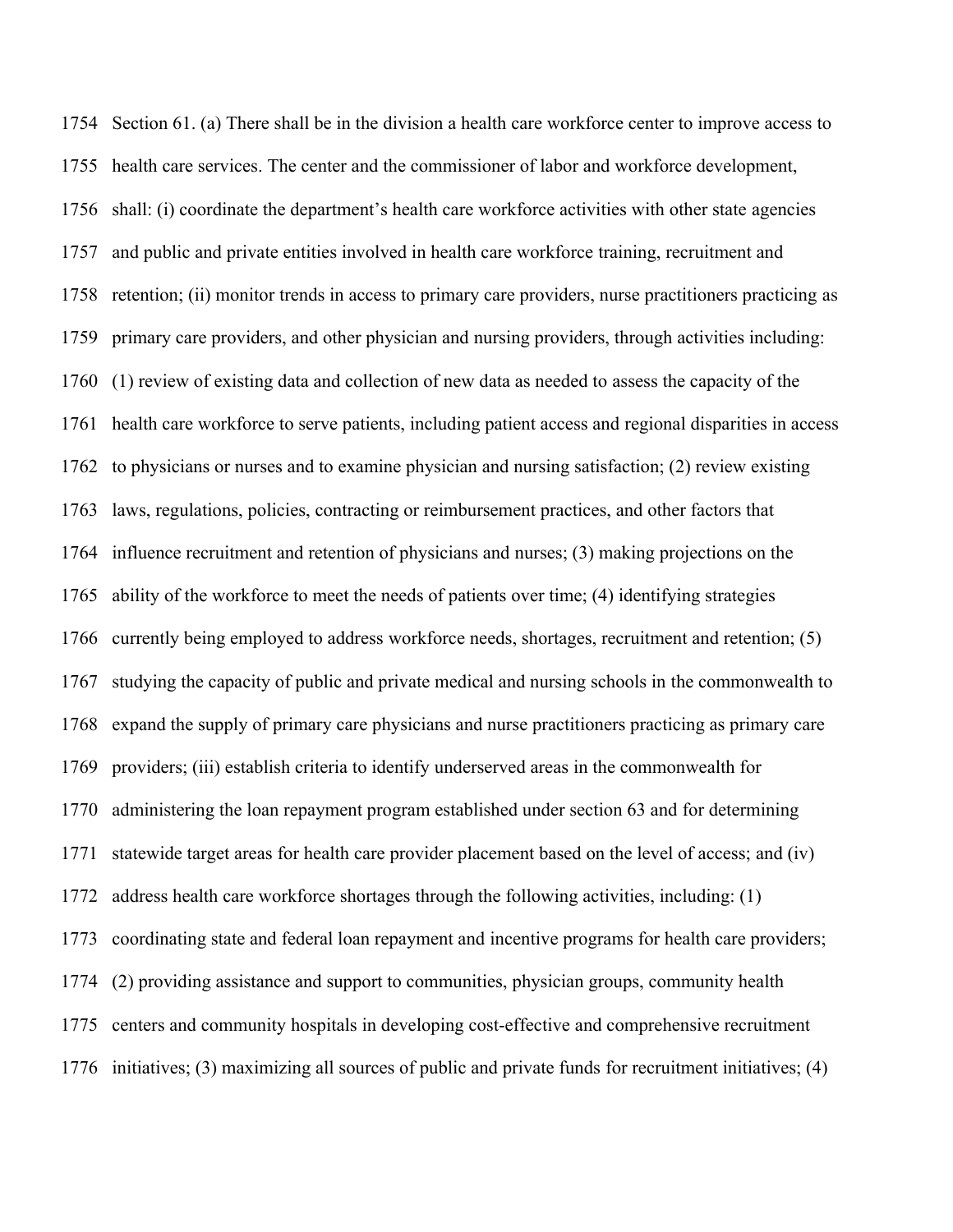designing pilot programs and make regulatory and legislative proposals to address workforce needs, shortages, recruitment and retention; (5) making short-term and long-term programmatic and policy recommendations to improve workforce performance, address identified workforce shortages and recruit and retain physicians and nurses; and (6) administering the health care workforce trust fund as established under section 2CCCC of chapter 29.

 (b) The center shall maintain ongoing communication and coordination the health disparities council, established by section 16O of chapter 6A.

 (c) The center shall annually submit a report, not later than March 1, to the governor, the health disparities council established by section 16O of chapter 6A; and the general court, by filing the report with the clerk of the house of representatives, the clerk of the senate, the joint committee on labor and workforce development, the joint committee on health care financing, and the joint committee on public health. The report shall include: (i) data on patient access and regional disparities in access to physicians, by specialty and sub-specialty, and nurses; (ii) data on factors influencing recruitment and retention of physicians and nurses; (iii) short and long-term projections of physician and nurse supply and demand; (iv) strategies being employed by the council or other entities to address workforce needs, shortages, recruitment and retention; (v) recommendations for designing, implementing and improving programs or policies to address workforce needs, shortages, recruitment and retention; and (vi) proposals for statutory or regulatory changes to address workforce needs, shortages, recruitment and retention.

 Section 62. (a) There shall be a health care workforce loan repayment program, administered by the health care workforce center established by section 61. The program shall provide repayment assistance for medical school loans to participants who: (i) are graduates of medical or nursing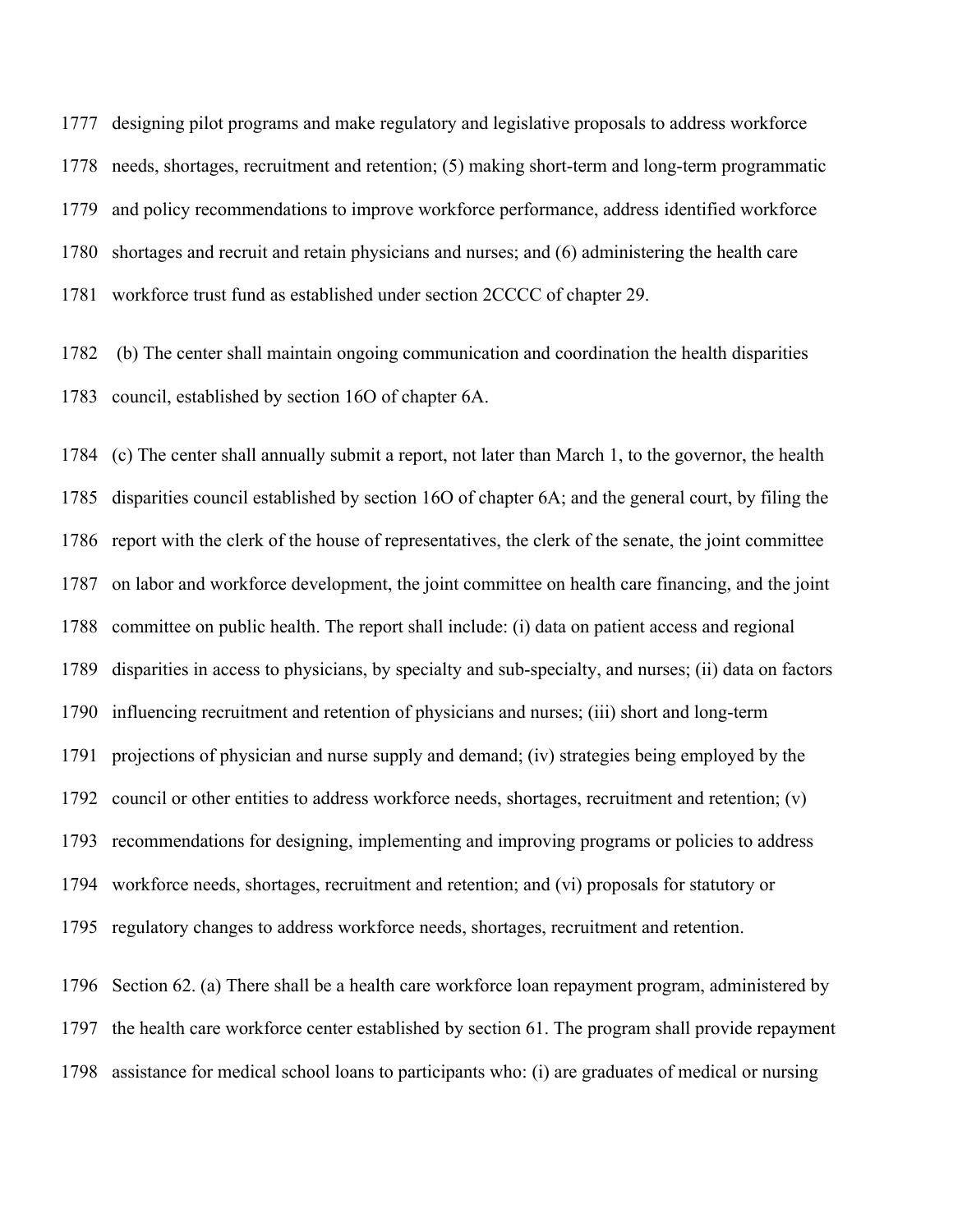schools; (ii) specialize in family health or medicine, internal medicine, pediatrics, psychiatry, or obstetrics/gynecology; (iii) demonstrate competency in health information technology at least equivalent to federal meaningful use standards as set forth in 45 C.F.R. Part 170, including use of electronic medical records, computerized physician order entry and e-prescribing; and (iv) meet other eligibility criteria, including service requirements, established by the board. Each recipient shall be required to enter into a contract with the commonwealth which shall obligate the recipient to perform a term of service of no less than 2 years in medically underserved areas as determined by the center.

 (b) The center shall promulgate regulations for the administration and enforcement of this section which shall include penalties and repayment procedures if a participant fails to comply with the service contract.

 The center shall establish criteria to identify medically underserved areas within the commonwealth. These criteria shall consist of quantifiable measures, which may include the availability of primary care medical services within reasonable traveling distance, poverty levels, and disparities in health care access or health outcomes.

 Section 63. (a) As used in this section, "primary care provider", shall mean a health care professional qualified to provide general medical care for common health care problems who (1) supervises, coordinates, prescribes, or otherwise provides or proposes health care services; (2) initiates referrals for specialist care; and (3) maintains continuity of care within the scope of practice.

 (b) Pursuant to regulations to be promulgated by the division, there shall be established a primary care residency grant program for the purpose of financing the training of primary care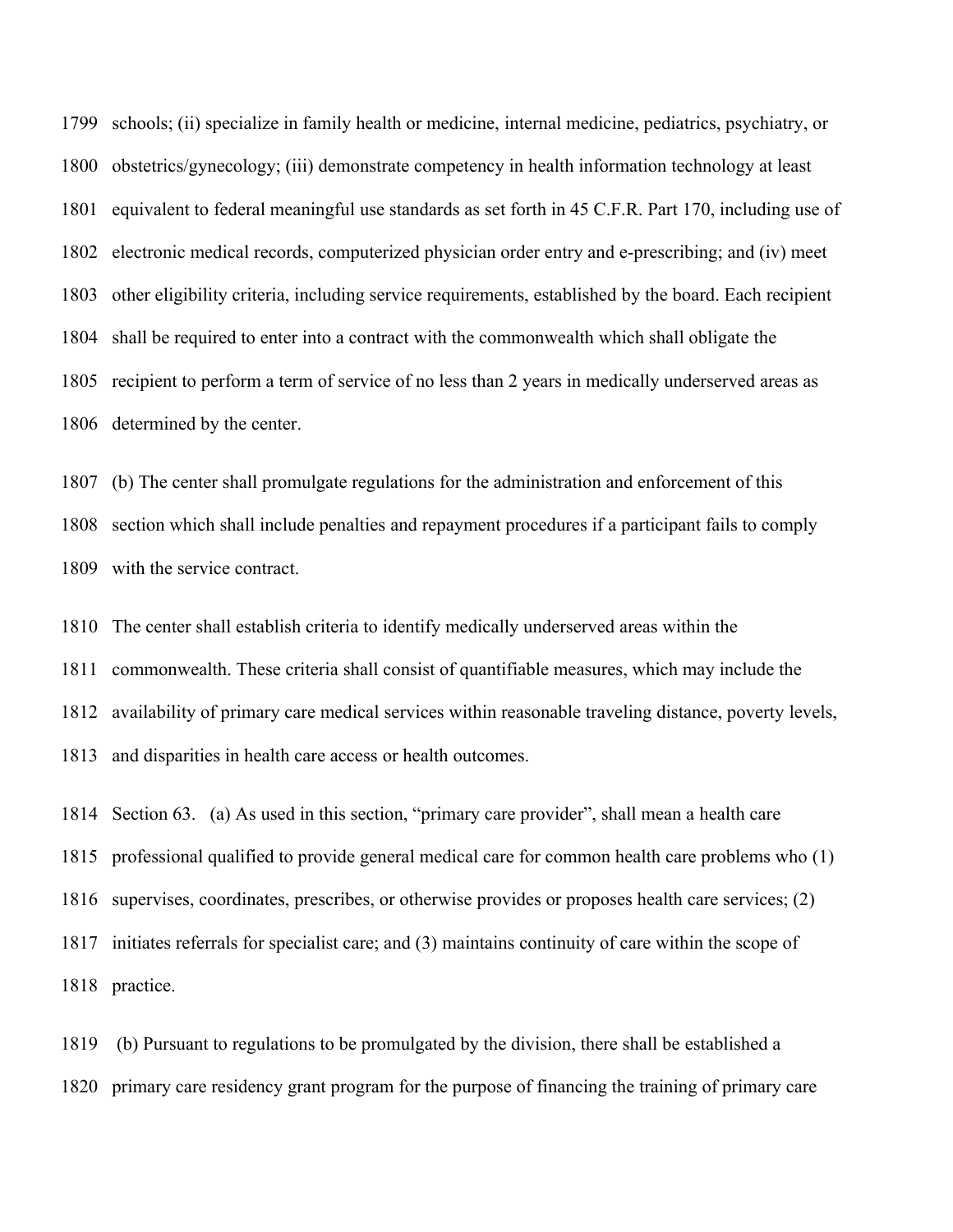providers at teaching community health centers. Eligible applicants shall include teaching community health centers accredited through affiliations with a Commonwealth funded medical school or licensed as part of a teaching hospital with a residency program in primary care or family medicine and teaching health centers that are the independently accredited sponsoring organization for the residency program and whose residents are employed by the health center.

 To receive funding, an applicant shall a) include a review of recent graduates of the community health center's residency program, including information regarding what type of practice said graduates are involved in two years following graduation from the residency program; and b) achieve a threshold of at least 50 percent for the percentage of graduates practicing primary care within two years after graduation. Graduates practicing a) more than 50 percent inpatient care or b) more than 50 percent specialty care as listed in the American Medical Association Masterfile shall not qualify as graduates practicing primary care.

 Awardees of the primary care residency grant program shall maintain their teaching accreditation as either an independent teaching community health center or as a teaching community health center accredited through affiliation with a Commonwealth funded medical school or licensed as part of a teaching hospital.

 The division shall determine via regulation grant amounts per full-time resident. Funds for such grants shall come from the health care workforce trust fund established under section 2CCCC of chapter 29.

 Section 64. Pursuant to regulations to be promulgated by the division, there shall be established a primary care workforce development and loan forgiveness grant program at community health centers, for the purpose of enhancing recruitment and retention of primary care physicians and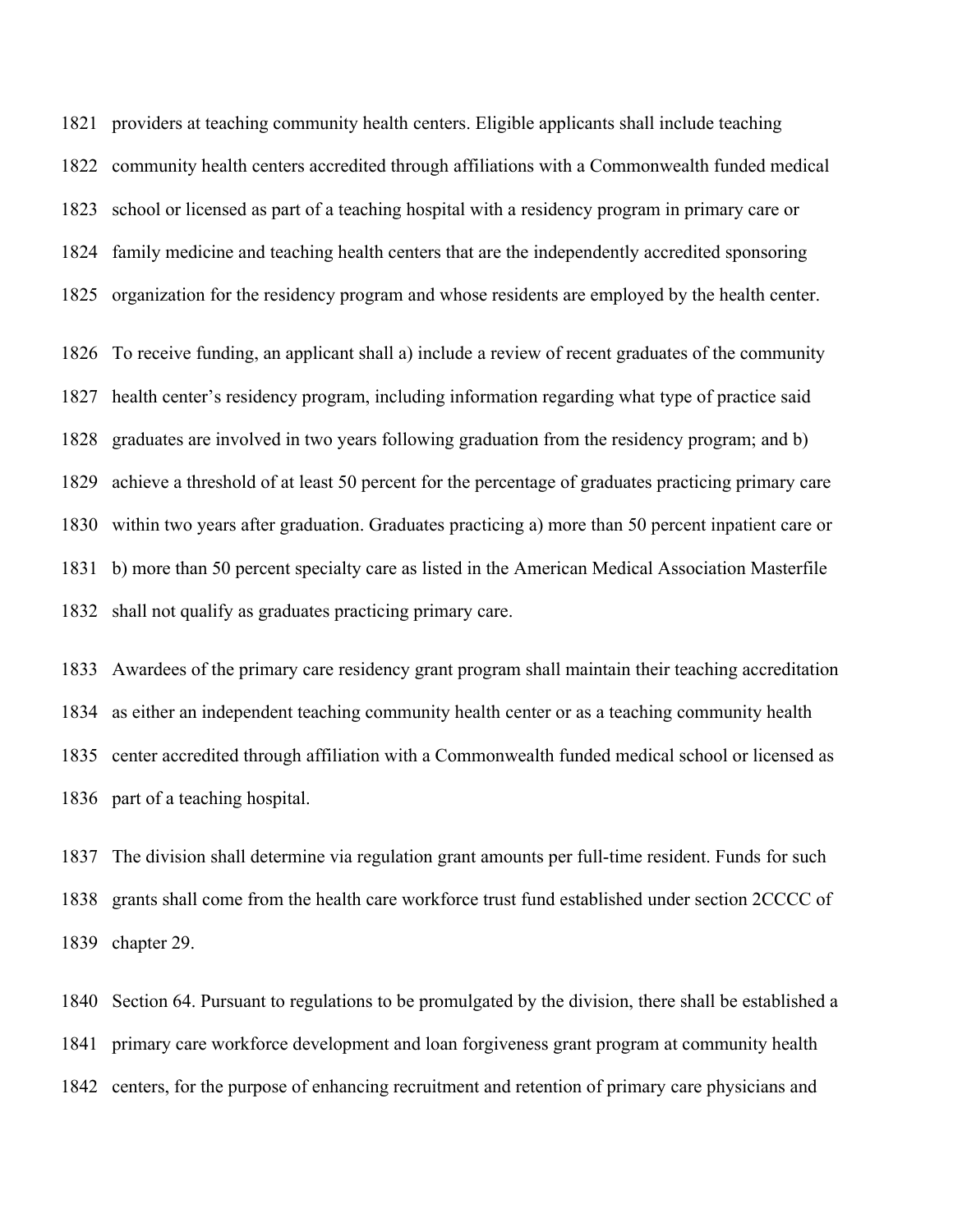other clinicians at community health centers throughout the commonwealth. Such grant program shall be administered by the Massachusetts League of Community Health Centers in consultation with the director of the health care workforce center and relevant member agencies. Funds shall be matched by other public and private funds. The League shall work with said director and said agencies to maximize all sources of public and private funds.

 Section 65. (a) There is hereby established within the division an office of patient protection. The office shall:—

 (1) have the authority to administer and enforce the standards and procedures established by sections 13, 14, 15 and 16 of chapter 176O. The division shall promulgate such regulations to enforce this section. Such regulations shall protect the confidentiality of any information about a carrier or utilization review organization, as defined in said chapter 176O, which, in the opinion of the office, and in consultation with the division of insurance, is proprietary in nature. The regulations authorized by this section shall be consistent with, and not duplicate or overlap with, regulations promulgated by the bureau of managed care established in the division of insurance pursuant to said chapter 176O;

 (2) make managed care information collected by the office readily accessible to consumers on the division of health care cost and quality website. The information shall, at a minimum, include (i) the health plan report card developed pursuant to section 24 of chapter 118G, (ii) a chart, prepared by the office, comparing the information obtained on premium revenue expended for health care services as provided pursuant to subsection (3) of paragraph (b) of section 7 of chapter 176O, for the most recent year for which information is available, and (iii) data collected pursuant to paragraph (c);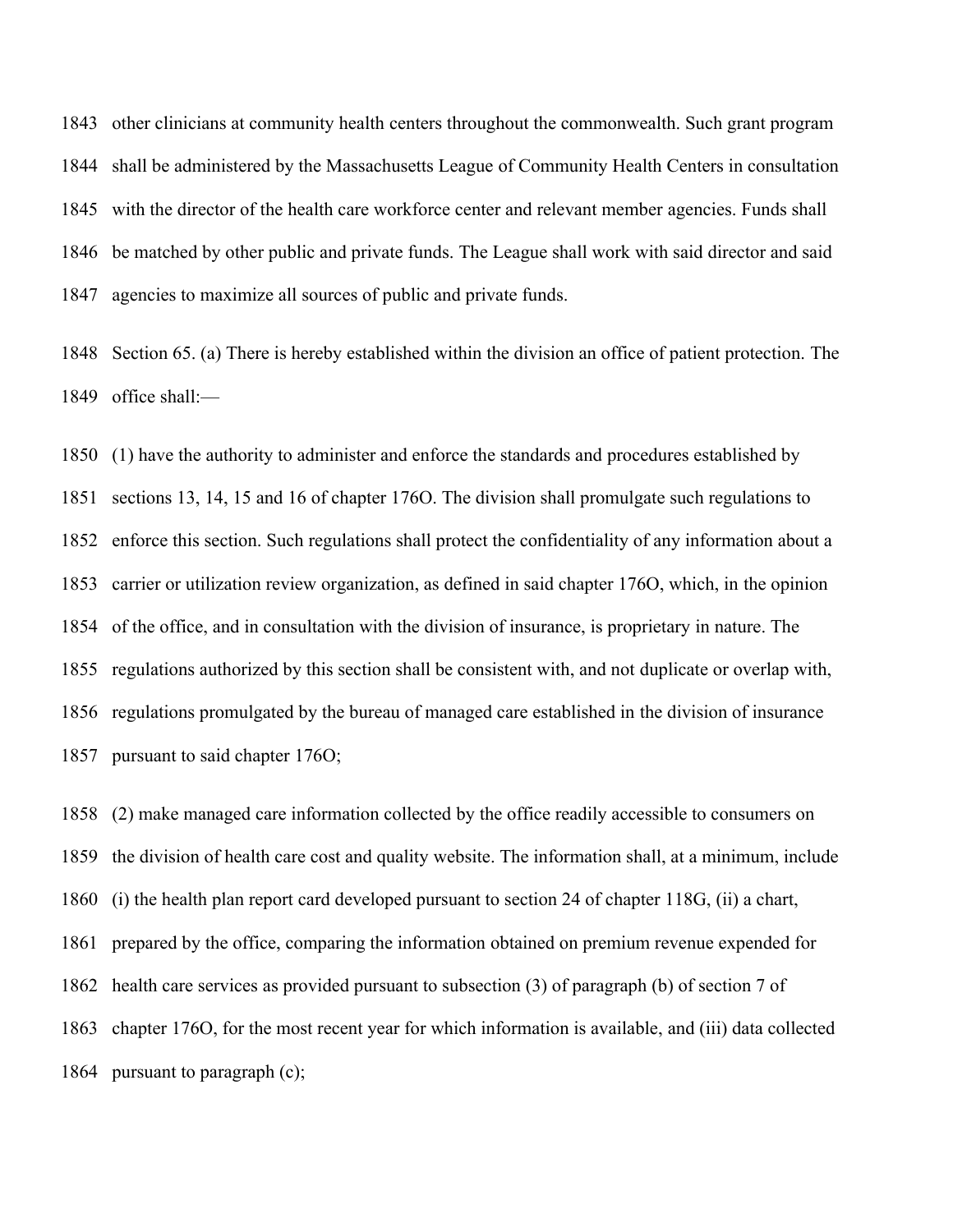(3) assist consumers with questions or concerns relating to managed care, including but not limited to exercising the grievance and appeals rights established by sections 13 and 14 of said chapter 176O;

 (4) monitor quality-related health insurance plan information relating to managed care practices; (5) regulate the establishment and functions of review panels established by section 14 of chapter 176O;

 (6) periodically advise the division, the commissioner of insurance, the managed care oversight board established by section 16D of chapter 6A, the joint committee on health care financing and the joint committee on financial services on actions, including legislation, which may improve the quality of managed care health insurance plans; and

 (7) administer and grant enrollment waivers under paragraph (4) of subsection (a) of section 4 of chapter 176J; provided, however, that the office of patient protection may grant a waiver to an eligible individual who certifies, under penalty of perjury, that such individual did not intentionally forego enrollment into coverage for which the individual is eligible and that is at least actuarially equivalent to minimum creditable coverage; provided further, that the office shall establish by regulation standards and procedures for enrollment waivers.

 (8) establish by regulation procedures and rules relating to appeals by consumers aggrieved by restrictions on patient choice, denials of services or quality of care resulting from any final action of an accountable care organizations, and to conduct hearings and issue rulings on appeals brought by ACO consumers that are not otherwise properly heard through the consumer's payer or provider.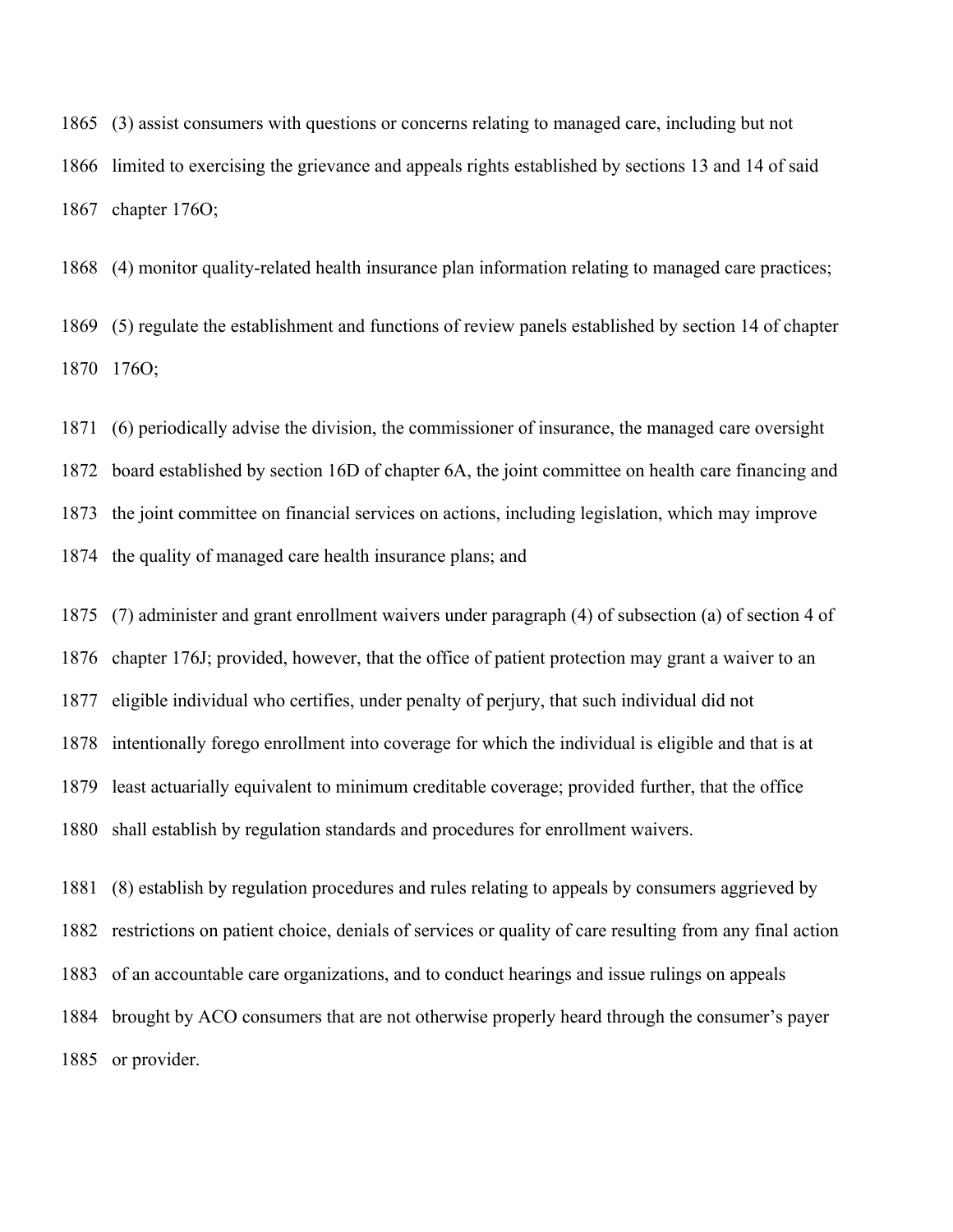1886 (b) The commissioner of insurance shall establish an external review system for the review of grievances submitted by or on behalf of insureds of carriers pursuant to section 14 of chapter 176O. The division shall establish an external review process for the review of grievances submitted by or on behalf of ACO patients and shall specify the maximum amount of time for the completion of a determination and review after a grievance is submitted. The division shall establish expedited review procedures applicable to emergency situations, as defined by regulation promulgated by the division.

1893 (c) Each entity that compiles the health plan employer data and information set, so-called, for the National Committee on Quality Assurance, or collects other information deemed by the entity as similar or equivalent thereto, shall, upon submitting said data and information sent to the division of health care cost and quality pursuant to section 24 of chapter 118G, concurrently submit to the office of patient protection a copy thereof excluding, at the entity's option, proprietary financial data.

 Section 66. (a) All expenses incurred in carrying out this chapter shall be payable solely from funds provided under the authority of this chapter and no liability or obligations shall be incurred by the division hereunder beyond the extent to which monies shall have been provided under this chapter.

 (b) The division shall be liable on all claims made as a result of the activities, whether ministerial or discretionary, of any member, officer, or employee of the division acting as such, except for willful dishonesty or intentional violation of the law, in the same manner and to the same extent as a private person under like circumstances; provided, however, that the division shall not be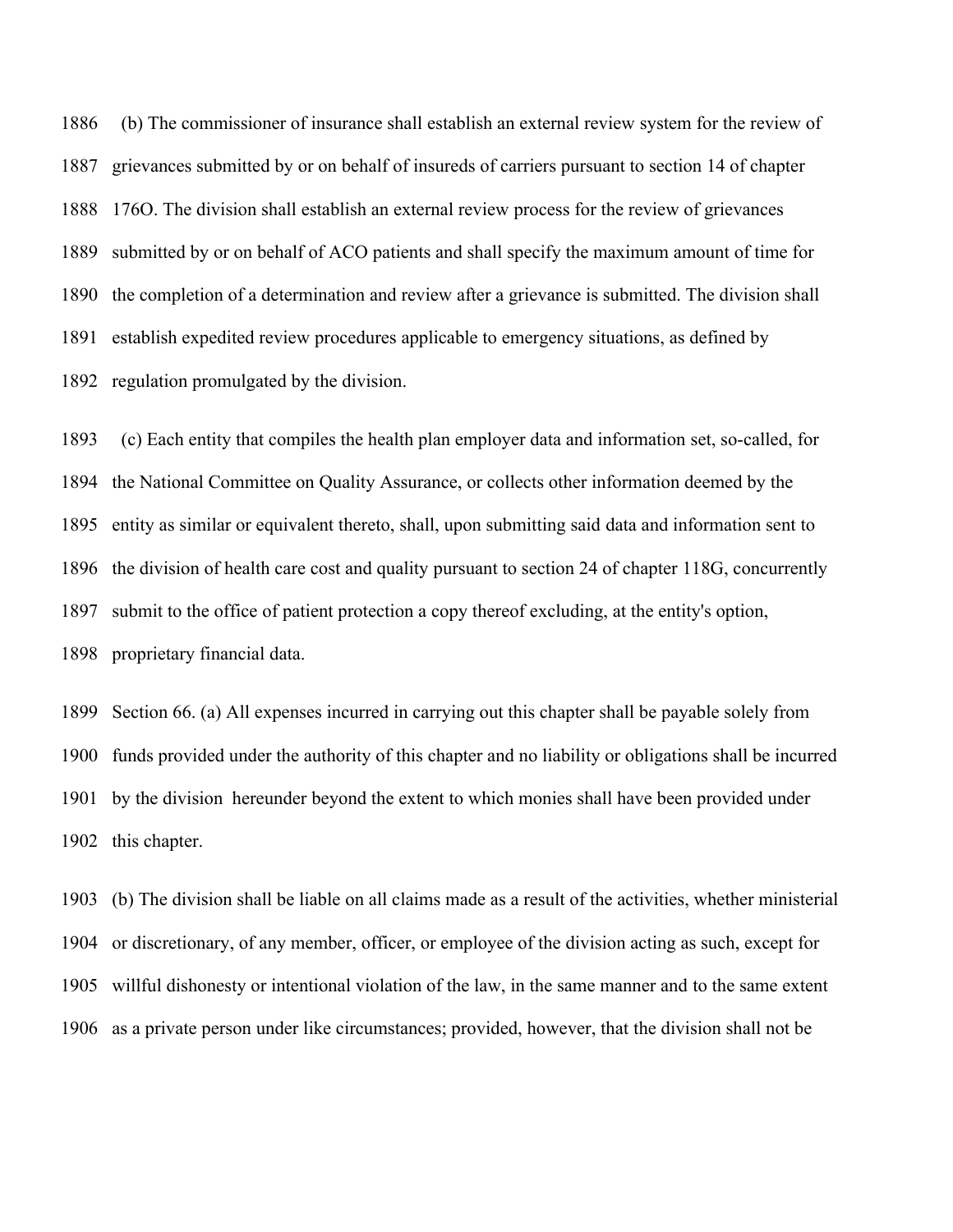liable to levy or execution on any real or personal property to satisfy judgment, for interest prior to judgment, for punitive damages or for any amount in excess of \$100,000.

 (c) No person shall be liable to the commonwealth, to the division or to any other person as a result of his activities, whether ministerial or discretionary, as a member, officer or employee of the division except for willful dishonesty or intentional violation of the law; provided, however, that such person shall provide reasonable cooperation to the division in the defense of any claim. Failure of such person to provide reasonable cooperation shall cause him to be jointly liable with the division, to the extent that such failure prejudiced the defense of the action.

 (d) The division may indemnify or reimburse any person, or his personal representative, for losses or expenses, including legal fees and costs, arising from any claim, action, proceeding, award, compromise, settlement or judgment resulting from such person's activities, whether ministerial or discretionary, as a member, officer or employee of the division; provided that the defense of settlement thereof shall have been made by counsel approved by the division. The division may procure insurance for itself and for its members, officers and employees against liabilities, losses and expenses which may be incurred by virtue of this section or otherwise.

 (e) No civil action hereunder shall be brought more than 3 years after the date upon which the cause thereof accrued.

 (f) Upon dissolution, liquidation or other termination of the division, all rights and properties of the division shall pass to and be vested in the commonwealth, subject to the rights of lien holders and other creditors. In addition, any net earnings of the division, beyond that necessary for retirement of any indebtedness or to implement the public purpose or purposes or program of the commonwealth, shall not inure to the benefit of any person other than the commonwealth.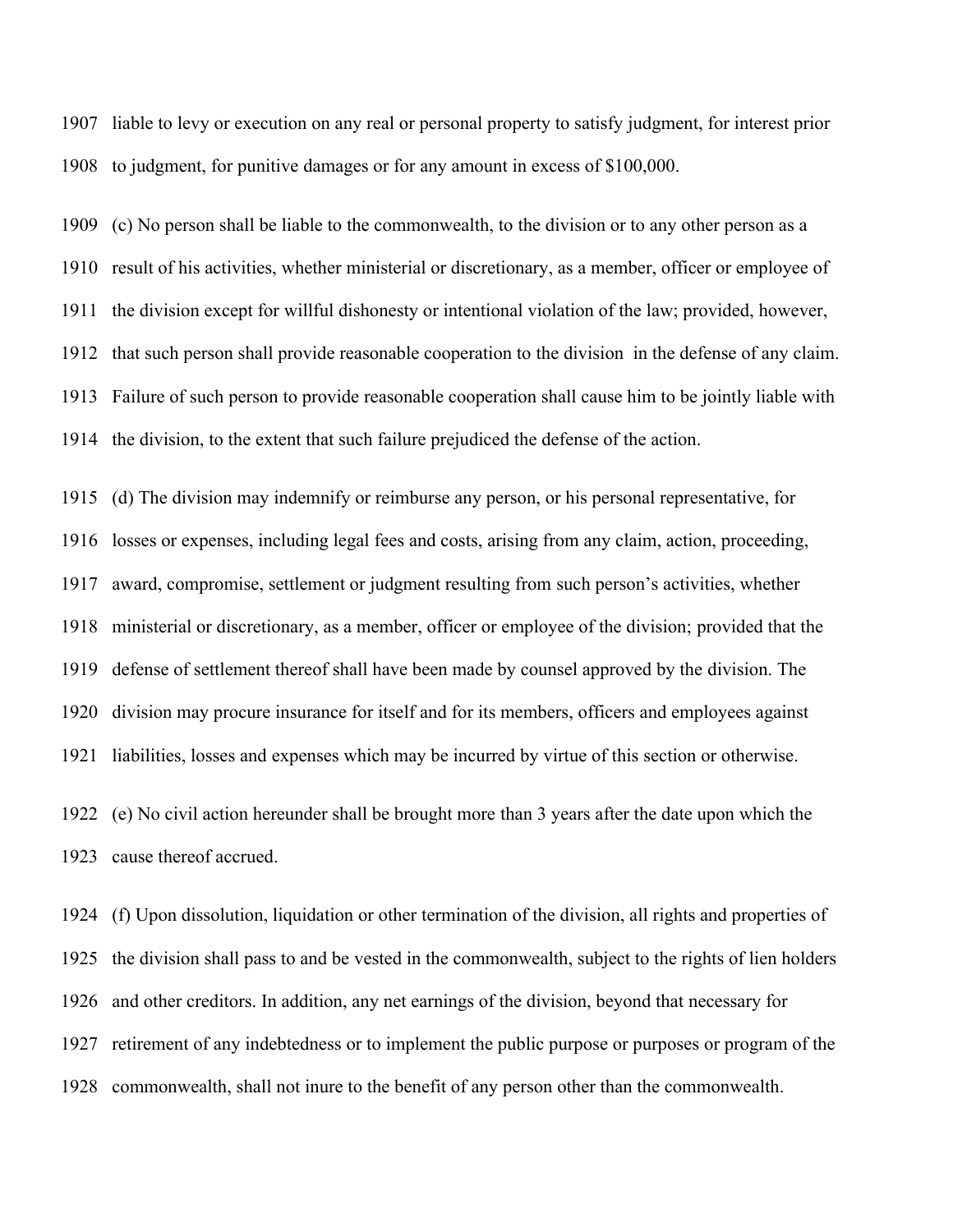Section 67. The division shall keep an accurate account of all its activities and of all its receipts and expenditures and shall annually make a report thereof as of the end of its fiscal year to its board, to the governor, to the general court, and to the state auditor, such reports to be in a form prescribed by the board, with the written approval of the auditor. The auditor may investigate the affairs of the division, may severally examine the properties and records of the division, and may prescribe methods of accounting and the rendering of periodic reports in relation to projects undertaken by the division. The division shall be subject to biennial audit by the state auditor.

 Section 68. The division shall develop the uniform reporting of a standard set of health care quality measures for each health care provider facility, medical group, or provider group in the commonwealth hereinafter referred to as the "Standard Quality Measure Set."

 The division shall convene a statewide advisory committee which shall recommend to the division a Standard Quality Measure Set. The statewide advisory committee shall consist of the executive director of the division or designee, who shall serve as the chair; the executive director of the group insurance commission or designee, the Medicaid director designee; and 6 representatives of organizations to be appointed by the governor including at least 1 representative from an acute care hospital or hospital association, 1 representative from a provider group or medical association or provider association, 1 representative from a medical group, 1 representative from a private health plan or health plan association, 1 representative from an employer association and 1 representative from a health care consumer group.

 In developing its recommendation of the Standard Quality Measure Set, the advisory committee shall, after consulting with state and national organizations that monitor and develop quality and safety measures, select from existing quality measures and shall not select quality measures that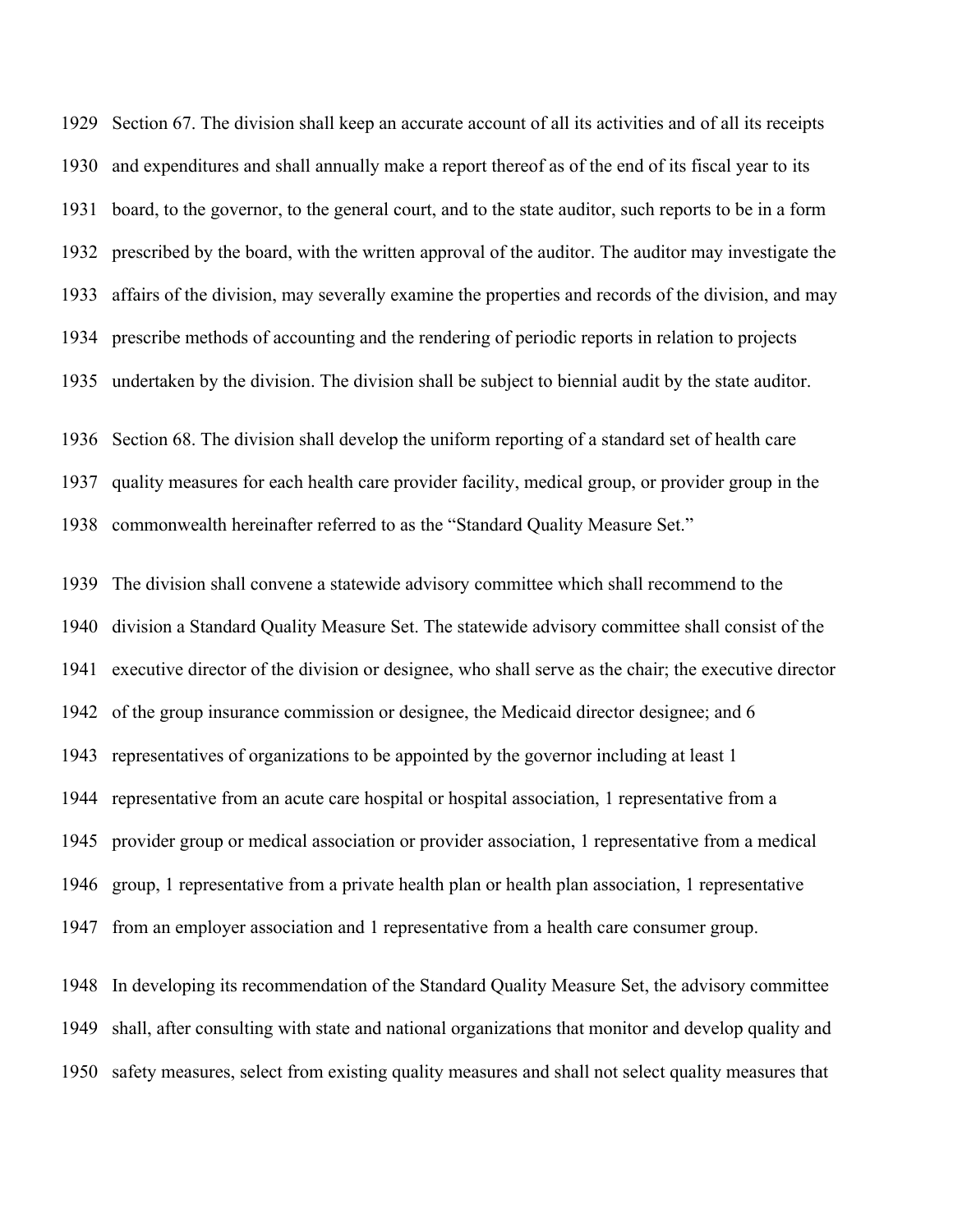are still in development or develop its own quality measures. The committee shall annually recommend to the division any updates to the Standard Quality Measure Set by November 1. For its recommendation beginning in 2012, the committee may solicit for consideration and recommend other nationally recognized quality measures not yet developed or in use as of November 1, 2010, including recommendations from medical or provider specialty groups as to appropriate quality measures for that group's specialty. At a minimum, the Standard Quality Measure Set shall consist of the following quality measures: (i) the Centers for Medicare and Medicaid Services hospital process measures for acute myocardial infarction, congestive heart failure, pneumonia and surgical infection prevention; (ii) the Hospital Consumer Assessment of Healthcare Providers and Systems survey; (iii) the Healthcare Effectiveness Data and Information Set reported as individual measures and as a weighted aggregate of the individual measures by medical or provider group; and (iv) the Ambulatory Care Experiences Survey.

 The division shall require all payers to limit their collection and utilization of health care quality measures from providers to the standard quality measure set, as developed by the division under this section.

 Section 69. (a) Acute hospitals, as defined in section 34, ambulatory surgical centers, as defined in 34, accountable care organizations, as defined in section 1, and physician organizations, as defined in section 53H of chapter 111, shall pay for the estimated expenses of the division and health safety net office. The amount to be paid for such expenses shall be equal to the net amount, as defined in subsection (g). Acute hospitals, ambulatory surgical centers, accountable care organizations and physician organizations shall assess an administrative surcharge on all payments subject to administrative surcharge as defined in subsection (g). The administrative surcharge shall be distinct from any other amount paid by an administrative surcharge payer, as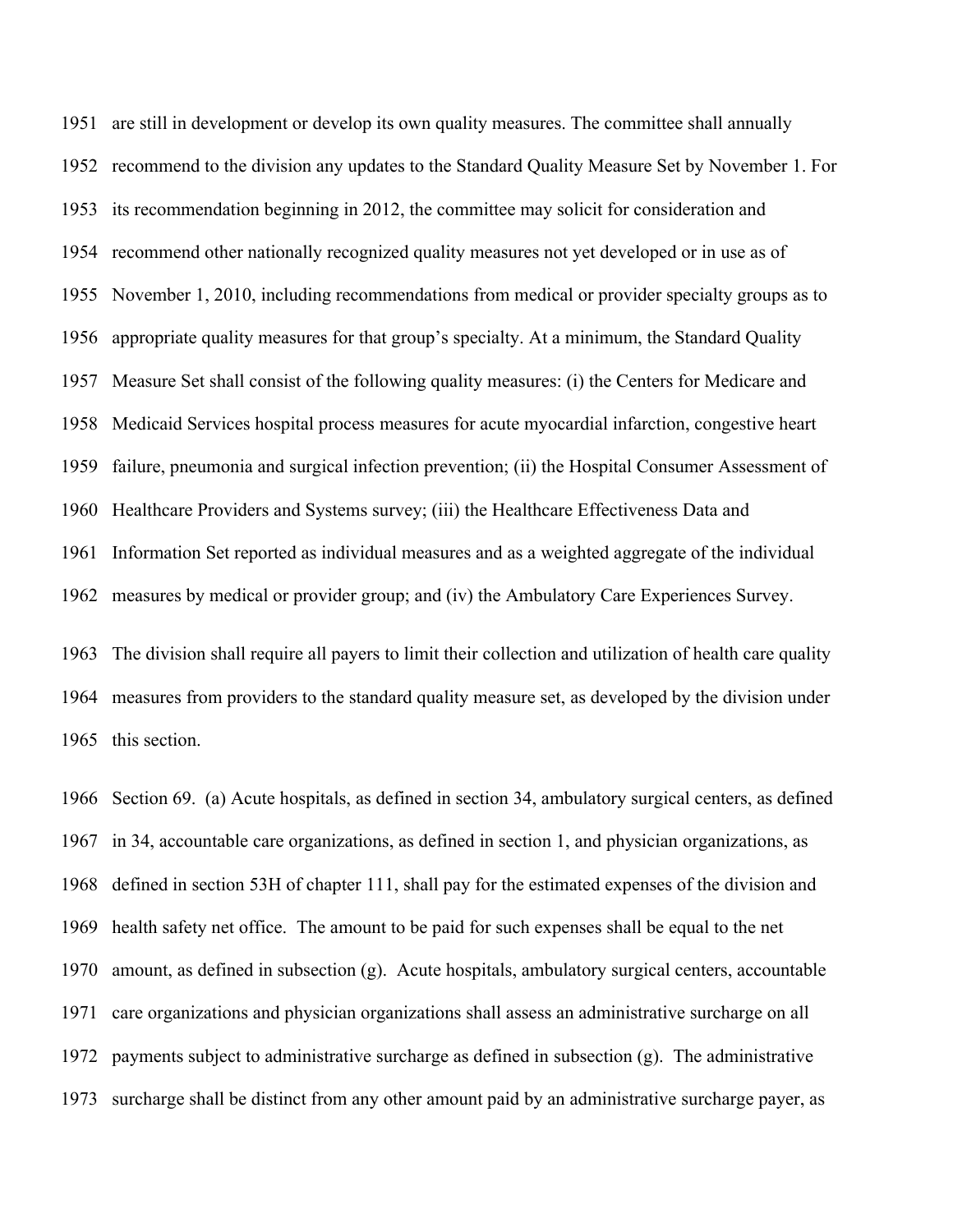defined in subsection (g), for the services of an acute hospital, ambulatory surgical center,

 accountable care organization or physician organization and shall be in addition to the surcharge imposed under section 38. The administrative surcharge amount shall equal the product of (i) the administrative surcharge percentage and (ii) amounts paid for these services by an administrative surcharge payer. The division shall calculate the administrative surcharge percentage by dividing the net amount, as defined in this section, by the projected annual aggregate payments subject to the administrative surcharge, excluding projected annual aggregate payments based on payments made by managed care organizations. The division shall subsequently adjust the administrative surcharge percentage for any variation in the net amount. The division shall determine the administrative surcharge percentage before the start of each fiscal year and may recalculate the surcharge percentage before April 1 of each fiscal year if the office projects that the initial administrative surcharge percentage established the previous October will produce less or more than the net amount in administrative surcharge payments, excluding payments made by managed care organizations, as defined in section 34. Before each succeeding October 1, the division shall recalculate the administrative surcharge percentage incorporating any adjustments from earlier years. In each calculation or recalculation of the administrative surcharge percentage, the division shall use the best data available as determined by the division and may consider the effect on projected administrative surcharge payments of any modified or waived enforcement pursuant to subsection (e). The division shall incorporate all adjustments, including, but not limited to, updates or corrections or final settlement amounts, by prospective adjustment rather than by retrospective payments or assessments. In the event of late payment by an administrative surcharge payer, the treasurer shall advance the amount of due and unpaid funds to the division prior to the receipt of such monies in anticipation of such revenues up to the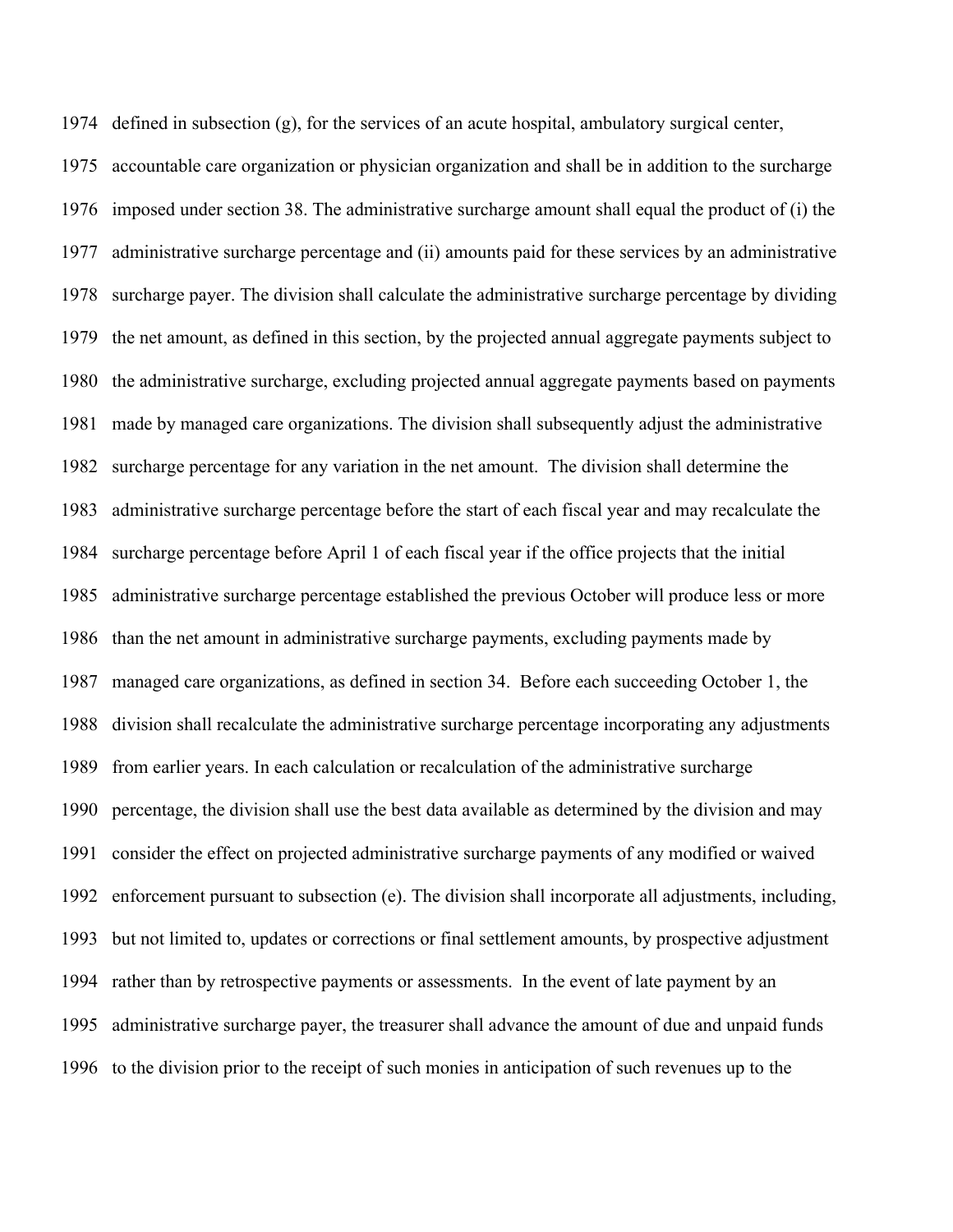amount authorized in the then current budget attributable to the administrative surcharge, and the division shall reimburse the treasurer for such advances upon receipt of such revenues. The provisions of this paragraph shall not apply to any state institution or to any acute hospital which is operated by a city or town.

 (b) Each acute hospital, ambulatory surgical center, accountable care organization and physician organization shall bill an administrative surcharge payer an amount equal to the administrative surcharge described in this section as a separate and identifiable amount distinct from any amount paid by an administrative surcharge payer for acute hospital, ambulatory surgical center, ACO or physician organization services, and as a separate and identifiable amount distinct from any surcharge paid under section 38. Each administrative surcharge payer shall pay the administrative surcharge amount to the division. Each administrative surcharge payer shall make a preliminary payment to the division on October first of each year in an amount equal to one- half of the previous year's administrative surcharge amount. Thereafter, each administrative surcharge payer shall pay, within 30 days of the date of notice from the division, the balance of the total administrative surcharge amount for the current year Upon the written request of an administrative surcharge payer, the division may implement another billing or collection method for the surcharge payer; provided, however, that the division has received all information that it requests which is necessary to implement such billing or collection method; and provided further, that the division shall specify by regulation the criteria for reviewing and approving such requests and the elements of such alternative method or methods.

 (c) The division shall specify by regulation appropriate mechanisms that provide for determination and payment of an administrative surcharge payer's liability, including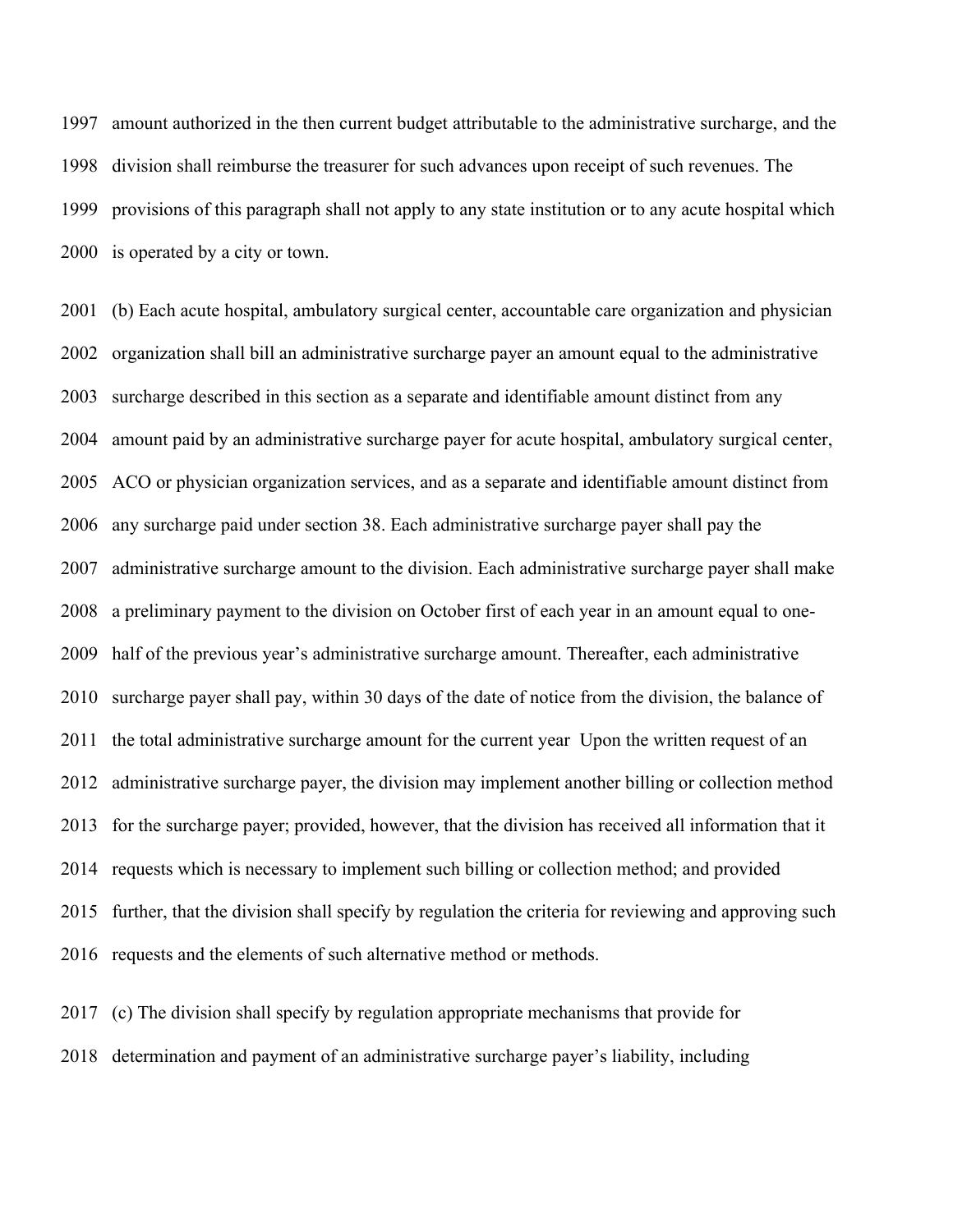requirements for data to be submitted by administrative surcharge payers, ambulatory surgical center, acute hospitals, ACOs and physician organizations.

 (d) An administrative surcharge payer's liability to the commonwealth shall in the case of a transfer of ownership be assumed by the successor in interest to the administrative surcharge payer.

 (e) The division shall establish by regulation an appropriate mechanism for enforcing an administrative surcharge payer's liability to the division if an administrative surcharge payer does not make a scheduled payment to the fund; provided, however, that the division may, for the purpose of administrative simplicity, establish threshold liability amounts below which enforcement may be modified or waived. Such enforcement mechanism may include assessment of interest on the unpaid liability at a rate not to exceed an annual percentage rate of 18 per cent and late fees or penalties at a rate not to exceed 5 per cent per month. Such enforcement mechanism may also include notification to the office of Medicaid requiring an offset of payments on the claims of the administrative surcharge payer, any entity under common ownership or any successor in interest to the administrative surcharge payer, from the office of Medicaid in the amount of payment owed to the commonwealth including any interest and penalties, and to transfer the withheld funds to the commonwealth. If the office of Medicaid offsets claims payments as ordered by the division, the office of Medicaid shall be considered not to be in breach of contract or any other obligation for payment of non-contracted services, and an administrative surcharge payer whose payment is offset under an order of the division shall serve all Title XIX recipients under the contract then in effect with the executive office of health and human services. In no event shall the division direct the office of Medicaid to offset claims unless the administrative surcharge payer has maintained an outstanding liability to the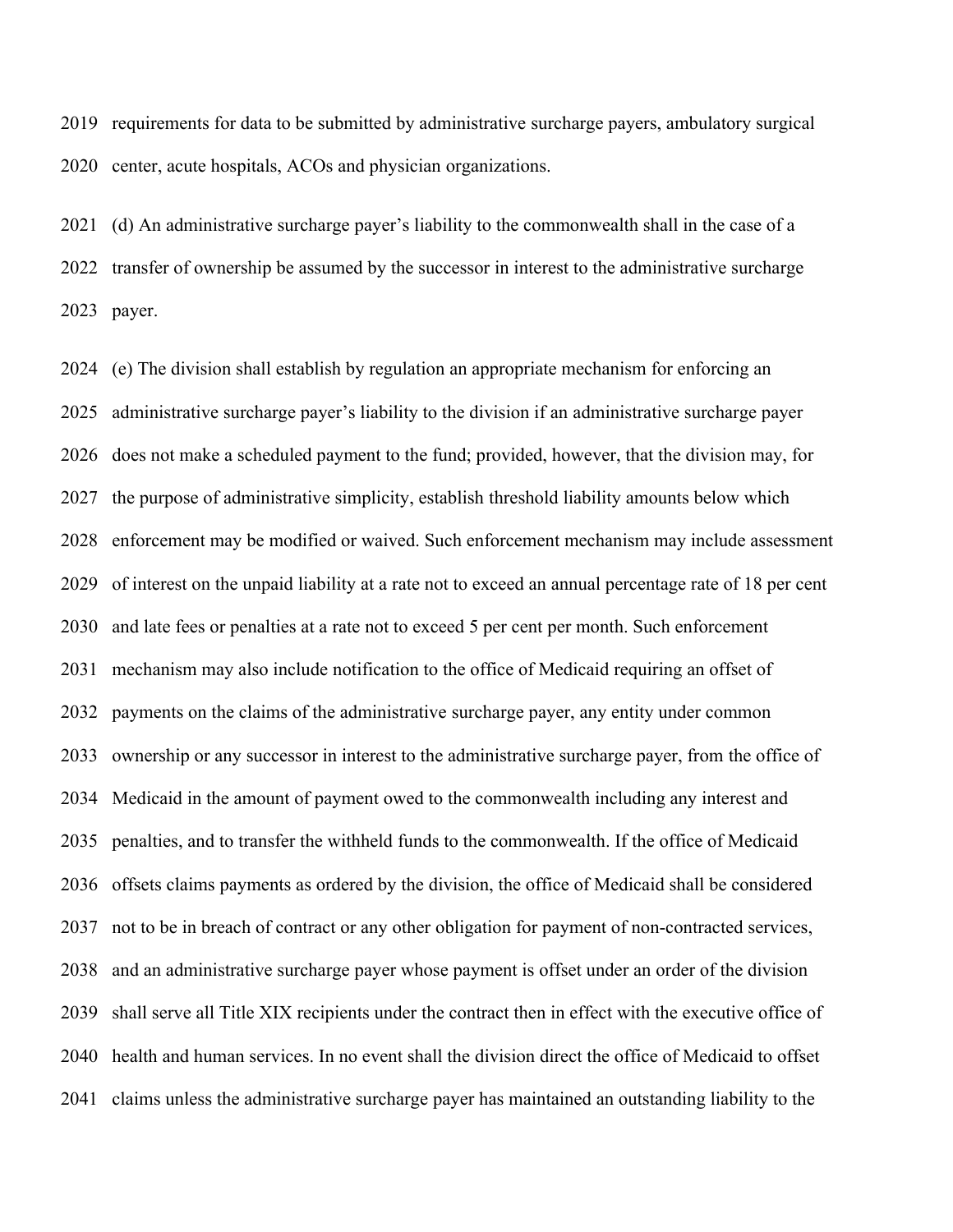fund for a period longer than 45 days and has received proper notice that the division intends to initiate enforcement actions under regulations promulgated by the division.

 (f) If an administrative surcharge payer, ambulatory surgical center, acute hospital, accountable care organization or physician organization fails to file any data, statistics or schedules or other information required under subsection (c) or by any regulation promulgated by the division in connection with the administrative surcharge, the division shall provide written notice to the administrative surcharge payer, ambulatory surgical center, acute hospital, accountable care organization or physician organization, as the case may be. If an administrative surcharge payer, ambulatory surgical center, acute hospital, accountable care organization or physician organization fails to provide required information within 14 days after the receipt of written notice, or falsifies the same, he shall be subject to a civil penalty of not more than \$5,000 for each day on which the violation occurs or continues, which penalty may be assessed in an action brought on behalf of the commonwealth in any court of competent jurisdiction. The attorney general shall bring any appropriate action, including injunctive relief, necessary for the enforcement of this chapter.

 (g) As used in this section, the following words the following words shall, unless the context clearly requires otherwise, have the following meanings:-

 "Administrative surcharge payer", an individual or entity that pays for or arranges for the purchase of health care services provided by acute hospitals, ambulatory surgical centers, accountable care organizations or physician organizations, as defined in this chapter; provided, however, that the term "administrative surcharge payer" shall include a managed care organization; and provided further, that "administrative surcharge payer" shall not include Title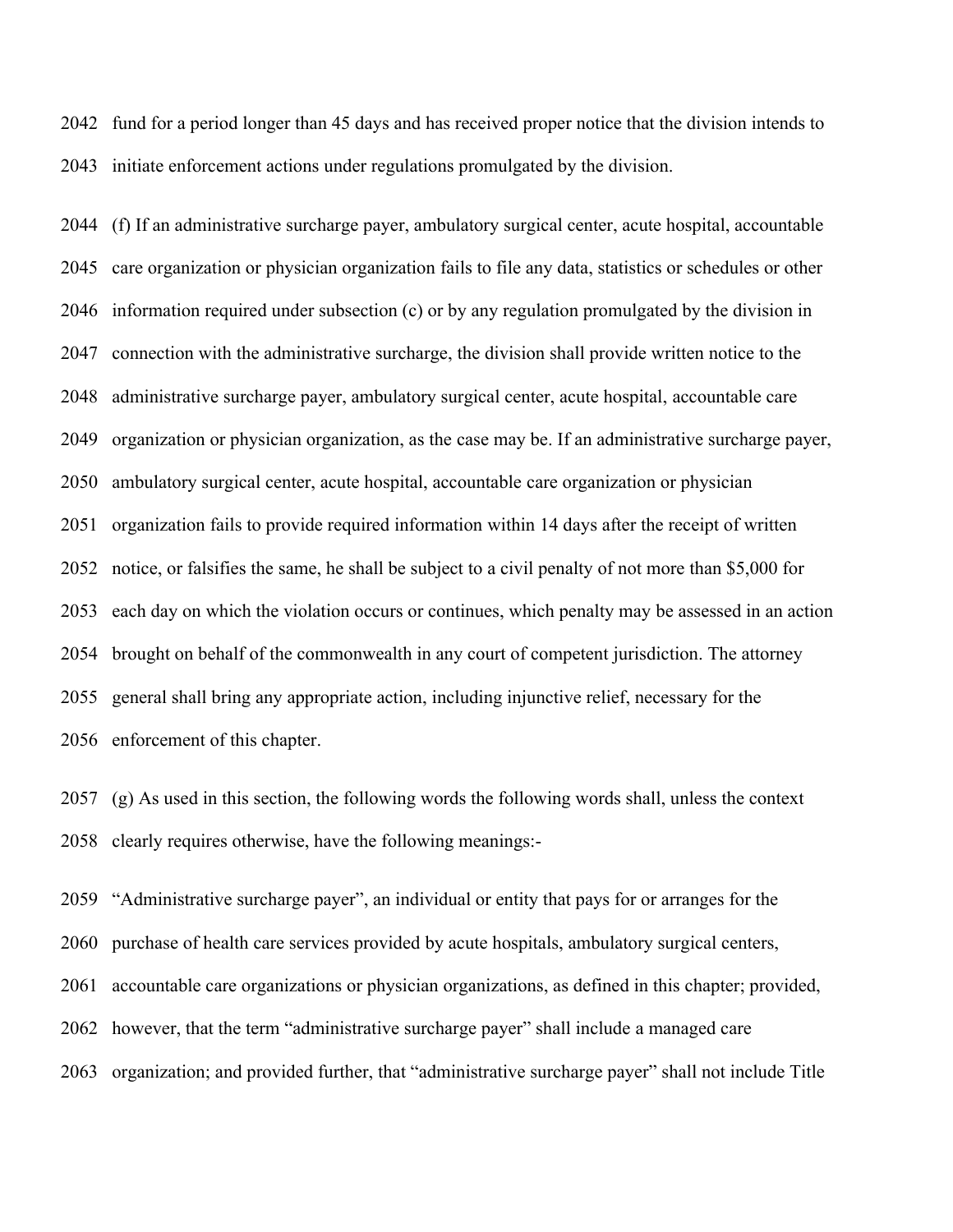XVIII and Title XIX programs and their beneficiaries or recipients, other governmental programs of public assistance and their beneficiaries or recipients and the workers' compensation program established under chapter 152.

 "Net amount" shall mean the amount established for the estimated annual expenses of the division of health care cost and quality, established by section 2 and the health safety net office, established by section 35. This amount shall be equal to the amount appropriated by the general court for the expenses of the division of health care cost and quality and the health safety net office minus amounts collected from (1) filing fees, (2) fees and charges generated by the division's publication or dissemination of reports and information, (3) federal matching revenues received for these expenses or received retroactively for expenses of predecessor agencies. Estimated and actual expenses of the division and the office shall include an amount equal to the cost of fringe benefits, as established by the division of administration pursuant to section 6B of chapter 29

 "Payments subject to administrative surcharge", shall mean all amounts paid, directly or indirectly, by administrative surcharge payers to acute hospitals, ambulatory surgical centers, accountable care organizations and physician organizations for health services; provided, however, that "payments subject to administrative surcharge" shall not include: (i) payments, settlements and judgments arising out of third party liability claims for bodily injury which are paid under the terms of property or casualty insurance policies; (ii) payments made on behalf of Medicaid recipients, Medicare beneficiaries or persons enrolled in policies issued under chapter 176K or similar policies issued on a group basis; provided further, that "payments subject to administrative surcharge" shall include payments made by a managed care organization on behalf of: (i) Medicaid recipients under age 65; and (ii) enrollees in the commonwealth care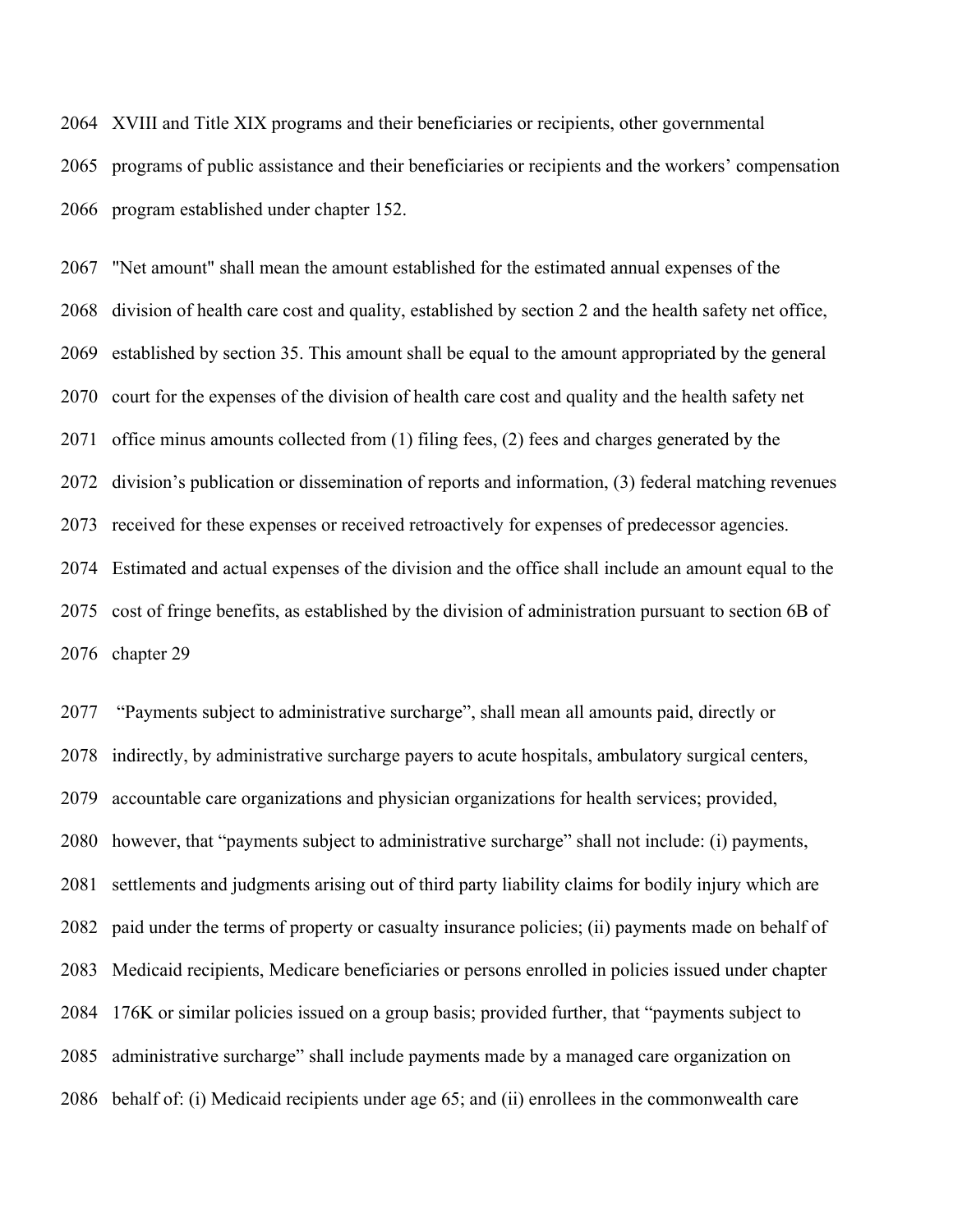health insurance program; and provided further, that "payments subject to administrative surcharge" may exclude amounts established under regulations promulgated by the division for which the costs and efficiency of billing an administrative surcharge payer or enforcing collection of the surcharge from an administrative surcharge payer would not be cost effective. Section 70. Every health care provider, as defined in section 1 of chapter 118G, shall track and report quality information at least annually under regulations promulgated by the department.

The division shall disclose quality information collected under this section and section 51H of

chapter 111 to providers defined by said division.

 SECTION 48. Chapter 118H of the General Laws is hereby amended by inserting after section 6 the following section:-

 Section 7. The commonwealth care health insurance program shall attribute every member to a primary care provider.

 SECTION 49. Section 25B of chapter 111, as so appearing, is hereby amended, in line 24, by striking out the figure "\$7,500,000" and inserting in place thereof the following figure:- "\$10,000,000".

 SECTION 50. Section 25B of chapter 111, as so appearing, is hereby amended, in line 35, by inserting the word "has" the following word:- "been".

 SECTION 51. Section 25B of chapter 111, as so appearing, is hereby amended, in line 43, by striking out the figure "\$25,000,000" and inserting in place thereof the following figure:- "\$10,000,000"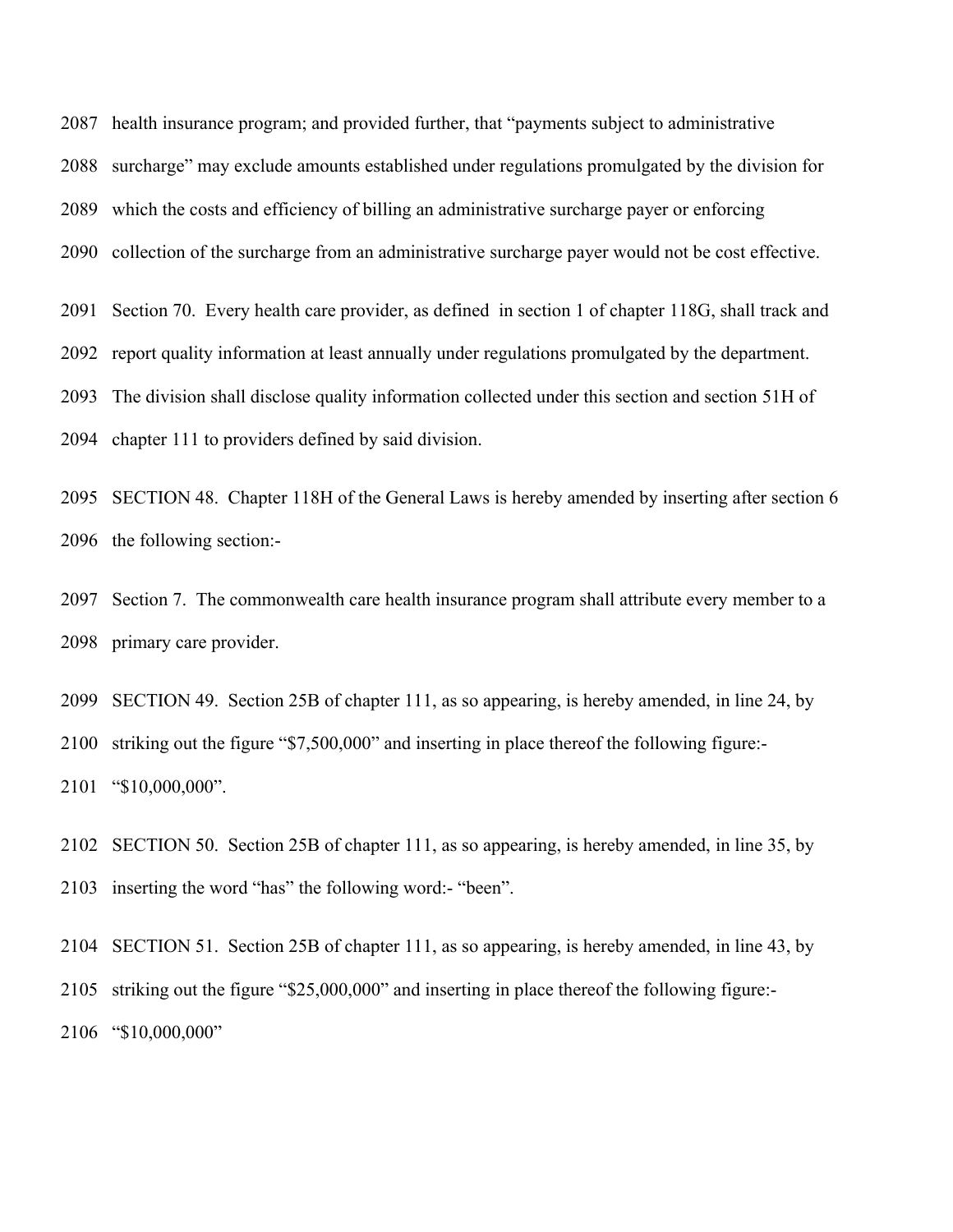SECTION 52. Section 25B of chapter 111, as so appearing, is hereby amended, in line 47 and 48, by striking out the phrase ", institution for the care of unwed mothers".

 SECTION 53. Section 25B of chapter 111, as so appearing, is hereby amended, in line 49, by striking out the phrase ", which is an infirmary maintained in a town".

SECTION 54. Section 25B of chapter 111, as so appearing, is hereby amended, in line 54, by

striking out the phrase "mentally ill or retarded" and inserting in place thereof the following:-

"developmentally disabled or mentally ill".

SECTION 55. Section 25B of chapter 111, as so appearing, is hereby amended, in line 85, by

inserting after the word "basis" the following phrase:- "whether provided in a free standing

ambulatory surgical center licensed as a clinic pursuant to section 51 or by a hospital.

SECTION 56. Section 25B of chapter 111 is hereby amended by striking out the definition

"Innovative service" and inserting in place thereof the following definition:-

 "Innovative service", a service or procedure, which for reasons of quality, access, or cost is determined to be innovative by the department.

 SECTION 57. Section 25B of chapter 111 is hereby amended by striking out the definition "New technology" and inserting in place thereof the following definition:-

 "New technology", equipment such as magnetic resonance imagers, and linear accelerators or interventional radiology units as defined by the department, or a service, as defined by the department, which for reasons of quality, access or cost is determined to be new technology by the department.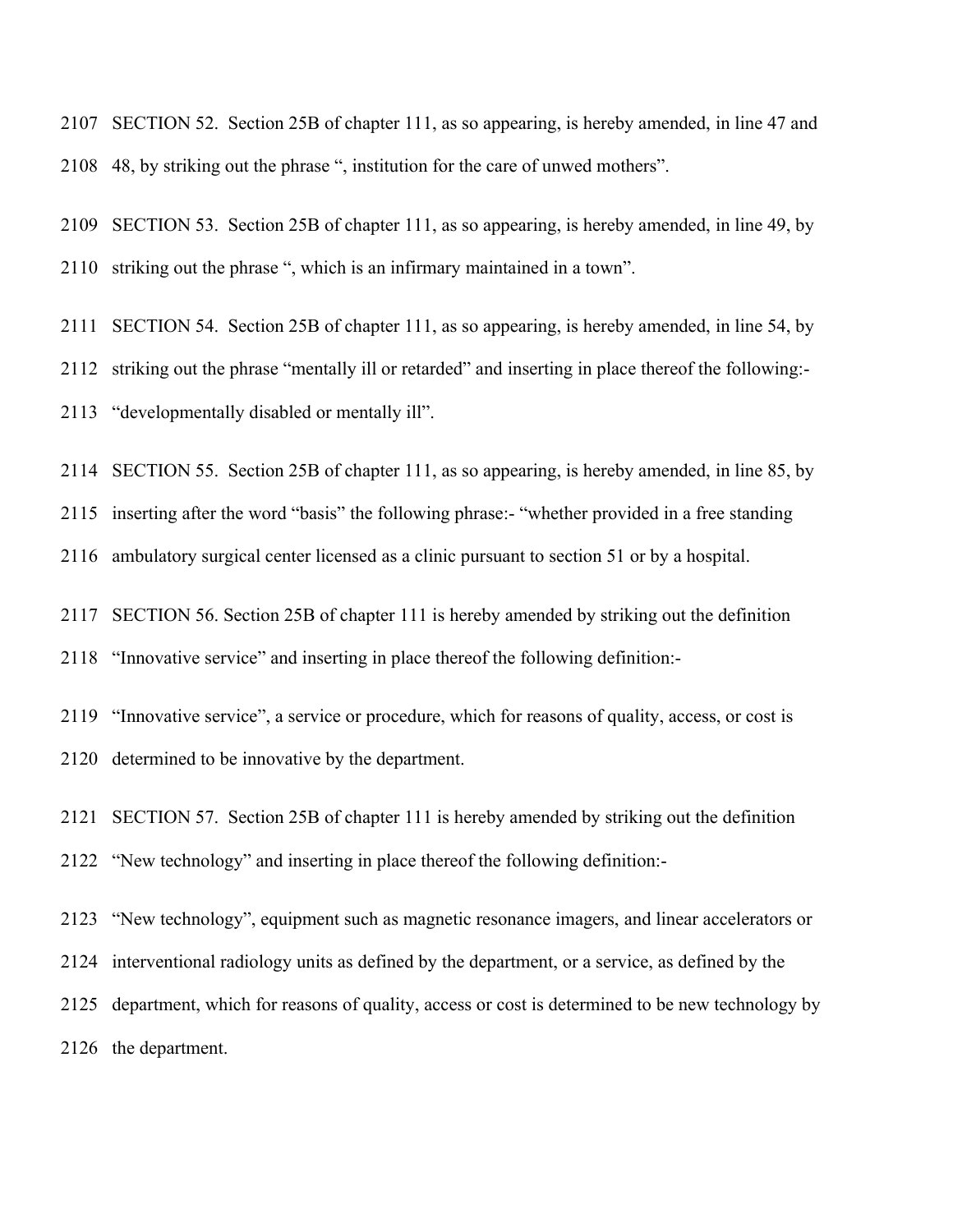SECTION 58. Section 25B of chapter 111, as appearing, is hereby amended, in lines 120-121, the words "A new technology or innovate" and inserting in place thereof the following words:- "a new technology or innovative"

 SECTION 59. Section 25B of chapter 111, as appearing, is hereby amended, in line 122, after parenthesis (b) the following new words:- "for any acute hospital, any increase in bed capacity of more than 4 beds, (c)"

 SECTION 60. Section 25B of chapter 111, as so appearing, is amended by striking out, in lines 149-154, the last sentence of the definition of "Substantial change in services" and inserting in place thereof the following sentence:- Notwithstanding any other provisions to the contrary, the department may further define what constitutes a substantial change in service in regulations, including, but not limited to, any changes in its provision of ambulatory surgery services by any facility that provides ambulatory surgery.

 SECTION 61. Section 25C of chapter 111, as so appearing, is amended by striking out, in lines 4 and 5, the words "or substantially change the service of such facility" and inserting in place thereof the following words:- ", substantially change the service of such facility, or transfer ownership of a facility that requires a determination of need as a condition of initial licensure.

 SECTION 62. Section 25C of chapter 111, as so appearing, is hereby amended by striking out, in lines 42 – 44, the words ", in any location other than a health care facility, as such term is defined in section twenty-five B" and inserting in place thereof the following words:- "or as determined by the department".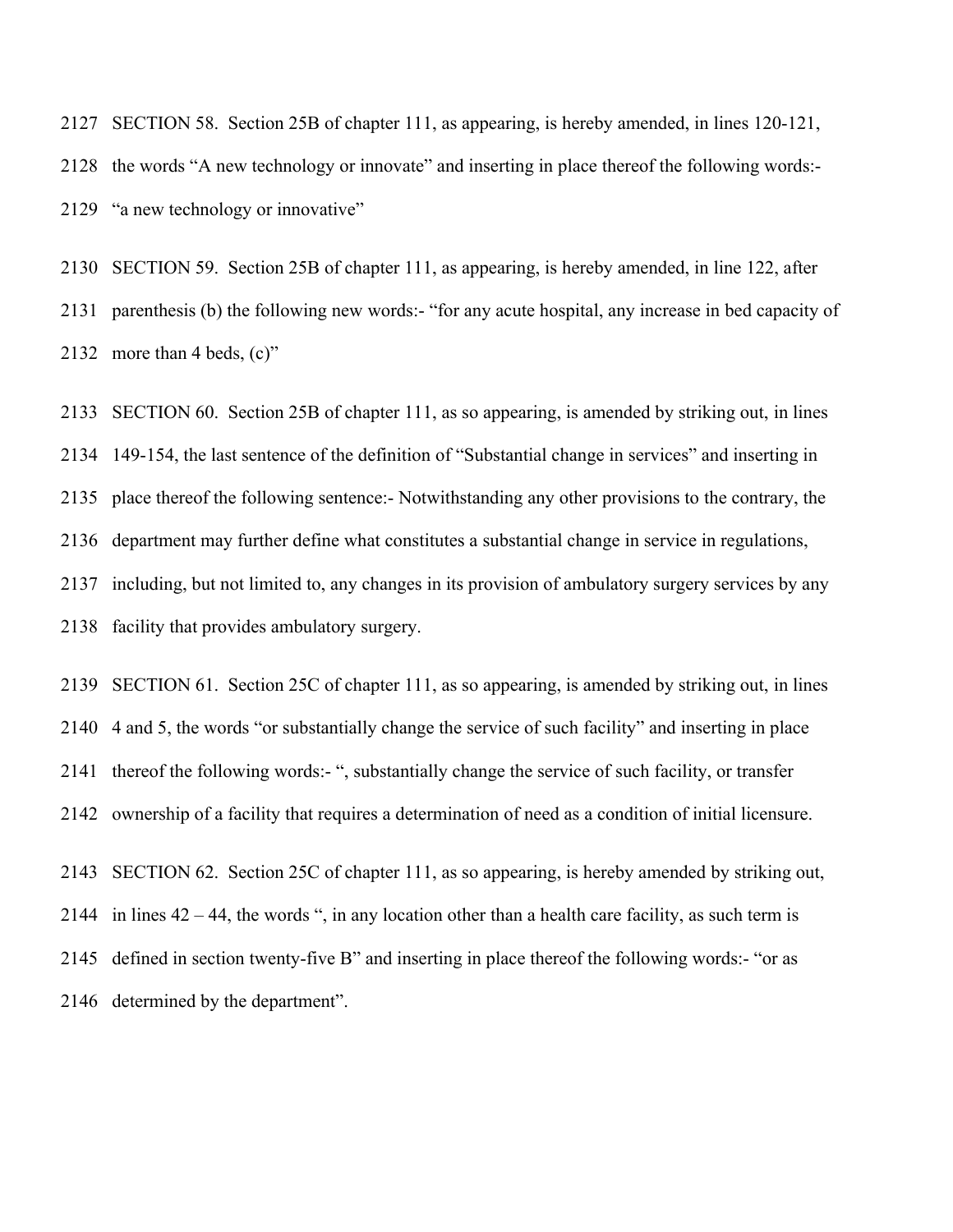SECTION 63. Section 25C of chapter 111, as so appearing, is hereby amended by striking out, in line 62, the words "magnetic resonance imaging equipment" and inserting in place thereof the following words:- "new technology"

 SECTION 64. Section 25C of chapter 111, as so appearing, is hereby further amended by striking out the fourth paragraph and inserting in place thereof the following paragraph:-"No person or agency of the commonwealth or any political subdivision thereof shall acquire for location in other than a health care facility a unit of medical, diagnostic, or therapeutic 2154 equipment, other than equipment used to provide an innovative service or which is a new technology, as such terms are defined in section 25B, with a fair market value in excess of \$150,000 unless the person or agency notifies the department of the person's or agency's intent to acquire such equipment and of the use that will be made of the equipment. Such notice shall be made in writing and shall be received by the department at least 30 days before contractual arrangements are entered into to acquire the equipment with respect to which notice is given. A determination by the department of need therefor shall be required for any such acquisition (i) if the notice required by this paragraph is not filed in accordance with the requirements of this paragraph, and (ii) if the requirements for exemption under subsection (a) of section twenty-five C1/2; provided, however, that in no event shall any person who acquires a unit of new technology for location other than in a health care facility refer or influence any referrals of patients to said equipment, unless said person is a physician directly providing services with that equipment; provided, however, that for the purposes of this section, no public advertisement shall be deemed a referral or an influence of referrals; and provided, further, that any person who has an ownership interest in said equipment, whether direct or indirect, shall disclose said interest to patients utilizing said equipment in a conspicuous manner. ".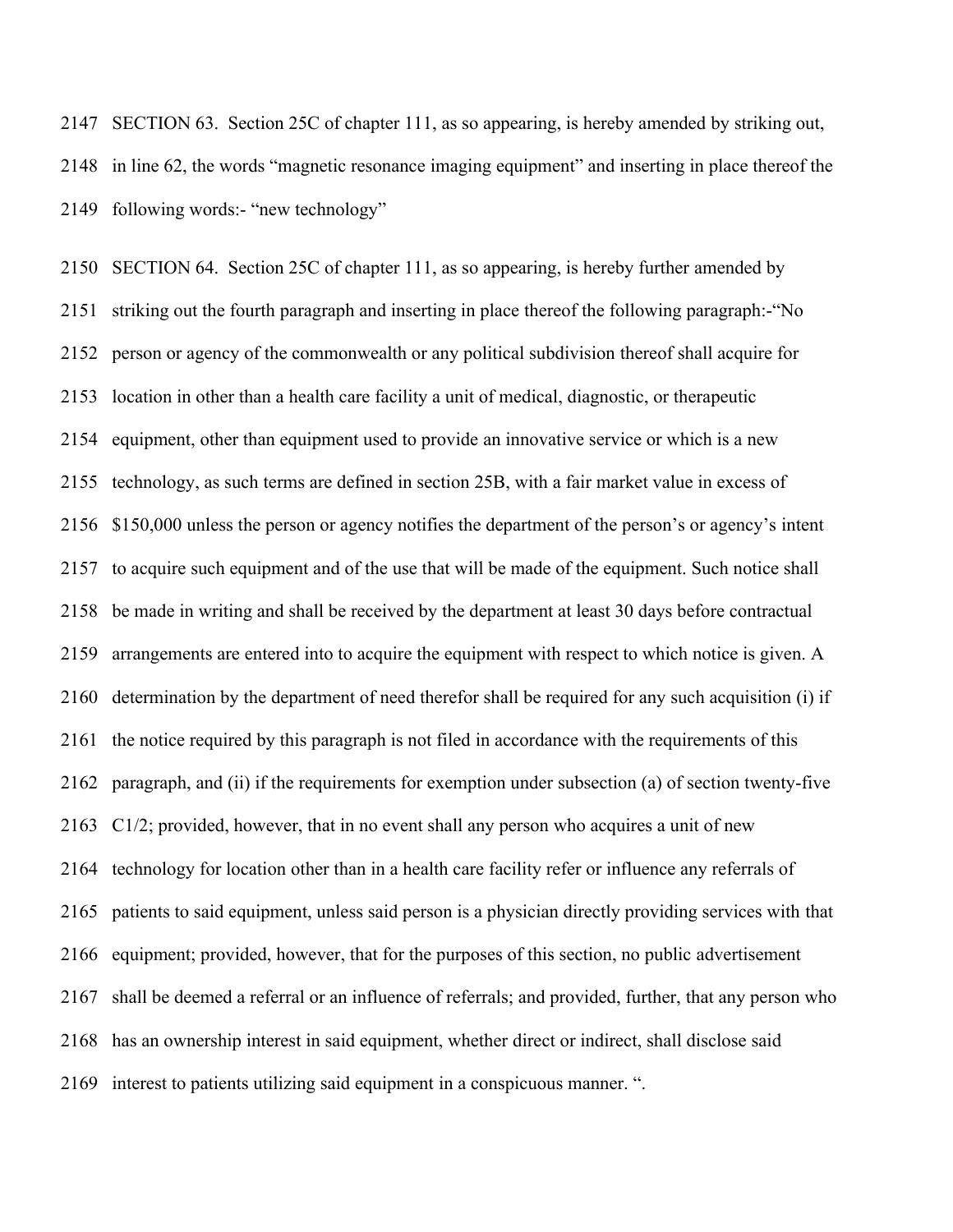SECTION 65. Section 25C of chapter 111, as so appearing, is hereby further amended by striking out paragraphs 5 through 7 inclusive, and inserting in place thereof the following 3 paragraphs:—

 A determination of need shall be required for acquisition of a hospital by any person, agency of the commonwealth or political subdivision thereof. In making any such determination, the department may consider the financial capacity of the prospective licensee to operate the hospital in accordance with applicable laws, whether the transaction will create a significant effect on the availability or accessibility of health care services to the affected communities, the ability of the prospective owner to meet the additional requirements for licensure under section 51G as determined by the department, and the applicant's plan for the provision of community benefits, including the identification and provision of essential health services.

 The department, in making any determination of need, shall encourage appropriate allocation of private and public health care resources and the development of alternative or substitute methods of delivering health care services so that adequate health care services will be made reasonably available to every person within the commonwealth at the lowest reasonable aggregate cost, may impose terms and conditions as the department reasonably determines are necessary to achieve the purposes and intent of this section, including but not limited to maintenance of existing, or addition of new, services and may consider additional factors. The department may also recognize the special needs and circumstances of projects that (1) are essential to the conduct of research in basic biomedical or health care delivery areas or to the training of health care personnel, (2) are unlikely to result in any increase in the clinical bed capacity or outpatient load capacity of the facility, and (3) are unlikely to cause an increase in the total patient care charges of the facility to the public for health care services, supplies, and accommodations, as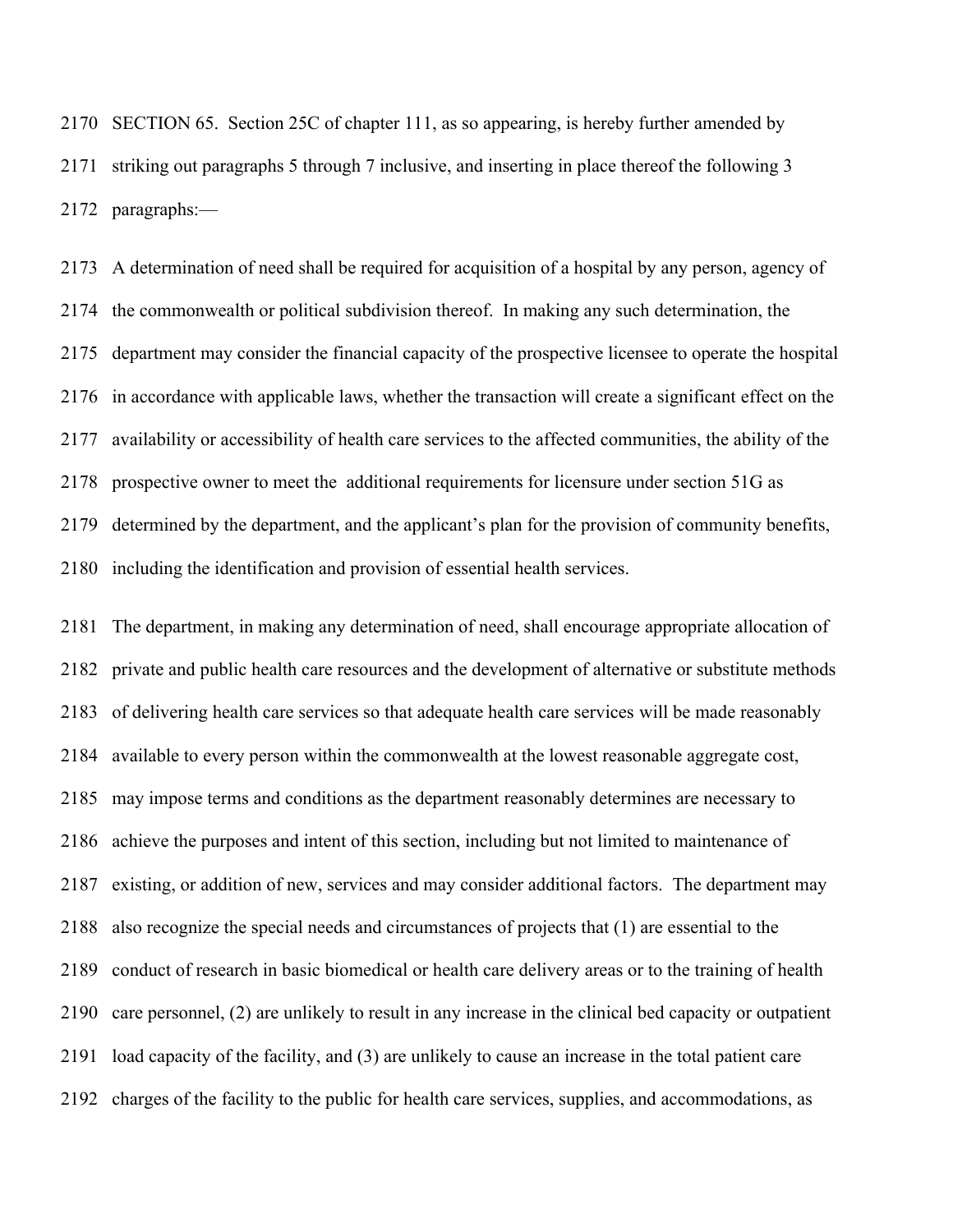such charges shall be defined from time to time in accordance with section 5 of chapter 409 of the acts of 1976. Any determination of need shall be guided by the state health plan.

 Applications for such determination shall be filed with the department, together with such other forms and information as shall be prescribed by, or acceptable to, the department. A duplicate copy of any application together with supporting documentation therefor, shall be a public record and kept on file in the department. The department may require a public hearing on any application. A reasonable fee, established by the department, shall be paid upon the filing of such application; provided, that in no event shall such fee exceed one-fifth of one per cent of the capital expenditures, if any, proposed by the applicant or 0.2 per cent of the acquisition costs of a transfer of ownership.

 SECTION 66. Said chapter 111, as so appearing, is hereby further amended by inserting after section 25E the following section:—

2205 Section  $25E\frac{1}{2}$ . (a) There shall be in the department a division of health planning, in this section called the division. The division shall develop a state health plan, and may amend the plan as necessary.

 (b) There shall be in the department a health planning council consisting of the commissioner or designee, the director of the office of Medicaid or designee, the executive director of the division of health care cost and quality or designee, the secretary of health and human services or designee, the director of the division, and 3 members appointed by the governor, of whom at least 1 shall be a health economist; at least 1 shall have experience in health policy and planning, and at least 1 shall have experience in health care market planning and service line analysis. The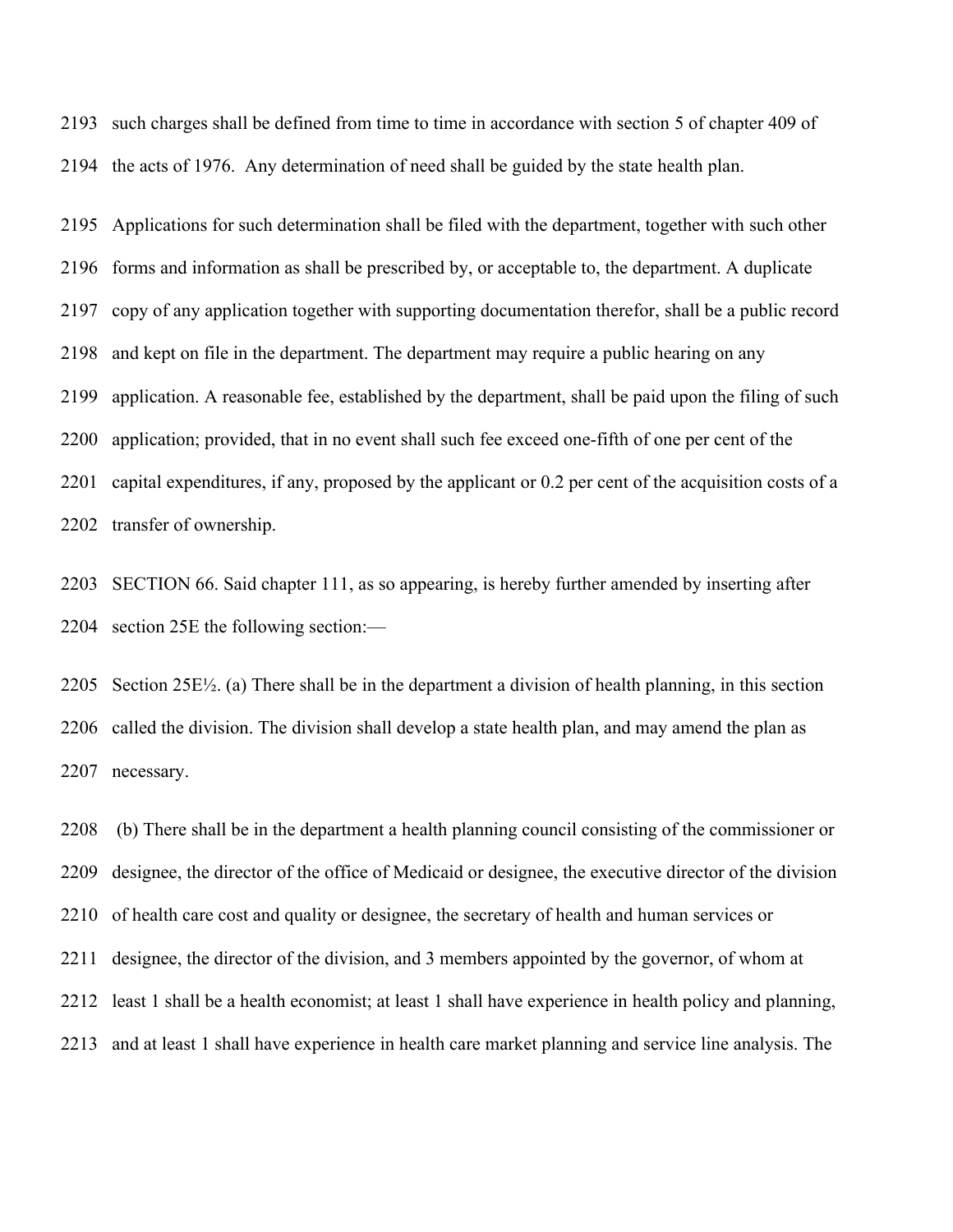health planning council shall advise the division and shall oversee and issue the state health plan developed by the division.

(c) The state health plan developed by the division shall include at least the following: (1) an

inventory of current health care facilities that includes licensed beds, surgical capacity, numbers

of technologies or equipment defined as innovative services or new technologies by the

department, and all other services or supplies that are subject to determination of need, and (2) an

assessment of the need for every such service or supply on a state-wide or regional basis

including projections for such need for at least 5 years.

 (d) The department shall issue guidelines, rules, or regulations consistent with the state health plan for making determinations of need.

 SECTION 67. Section 25G of said chapter, as so appearing, is hereby amended by inserting at the end thereof the following sentence:—

 Any violation of such provisions also shall constitute grounds to refuse to accept, review or consider an application for a determination of need by the facility, its affiliates, including a parent, subsidiary umbrella organization or another facility in the same health system or organization; or grounds for additional terms and conditions on any subsequent application for a determination of need by the facility or its affiliates, including a parent, subsidiary, umbrella organization or another facility in the same health system or organization for a minimum of 5 years.

 SECTION 68. Section 51G of chapter 111, as so appearing, is hereby amended, in line 38, after the words "or services," the following words:- "conduct a public hearing on the closure of said essential services or of the hospital. The department shall".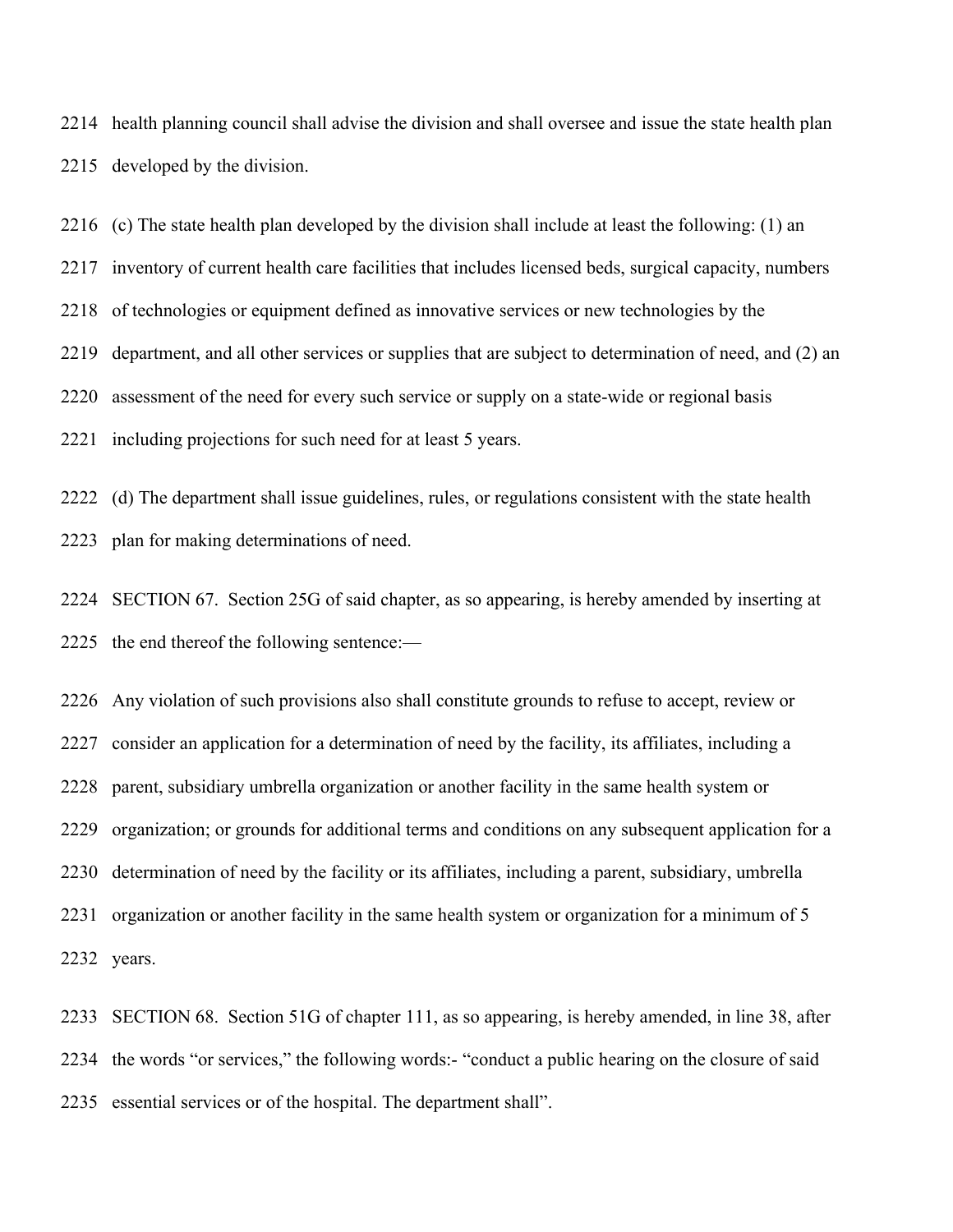SECTION 69. Section 51G of chapter 111, as so appearing, is hereby amended, in line 40, by striking out the word "area," and inserting in place thereof the following words:- "area and shall".

 SECTION 70. Section 51G of chapter 111, as so appearing, is hereby amended, in line 41, by striking out the words ", and" and inserting in place thereof the following words:- ". In order to".

 SECTION 71. Section 51G of chapter 111, as so appearing, is hereby amended, in line 44, by inserting after the word "services" the following words:- ", the department shall require the hospital to continue providing the essential service unless the department finds that such continuation would impose an undue financial burden on the hospital".

 SECTION 72. Section 51G of chapter 111, as so appearing, is hereby amend by inserting after paragraph (6) the following paragraph:-(7) Any violation of the requirements under this section also shall constitute grounds for refusing to grant or renew, modifying or revoking the license of a health care facility or of any part thereof; grounds to refuse to accept, review or consider an application for a determination of need by the facility, its affiliates, including a parent, subsidiary umbrella organization or another facility in the same health system or organization, or grounds for additional terms and conditions on any subsequent application for a determination of need by the facility or its affiliates, including a parent, subsidiary, umbrella organization or another facility in the same health system or organization for a minimum of five years.

 SECTION 73. The General Laws are hereby amended by inserting after chapter 118H the following chapter:—

## CHAPTER 118I. HEALTH INFORMATION TECHNOLOGY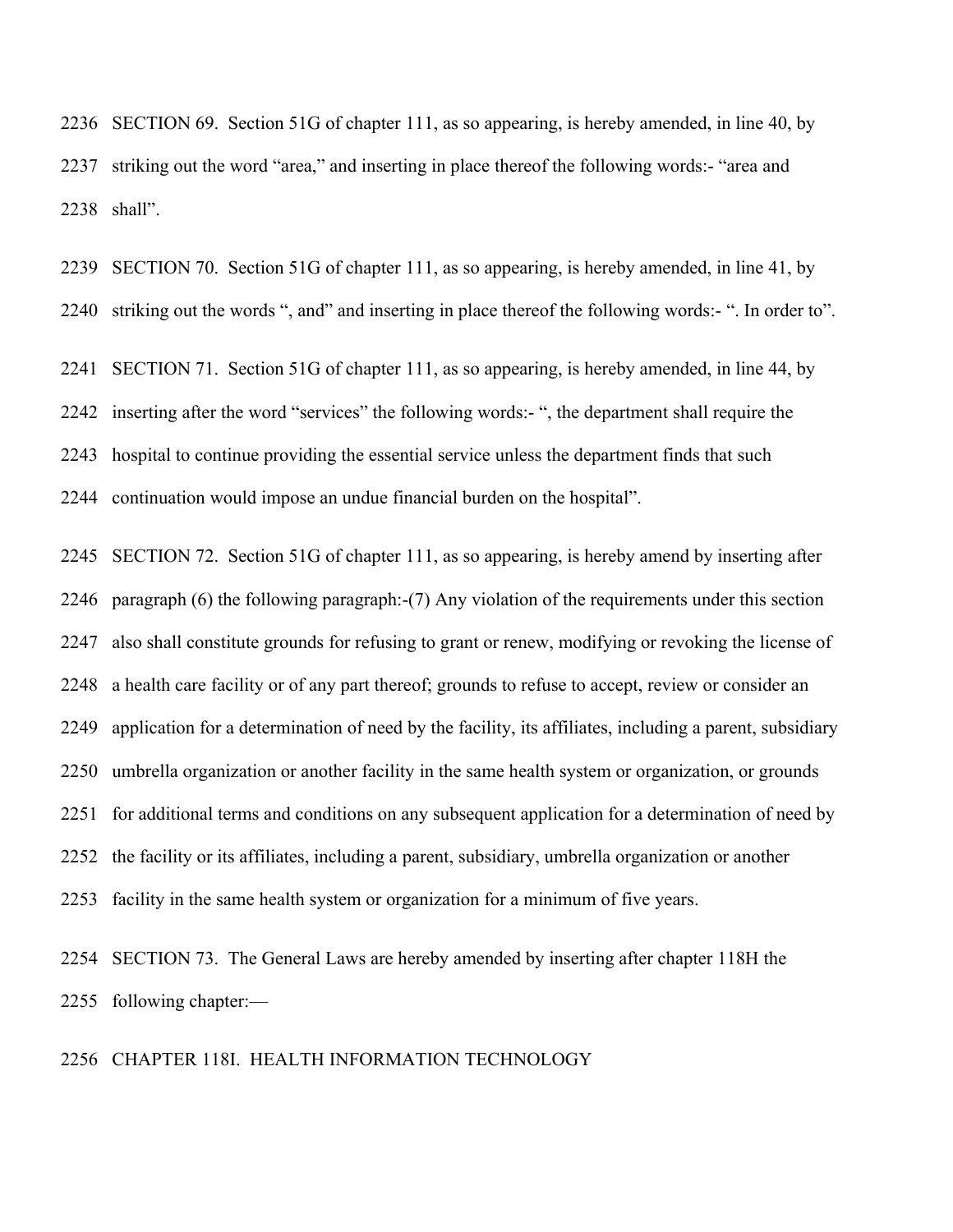Section 1. As used in this chapter, the following words shall, unless the context clearly requires otherwise, have the following meanings:—

"Division", the division of health care cost and quality established under chapter 118G.

"Electronic health record," a longitudinal electronic record of patient health information

generated by one or more encounters in any care delivery setting.

"Electronic medical home," the location of a patient's electronic health record whether located,

maintained or stored on a provider server, at a central storage repository, cloud storage, or any

other storage and retrieval method or location.

"Health information exchange," an electronic platform enabling the transmission of healthcare-

related data among providers, health care facilities, health information organizations and

government agencies according to national standards, the reliable and secure transfer of data

among diverse systems and access to and retrieval of data.

 Section 2. (a) There shall be established a health information technology council within the division. The council shall advise the division on the dissemination of health information technology across the commonwealth, including the deployment of electronic health records systems in all health care provider settings that are networked through a statewide health information exchange.

 (b) The council shall consist of 19 members, as follows: 1 shall be the executive director of the division, who shall serve as the chair; 1 shall be the secretary of health and human services; 1 shall be the secretary of administration and finance or designee; 1 shall be the secretary of housing and economic development or designee; 1 shall be the director of the office of Medicaid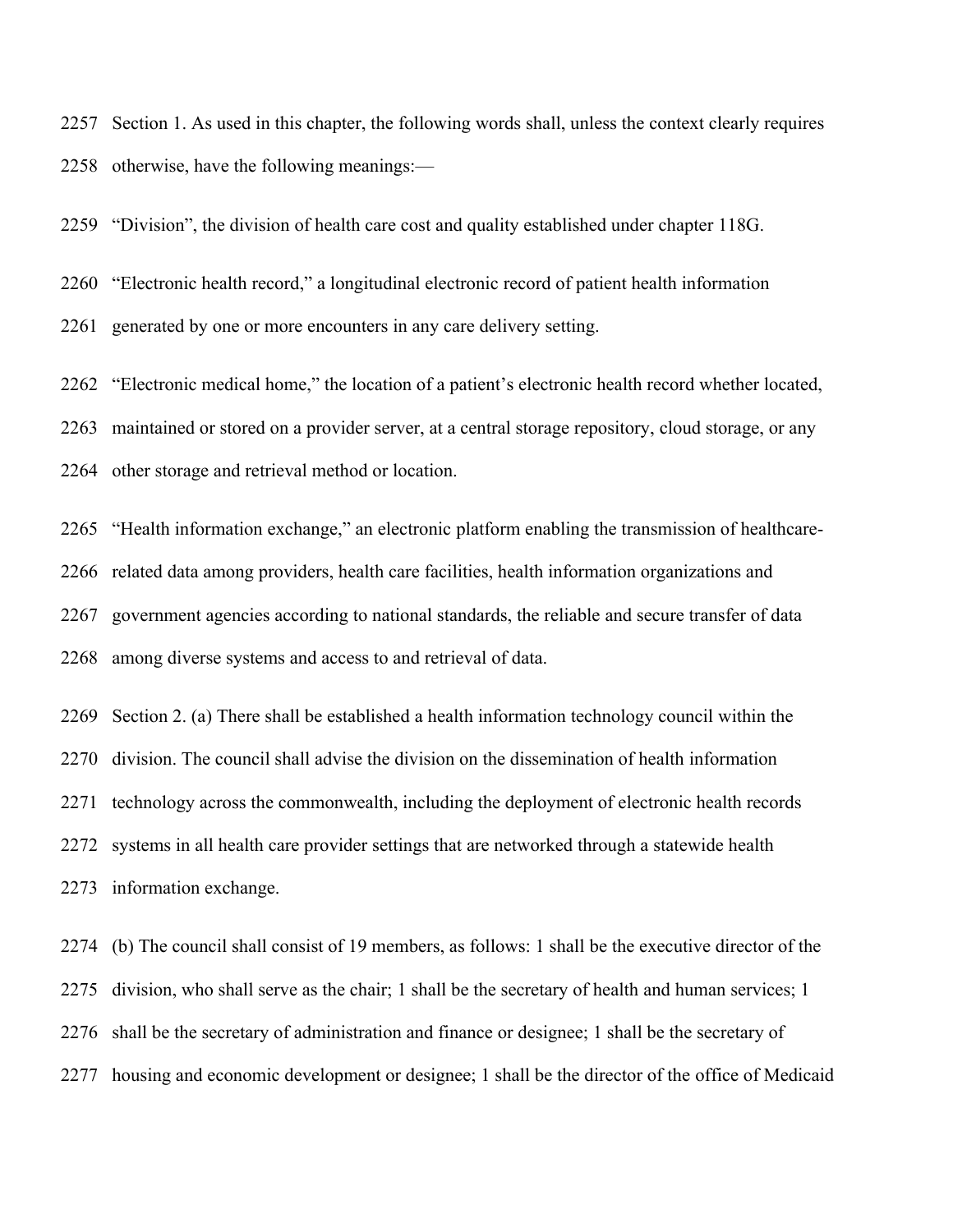or designee; 1 shall be the commissioner of public health or designee; and 13 shall be appointed by the governor, of whom at least 1 shall be an expert in health information technology, 1 shall be an expert in law and health policy, and 1 shall be an expert in health information privacy and security; 1 shall be from an academic medical center; 1 shall be from a community hospital; 1 shall be from a community health center; 1 shall be from a long term care facility; 1 shall be from large physician group practice; 1 shall be from a small physician group practice; 1 shall represent health insurance carriers; and 3 additional members shall have experience or expertise in health information technology. The council may consult with parties, public or private, that it considers desirable in exercising its duties under this section, including persons with expertise and experience in the development and dissemination of electronic health records systems, and the implementation of electronic health record systems by small physician groups or ambulatory care providers, as well as persons representing organizations within the commonwealth interested in and affected by the development of networks and electronic health records systems, including, but not limited to, persons representing local public health agencies, licensed hospitals and other licensed facilities and providers, private purchasers, the medical and nursing professions, physicians and health insurers, the state quality improvement organization, academic and research institutions, consumer advisory organizations with expertise in health information technology and other stakeholders as identified by the secretary of health and human services. Appointive members of the council shall serve for terms of 2 years or until a successor is appointed. Members shall be eligible to be reappointed and shall serve without compensation. Chapter 268A shall apply to all council members, except that the council may purchase from, sell to, borrow from, contract with or otherwise deal with any organization in which any council

member is in anyway interested or involved; provided, however, that such interest or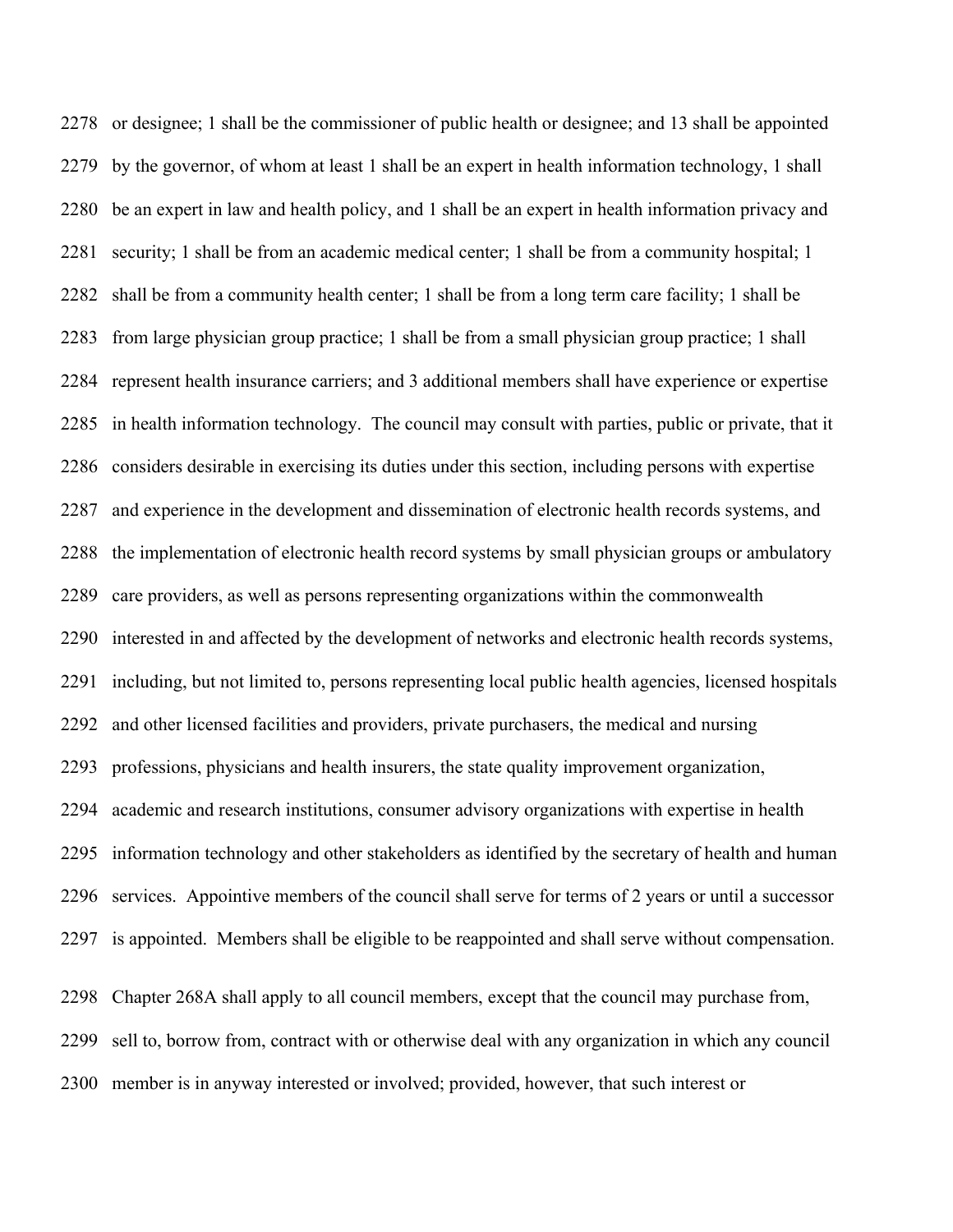involvement shall be disclosed in advance to the council and recorded in the minutes of the proceedings of the council; and provided further, that no member shall be deemed to have violated section 4 of said chapter 268A because of his receipt of his usual and regular compensation from his employer during the time in which the member participates in the activities of the council.

 Section 3. (a) There shall be established within the division a department of health information technology. The executive director of the division shall appoint a qualified individual to serve as the director of the department, who shall be an employee of the division, report to the executive director and manage the affairs of the department. The department shall advance the dissemination of health information technology across the commonwealth, including the deployment of electronic health records systems in all health care provider settings that are networked through a statewide health information exchange.

 (b) The department shall have full authority to conduct procurements and enter into contracts for the purchase and development of any and all hardware or software in connection with carrying out the purposes of this act. The department shall have the full and exclusive authority over the technical aspects of the development, dissemination and implementation of health information technology in the commonwealth including the deployment of electronic health records systems in all provider settings that are networked through a fully interoperable statewide health information exchange; provided, however, that the division shall have the sole responsibility for determining any policy objectives of the health information exchange and other health information technology.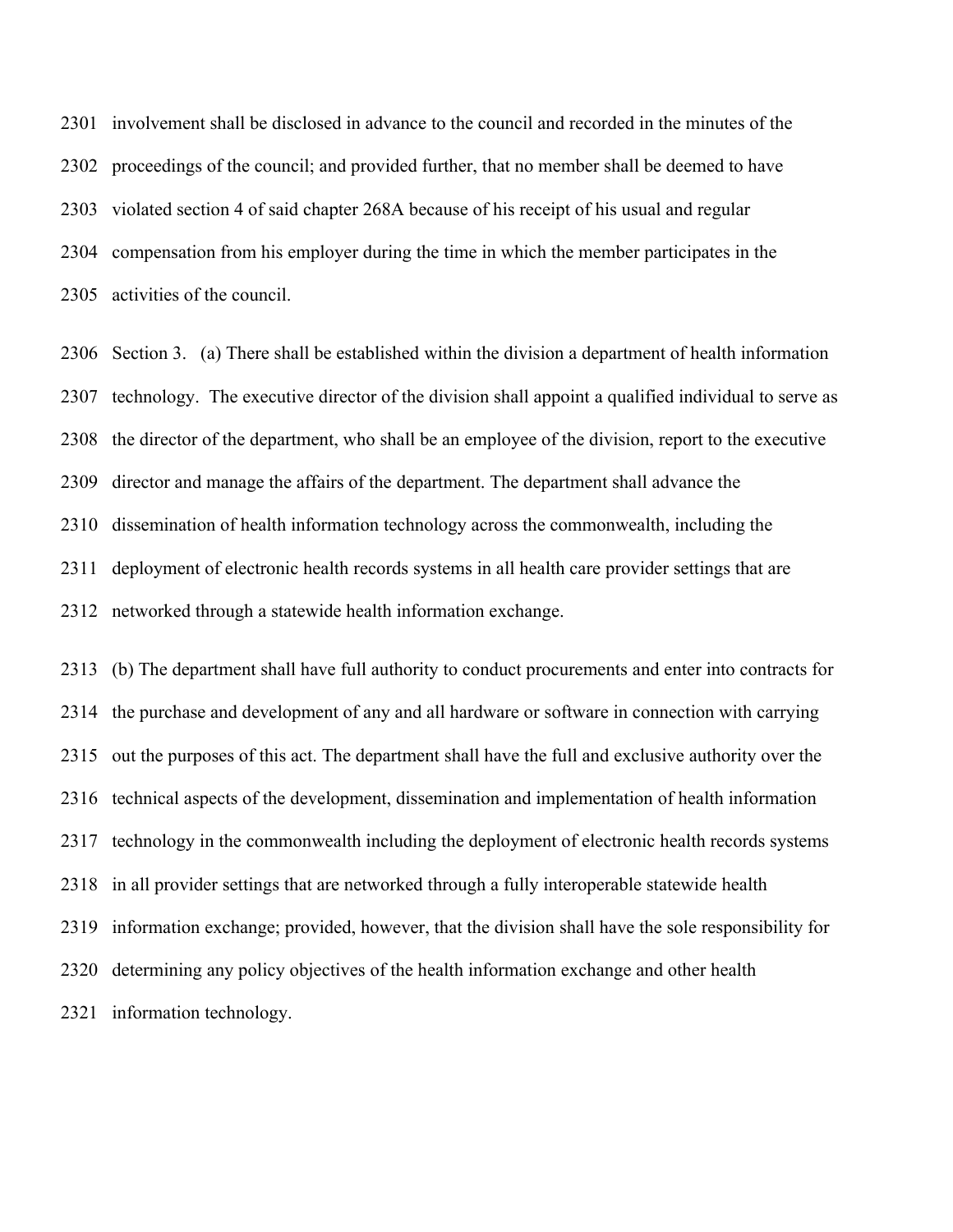Section 4. (a) The department, in consultation with the council, shall advance the dissemination of health information technology by: (i) ensuring the implementation and use of electronic health records systems by health care providers in order to improve health care delivery and coordination, reduce unwarranted treatment variation, eliminate wasteful paper-based processes, help facilitate chronic disease management initiatives and establish transparency; (ii) ensuring the creation and maintenance of a statewide interoperable electronic health information exchange that allows individual health care providers in all health care settings to exchange patient health information with other providers; and (iii) identifying and promoting an accelerated dissemination in the commonwealth of emerging health care technologies that have been developed and employed and that are expected to improve health care quality and lower health care costs, but that have not been widely implemented in the commonwealth.

 (b) In carrying out the purposes of this section, the department shall consult with various organizations of regional payers and providers involved in the development of a health information exchange in developing the statewide electronic records plan and annual updates and in designing, developing, disseminating and implementing health information technology.

 Section 5. (a) The director of the department shall prepare and annually update a statewide electronic health records and health information exchange implementation plan and an annual update thereto. Each plan shall contain a budget for the application of funds from the Massachusetts Health Information Technology Fund for use in implementing each such plan. The director shall submit such plans and updates, and associated budgets, to the division for its approval. Each such plan and the associated budget shall be subject to approval of the division.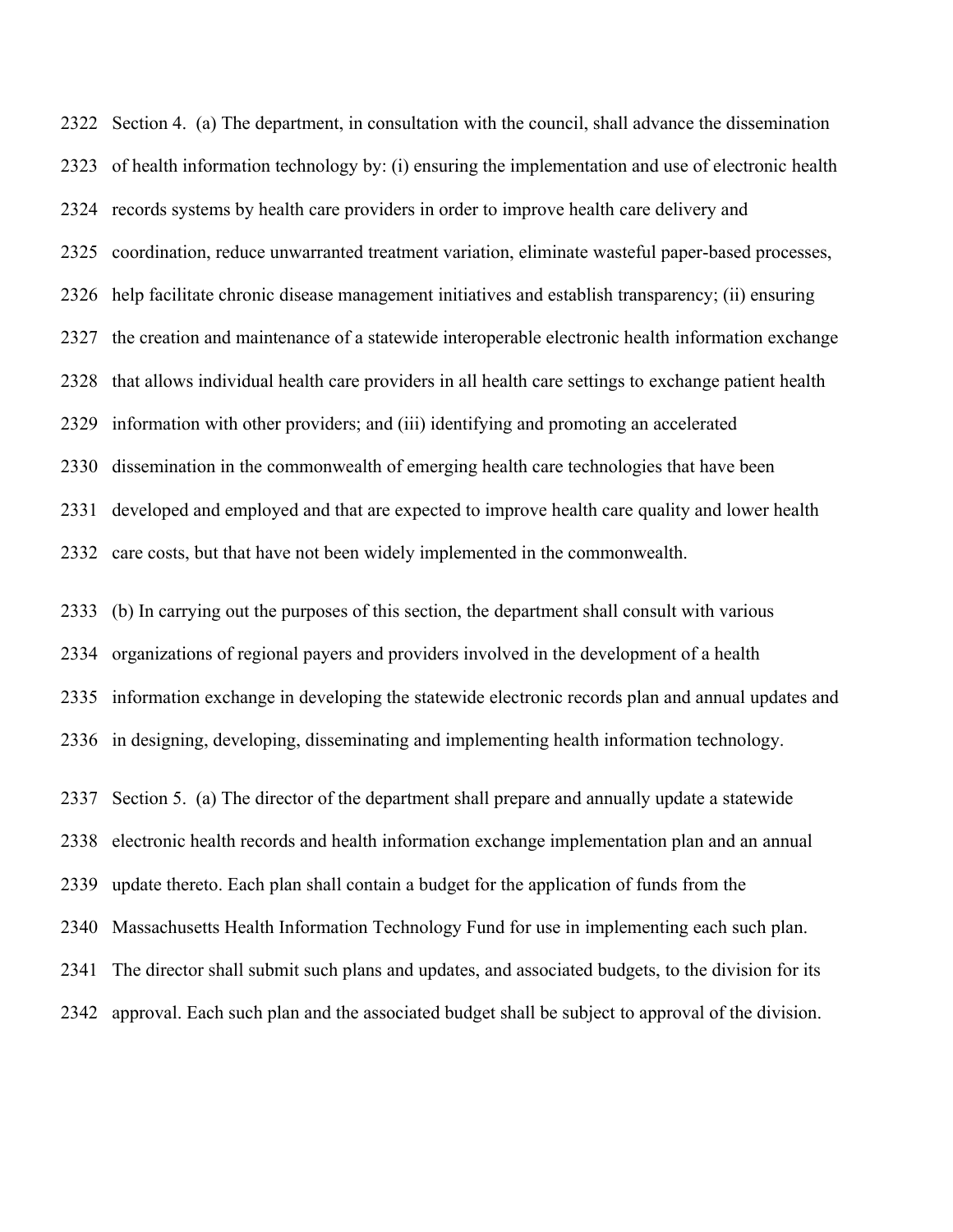(b) Components of each such plan, as updated, shall be community-based implementation plans that assess a municipality's or region's readiness to implement and use electronic health record systems and an interoperable electronic health information exchange within the referral market for a defined patient population. Each such implementation plan shall address the development, implementation and dissemination of electronic health records systems among health care providers in the community or region, particularly providers, such as community health centers that serve underserved populations, including, but not limited to, racial, ethnic and linguistic minorities, uninsured persons, and areas with a high proportion of public payer care.

 (c) Each plan as updated shall: (i) allow seamless, secure electronic exchange of health information among health care providers, health plans and other authorized users; (ii) provide consumers with secure, electronic access to their own health information; (iii) meet all applicable federal and state privacy and security requirements, including requirements imposed by the Health Insurance Portability and Accountability Act of 1996, P.L.104-191, the American Recovery and Reinvestment Act of 2009, P.L. 111-5, 42 C.F.R. §§2.11 et seq. and 45 C.F.R. §§160, 162, 164 and 170.; (iv) meet standards for interoperability adopted by the division; (v) give patients the option of allowing only designated health care providers to disseminate their individually identifiable information; (vi) provide public health reporting capability as required under state law; and (vii) allow reporting of health information other than identifiable patient health information for purposes of such activities as the executive director of the division may from time to time consider necessary.

 (d) Each plan as updated shall be consistent with the mandatory compliance date set forth in section 9 for implementation of the health information exchange and all other requirements of this act.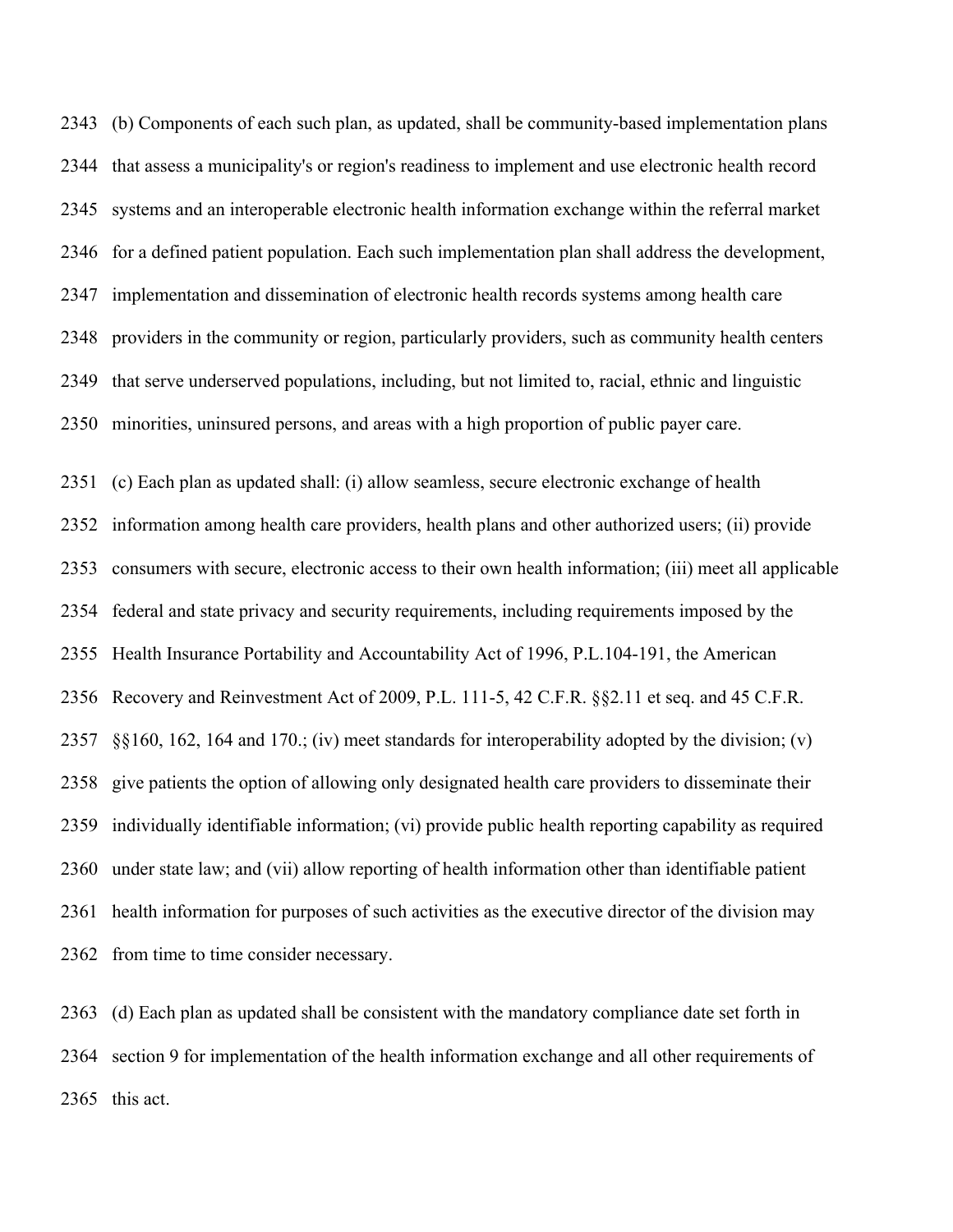Section 6. The department shall: (i) contract with implementing organizations to facilitate a public-private partnership that includes representation from hospitals, physicians and other health care professionals, health insurers, employers and other health care purchasers, health data and service organizations, and consumer organizations and provide resources and support to recipients of grants awarded under section 15 to implement each program within the designated community pursuant to the implementation plan; (ii) certify and disburse funds to subcontractors, when necessary; (iii) provide technical assistance to facilitate successful practice, redesign, adoption of electronic health records, and utilization of care management strategies; (iv) ensure that electronic health records systems are fully interoperable and secure and that sensitive patient information is kept confidential by exclusively utilizing electronic health records products that are certified by the Certification Commission for Healthcare Information Technology; and (v) certify a group of subcontractors who shall provide the necessary hardware and software for system implementation. Before the department issues requests for proposals for contracts to be entered into pursuant to this section, the department's director shall consult with the council and the division with respect to the content of all such proposals. All contracts with implementing organizations entered into by the department must first be approved by the division.

 Section 7. Every patient shall have full and unrestricted access to his electronic health record at all times. The department shall develop and implement a method of providing each patient secure access to such patient's electronic health record. Such methods may include, but are not limited to, assigning patient personal identification number and protected password access to their electronic health record, electronic access devices or cards and such other means as the department may determine.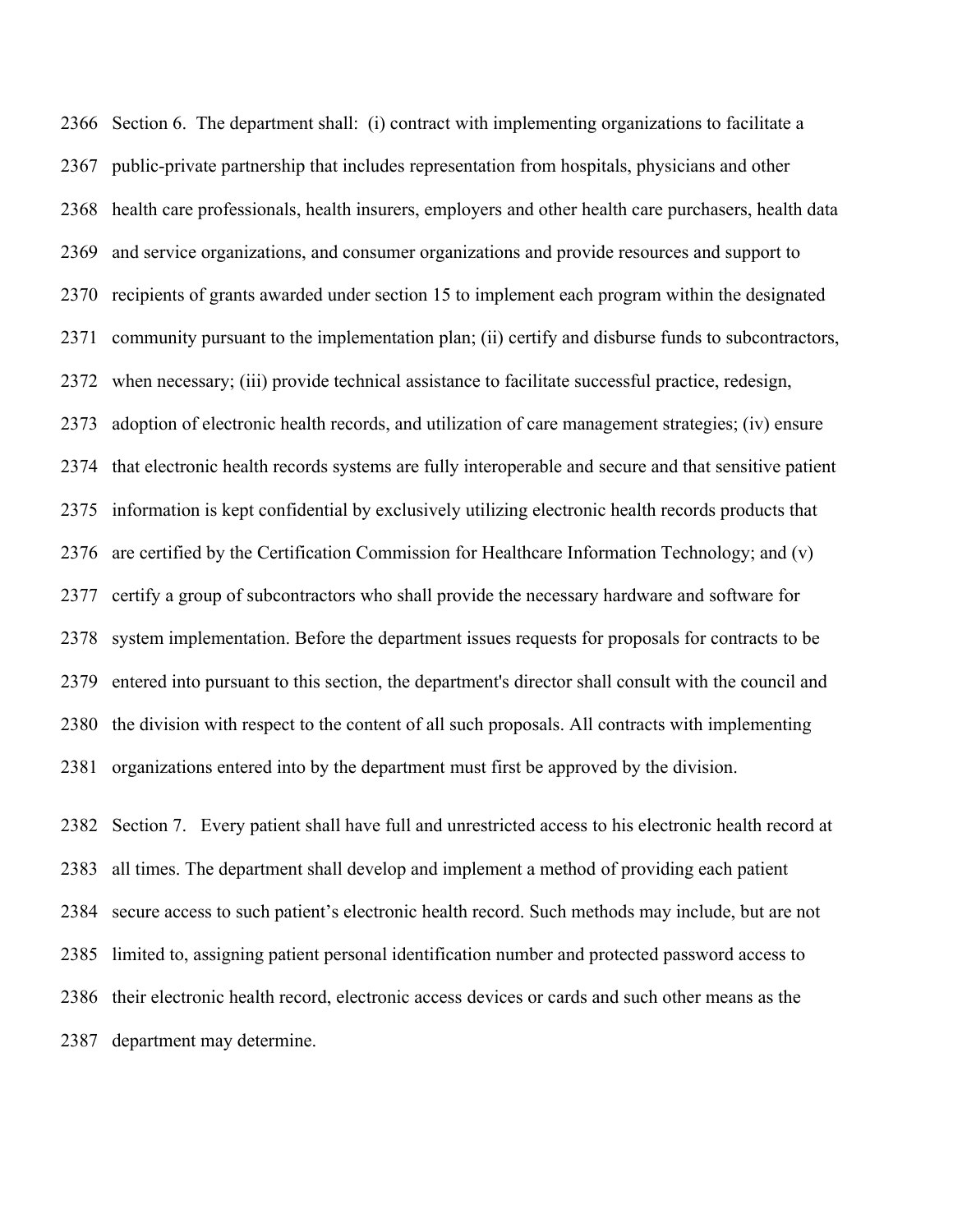Section 8. Not later than January 1, 2017, the department shall complete the development and implementation of a method of health information data storage that will allow patients and providers the ability to access electronic health records and securely and accurately exchange electronic health record information as provided in this chapter. Such methods may include a central storage repository, cloud storage, storage on provider servers, a central information index and request router, or such other methods as the department shall determine; provided that any such means of storage and access developed by the department shall be fully secure and shall ensure compliance with all state and federal privacy requirements, including those imposed by the Health Insurance Portability and Accountability Act of 1996, P.L.104-191, the American Recovery and Reinvestment Act of 2009, P.L. 111-5, 42 C.F.R. §§2.11 et seq. and 45 C.F.R.§§160, 162 and 164.

 Section 9. (a) The department shall develop and implement no later than January 1, 2017, a fully interoperable information technology platform to support and enable a fully functional state wide health information exchange that secures the participation of all health care providers in the exchange. To ensure compliance, the division shall have the authority to impose penalties as provided in this section.

(b) At a minimum, the health information exchange must enable the following capabilities:

 (i) The storage and maintenance of all electronic health records of a patient at the patient's electronic medical home;

 (ii) Allow providers to contemporaneously and securely transfer information and records regarding any medical event or encounter to the patient's electronic medical home;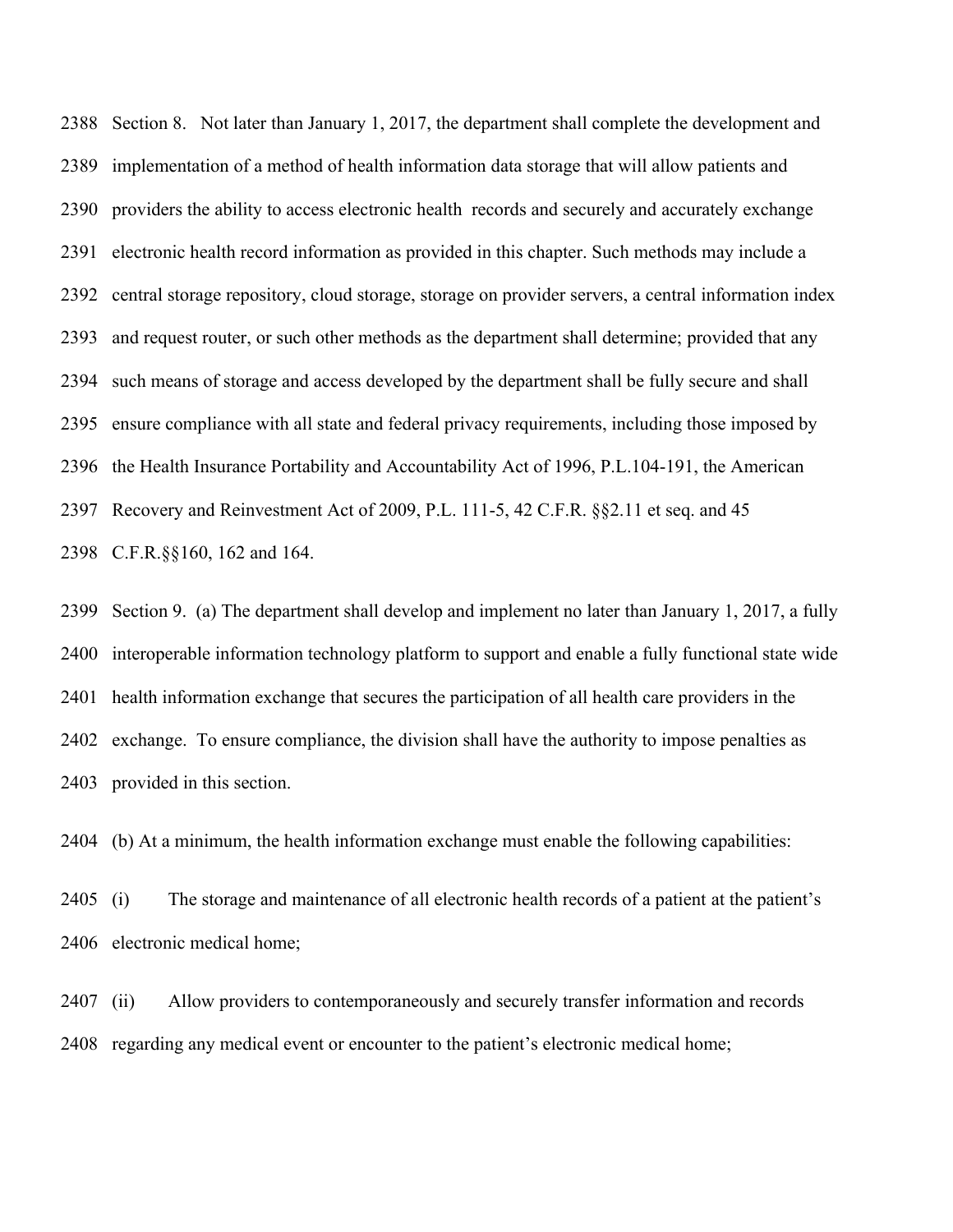(iii) Allow providers to promptly and securely access and retrieve a patient's electronic medical record; and

(iv) Allow patients access to their own medical record at all times.

 (b) The division is authorized to impose penalties for non-compliance by healthcare providers with the requirements of this section of up to \$1 per day per member up to a maximum of 45 days; provided, however, that the division may waive penalties for good cause shown, including lack of broadband internet access as provided in section 10. Penalties collected under this section shall be deposited into the wellness and prevention trust fund, as created in section 75 of chapter 10.

 Section 10. If a provider is located in a geographic area of the commonwealth that does not have broadband internet access and, due to lack of such broadband internet access, such provider is unable to fully comply with the requirements of the health information exchange and any other health information technology requirements implemented by the department under this chapter, such provider may apply to the department for a temporary waiver as to any specific requirement with which it is unable to comply for such reason. If the department determines that the provider is unable to comply with a requirement due to the lack of broadband internet access, the division may grant a waiver of such requirement; provided, however, that, upon a determination by the division that broadband internet access has become available to such provider since the date of the grant of the waiver, the division shall notify such provider thereof. Within 180 days of such notice, such provider shall take such actions as are necessary to bring the provider into full compliance with the requirements of the health information exchange and any other health information technology requirements implemented by the division under this chapter.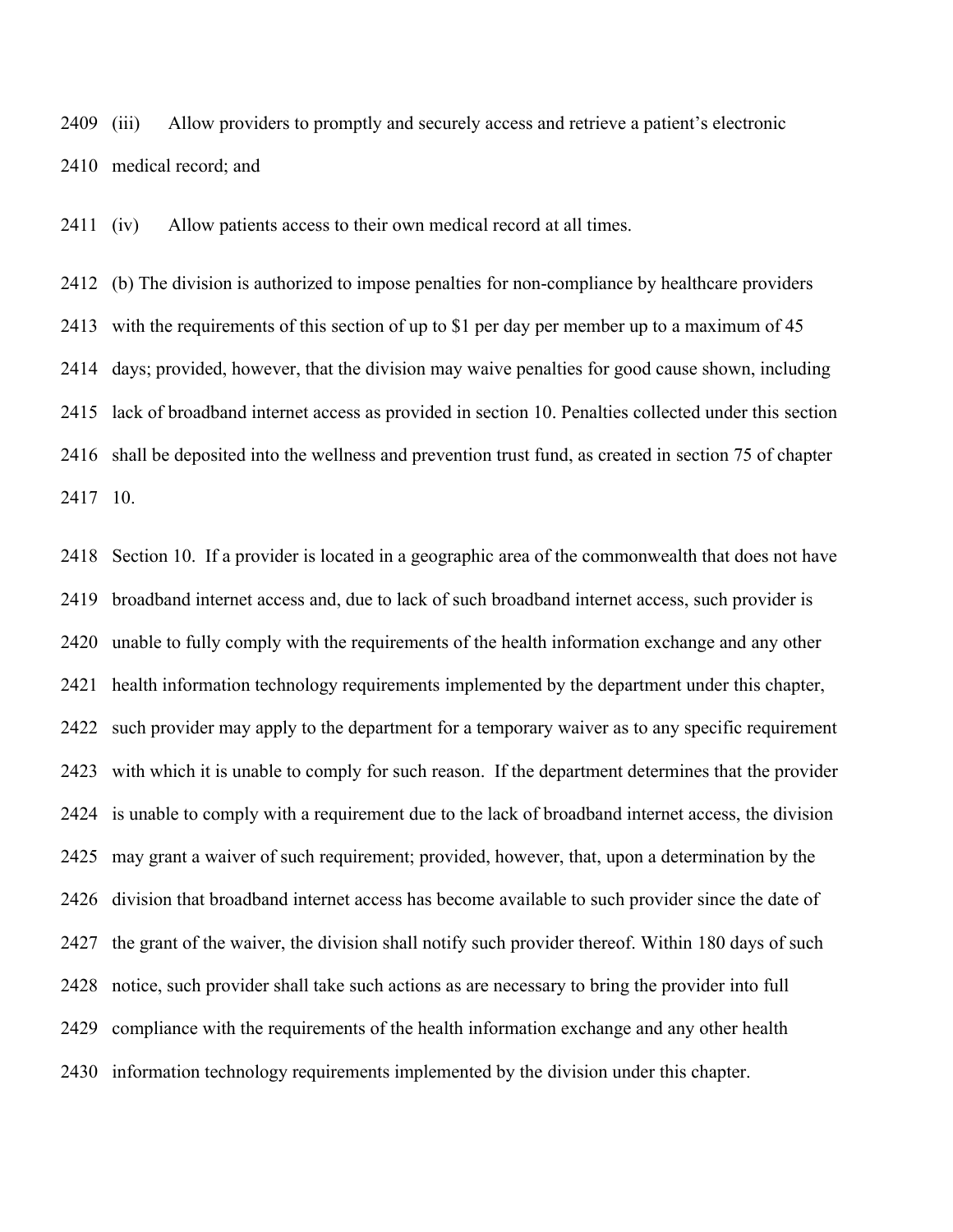Section 11. There shall be established and set up on the books of the division the Massachusetts Health Information Technology Fund, hereinafter referred to as the fund, for the purpose of supporting the advancement of health information technology in the commonwealth, including, but not limited to, the full deployment of electronic health records. There shall be credited to the fund any appropriations, proceeds of any bonds or notes of the commonwealth issued for the purpose, or other monies authorized by the general court and designated thereto; any federal grants or loans; any private gifts, grants or donations made available; and any income derived from the investment of amounts credited to the fund. There shall be transferred to the fund any money in the E-Health Institute Fund as of the effective date of this act. The director of the division shall seek, to the greatest extent possible, private gifts, grants and donations to the fund. The division shall hold the fund in an account or accounts separate from other funds. The fund shall be administered by the executive director of the division without further appropriation; provided, however, that any disbursement or expenditure from the fund for grants or for contracts with implementing organizations, as provided in section 15, shall be approved by the division's board.. Amounts credited to the fund shall be available for reasonable expenditure by the department, subject to the approval of the division where such approval is required under this section, for such purposes as the department determines are necessary to support the dissemination and development of health information technology in the commonwealth, including, but not limited to, for the grant program established in section 15 and for contracts with implementing organizations provided for in section 6.

 Section 12. Any plan approved by the department and every grantee and implementing organization that receives monies for the adoption of health information technology shall: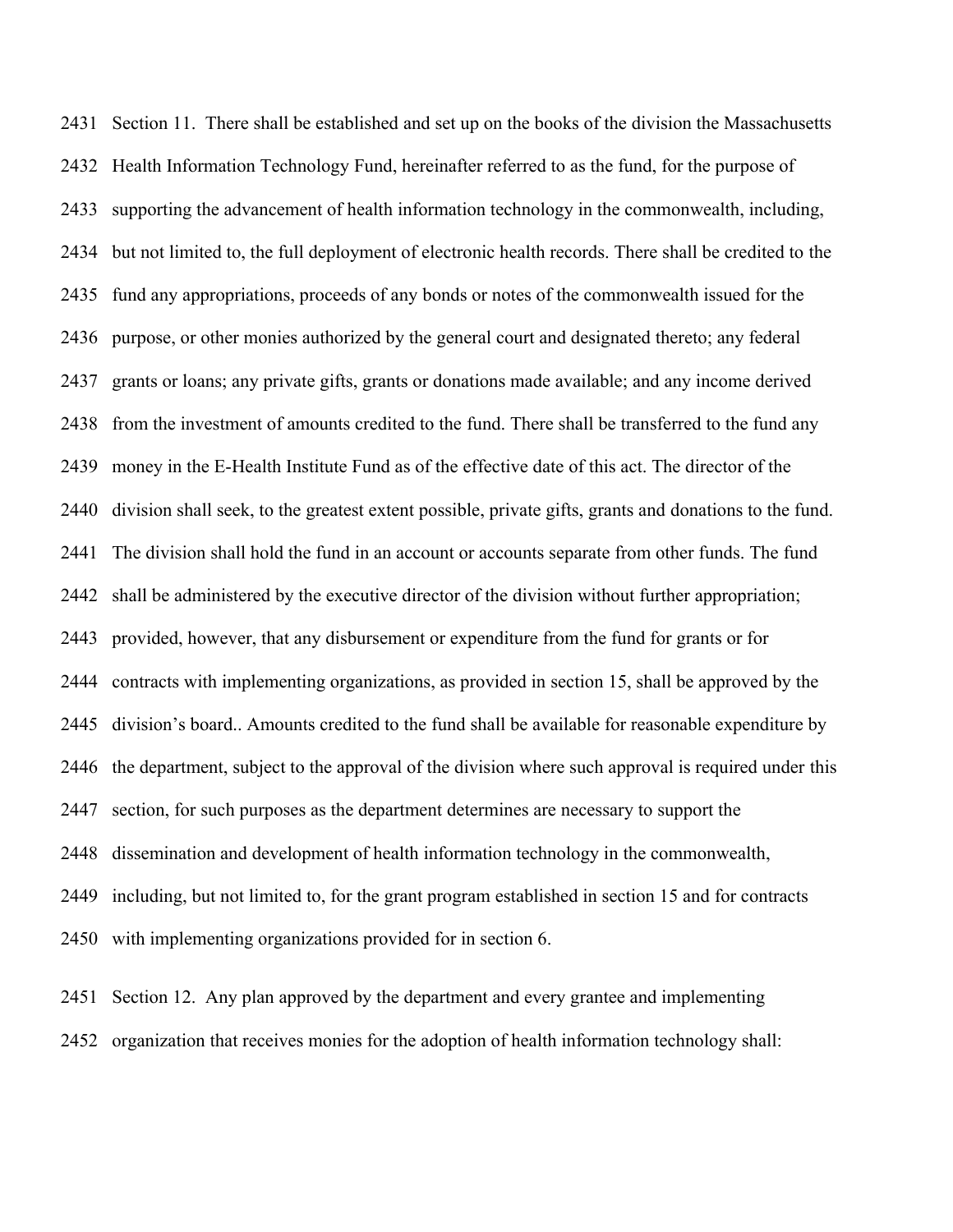(1) establish a mechanism to allow patients to opt-in to the health information exchange and to opt-out at any time, including a separate opt-in mechanism relative to information pertaining to health conditions associated with the human immunodeficiency virus.

(2) maintain identifiable health information in physically and technologically secure

 environments by means including, but not limited to: prohibiting the storage or transfer of unencrypted and non-password protected identifiable health information on portable data storage devices; requiring data encryption, unique alpha-numerical identifiers and password protection; and other methods to prevent unauthorized access to identifiable health information;

 (3) provide patients the option of, upon request, obtaining a list of individuals and entities that have accessed their identifiable health information;

 (4) develop and distribute to authorized users of the health information exchange and to prospective exchange participants, written guidelines addressing privacy, confidentiality and security of health information and inform individuals of what information about them is available, who may access their information, and the purposes for which their information may be accessed; and

 (5) ensure compliance with all state and federal privacy requirements, including those imposed by the Health Insurance Portability and Accountability Act of 1996, P.L.104-191, the American Recovery and Reinvestment Act of 2009, P.L. 111-5, 42 C.F.R. §§2.11 et seq. and 45 C.F.R.§§160, 162 and 164.

 Section 13. In the event of an unauthorized access to or disclosure of individually identifiable patient health information by or through the statewide health information exchange or by or through any technology grantees or implementing organizations funded in whole or in part from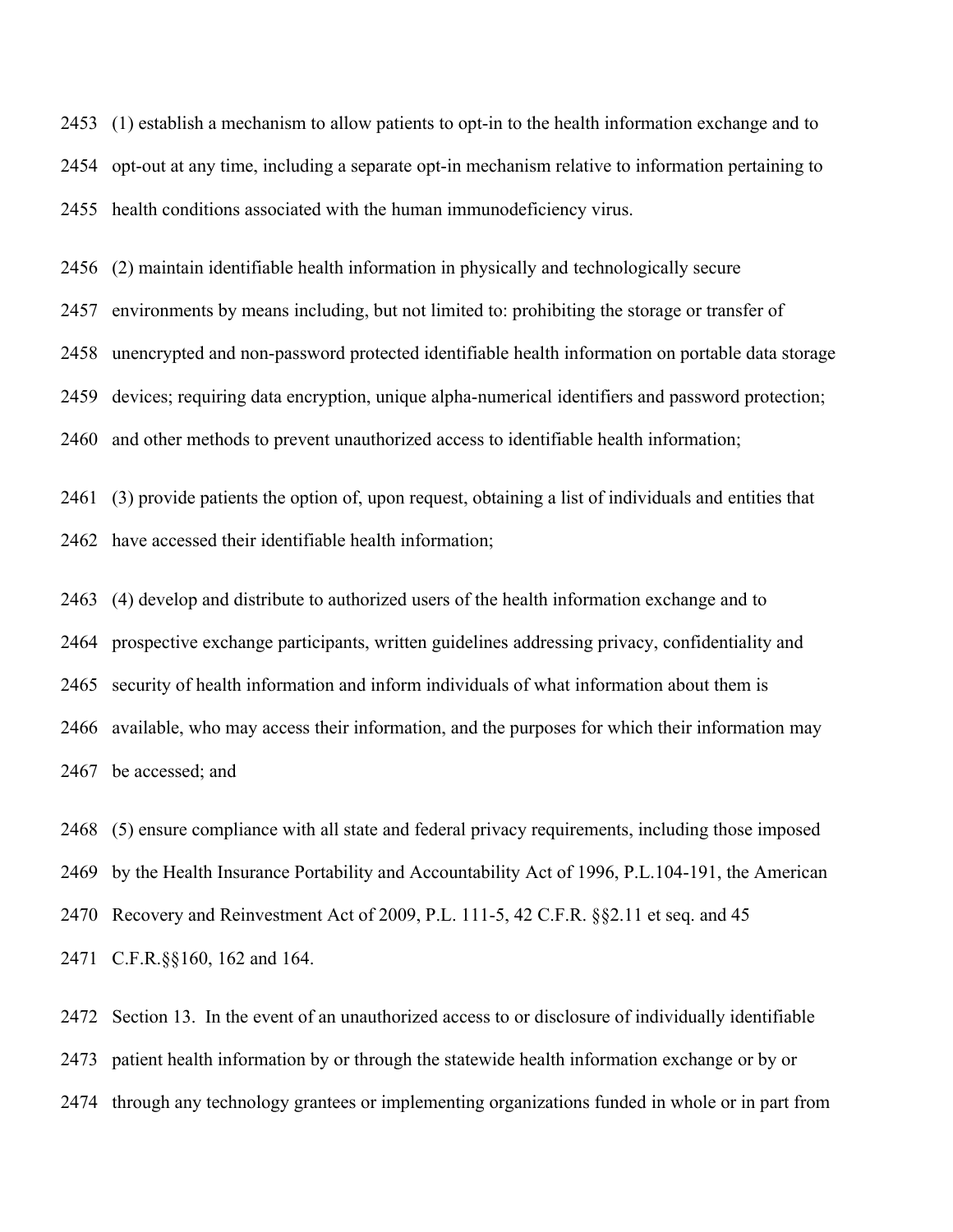the Massachusetts Health Information Technology Fund established pursuant to section 11, the operator of such exchange or grantee or contractor shall: (i) report the conditions of such unauthorized access or disclosure as required by the department; and (ii) provide notice, as defined in section 1 of chapter 93H, as soon as practicable, but not later than 10 business days after such unauthorized access or disclosure, to any person whose patient health information may have been compromised as a result of such unauthorized access or disclosure, and shall report the conditions of such unauthorized access or disclosure. Any unauthorized access or disclosures shall be punishable by the civil penalties as set forth in subsection 18.

 Section 14. The ability of any provider to transfer or access all or any part of a patient's electronic health record under the provisions of this section shall be subject to the patient's election to participate in the electronic health information exchange as provided in section 12. Such ability shall also be subject to a separate required election to participate as to any information relating to human immunodeficiency virus status.

 Section 15. Funding for the department's activities shall be through the Massachusetts Health Information Technology Fund, established in section 11. The department shall develop mechanisms for funding health information technology, including grant and no interest loan programs as provided in this section and section 17 to assist health care providers with costs associated with health information technologies, including electronic health records systems, and coordinating with other electronic health records projects seeking federal reimbursement.

 The department shall pursue and maximize all opportunities to qualify for federal financial participation under the matching grant program established under the Health Information Technology for Economic and Clinical Health Act of the American Recovery and Reinvestment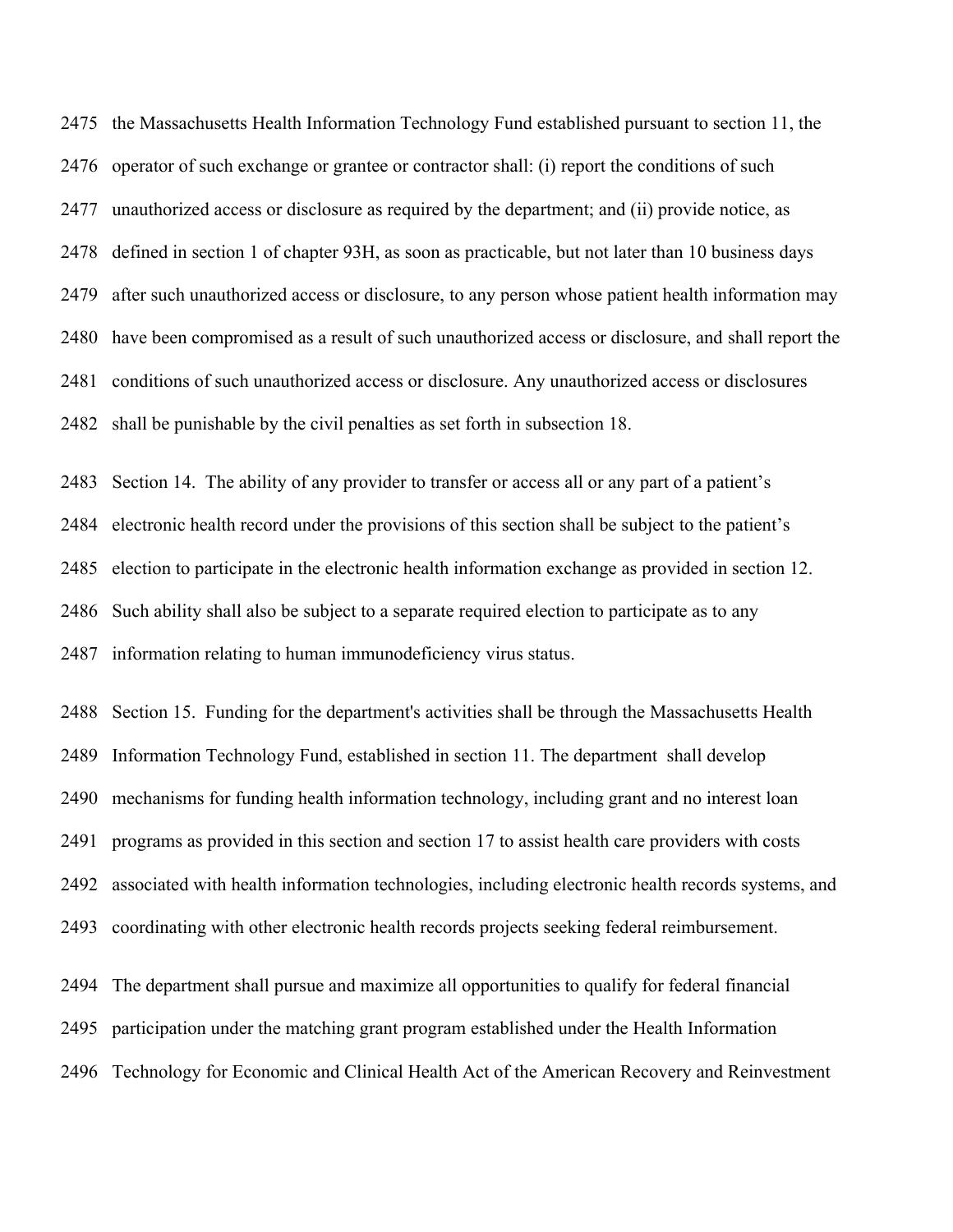Act of 2009, P.L. 111-5. The department shall consult with the office of Medicaid to maximize all opportunities to qualify any expenditure for any other federal financial participation. Applications for funding shall be in the form and manner determined by the department, and shall include the information and assurances required by the department. The department may consider, as a condition for awarding grants, the grantee's financial participation and any other factors it deems relevant.

 All grants shall be recommended by the department and subsequently approved by the division in consultation with the council. The director of the department shall work with implementing organizations to oversee the grant-making process as it relates to an implementing organization's responsibilities under its contract with the division. Each recipient of monies from this program shall: (i) capture and report certain quality improvement data, as determined by the division; (ii) implement the system fully, including all clinical features, not later than the second year of the grant; and (iii) make use of the system's full range of features.

 Section 16. The department shall file an annual report, not later than January 30, with the joint committee on health care financing, and the house and senate committees on ways and means concerning the activities of the department in general and, in particular, describing the progress to date in implementing a statewide electronic health records system and recommending such further legislative action as it deems appropriate.

 Section 17. (a) The state comptroller shall establish and set up on the books of the commonwealth the Massachusetts health information technology revolving loan fund, hereinafter referred to as the fund, for the purpose of providing loan assistance to healthcare providers, as defined in section 1 of chapter 111, to pay the costs associated with compliance with state and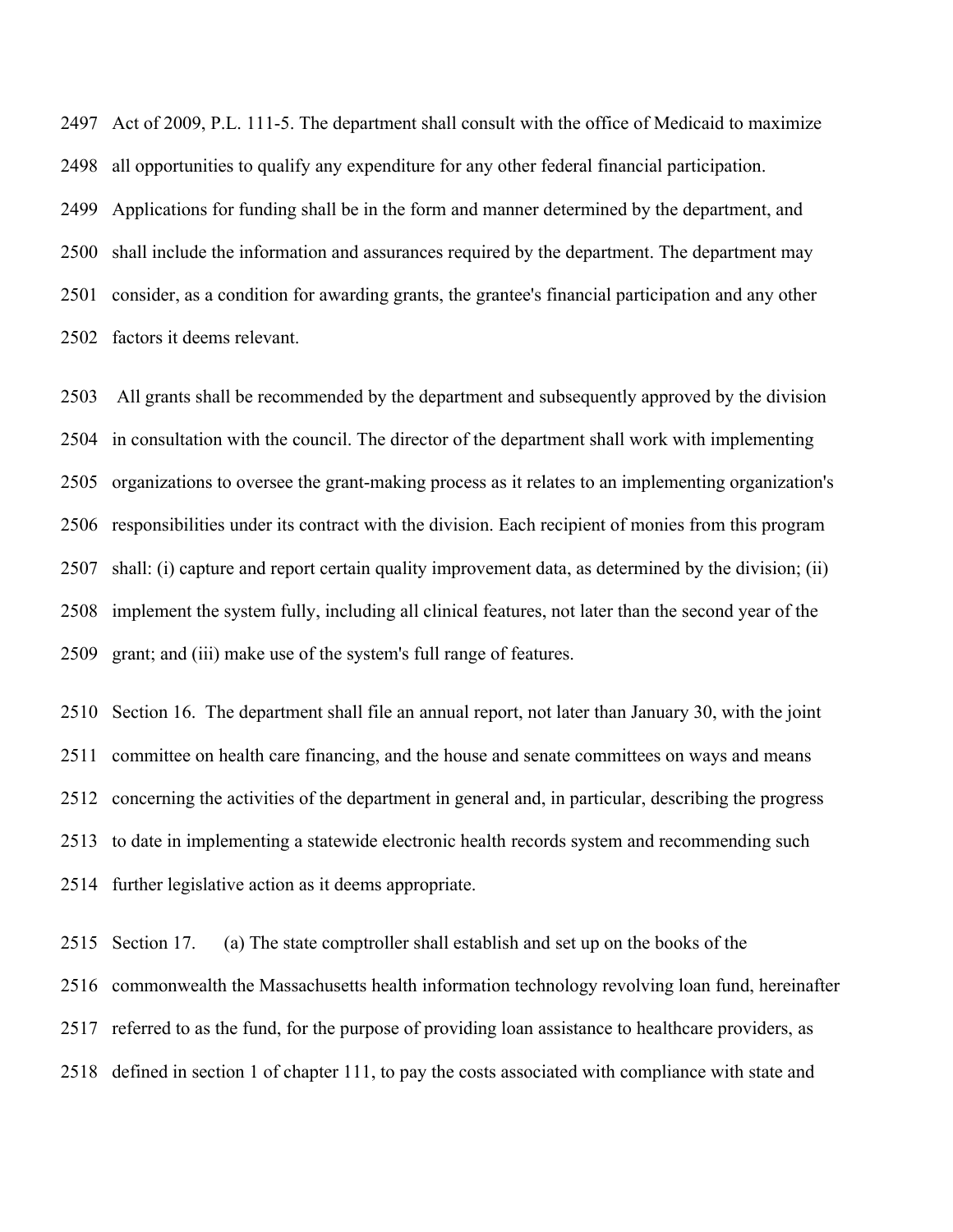federal requirements relative to the implementation of health care information technology in the commonwealth, including, but not limited to, the costs of purchasing, installing and implementing of electronic health records systems and other health information technology required by state or federal law. There shall be credited to the fund any appropriations, proceeds of any bonds or notes of the commonwealth issued for the purpose, or other monies authorized by the general court and designated thereto; any federal grants or loans; any private gifts, grants or donations made available; and any income derived from the investment of amounts credited to the fund. The division shall pursue and maximize all opportunities to qualify for federal financial participation under the matching grant program established under §3013 of the Health Information Technology for Economic and Clinical Health Act of the American Recovery and Reinvestment Act of 2009, P.L. 111-5. The department shall seek, to the greatest extent possible, private gifts, grants and donations to the fund. The fund shall be held in an account or accounts separate from other funds. The fund shall be administered by the director of the department without further appropriation; provided, however, that any disbursement or expenditure from the fund for loans to healthcare providers shall be approved by the division. Amounts credited to the fund shall be available for reasonable expenditure by the department, subject to the approval of the division, for such purposes as the department determines are necessary to support the dissemination and development of health information technology in the commonwealth, including, but not limited to, the loan program established in this section. Any funds remaining in the fund at the end of a fiscal year shall be carried forward into the following fiscal year and shall remain available for expenditure without further appropriation.

 (b) The department shall make available zero interest loan funding from the Massachusetts health information technology revolving loan fund to healthcare providers, as defined in section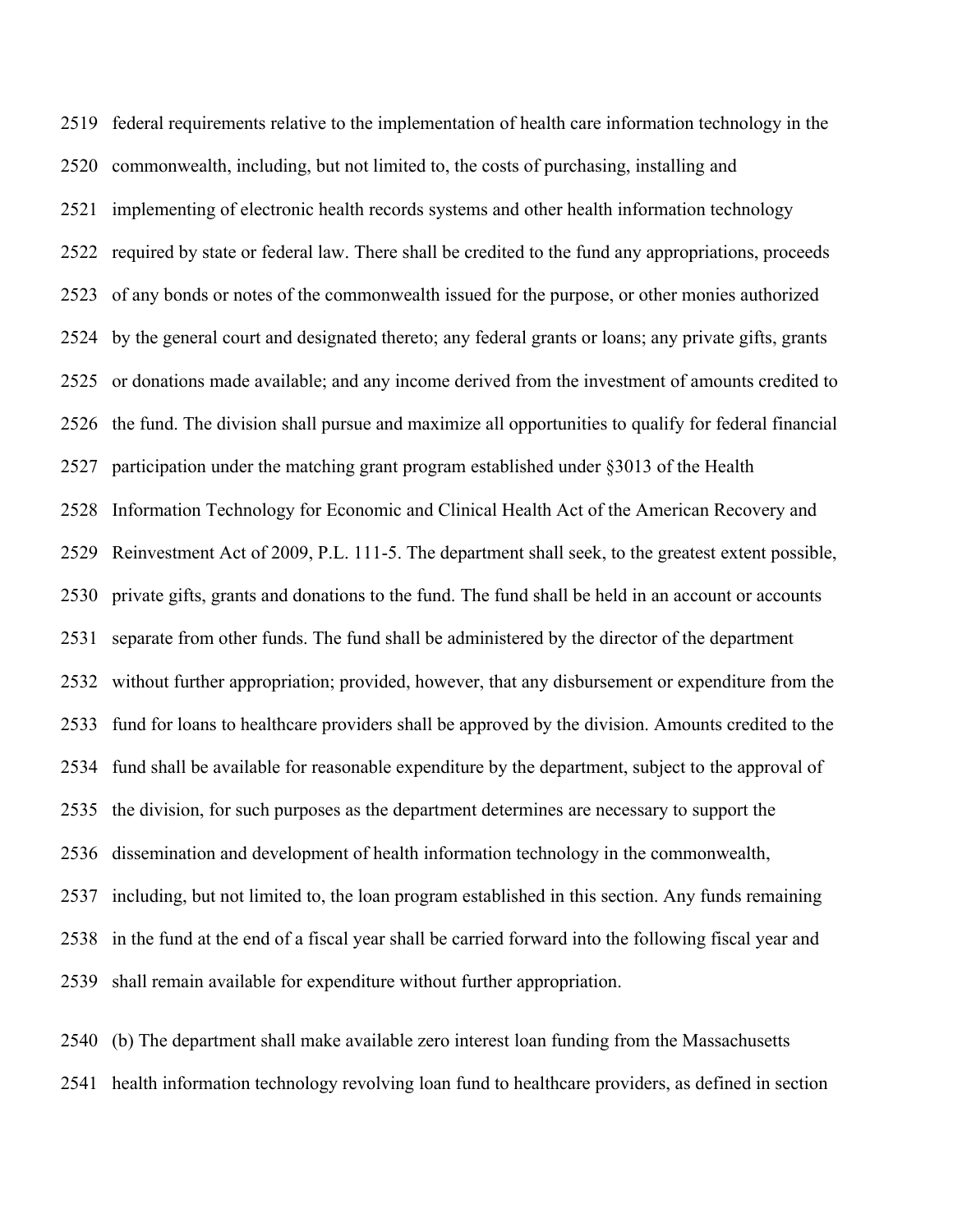1 of chapter 111, to assist with the development and implementation of an interoperable health information technology system that meets all federal and state requirements. The department shall make such loans available through banks approved to do business in the commonwealth by the division of banks. The department shall enter into agreements with such lenders to make loans. The department, in consultation with the state treasurer, shall develop a lender partnership program and lender agreement that requires, at a minimum, (i) that a bank must be adequately capitalized, consistent with the requirements of 209 CMR 47.00 et seq. and as defined under the prompt corrective action provisions of the Federal Deposit Insurance Act, 12 U.S.C. § 1831(o), and the Federal Deposit Insurance Corporation's Capital Adequacy Regulations, 12 CFR § 325.103; (ii) the department shall specify lending standards, including without limitation, those for determining eligibility, including the eligibility standards set forth in this subsection, size and number of loans, and (iii) that all loans made under the program must be zero interest loans provided, however, .that any such program may provide for reasonable application and administrative fees to be paid to lending banks under the program. A reasonable amount of administrative costs may be expended annually from the fund for the administration of the program. Any application or other fees imposed and collected under this program shall be deposited in the Massachusetts health information technology revolving loan fund for the duration of the loan program. The department may make such adjustments as are necessary to loan applications to account for reimbursements received under any other state or federal programs. To be eligible for a loan under this section, a healthcare provider, at a minimum, must provide the participating lending institution with the following information: (1) the amount of the loan requested and a description of the purpose or project for which the loan proceeds will be used; (2) a price quote from a vendor; (3) a description of the health care provider/entities and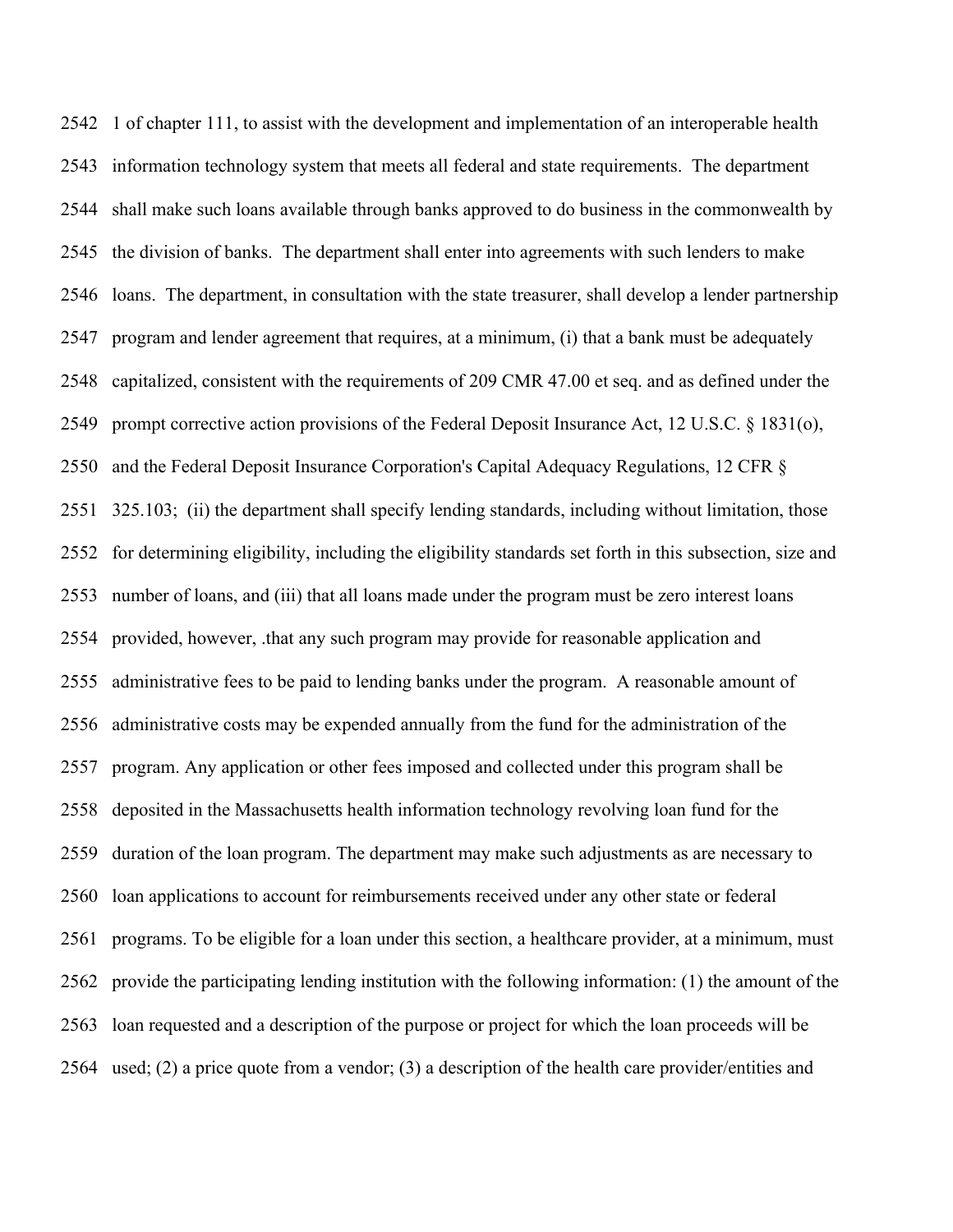other groups participating in the project; (4) evidence of financial condition and ability to repay the loan; and (5) a description of how the loan funds will be used to bring the healthcare provider into compliance with federal and state requirements. Loans shall be repaid over a five-year term according to a schedule to be established through division regulations. The attorney general shall enforce collection of any loans in default.

The division shall promulgate regulations necessary for the operation of this program.

 Section 18. Unauthorized access to or disclosure of individually identifiable patient health information by or through the statewide health information exchange or by or through any technology grantees or implementing organizations funded in whole or in part from the Massachusetts Health Information Technology Fund, or any associated businesses managing or in possession of such information, established pursuant to section 11, the operator of such exchange or grantee or contractor shall be subject to the following fines and penalties. The division shall promulgate regulations to assess fair and reasonable fines or penalties.

 Section 19. The division shall adopt regulations requiring hospitals, clinics, and health care networks to implement evidence-based best practice clinical decision support tools for the ordering provider of advanced diagnostic imaging services by January 1, 2017. The clinical decision support guidelines and protocols developed by the division shall encourage the use of electronic order entry for advanced imaging services using web-based interfacing between decision support tools and the software used for electronic order entry, whether it be the electronic health record system or other health information technology tool. The use of such decision support tools shall meet the privacy and security standards promulgated pursuant to the federal Health Insurance Portability and Accountability Act of 1996 (Public Law 104-119).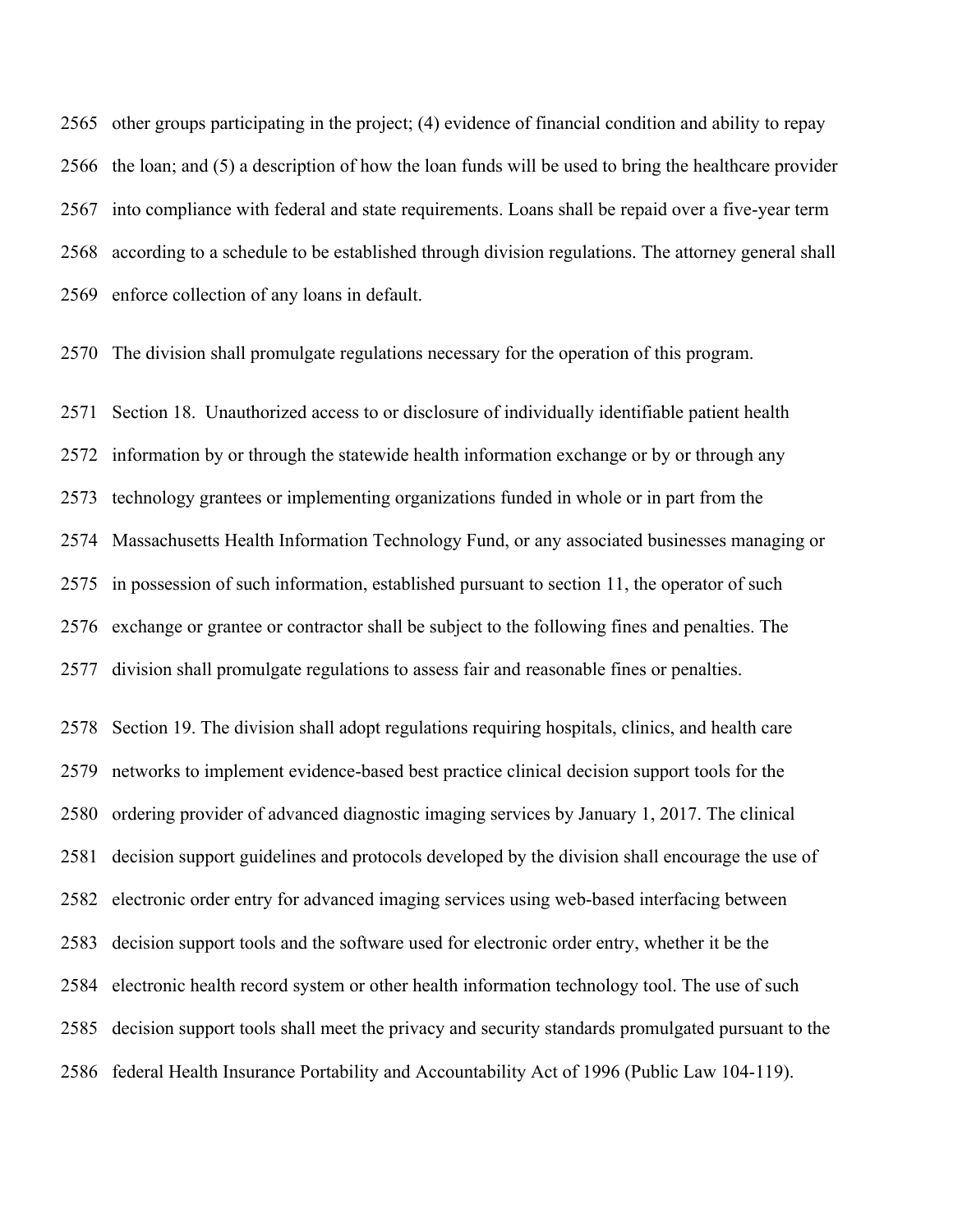For the purpose of this section, advanced diagnostic imaging services shall include computerized tomography, magnetic resonance imaging, magnetic resonance angiography, positive emission tomography, cardiac imaging, ultrasound diagnostic imaging, and such other imaging services as may be determined by the division.

SECTION 74. Section 2 of chapter 118I is hereby repealed.

 SECTION 75. The General Laws are hereby amended by inserting after chapter 118I the following chapter:-

CHAPTER 118J. ACCOUNTABLE CARE ORGANIZATIONS

 Section 1. As used in this chapter, the following words shall, unless the context clearly requires otherwise, have the following meanings:—

"Accountable Care Organization" or "ACO", an entity comprised of health care providers

 organized into an integrated organization that accepts shared risk for the cost and quality of a patient's well being.

 "ACO Participant", a health care provider that either integrates or contracts with an ACO to provide services to ACO patients.

"ACO Patient", an individual who chooses or is attributed to an ACO for his course of medical

treatment, for whom such services are paid by the payer to the ACO.

"Alternative Payment Methodology", methods of payment that are used to reimburse for

services. These types of payments may include, but not limited to global payments, shared

savings arrangements, bundled payments, and episodic payments.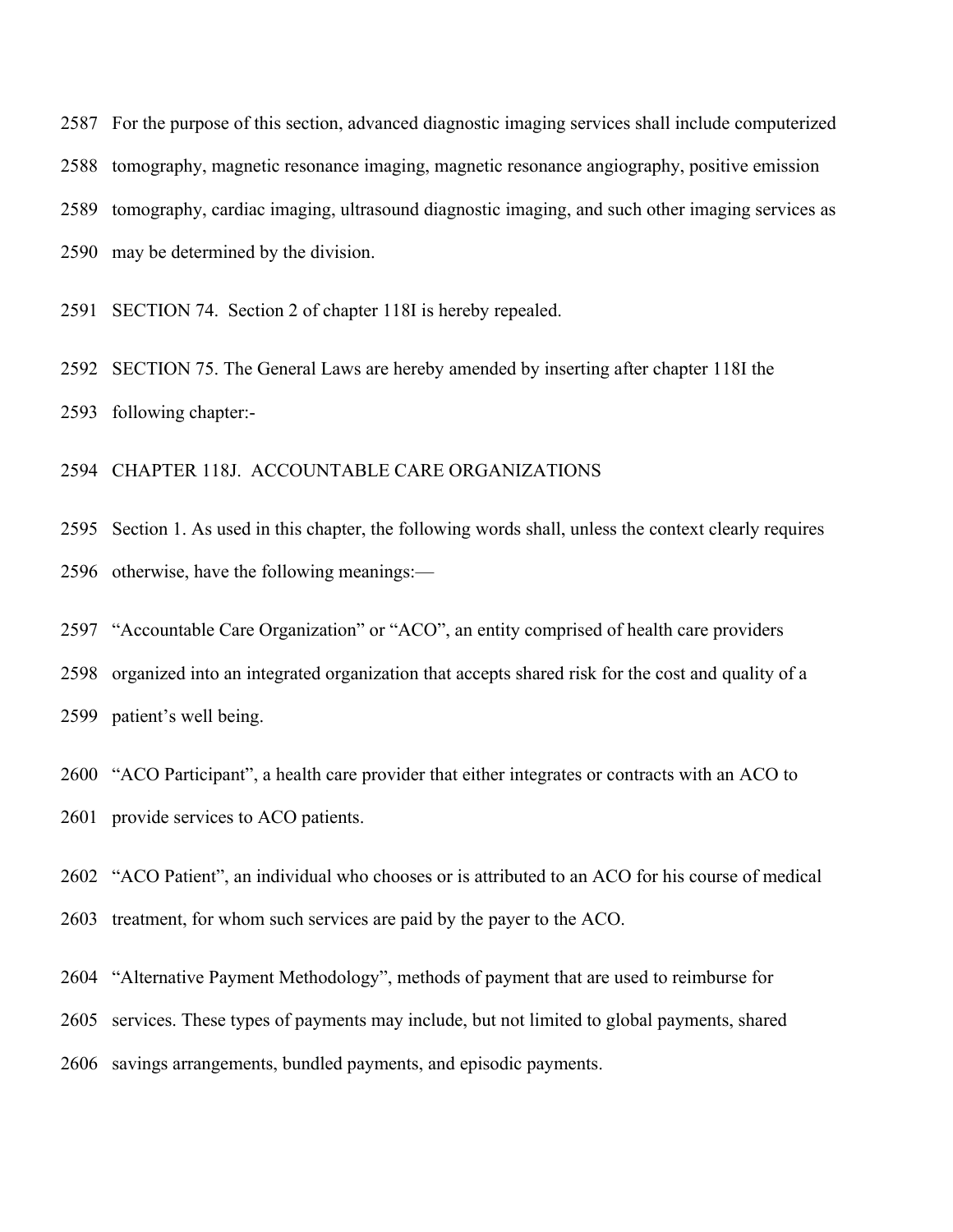"Division", the division of health care cost and quality, as enabled in chapter 118G

 "Executive Director", the executive director of the division of health care cost and quality, as enabled in chapter 118G

 "Health Care Provider", a provider of medical of health services and any other person or organization, including ACO, that furnishes, bills, or is paid for health care service delivery in

the normal course of business.

"Office of patient protection", the office within the division of health care cost and quality

established under section 65 of chapter 118G.

"Patient Centered Medical Home", a model of health care delivery designed to provide a patient

with a single point of coordination for all their health care, including primary, specialty, post-

acute and chronic care, which is (a) patient-centered; (b) comprehensive, integrated and

continuous; and (c) delivered by a team of health care professionals to manage a patient's care,

reduce fragmentation, and improve patient outcomes.

 "Payer", any entity, other than an individual, that pays providers or ACOs for the provision of health care services. It shall include both governmental and private entities, but excludes ERISA plans.

"Physician", a medical doctor licensed to practice medicine in the commonwealth.

"Primary Care Physician", a physician who has a primary specialty designation of internal

medicine, general practice, family practice, pediatric practice or geriatric practice.

Section 2. (a) The division shall be responsible for licensing of ACOs. The license shall be

issued for a term of 2 years and renewable under like terms. The ACO shall be in compliance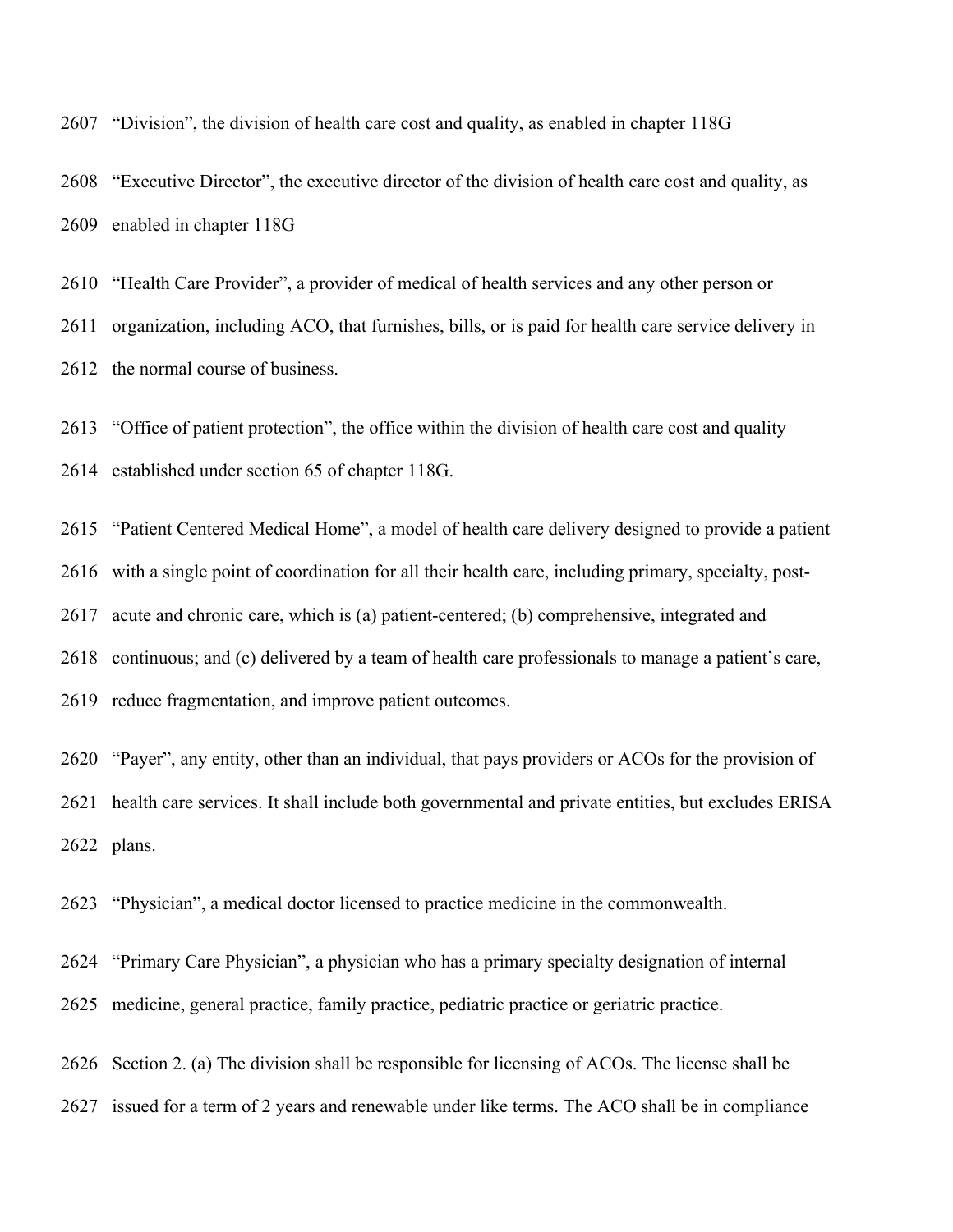- with all state and federal laws such as the Americans with Disabilities Act, Health Information
- Privacy and Accountability Act, and Patient Protection and Affordable Care Act. The division
- shall develop the process for licensing ACOs.
- (b) A licensed ACO shall, at a minimum, meet the following:
- (1) Be a separate legal entity as required in Section 3;
- (2) Submit a collaborative care plan as defined in Section 4;
- (3) Meet the functional capabilities under Section 6;
- (4) Have a governance structure under Section 7;
- (5) Meet the criteria for size under Section 8;
- (6) Obtain interoperable health information technology under Section 9;
- (7) Meet the quality reporting requirements under Section 10;
- (8) Obtain a risk certificate from the Division of Insurance as defined by Section 12;
- (9) Create internal consumer protection guidelines as defined in Section 13; and
- (10) Meet pricing reporting requirements under Section 15.
- (c) The division may include additional requirements for ACO licensure.
- (d) No later than 30 days after an application has been filed, the division may require the ACO
- applicant to provide additional information to complete or supplement the filing.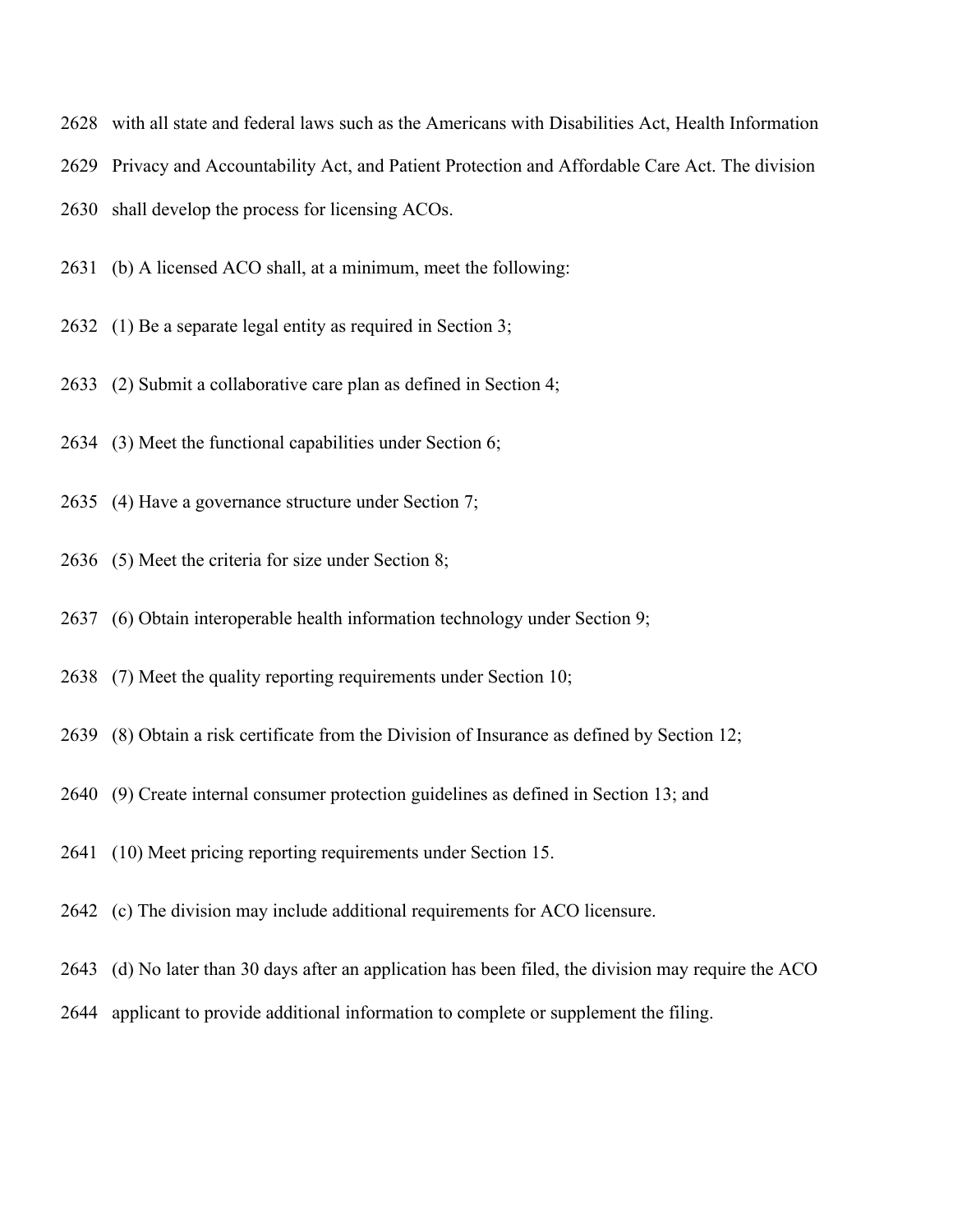(e) Within 45 days of receipt of a complete application, the division shall complete its review of the application and send written notice to the ACO, with a copy to the division of insurance, explaining its decision to: (1) issue the license as applied for, (2) reject the application for failure to comply with the requirements of the application process, with instructions that the application may be resubmitted within 10 days; or (3) deny the application.

 (f) Any ACO's whose application has been rejected or denied may request an adjudicatory hearing pursuant to chapter 30A within 21 days of the division's decision. The division shall notify the attorney general and the division of insurance upon receipt of such hearing request. Said hearing shall be conducted within 30 days of the division's receipt of the hearing request. The attorney general may intervene in a hearing under this subsection and may require the production of additional information or testimony. The commissioner shall issue a written decision within 30 days of the conclusion of the hearing.

 (g) An ACO aggrieved by said written decision may, within 20 days of said decision, file a petition for review in the Suffolk superior court. Review by the supreme judicial court on the merits shall be limited to the record of the proceedings before the commissioner and shall be based upon the standards set forth in paragraph (7) of section 14 of chapter 30A.

Section 3. An ACO shall be incorporated or registered in the commonwealth.

 Section 4. ACOs shall accept and share among their ACO participants responsibility for the delivery, management, quality, and cost of the provision of at least all integrated health care services, as such terms are defined by the division's authority under section 6, to ACO patients. The ACO shall submit a collaborative care plan for integrating health care and mental health services. The plan shall include and describe the minimal functional capabilities as defined in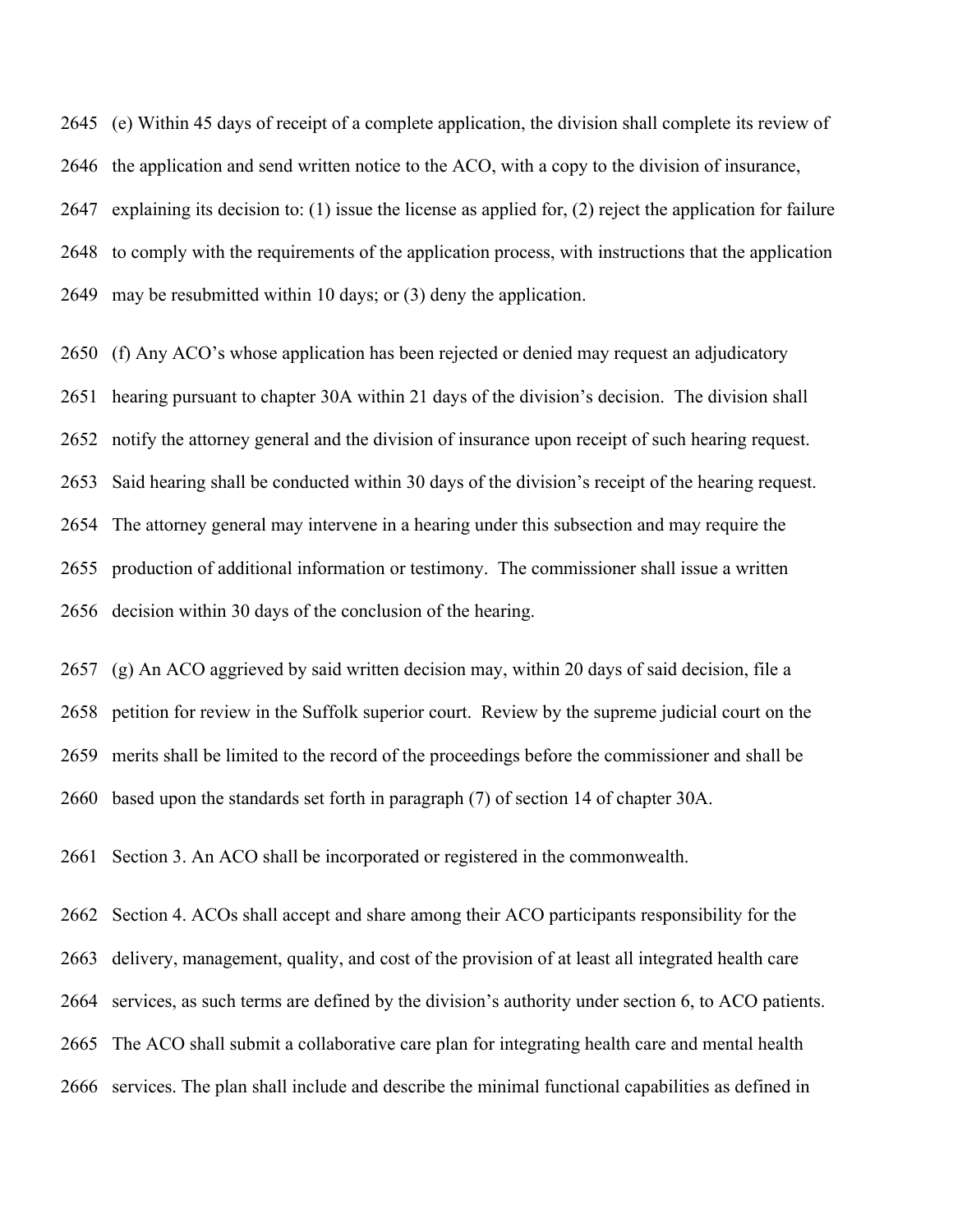section 6. The division may reject a collaborative care plan if it fails to meet the minimum benefits or significantly fails to meet to goal of reducing health care costs.

Section 5. ACOs shall be compensated by an alternative payment methodology for each ACO

patient receiving services through the ACO, in accordance with this chapter and any regulations

adopted by division as consistent as possible with federal law, regulations and rules.

Section 6. The division shall have the authority to determine the minimum services offered by an

ACO. The minimum services shall be promulgated in regulation. ACOs shall, at a minimum,

provide or obtain through contractual arrangements the following functional capacities:

(a) Clinical service coordination, management, and delivery functions, including the ability to

provide integrated health care services through its ACO participant network in accordance with

the principles of a patient centered medical home. Provided that clinical service coordination

 may be managed by a physician, a nurse practitioner, a registered nurse, physician assistant, or social worker.

 (b) Population management functions, including health information technology and data analysis tools to provide at least: (1) patient-specific encounter data and (2) management reports on aggregate data.

 (c) Financial management capabilities, including but not limited to the management of claims processing and payment functions for ACO participants.

 (d) Contract management capabilities, including but not limited to ACO participant contracting and management functions.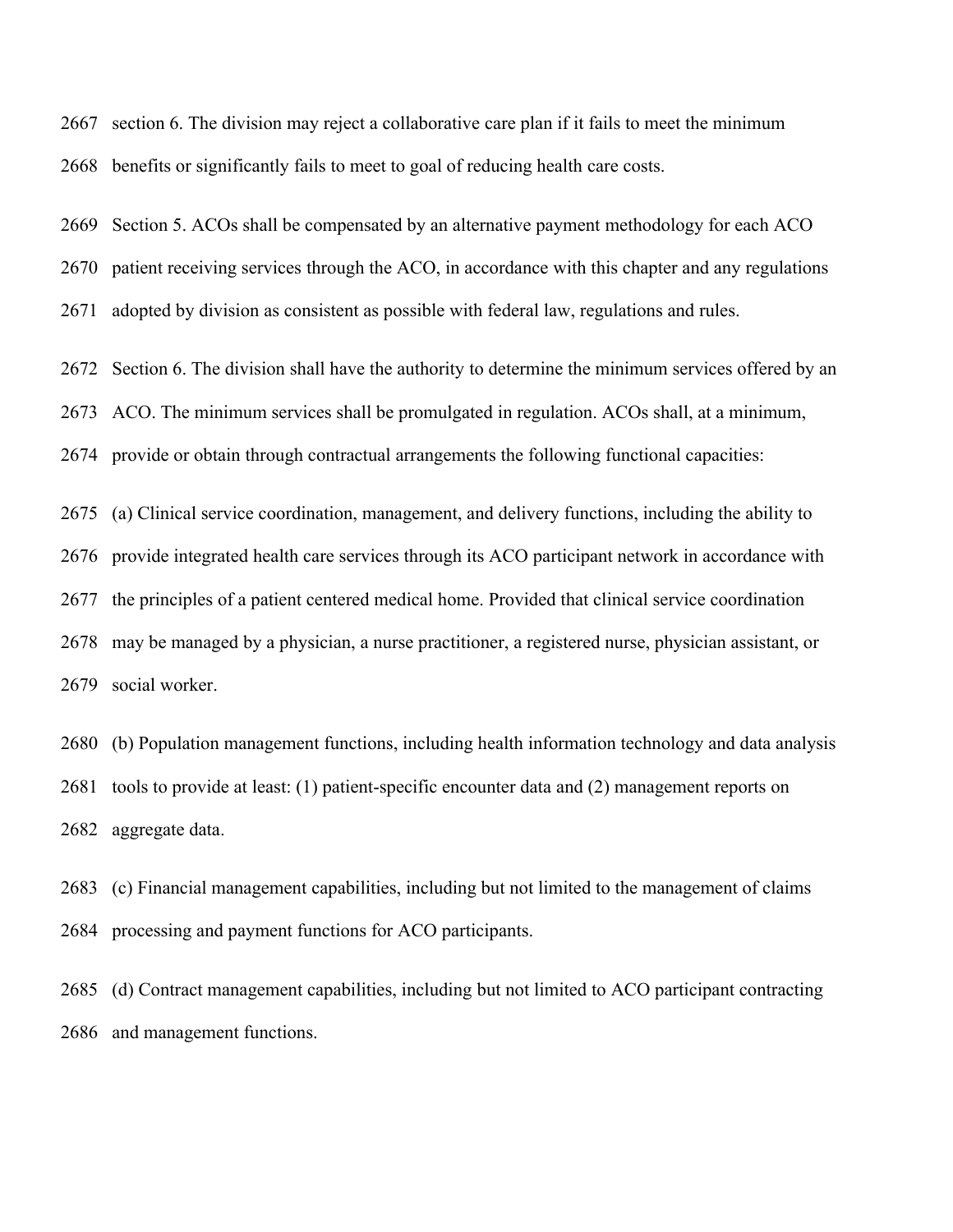(e) Quality measure competence, including but not limited to the ability to measure and report performance relative to established measures of quality and performance under standard quality measures as determined under section 10.

(f) Provider and provider communications functions.

 (g) The ability to provide chronic disease management either internally within the ACO or by contractual agreement.

 (h) The ability to provide behavioral health services either internally within the ACO or by contractual agreement.

 (i) The ability to engage patients in shared decision making processes on long-term-care and supports and palliative care.

(j) Contract with providers for any other medically necessary, but unavailable within the ACO,

services or provide the patient with the ability to receive these services outside of the ACO.

 Section 7. (a) An ACO's organizational structure shall include a governance body, executive officer, and a medical director.

 (b) The governance body shall be identifiable and have the authority to execute functions for the following:

(1) The governance body shall be responsible for oversight and strategic direction of the ACO,

holding the management accountable for the ACO's activities;

(2) The governance body shall have a transparent governing process;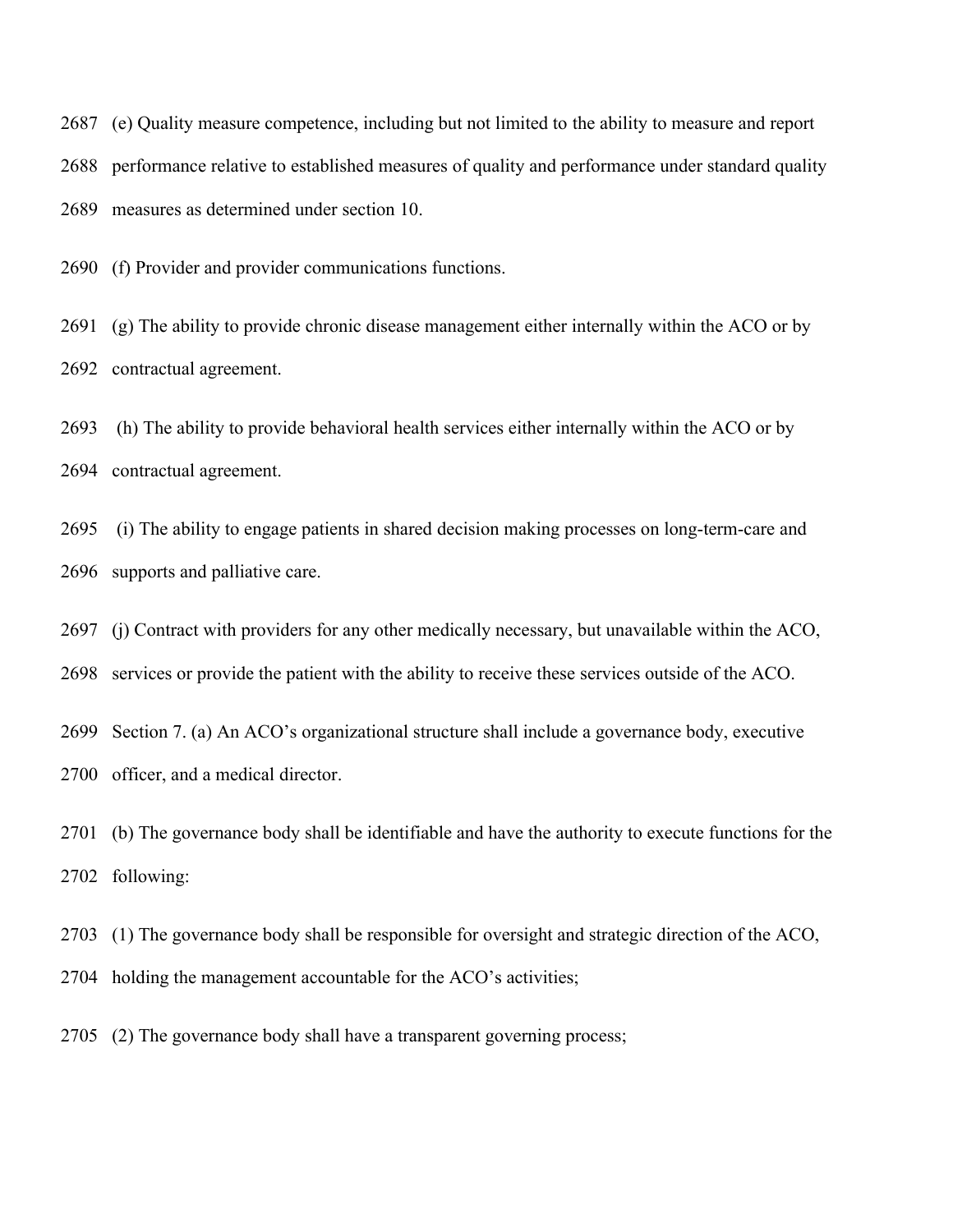- (3) The governance body members shall have a fiduciary duty and must act consistently with that fiduciary duty;
- (4) The governance body shall be separate and unique to the ACO in cases where the ACO
- comprises of multiple, otherwise independent ACO participants; and
- (5) If the ACO is an existing entity, the governing body may be the same as the existing entity
- provided it satisfies the other requirements of this section.
- (c) The governance body shall adhere to the following rules:
- (1) At least 75% of the body's control shall be held by ACO participants;
- (2) The members of the governance body may serve in a similar or complementary manner for an ACO participant;
- (3) Members of the governance body shall not have a financial conflict of interest;
- (4) The governance body shall include at least one patient who does not have a financial conflict
- of interest with the ACO; and
- (5) The division shall have the discretion to allow a waiver and shall promulgate regulations for the possibility of waiving any of these requirements.
- (d) The executive officer shall be responsible for the administrative and operational systems to
- align the ACO with the goals of improving access, improving quality and reducing costs. The
- executive officer may be an executive, officer, manager, or general partner. The executive officer
- shall consult with the medical director to ensure care coordination and quality.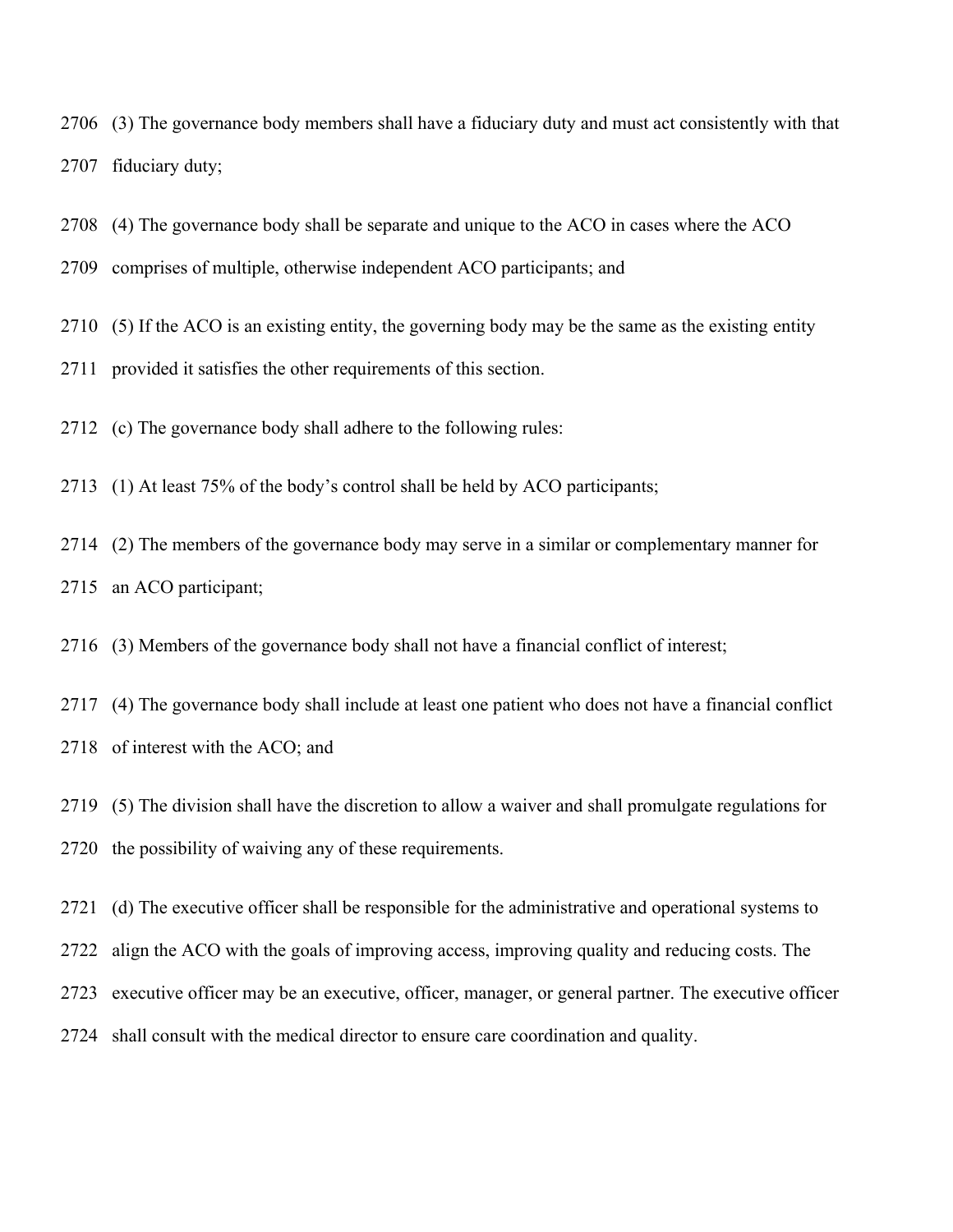(e) The medical director shall be responsible for the clinical management and oversight of the ACO. The medical director shall be a board-certified and licensed physician in the

commonwealth. The medical director shall be an active ACO participant who is physically

present on a regular basis at any clinic, office, or other location participating in the ACO.

Section 8. (a) An ACO shall have a minimum of 15,000 covered lives. A patient shall voluntarily

select to join an ACO and shall count as a covered life for that ACO. An ACO may not exclude a

patient who receives coverage through a program offered by the division of medical assistance.

 (b) An ACO shall have a cap of 400,000 covered lives. They may waive this requirement under the following conditions:

 (1) The attorney general makes an annual determination that the size would not foster anti-competitive behavior;

(2) The ACO demonstrates an improvement in quality to the division; and

(3) The ACO shows a reduction in total medical expenses to the division.

(c) The division, in consultation with the division of insurance, shall create an annual open

enrollment period for a patient to join an ACO. This period shall last no less than 1 month and no

longer than 2 months. The division shall allow a patient to switch an ACO once within the first 3

months of coverage in the initial ACO.

Section 9. The ACO shall have an interoperable electronic medical record system available for

ACO participants to coordinate care, share information and electronic prescribing capabilities by

January 1, 2017. The division, in consultation with the Health Information Technology Council

for technical advice, shall promulgate regulations related to electronic medical records including,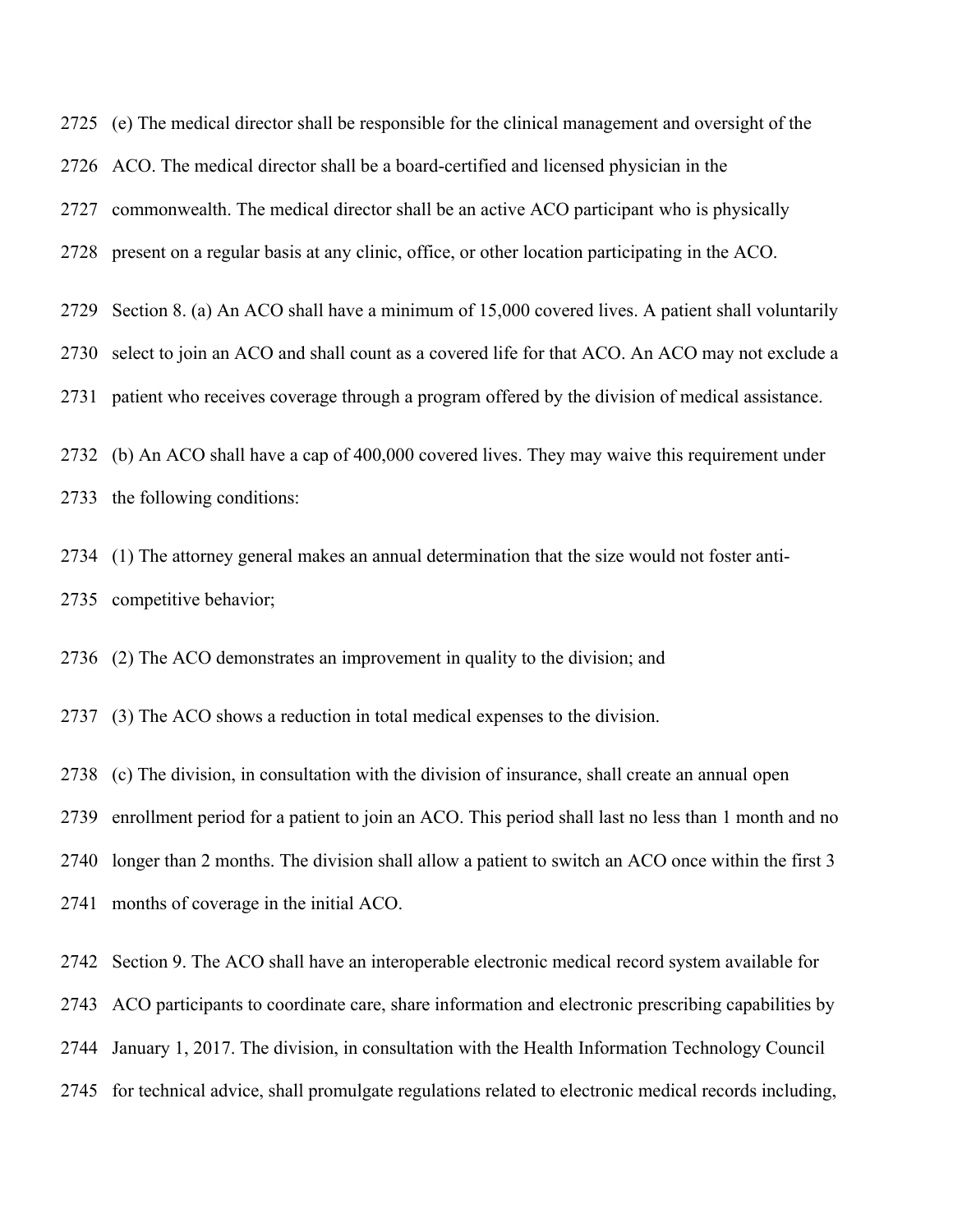but not limited to the standards of interoperability, care coordination tools, information processes or electronic prescribing standards.

 Section 10. (a) The division shall use the standard quality measure set and set minimum standards that ACOs are responsible for maintaining.

 (b) ACOs shall report the quality measures to the division on a semi-annual basis. Failure to submit a timely report shall result in a fine of \$100 per day up to \$5,000 per missed reporting period.

(c) The division may conduct an on-site audit of the ACO's quality reporting no more than twice

a year unless the division deems additional audits are required in the interest of public safety.

(d) The division may fine ACOs up to \$1 per attributed member for failure to meet quality

measures in each reporting period. The ACO shall create and file a quality corrective action plan

with the division if it fails to meet the quality measures in any given reporting period. The

division may revoke an ACO's license if 1) it fails to timely file its corrective action plan, 2)

fails to follow the corrective action plan in a following reporting period, or 3) it fails to meet the

quality measures for 3 consecutive reporting periods.

 Section 11. (a) Notwithstanding any other law or regulation to the contrary, the ACO shall be held liable up to the amount of \$500,000 for any medical malpractice based claim against an ACO participant acting on behalf of the ACO.

 (b) Interest on a legal judgment against an ACO shall be assessed in accordance to section 60K of chapter 231.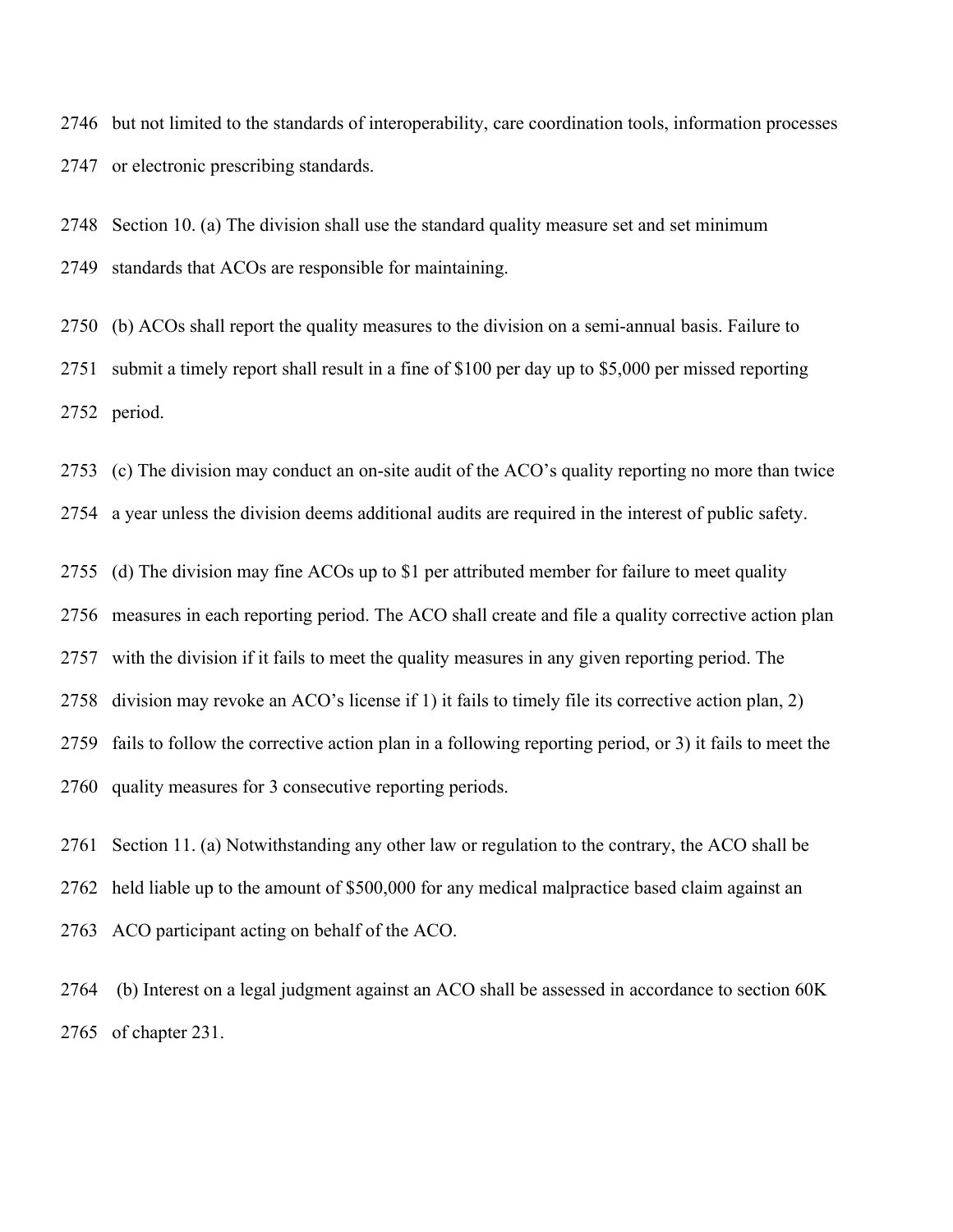Section 12. The commissioner of insurance shall make a determination that an ACO has adequate reserves to meet their risk arrangements. The commissioner of insurance shall promulgate regulations to ensure the viability of an ACO for risks including, but not limited to global payment risk or enterprise liability based risks. Upon the satisfaction of the commissioner of insurance, the division of insurance shall submit a certificate of approval to the division.

 Section 13. The division shall create guidelines for ACOs to create internal appeals plans for denial of care. These guidelines shall include the clear articulation of the appellate stages, timing requirements for each stage of appeal, the process for second opinions to occur outside of the ACO. The final decision within the ACO shall be completed within 14 days after the filing of a complaint by a patient. The division may require ACOs to create an ombudsman office or similar office for the protection of patients. Once appeals within the ACO have been exhausted internally, the claims shall be appealable to the office of patient protection.

 Section 14. Every ACO shall develop and file an internal appeals plan according to section 13. The division shall approve each plan. The plan shall be a part of a membership packet for newly enrolled individuals.

Section 15. The division shall require ACOs to report pricing of services by its ACO

participants. The division shall require the reporting of these prices to inform the consumer under

section 50 of chapter 118G. ACO participants shall have the ability to provide patients with

relevant price information when contemplating their care and potential referrals.

 SECTION 76. Chapter 149 of the General Laws, as so appearing, is hereby amended by striking out section 188 and inserting in place thereof the following section:—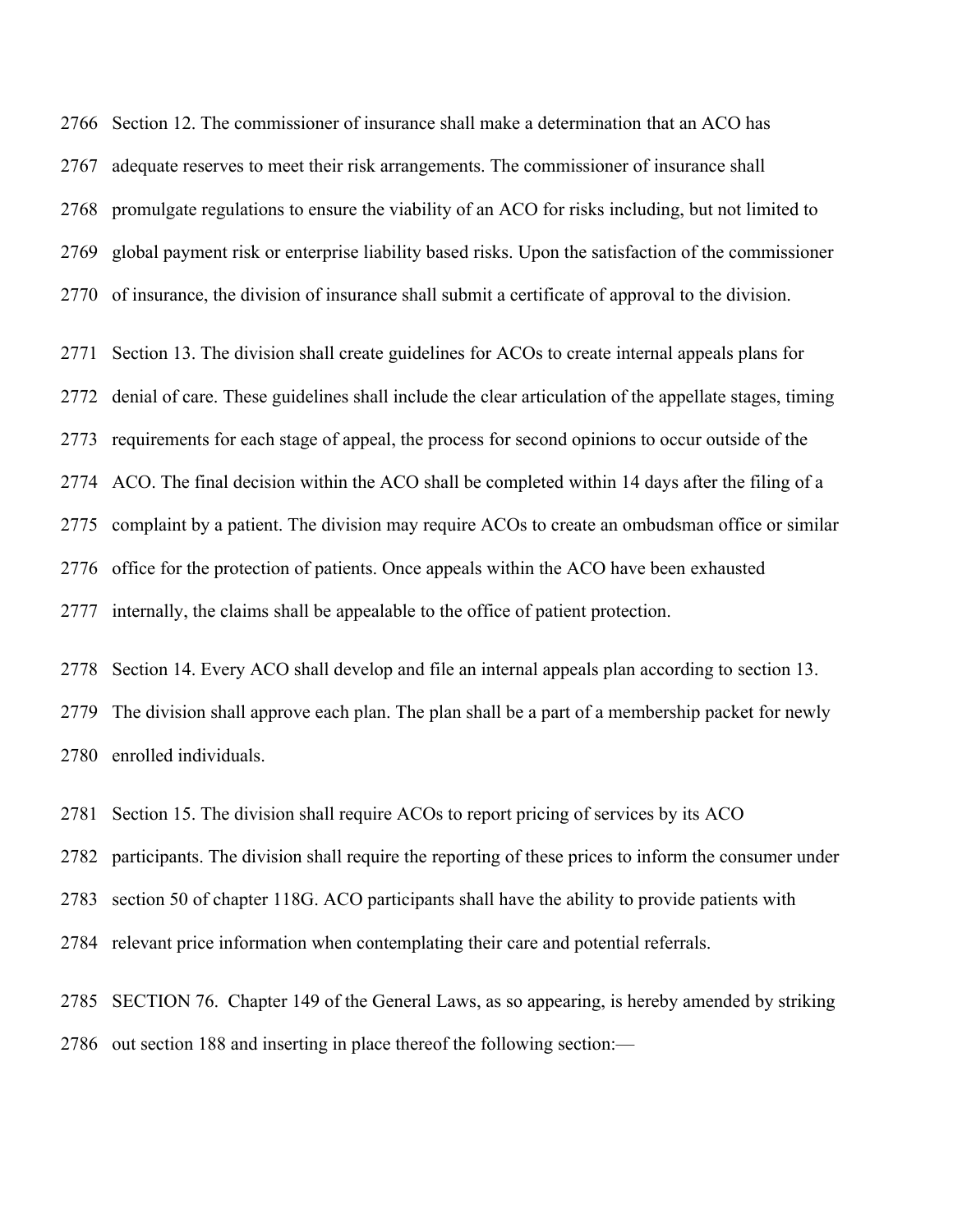Section 188. (a) As used in this section, the following words, unless the context clearly requires otherwise, shall have the following meanings:--

"Authority", the commonwealth health insurance connector authority.

"Contributing employer'', an employer that offers a group health plan, as defined in 26 U.S.C.

5000(b)(1), to which the employer makes a fair and reasonable premium contribution, as defined

in regulation by the division of health care finance and policy.

"Department'', the department of unemployment assistance.

 "Employer'', an employing unit as defined in section 1 of chapter 151A or in section 1 of chapter 152.

 "Employee'', any individual employed by an employer subject to this chapter for at least 1 month, provided that for the purpose of this section self-employed individuals shall not be considered employees.

 (b) For the purpose of more equitably distributing the costs of health care provided to uninsured residents of the commonwealth, each employer that (i) employs 11 or more full-time equivalent employees in the commonwealth and (ii) is not a contributing employer shall pay a per-employee contribution at a time and in a manner prescribed by the director of unemployment assistance, in this section called the fair share employer contribution. This contribution shall be pro-rated by a fraction which shall not exceed 1, the numerator of which is the number of hours worked in the quarter by all of the employer's employees and the denominator of which is the product of the number of employees employed by an employer during that quarter multiplied by 500 hours.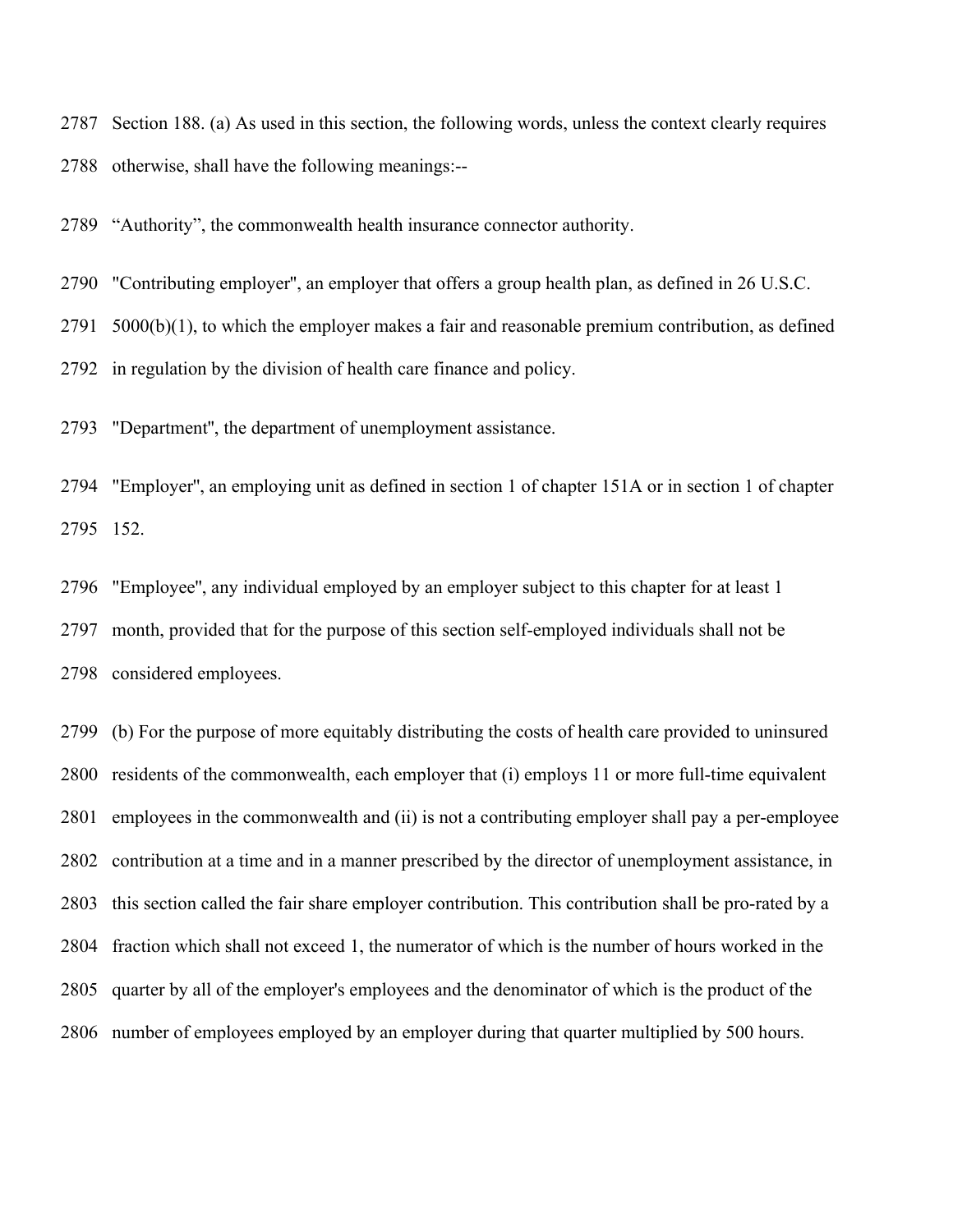(c) The executive director of the authority, shall, in consultation with the director of unemployment assistance, annually determine the fair share employer contribution rate based on the best available data and under the following provisions:--

 (1) The per-user share of private sector liability shall be calculated annually by dividing the sum of hospital liability and third-party payor liability for uncompensated care, as defined by law, by

the total number of individuals in the most recently completed fiscal year whose care was

reimbursed in whole or in part by the uncompensated care pool, or any successor thereto.

(2) The total number of employees in the most recent fiscal year on whose behalf health care

services were reimbursed in whole or in part by the uncompensated care pool, or any successor

thereto, shall be calculated. In calculating this number, the authority shall use all resources

available to enable it to determine the employment status of individuals for whom

 reimbursements were made, including quarterly wage reports maintained by the department of revenue.

 (3) The total number of employees as calculated in paragraph (2) shall be adjusted by multiplying that number by the percentage of employers in the commonwealth that are not contributing employers, as determined by the authority.

2823 (4) The total cost of liability associated with employees of non- contributing employers shall be determined by multiplying the number of employees, as calculated in paragraph (3) by the per-user share of private sector liability as calculated in paragraph (1).

(5) The fair share employer contribution shall be calculated by dividing the total cost of liability

as calculated in paragraph (4) by the total number of employees of employers that are not

contributing employers, as determined by the authority.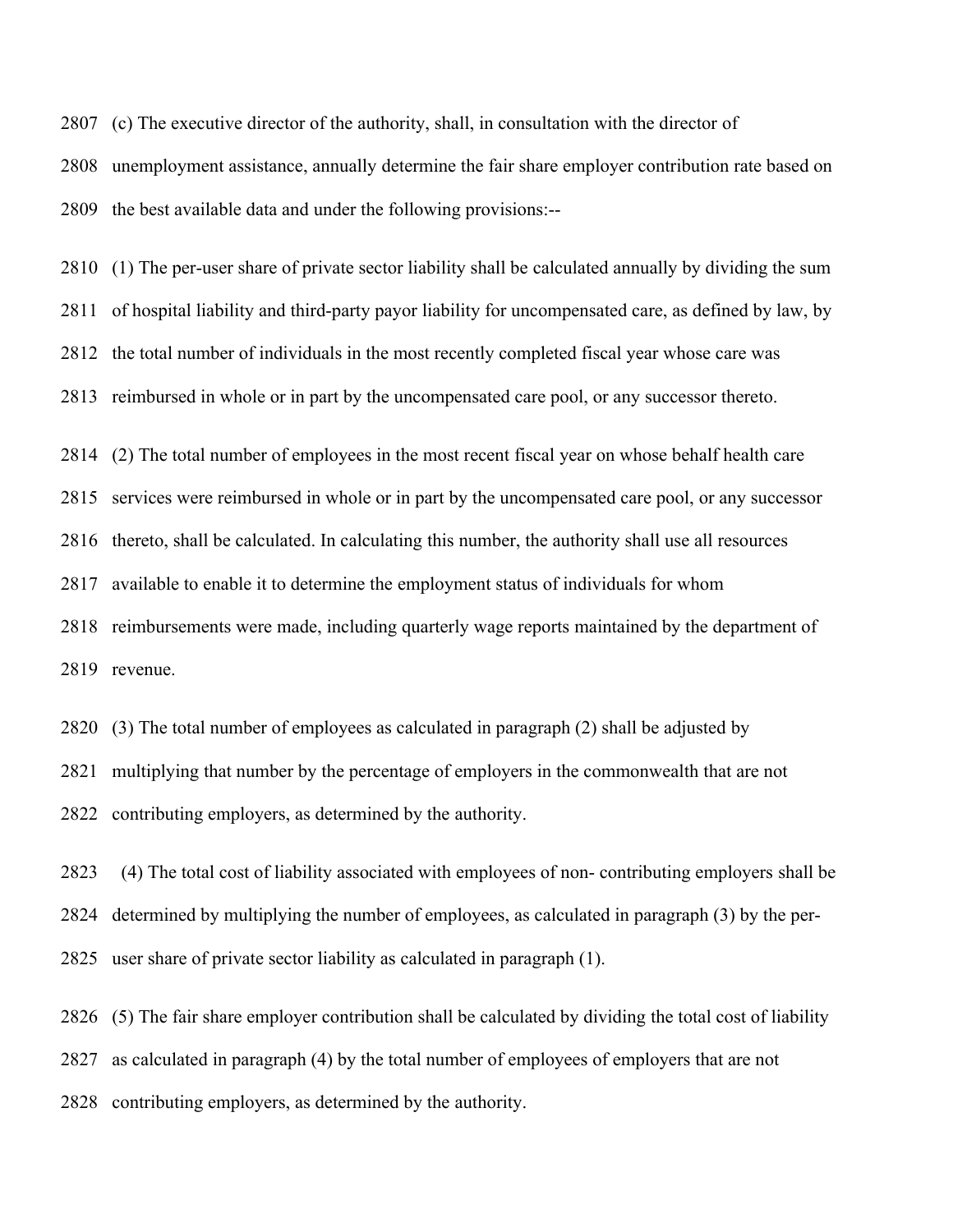(6) The fair share employer contribution, as determined in paragraph (5) shall be adjusted annually to reflect medical inflation, using an appropriate index as determined by the authority.

(7) The total dollar amount of health care services provided by physicians to non-elderly,

 uninsured residents of the commonwealth for which no reimbursement is made from the Health Safety Net Trust Fund shall be calculated using a survey of physicians or other data source that the authority determines is most accurate.

 (8) The per-employee cost of uncompensated physician care shall be calculated by dividing the dollar amount of such services, as calculated in paragraph (7) by the total number of employees of contributing employers in the commonwealth, as estimated by the division using the most accurate data source available, as determined by the authority.

 (9) The annual fair share employer contribution shall be calculated by adding the fair share employer contribution as calculated in paragraph (6) and the per-employee cost of unreimbursed physician care, as calculated in paragraph (8).

 (10) Notwithstanding this section, the total annual fair share employer contribution shall not exceed \$295 per employee which may be made in a single payment, or in equal amounts semi-annually or quarterly, at the employer's discretion.

 (d) The director of unemployment assistance shall determine quarterly each employer's liability for its fair share employer contribution. The director shall assess each employer liable for a fair share employer contribution in a quarter an amount based on 25 per cent of the annual fair share employer contribution rate applicable to that quarterly period and shall implement penalties for employers who fail to make contributions as required by this section. In order to reduce the administrative costs of collection of contributions, the director shall, to the extent possible, use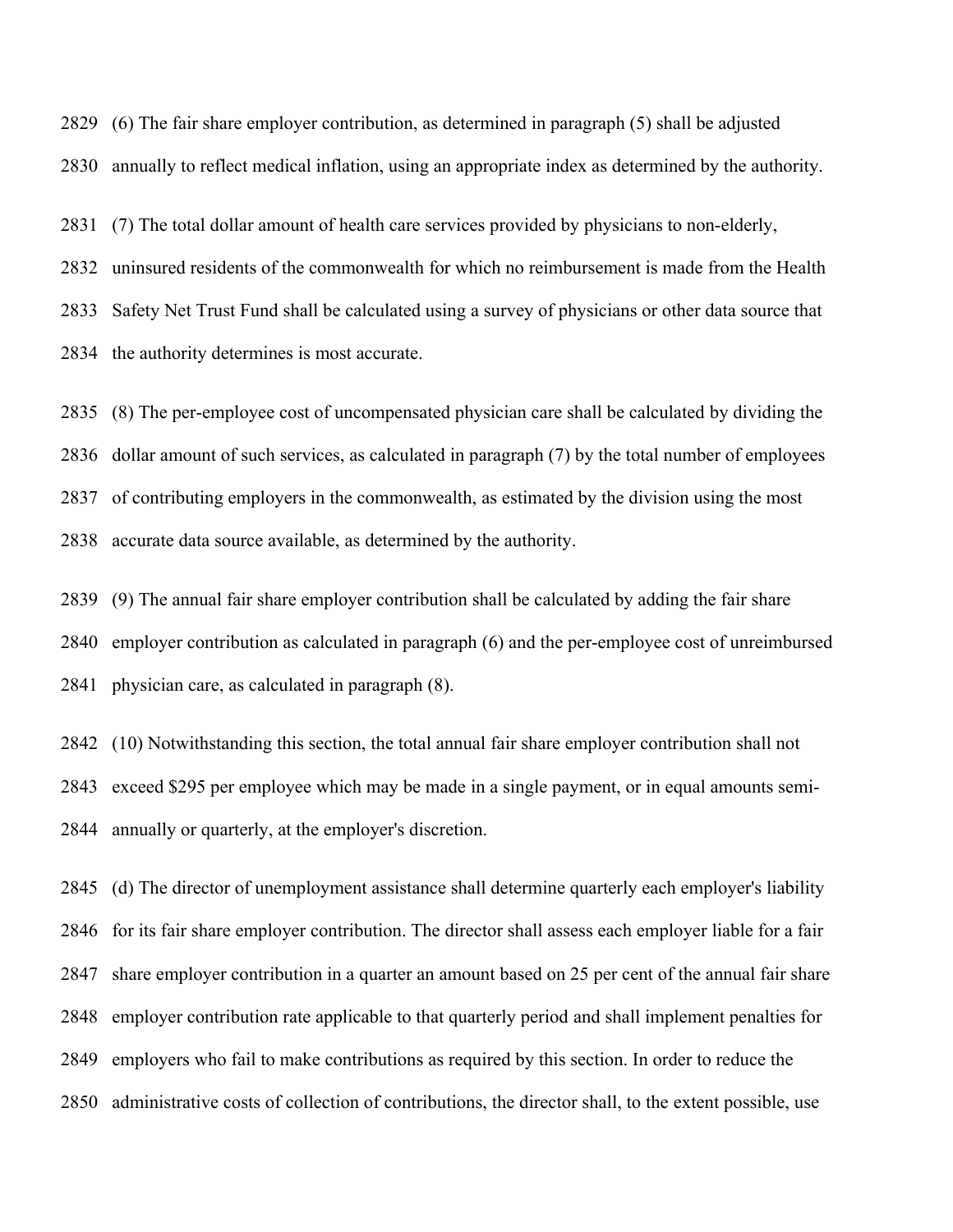any existing procedures that have been implemented by the department of unemployment assistance to make similar collections. Amounts collected pursuant to this section shall be deposited in the Commonwealth Care Trust Fund, established by section 2OOO of chapter 29. Before depositing the amounts, the director may deduct all administrative costs incurred by the department of unemployment assistance as a result of this section, including an amount as determined by the United States Secretary of Labor in accordance with federal cost rules. Except where inconsistent with this section, the terms and conditions of chapter 151A which are applicable to the payment and collection of contributions shall apply to the same extent to the payment and collection of any obligation under this section. The department of unemployment assistance shall promulgate regulations necessary to implement this section.

 (e) In promulgating regulations defining the term "contribution'' under this section, no proposed regulation by the authority, except an emergency regulation, shall take effect until 60 days after the proposed regulations have been transmitted to the joint committees on health care financing and financial services.

 SECTION 77. Section 1 of chapter 175 of the General Laws is hereby amended by inserting after the definition of "unearned premiums" the following definition:—

 "Wellness Program", a wellness program receiving a seal of approval under section 206A of chapter 111.

 SECTION 78. Section 108 of chapter 175 is hereby amended by inserting after clause 12, the following clause:—

 13. Any policy of accident and sickness shall include a premium rate adjustment based on employee participation in a wellness program.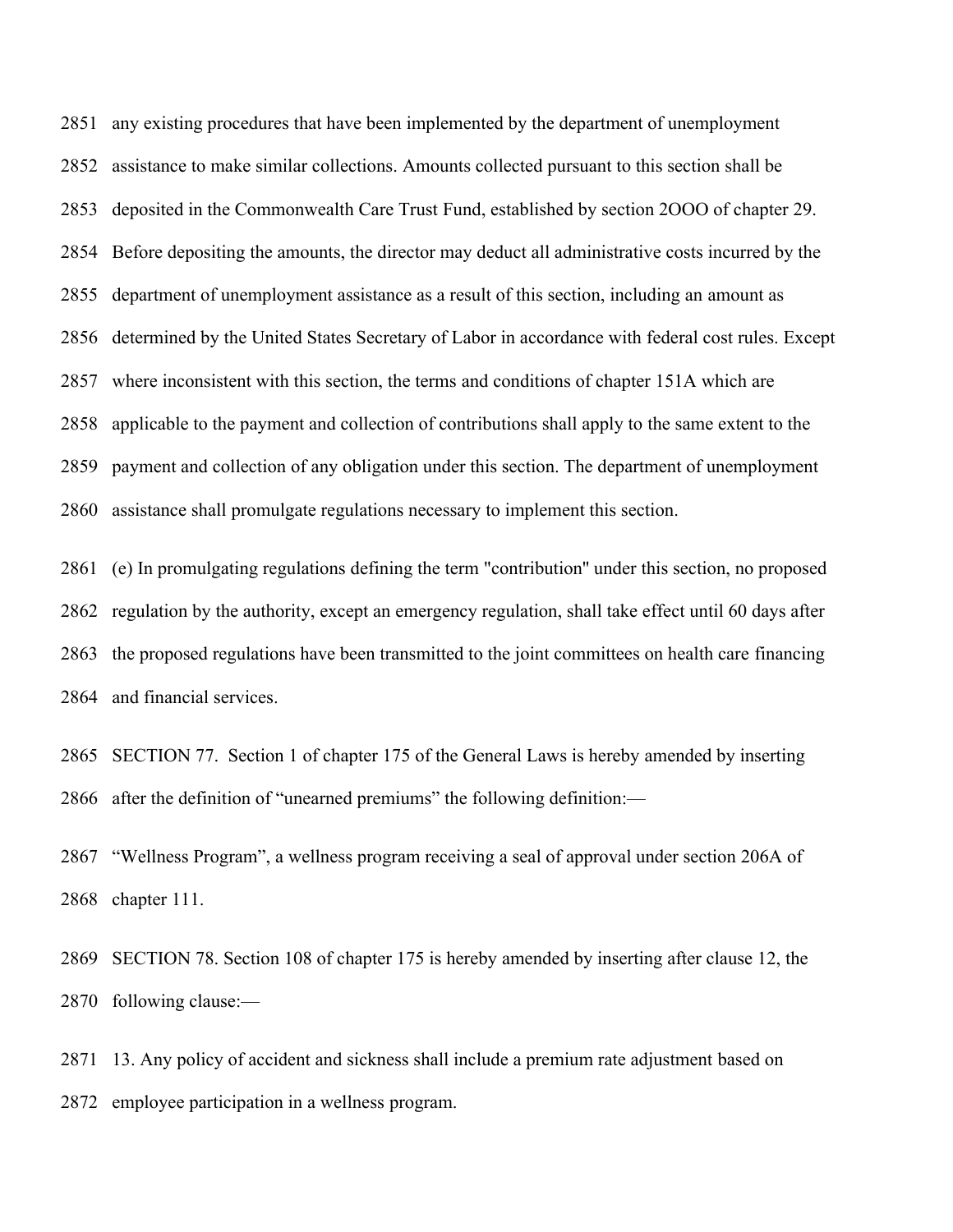SECTION 79. Chapter 175 of the General Laws is hereby amended by inserting after section 108J the following 2 sections:-

 Section 108K. Pursuant to section 50 of chapter 118G, carriers shall provide a toll-free number and website that enables consumers to request and obtain from the carrier in real time the maximum estimated amount the insured will be responsible to pay for a proposed admission, procedure or service that is a medically necessary covered benefit , based on the information available to the carrier at the time the request is made, including any copayment, deductible, coinsurance or other out of pocket amount for any health care benefits.

 Section 108L. Pursuant to section 50 of chapter 118G, carriers shall disclose patient-level data including, but not limited to, health care service utilization, medical expenses, demographics, and where services are being provided, to all providers in their network, provided that data shall be limited to patients treated by that provider, so as to aid providers in managing the care of their own patient panel.

 SECTION 80. Chapter 175 of the General Laws is hereby amended by inserting after section 226 the following 2 sections:-

Section 227. As used in this section, the following words shall have the following meanings:

"Self-insured group," a self-insured or self-funded employer group health plan.

 "Third-party administrator," an entity that administers payments for health care services on behalf of a client plan in exchange for an administrative fee.

Pursuant to section 50 of chapter 118G, every third-party administrator shall disclose to their

self-insured group clients contracted prices and quality of services of in-network providers.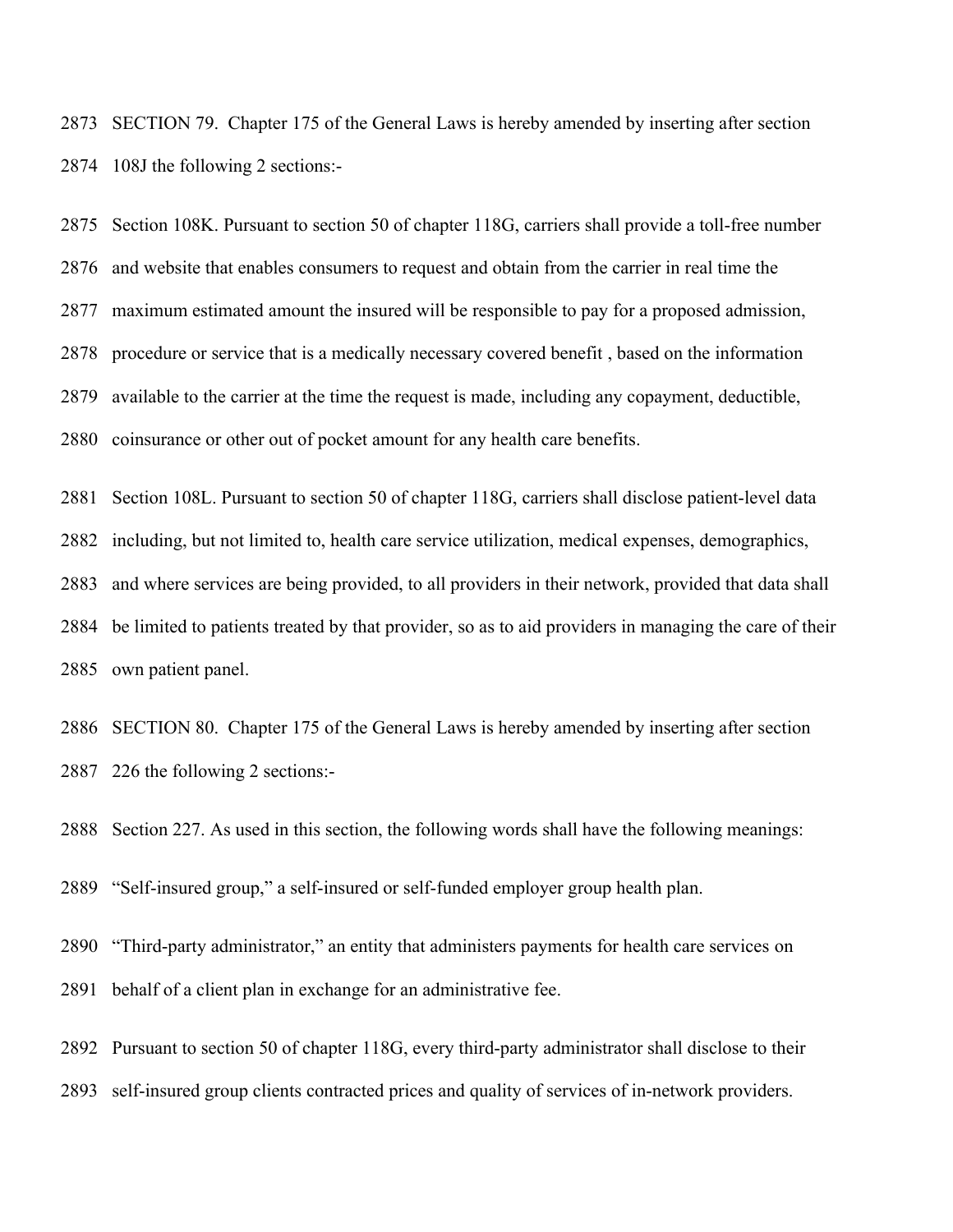Section 228.Carriers shall attribute every member to a primary care provider.

 SECTION 81. Chapter 176A of the General Laws is hereby amended by inserting after section 34 the following 3 sections:—

 Section 35. Pursuant to section 50 of chapter 118G, every non-profit hospital service corporation shall provide a toll-free number and website that enables consumers to request and obtain from the non-profit hospital service corporation in real time the maximum estimated amount the insured will be responsible to pay for a proposed admission, procedure or service that is a medically necessary covered benefit, based on the information available to the carrier at the time the request is made, including any copayment, deductible, coinsurance or other out of pocket amount for any health care benefits.

 Section 36. Every non-profit hospital service corporation shall attribute every member to a primary care provider.

 Section 37. Pursuant to section 50 of chapter 118G, every non-profit hospital service corporation shall disclose patient-level data including, but not limited to, health care service utilization, medical expenses, demographics, and where services are being provided, to all providers in their network, provided that data shall be limited to patients treated by that provider, so as to aid providers in managing the care of their own patient panel.

 SECTION 82. Chapter 176B of the General Laws is hereby amended by inserting after section 22 the following 3 sections:-

 Section 23. Pursuant to section 50 of chapter 118G, every medical service corporation shall provide a toll-free number and website that enables consumers to request and obtain from the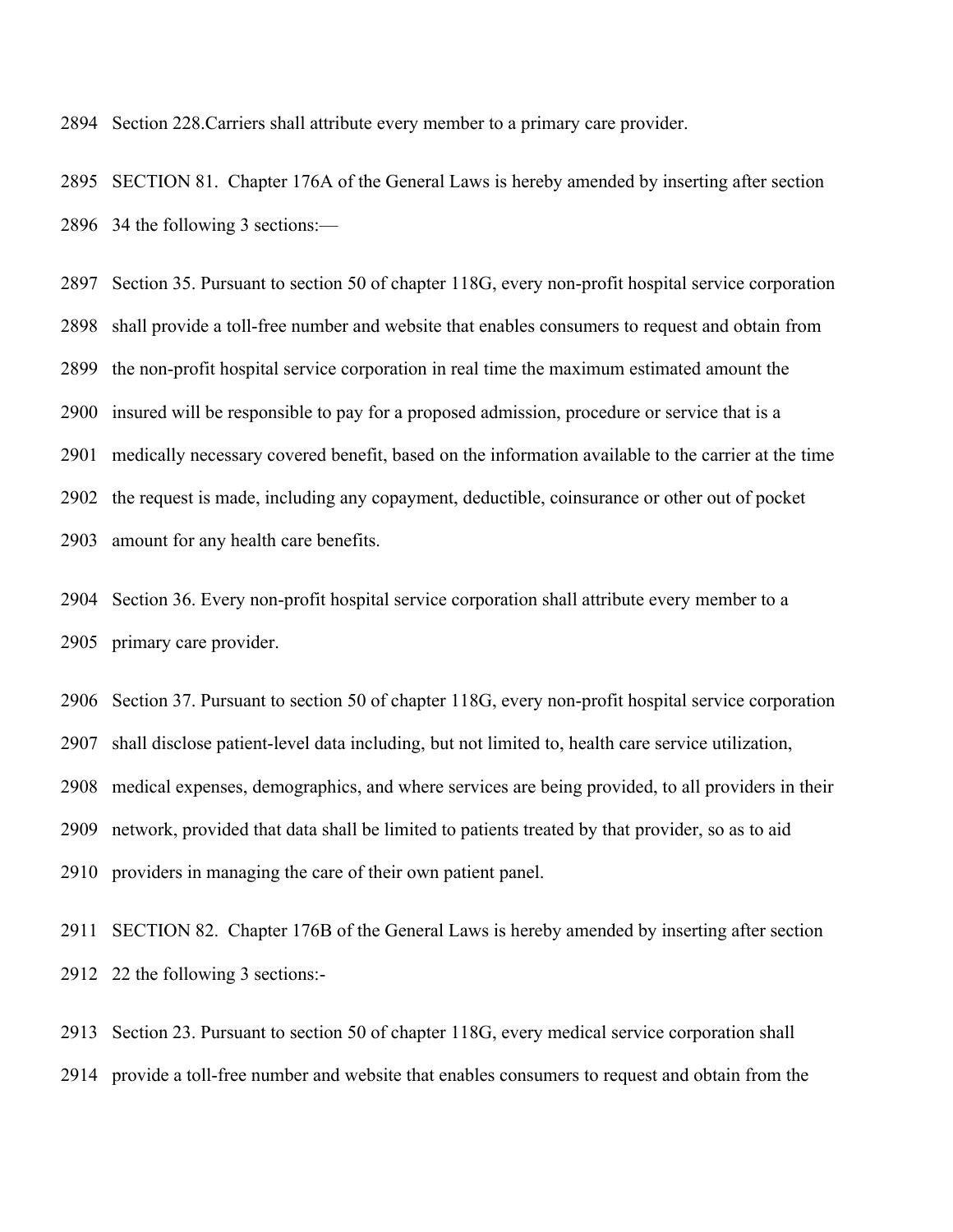medical service corporation in real time the maximum estimated amount the insured will be responsible to pay for a proposed admission, procedure or service that is a medically necessary covered benefit, based on the information available to the carrier at the time the request is made, including any copayment, deductible, coinsurance or other out of pocket amount for any health care benefits.

 Section 24. Every medical service corporation shall attribute every member to a primary care provider.

 Section 25. Pursuant to section 50 of chapter 118G, every medical service corporation shall disclose patient-level data including, but not limited to, health care service utilization, medical expenses, demographics, and where services are being provided, to all providers in their network, provided that data shall be limited to patients treated by that provider, so as to aid providers in managing the care of their own patient panel.

 SECTION 83. Chapter 176G of the General Laws is hereby amended by inserting after section 30 the following 3 sections:—

 Section 31. Pursuant to section 50 of chapter 118G, every health maintenance organization shall provide a toll-free number and website that enables consumers to request and obtain from the health maintenance organization in real time the maximum estimated amount the insured will be responsible to pay for a proposed admission, procedure or service that is a medically necessary covered benefit, based on the information available to the carrier at the time the request is made, including any copayment, deductible, coinsurance or other out of pocket amount for any health care benefits.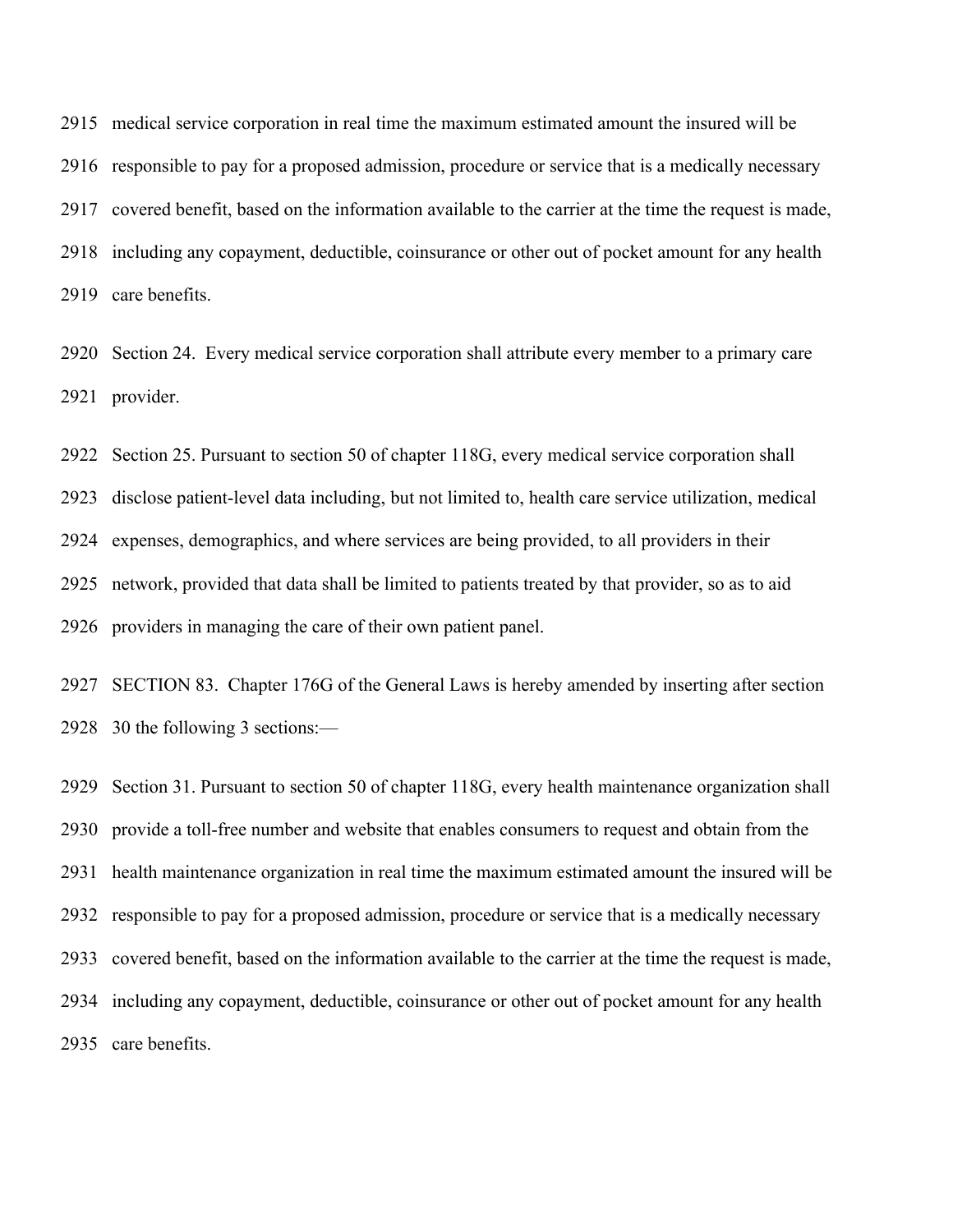Section 32. Every health maintenance organization shall attribute every member to a primary care provider.

 Section 33. Pursuant to section 50 of chapter 118G, every health maintenance organization shall disclose patient-level data including, but not limited to, health care service utilization, medical expenses, demographics, and where services are being provided, to all providers in their network, provided that data shall be limited to patients treated by that provider, so as to aid providers in managing the care of their own patient panel.

SECTION 84. Paragraph (5) of subsection (a) of section 3 of chapter 176J, as appearing in the

official 2010 edition, is hereby amended by striking out, in line 59, the word "may" and inserting

in place thereof the following word:—"shall".

SECTION 85. Subsection (a) of section 11 of chapter 176J, as appearing in the 2010 edition, is

hereby amended by inserting, in line 60, after the word "providers" the following clause:—,

 smart tiering plan in which health services are tiered and member cost sharing is based on the tier placement of the services,

 SECTION 86. Subsection (b) of section 11 of chapter 176J is hereby amended at the end of the first paragraph by adding the following 2 sentences:—

 Smart tiering plans may take into account the number of services performed each year by the provider. For smart tiering plans, if a medically necessary and covered service is available at only one facility in the state, as determined by the division of health care cost and quality, that service shall not be placed into the most expensive cost-sharing tier.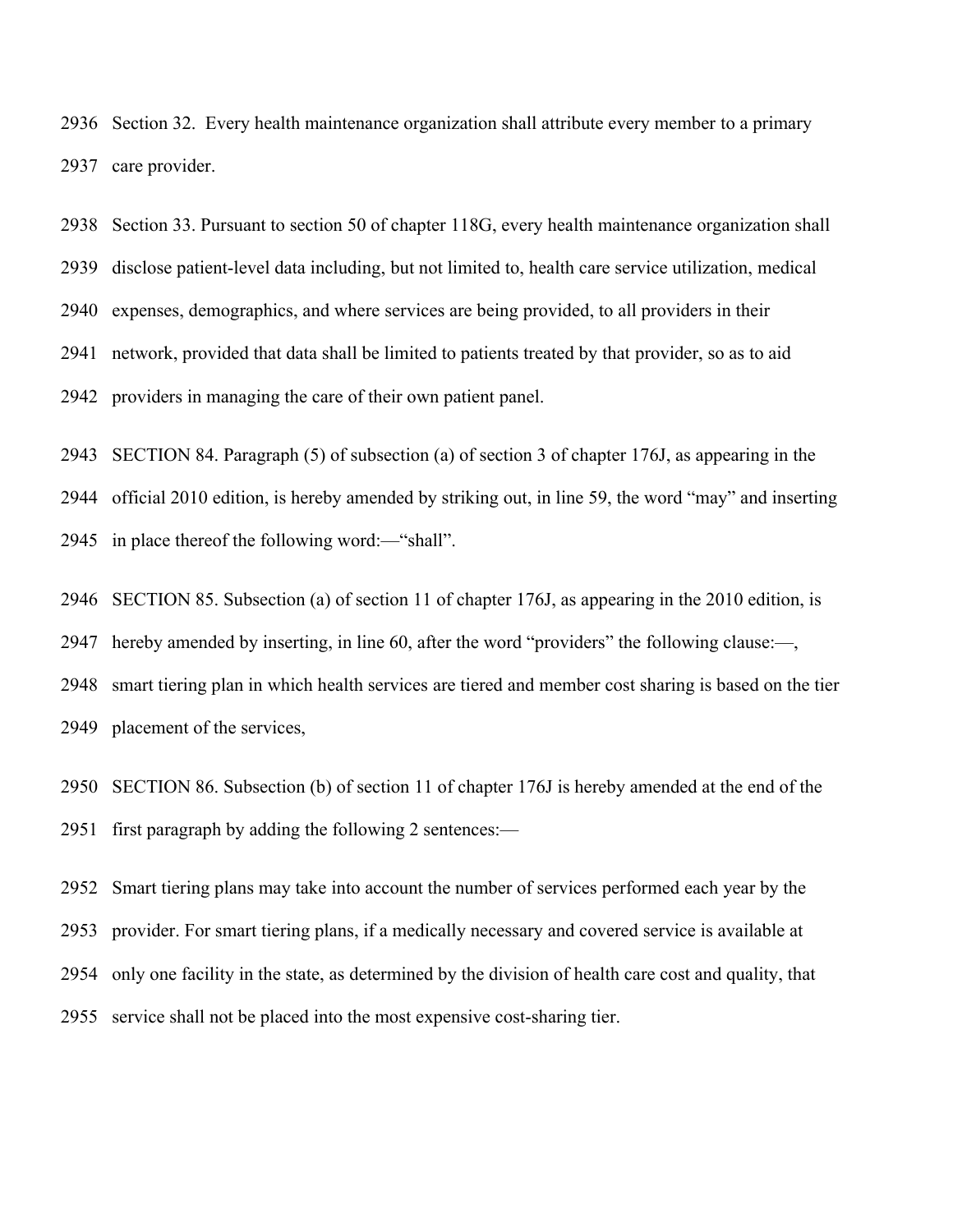SECTION 87. Section 11 of Chapter 176J is hereby amended by inserting after subsection (g) the following new 3 subsections:—

 (h) A smart tiering plan shall be a tiering product, which offers a cost-sharing differential based on services rather than facilities providing services. A service covered in a smart tiering plan may be reimbursed through bundled payments for acute and chronic diseases.

 (i) The division shall review smart tiering plans in a manner consistent with other products offered in the commonwealth. The division may disapprove a smart tiering plan if it determines that the carrier differentiated cost-sharing obligations solely based on the provider. There shall be a rebuttable presumption that a plan has violated this subsection if the cost-sharing obligation for all services provided by a provider, including health care facility, accountable care organization, patient centered medical home, or provider organization is the same.

 (j) The commissioner when developing smart tiering plans shall promote the following goals: 1) smart tiering plans should avoid creating consumer confusion, 2) it should minimize the administrative burdens on payers and providers in implementing smart tiering plans, 3) it should allow patients to get their services in the proper locations.

 SECTION 88. Section 11 of chapter 176J, as so appearing, is hereby amended by striking out, in line 13, the figure "12" and inserting in place thereof the following figure:—16

 SECTION 89. Section 11 of chapter 176J, as so appearing, is hereby amended by striking out, in line , the figure "12" and inserting in place thereof the following figure:—16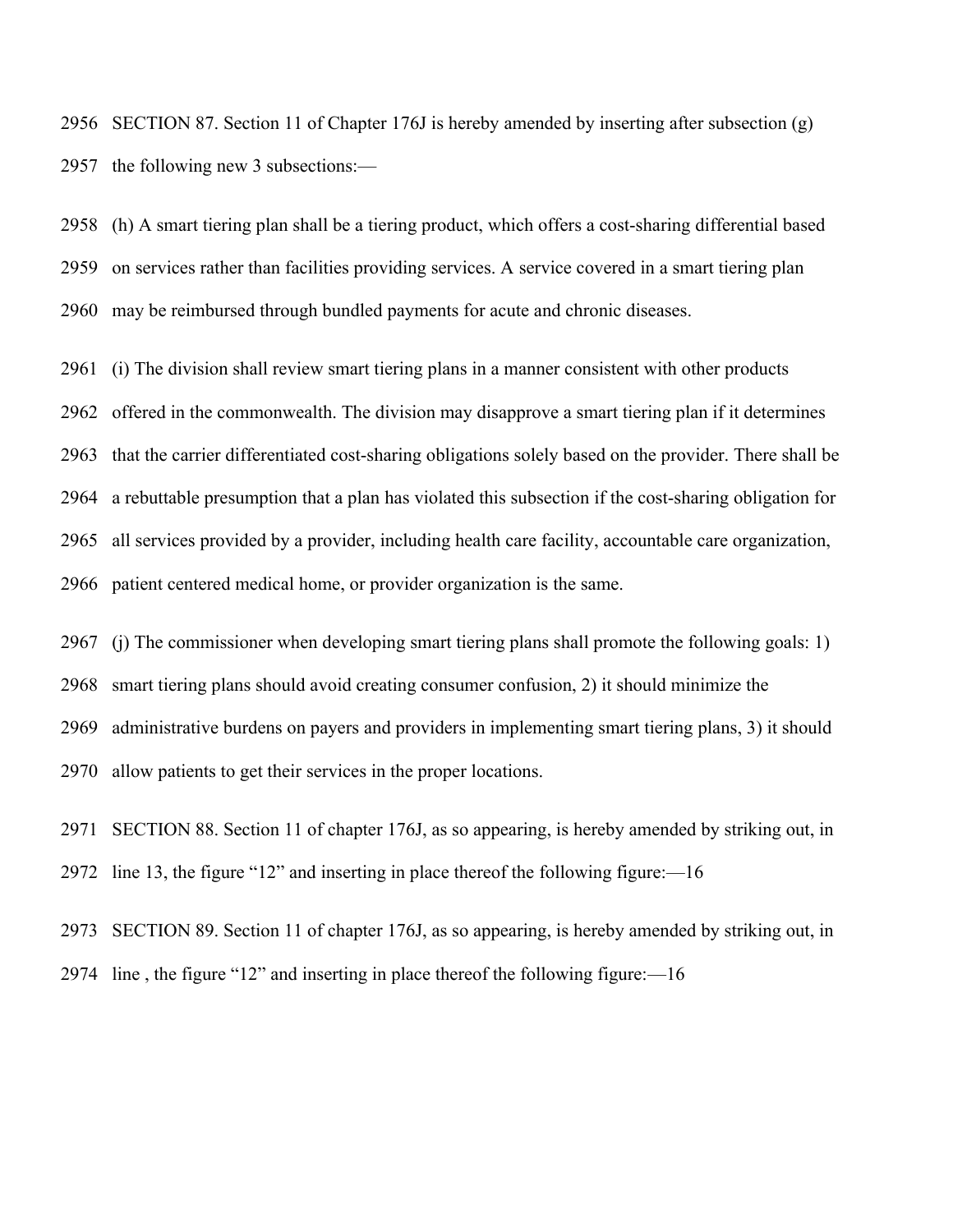SECTION 90. Section 11 of chapter 176J, as appearing, is hereby amended by inserting the following sentence at the end of subsection (a):—The board of the division shall determine the base rate discount on an annual basis.

 SECTION 91. Chapter 176J of the General Laws is hereby amended by inserting after section 13 the following 3 sections:-

 Section 14. Pursuant to section 50 of chapter 118G, carriers shall provide a toll-free number and website that enables consumers to request and obtain from the carrier in real time the maximum estimated amount the insured will be responsible to pay for a proposed admission, procedure or service that is a medically necessary covered benefit, based on the information available to the carrier at the time the request is made, including any copayment, deductible, coinsurance or other out of pocket amount for any health care benefits.

Section 15. Carriers shall attribute every member to a primary care provider.

 Section 16. Pursuant to section 50 of chapter 118G, every carrier shall disclose patient-level data including, but not limited to, health care service utilization, medical expenses, demographics, and where services are being provided, to all providers in their network, provided that data shall be limited to patients treated by that provider, so as to aid providers in managing the care of their own patient panel.

SECTION 92. Section 1 of chapter 176O of the General Laws, as so appearing, is hereby

amended by inserting after the definition of "Adverse determination" the following definition:—

 "Allowed amount", the contractually agreed upon amount paid by a carrier to a health care provider for health care services.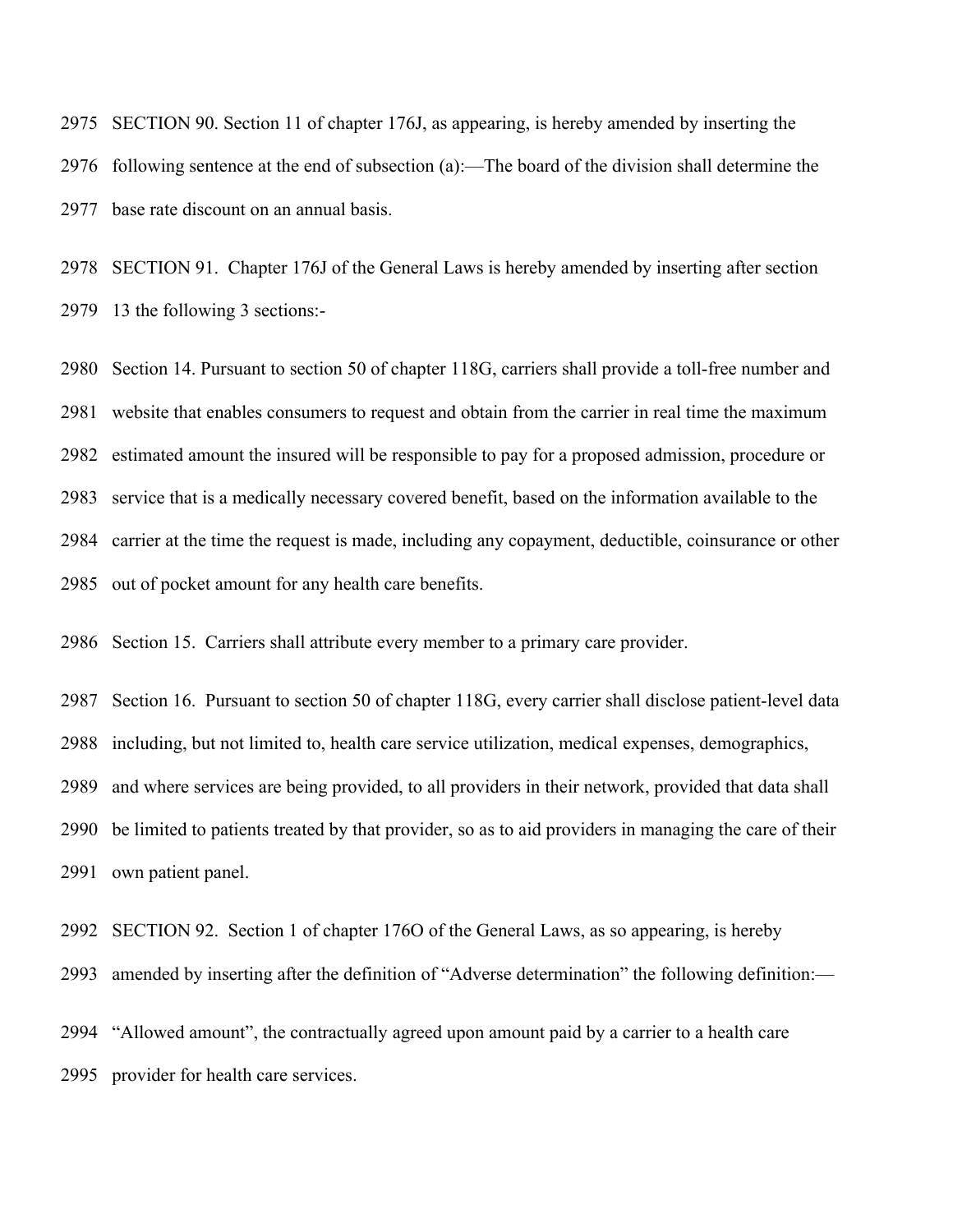SECTION 93. Section 1 of chapter 176O of the General Laws, as so appearing, is hereby amended by inserting after the definition of "Person" the following definition:-

 "Primary care provider", a health care professional qualified to provide general medical care for common health care problems who; (1) supervises, coordinates, prescribes, or otherwise provides or proposes health care services; (2) initiates referrals for specialist care; and (3) maintains continuity of care within the scope of practice.

SECTION 94. Section 1 of chapter 176O of the General Laws, as so appearing, is hereby further

amended by inserting after the definition of "Health care services" the following new

definition:—

 "Hospital-based physician", a pathologist, anesthesiologist, radiologist or emergency room physician who practices exclusively within the inpatient or outpatient hospital setting and who provides health care services to a carrier's insured only as a result of the insured being directed to the hospital inpatient or outpatient setting. This definition may be expanded, after consultation with a statewide advisory committee composed of an equal number of organizations representing providers and those representing health plans including but not limited to a representative from the Massachusetts Medical Society, the Massachusetts Hospital Association, the Massachusetts Association of Health Plans, the Massachusetts Association of Medical Staff Services, and Blue Cross Blue Shield of Massachusetts, by regulation to include additional categories of physicians who practice exclusively within the inpatient or outpatient hospital setting and who provide health care services to a carrier's insured only as a result of the insured being directed to the hospital inpatient or outpatient setting.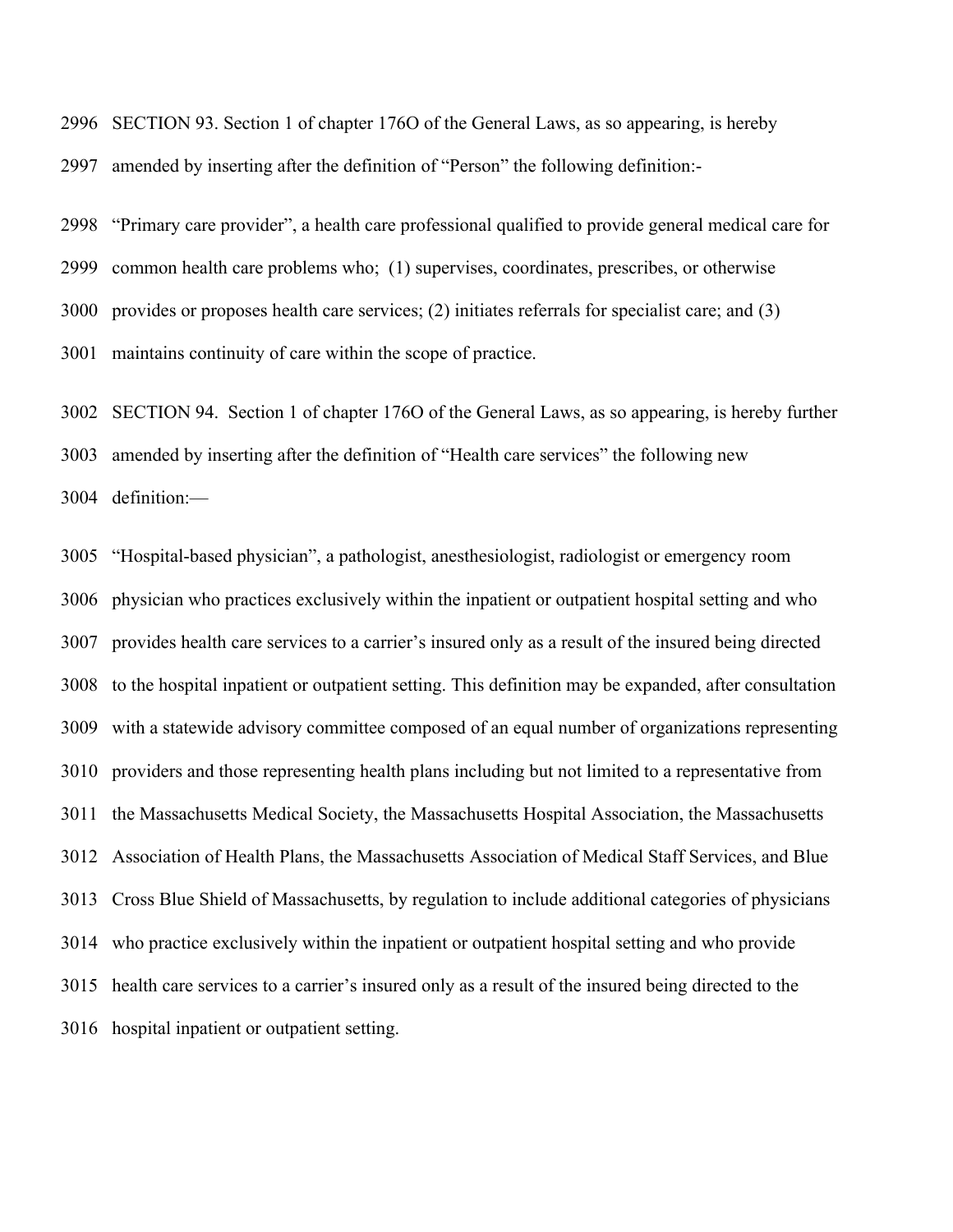SECTION 95. Section 1 of chapter 176O of the General Laws, as so appearing, is hereby further amended in lines 126 to 128 by striking out the definition of "Office of patient protection" and inserting in place thereof the following:—

"Office of patient protection", the office in the division of health care cost and quality

established by section 65 of chapter 118G, responsible for the administration and enforcement of

sections 13, 14, 15 and 16.

SECTION 96. Section 2 of chapter 176O of the General Laws, as so appearing, is hereby

amended by striking out subsection (c) and inserting in place thereof the following subsection:—

 (c) Regulations promulgated by the bureau shall be consistent with and not duplicate or overlap with the regulations promulgated by the office of patient protection in the division of health care cost and quality established by section 65 of chapter 118G.

 SECTION 97. Chapter 176O of the General Laws is hereby amended by inserting after section 2 the following 2 new sections:—

Section 2A. (a) The bureau shall adopt a common application for initial credentialing or

appointment and a common application for re-credentialing or reappointment. The bureau, after

consultation with a statewide advisory committee composed of an equal number of organizations

representing providers and those representing health plans including but not limited to a

representative from the Massachusetts Medical Society, the Massachusetts Hospital Association,

the Massachusetts Association of Health Plans, the Massachusetts Association of Medical Staff

- Services, and Blue Cross Blue Shield of Massachusetts, a representative of the board of
- registration in medicine, a representative of the board of registration in nursing and a
- representative of the department of public health, shall adopt and make any revisions to the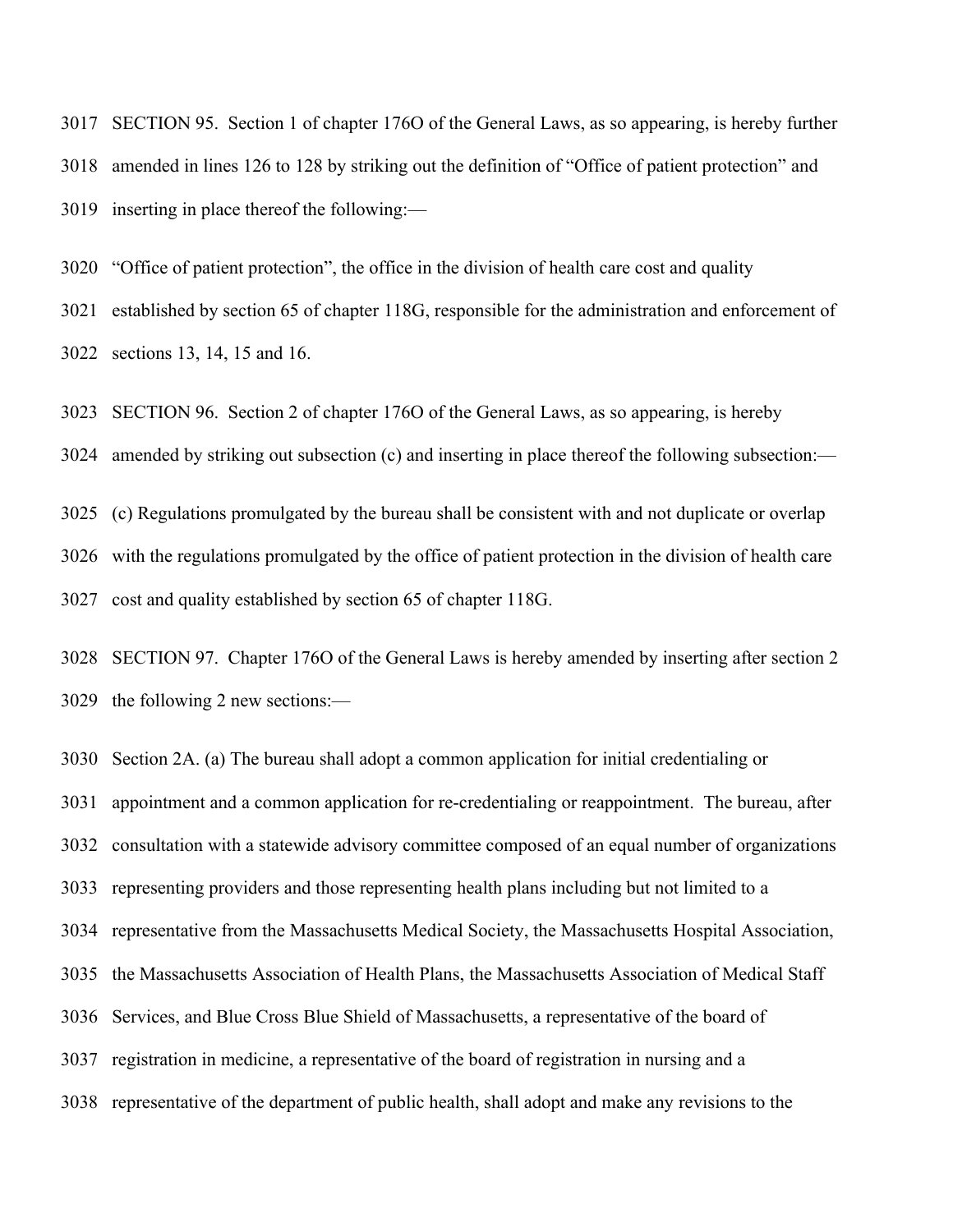common credentialing application forms that includes but is not limited to applicable accreditation as well as federal and state regulatory changes that will impact such forms. Such forms shall not be applicable in those instances where the carrier has both delegated credentialing to a provider organization and does not require submission of a credentialing application.

 (b) A carrier and a participating provider shall not use any initial physician credentialing application form other than the uniform initial physician application form or a uniform electronic version of said form. A carrier and a participating provider shall not use any physician re- credentialing application form other than the uniform physician re-credentialing application form or a uniform electronic version of said form. A carrier may require that a physician profile be submitted in addition to the uniform physician re-credentialing application form.

 (c) A carrier shall act upon and complete the credentialing process for 95 percent of complete initial physician credentialing applications submitted by or on behalf of a physician applicant within 30 calendar days of receipt of a complete application. An application shall be considered complete if it contains all of the following elements submitted by the physician applicant or designee or obtained by the carrier from a credentials verification organization certified by the National Committee for Quality Assurance: —

(i) the application form is signed and appropriately dated by the physician applicant;

 (ii) all information on the application is submitted in a legible and complete manner and any affirmative answers are accompanied by explanations satisfactory to the carrier;

(iii) a current curriculum vitae with appropriate required dates;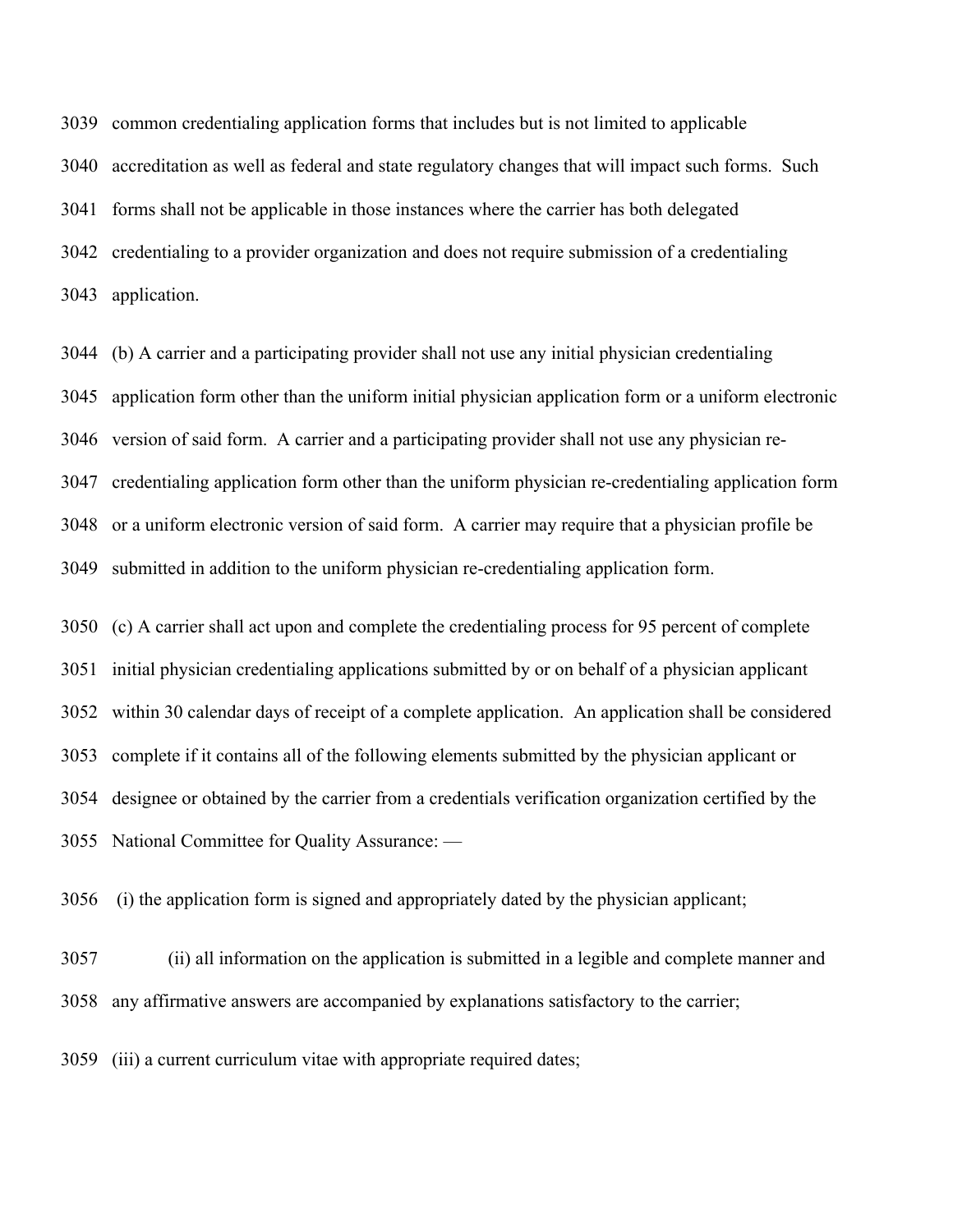(iv) a signed, currently dated Applicant's Authorization to Release Information form;

(v) copies of the applicant's current licenses in all states in which the physician practices;

(vi) a copy of the applicant's current Massachusetts controlled substances registration and a

copy of the applicant's current federal DEA controlled substance certificate or, if not available, a

letter describing prescribing arrangements;

 (vii) a copy of the applicant's current malpractice face sheet coverage statement including amounts and dates of coverage;

(viii) hospital letter or verification of hospital privileges or alternate pathways;

(ix) documentation of board certification or alternate pathways;

(x) documentation of training, if not board certified;

(xi) there are no affirmative responses on questions related to quality or clinical competence;

(xii) there are no modifications to the Applicant's Authorization to Release Information Form;

(xiii) there are no discrepancies between the information submitted by or on behalf of the

physician and information received from other sources; and

(xiv) the appropriate health plan participation agreement, if applicable.

(d) A carrier shall report to a physician applicant or designee the status of a submitted initial

credentialing application within a reasonable timeframe. Said report shall include, but not be

limited to, the application receipt date and, if incomplete, an itemization of all missing or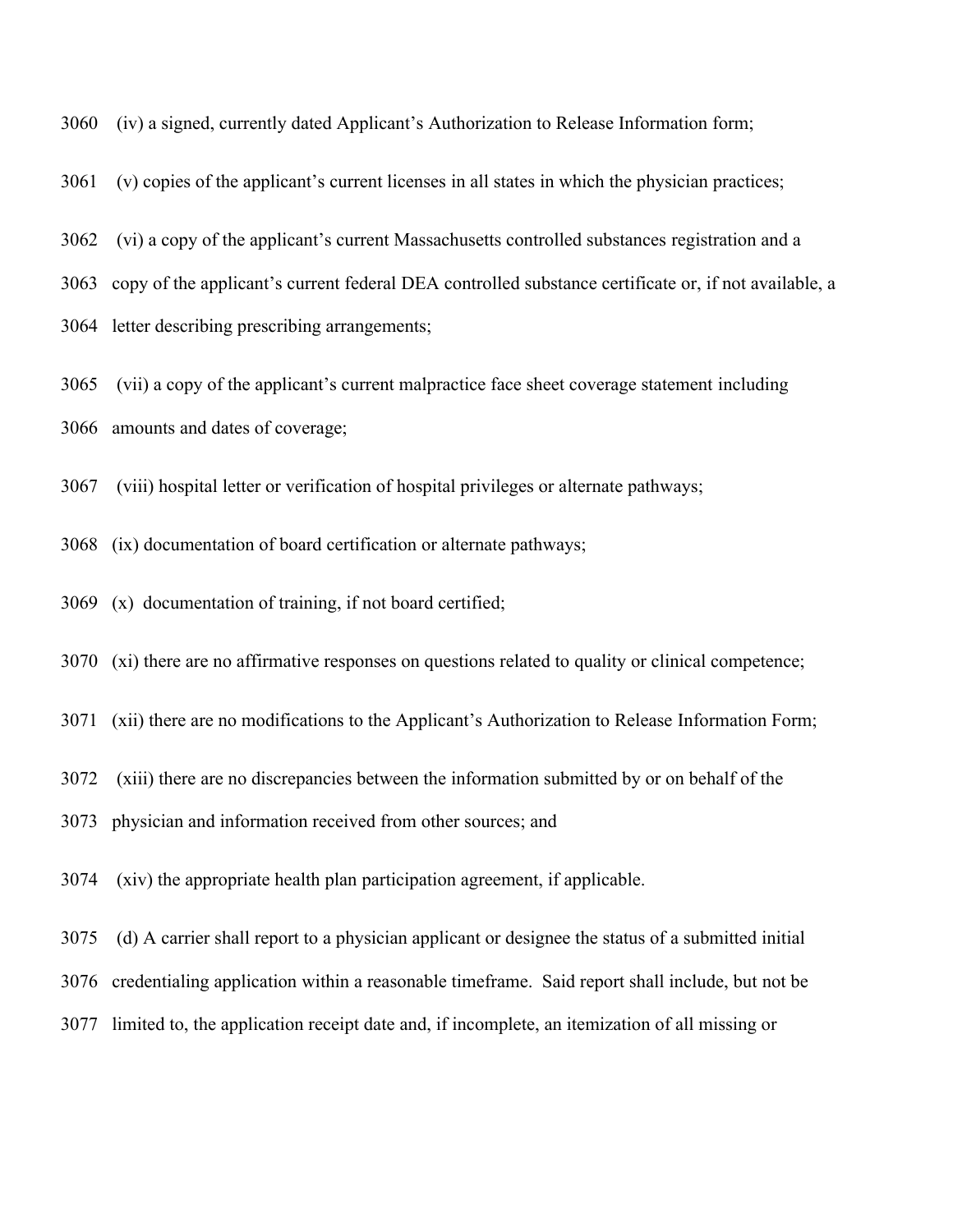incomplete items. A carrier may return an incomplete application to the submitter. A physician applicant or designee shall be responsible for any and all missing or incomplete items.

 (e) A carrier shall notify a physician applicant of the carrier's credentialing committee's decision on an initial credentialing application within four business days of the decision. Said notice shall include the committee's decision and the decision date.

 (f) A physician, other than a primary care provider compensated on a capitated basis, who has been credentialed pursuant to the terms of this section shall be allowed to treat a carrier's insureds and shall be reimbursed by the carrier for covered services provided to a carrier's insureds effective as of the carrier's credentialing committee's decision date. A primary care physician compensated on a capitated basis who has been credentialed pursuant to the terms established in this section shall be allowed to treat a carrier's insureds and shall be reimbursed by the carrier for covered services provided to the carrier's insureds effective no later than the first day of the month following the carrier's credentialing committee's decision date.

 (g) This section shall not apply to the credentialing and re-credentialing by carriers of psychiatrists or hospital-based physicians.

 Section 2B. (a) The bureau's accreditation requirements related to credentialing and re- credentialing shall not require a carrier to complete the credentialing or re-credentialing process for hospital-based physicians.

 (b) Except as provided in paragraph (d), a carrier shall not require a hospital-based physician to complete the credentialing and re-credentialing process established pursuant to the bureau's accreditation requirements.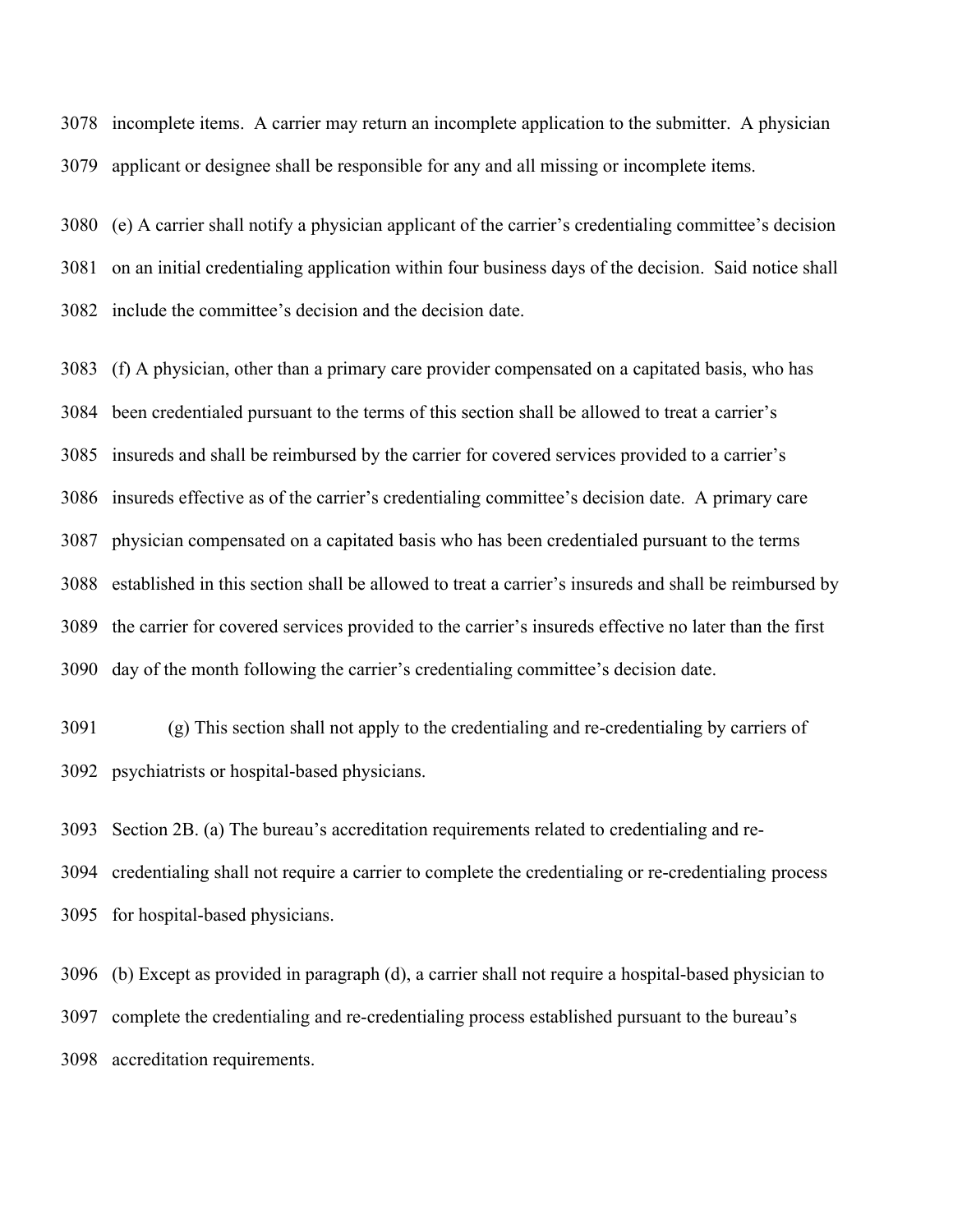(c) A carrier may establish an abbreviated data submission process for hospital-based

 physicians. Except as provided in paragraph (d) of this section, said process shall be limited to a review of the data elements required to be collected and reviewed pursuant to applicable federal and state regulations as well as national accreditation organization standards.

 (d) In the event that the carrier determines that there is a need to further review a hospital-based physician's credentials due to quality of care concerns, complaints from insureds, applicable law

or other good faith concerns, the carrier may conduct such review as is necessary to make a

credentialing or re-credentialing decision.

 (e) Nothing in this section shall be construed to prohibit a carrier from requiring a physician to submit information or taking other actions necessary for the carrier to comply with the applicable regulations of the board of registration in medicine.

 (f) The bureau, after consultation with a statewide advisory committee composed of an equal number of organizations representing providers and those representing health plans including but not limited to a representative from the Massachusetts Hospital Association, the Massachusetts Medical Society, the Massachusetts Association of Health Plans, the Massachusetts Association of Medical Staff Services, and Blue Cross and Blue Shield of Massachusetts, a representative of the board of registration in medicine, a representative of the board of registration in nursing and a representative of the department of public health, shall develop standard criteria and oversight guidelines that may be used by carriers to delegate the credentialing function to providers. Such criteria and oversight guidelines shall meet applicable accreditation standards.

 SECTION 98. Section 6 of chapter 176O, as so appearing, is hereby amended by striking clause (3) of subsection (a) and inserting in place thereof the following subsection:—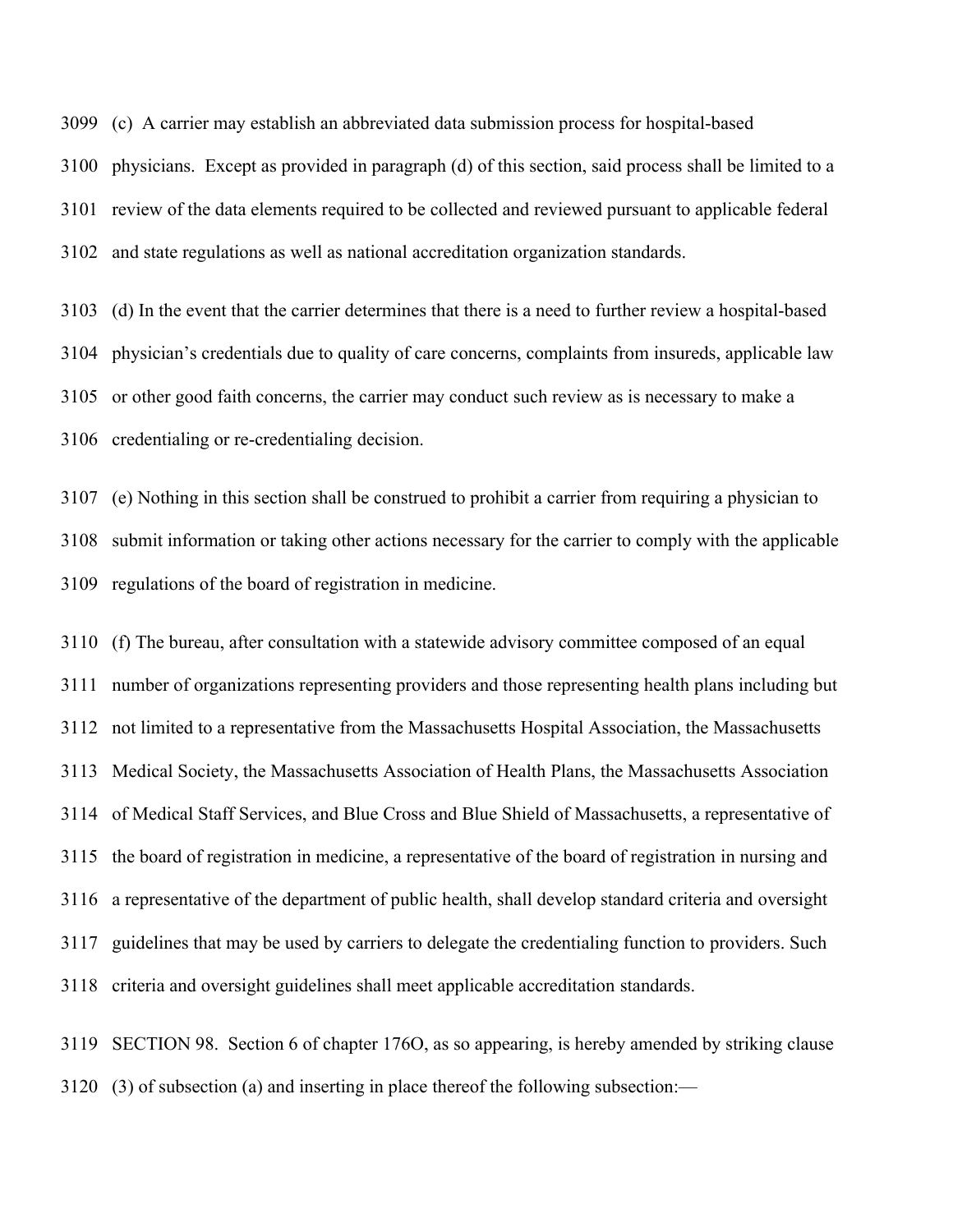(3) the limitations on the scope of health care services and any other benefits to be provided, including (i) all restrictions relating to preexisting condition exclusions, and (ii) an explanation of any facility fee, allowed amount, co-insurance, copayment, deductible, or other amount, that the insured may be responsible to pay to obtain covered benefits from network or out-of-network providers.

 SECTION 99. Section 6 of chapter 176O of the General Laws, as so appearing, is hereby further amended by striking out, in lines 52 to 54 paragraph (13) and inserting in place thereof the following paragraph:—

(13) a statement on how to obtain the report regarding grievances from the office of patient

protection pursuant to paragraph (2) of subsection (a) of section 65 of chapter 118G;

 SECTION 100. Section 9A of chapter 176O of the General Laws, as so appearing, is hereby amended by inserting after subsection (c), the following 2 subsections:—

(d) limits the ability of either the carrier or the health care provider from disclosing the allowed

amount and fees of services to an insured or insured's treating health care provider.

 (e) limits the ability of either the carrier or the health care provider from disclosing out-of-pocket costs to an insured.

SECTION 101. Section 14 of chapter 176O of the General Laws, as so appearing, is hereby

amended by striking out, in line 6 the words "section 217 of chapter 111" and inserting in place

thereof the following:—section 65 of chapter 118G

SECTION 102. Chapter 176O of the General Laws is hereby amended by striking out section 15,

as so appearing, and inserting in place thereof the following section:—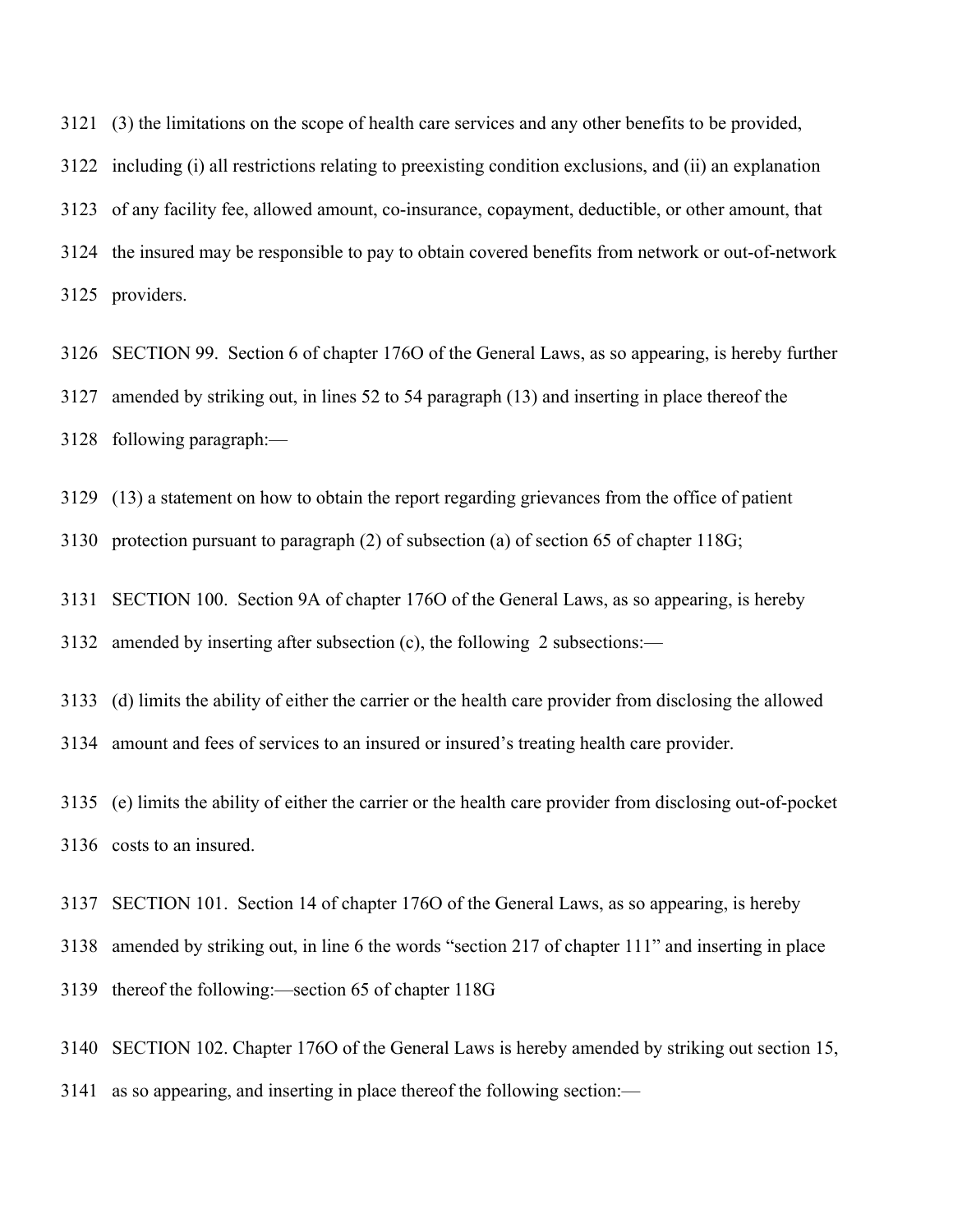Section 15. (a) A carrier that allows or requires the designation of a primary care provider shall notify an insured at least 30 days before the disenrollment of such insured's primary care provider and shall permit such insured to continue to be covered for health services, consistent with the terms of the evidence of coverage, by such primary care provider for at least 30 days after said provider is disenrolled, other than disenrollment for quality-related reasons or for fraud. Such notice shall also include a description of the procedure for choosing an alternative primary care provider.

 (b) A carrier shall allow any female insured who is in her second or third trimester of pregnancy and whose provider in connection with her pregnancy is involuntarily disenrolled, other than disenrollment for quality-related reasons or for fraud, to continue treatment with said provider, consistent with the terms of the evidence of coverage, for the period up to and including the insured's first postpartum visit.

 (c) A carrier shall allow any insured who is terminally ill and whose provider in connection with said illness is involuntarily disenrolled, other than disenrollment for quality-related reasons or for fraud, to continue treatment with said provider, consistent with the terms of the evidence of coverage, until the insured's death.

 (d) A carrier shall provide coverage for health services for up to 30 days from the effective date of coverage to a new insured by a physician who is not a participating provider in the carrier's network if: (1) the insured's employer only offers the insured a choice of carriers in which said physician is not a participating provider, and (2) said physician is providing the insured with an ongoing course of treatment or is the insured's primary care provider. With respect to an insured in her second or third trimester of pregnancy, this provision shall apply to services rendered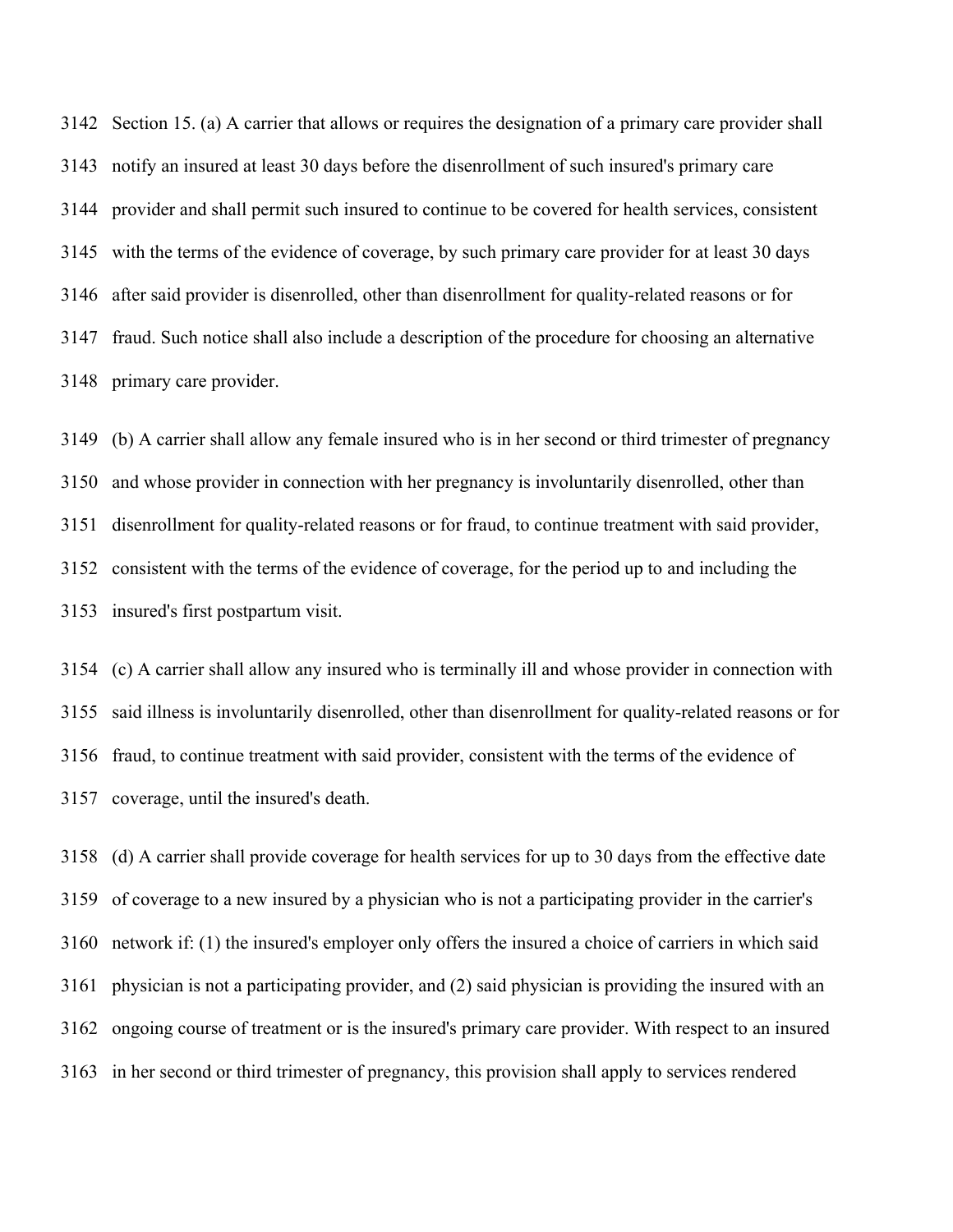through the first postpartum visit. With respect to an insured with a terminal illness, this provision shall apply to services rendered until death.

 (e) A carrier may condition coverage of continued treatment by a provider under subsections (a) to (d), inclusive, upon the provider's agreeing (1) to accept reimbursement from the carrier at the rates applicable prior to notice of disenrollment as payment in full and not to impose cost sharing with respect to the insured in an amount that would exceed the cost sharing that could have been imposed if the provider had not been disenrolled; (2) to adhere to the quality assurance standards of the carrier and to provide the carrier with necessary medical information related to the care provided; and (3) to adhere to such carrier's policies and procedures, including procedures regarding referrals, obtaining prior authorization and providing services pursuant to a treatment plan, if any, approved by the carrier. Nothing in this subsection shall be construed to require the coverage of benefits that would not have been covered if the provider involved remained a participating provider.

 (f) A carrier that requires an insured to designate a primary care provider shall allow such a primary care provider to authorize a standing referral for specialty health care provided by a health care provider participating in such carrier's network when (1) the primary care provider determines that such referrals are appropriate, (2) the provider of specialty health care agrees to a treatment plan for the insured and provides the primary care provider with all necessary clinical and administrative information on a regular basis, and (3) the health care services to be provided are consistent with the terms of the evidence of coverage. Nothing in this section shall be construed to permit a provider of specialty health care who is the subject of a referral to authorize any further referral of an insured to any other provider without the approval of the insured's carrier.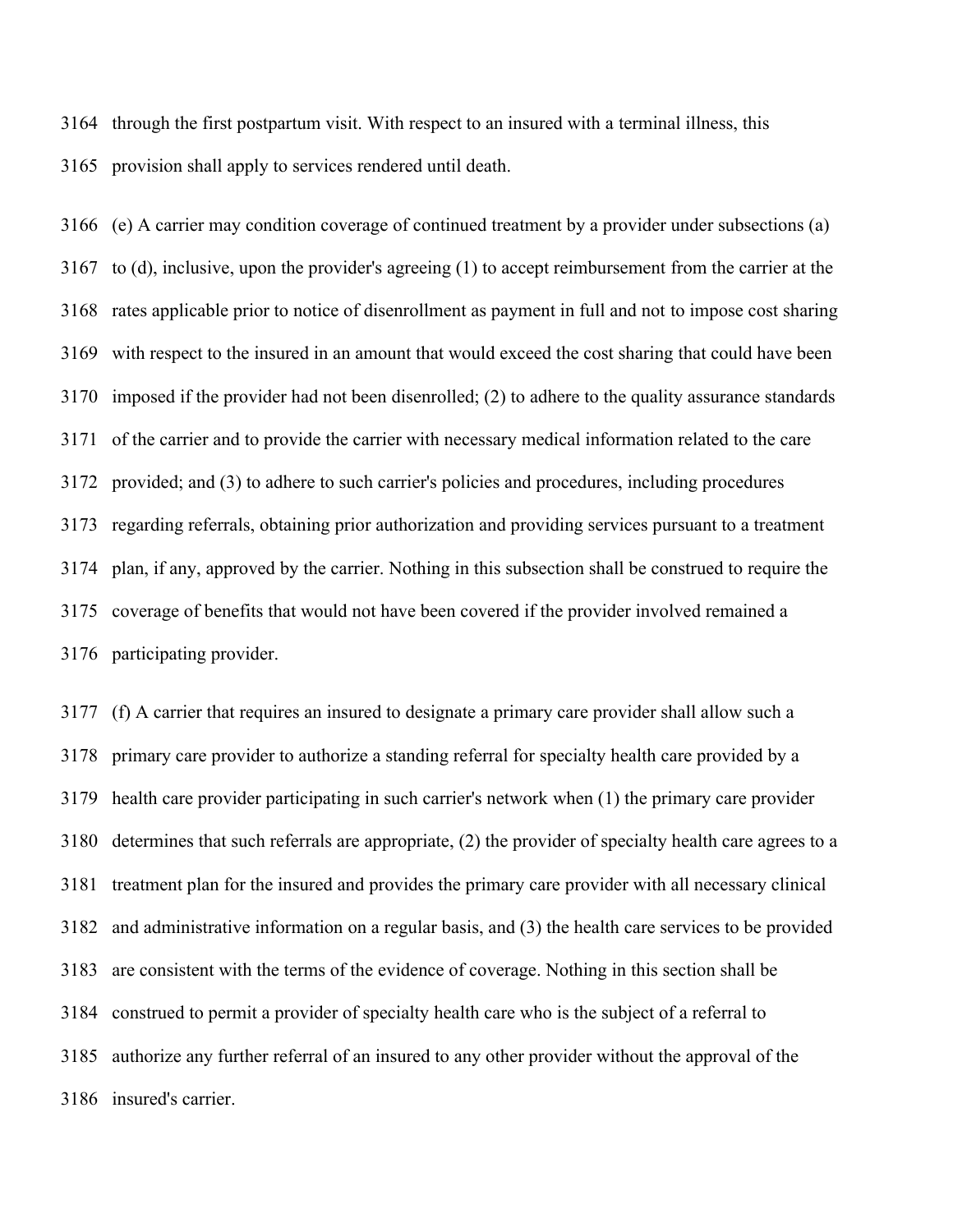(g) No carrier shall require an insured to obtain a referral or prior authorization from a primary care provider for the following specialty care provided by an obstetrician, gynecologist, certified nurse-midwife or family practitioner participating in such carrier's health care provider network: (1) annual preventive gynecologic health examinations, including any subsequent obstetric or gynecological services determined by such obstetrician, gynecologist, certified nurse-midwife or family practitioner to be medically necessary as a result of such examination; (2) maternity care; and (3) medically necessary evaluations and resultant health care services for acute or emergency gynecological conditions. No carrier shall require higher copayments, coinsurance, deductibles or additional cost sharing arrangements for such services provided to such insureds in the absence of a referral from a primary care provider. Carriers may establish reasonable requirements for participating obstetricians, gynecologists, certified nurse-midwives or family practitioners to communicate with an insured's primary care provider regarding the insured's condition, treatment, and need for follow-up care. Nothing in this section shall be construed to permit an obstetrician, gynecologist, certified nurse-midwife or family practitioner to authorize any further referral of an insured to any other provider without the approval of the insured's carrier.

 (h) A carrier shall provide coverage of pediatric specialty care, including mental health care, by persons with recognized expertise in specialty pediatrics to insureds requiring such services.

 (i) A carrier, including a dental or vision carrier, shall provide health, dental or vision care providers applying to be participating providers who are denied such status with a written reason or reasons for denial of such application.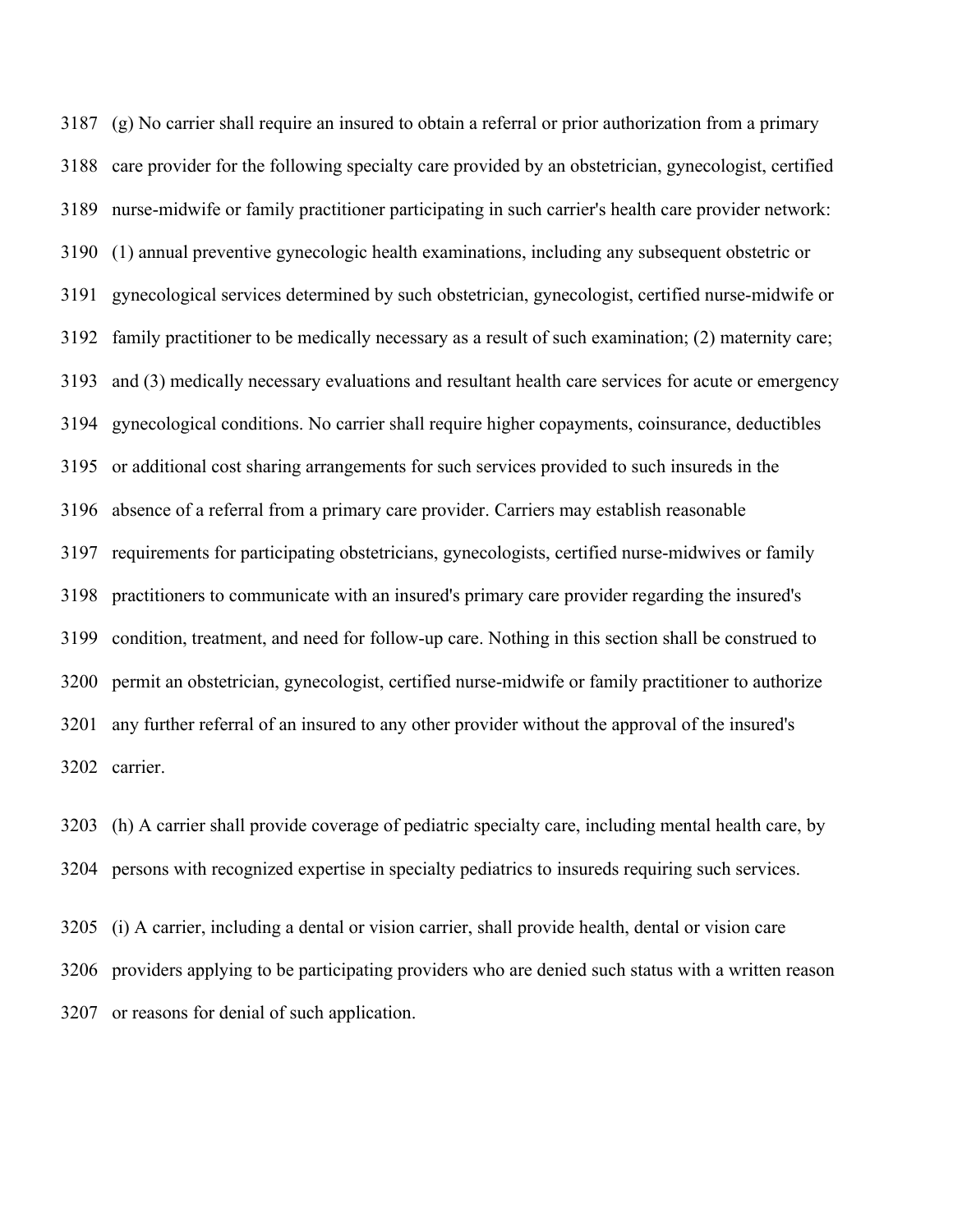(j) No carrier shall make a contract with a health care provider which includes a provision

permitting termination without cause. A carrier shall provide a written statement to a provider of

the reason or reasons for such provider's involuntary disenrollment.

 (k) A carrier, including a dental or vision carrier, shall provide insureds, upon request, interpreter and translation services related to administrative procedures.

SECTION 103. Section 20 of chapter 176O of the General Laws, as so appearing, is hereby

amended in lines 26 to 30 by striking out paragraph (iv)(3) and inserting in place thereof the

following paragraph:—

 (3) a statement that the office of patient protection, established by section 65 of chapter 118G, is available to assist consumers, a description of the grievance and review processes available to consumers under chapter 176O, and relevant contact information to access the office and these processes.

 SECTION 104. Chapter 176Q of the General Laws, as so appearing, is hereby amended by adding the following section:—

 Section 17. (a) The authority shall, upon verification of the provision of services and costs to a state-funded employee, assess a free rider surcharge on the non-providing employer under regulations promulgated by the authority.

 (b) The amount of the free rider surcharge on non-providing employers shall be determined by the authority under regulations promulgated by the authority, and assessed by the authority not later than 3 months after the end of each hospital fiscal year, with payment by non-providing employers not later than 180 days after the assessment. The amount charged by the authority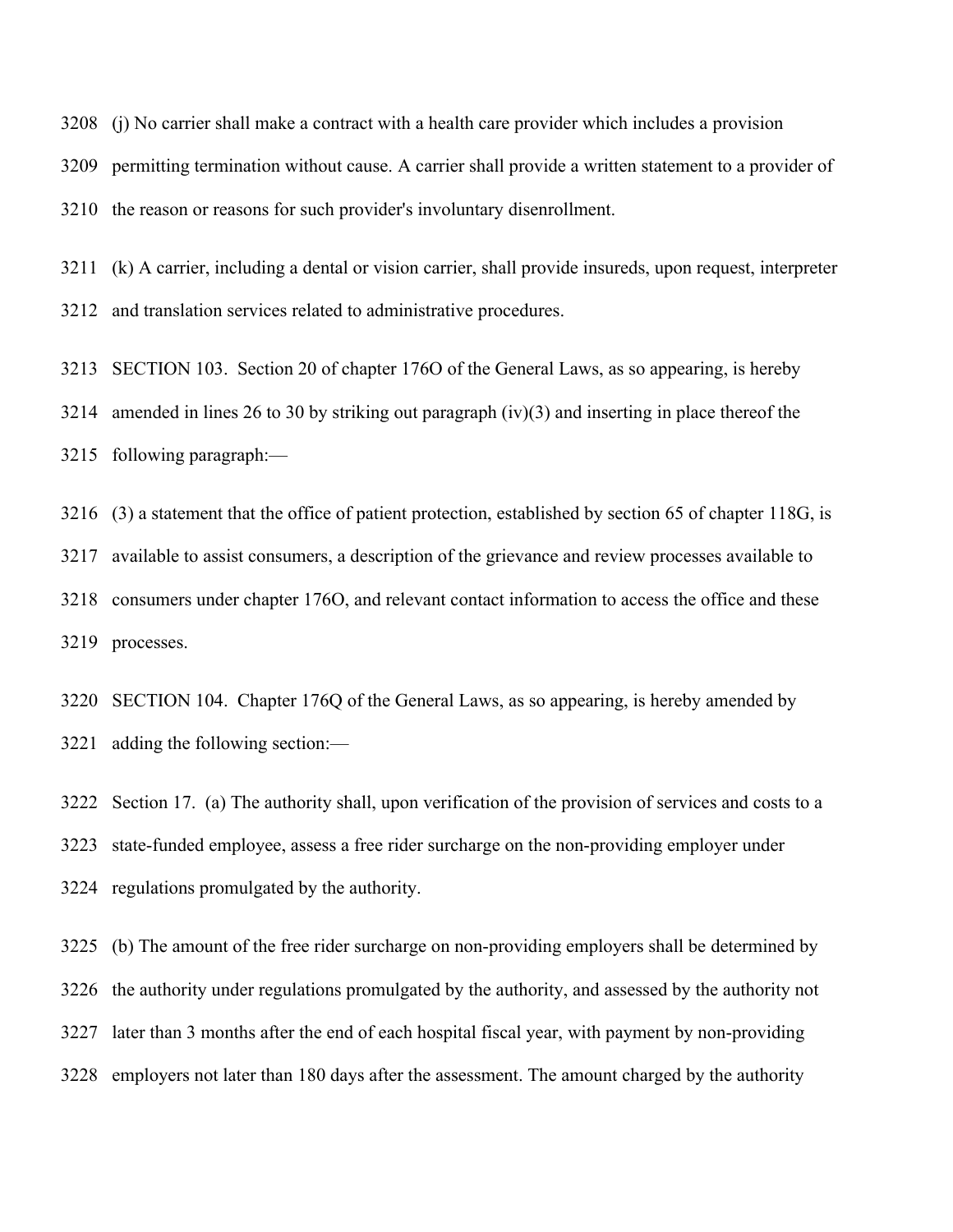shall be greater than 10 per cent but no greater than 100 per cent of the cost to the state of the services provided to the state-funded employee, considering all payments received by the state from other financing sources for free care; provided that the "cost to the state" for services provided to any state-funded employee may be determined by the authority as a percentage of the state's share of aggregate costs for health services. The free rider surcharge shall only be triggered upon incurring \$50,000 or more, in any hospital fiscal year, in free care services for any employer's employees, or dependents of such persons, in aggregate, regardless of how many state-funded employees are employed by that employer.

 (c) The formula for assessing free rider surcharges on non-providing employers shall be set forth in regulations promulgated by the authority that shall be based on factors including, but not limited to: (i) the number of incidents during the past year in which employees of the non- providing employer received services reimbursed by the health safety net office under section 39; (ii) the number of persons employed by the non-providing employer; (iii) the proportion of employees for whom the non-providing employer provides health insurance.

 (d) If a state-funded employee is employed by more than one non-providing employer at the time he or she receives services, the authority shall assess a free rider surcharge on each said employer consistent with the formula established by the authority under this section.

 (e) The authority shall specify by regulation appropriate mechanisms for implementing free rider surcharges on non-providing employers. Said regulations shall include, but not be limited to, the following provisions:—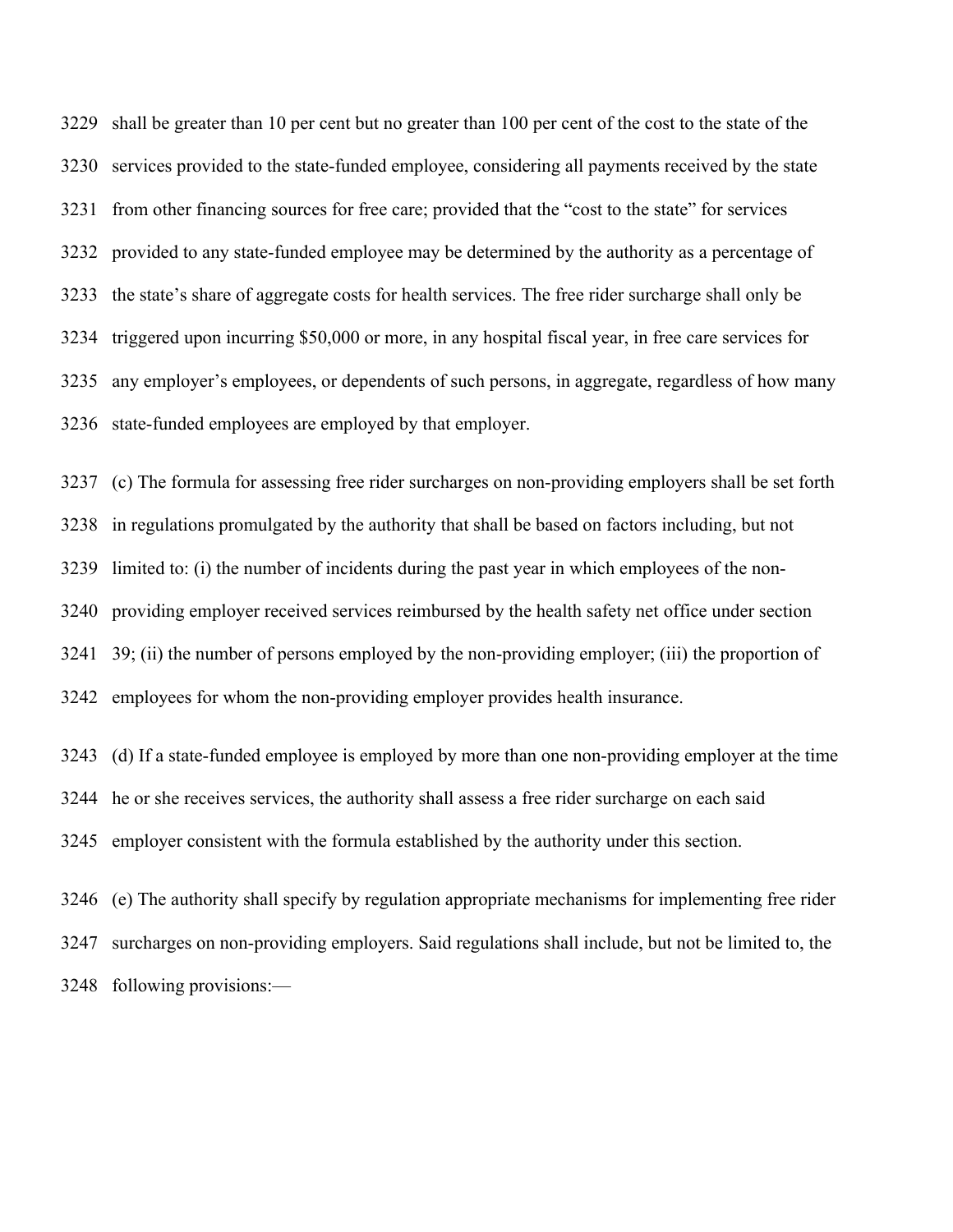(i) Appropriate mechanisms that provide for determination and payment of surcharge by a non-

providing employer including requirements for data to be submitted by employers, employees,

acute hospitals and ambulatory surgical centers, and other persons; and

(ii) Penalties for nonpayment or late payment by the non-providing employer, including

assessment of interest on the unpaid liability at a rate not to exceed an annual percentage rate of

18 per cent and late fees or penalties at a rate not to exceed 5 per cent per month.

(f) All surcharge payments made under this section shall be deposited into the Commonwealth

Care Trust Fund, established by section 2OOO of chapter 29.

 (g) A non-providing employer's liability to that fund shall in the case of a transfer of ownership be assumed by the successor in interest to the non-providing employer's.

 (h) If a non-providing employer fails to file any data, statistics or schedules or other information required under this chapter or by any regulation promulgated by the authority, the authority shall provide written notice of the required information. If the employer fails to provide information within 2 weeks of receipt of said notice, or if it falsifies the same, it shall be subject to a civil penalty of not more than \$5,000 for each week on which such violation occurs or continues, which penalty may be assessed in an action brought on behalf of the commonwealth in any court of competent jurisdiction.

 (i) The attorney general shall bring any appropriate action, including injunctive relief, as may be necessary for the enforcement of this chapter.

 (j) No employer shall discriminate against any employee on the basis of the employee's receipt of free care, the employee's reporting or disclosure of his employer's identity and other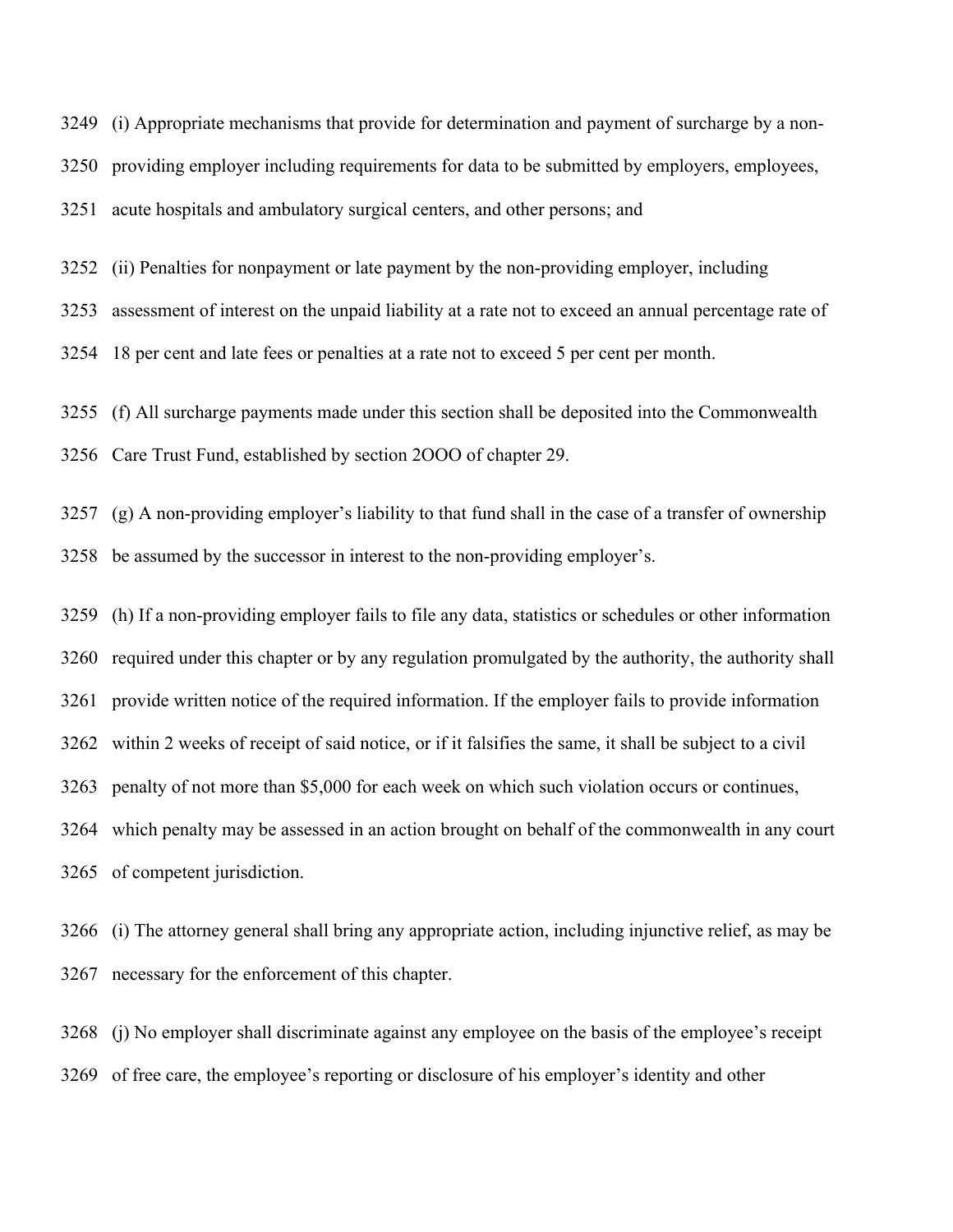information about the employer, the employee's completion of a Health Insurance Responsibility Disclosure form, or any facts or circumstances relating to "free rider" surcharges assessed against the employer in relation to the employee. Violation of this subsection shall constitute a per se violation of chapter 93A.

 (k) A hospital, surgical center, health center or other entity that provides uncompensated care pool services shall provide an uninsured patient with written notice of the criminal penalties for committing fraud in connection with the receipt of uncompensated care pool services. The authority shall promulgate a standard written notice form to be made available to health care providers in English and foreign languages. The form shall further include written notice of every employee's protection from employment discrimination under this section.

 SECTION 105. The General Laws are hereby amended by inserting after chapter 176R the following chapter:-

## CHAPTER 176S

## CONSUMER CHOICE OF PHYSICIAN ASSISTANT SERVICES

 Section 1. As used in this chapter, the following words shall have the following meanings unless the context clearly requires otherwise:

"Carrier", an insurer licensed or otherwise authorized to transact accident or health insurance

under chapter 175; a nonprofit hospital service corporation organized under chapter 176A; a

- nonprofit medical service corporation organized under chapter 176B; a health maintenance
- organization organized under chapter 176G; an organization entering into a preferred provider
- arrangement under chapter 176I; a contributory group general or blanket insurance for persons in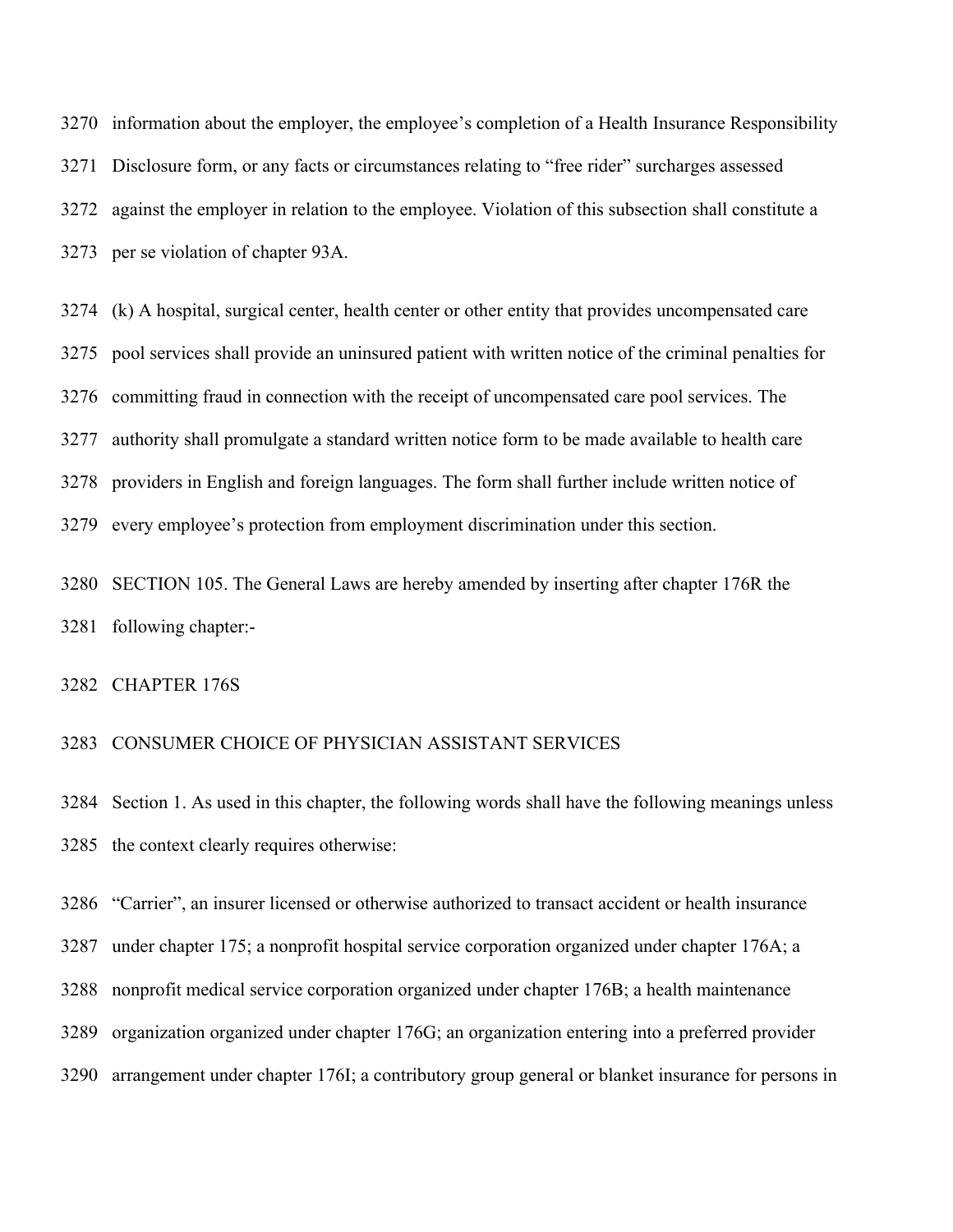the service of the commonwealth under chapter 32A; a contributory group general or blanket insurance for persons in the service of counties, cities, towns and districts, and their dependents under chapter 32B; the medical assistance program administered by the division of medical assistance pursuant to chapter 118E and in accordance with Title XIX of the Social Security Act or any successor statute; and any other medical assistance program operated by a governmental unit for persons categorically eligible for such program.

"Commissioner", the commissioner of insurance.

"Insured", an enrollee, covered person, insured, member, policyholder or subscriber of a carrier.

 "Nondiscriminatory basis", a carrier shall be deemed to be providing coverage on a non- discriminatory basis if its plan does not contain any annual or lifetime dollar or unit of service limitation imposed on coverage for the care provided by a physician assistant which is less than any annual or lifetime dollar or unit of service limitation imposed on coverage for the same services by other participating providers.

 "Participating provider', a provider who, under terms and conditions of a contract with the carrier or with its contractor or subcontractor, has agreed to provide health care services to an insured with an expectation of receiving payment, other than coinsurance, co-payments or deductibles, directly or indirectly from the carrier.

 "Physician assistant", a person who is a graduate of an approved program for the training of physician assistants who is supervised by a registered physician in accordance with sections 9C to 9H, inclusive, of chapter 112, and who has passed the Physician Assistant National Certifying Exam or its equivalent.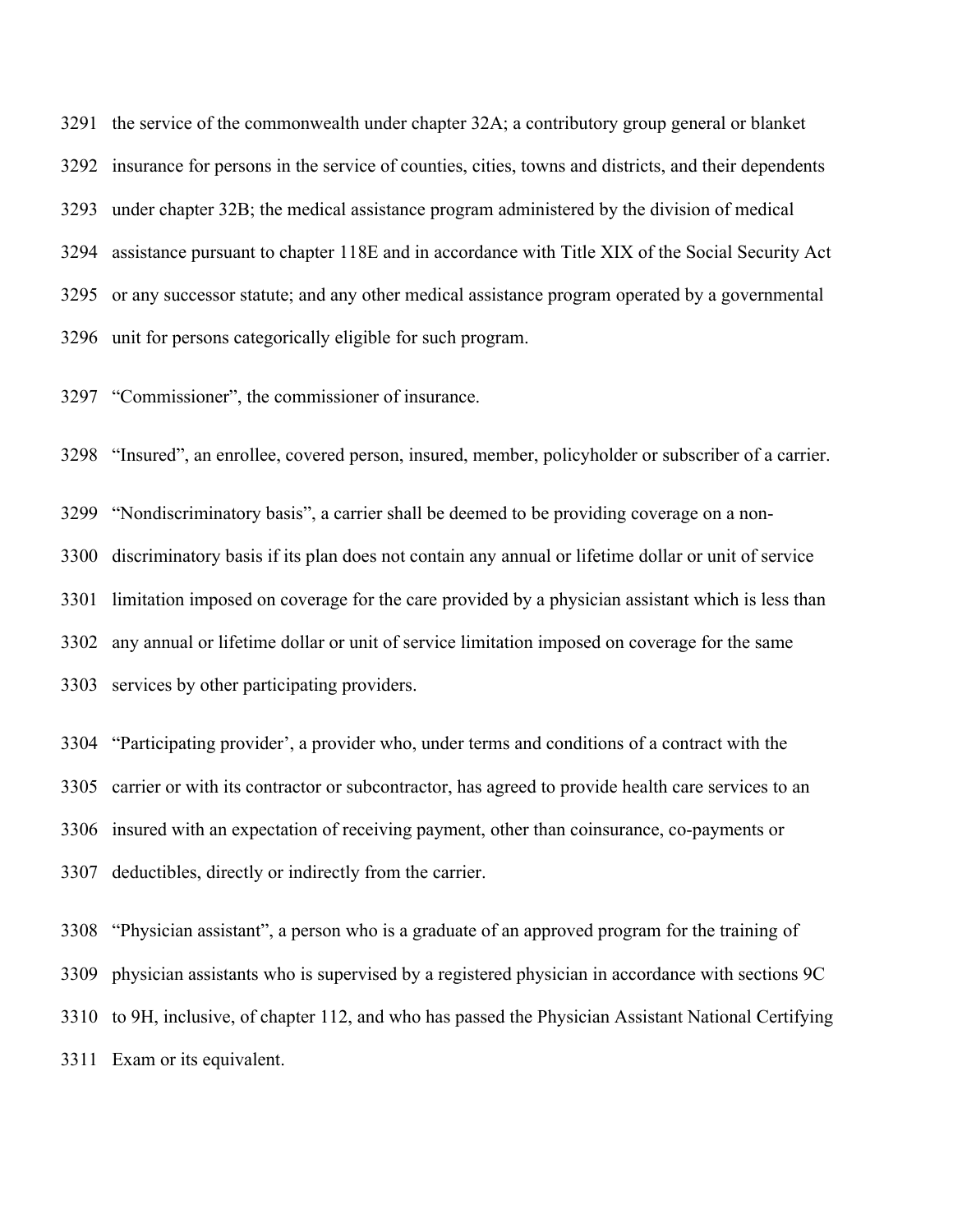"Primary care provider", a health care professional qualified to provide general medical care for common health care problems who (1) supervises, coordinates, prescribes, or otherwise provides or proposes health care services; (2) initiates referrals for specialist care; and (3) maintains continuity of care within the scope of practice.

 Section 2. The commissioner and the group insurance commission shall require that all carriers recognize physician assistants as participating providers subject to section 3 and shall include coverage on a nondiscriminatory basis to their insureds for care provided by physician assistants for the purposes of health maintenance, diagnosis and treatment. Such coverage shall include benefits for primary care, intermediate care and inpatient care, including care provided in a hospital, clinic, professional office, home care setting, long-term care setting, mental health or substance abuse program, or any other setting when rendered by a physician assistant who is a participating provider and is practicing within the scope of his professional authority as defined by statute, rule and physician delegation to the extent that such policy or contract currently provides benefits for identical services rendered by a provider of health care licensed by the commonwealth.

 Section 3. A participating provider physician assistant practicing within the scope of his license including all regulations requiring collaboration with or supervision by a physician under section 9E of chapter 112, shall be considered qualified within the carrier's definition of primary care provider to an insured.

 Section 4. Notwithstanding any general or special law to the contrary, a carrier that requires the designation of a primary care provider shall provide its insured with an opportunity to select a participating provider physician assistant as a primary care provider.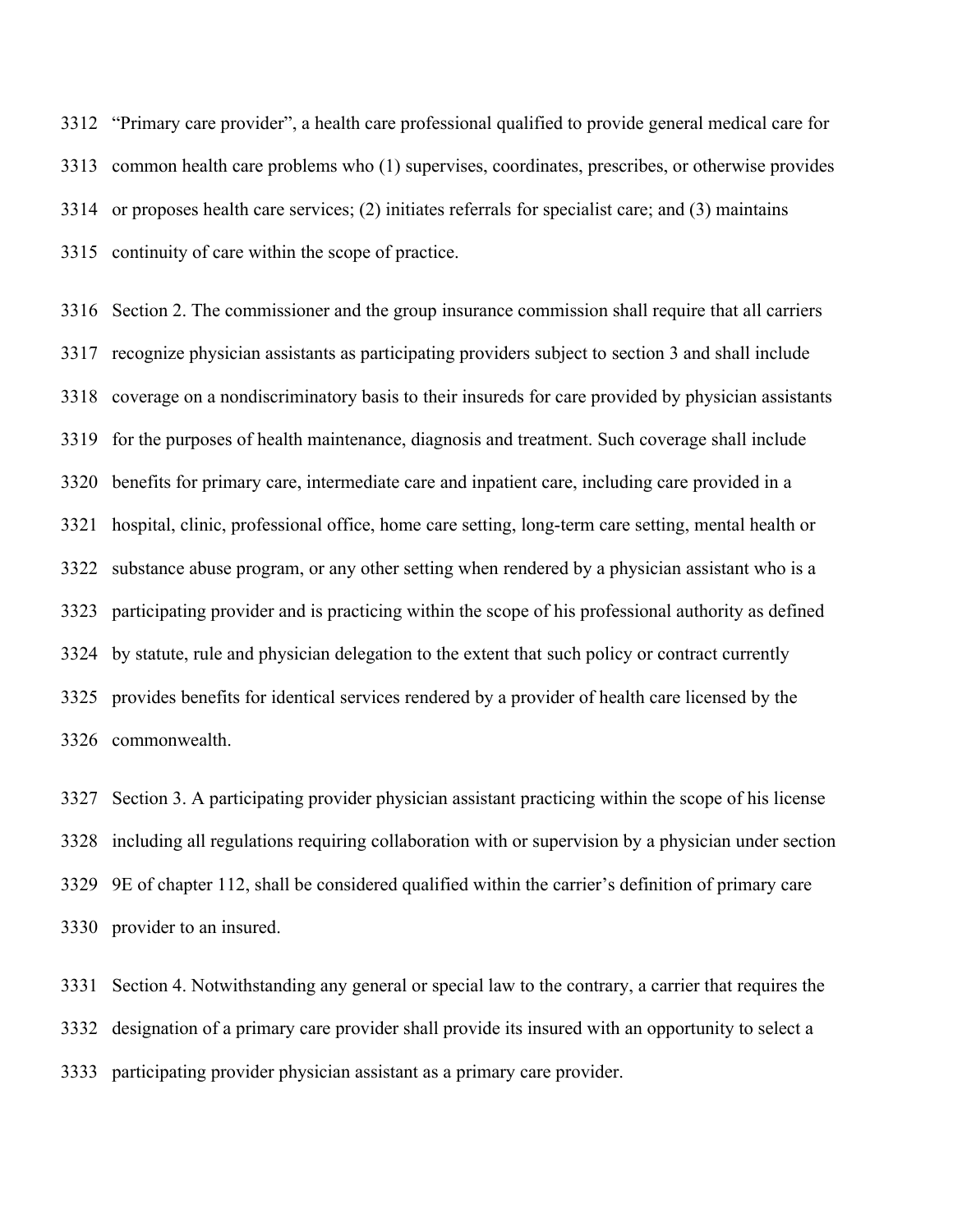Section 5. Notwithstanding any general or special law to the contrary, a carrier shall ensure that all participating provider physician assistants are included on any publicly accessible list of participating providers for the carrier.

 Section 6. A complaint for noncompliance against a carrier shall be filed with and investigated by the commissioner or the group insurance commission, whichever shall have regulatory authority over the carrier. The commissioner and the group insurance commission shall promulgate regulations to enforce this chapter.

SECTION 106. Section 60K of chapter 231 of the general laws as so appearing is hereby

 amended in line 14 by striking the number "4" and inserting in place thereof the following number:—2

 SECTION 107. Section 85K of chapter 231 of the General Laws, as so appearing, is hereby amended by inserting after the word "costs" in line 8 with the following:—

 ; provided, however, in the context of medical malpractice claims against a non-profit charity providing health care, such cause of action shall not exceed the sum of \$100,000, exclusive of interest and costs.

 SECTION 108. Chapter 231 of the General Laws is hereby amended by inserting after section 60K the following 3 sections:—

 Section 60L. (a) Except as provided in this section a person shall not commence an action against a provider of health care as defined in the seventh paragraph of section 60B unless the person has given the health care provider written notice under this section of not less than 182 days before the action is commenced.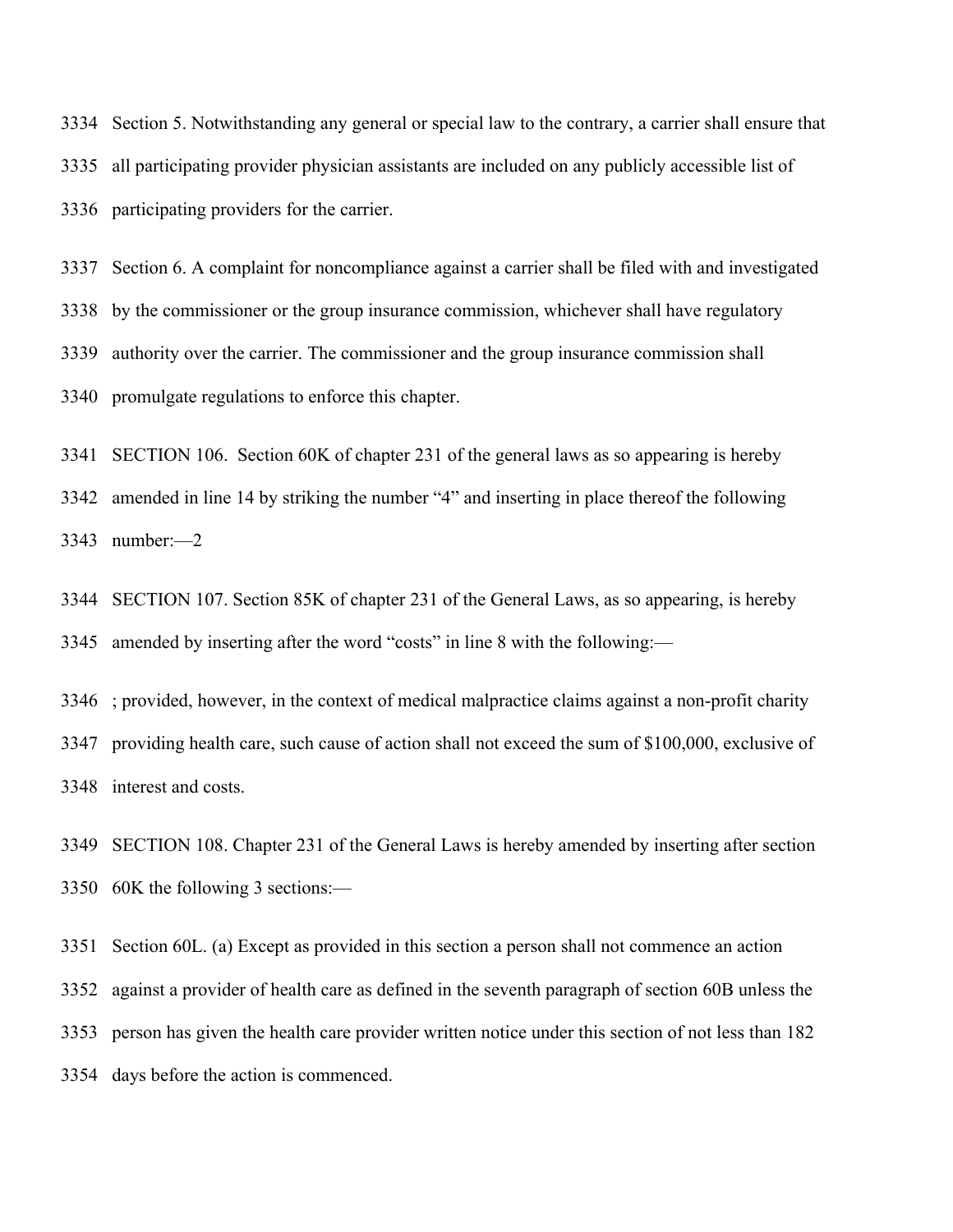(b) The notice of intent to file a claim required under subsection (a) shall be mailed to the last known professional business address or residential address of the health care provider who is the subject of the claim.

 (c) The 182 day notice period in subsection (a) is shortened to 91 days if either of the following conditions exists:

 (1) the claimant has previously filed the 182 day notice required against another health care provider involved in the claim; and

(2) the claimant has filed a complaint and commenced an action alleging medical malpractice

against one or more of the health care providers involved in the claim.

(d) The 182 day notice of intent described in subsection (a) is not required if the claimant did

not identify and could not reasonably have identified a health care provider to which notice must

be sent as a potential party to the action before filing the complaint.

 (e) The notice given to a health care provider under this section shall contain a statement of at least all of the following:

- (1) the factual basis for the claim;
- (2) the applicable standard of care alleged by the claimant;

 (3) the manner in which it is claimed that the applicable standard of care was breached by the health care provider;

 (4) the alleged action that should have been taken to achieve compliance with the alleged standard of care;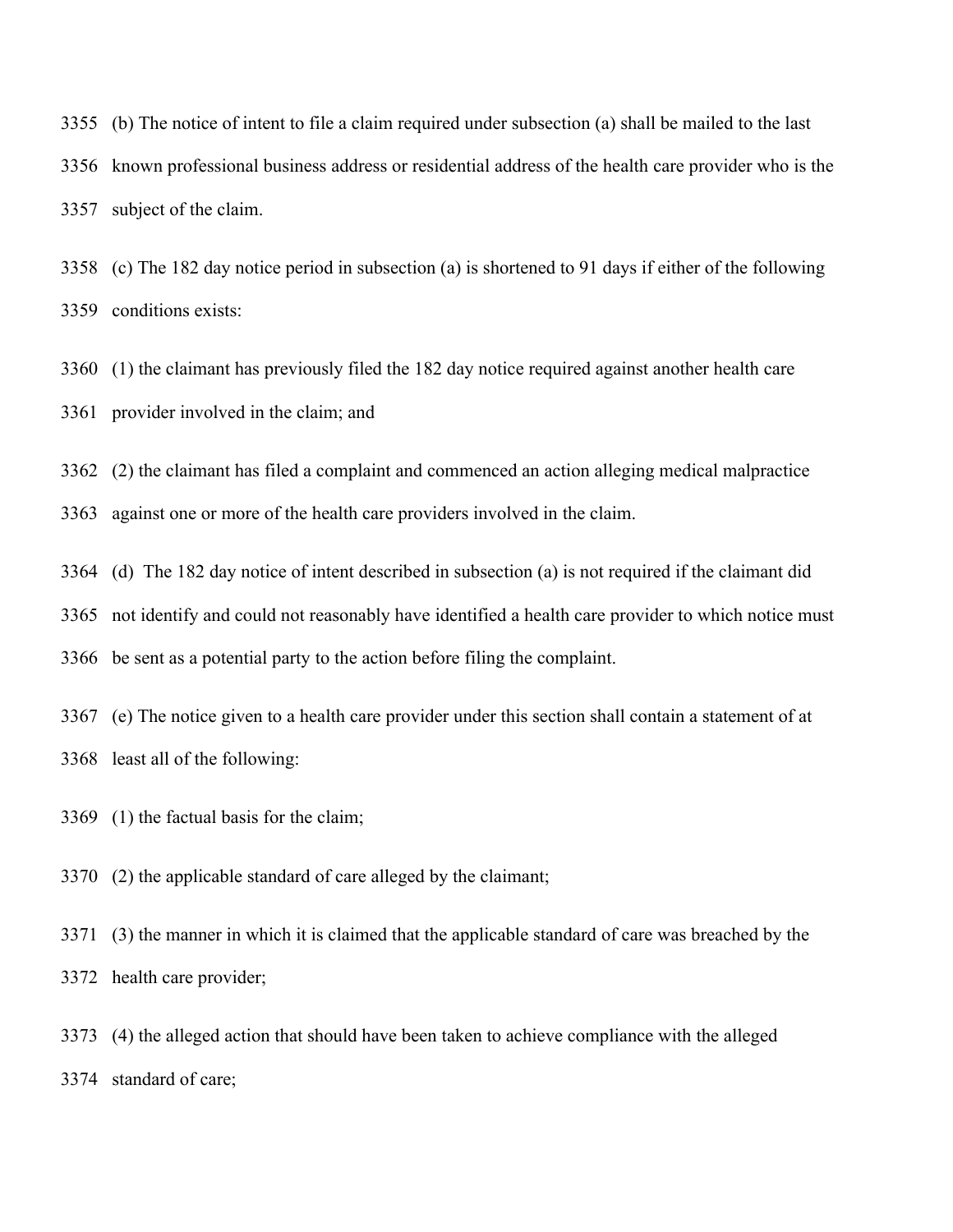(5) the manner in which it is alleged the breach of the standard of care was a proximate cause of the injury claimed in the notice; and

 (6) the names of all health care providers the claimant is notifying under this section in relation to the claim.

 (f) 56 days after giving notice under this section, the claimant shall allow the health care provider receiving the notice access to all of the medical records related to the claim that are in the claimant's control, and shall furnish release for any medical records related to the claim that are not in the claimant's control, but of which the claimant has knowledge. This subsection does not restrict a patient's right of access to his or her medical records under any other provision of law.

 (g) Within 150 days after receipt of notice under this section, the health care provider or authorized representative against whom the claim is made shall furnish to the claimant or his or her authorized representative a written response that contains a statement including the following:

(1) the factual basis for the defense, if any, to the claim;

(2) the standard of care that the health care provider claims to be applicable to the action;

(3) the manner in which it is claimed by the health care provider that there was or was not

compliance with the applicable standard of care; and

(4) the manner in which the health care provider contends that the alleged negligence of the

 health care provider was or was not a proximate cause of the claimant's alleged injury or alleged damage.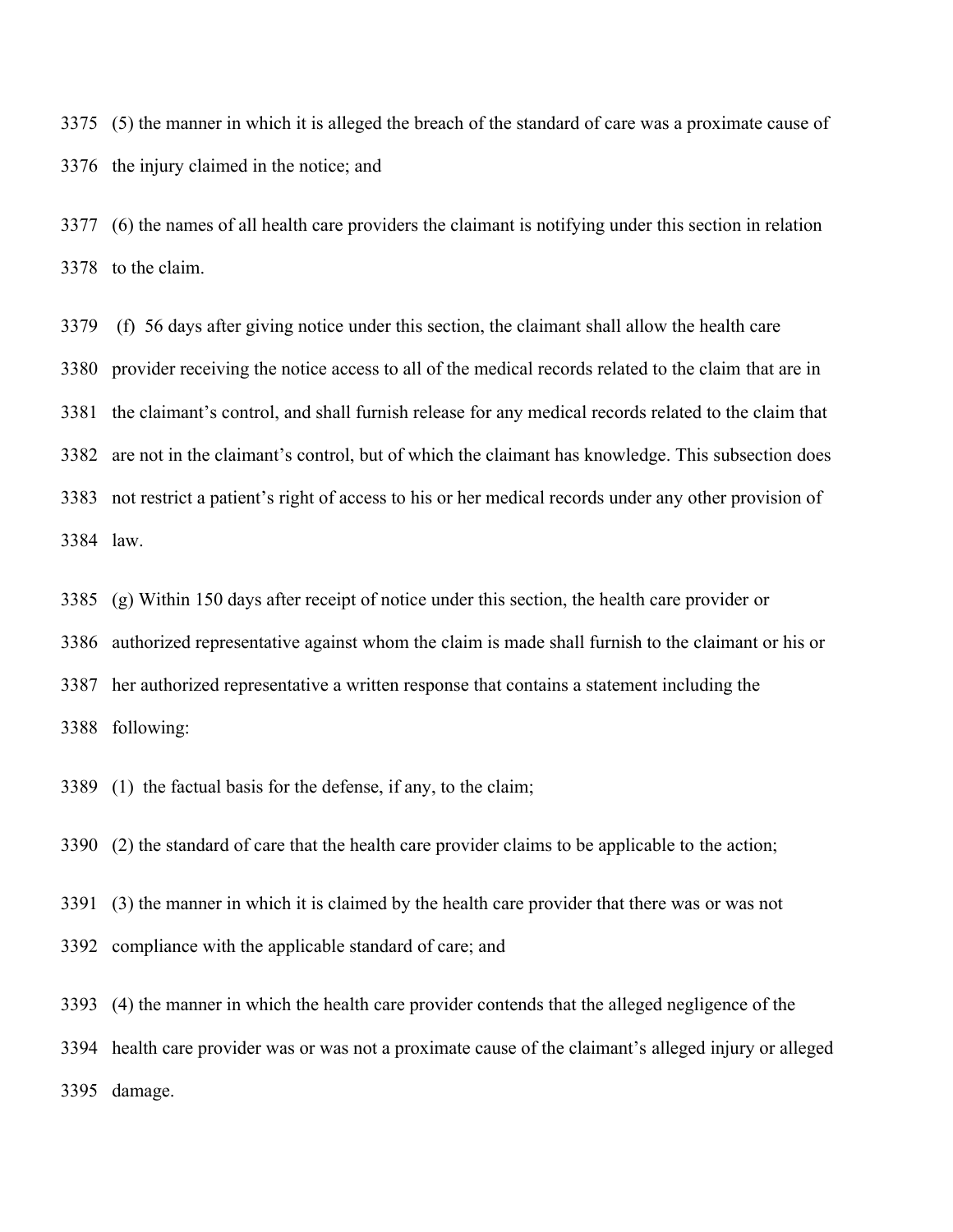(h) If the claimant does not receive the written response required under subsection (g) within the required 150 day time period, the claimant may commence an action alleging medical malpractice upon the expiration of the 150 day period. Further, if a provider fails to respond within 150 days and that fact is made known to the Court in the plaintiffs' complaint or by any other means then interest on any judgment against that provider will accrue and be calculated from the date that the notice was filed rather than the date that suit is filed. At any time before the expiration of the 150 day period, the claimant and the provider may agree to an extension of the 150 day period.

 (i) If at any time during the applicable notice period under this section a health care provider receiving notice under this section informs the claimant in writing that the health care provider does not intend to settle the claim within the applicable notice period, the claimant may commence an action alleging medical malpractice against the health care provider, so long as the claim is not barred by the statute of limitations or repose.

 (j) As to any lawsuit against any health care provider(s) filed within six months of the statute of limitations expiring as to any claimant, or within one year of the statute of repose expiring as to any claimant, compliance with this section (MGL ch. 231, sec 60L) is not required.

 (k) Nothing in this act shall prohibit the filing of suit at any time in order to seek court orders to preserve and permit inspection of tangible evidence.

 Section 60M. In any action for malpractice, negligence, error, omission, mistake or the unauthorized rendering of professional services against a provider of health licensed pursuant to section 2 of chapter 112, including actions pursuant to section 60B of this chapter, an expert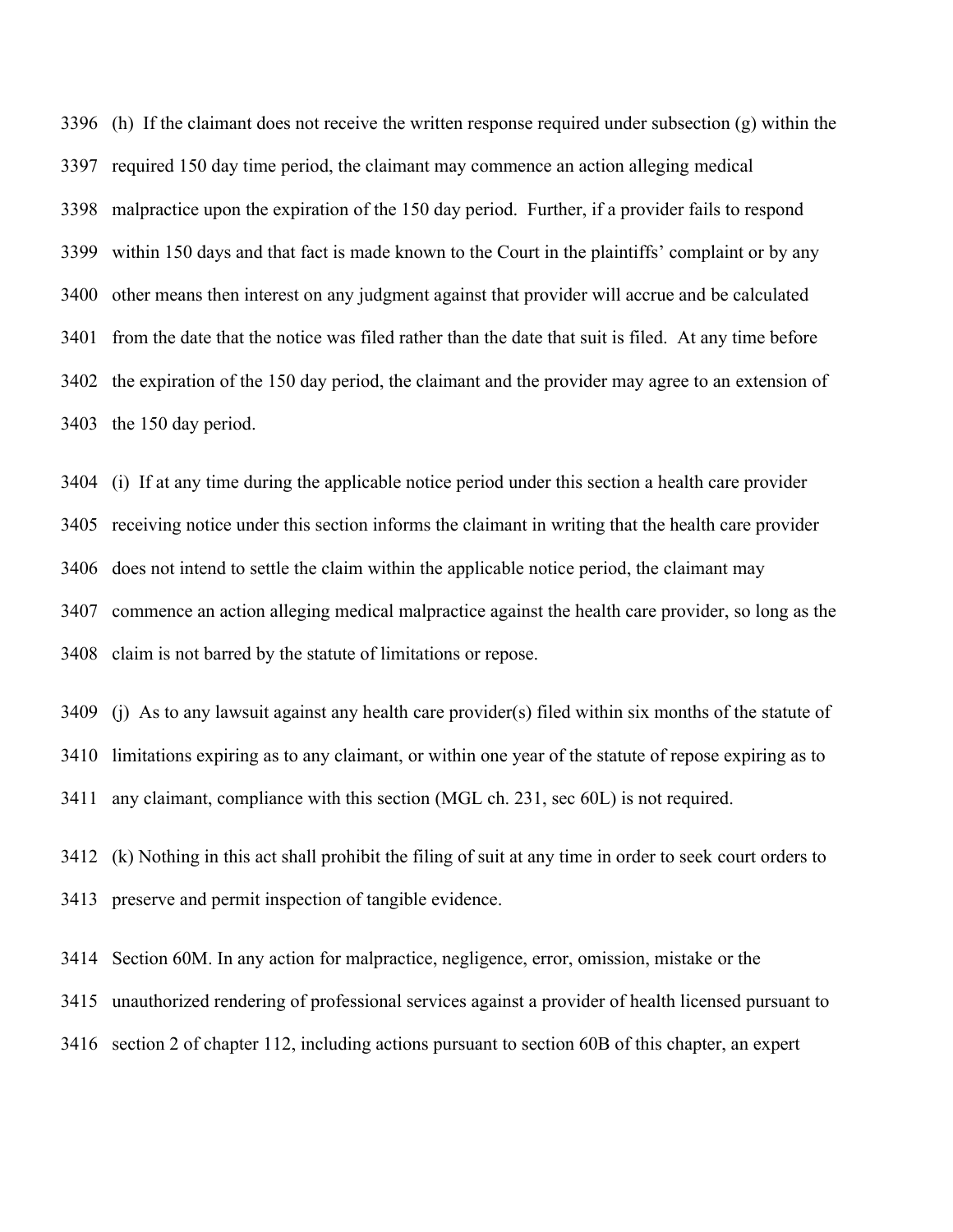witness shall have been engaged in the practice of medicine at the time of the alleged wrongdoing.

 Section 60N. In any action for malpractice, negligence, error, omission, mistake or the unauthorized rendering of professional services against a provider of health licensed pursuant to section 2 of chapter 112, including actions pursuant to section 60B of this chapter, an expert witness shall be board certified in the same specialty as the defendant physician as licensed

pursuant to section 2 of chapter 112.

 SECTION 109. Chapter 233 of the General Laws is hereby amended by inserting after section 79K the following section:-

Section 79L. (a) As used in this section the following terms shall have the following meaning:

"Health Care Provider", means any of the following heath care professionals licensed pursuant to

chapter 112: a physician, podiatrist, physical therapist, occupational therapist, dentist,

optometrist, nurse, nurse practitioner, chiropractor, psychologist, independent clinical social

worker, speech-language pathologist, audiologist, marriage and family therapist and a mental

health counselor. The term shall also include any corporation, professional corporation,

partnership, limited liability company, limited liability partnership, authority, or other entity

comprised of such health care providers.

"Facility", a hospital, clinic or nursing home licensed pursuant to chapter 111 or a home health

agency. The term shall also include any corporation, professional corporation, partnership,

limited liability company, limited liability partnership, authority, or other entity comprised of

such facilities.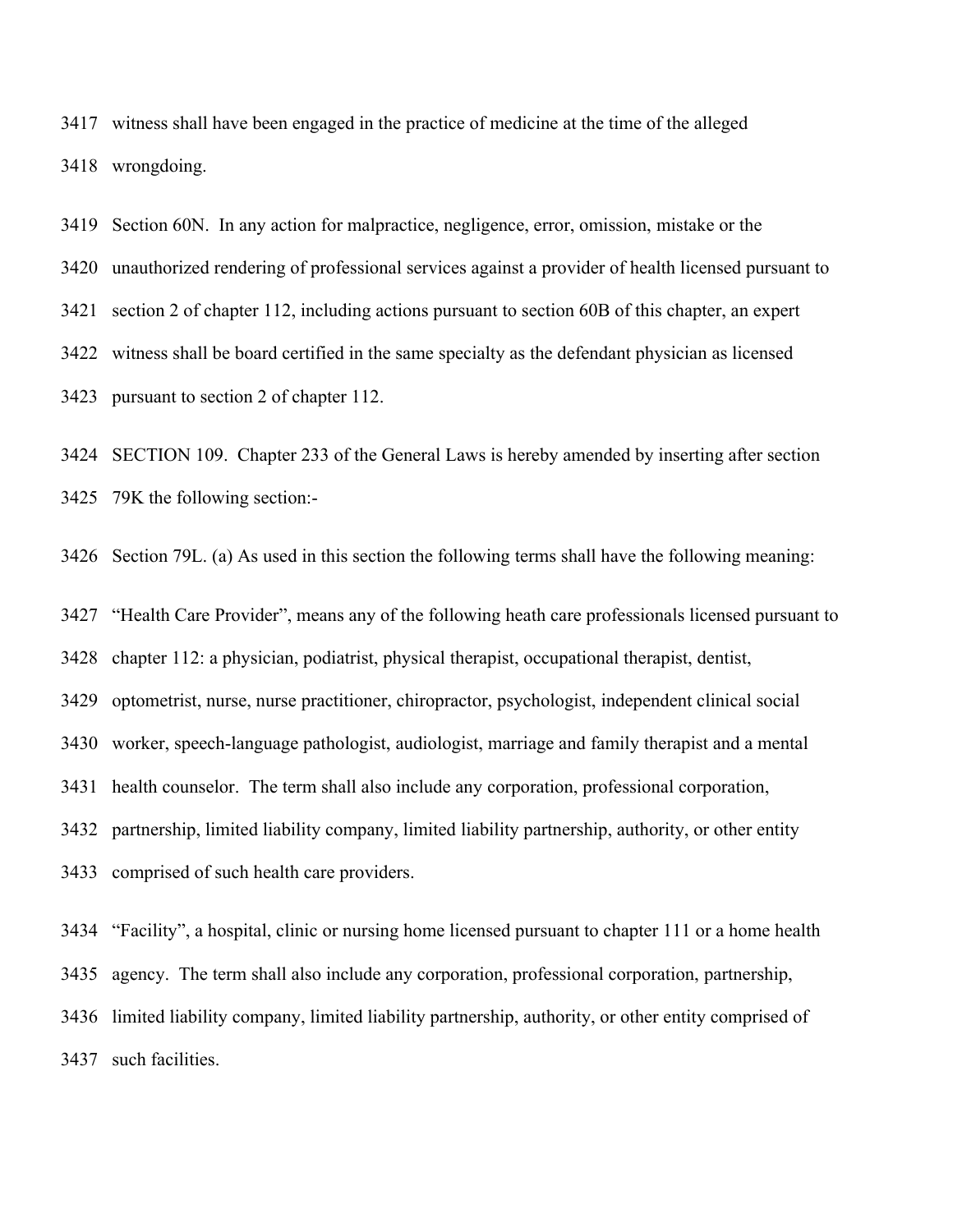"Unanticipated outcome" means the outcome of a medical treatment or procedure, whether or not resulting from an intentional act, that differs from an intended result of such medical treatment or procedure.

 (b) In any claim, complaint or civil action brought by or on behalf of a patient allegedly experiencing an unanticipated outcome of medical care, any and all statements, affirmations, gestures, activities or conduct expressing benevolence, regret, apology, sympathy, commiseration, condolence, compassion, mistake, error, or a general sense of concern which are made by a health care provider, facility or an employee or agent of a health care provider or facility, to the patient, a relative of the patient, or a representative of the patient and which relate to the unanticipated outcome shall be inadmissible as evidence in any judicial or administrative proceeding, unless the maker of the statement or a defense expert witness, when questioned under oath during the litigation about facts and opinions regarding any mistakes or errors that occurred, makes a contradictory or inconsistent statement as to material facts or opinions, in which case the statements and opinions made about the mistake or error are admissible for all purposes. In situations where a patient suffers an unanticipated outcome with significant medical complication(s) resulting from the provider's mistake, the health care provider, facility, or an employee or agent of a health care provider or facility shall fully inform the patient, and when appropriate the patient's family, about said unanticipated outcome.

 SECTION 110. Section 4 of Chapter 260 of the Generals is hereby amended at the end of the 2nd paragraph in line 28 after the word "body." by adding the following:—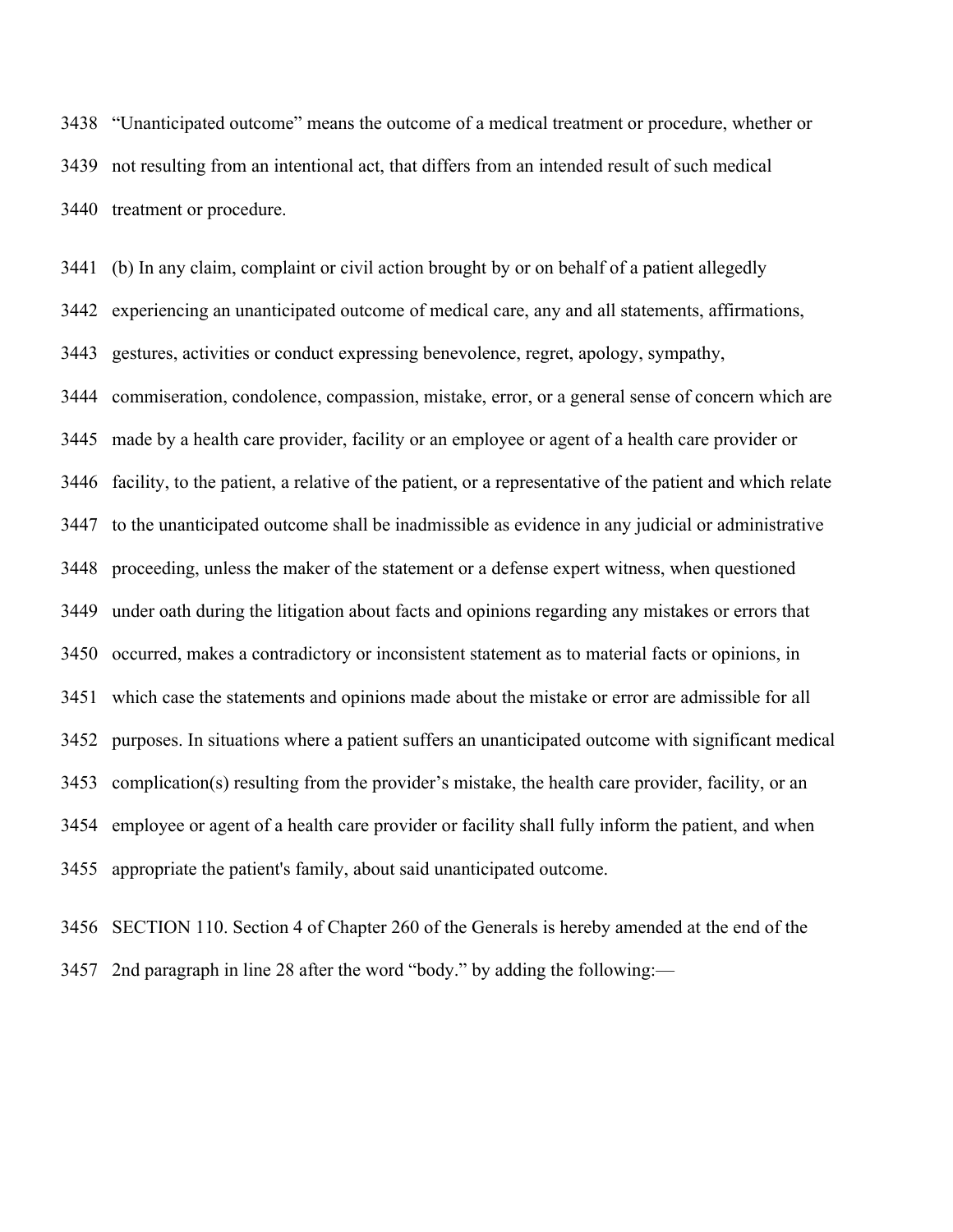The statutes of limitation and repose in this paragraph shall be tolled for a period of 180 days 3459 when a notice of intent to file a claim, pursuant to section  $60L(a)$  of chapter 231, is sent to a provider of health care as defined in the seventh paragraph of section 60B of chapter 231.

SECTION 111. Section 1 of chapter 205 of the acts of 2007 is hereby repealed.

SECTION 112. Section 3 of chapter 305 of the acts of 2008 is hereby repealed.

SECTION 113. Section 4 of chapter 305 of the acts of 2008 is hereby repealed.

SECTION 114. Sections 15 and 58 of chapter 305 of the acts of 2008 are hereby repealed.

SECTION 115. Sections 2 and 3 of chapter 288 of the acts of 2010 are hereby repealed.

SECTION 116. Section 54 of chapter 288 of the Acts of 2010 is hereby repealed.

SECTION 117. Nothing in this act shall be construed to preclude an individual from obtaining

additional insurance or paying out of pocket for any medical service not covered by the

individual's health plan, provided, however, that supplemental insurance may not cover

copayments, deductibles, co-insurance or other patient payment responsibility for services that

are included in the individual's health plan.

 SECTION 118. To promote the adoption of alternative payment methodologies and contracting with ACOs by both private and public purchasers of health care, the division shall, by August 15, 2012, request from the federal office of the inspector general the following:

 (i) a waiver of the provisions of, or expansion of the "safe harbors" to, 42 U.S.C. section 1320a-7b and implementing regulations or any other necessary authorization the division determines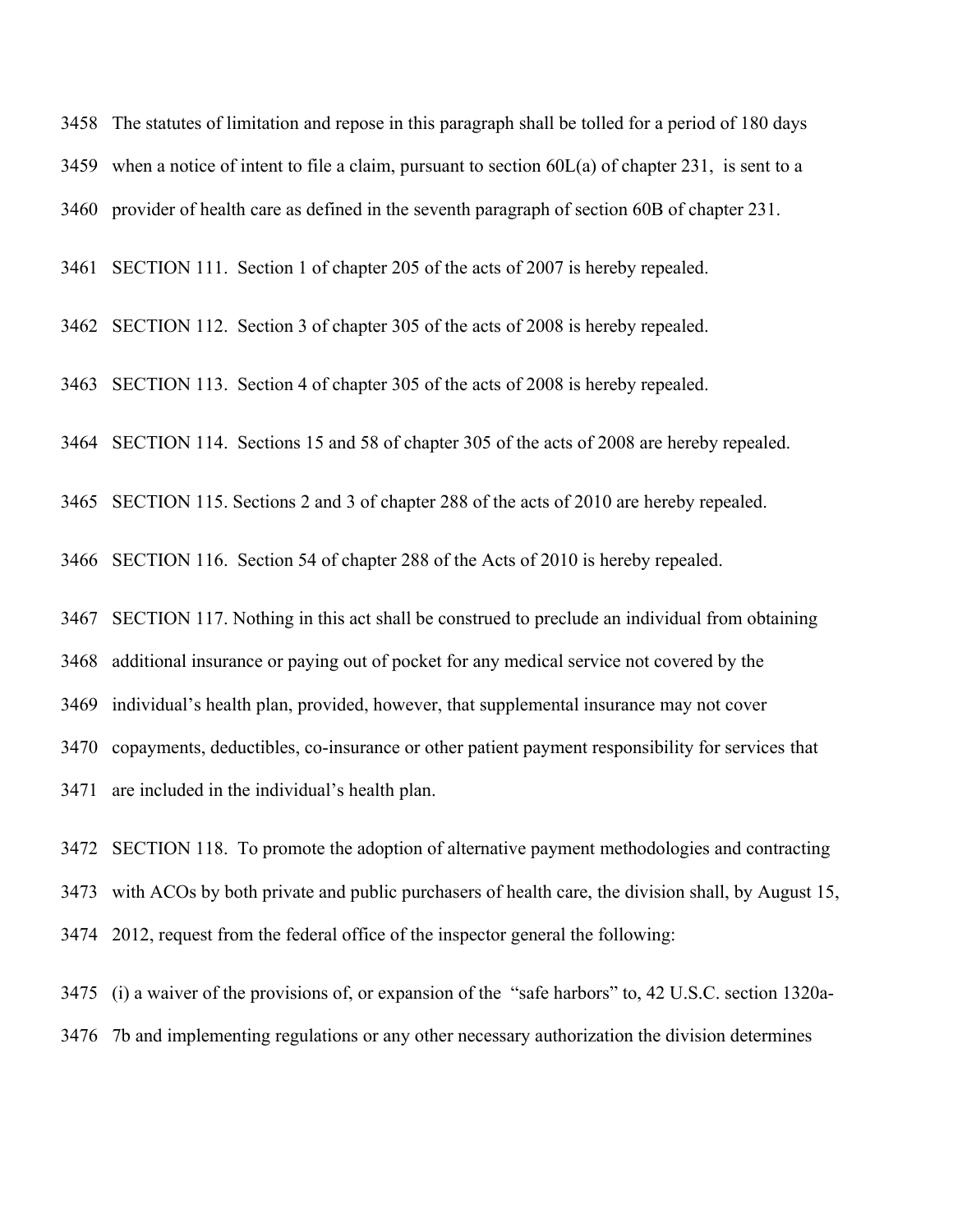may be necessary to permit certain shared risk and other risk sharing arrangements among providers and ACOs; and

 (ii) a waiver of or exemption from the provisions of 42 U.S.C. section 1395nn(a) to (e) and implementing regulations or other necessary authorization the division determines may be necessary to permit physician referrals to other providers as needed to support the transition to and implementation of global and alternative payment systems and formation of ACOs.

 SECTION 119. Notwithstanding any general or special law, rule or regulation to the contrary, the commissioner of insurance shall promulgate regulations requiring any carrier, as defined in Chapter 176O of the general laws, and their contractors to effectively comply with and implement the federal Mental Health Parity and Addiction Equity Act of 2008, Section 511 of Public Law 110-343. The commissioner of insurance shall promulgate said regulations not later than 90 days after the effective date of this act. Said regulations shall be implemented as part of any provider contracts and any carrier's health benefit plans which are delivered, issued, entered

into, renewed, or amended on or after this act's effective date.

 Starting on July 1, 2013, the commissioner of insurance shall require all carriers, as so defined, and their contractors, to submit an annual report to the Division of Insurance, which shall be a public record, certifying and outlining how their health benefit plans are in compliance with the federal Mental Health Parity Act and the provisions of this section. The division of insurance shall forward all such reports to the office of the attorney general for verification of compliance with the federal Mental Health Parity Act.

 SECTION 120. Notwithstanding any general or special law, rule or regulation to the contrary, the office of Medicaid shall promulgate regulations requiring any Medicaid health plan and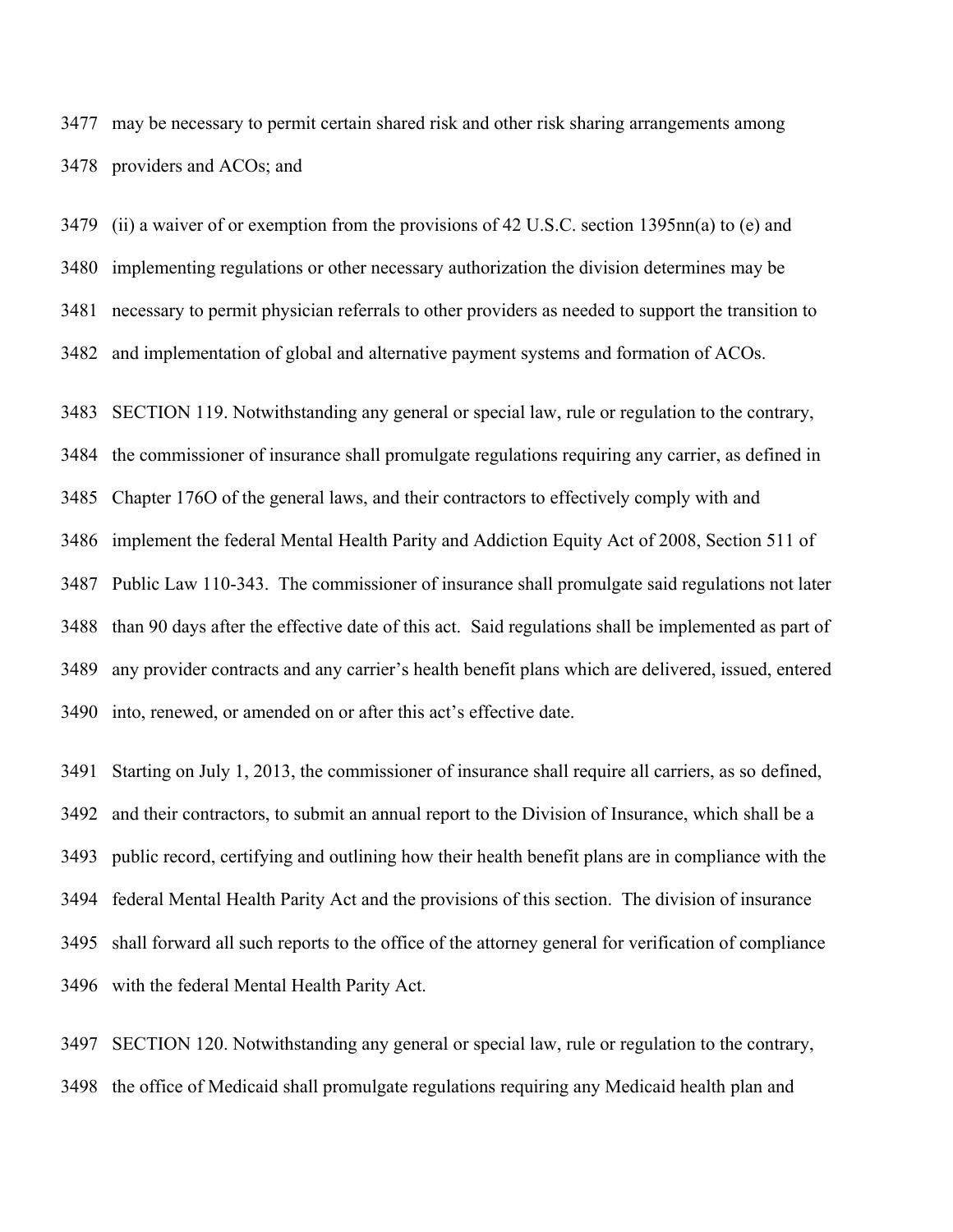managed care organization and their health plans and any behavioral health management firm and third party administrator under contract with a Medicaid managed care organization to effectively comply with and implement the federal Mental Health Parity and Addiction Equity Act of 2008, Section 511 of Public Law 110-343. The office of Medicaid shall promulgate said regulations not later than 90 days after the effective date of this act. Said regulations shall be implemented as part of any provider contracts and any carrier's health benefit plans which are delivered, issued, entered into, renewed, or amended on or after this act's effective date.

 Starting on July 1, 2013, the Office of Medicaid shall submit an annual report to the co-chairs of the Joint Committee on Health Care Financing, the co-chairs of the Joint Committee on Mental Health and Substance Abuse, the clerk of the Senate, and the clerk of the House of Representatives certifying and outlining how the health benefit plans under the Office of Medicaid, and any contractors, are in compliance with the federal Mental Health Parity Act and the provisions of this section. The office of Medicaid shall forward all such reports to the office of the attorney general for verification of compliance with the federal Mental Health Parity Act.

 SECTION 121. Notwithstanding any law or regulation to the contrary, the group insurance commission, office of Medicaid, and the commonwealth connector authority may offer smart tiered plans, as defined in section 11 of chapter 176J, on January 1, 2014.

 SECTION 122. (a) Notwithstanding any general or special law to the contrary, this section shall facilitate the orderly transfer of the employees, proceedings, rules and regulations, property and legal obligations of the following functions of state government from the transferor agencies to the transferee agency, defined as follows: the functions of the health information technology council and the Massachusetts eHealth Institute, established under section 6D of chapter 40J, as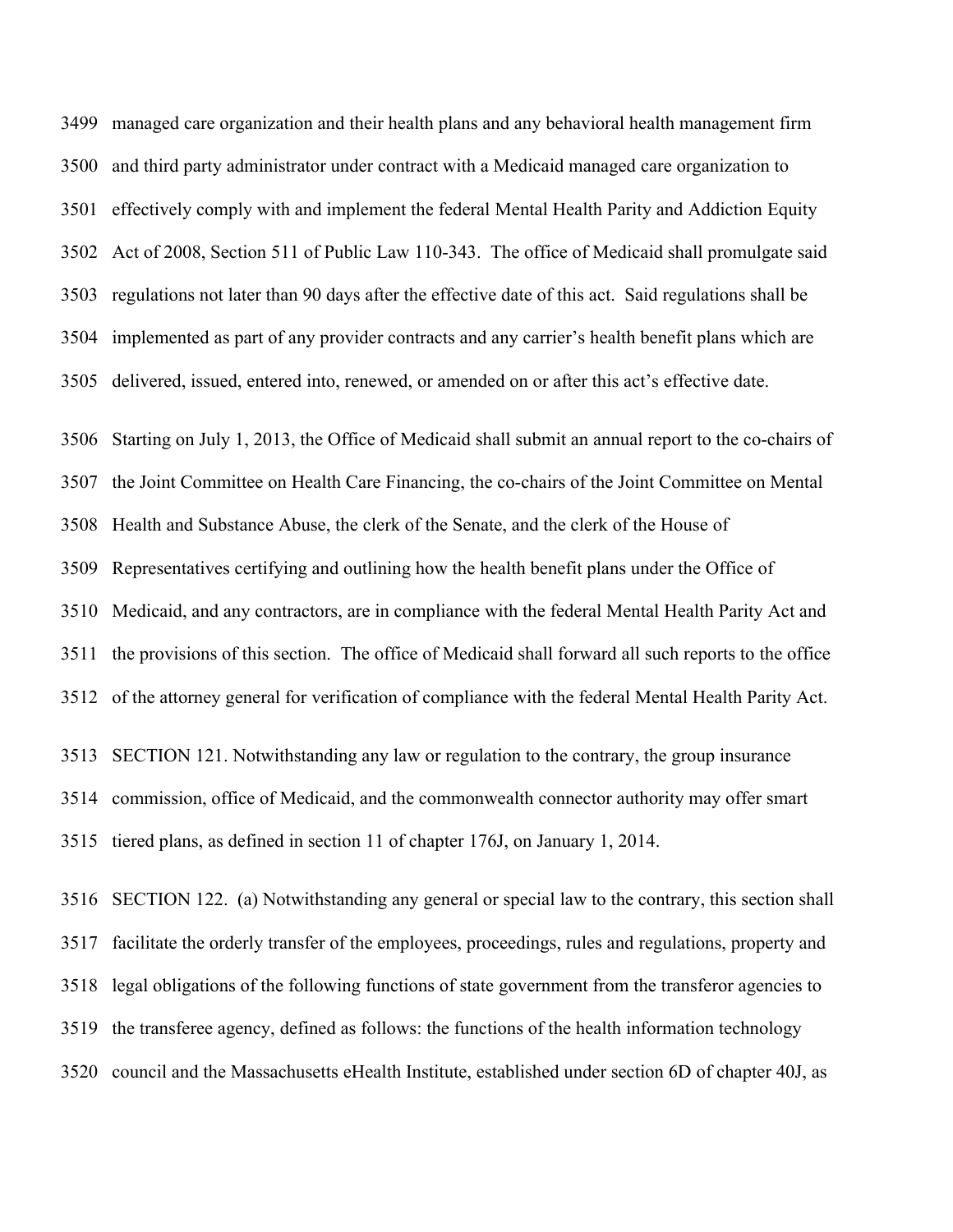the transferor agencies, to the division of health care cost and quality established under section 2 of chapter 118G, as the transferee agency.

 (b) The employees of the transferor agencies, including those who were appointed immediately before the effective date of this act and who hold permanent appointment in positions classified under chapter 31 of the General Laws or have tenure in their positions as provided by section 9A of chapter 30 of the General Laws or do not hold such tenure, or hold confidential positions, are hereby transferred to the transferee agency, without interruption of service within the meaning of said section 9A of said chapter 31, without impairment of seniority, retirement or other rights of the employee, and without reduction in compensation or salary grade, notwithstanding any change in title or duties resulting from such reorganization, and without loss of accrued rights to holidays, sick leave, vacation and benefits, and without change in union representation or certified collective bargaining unit as certified by the state department of labor relations or in local union representation or affiliation. Any collective bargaining agreement in effect immediately before the transfer date shall continue in effect and the terms and conditions of employment therein shall continue as if the employees had not been so transferred. The reorganization shall not impair the civil service status of any such reassigned employee who immediately before the effective date of this act either holds a permanent appointment in a position classified under chapter 31 of the General Laws or has tenure in a position by reason of section 9A of chapter 30 of the General Laws. Notwithstanding any other general or special law to the contrary, all such employees shall continue to retain their right to collectively bargain pursuant to chapter 150E of the General Laws and shall be considered employees for the purposes of said chapter 150E. Nothing in this section shall be construed to confer upon any employee any right not held immediately before the date of said transfer, or to prohibit any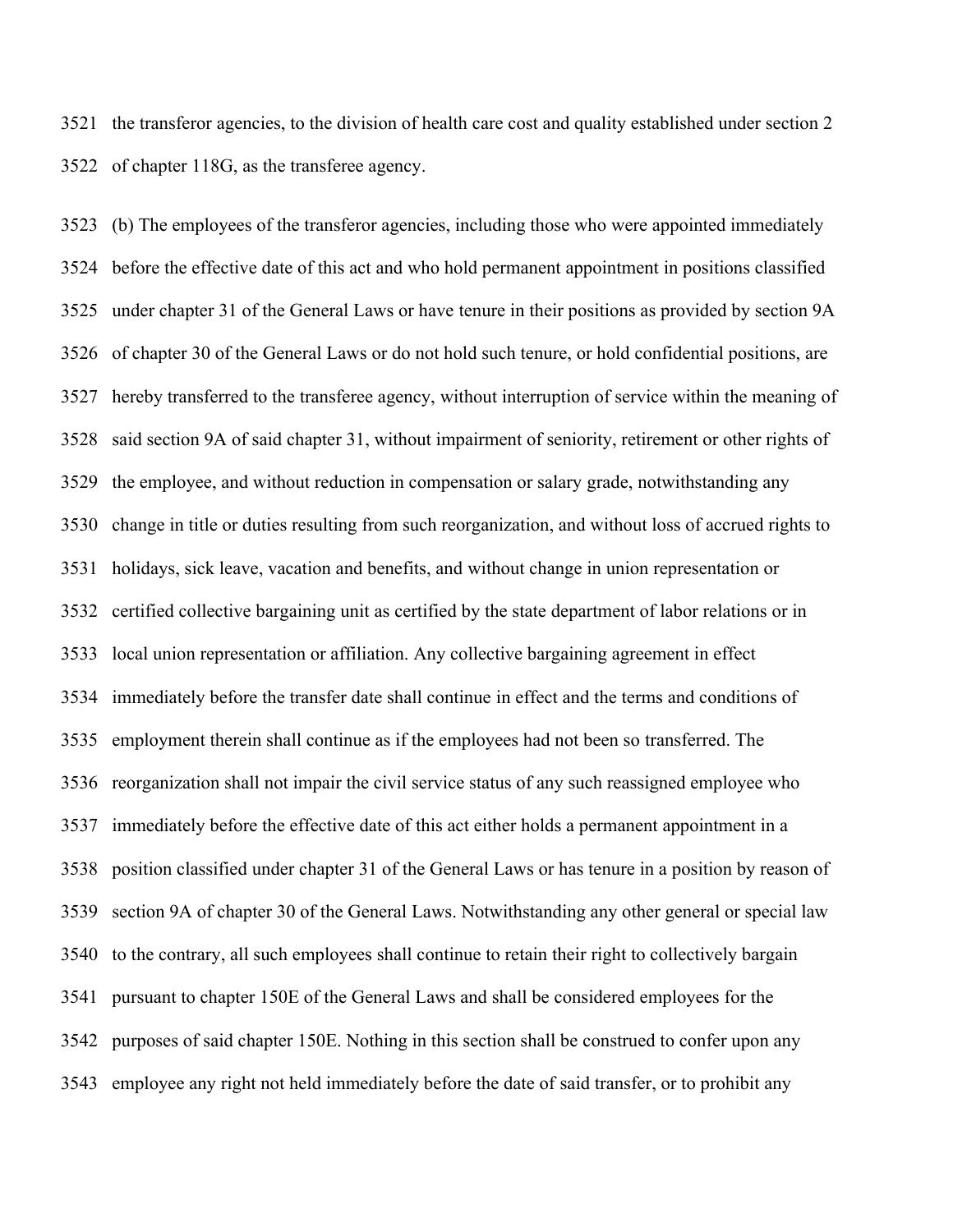reduction of salary grade, transfer, reassignment, suspension, discharge, layoff, or abolition of position not prohibited before such date.

 (c) All petitions, requests, investigations and other proceedings appropriately and duly brought before the transferor agencies or duly begun by the transferor agencies and pending before it before the effective date of this act, shall continue unabated and remain in force, but shall be assumed and completed by the transferee agency.

(d) All orders, rules and regulations duly made and all approvals duly granted by the transferor

agency, which are in force immediately before the effective date of this act, shall continue in

force and shall thereafter be enforced, until superseded, revised, rescinded or canceled, in

accordance with law, by the transferee agency.

 (e) All books, papers, records, documents, equipment, buildings, facilities, funds, accounts, cash and other property, both personal and real, including all such property held in trust, which immediately before the effective date of this act are in the custody of the transferor agencies shall be transferred to the transferee agency.

 (f) All duly existing contracts, leases and obligations of the transferor agencies shall continue in effect but shall be assumed by the transferee agency.

 (g) The comptroller shall be authorized to take any actions necessary to support the transfers outlined in this section. No existing right or remedy of any character shall be lost, impaired or affected by this act.

 SECTION 123. (a) Notwithstanding any general or special law to the contrary, this section shall facilitate the orderly transfer of the employees, proceedings, rules and regulations, property and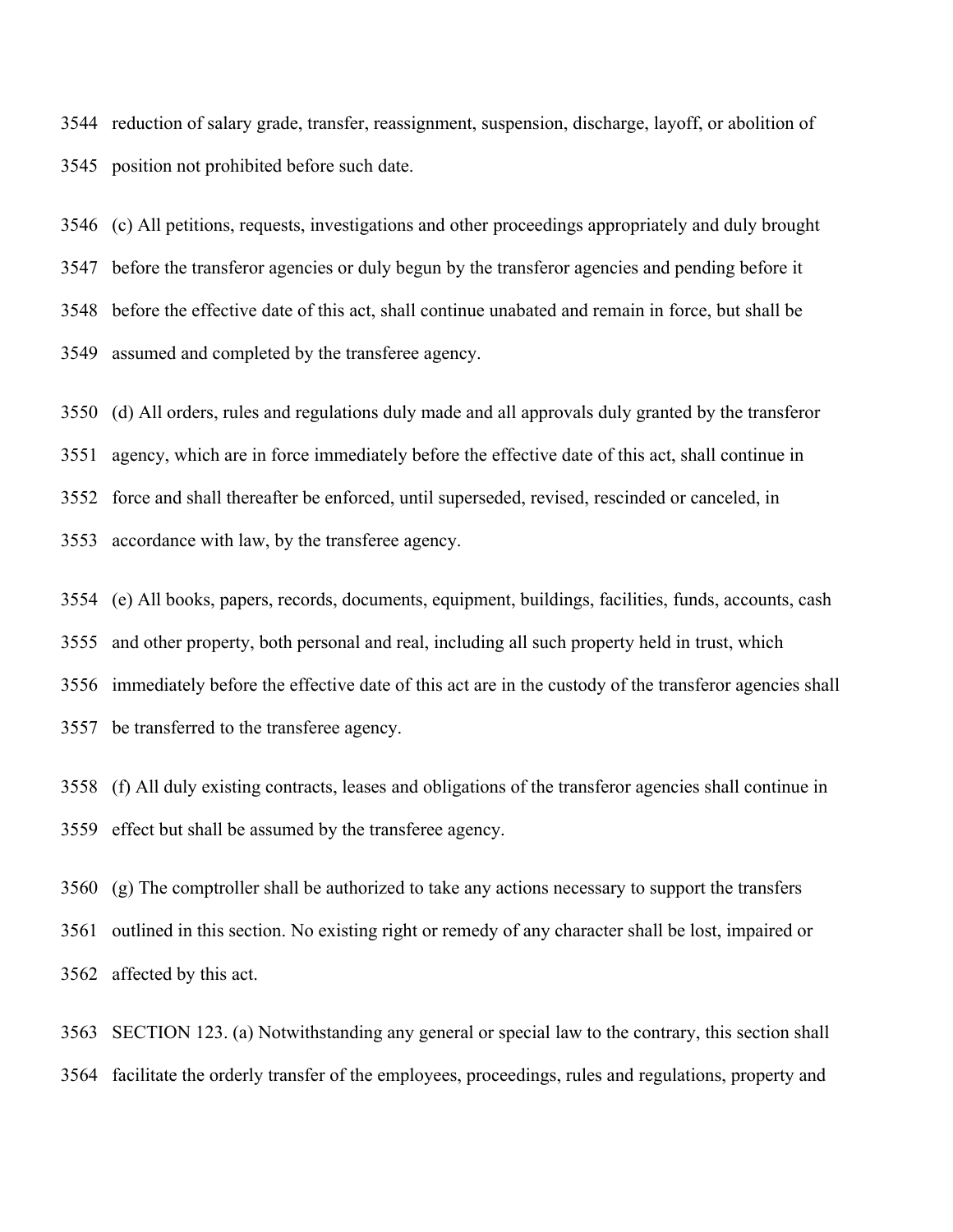legal obligations of the following functions of state government from the transferor agencies to the transferee agency, defined as follows: the functions of the division of health care finance and policy, as the transferor agency, to the division of health care cost and quality, as the transferee agency.

 (b) The employees of the transferor agencies, including those who were appointed immediately before the effective date of this act and who hold permanent appointment in positions classified under chapter 31 of the General Laws or have tenure in their positions as provided by section 9A of chapter 30 of the General Laws or do not hold such tenure, or hold confidential positions, are hereby transferred to the transferee agency, without interruption of service within the meaning of said section 9A of said chapter 31, without impairment of seniority, retirement or other rights of the employee, and without reduction in compensation or salary grade, notwithstanding any change in title or duties resulting from such reorganization, and without loss of accrued rights to holidays, sick leave, vacation and benefits, and without change in union representation or certified collective bargaining unit as certified by the state department of labor relations or in local union representation or affiliation. Any collective bargaining agreement in effect immediately before the transfer date shall continue in effect and the terms and conditions of employment therein shall continue as if the employees had not been so transferred. The reorganization shall not impair the civil service status of any such reassigned employee who immediately before the effective date of this act either holds a permanent appointment in a position classified under chapter 31 of the General Laws or has tenure in a position by reason of section 9A of chapter 30 of the General Laws. Notwithstanding any other general or special law to the contrary, all such employees shall continue to retain their right to collectively bargain pursuant to chapter 150E of the General Laws and shall be considered employees for the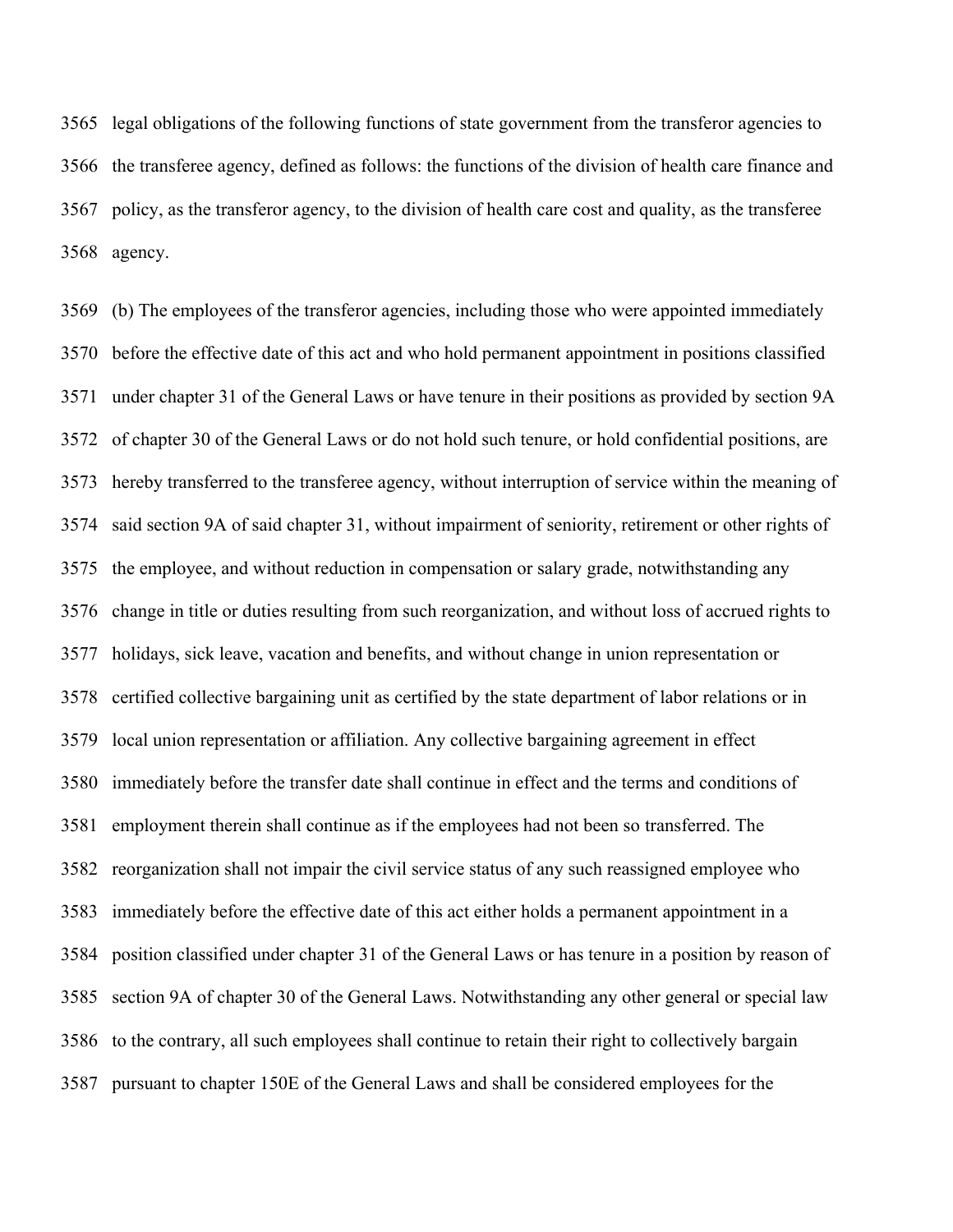purposes of said chapter 150E. Nothing in this section shall be construed to confer upon any employee any right not held immediately before the date of said transfer, or to prohibit any reduction of salary grade, transfer, reassignment, suspension, discharge, layoff, or abolition of position not prohibited before such date.

 (c) All petitions, requests, investigations and other proceedings appropriately and duly brought before the transferor agencies or duly begun by the transferor agencies and pending before it before the effective date of this act, shall continue unabated and remain in force, but shall be assumed and completed by the transferee agency.

 (d) All orders, rules and regulations duly made and all approvals duly granted by the transferor agency, which are in force immediately before the effective date of this act, shall continue in force and shall thereafter be enforced, until superseded, revised, rescinded or canceled, in accordance with law, by the transferee agency.

 (e) All books, papers, records, documents, equipment, buildings, facilities, funds, accounts, cash and other property, both personal and real, including all such property held in trust, which immediately before the effective date of this act are in the custody of the transferor agencies shall be transferred to the transferee agency.

 (f) All duly existing contracts, leases and obligations of the transferor agencies shall continue in effect but shall be assumed by the transferee agency.

 (g) The comptroller shall be authorized to take any actions necessary to support the transfers outlined in this section. No existing right or remedy of any character shall be lost, impaired or affected by this act.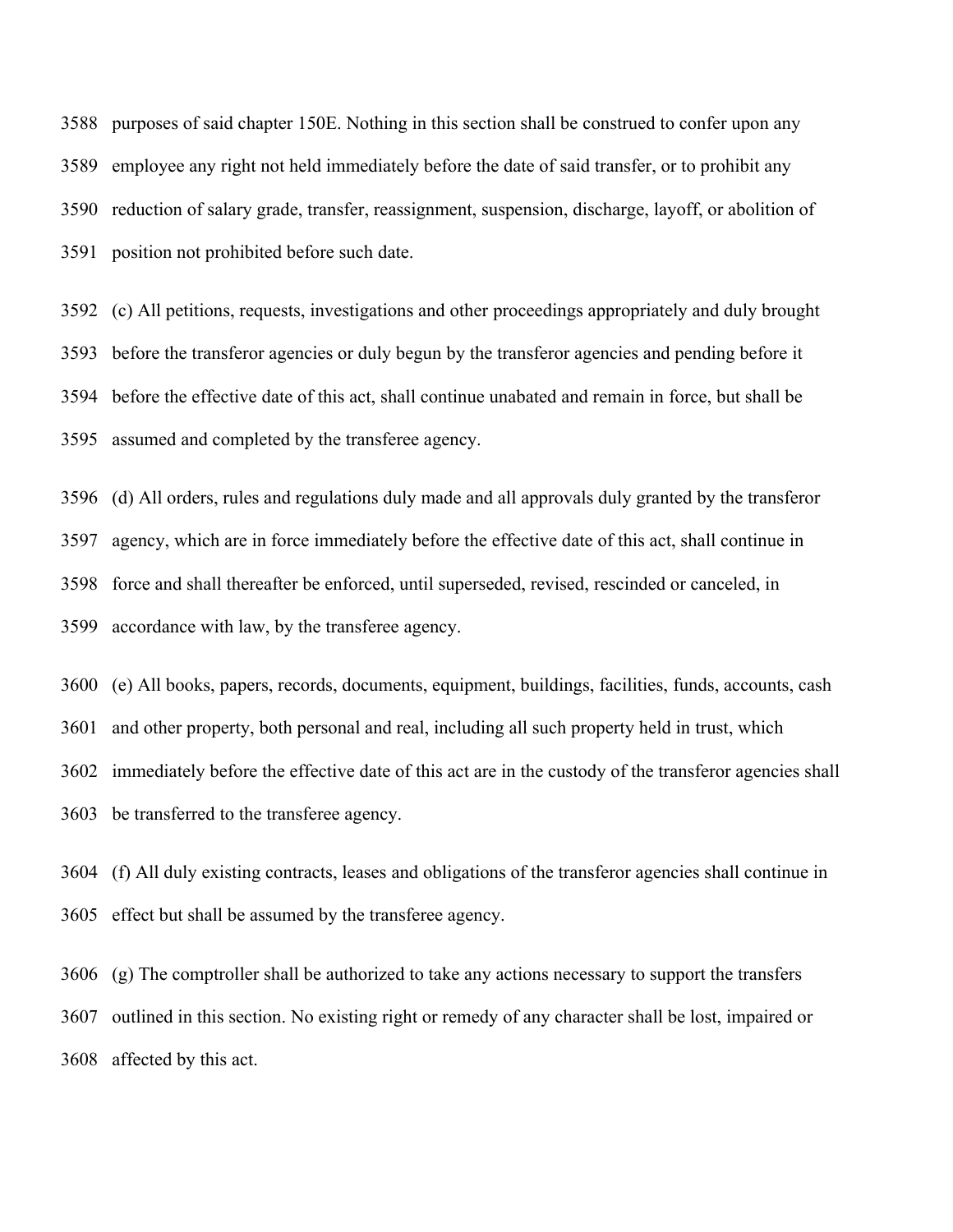SECTION 124. Notwithstanding any general or special law to the contrary, the Secretary of Health and Human Services shall transfer any remaining funds from the Distressed Provider Expendable Trust Fund, established in Chapter 241 of the Acts of 2004, to the Distressed Hospital Trust Fund established in Section 2DDDD of chapter 29 of the General Laws.. SECTION 125. There shall be on the books of the commonwealth, an Infrastructure Improvement Expendable Trust fund. The division shall have control over said trust fund. The fund shall retain 50% of its total funding for the purposes of improving the commonwealth's health care infrastructure needs. The other 50% of total funding shall be transferred to the

Distressed Hospital Trust Fund, as created by section 2DDDD of chapter 29.

 SECTION 126. Notwithstanding any general or special law to the contrary, the division of health care cost and quality, established under chapter 118G, shall continue to collect all assessments formerly collected by the division of health care finance and policy, including, without limitation, health safety net assessments, nursing home user fees and child immunization assessments.

SECTION 127. If any provision of this act or its application to any entity, person or

 circumstance is held invalid by a court of competent jurisdiction, the invalidity shall not affect other provisions or applications of this act that can be given effect without the invalid provision or application, and to this end the provisions of the act are severable.

 SECTION 128. Notwithstanding any general or special law to the contrary, all employees of the division of health care cost and quality established under chapter 118G shall qualify for participation in the state employees' retirement system established under the provisions of chapter 32 and state employees' contributory group insurance under chapter 32A.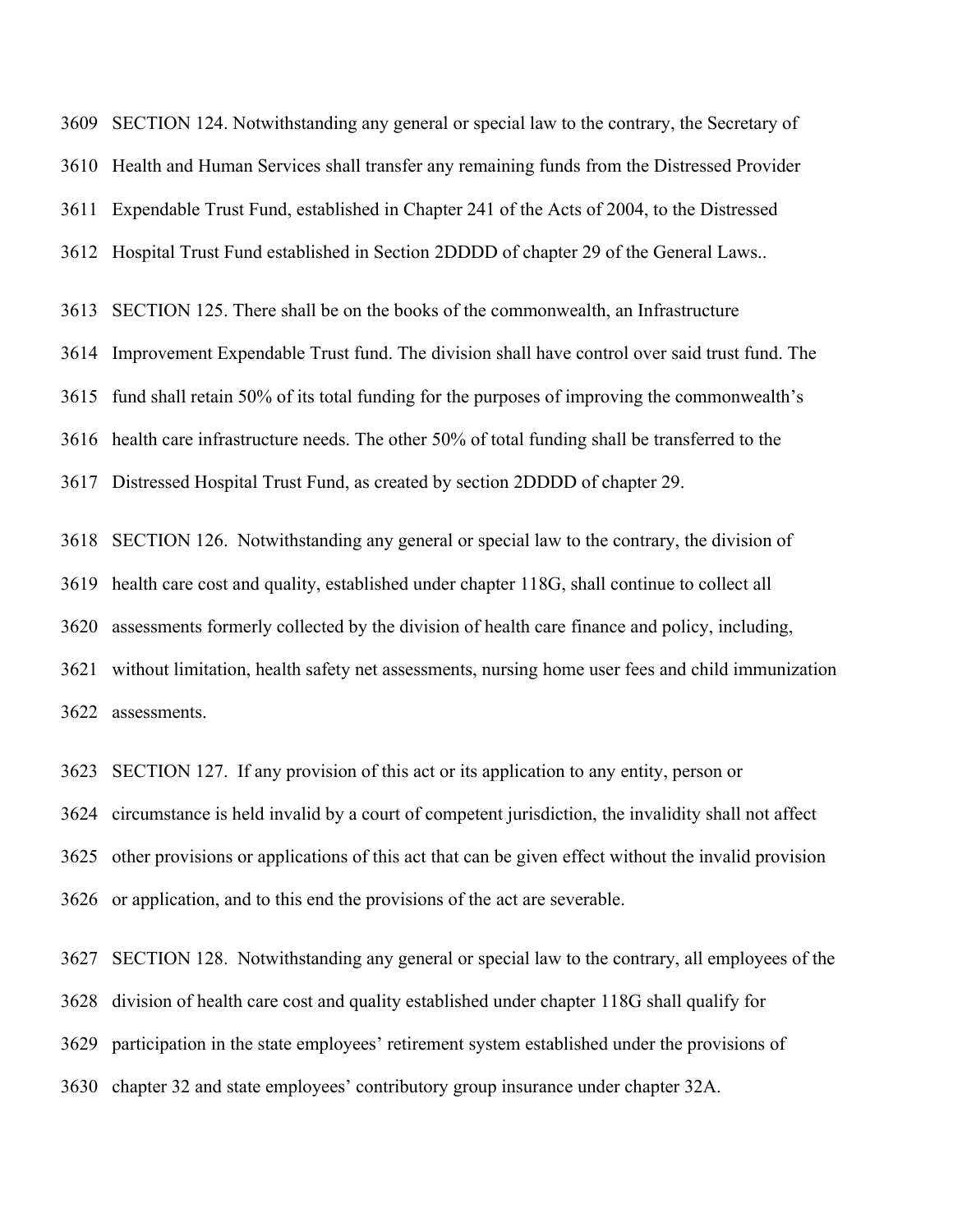SECTION 129. Notwithstanding any law or regulation to the contrary, the division of insurance shall conduct a study on the adequacy of reserves for both payers and providers. The study shall include the following: (1) current reserves held by payers, (2) current reserves held by providers, (3) a formula to calculate the minimum necessary reserves for payors based on their levels of risk, (4) a formula to calculate the minimum necessary reserves for providers based on their levels of risk, and (5) a threshold of excess reserves. Minimum necessary reserves shall mean the amount of reserves required for a payer or provider to be fiscally solvent. The threshold of excess reserves shall represent an amount beyond what a payer or provider should reasonably hold above the necessary reserves amount. The level of risk shall mean the possible percentages of risk a provider or payer has in any risk sharing arrangement. Upon completion of this study, the division shall promulgate all necessary regulations to implement the findings of the study.

 The division shall then issue a report on its findings to the senate and house committees on ways and means and the joint committee on health care financing by July 1, 2013.

 SECTION 130. Section 27 of Chapter 141 of the Acts of 2000 is hereby amended by striking out the phrase "Health Insurance Consumer Protections" and inserting in place thereof the following phrase:- "Health Care Consumer Protections".

 SECTION 131. Section 1 of Chapter 176O of the General Laws is hereby amended by inserting before the definition of "Adverse determination" the following definition:-

"Accountable care organization", an accountable care organization as defined in chapter 118J.

SECTION 132. Section 1 of Chapter 176O of the General Laws is hereby amended by inserting

after the definition of "Emergency medical condition" the following definition:-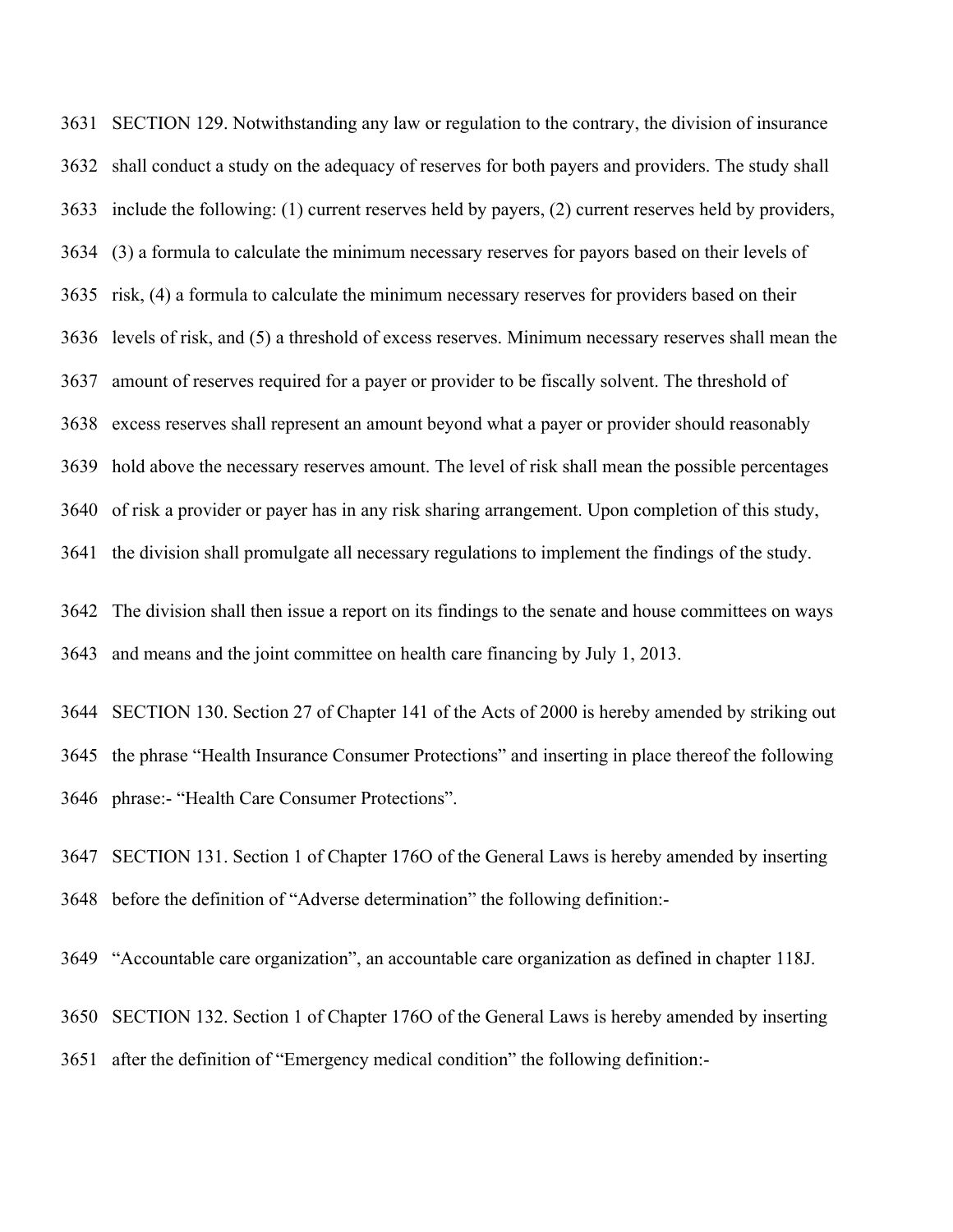"Executive director", the executive director of the division of health care cost and quality.

 SECTION 133. Section 1 of Chapter 176O of the General Laws is hereby amended by inserting after the definition of "Participating provider" the following definition:-

 "Patient centered medial home", a patient centered medical home as defined in section 45 of 118G.

 SECTION 134. Section 1 of Chapter 176O of the General Laws is hereby amended by inserting after the definition of "Prospective review" the following definition:-

"Physician organization", a physician organization as defined in section 53H of chapter 111.

 SECTION 135. Chapter 176O of the General Laws is hereby amended by inserting at the end thereof the following 2 sections:-

 Section 22. (a) Accountable care organizations, patient centered medical homes, or physician organizations who receive an alternative payment with shared risk shall create internal appeals processes. The processes shall be available to the public in both written and available by request in electronic format.

(b) The internal appeals processes in subsection (a) shall be subject to the following

 requirements: (1) timing periods such as (A) internal appeals shall be completed in a period no longer than 14 days and (B) provided that an expedited internal appeal shall be completed in a period no longer that 3 days for a patient with a terminal illness; and (2) offer an external opinion unless it would be impractical for expedited internal appeals.

 (c) Accountable care organizations and patient centered medical homes with an approval from the executive director shall designate a third party as an ombudsman. Said ombudsman shall act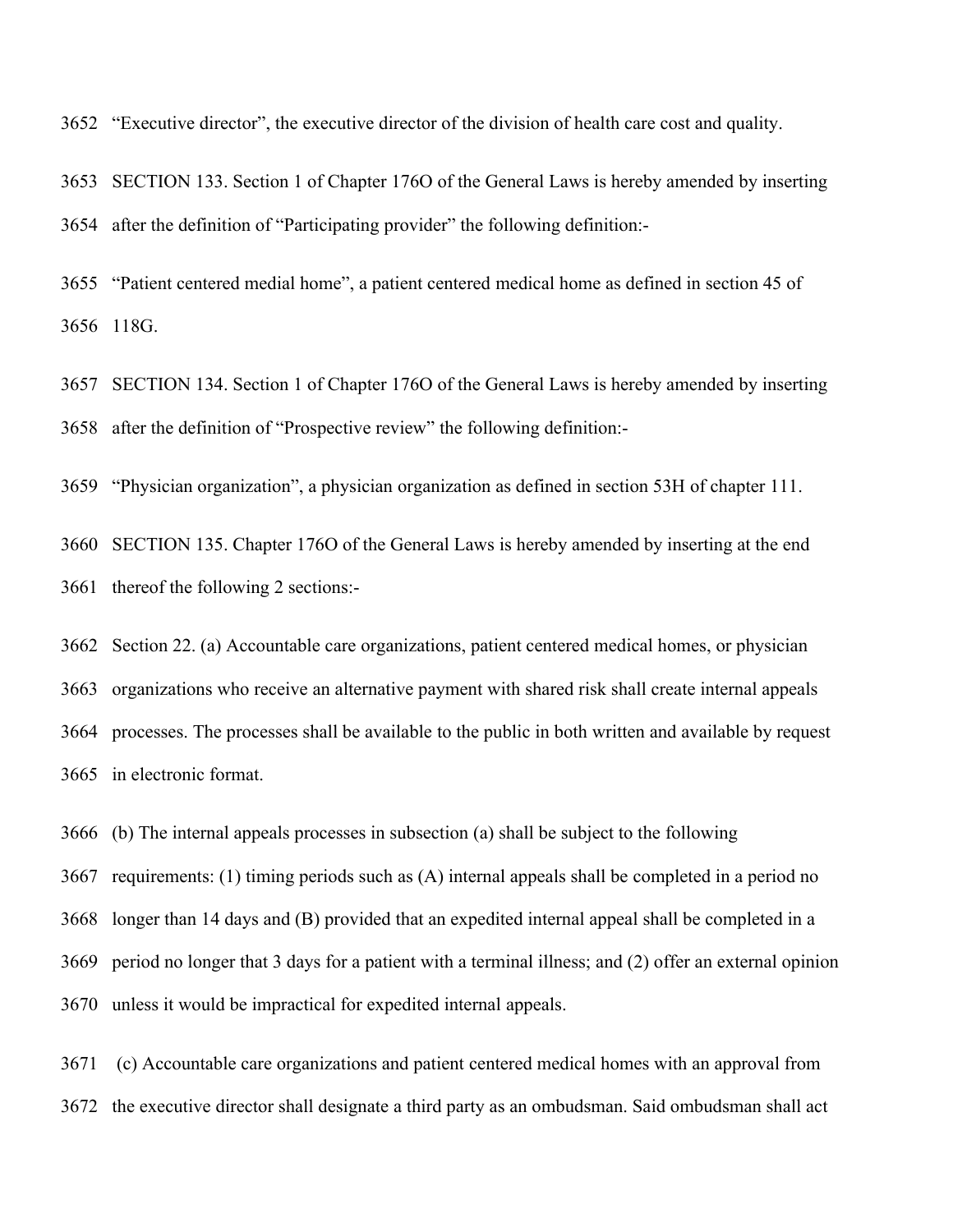as an advocate for patients. Provided that any patient who elects to have an independent care coordinator; said care coordinator may act as the patient advocate.

(d) The executive director shall promulgate regulations necessary to implement this section.

 Section 23. (a) Accountable care organizations, patient centered medical homes, or physician organizations who receive a global payment shall provide an external second opinion. The external second opinion shall be conducted by a provider who is not a member of the global payment risk sharing arrangement.

 (b) The accountable care organization, patient centered medical home or physician organization shall be responsible for reimbursing the provider of the second opinion. Said provider shall receive a rate equal to the in-network contractual rate or if such rate does not exist, and then the parties shall contract for a rate.

 (c) If the provider of the second opinion determines that the denied of service is medically necessary, then the accountable care organization, patient centered medical home or physician organization shall provide such services until the office of patient protection rules otherwise.

 SECTION 136. Chapter 12 of the General Laws is hereby amended by inserting at the end thereof the following section:

Section 33. (a) The Attorney General shall, pursuant to G.L. c. 93A, section 2(c), within 180

days of the enactment of this section, investigate and issue regulations proscribing unfair,

deceptive, or anticompetitive conduct within the Commonwealth's healthcare marketplace. Such

regulations shall include, at a minimum, the prohibition of anticompetitive contracting practices

between and/or among acute care hospitals and insurers, in which the acute care hospital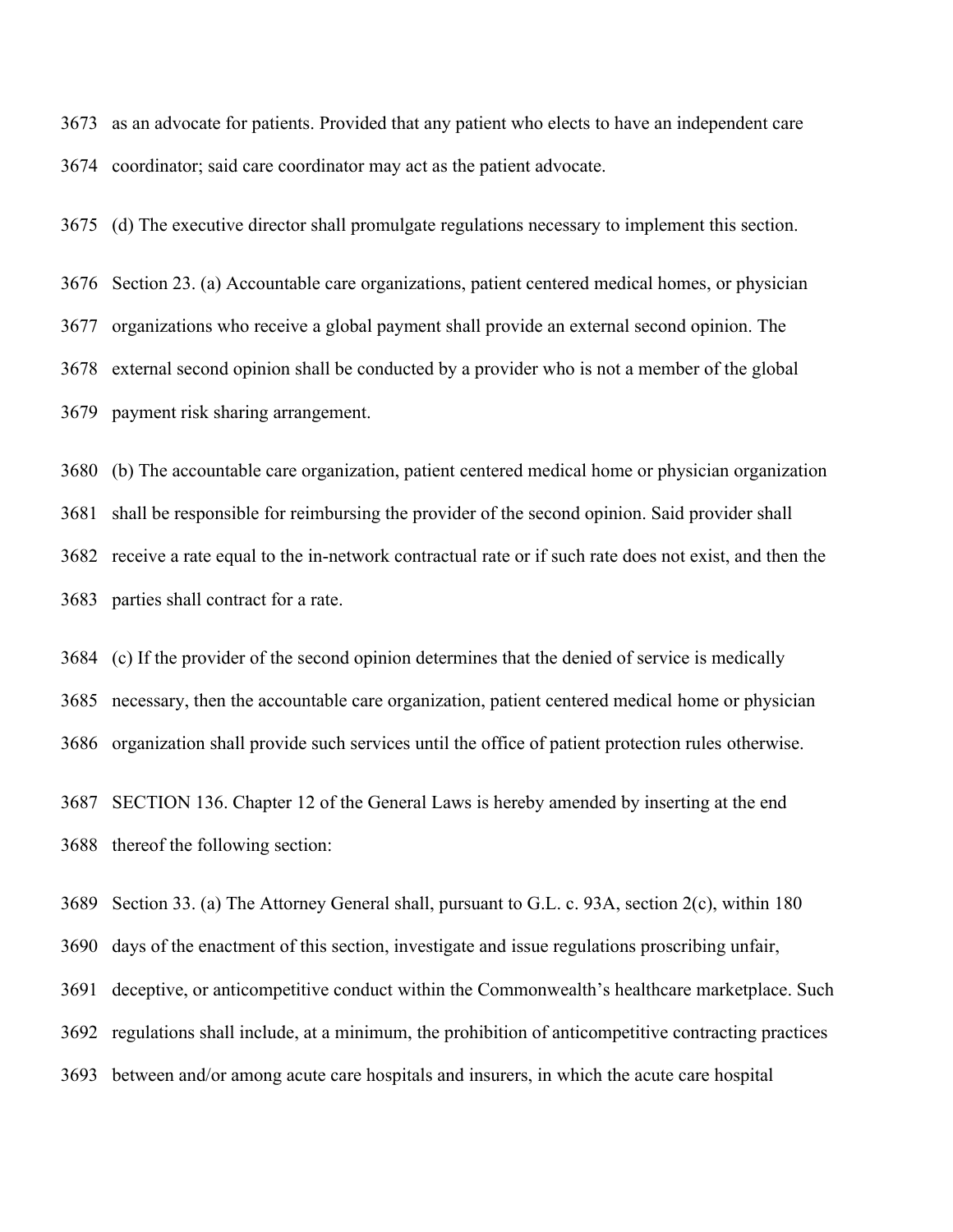possesses the market power to impose non-transitory increases in rates charged for health care services.

 (b) The following shall be unfair methods of competition and unfair or deceptive acts or practices for providers or provider organizations: (i) entering into any agreement to commit or by any concerted action committing any act of boycott, coercion, or intimidation resulting in or tending to result in unreasonable restraint of or monopoly in the delivery of health care services, contracting for payment for health care services, or the business of insurance; (ii) seeking to set the price to be paid by any carrier for network contracts at rates that are excessive, unreasonable, discriminatory, predatory, or would otherwise cause the carrier to violate the requirements of its licensure or accreditation; (iii) engaging in any unfair discrimination between individuals who are similarly covered by network contracts; and (iv) making, publishing, disseminating, circulating, or placing before the public, directly or indirectly, any assertion, representation or statement which is untrue, deceptive or misleading.

 SECTION 137. Chapter 118E of the General Laws is hereby amended by inserting after section 9E the following section:-

Section 9F. (a) As used in this section, the follow words shall have the following meanings:-

 "Dual eligible", or "dually eligible person", any person age 21 or older and under age 65 who is enrolled in both Medicare and either MassHealth or CommonHealth; provided that the executive office may include within the definition of dual eligible any person enrolled in MassHealth or CommonHealth who also receives benefits under Title II of the Social Security Act on the basis of disability and will be eligible for Medicare within 24 months, provided that the executive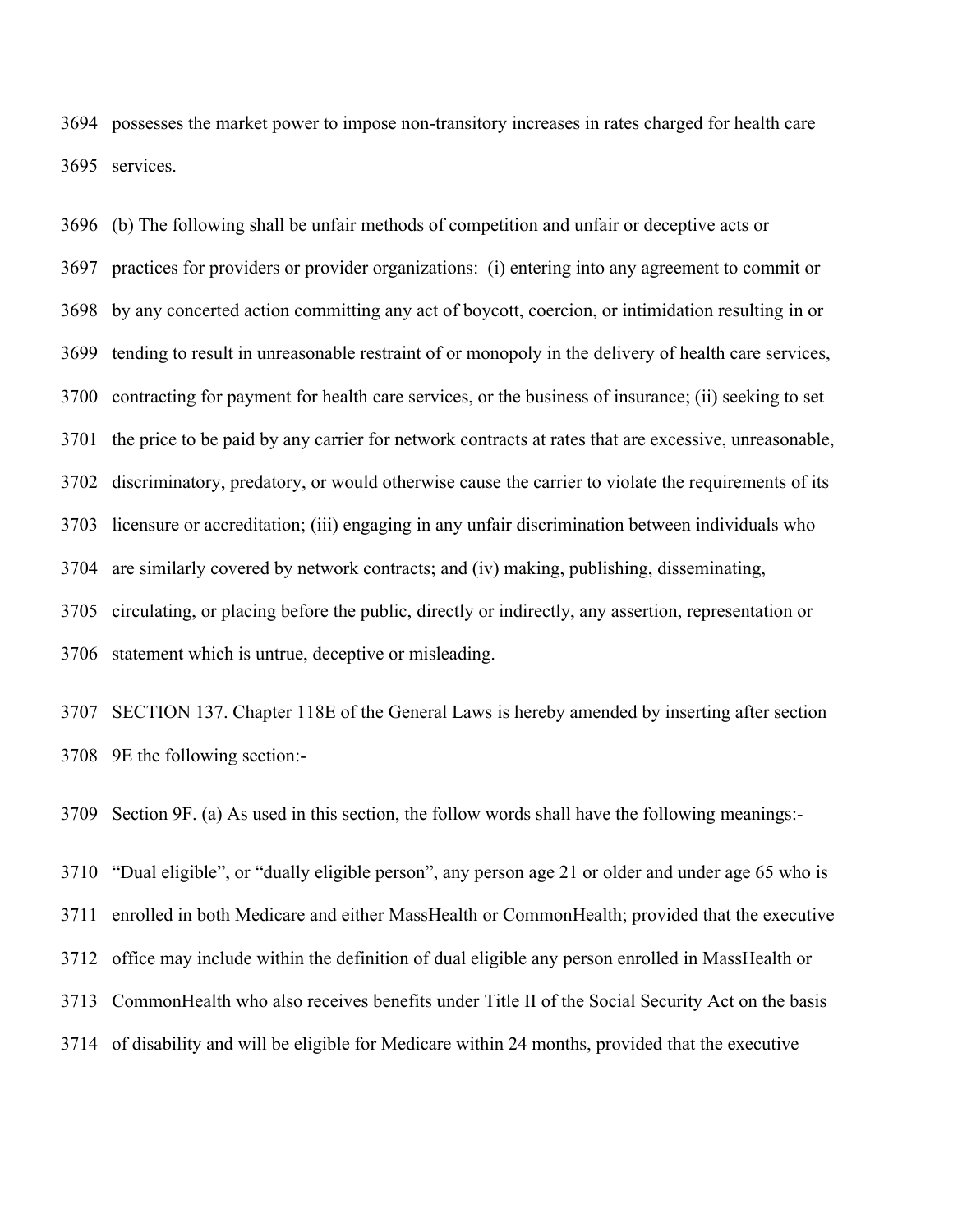office may limit eligibility to those who will be eligible for Medicare within a prescribed number of months that is less than 24.

 "Integrated care organization" or "ICO", a comprehensive network of medical, health care and long term services and supports providers that integrates all components of care, either directly or through subcontracts and has been contracted with by the Executive Office of Health and Human Services and designated an ICO to provide services to dually eligible individuals pursuant to this section.

 (b) Members of the MassHealth dual eligible pilot program on ICOs or any successor program integrating care for dual eligible persons shall initially be provided an independent community care coordinator by the ICO or successor organization, who shall be a participant in the member's care team. The member may direct the withdrawal or reinstatement of the independent care coordinator at any time. The community care coordinator shall assist in the development of a long term support and services care plan. The community care coordinator shall:

 (1) participate in initial and ongoing assessments of the health and functional status of the member, including determining appropriateness for long term care support and services, either in the form of institutional or community-based care plans and related service packages necessary to improve or maintain enrollee health and functional status;

 (2) arrange and, with the agreement of the care team, coordinate and authorize the provision of appropriate institutional and community long term care and supports and services, including assistance with the activities of daily living and instrumental activities of daily living, housing, home-delivered meals, transportation, and under specific conditions or circumstances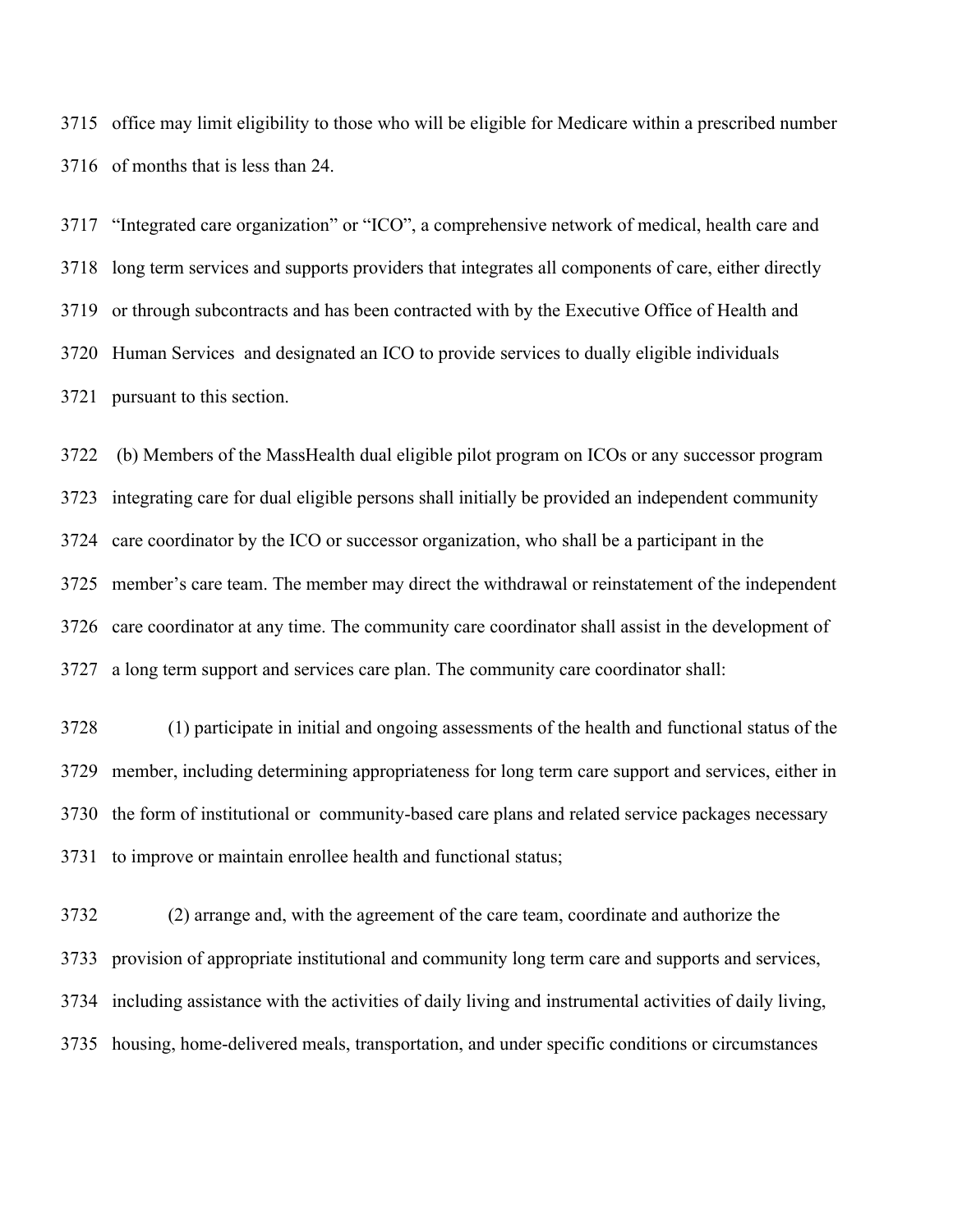established by the ICO or successor organization, authorize a range and amount of community-based services; and

 (3) monitor the appropriate provision and functional outcomes of community long term care services, according to the service plan as deemed appropriate by the care team; and track member satisfaction and the appropriate provision and functional outcomes of community long term care services, according to the service plan as deemed appropriate by the care team. (c) The ICO or successor organization shall not have a direct or indirect financial ownership interest in an entity that serves as an independent care coordinator. Providers of institutional or community based long term services and supports on a compensated basis shall not function as an independent care coordinator, provided however that the secretary may grant a waiver of this restriction upon a finding that public necessity and convenience require such a waiver. In the case of a member in the program age 60 or older, the member shall be offered the option of the services of an independent care coordinator as designated by the executive office of elder affairs pursuant to the provisions of section 4B of chapter 19 A. For purposes of this section, an organization compensated to provide only evaluation, assessment, coordination and fiscal intermediary services shall not be considered a provider of long term services and supports. SECTION 138. Notwithstanding any law or rule the contrary, the health care workforce center shall investigate the possibility of dedicating funds for joint appointments for clinicians with

 clinical agencies and universities. As part of the arrangement, clinicians pursuing doctoral education would receive tuition and fee reimbursement for maintaining a clinical position and

teaching at the entry level of the academic program while pursuing their doctoral degree.

SECTION 139. Section 21 shall take effect on January 1, 2015.